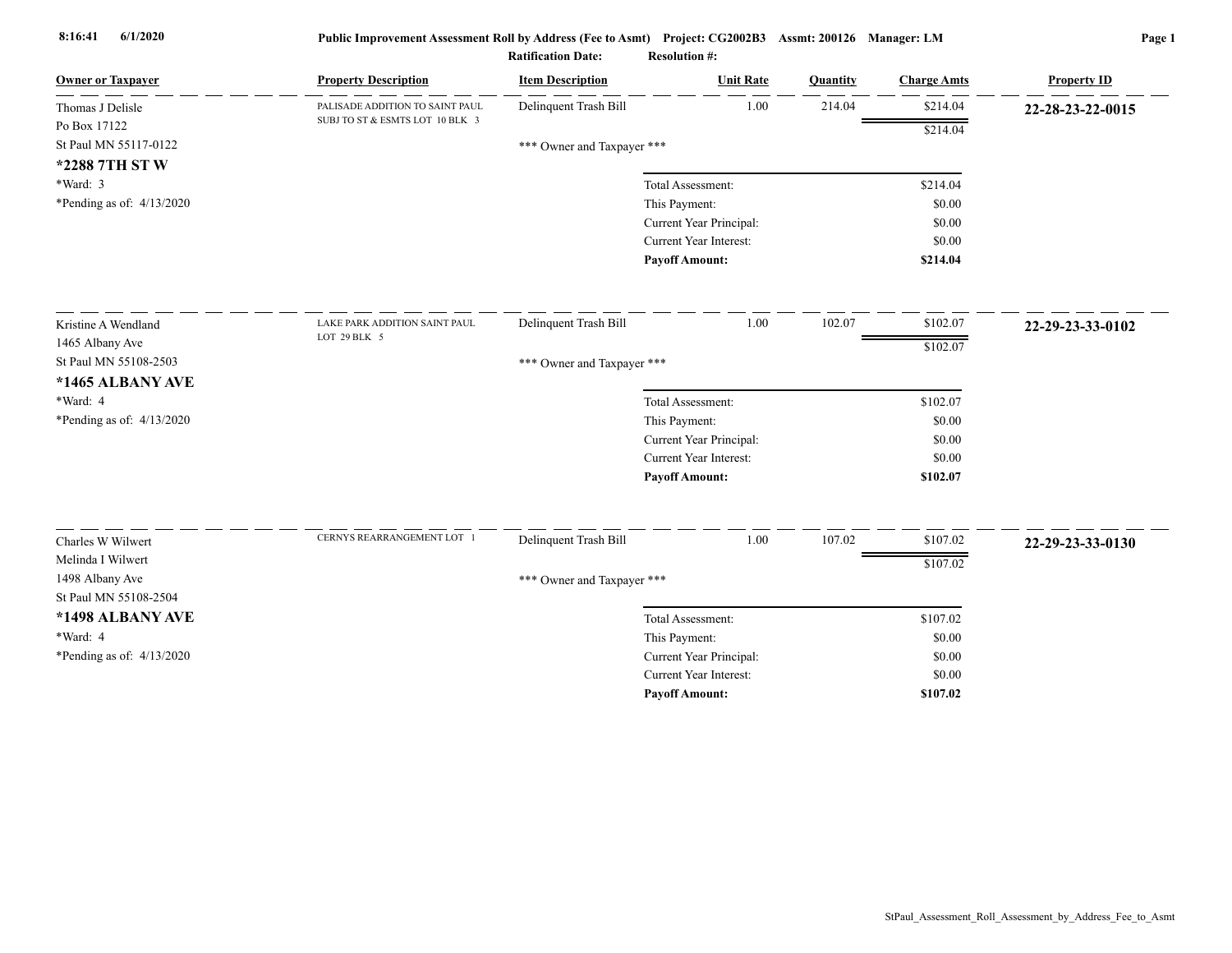| <b>Owner or Taxpayer</b>                      | <b>Property Description</b>   | <b>Item Description</b>    | <b>Unit Rate</b>              | Quantity | <b>Charge Amts</b> | <b>Property ID</b> |
|-----------------------------------------------|-------------------------------|----------------------------|-------------------------------|----------|--------------------|--------------------|
| Lyn Throckmorton                              | FRANKSON'S COMO PARK ADDITION | Delinquent Trash Bill      | 1.00                          | 77.36    | \$77.36            | 22-29-23-31-0055   |
| 1378 Albert St N                              | LOT 22 BLK 16                 |                            |                               |          | \$77.36            |                    |
| St Paul MN 55108-2402                         |                               | *** Owner and Taxpayer *** |                               |          |                    |                    |
| *1378 ALBERT ST N                             |                               |                            |                               |          |                    |                    |
| *Ward: 4                                      |                               |                            | Total Assessment:             |          | \$77.36            |                    |
| *Pending as of: $4/13/2020$                   |                               |                            | This Payment:                 |          | \$0.00             |                    |
|                                               |                               |                            | Current Year Principal:       |          | \$0.00             |                    |
|                                               |                               |                            | Current Year Interest:        |          | \$0.00             |                    |
|                                               |                               |                            | <b>Payoff Amount:</b>         |          | \$77.36            |                    |
| Stephen T Perry                               | FRANKSON'S COMO PARK ADDITION | Delinquent Trash Bill      | 1.00                          | 107.02   | \$107.02           | 22-29-23-24-0164   |
| 1480 Albert St N                              | LOT 11 BLK 2                  |                            |                               |          | \$107.02           |                    |
| St Paul MN 55108-2302                         |                               | *** Owner and Taxpayer *** |                               |          |                    |                    |
| *1480 ALBERT ST N                             |                               |                            |                               |          |                    |                    |
| *Ward: 4                                      |                               |                            | Total Assessment:             |          | \$107.02           |                    |
| *Pending as of: 4/13/2020                     |                               |                            | This Payment:                 |          | \$0.00             |                    |
|                                               |                               |                            | Current Year Principal:       |          | \$0.00             |                    |
|                                               |                               |                            | <b>Current Year Interest:</b> |          | \$0.00             |                    |
|                                               |                               |                            | <b>Payoff Amount:</b>         |          | \$107.02           |                    |
|                                               | H. B. HANSON'S ADDITION LOT 9 | Delinquent Trash Bill      | 1.00                          | 107.02   | \$107.02           |                    |
| Robert L Chisholm Trustee<br>1534 Albert St N | BLK 2                         |                            |                               |          |                    | 22-29-23-24-0072   |
| St Paul MN 55108-2304                         |                               |                            |                               |          | \$107.02           |                    |
|                                               |                               | *** Owner and Taxpayer *** |                               |          |                    |                    |
| *1534 ALBERT ST N                             |                               |                            |                               |          |                    |                    |
| *Ward: 4                                      |                               |                            | Total Assessment:             |          | \$107.02           |                    |
| *Pending as of: 4/13/2020                     |                               |                            | This Payment:                 |          | \$0.00             |                    |
|                                               |                               |                            | Current Year Principal:       |          | \$0.00             |                    |
|                                               |                               |                            | <b>Current Year Interest:</b> |          | \$0.00             |                    |
|                                               |                               |                            | <b>Payoff Amount:</b>         |          | \$107.02           |                    |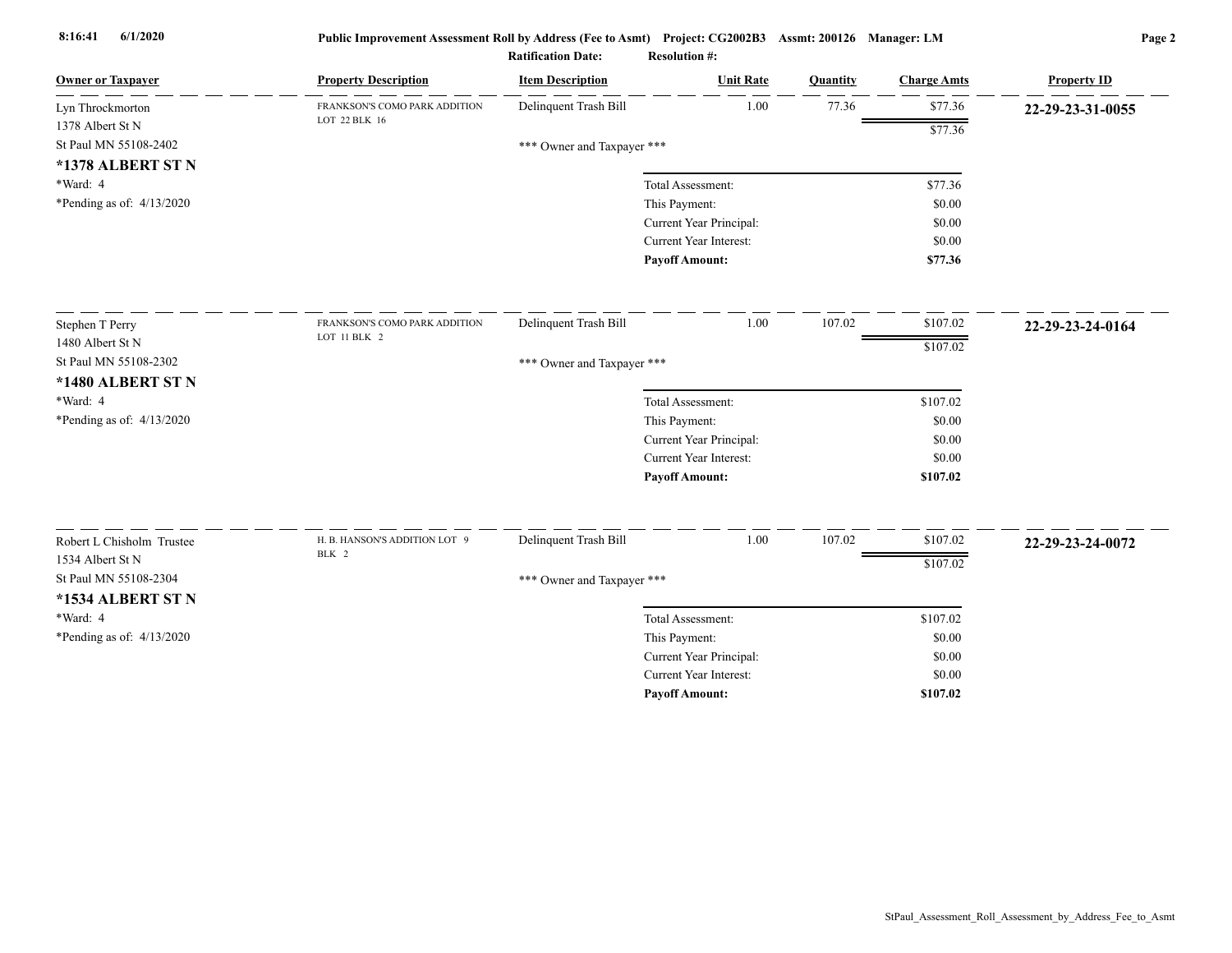| <b>Owner or Taxpayer</b>    | <b>Property Description</b>   | <b>Item Description</b>    | <b>Unit Rate</b>        | Quantity | <b>Charge Amts</b> | <b>Property ID</b> |
|-----------------------------|-------------------------------|----------------------------|-------------------------|----------|--------------------|--------------------|
| Nicholas E Clark            | LAKE PARK ADDITION SAINT PAUL | Delinquent Trash Bill      | 1.00                    | 66.20    | \$66.20            | 22-29-23-33-0084   |
| Barbara A Clark             | LOT 11 BLK 5                  |                            |                         |          | \$66.20            |                    |
| 1500 Almond Ave             |                               | *** Owner and Taxpayer *** |                         |          |                    |                    |
| St Paul MN 55108-2520       |                               |                            |                         |          |                    |                    |
| *1500 ALMOND AVE            |                               |                            | Total Assessment:       |          | \$66.20            |                    |
| *Ward: 4                    |                               |                            | This Payment:           |          | \$0.00             |                    |
| *Pending as of: $4/13/2020$ |                               |                            | Current Year Principal: |          | \$0.00             |                    |
|                             |                               |                            | Current Year Interest:  |          | \$0.00             |                    |
|                             |                               |                            | <b>Payoff Amount:</b>   |          | \$66.20            |                    |
| Rachel R Rastatter          | LAKE PARK ADDITION SAINT PAUL | Delinquent Trash Bill      | 1.00                    | 300.46   | \$300.46           | 22-29-23-33-0108   |
| 1560 Almond Ave             | LOT 11 BLK 6                  |                            |                         |          | \$300.46           |                    |
| St Paul MN 55108-2523       |                               | *** Owner and Taxpayer *** |                         |          |                    |                    |
| *1560 ALMOND AVE            |                               |                            |                         |          |                    |                    |
| *Ward: 4                    |                               |                            | Total Assessment:       |          | \$300.46           |                    |
| *Pending as of: 4/13/2020   |                               |                            | This Payment:           |          | \$0.00             |                    |
|                             |                               |                            | Current Year Principal: |          | \$0.00             |                    |
|                             |                               |                            | Current Year Interest:  |          | \$0.00             |                    |
|                             |                               |                            | <b>Payoff Amount:</b>   |          | \$300.46           |                    |
|                             | LANE'S PHALEN GROVE ADD., ST. | Delinquent Trash Bill      | 1.00                    | 114.34   | \$114.34           |                    |
| Se C Xiong                  | PAUL, MINN. LOT 16 BLK 7      |                            |                         |          |                    | 21-29-22-32-0168   |
| 7813 62nd St S              |                               |                            |                         |          | \$114.34           |                    |
| Cottage Grove MN 55016-4639 |                               | *** Owner and Taxpayer *** |                         |          |                    |                    |
| *1328 ARCADE ST             |                               |                            |                         |          |                    |                    |
| *Ward: 6                    |                               |                            | Total Assessment:       |          | \$114.34           |                    |
| *Pending as of: $4/13/2020$ |                               |                            | This Payment:           |          | \$0.00             |                    |
|                             |                               |                            | Current Year Principal: |          | \$0.00             |                    |
|                             |                               |                            | Current Year Interest:  |          | \$0.00             |                    |
|                             |                               |                            | <b>Payoff Amount:</b>   |          | \$114.34           |                    |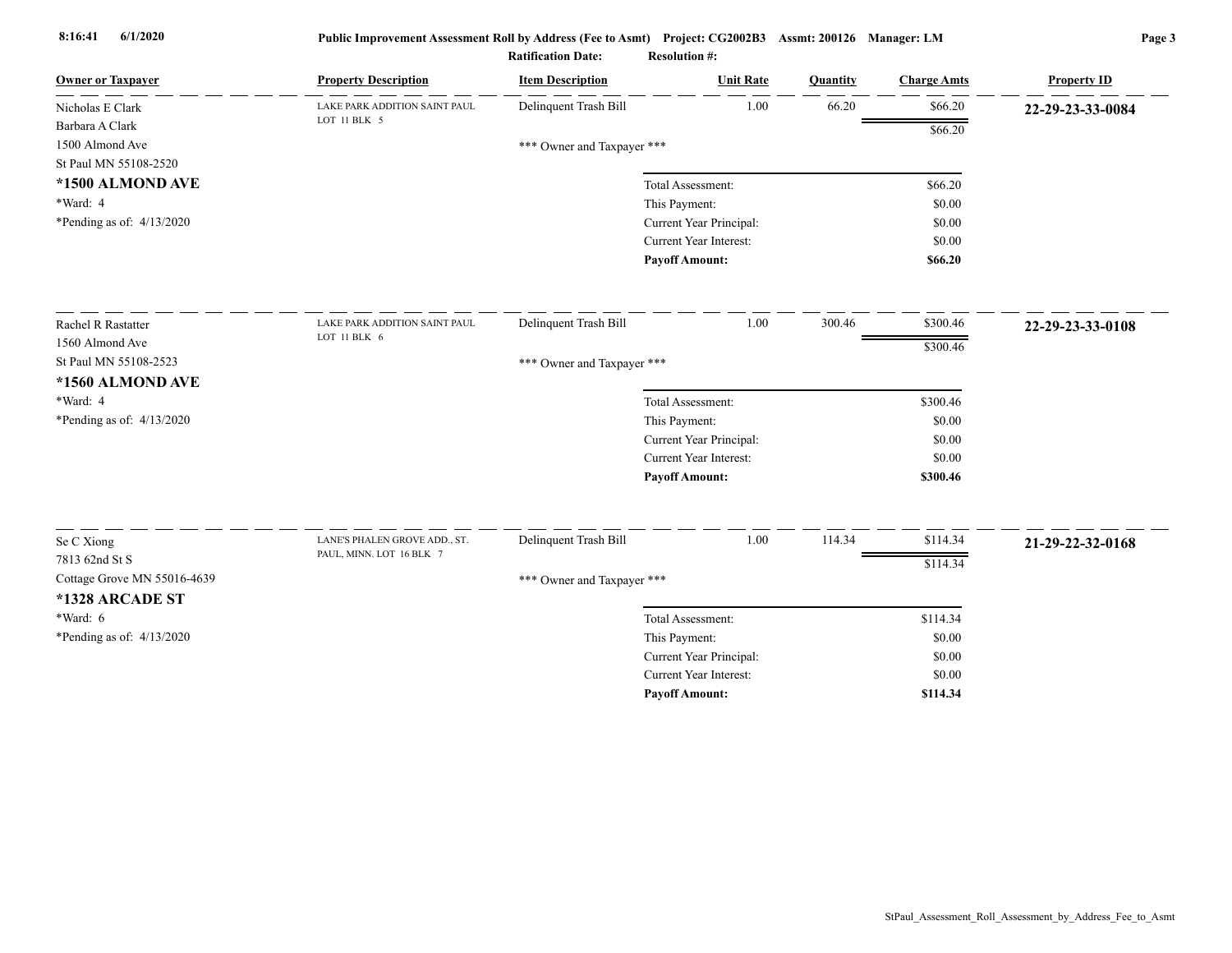| <b>Owner or Taxpayer</b>    | <b>Property Description</b>              | <b>Item Description</b>    | <b>Unit Rate</b>              | Quantity | <b>Charge Amts</b> | <b>Property ID</b> |
|-----------------------------|------------------------------------------|----------------------------|-------------------------------|----------|--------------------|--------------------|
| Del Co Limited Partnership  | WEINANDS ADDITION LOT 7 BLK 1            | Delinquent Trash Bill      | 1.00                          | 114.34   | \$114.34           | 20-29-22-33-0020   |
| Po Box 17122                |                                          |                            |                               |          | \$114.34           |                    |
| St Paul MN 55117-0122       |                                          | *** Owner and Taxpayer *** |                               |          |                    |                    |
| *1233 ARKWRIGHT ST          |                                          |                            |                               |          |                    |                    |
| *Ward: 5                    |                                          |                            | Total Assessment:             |          | \$114.34           |                    |
| *Pending as of: $4/13/2020$ |                                          |                            | This Payment:                 |          | \$0.00             |                    |
|                             |                                          |                            | Current Year Principal:       |          | \$0.00             |                    |
|                             |                                          |                            | <b>Current Year Interest:</b> |          | \$0.00             |                    |
|                             |                                          |                            | <b>Payoff Amount:</b>         |          | \$114.34           |                    |
| <b>Brandon Moore</b>        | J. W. BASS' ACRE LOTS N 50 FT OF S       | Delinquent Trash Bill      | 1.00                          | 107.02   | \$107.02           | 20-29-22-33-0134   |
| 1259 Arkwright St           | 100 FT OF W 1/2 AND S 50 FT OF LOT<br>17 |                            |                               |          | \$107.02           |                    |
| St Paul MN 55130-3503       |                                          | *** Owner and Taxpayer *** |                               |          |                    |                    |
| *1259 ARKWRIGHT ST          |                                          |                            |                               |          |                    |                    |
| *Ward: 5                    |                                          |                            | Total Assessment:             |          | \$107.02           |                    |
| *Pending as of: 4/13/2020   |                                          |                            | This Payment:                 |          | \$0.00             |                    |
|                             |                                          |                            | Current Year Principal:       |          | \$0.00             |                    |
|                             |                                          |                            | Current Year Interest:        |          | \$0.00             |                    |
|                             |                                          |                            | <b>Payoff Amount:</b>         |          | \$107.02           |                    |
| Theodore J Culbertson Jr    | J. W. BASS' ACRE LOTS N 5O FT OF S       | Delinquent Trash Bill      | 1.00                          | 114.34   | \$114.34           | 20-29-22-33-0028   |
| 1261 Arkwright St           | 100 FT OF E 1/2 OF LOT 17                |                            |                               |          | \$114.34           |                    |
| St Paul MN 55130-3503       |                                          | *** Owner and Taxpayer *** |                               |          |                    |                    |
| *1265 ARKWRIGHT ST          |                                          |                            |                               |          |                    |                    |
| *Ward: 5                    |                                          |                            | Total Assessment:             |          | \$114.34           |                    |
| *Pending as of: 4/13/2020   |                                          |                            | This Payment:                 |          | \$0.00             |                    |
|                             |                                          |                            | Current Year Principal:       |          | \$0.00             |                    |
|                             |                                          |                            | <b>Current Year Interest:</b> |          | \$0.00             |                    |
|                             |                                          |                            | <b>Pavoff Amount:</b>         |          | \$114.34           |                    |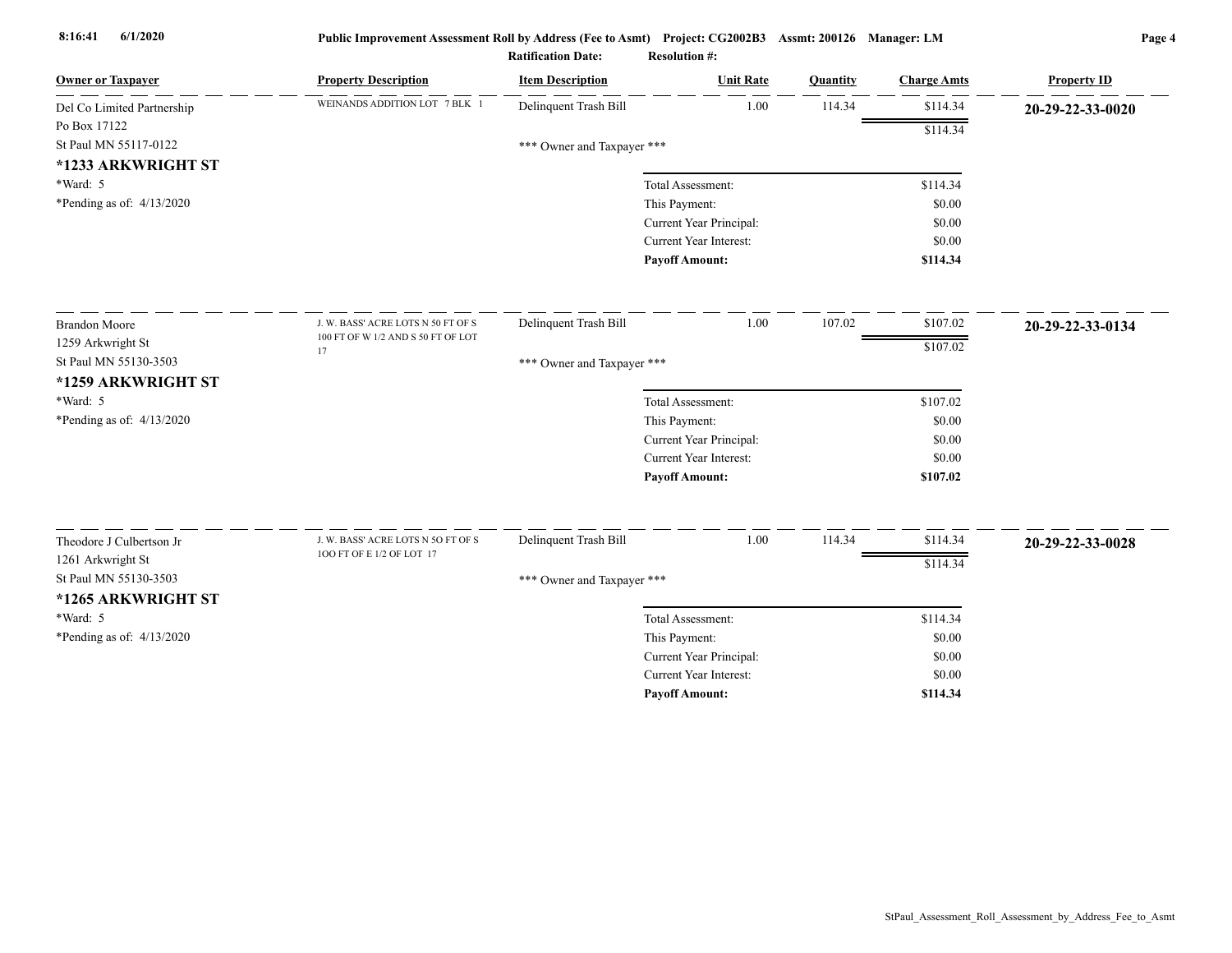| <b>Owner or Taxpayer</b>    | <b>Property Description</b>                                                 | <b>Item Description</b>    | <b>Unit Rate</b>        | Quantity | <b>Charge Amts</b> | <b>Property ID</b> |
|-----------------------------|-----------------------------------------------------------------------------|----------------------------|-------------------------|----------|--------------------|--------------------|
| Henry Bui                   | MORTON'S SUBDIVISION OF LOTS 4, 5,                                          | Delinquent Trash Bill      | 1.00                    | 114.34   | \$114.34           | 20-29-22-32-0022   |
| 16573 Klamath Terr          | 6, AND 7 OF J. M. WARNER'S ACRE<br>LOTS LOTS 1 AND LOT 2 BLK 2              |                            |                         |          | \$114.34           |                    |
| Lakeville MN 55044-8425     |                                                                             | *** Owner and Taxpayer *** |                         |          |                    |                    |
| *1377 ARKWRIGHT ST          |                                                                             |                            |                         |          |                    |                    |
| *Ward: 5                    |                                                                             |                            | Total Assessment:       |          | \$114.34           |                    |
| *Pending as of: $4/13/2020$ |                                                                             |                            | This Payment:           |          | \$0.00             |                    |
|                             |                                                                             |                            | Current Year Principal: |          | \$0.00             |                    |
|                             |                                                                             |                            | Current Year Interest:  |          | \$0.00             |                    |
|                             |                                                                             |                            | <b>Payoff Amount:</b>   |          | \$114.34           |                    |
| Nathan R Raddatz            | SECTION 22 TOWN 29 RANGE 22 SUBJ                                            | Delinquent Trash Bill      | 1.00                    | 111.78   | \$111.78           | 22-29-22-32-0051   |
| 1376 Arlington Ave E        | TO AVE THE FOL W 1O FT OF E 488                                             |                            |                         |          | \$111.78           |                    |
| St Paul MN 55106-1430       | 6/10 FT EX THE S 150 FT ALSO THE W<br>53 FT OF E 478 6/10 FT OF N 1/2 OF NE | *** Owner and Taxpayer *** |                         |          |                    |                    |
| *1376 ARLINGTON AVE E       | 1/4 OF NW 1/4 OF SW 1/4 OF SEC 22                                           |                            |                         |          |                    |                    |
| *Ward: 6                    | TN 29 RN 22                                                                 |                            | Total Assessment:       |          | \$111.78           |                    |
| *Pending as of: $4/13/2020$ |                                                                             |                            | This Payment:           |          | \$0.00             |                    |
|                             |                                                                             |                            | Current Year Principal: |          | \$0.00             |                    |
|                             |                                                                             |                            | Current Year Interest:  |          | \$0.00             |                    |
|                             |                                                                             |                            | <b>Payoff Amount:</b>   |          | \$111.78           |                    |
|                             |                                                                             |                            |                         |          |                    |                    |
| Amanda J Short              | ROGERS AND HENDRICKS ACRE<br>LOTS NO. 2 EX THE ELY 66.95 FT                 | Delinquent Trash Bill      | 1.00                    | 107.02   | \$107.02           | 22-29-22-31-0156   |
| 1524 Arlington Ave E        | MEASURED ALONG THE N & S LINES                                              |                            |                         |          | \$107.02           |                    |
| St Paul MN 55106-1404       | & ALSO EX THE W 117 FT MEAS AT RA                                           | *** Owner and Taxpayer *** |                         |          |                    |                    |
| *1524 ARLINGTON AVE E       | TO THE W LINE OF LOT 1 BLK 1                                                |                            |                         |          |                    |                    |
| $*Ward: 6$                  |                                                                             |                            | Total Assessment:       |          | \$107.02           |                    |
| *Pending as of: 4/13/2020   |                                                                             |                            | This Payment:           |          | \$0.00             |                    |
|                             |                                                                             |                            | Current Year Principal: |          | \$0.00             |                    |
|                             |                                                                             |                            | Current Year Interest:  |          | \$0.00             |                    |
|                             |                                                                             |                            | <b>Pavoff Amount:</b>   |          | \$107.02           |                    |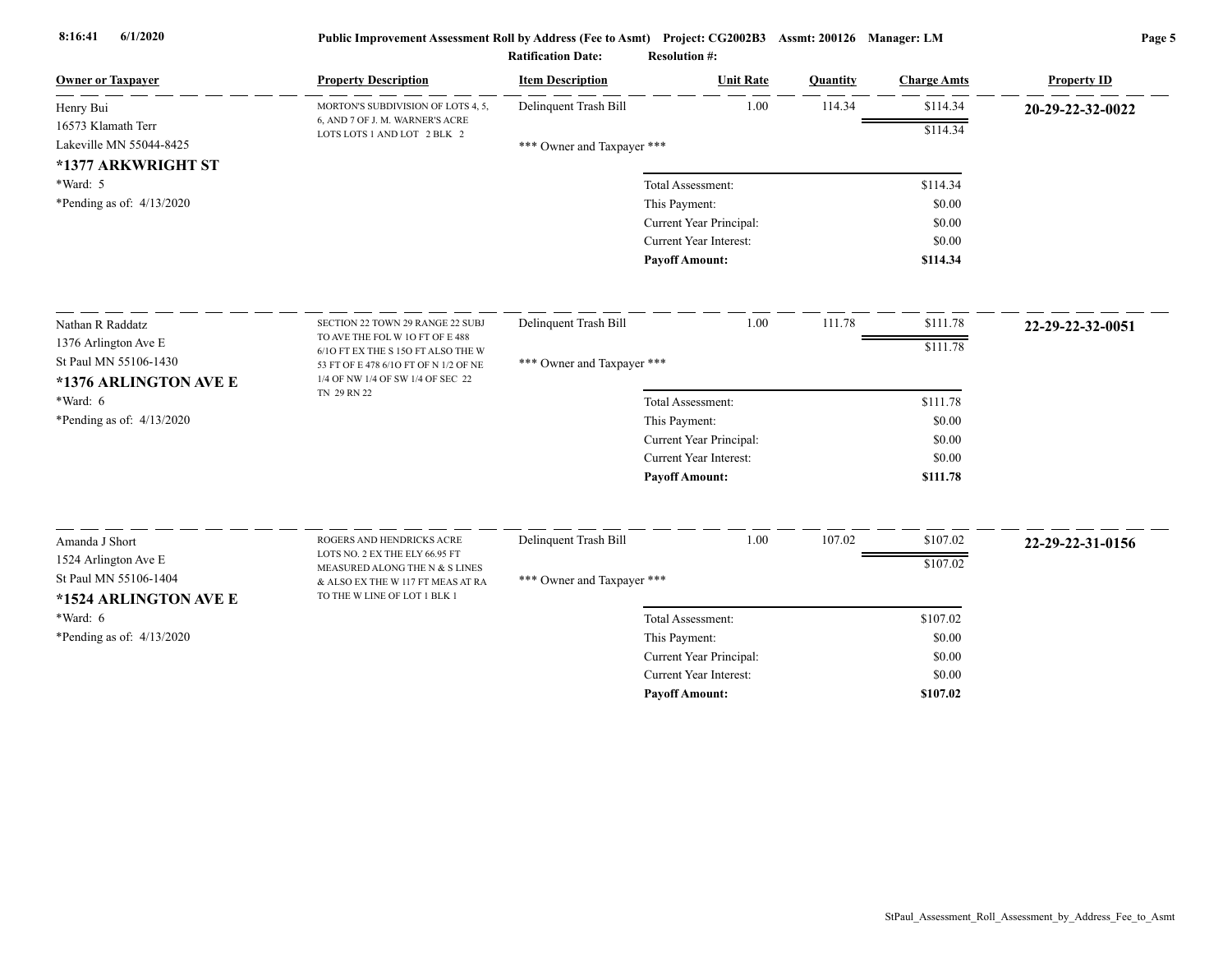| <b>Owner or Taxpayer</b>    | <b>Property Description</b>                                     | <b>Item Description</b>    | <b>Unit Rate</b>        | Quantity | <b>Charge Amts</b> | <b>Property ID</b> |
|-----------------------------|-----------------------------------------------------------------|----------------------------|-------------------------|----------|--------------------|--------------------|
| Brenda Kinney               | LONG AND SHERWOODS SUBD OF                                      | Delinquent Trash Bill      | 1.00                    | 107.02   | \$107.02           | 22-29-22-42-0061   |
| 1548 Arlington Ave E        | BLOCK 2 DAWSON'S ACRE LOTS EX E<br>19 77/100 FT LOT 13 AND E 29 |                            |                         |          | \$107.02           |                    |
| St Paul MN 55106-1503       | 77/100 FT OF LOT 14 BLK 1                                       | *** Owner and Taxpayer *** |                         |          |                    |                    |
| *1548 ARLINGTON AVE E       |                                                                 |                            |                         |          |                    |                    |
| *Ward: 6                    |                                                                 |                            | Total Assessment:       |          | \$107.02           |                    |
| *Pending as of: $4/13/2020$ |                                                                 |                            | This Payment:           |          | \$0.00             |                    |
|                             |                                                                 |                            | Current Year Principal: |          | \$0.00             |                    |
|                             |                                                                 |                            | Current Year Interest:  |          | \$0.00             |                    |
|                             |                                                                 |                            | <b>Payoff Amount:</b>   |          | \$107.02           |                    |
| Janelle Burrell             | FRED S. HERRING'S PLAT 1 LOT 6                                  | Delinquent Trash Bill      | 1.00                    | 107.02   | \$107.02           | 22-29-22-42-0006   |
| 1634 Arlington Ave E        | BLK 1                                                           |                            |                         |          | \$107.02           |                    |
| St Paul MN 55106-1505       |                                                                 | *** Owner and Taxpayer *** |                         |          |                    |                    |
| *1634 ARLINGTON AVE E       |                                                                 |                            |                         |          |                    |                    |
| *Ward: 6                    |                                                                 |                            | Total Assessment:       |          | \$107.02           |                    |
| *Pending as of: 4/13/2020   |                                                                 |                            | This Payment:           |          | \$0.00             |                    |
|                             |                                                                 |                            | Current Year Principal: |          | \$0.00             |                    |
|                             |                                                                 |                            | Current Year Interest:  |          | \$0.00             |                    |
|                             |                                                                 |                            | <b>Payoff Amount:</b>   |          | \$107.02           |                    |
| Cornelius Roy               | J. BERNARD'S ADDITION LOT 24 BLK                                | Delinquent Trash Bill      | 1.00                    | 107.02   | \$107.02           |                    |
| Loraine B J Williamson      | $\overline{2}$                                                  |                            |                         |          |                    | 22-29-22-14-0170   |
| 1701 Arlington Ave E        |                                                                 |                            |                         |          | \$107.02           |                    |
| St Paul MN 55106-1506       |                                                                 | *** Owner and Taxpayer *** |                         |          |                    |                    |
| *1701 ARLINGTON AVE E       |                                                                 |                            | Total Assessment:       |          | \$107.02           |                    |
| *Ward: 6                    |                                                                 |                            | This Payment:           |          | \$0.00             |                    |
| *Pending as of: $4/13/2020$ |                                                                 |                            | Current Year Principal: |          | \$0.00             |                    |
|                             |                                                                 |                            | Current Year Interest:  |          | \$0.00             |                    |
|                             |                                                                 |                            | <b>Pavoff Amount:</b>   |          | \$107.02           |                    |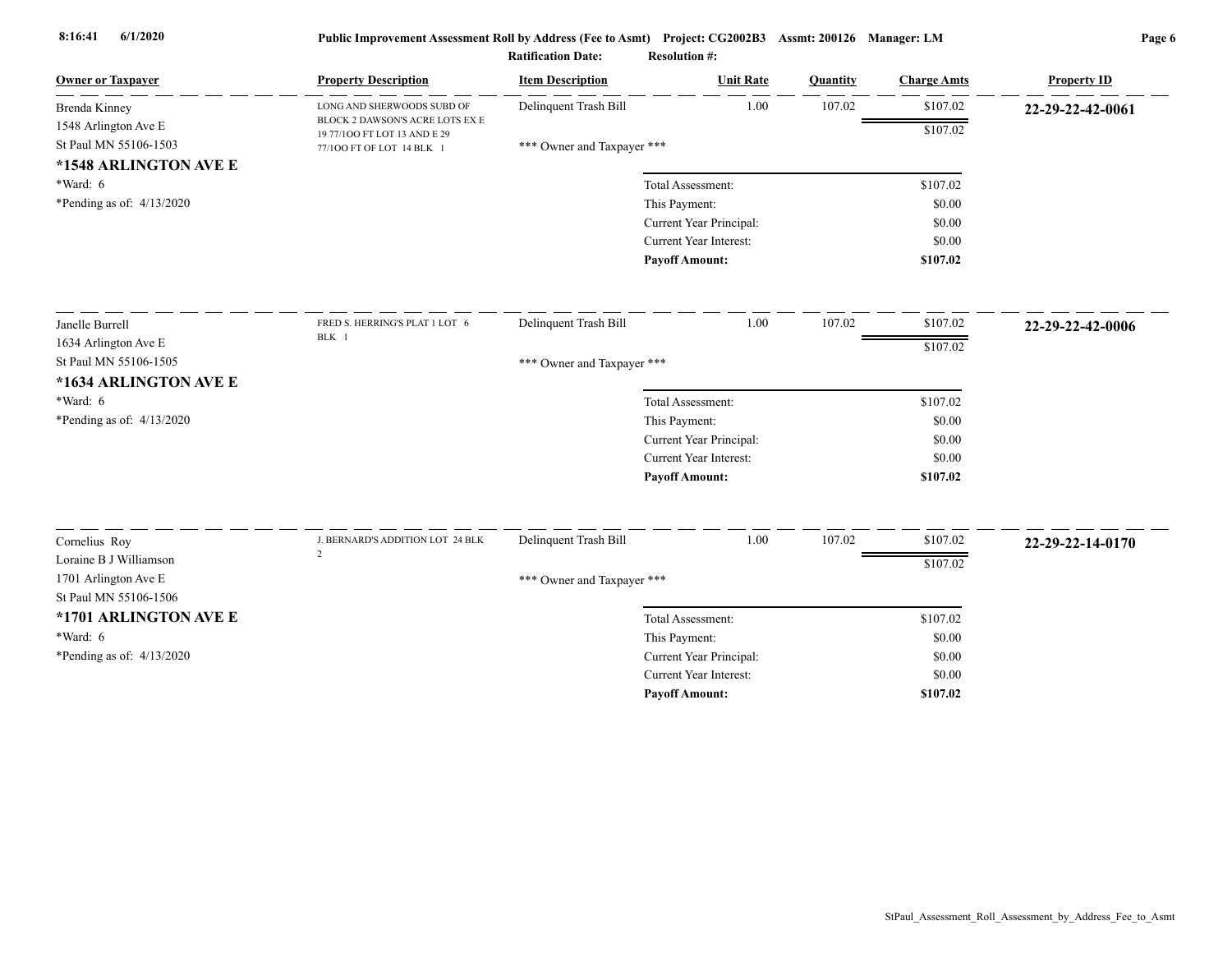| <b>Owner or Taxpayer</b>    | <b>Property Description</b>   | <b>Item Description</b>    | <b>Unit Rate</b>              | <b>Quantity</b> | <b>Charge Amts</b> | <b>Property ID</b> |
|-----------------------------|-------------------------------|----------------------------|-------------------------------|-----------------|--------------------|--------------------|
| Jesus Mendoza               | CLINKENDEAN ADDITION W 1/2 OF | Delinquent Trash Bill      | 1.00                          | 77.36           | \$77.36            | 22-29-22-41-0097   |
| 1712 Arlington Ave E        | LOT 2 AND ALL OF LOT 3 BLK 1  |                            |                               |                 | \$77.36            |                    |
| St Paul MN 55106            |                               | *** Owner and Taxpayer *** |                               |                 |                    |                    |
| *1712 ARLINGTON AVE E       |                               |                            |                               |                 |                    |                    |
| *Ward: 6                    |                               |                            | Total Assessment:             |                 | \$77.36            |                    |
| *Pending as of: $4/13/2020$ |                               |                            | This Payment:                 |                 | \$0.00             |                    |
|                             |                               |                            | Current Year Principal:       |                 | \$0.00             |                    |
|                             |                               |                            | Current Year Interest:        |                 | \$0.00             |                    |
|                             |                               |                            | <b>Payoff Amount:</b>         |                 | \$77.36            |                    |
| Celeste N Cataldo           | CLINKENDEAN ADDITION E 1/2 OF | Delinquent Trash Bill      | 1.00                          | 262.90          | \$262.90           | 22-29-22-41-0096   |
| 1716 Arlington Ave E        | LOT 2 AND ALL OF LOT 1 BLK 1  |                            |                               |                 | \$262.90           |                    |
| St Paul MN 55106-1507       |                               | *** Owner and Taxpayer *** |                               |                 |                    |                    |
| *1716 ARLINGTON AVE E       |                               |                            |                               |                 |                    |                    |
| $*Ward: 6$                  |                               |                            | Total Assessment:             |                 | \$112.00           |                    |
| *Pending as of: $4/13/2020$ |                               |                            | This Payment:                 |                 | \$0.00             |                    |
|                             |                               |                            | Current Year Principal:       |                 | \$0.00             |                    |
|                             |                               |                            | Current Year Interest:        |                 | \$0.00             |                    |
|                             |                               |                            | <b>Payoff Amount:</b>         |                 | \$112.00           |                    |
|                             |                               |                            |                               |                 |                    | ***ESCROW***       |
| Bensen Investment Group Llc | LARSON'S HAZEL PARK HOMESITES | Delinquent Trash Bill      | 1.00                          | 107.02          | \$107.02           | 22-29-22-41-0014   |
| C/O Mai S Vang              | LOT 17                        |                            |                               |                 | \$107.02           |                    |
| 2334 Kingston Ave E         |                               | *** Owner and Taxpayer *** |                               |                 |                    |                    |
| Maplewood MN 55109-4961     |                               |                            |                               |                 |                    |                    |
| *1722 ARLINGTON AVE E       |                               |                            | Total Assessment:             |                 | \$107.02           |                    |
| $*Ward: 6$                  |                               |                            | This Payment:                 |                 | \$0.00             |                    |
| *Pending as of: $4/13/2020$ |                               |                            | Current Year Principal:       |                 | \$0.00             |                    |
|                             |                               |                            | <b>Current Year Interest:</b> |                 | \$0.00             |                    |
|                             |                               |                            | <b>Payoff Amount:</b>         |                 | \$107.02           |                    |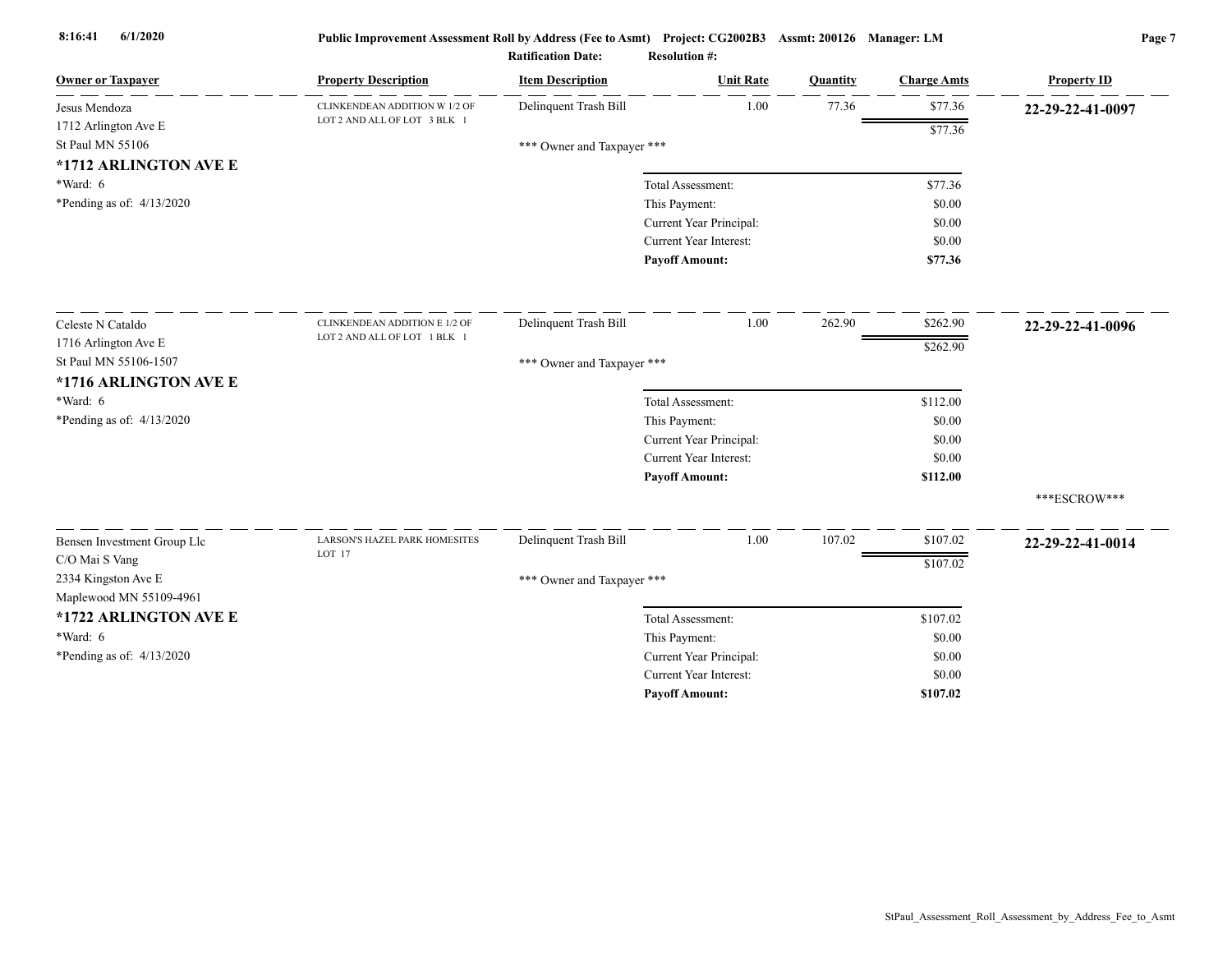| <b>Owner or Taxpayer</b>                      | <b>Property Description</b>                   | <b>Item Description</b>    | <b>Unit Rate</b>              | Quantity | <b>Charge Amts</b> | <b>Property ID</b> |
|-----------------------------------------------|-----------------------------------------------|----------------------------|-------------------------------|----------|--------------------|--------------------|
| Michael J Casey                               | R. F. MARVIN'S ADDITION ST. PAUL E            | Delinquent Trash Bill      | 1.00                          | 107.02   | \$107.02           | 22-29-22-14-0073   |
| Deborah M R Casey                             | 15 FT OF LOT 18 AND EX E 5 FT LOT<br>19 BLK 2 |                            |                               |          | \$107.02           |                    |
| 1731 Arlington Ave E<br>St Paul MN 55106-1533 |                                               | *** Owner and Taxpayer *** |                               |          |                    |                    |
| *1731 ARLINGTON AVE E                         |                                               |                            | Total Assessment:             |          | \$107.02           |                    |
| *Ward: 6                                      |                                               |                            | This Payment:                 |          | \$0.00             |                    |
| *Pending as of: 4/13/2020                     |                                               |                            | Current Year Principal:       |          | \$0.00             |                    |
|                                               |                                               |                            | Current Year Interest:        |          | \$0.00             |                    |
|                                               |                                               |                            | <b>Payoff Amount:</b>         |          | \$107.02           |                    |
| Forever More Trust                            | LARSON'S HAZEL PARK HOMESITES                 | Delinquent Trash Bill      | 1.00                          | 114.34   | \$114.34           | 22-29-22-41-0006   |
| 1758 Arlington Ave E                          | LOT 8                                         |                            |                               |          | \$114.34           |                    |
| St Paul MN 55106-1534                         |                                               | *** Owner and Taxpayer *** |                               |          |                    |                    |
| *1758 ARLINGTON AVE E                         |                                               |                            |                               |          |                    |                    |
| *Ward: 6                                      |                                               |                            | Total Assessment:             |          | \$114.34           |                    |
| *Pending as of: 4/13/2020                     |                                               |                            | This Payment:                 |          | \$0.00             |                    |
|                                               |                                               |                            | Current Year Principal:       |          | \$0.00             |                    |
|                                               |                                               |                            | Current Year Interest:        |          | \$0.00             |                    |
|                                               |                                               |                            | <b>Payoff Amount:</b>         |          | \$114.34           |                    |
| Sara Husar                                    | HAYDEN HEIGHTS LOT 42 BLK 4                   | Delinquent Trash Bill      | 1.00                          | 77.36    | \$77.36            | 23-29-22-23-0192   |
| 1805 Arlington Ave E                          |                                               |                            |                               |          | \$77.36            |                    |
| St Paul MN 55119-4216                         |                                               | *** Owner and Taxpayer *** |                               |          |                    |                    |
| *1805 ARLINGTON AVE E                         |                                               |                            |                               |          |                    |                    |
| *Ward: 6                                      |                                               |                            | Total Assessment:             |          | \$77.36            |                    |
| *Pending as of: 4/13/2020                     |                                               |                            | This Payment:                 |          | \$0.00             |                    |
|                                               |                                               |                            | Current Year Principal:       |          | \$0.00             |                    |
|                                               |                                               |                            | <b>Current Year Interest:</b> |          | \$0.00             |                    |
|                                               |                                               |                            | <b>Payoff Amount:</b>         |          | \$77.36            |                    |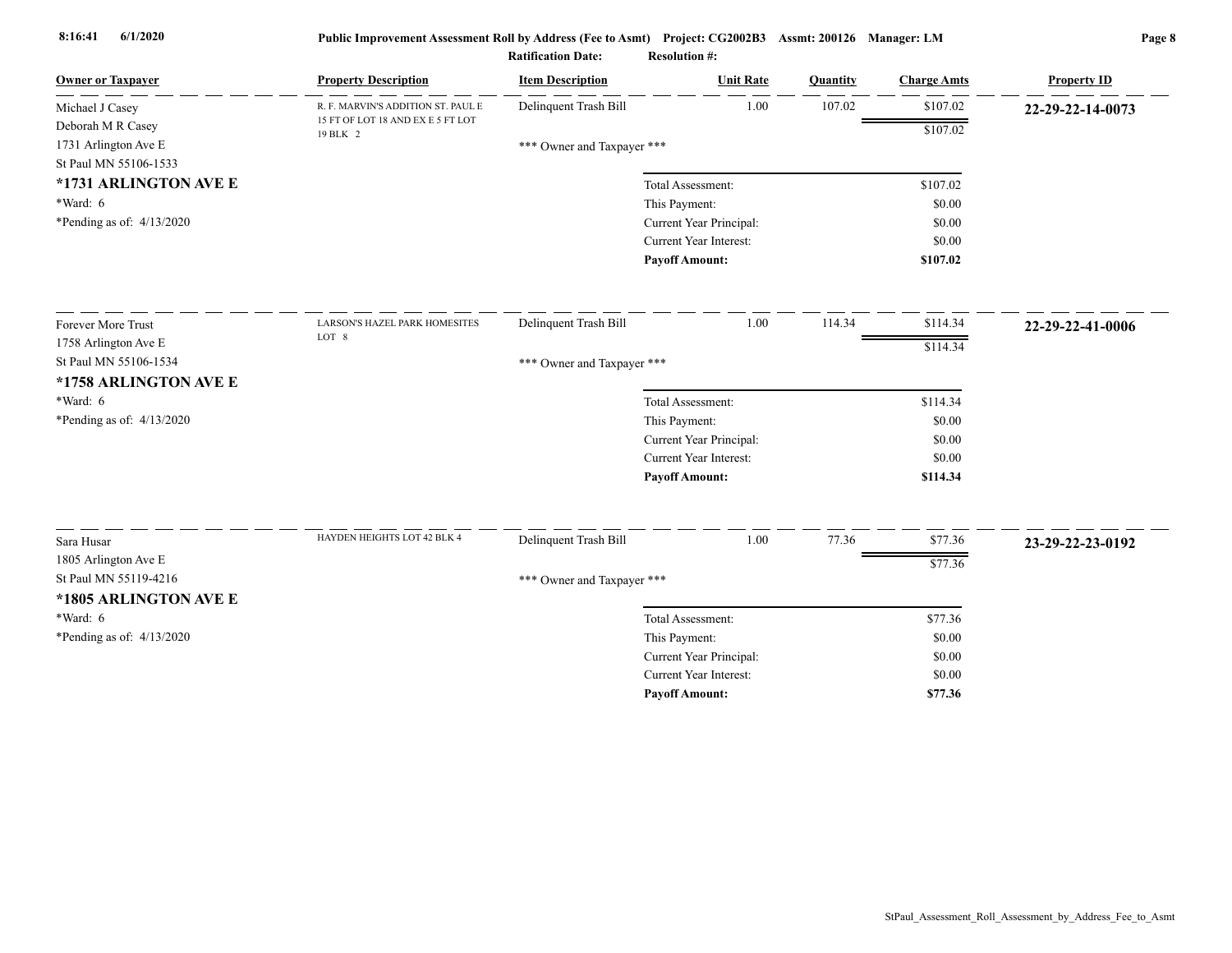| <b>Owner or Taxpayer</b>                      | <b>Property Description</b>    | <b>Item Description</b>    | <b>Unit Rate</b>              | Quantity | <b>Charge Amts</b> | <b>Property ID</b> |
|-----------------------------------------------|--------------------------------|----------------------------|-------------------------------|----------|--------------------|--------------------|
| Cindy Yang                                    | HAYDEN HEIGHTS W 1/2 OF LOT 50 | Delinquent Trash Bill      | 1.00                          | 107.02   | \$107.02           | 23-29-22-23-0173   |
| 1835 Arlington Ave E                          | AND ALL OF LOT 49 BLK 4        |                            |                               |          | \$107.02           |                    |
| St Paul MN 55119-4216                         |                                | *** Owner and Taxpayer *** |                               |          |                    |                    |
| *1835 ARLINGTON AVE E                         |                                |                            |                               |          |                    |                    |
| $*Ward: 6$                                    |                                |                            | Total Assessment:             |          | \$107.02           |                    |
| *Pending as of: $4/13/2020$                   |                                |                            | This Payment:                 |          | \$0.00             |                    |
|                                               |                                |                            | Current Year Principal:       |          | \$0.00             |                    |
|                                               |                                |                            | <b>Current Year Interest:</b> |          | \$0.00             |                    |
|                                               |                                |                            | <b>Payoff Amount:</b>         |          | \$107.02           |                    |
| Nicholas Lodge                                | HAYDEN HEIGHTS LOT 53 BLK 4    | Delinquent Trash Bill      | 1.00                          | 162.99   | \$162.99           | 23-29-22-23-0176   |
| 1845 Arlington Ave E                          |                                |                            |                               |          |                    |                    |
| St Paul MN 55119-4216                         |                                | *** Owner and Taxpayer *** |                               |          | \$162.99           |                    |
| *1845 ARLINGTON AVE E                         |                                |                            |                               |          |                    |                    |
| $*Ward: 6$                                    |                                |                            | Total Assessment:             |          | \$162.99           |                    |
| *Pending as of: $4/13/2020$                   |                                |                            | This Payment:                 |          | \$0.00             |                    |
|                                               |                                |                            | Current Year Principal:       |          | \$0.00             |                    |
|                                               |                                |                            | Current Year Interest:        |          | \$0.00             |                    |
|                                               |                                |                            | <b>Payoff Amount:</b>         |          | \$162.99           |                    |
|                                               | HAYDEN HEIGHTS LOT 56 BLK 4    |                            |                               |          |                    |                    |
| Justin J Dempsey                              |                                | Delinquent Trash Bill      | 1.00                          | 77.36    | \$77.36            | 23-29-22-23-0179   |
| Jaden L Chance                                |                                |                            |                               |          | \$77.36            |                    |
| 1857 Arlington Ave E<br>St Paul MN 55119-4216 |                                | *** Owner and Taxpayer *** |                               |          |                    |                    |
| *1857 ARLINGTON AVE E                         |                                |                            | Total Assessment:             |          | \$77.36            |                    |
| $*Ward: 6$                                    |                                |                            | This Payment:                 |          | \$0.00             |                    |
| *Pending as of: 4/13/2020                     |                                |                            | Current Year Principal:       |          | \$0.00             |                    |
|                                               |                                |                            | Current Year Interest:        |          | \$0.00             |                    |
|                                               |                                |                            | <b>Payoff Amount:</b>         |          | \$77.36            |                    |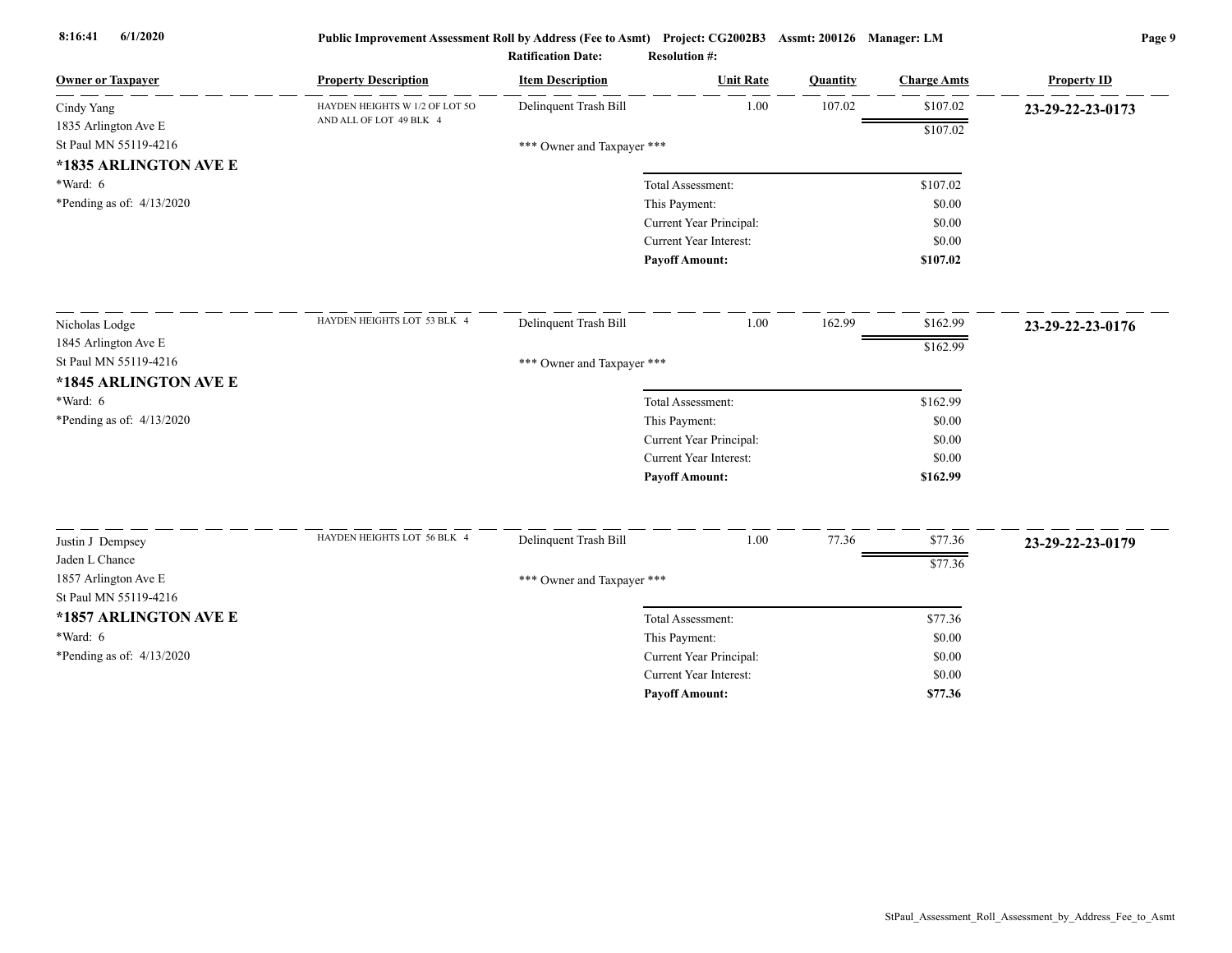| <b>Owner or Taxpayer</b>    | <b>Property Description</b>  | <b>Item Description</b>    | <b>Unit Rate</b>              | Quantity | <b>Charge Amts</b> | <b>Property ID</b> |
|-----------------------------|------------------------------|----------------------------|-------------------------------|----------|--------------------|--------------------|
| Lynn Bruski                 | HAYDEN HEIGHTS LOT 9 BLK 6   | Delinquent Trash Bill      | 1.00                          | 114.34   | \$114.34           | 23-29-22-31-0073   |
| 1924 Arlington Ave E        |                              |                            |                               |          | \$114.34           |                    |
| St Paul MN 55119-3036       |                              | *** Owner and Taxpayer *** |                               |          |                    |                    |
| *1924 ARLINGTON AVE E       |                              |                            |                               |          |                    |                    |
| *Ward: 6                    |                              |                            | Total Assessment:             |          | \$114.34           |                    |
| *Pending as of: $4/13/2020$ |                              |                            | This Payment:                 |          | \$0.00             |                    |
|                             |                              |                            | Current Year Principal:       |          | \$0.00             |                    |
|                             |                              |                            | <b>Current Year Interest:</b> |          | \$0.00             |                    |
|                             |                              |                            | <b>Payoff Amount:</b>         |          | \$114.34           |                    |
| Donna M Schoon              | HAYDEN HEIGHTS PLAT 2 LOT 37 | Delinquent Trash Bill      | 1.00                          | 114.34   | \$114.34           | 23-29-22-24-0178   |
| 1959 Arlington Ave E        | BLK 2                        |                            |                               |          | \$114.34           |                    |
| St Paul MN 55119-3035       |                              | *** Owner and Taxpayer *** |                               |          |                    |                    |
| *1959 ARLINGTON AVE E       |                              |                            |                               |          |                    |                    |
| *Ward: 6                    |                              |                            | Total Assessment:             |          | \$114.34           |                    |
| *Pending as of: 4/13/2020   |                              |                            | This Payment:                 |          | \$0.00             |                    |
|                             |                              |                            | Current Year Principal:       |          | \$0.00             |                    |
|                             |                              |                            | <b>Current Year Interest:</b> |          | \$0.00             |                    |
|                             |                              |                            | <b>Payoff Amount:</b>         |          | \$114.34           |                    |
| Amanda Hatton               | HAYDEN HEIGHTS PLAT 2 LOT 38 | Delinquent Trash Bill      | 1.00                          | 107.02   | \$107.02           | 23-29-22-24-0179   |
| 1963 Arlington Ave E        | BLK 2                        |                            |                               |          | \$107.02           |                    |
| St Paul MN 55119-3035       |                              | *** Owner and Taxpayer *** |                               |          |                    |                    |
| *1963 ARLINGTON AVE E       |                              |                            |                               |          |                    |                    |
| *Ward: 6                    |                              |                            | Total Assessment:             |          | \$107.02           |                    |
| *Pending as of: 4/13/2020   |                              |                            | This Payment:                 |          | \$0.00             |                    |
|                             |                              |                            | Current Year Principal:       |          | \$0.00             |                    |
|                             |                              |                            | <b>Current Year Interest:</b> |          | \$0.00             |                    |
|                             |                              |                            | <b>Pavoff Amount:</b>         |          | \$107.02           |                    |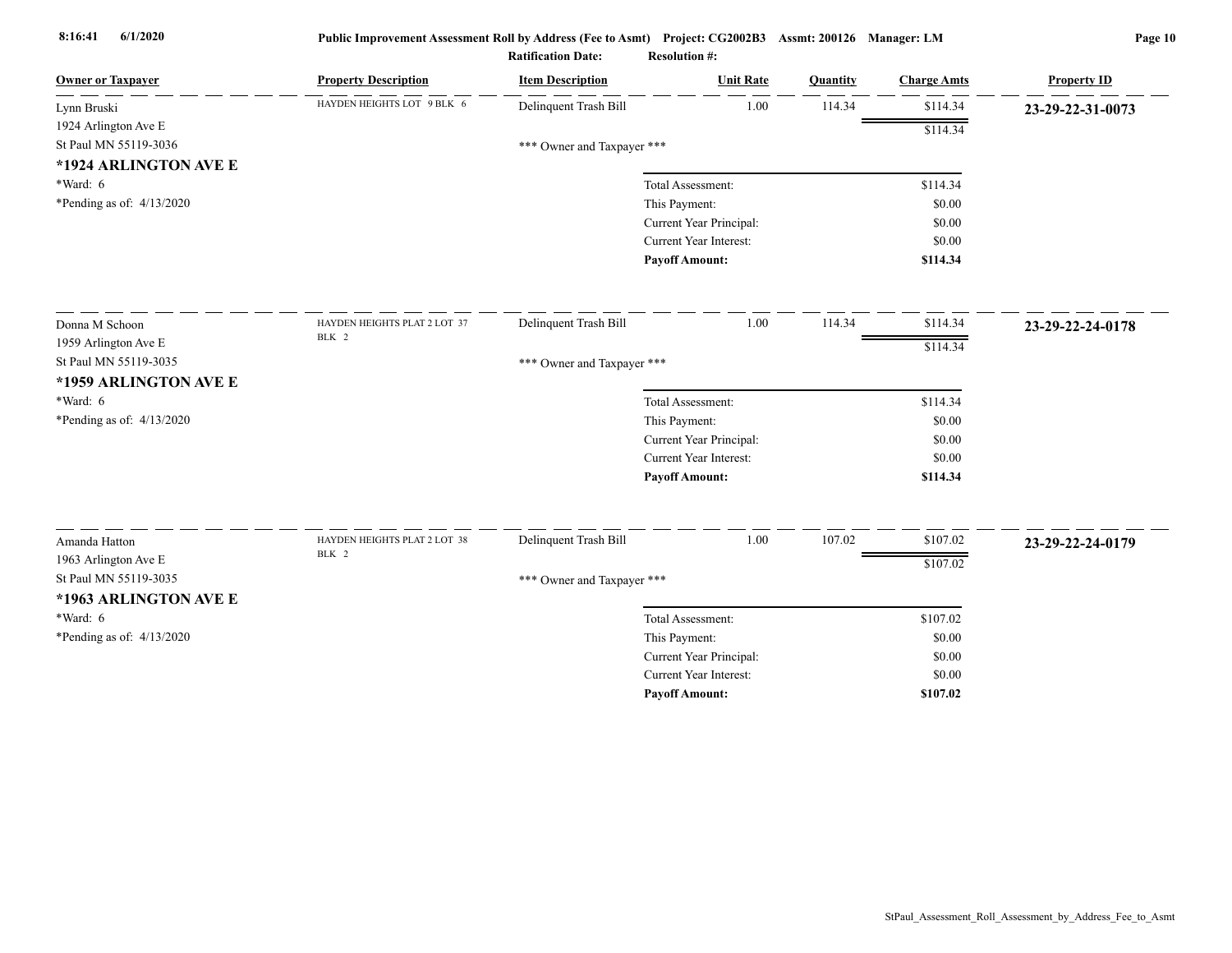| <b>Owner or Taxpayer</b>                | <b>Property Description</b>                          | <b>Item Description</b>    | <b>Unit Rate</b>                   | Quantity | <b>Charge Amts</b> | <b>Property ID</b> |
|-----------------------------------------|------------------------------------------------------|----------------------------|------------------------------------|----------|--------------------|--------------------|
| Marysville Llc                          | KAESS SUBDIVISION E 1/2 OF LOT 4<br>AND ALL OF LOT 3 | Delinquent Trash Bill      | 1.00                               | 114.34   | \$114.34           | 23-29-22-31-0064   |
| 1603 Capitol Ave Ste 310                |                                                      |                            |                                    |          | \$114.34           |                    |
| Cheyenne WY 82001-4561                  |                                                      | *** Owner and Taxpayer *** |                                    |          |                    |                    |
| *1970 ARLINGTON AVE E                   |                                                      |                            |                                    |          |                    |                    |
| *Ward: 6<br>*Pending as of: $4/13/2020$ |                                                      |                            | Total Assessment:<br>This Payment: |          | \$114.34<br>\$0.00 |                    |
|                                         |                                                      |                            | Current Year Principal:            |          | \$0.00             |                    |
|                                         |                                                      |                            | <b>Current Year Interest:</b>      |          | \$0.00             |                    |
|                                         |                                                      |                            | <b>Payoff Amount:</b>              |          | \$114.34           |                    |
|                                         |                                                      |                            |                                    |          |                    |                    |
| Jamie L Mcneely Kulp                    | HAYDEN HEIGHTS PLAT 2 EX W 5 FT                      | Delinquent Trash Bill      | 1.00                               | 114.34   | \$114.34           | 23-29-22-24-0184   |
| Leonard Bertrum Kulp                    | LOT 43 BLK 2                                         |                            |                                    |          | \$114.34           |                    |
| 1985 Arlington Ave E                    |                                                      | *** Owner and Taxpayer *** |                                    |          |                    |                    |
| St Paul MN 55119-3035                   |                                                      |                            |                                    |          |                    |                    |
| *1985 ARLINGTON AVE E                   |                                                      |                            | Total Assessment:                  |          | \$114.34           |                    |
| $*Ward: 6$                              |                                                      |                            | This Payment:                      |          | \$0.00             |                    |
| *Pending as of: $4/13/2020$             |                                                      |                            | Current Year Principal:            |          | \$0.00             |                    |
|                                         |                                                      |                            | <b>Current Year Interest:</b>      |          | \$0.00             |                    |
|                                         |                                                      |                            | <b>Payoff Amount:</b>              |          | \$114.34           |                    |
| John Dismuke                            | FURNESS GARDEN LOTS S 134 FT OF                      | Delinquent Trash Bill      | 1.00                               | 114.34   | \$114.34           | 23-29-22-13-0056   |
| 2033 Arlington Ave E                    | W 1/2 OF E 1/2 OF LOT 9 BLK 12                       |                            |                                    |          | \$114.34           |                    |
| St Paul MN 55119-3037                   |                                                      | *** Owner and Taxpayer *** |                                    |          |                    |                    |
| *2033 ARLINGTON AVE E                   |                                                      |                            |                                    |          |                    |                    |
| *Ward: 6                                |                                                      |                            | Total Assessment:                  |          | \$114.34           |                    |
| *Pending as of: 4/13/2020               |                                                      |                            | This Payment:                      |          | \$0.00             |                    |
|                                         |                                                      |                            | Current Year Principal:            |          | \$0.00             |                    |
|                                         |                                                      |                            | <b>Current Year Interest:</b>      |          | \$0.00             |                    |
|                                         |                                                      |                            | <b>Pavoff Amount:</b>              |          | \$114.34           |                    |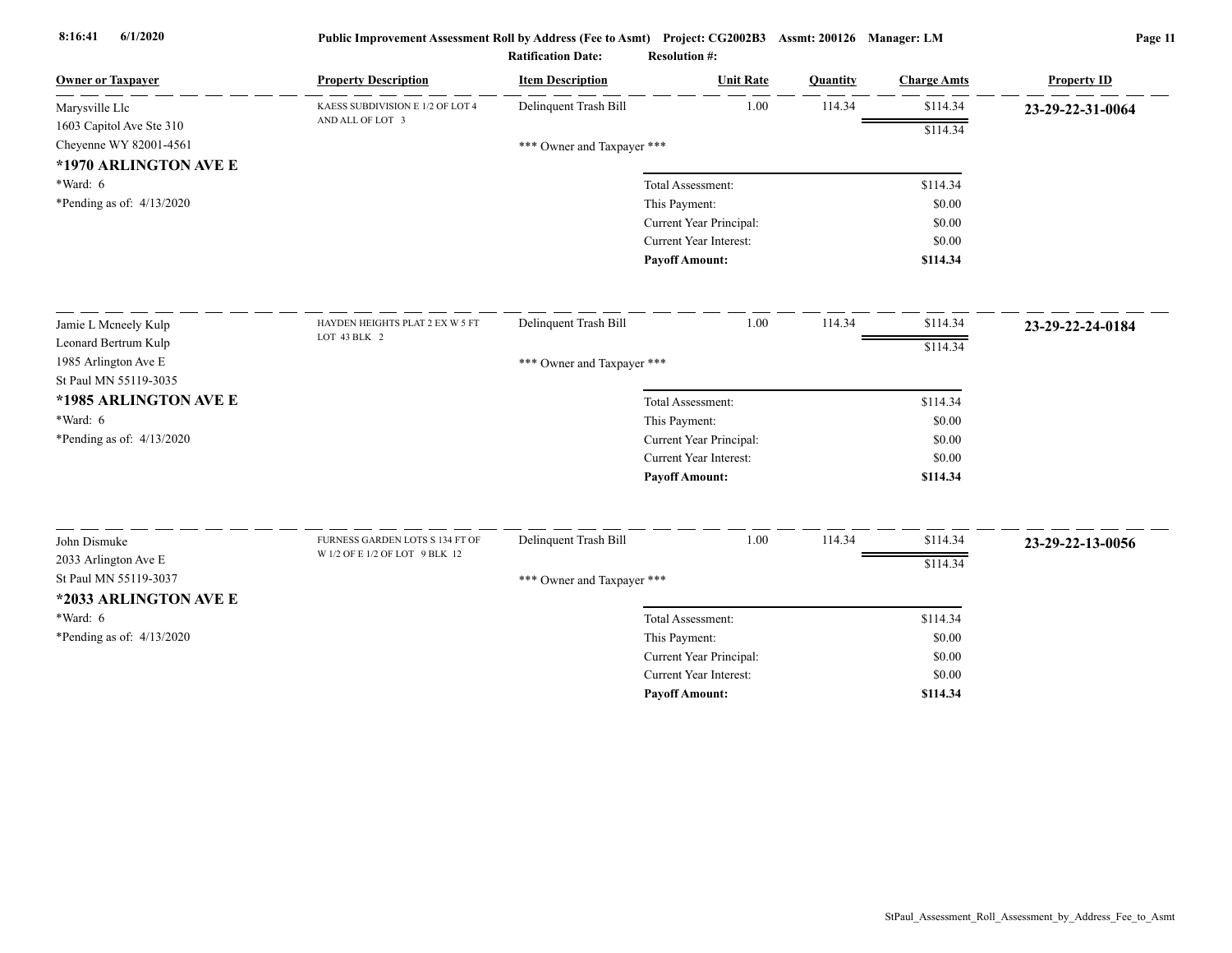| <b>Owner or Taxpayer</b>    | <b>Property Description</b>                              | <b>Item Description</b>    | <b>Unit Rate</b>              | Quantity | <b>Charge Amts</b> | <b>Property ID</b> |
|-----------------------------|----------------------------------------------------------|----------------------------|-------------------------------|----------|--------------------|--------------------|
| Gene Neuspickle             | FURNESS GARDEN LOTS E 1/4 OF                             | Delinquent Trash Bill      | 1.00                          | 107.02   | \$107.02           | 23-29-22-13-0070   |
| 2121 Arlington Ave E        | LOT 13 BLK 12                                            |                            |                               |          | \$107.02           |                    |
| St Paul MN 55119-3037       |                                                          | *** Owner and Taxpayer *** |                               |          |                    |                    |
| *2121 ARLINGTON AVE E       |                                                          |                            |                               |          |                    |                    |
| *Ward: 6                    |                                                          |                            | Total Assessment:             |          | \$107.02           |                    |
| *Pending as of: $4/13/2020$ |                                                          |                            | This Payment:                 |          | \$0.00             |                    |
|                             |                                                          |                            | Current Year Principal:       |          | \$0.00             |                    |
|                             |                                                          |                            | <b>Current Year Interest:</b> |          | \$0.00             |                    |
|                             |                                                          |                            | <b>Payoff Amount:</b>         |          | \$107.02           |                    |
| Melissa Maier               | FARRAR'S ADDITION TO THE CITY OF                         | Delinquent Trash Bill      | 1.00                          | 107.02   | \$107.02           | 20-29-22-24-0096   |
| 467 Arlington Ave E         | ST. PAUL, RAMSEY COUNTY,<br>MINNESOTA LOTS 27 AND LOT 28 |                            |                               |          | \$107.02           |                    |
| St Paul MN 55130-3233       | BLK 3                                                    | *** Owner and Taxpayer *** |                               |          |                    |                    |
| *467 ARLINGTON AVE E        |                                                          |                            |                               |          |                    |                    |
| *Ward: 5                    |                                                          |                            | Total Assessment:             |          | \$107.02           |                    |
| *Pending as of: 4/13/2020   |                                                          |                            | This Payment:                 |          | \$0.00             |                    |
|                             |                                                          |                            | Current Year Principal:       |          | \$0.00             |                    |
|                             |                                                          |                            | <b>Current Year Interest:</b> |          | \$0.00             |                    |
|                             |                                                          |                            | <b>Payoff Amount:</b>         |          | \$107.02           |                    |
| Tom Lee                     | FARRAR'S ADDITION TO THE CITY OF                         | Delinquent Trash Bill      | 1.00                          | 99.45    | \$99.45            | 20-29-22-24-0104   |
| 503 Arlington Ave E         | ST. PAUL, RAMSEY COUNTY,                                 |                            |                               |          |                    |                    |
| St Paul MN 55130-3233       | MINNESOTA LOTS 43 AND LOT 44                             | *** Owner and Taxpayer *** |                               |          | \$99.45            |                    |
| *503 ARLINGTON AVE E        | BLK 3                                                    |                            |                               |          |                    |                    |
| *Ward: 5                    |                                                          |                            | Total Assessment:             |          | \$99.45            |                    |
| *Pending as of: $4/13/2020$ |                                                          |                            | This Payment:                 |          | \$0.00             |                    |
|                             |                                                          |                            | Current Year Principal:       |          | \$0.00             |                    |
|                             |                                                          |                            | <b>Current Year Interest:</b> |          | \$0.00             |                    |
|                             |                                                          |                            | <b>Pavoff Amount:</b>         |          | \$99.45            |                    |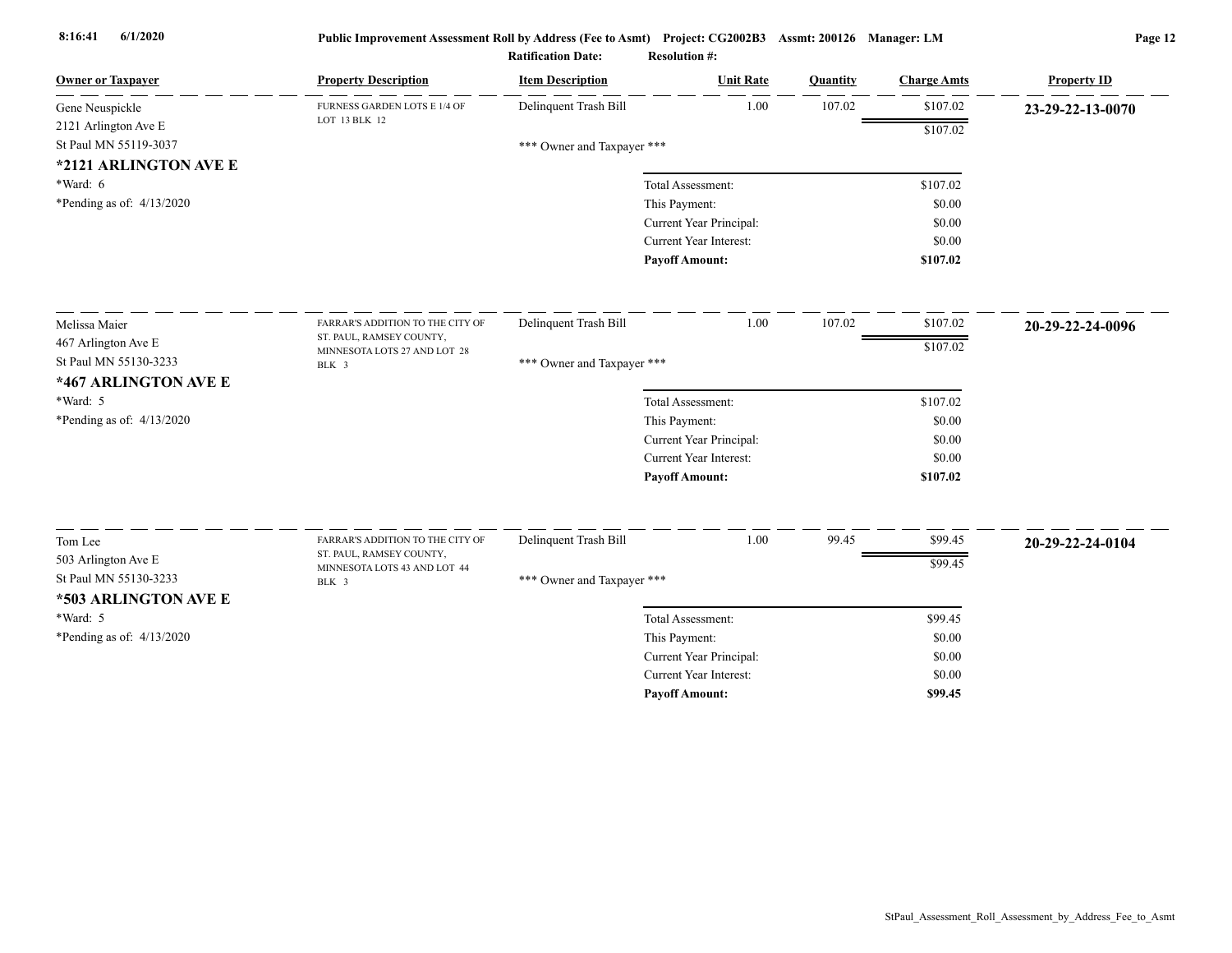| <b>Owner or Taxpayer</b>    | <b>Property Description</b>   | <b>Item Description</b>    | <b>Unit Rate</b>                         | Quantity | <b>Charge Amts</b> | <b>Property ID</b> |
|-----------------------------|-------------------------------|----------------------------|------------------------------------------|----------|--------------------|--------------------|
| Pamela K Ruiz               | MCKINNON'S 2ND ADDITION LOT 9 | Delinquent Trash Bill      | 1.00                                     | 114.34   | \$114.34           | 20-29-22-42-0040   |
| 666 E Arlington             |                               |                            |                                          |          | \$114.34           |                    |
| St Paul MN 55106-1702       |                               | *** Owner and Taxpayer *** |                                          |          |                    |                    |
| *666 ARLINGTON AVE E        |                               |                            |                                          |          |                    |                    |
| *Ward: 6                    |                               |                            | Total Assessment:                        |          | \$114.34           |                    |
| *Pending as of: $4/13/2020$ |                               |                            | This Payment:                            |          | \$0.00             |                    |
|                             |                               |                            | Current Year Principal:                  |          | \$0.00             |                    |
|                             |                               |                            | Current Year Interest:                   |          | \$0.00             |                    |
|                             |                               |                            | <b>Payoff Amount:</b>                    |          | \$114.34           |                    |
| Jeffrey M Miller            | FRANKSON'S COMO PARK ADDITION | Delinquent Trash Bill      | 1.00                                     | 66.17    | \$66.17            | 22-29-23-32-0147   |
| Kimberly M Miller           | LOT 20 BLK 20                 |                            |                                          |          | \$66.17            |                    |
| 1358 Arona St               |                               | *** Owner and Taxpayer *** |                                          |          |                    |                    |
| St Paul MN 55108-2412       |                               |                            |                                          |          |                    |                    |
| *1358 ARONA ST              |                               |                            | Total Assessment:                        |          | \$66.17            |                    |
| *Ward: 4                    |                               |                            | This Payment:                            |          | \$0.00             |                    |
| *Pending as of: 4/13/2020   |                               |                            | Current Year Principal:                  |          | \$0.00             |                    |
|                             |                               |                            | Current Year Interest:                   |          | \$0.00             |                    |
|                             |                               |                            | <b>Payoff Amount:</b>                    |          | \$66.17            |                    |
| Aidan M Anderson            | FRANKSON'S COMO PARK ADDITION | Delinquent Trash Bill      | 1.00                                     | 107.02   | \$107.02           |                    |
| 1408 Arona St               | LOT 23 BLK 12                 |                            |                                          |          |                    | 22-29-23-32-0052   |
| St Paul MN 55108-2429       |                               |                            |                                          |          | \$107.02           |                    |
| *1408 ARONA ST              |                               | *** Owner and Taxpayer *** |                                          |          |                    |                    |
| *Ward: 4                    |                               |                            | Total Assessment:                        |          |                    |                    |
|                             |                               |                            |                                          |          | \$107.02<br>\$0.00 |                    |
| *Pending as of: $4/13/2020$ |                               |                            | This Payment:<br>Current Year Principal: |          | \$0.00             |                    |
|                             |                               |                            | <b>Current Year Interest:</b>            |          | \$0.00             |                    |
|                             |                               |                            | <b>Payoff Amount:</b>                    |          | \$107.02           |                    |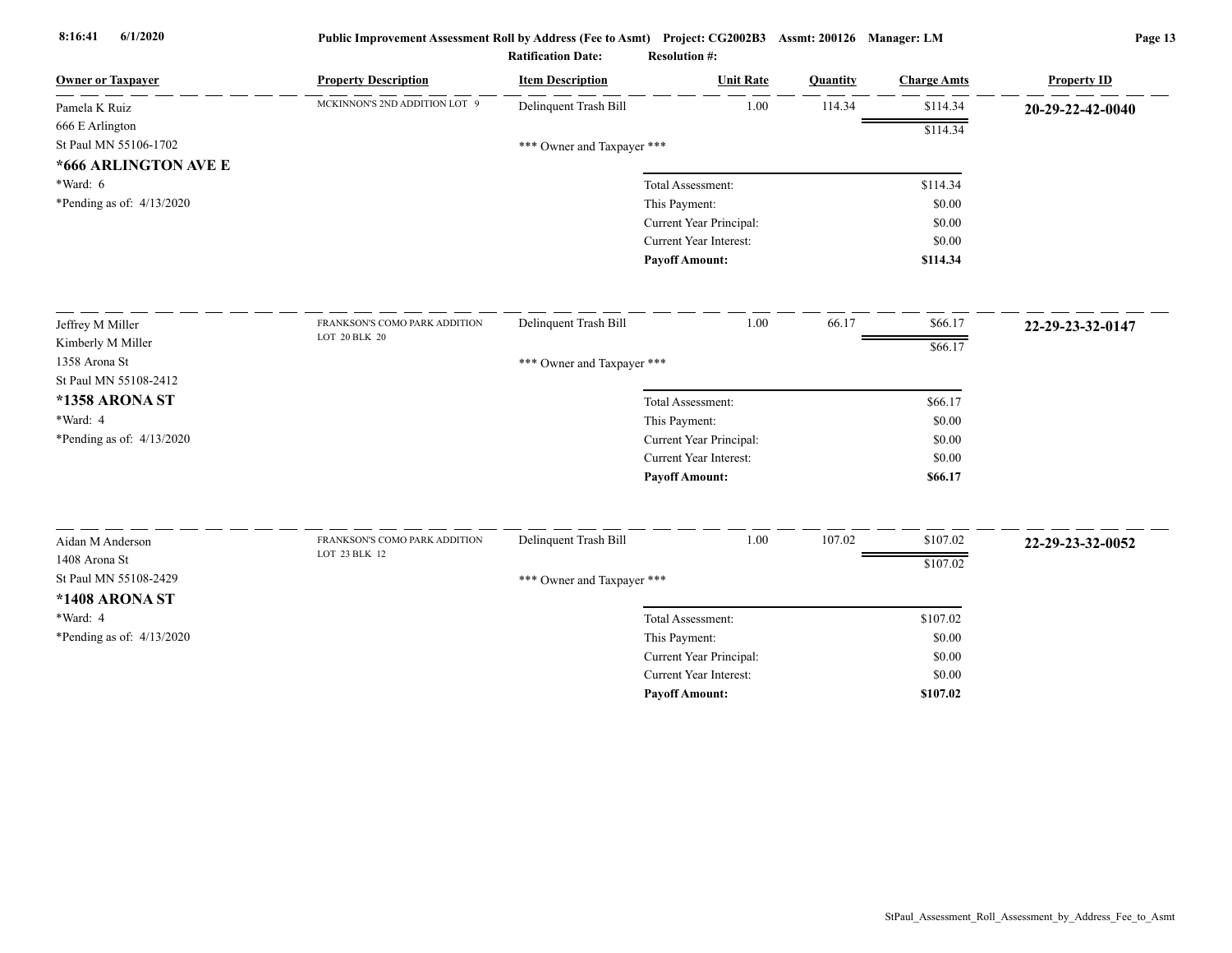| <b>Owner or Taxpayer</b>    | <b>Property Description</b>                   | <b>Item Description</b>    | <b>Unit Rate</b>              | Quantity | <b>Charge Amts</b> | <b>Property ID</b> |
|-----------------------------|-----------------------------------------------|----------------------------|-------------------------------|----------|--------------------|--------------------|
| David O Sorenson            | FRANKSON'S COMO PARK ADDITION                 | Delinquent Trash Bill      | 1.00                          | 77.36    | \$77.36            | 22-29-23-23-0124   |
| Hallie P Sorenson           | LOT 16 BLK 7                                  |                            |                               |          | \$77.36            |                    |
| 1444 Arona St               |                                               | *** Owner and Taxpayer *** |                               |          |                    |                    |
| St Paul MN 55108-2333       |                                               |                            |                               |          |                    |                    |
| *1444 ARONA ST              |                                               |                            | Total Assessment:             |          | \$77.36            |                    |
| *Ward: 4                    |                                               |                            | This Payment:                 |          | \$0.00             |                    |
| *Pending as of: $4/13/2020$ |                                               |                            | Current Year Principal:       |          | \$0.00             |                    |
|                             |                                               |                            | Current Year Interest:        |          | \$0.00             |                    |
|                             |                                               |                            | <b>Payoff Amount:</b>         |          | \$77.36            |                    |
| Mark L Rindfleisch          | FRANKSON'S COMO PARK ADDITION                 | Delinquent Trash Bill      | 1.00                          | 77.36    | \$77.36            | 22-29-23-23-0127   |
| 1454 Arona St               | LOT 19 BLK 7                                  |                            |                               |          | \$77.36            |                    |
| St Paul MN 55108-2333       |                                               | *** Owner and Taxpayer *** |                               |          |                    |                    |
| *1454 ARONA ST              |                                               |                            |                               |          |                    |                    |
| *Ward: 4                    |                                               |                            | Total Assessment:             |          | \$77.36            |                    |
| *Pending as of: 4/13/2020   |                                               |                            | This Payment:                 |          | \$0.00             |                    |
|                             |                                               |                            | Current Year Principal:       |          | \$0.00             |                    |
|                             |                                               |                            | <b>Current Year Interest:</b> |          | \$0.00             |                    |
|                             |                                               |                            | <b>Payoff Amount:</b>         |          | \$77.36            |                    |
|                             |                                               |                            | $1.00\,$                      |          |                    |                    |
| Elaine T Doyle              | FRANKSON'S COMO PARK ADDITION<br>LOT 7 BLK 23 | Delinquent Trash Bill      |                               | 106.74   | \$106.74           | 22-29-23-32-0180   |
| 1357 Asbury St              |                                               |                            |                               |          | \$106.74           |                    |
| St Paul MN 55108-2431       |                                               | *** Owner and Taxpayer *** |                               |          |                    |                    |
| *1357 ASBURY ST             |                                               |                            |                               |          |                    |                    |
| *Ward: 4                    |                                               |                            | Total Assessment:             |          | \$106.74           |                    |
| *Pending as of: 4/13/2020   |                                               |                            | This Payment:                 |          | \$0.00             |                    |
|                             |                                               |                            | Current Year Principal:       |          | \$0.00             |                    |
|                             |                                               |                            | <b>Current Year Interest:</b> |          | \$0.00             |                    |
|                             |                                               |                            | <b>Payoff Amount:</b>         |          | \$106.74           |                    |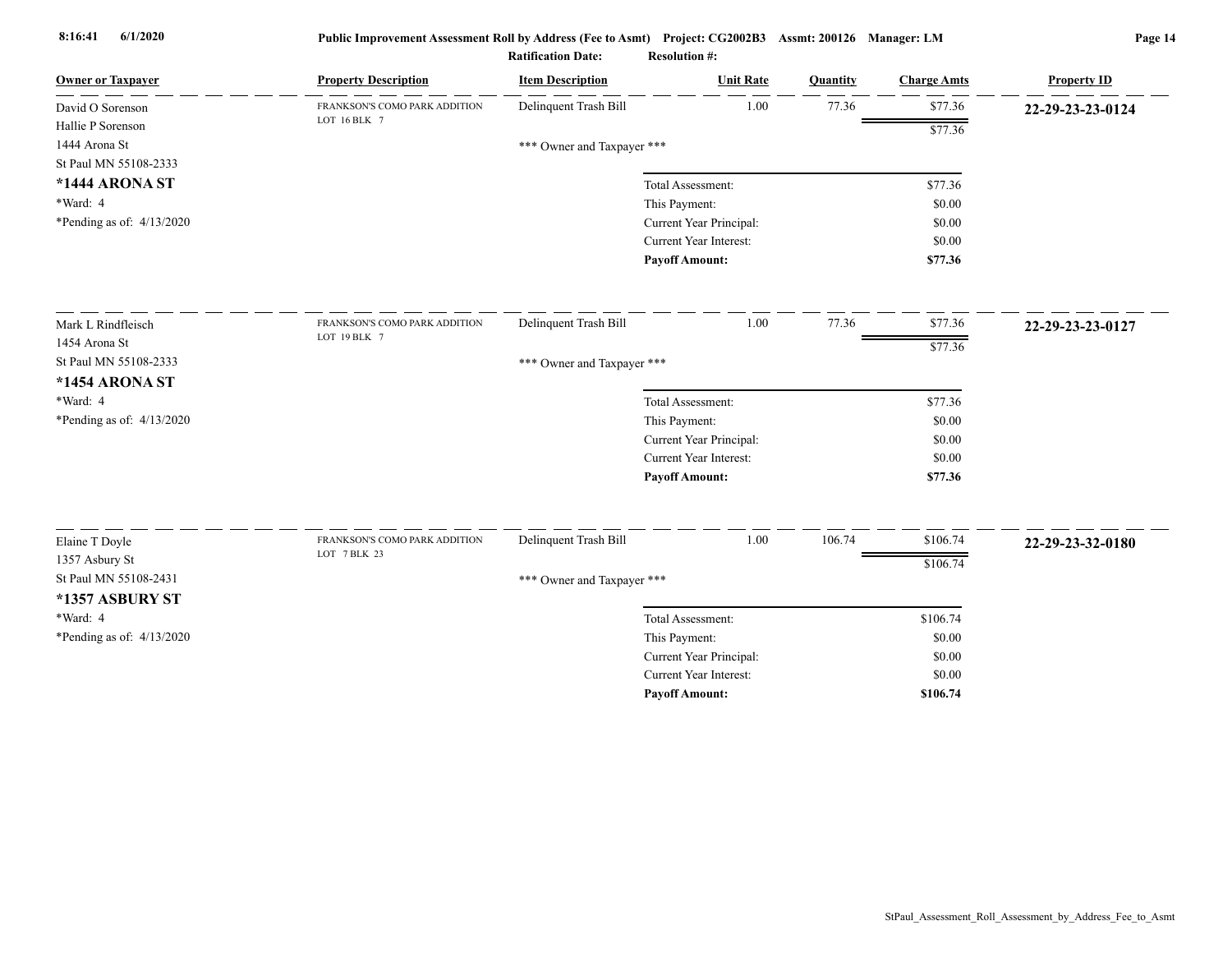| <b>Owner or Taxpayer</b>                | <b>Property Description</b>     | <b>Item Description</b>    | <b>Unit Rate</b>              | Quantity | <b>Charge Amts</b> | <b>Property ID</b> |
|-----------------------------------------|---------------------------------|----------------------------|-------------------------------|----------|--------------------|--------------------|
| Benjamin J Smith                        | FRANKSON'S COMO PARK ADDITION   | Delinquent Trash Bill      | 1.00                          | 107.02   | \$107.02           | 22-29-23-32-0179   |
| Emilee R Dahle                          | SUBJ TO SEWER ESMT LOT 6 BLK 23 |                            |                               |          | \$107.02           |                    |
| 20760 Okinawa St Ne                     |                                 | *** Owner and Taxpayer *** |                               |          |                    |                    |
| East Bethel MN 55011-9696               |                                 |                            |                               |          |                    |                    |
| *1363 ASBURY ST                         |                                 |                            | Total Assessment:             |          | \$107.02           |                    |
| *Ward: 4                                |                                 |                            | This Payment:                 |          | \$0.00             |                    |
| *Pending as of: $4/13/2020$             |                                 |                            | Current Year Principal:       |          | \$0.00             |                    |
|                                         |                                 |                            | Current Year Interest:        |          | \$0.00             |                    |
|                                         |                                 |                            | <b>Pavoff Amount:</b>         |          | \$107.02           |                    |
| Spencer S Miller                        | FRANKSON'S COMO PARK ADDITION   | Delinquent Trash Bill      | 1.00                          | 114.34   | \$114.34           | 22-29-23-32-0177   |
| 1371 Asbury St                          | LOT 4 BLK 23                    |                            |                               |          | \$114.34           |                    |
| St Paul MN 55108-2431                   |                                 | *** Owner and Taxpayer *** |                               |          |                    |                    |
| *1371 ASBURY ST                         |                                 |                            |                               |          |                    |                    |
| *Ward: 4                                |                                 |                            | Total Assessment:             |          | \$114.34           |                    |
| *Pending as of: 4/13/2020               |                                 |                            | This Payment:                 |          | \$0.00             |                    |
|                                         |                                 |                            | Current Year Principal:       |          | \$0.00             |                    |
|                                         |                                 |                            | <b>Current Year Interest:</b> |          | \$0.00             |                    |
|                                         |                                 |                            | <b>Payoff Amount:</b>         |          | \$114.34           |                    |
|                                         | FRANKSON'S COMO PARK ADDITION   |                            |                               |          |                    |                    |
| Robert J Janssen                        | LOT 5 BLK 10                    | Delinquent Trash Bill      | 1.00                          | 77.36    | \$77.36            | 22-29-23-32-0091   |
| Gabrielle Janssen                       |                                 |                            |                               |          | \$77.36            |                    |
| 1421 Asbury St<br>St Paul MN 55108-2433 |                                 | *** Owner and Taxpayer *** |                               |          |                    |                    |
| *1421 ASBURY ST                         |                                 |                            | Total Assessment:             |          | \$77.36            |                    |
| *Ward: 4                                |                                 |                            | This Payment:                 |          | \$0.00             |                    |
| *Pending as of: 4/13/2020               |                                 |                            | Current Year Principal:       |          | \$0.00             |                    |
|                                         |                                 |                            | <b>Current Year Interest:</b> |          | \$0.00             |                    |
|                                         |                                 |                            | <b>Pavoff Amount:</b>         |          | \$77.36            |                    |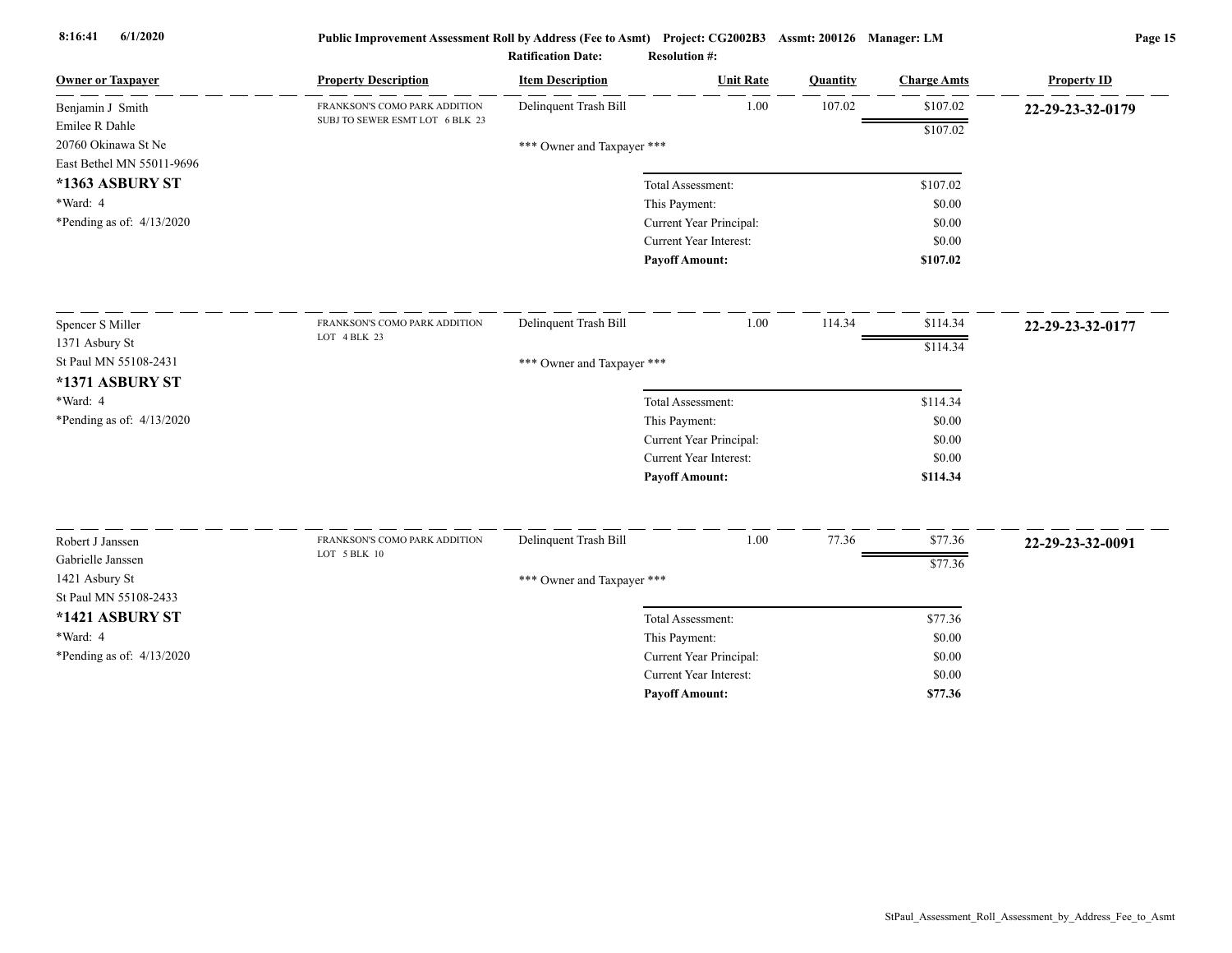| <b>Owner or Taxpayer</b>    | <b>Property Description</b>     | <b>Item Description</b>    | <b>Unit Rate</b>              | Quantity | <b>Charge Amts</b> | <b>Property ID</b> |
|-----------------------------|---------------------------------|----------------------------|-------------------------------|----------|--------------------|--------------------|
| Robert J Hammerlindl        | FRANKSON'S COMO PARK ADDITION   | Delinquent Trash Bill      | 1.00                          | 107.02   | \$107.02           | 22-29-23-32-0088   |
| 1435 Asbury St              | LOT 2 BLK 10                    |                            |                               |          | \$107.02           |                    |
| St Paul MN 55108-2433       |                                 | *** Owner and Taxpayer *** |                               |          |                    |                    |
| *1435 ASBURY ST             |                                 |                            |                               |          |                    |                    |
| *Ward: 4                    |                                 |                            | Total Assessment:             |          | \$107.02           |                    |
| *Pending as of: $4/13/2020$ |                                 |                            | This Payment:                 |          | \$0.00             |                    |
|                             |                                 |                            | Current Year Principal:       |          | \$0.00             |                    |
|                             |                                 |                            | <b>Current Year Interest:</b> |          | \$0.00             |                    |
|                             |                                 |                            | <b>Payoff Amount:</b>         |          | \$107.02           |                    |
| Mayla Yang                  | OVERBROOK N 2O FT OF LOT 13 AND | Delinquent Trash Bill      | 1.00                          | 107.02   | \$107.02           | 21-29-22-11-0115   |
| 1573 Atlantic St            | EX N 1O FT LOT 12 BLK 10        |                            |                               |          | \$107.02           |                    |
| St Paul MN 55106-1103       |                                 | *** Owner and Taxpayer *** |                               |          |                    |                    |
| *1573 ATLANTIC ST           |                                 |                            |                               |          |                    |                    |
| *Ward: 6                    |                                 |                            | Total Assessment:             |          | \$107.02           |                    |
| *Pending as of: 4/13/2020   |                                 |                            | This Payment:                 |          | \$0.00             |                    |
|                             |                                 |                            | Current Year Principal:       |          | \$0.00             |                    |
|                             |                                 |                            | Current Year Interest:        |          | \$0.00             |                    |
|                             |                                 |                            | <b>Payoff Amount:</b>         |          | \$107.02           |                    |
| Arminda M Brooks            | OVERBROOK S 1O FT OF LOT 9 AND  | Delinquent Trash Bill      | 1.00                          | 114.34   | \$114.34           | 21-29-22-11-0113   |
| 1581 Atlantic St            | ALL OF LOT 10 BLK 10            |                            |                               |          | \$114.34           |                    |
| St Paul MN 55106-1103       |                                 | *** Owner and Taxpayer *** |                               |          |                    |                    |
| *1581 ATLANTIC ST           |                                 |                            |                               |          |                    |                    |
| $*Ward: 6$                  |                                 |                            | Total Assessment:             |          | \$114.34           |                    |
| *Pending as of: $4/13/2020$ |                                 |                            | This Payment:                 |          | \$0.00             |                    |
|                             |                                 |                            | Current Year Principal:       |          | \$0.00             |                    |
|                             |                                 |                            | <b>Current Year Interest:</b> |          | \$0.00             |                    |
|                             |                                 |                            | <b>Pavoff Amount:</b>         |          | \$114.34           |                    |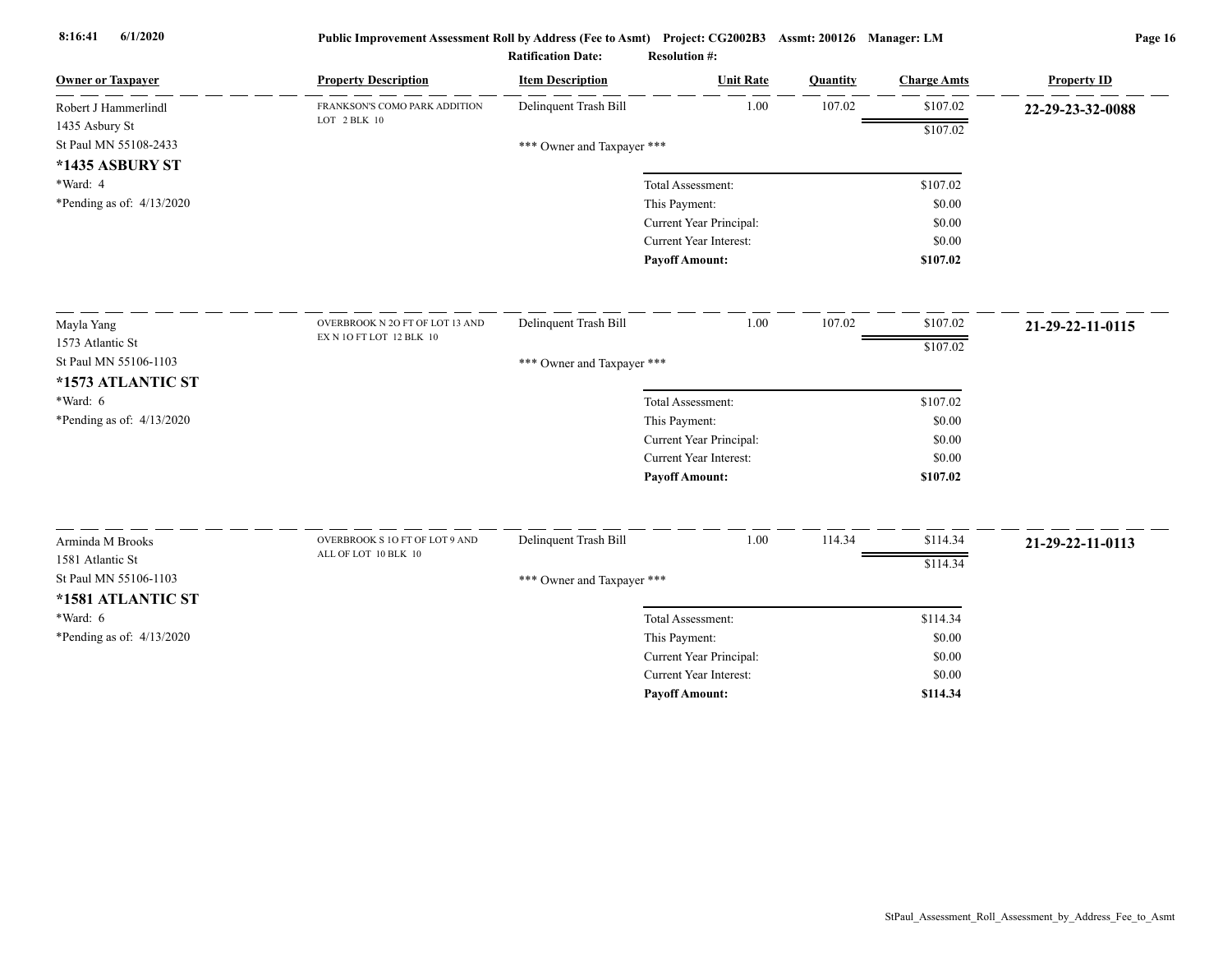| <b>Owner or Taxpayer</b>                                                  | <b>Property Description</b>                                    | <b>Item Description</b>        | <b>Unit Rate</b>                         | <b>Quantity</b> | <b>Charge Amts</b> | <b>Property ID</b> |
|---------------------------------------------------------------------------|----------------------------------------------------------------|--------------------------------|------------------------------------------|-----------------|--------------------|--------------------|
| Stephen S Light                                                           | OVERBROOK S 3 FT OF LOT 5 AND N 6                              | Delinquent Trash Bill          | 1.00                                     | 9.71            | \$9.71             | 21-29-22-11-0045   |
| C/O Rp Management Inc<br>1714 E Hennepin Ave<br>Minneapolis MN 55414-2431 | FT OF LOT 7 AND ALL OF LOT 6 BLK<br>9                          | *** Owner and Taxpayer ***     |                                          |                 | \$9.71             |                    |
| *1657 ATLANTIC ST                                                         |                                                                |                                | Total Assessment:                        |                 | \$9.71             |                    |
| *Ward: 6<br>*Pending as of: $4/13/2020$                                   |                                                                |                                | This Payment:<br>Current Year Principal: |                 | \$0.00<br>\$0.00   |                    |
|                                                                           |                                                                |                                | Current Year Interest:                   |                 | \$0.00             |                    |
|                                                                           |                                                                |                                | <b>Payoff Amount:</b>                    |                 | \$9.71             |                    |
| Maria T Morales                                                           | SCHERERS SUBDIVISION NO 1 ETC.                                 | Delinquent Trash Bill          | $1.00\,$                                 | 114.34          | \$114.34           | 22-29-22-34-0072   |
| 1231 Barclay St                                                           | LOT 4 BLK 4                                                    |                                |                                          |                 | \$114.34           |                    |
| St Paul MN 55106-2101                                                     |                                                                | *** Owner ***                  |                                          |                 |                    |                    |
| *1231 BARCLAY ST<br>*Ward: 6                                              |                                                                |                                | Total Assessment:                        |                 | \$114.34           |                    |
| *Pending as of: 4/13/2020                                                 |                                                                |                                | This Payment:                            |                 | \$0.00             |                    |
|                                                                           |                                                                |                                | Current Year Principal:                  |                 | \$0.00             |                    |
|                                                                           |                                                                |                                | Current Year Interest:                   |                 | \$0.00             |                    |
|                                                                           |                                                                |                                | <b>Payoff Amount:</b>                    |                 | \$114.34           |                    |
| Thomas J Delisle<br>Po Box 17122                                          | SCHERERS SUBDIVISION NO 1 ETC.<br>LOT 4 BLK 4                  | *** Taxpayer and 3rd Party *** |                                          |                 |                    | 22-29-22-34-0072   |
| St Paul MN 55117-0122                                                     |                                                                |                                | Total Assessment:                        |                 | \$114.34           |                    |
| *1231 BARCLAY ST                                                          |                                                                |                                | This Payment:                            |                 | \$0.00             |                    |
| *Ward: 6                                                                  |                                                                |                                | Current Year Principal:                  |                 | \$0.00             |                    |
| *Pending as of: $4/13/2020$                                               |                                                                |                                | <b>Current Year Interest:</b>            |                 | \$0.00             |                    |
|                                                                           |                                                                |                                | <b>Payoff Amount:</b>                    |                 | \$114.34           |                    |
| Evan Jackson                                                              | SCHERER'S SUBDIVISION NO. 2 OF                                 | Delinquent Trash Bill          | 1.00                                     | 116.54          | \$116.54           | 22-29-22-34-0030   |
| 1263 Barclay St                                                           | LOTS 3 & 4, BLOCK 4 OF ROGERS<br>AND HENDRICKS ACRE LOTS NO. 2 |                                |                                          |                 | \$116.54           |                    |
| St Paul MN 55106-2101<br>*1263 BARCLAY ST                                 | EX S 13 32/100 FT LOT 5 AND ALL OF<br>LOT 6                    | *** Owner and Taxpayer ***     |                                          |                 |                    |                    |
| *Ward: 6                                                                  |                                                                |                                | Total Assessment:                        |                 | \$116.54           |                    |
| *Pending as of: $4/13/2020$                                               |                                                                |                                | This Payment:                            |                 | \$0.00             |                    |
|                                                                           |                                                                |                                | Current Year Principal:                  |                 | \$0.00             |                    |
|                                                                           |                                                                |                                | Current Year Interest:                   |                 | \$0.00             |                    |
|                                                                           |                                                                |                                | <b>Pavoff Amount:</b>                    |                 | \$116.54           |                    |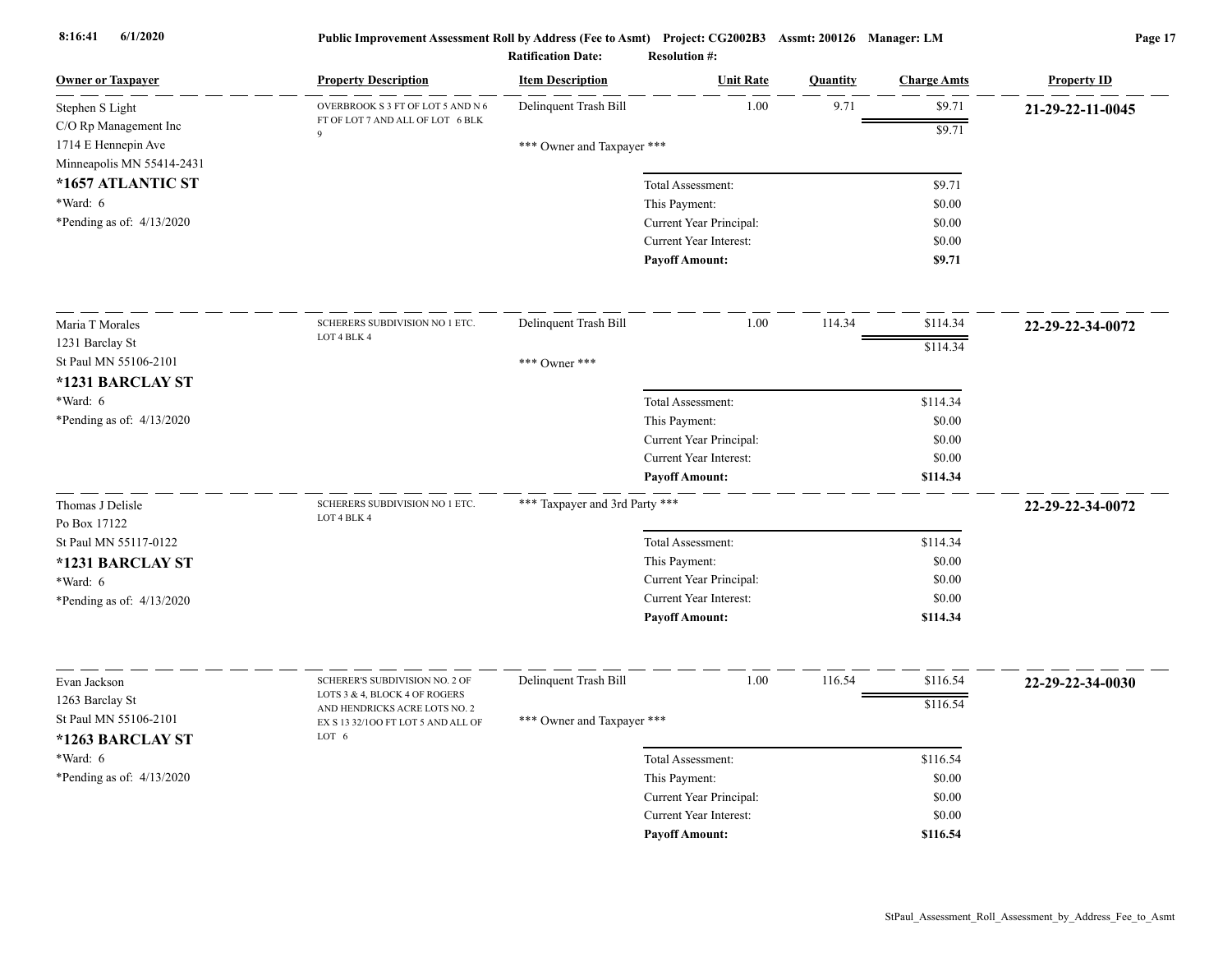| <b>Owner or Taxpayer</b>                     | <b>Property Description</b>                                                           | <b>Item Description</b>    | <b>Unit Rate</b>              | Quantity | <b>Charge Amts</b> | <b>Property ID</b> |
|----------------------------------------------|---------------------------------------------------------------------------------------|----------------------------|-------------------------------|----------|--------------------|--------------------|
| Michael M Feist                              | HILLMANN'S SUBDIVISION OF LOT 2,                                                      | Delinquent Trash Bill      | 1.00                          | 75.70    | \$75.70            | 22-29-22-34-0029   |
| 1271 Barclay St<br>St Paul MN 55106-2101     | <b>BLOCK 4 OF ROGERS AND</b><br>HENDRICKS ACRE LOTS NO. 2 LOTS 5<br>AND LOT 6         | *** Owner and Taxpayer *** |                               |          | \$75.70            |                    |
| *1271 BARCLAY ST<br>*Ward: 6                 |                                                                                       |                            | Total Assessment:             |          | \$75.70            |                    |
| *Pending as of: $4/13/2020$                  |                                                                                       |                            | This Payment:                 |          | \$0.00             |                    |
|                                              |                                                                                       |                            | Current Year Principal:       |          | \$0.00             |                    |
|                                              |                                                                                       |                            | <b>Current Year Interest:</b> |          | \$0.00             |                    |
|                                              |                                                                                       |                            | <b>Payoff Amount:</b>         |          | \$75.70            |                    |
| Jonnes Holdings Llc                          | ROGERS AND HENDRICKS ACRE                                                             | Delinquent Trash Bill      | 1.00                          | 221.39   | \$221.39           | 22-29-22-31-0082   |
| 11245 142nd St N                             | LOTS NO. 2 EX PART IN S 55.9 FT OF E                                                  |                            |                               |          | \$221.39           |                    |
| Stillwater MN 55082-4694<br>*1361 BARCLAY ST | 135.7 FT & EX S 50.9 FT LYING W OF<br>SD E 135.7 FT; THE E 170.7 FT OF LOT<br>7 BLK 6 | *** Owner and Taxpayer *** |                               |          |                    |                    |
| $*Ward: 6$                                   |                                                                                       |                            | Total Assessment:             |          | \$221.39           |                    |
| *Pending as of: 4/13/2020                    |                                                                                       |                            | This Payment:                 |          | \$0.00             |                    |
|                                              |                                                                                       |                            | Current Year Principal:       |          | \$0.00             |                    |
|                                              |                                                                                       |                            | <b>Current Year Interest:</b> |          | \$0.00             |                    |
|                                              |                                                                                       |                            | <b>Payoff Amount:</b>         |          | \$221.39           |                    |
| Phenecia Lindsey                             | ROGERS AND HENDRICKS ACRE                                                             | Delinquent Trash Bill      | 1.00                          | 114.34   | \$114.34           | 22-29-22-31-0044   |
| Noah Lindsey                                 | LOTS NO. 2 EX E 100 FT THE S 1/2 OF                                                   |                            |                               |          | \$114.34           |                    |
| 1394 Barclay St<br>St Paul MN 55106-2104     | LOT 7 BLK 1                                                                           | *** Owner and Taxpayer *** |                               |          |                    |                    |
| *1394 BARCLAY ST                             |                                                                                       |                            | Total Assessment:             |          | \$114.34           |                    |
| *Ward: 6                                     |                                                                                       |                            | This Payment:                 |          | \$0.00             |                    |
| *Pending as of: 4/13/2020                    |                                                                                       |                            | Current Year Principal:       |          | \$0.00             |                    |
|                                              |                                                                                       |                            | <b>Current Year Interest:</b> |          | \$0.00             |                    |
|                                              |                                                                                       |                            | <b>Pavoff Amount:</b>         |          | \$114.34           |                    |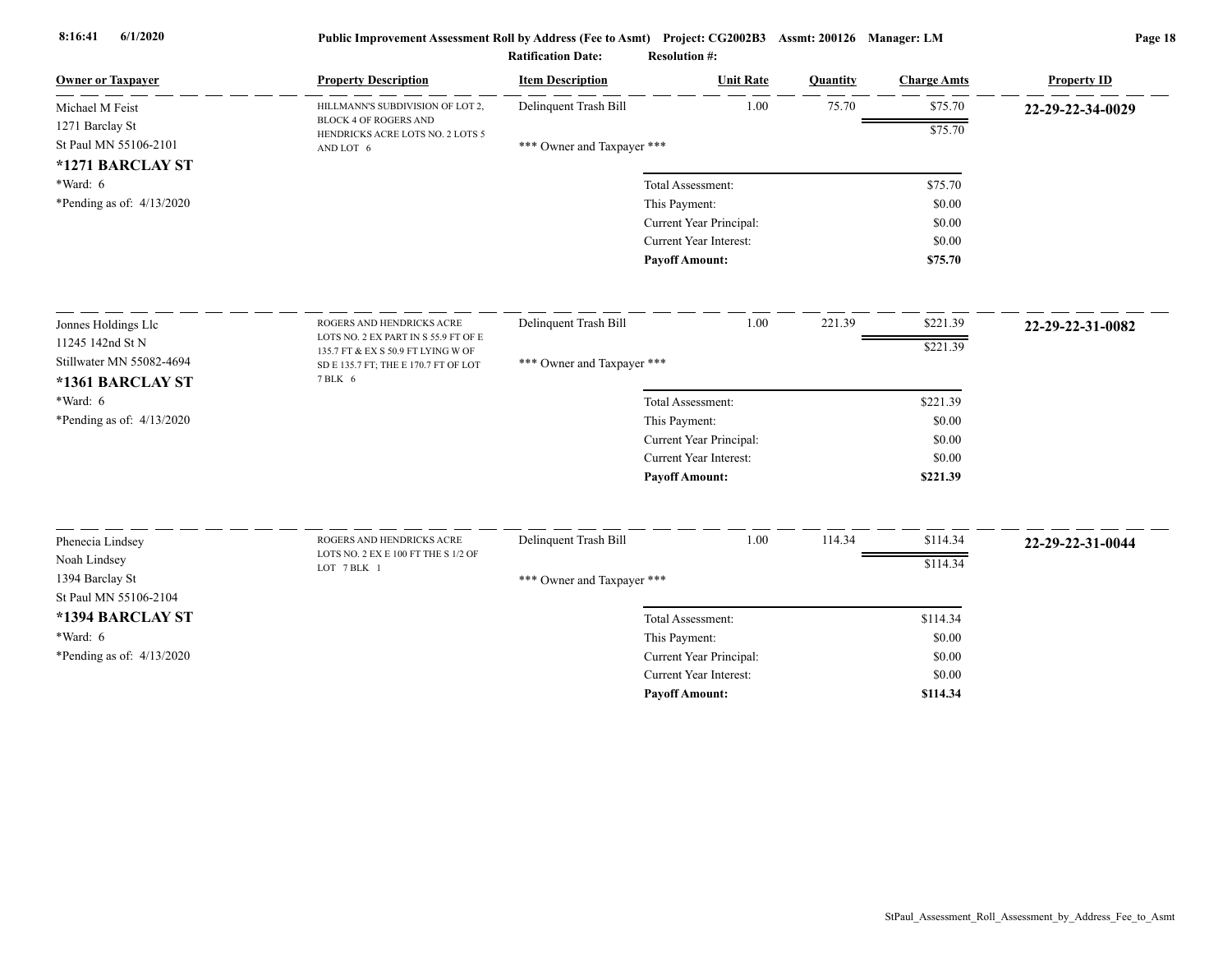| <b>Owner or Taxpayer</b>    | <b>Property Description</b>                                      | <b>Item Description</b>    | <b>Unit Rate</b>              | Quantity | <b>Charge Amts</b> | <b>Property ID</b> |
|-----------------------------|------------------------------------------------------------------|----------------------------|-------------------------------|----------|--------------------|--------------------|
| Aimee Miller                | AREA DEVELOPMENT PLAT NO. 1                                      | Delinquent Trash Bill      | 1.00                          | 116.54   | \$116.54           | 22-29-22-24-0076   |
| 1545 Barclay St             | LOT 10 BLK 1                                                     |                            |                               |          | \$116.54           |                    |
| St Paul MN 55106-1405       |                                                                  | *** Owner and Taxpayer *** |                               |          |                    |                    |
| *1545 BARCLAY ST            |                                                                  |                            |                               |          |                    |                    |
| *Ward: 6                    |                                                                  |                            | Total Assessment:             |          | \$116.54           |                    |
| *Pending as of: 4/13/2020   |                                                                  |                            | This Payment:                 |          | \$0.00             |                    |
|                             |                                                                  |                            | Current Year Principal:       |          | \$0.00             |                    |
|                             |                                                                  |                            | <b>Current Year Interest:</b> |          | \$0.00             |                    |
|                             |                                                                  |                            | <b>Payoff Amount:</b>         |          | \$116.54           |                    |
| Nicole Marie Kath           | MANTON PARK E 1/2 OF VAC ALLEY                                   | Delinquent Trash Bill      | 1.00                          | 123.87   | \$123.87           | 22-29-22-21-0050   |
| 1675 Barclay St             | ADJ AND LOT 2                                                    |                            |                               |          | \$123.87           |                    |
| St Paul MN 55106-1202       |                                                                  | *** Owner and Taxpayer *** |                               |          |                    |                    |
| *1675 BARCLAY ST            |                                                                  |                            |                               |          |                    |                    |
| *Ward: 6                    |                                                                  |                            | Total Assessment:             |          | \$123.87           |                    |
| *Pending as of: $4/13/2020$ |                                                                  |                            | This Payment:                 |          | \$0.00             |                    |
|                             |                                                                  |                            | Current Year Principal:       |          | \$0.00             |                    |
|                             |                                                                  |                            | <b>Current Year Interest:</b> |          | \$0.00             |                    |
|                             |                                                                  |                            | <b>Payoff Amount:</b>         |          | \$123.87           |                    |
|                             |                                                                  |                            |                               |          |                    |                    |
| Keith M Kokoska             | ROGERS AND HENDRICKS ACRE<br>LOTS NO. 2 W 105 FT OF S 1/2 OF LOT | Delinquent Trash Bill      | 1.00                          | 77.36    | \$77.36            | 22-29-22-34-0066   |
| 1246 Birmingham St          | 4 BLK 5                                                          |                            |                               |          | \$77.36            |                    |
| St Paul MN 55106-2116       |                                                                  | *** Owner and Taxpayer *** |                               |          |                    |                    |
| *1246 BIRMINGHAM ST         |                                                                  |                            |                               |          |                    |                    |
| *Ward: 6                    |                                                                  |                            | Total Assessment:             |          | \$77.36            |                    |
| *Pending as of: $4/13/2020$ |                                                                  |                            | This Payment:                 |          | \$0.00             |                    |
|                             |                                                                  |                            | Current Year Principal:       |          | \$0.00             |                    |
|                             |                                                                  |                            | <b>Current Year Interest:</b> |          | \$0.00             |                    |
|                             |                                                                  |                            | <b>Pavoff Amount:</b>         |          | \$77.36            |                    |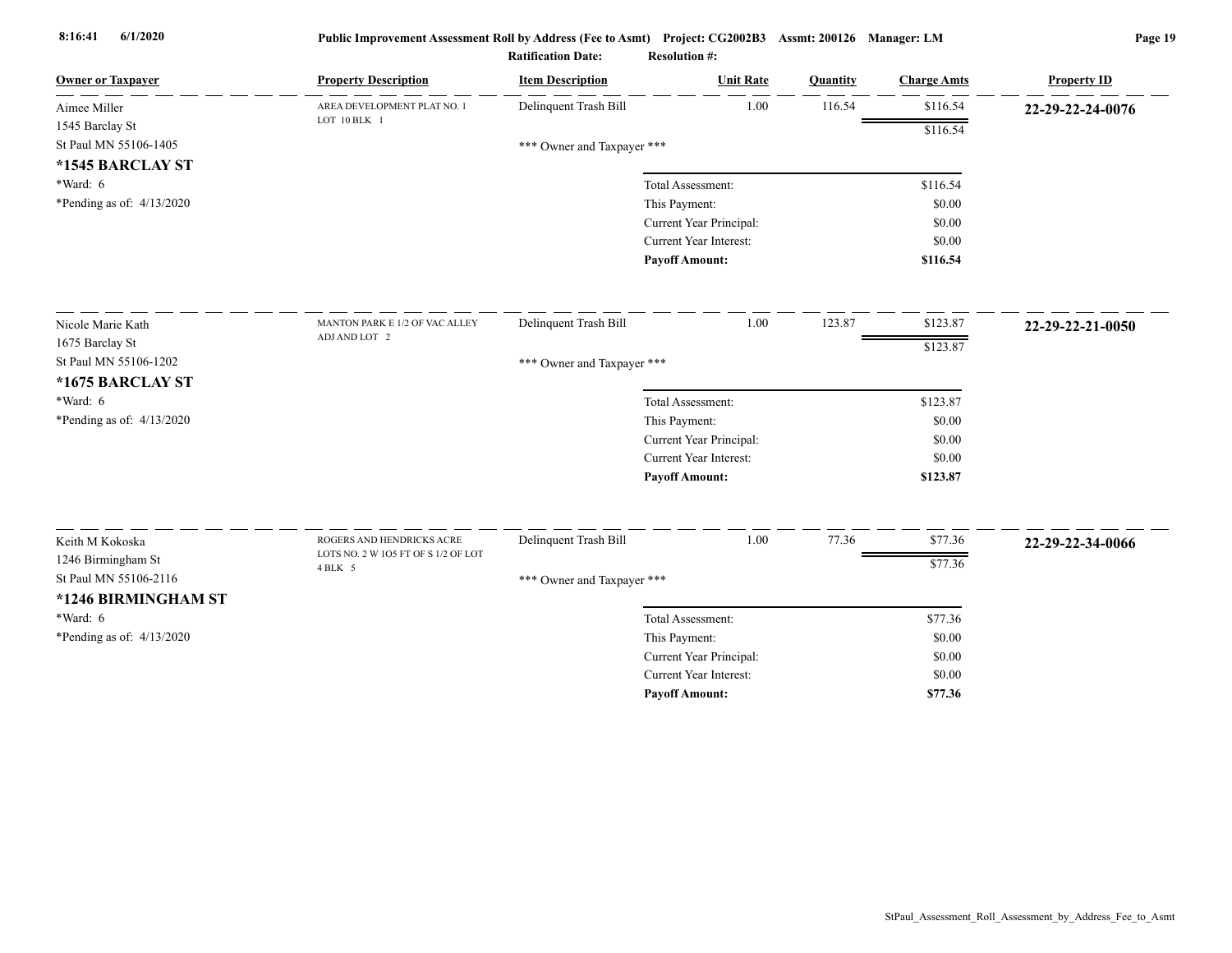| <b>Owner or Taxpayer</b>    | <b>Property Description</b>                                              | <b>Item Description</b>    | <b>Unit Rate</b>              | Quantity | <b>Charge Amts</b> | <b>Property ID</b> |
|-----------------------------|--------------------------------------------------------------------------|----------------------------|-------------------------------|----------|--------------------|--------------------|
| Jennifer Ostertag           | ROGERS AND HENDRICKS ACRE                                                | Delinquent Trash Bill      | 1.00                          | 221.35   | \$221.35           | 22-29-22-34-0062   |
| 1254 Birmingham St          | LOTS NO. 2 W 15O FT OF LOT 5 BLK<br>5                                    |                            |                               |          | \$221.35           |                    |
| St Paul MN 55106-2116       |                                                                          | *** Owner and Taxpayer *** |                               |          |                    |                    |
| *1254 BIRMINGHAM ST         |                                                                          |                            |                               |          |                    |                    |
| *Ward: 6                    |                                                                          |                            | Total Assessment:             |          | \$221.35           |                    |
| *Pending as of: $4/13/2020$ |                                                                          |                            | This Payment:                 |          | \$0.00             |                    |
|                             |                                                                          |                            | Current Year Principal:       |          | \$0.00             |                    |
|                             |                                                                          |                            | <b>Current Year Interest:</b> |          | \$0.00             |                    |
|                             |                                                                          |                            | <b>Payoff Amount:</b>         |          | \$221.35           |                    |
| Angela Palma                | SECTION 22 TOWN 29 RANGE 22 SUBJ                                         | Delinquent Trash Bill      | 1.00                          | 107.02   | \$107.02           | 22-29-22-33-0003   |
| 1307 Birmingham St          | TO BIRMINGHAM AVE THE S 65 FT OF                                         |                            |                               |          | \$107.02           |                    |
| St Paul MN 55106-2115       | N 212 10/100 FT OF E 165 3/10 FT OF<br>NE 1/4 OF SW 1/4 OF SW 1/4 OF SEC | *** Owner and Taxpayer *** |                               |          |                    |                    |
| *1307 BIRMINGHAM ST         | 22 TN 29 RN 22                                                           |                            |                               |          |                    |                    |
| *Ward: 6                    |                                                                          |                            | Total Assessment:             |          | \$107.02           |                    |
| *Pending as of: $4/13/2020$ |                                                                          |                            | This Payment:                 |          | \$0.00             |                    |
|                             |                                                                          |                            | Current Year Principal:       |          | \$0.00             |                    |
|                             |                                                                          |                            | <b>Current Year Interest:</b> |          | \$0.00             |                    |
|                             |                                                                          |                            | <b>Payoff Amount:</b>         |          | \$107.02           |                    |
|                             |                                                                          |                            |                               |          |                    |                    |
| Sue Her                     | SECTION 22 TOWN 29 RANGE 22 SUBJ<br>TO ST THE S 50 FT OF N 247 5/10 FT   | Delinquent Trash Bill      | 1.00                          | 119.10   | \$119.10           | 22-29-22-32-0009   |
| 1393 Birmingham St          | OF E 230 FT OF S 1/2 OF NE 1/4 OF NW                                     |                            |                               |          | \$119.10           |                    |
| St Paul MN 55106-2117       | 1/4 OF SW 1/4 OF SEC 22 TN 29 RN 22                                      | *** Owner and Taxpayer *** |                               |          |                    |                    |
| *1393 BIRMINGHAM ST         |                                                                          |                            |                               |          |                    |                    |
| *Ward: 6                    |                                                                          |                            | Total Assessment:             |          | \$119.10           |                    |
| *Pending as of: $4/13/2020$ |                                                                          |                            | This Payment:                 |          | \$0.00             |                    |
|                             |                                                                          |                            | Current Year Principal:       |          | \$0.00             |                    |
|                             |                                                                          |                            | <b>Current Year Interest:</b> |          | \$0.00             |                    |
|                             |                                                                          |                            | <b>Pavoff Amount:</b>         |          | \$119.10           |                    |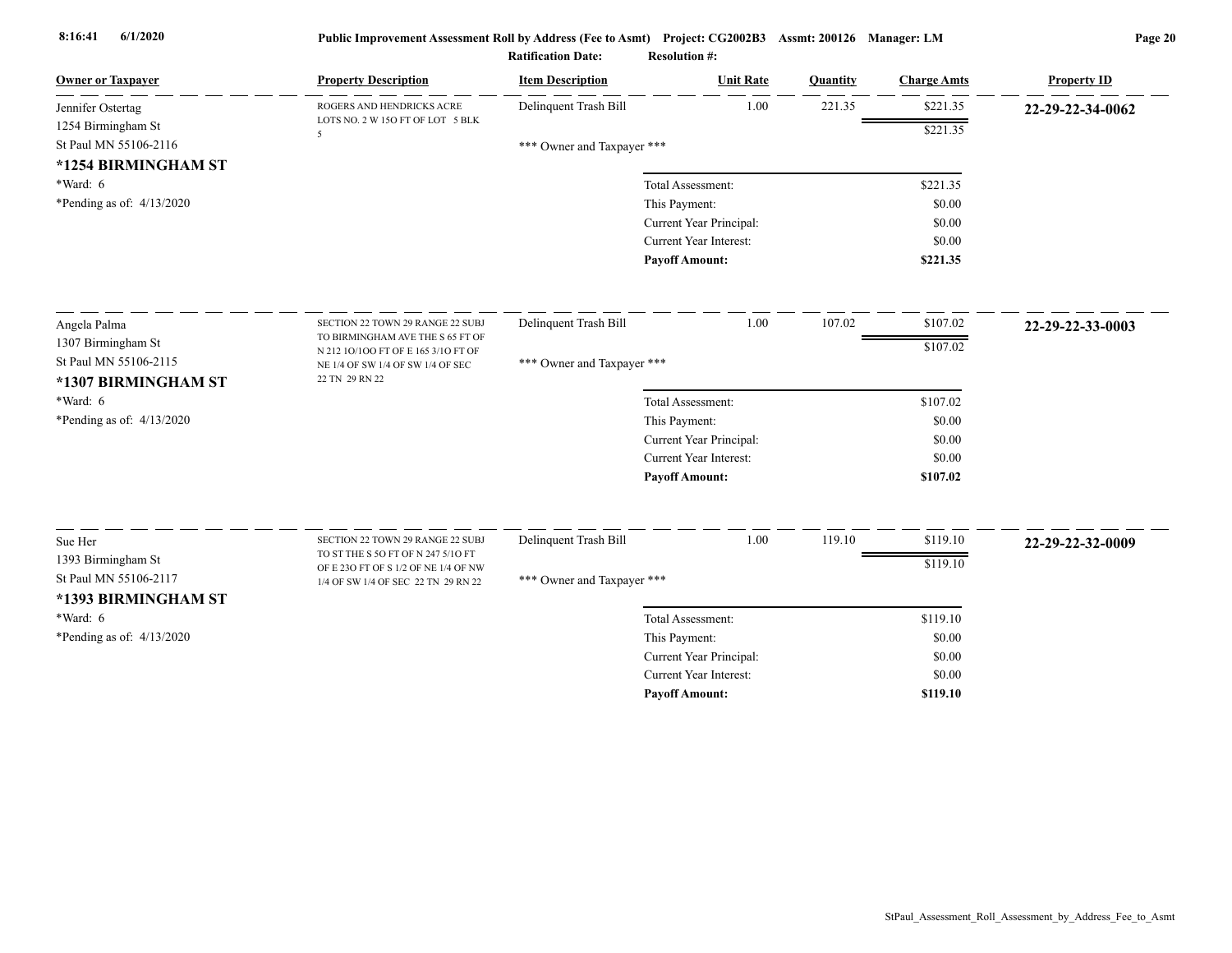| <b>Owner or Taxpayer</b>    | <b>Property Description</b>     | <b>Item Description</b>    | <b>Unit Rate</b>              | Quantity | <b>Charge Amts</b> | <b>Property ID</b> |
|-----------------------------|---------------------------------|----------------------------|-------------------------------|----------|--------------------|--------------------|
| Pamela D Boone              | IDE'S OUTLOTS EX S 32O FT THE W | Delinquent Trash Bill      | 1.00                          | 123.87   | \$123.87           | 22-29-22-24-0126   |
| 1534 Birmingham St          | 145 5/10 FT OF LOT 4            |                            |                               |          | \$123.87           |                    |
| St Paul MN 55106-1410       |                                 | *** Owner and Taxpayer *** |                               |          |                    |                    |
| *1534 BIRMINGHAM ST         |                                 |                            |                               |          |                    |                    |
| *Ward: 6                    |                                 |                            | Total Assessment:             |          | \$123.87           |                    |
| *Pending as of: 4/13/2020   |                                 |                            | This Payment:                 |          | \$0.00             |                    |
|                             |                                 |                            | Current Year Principal:       |          | \$0.00             |                    |
|                             |                                 |                            | Current Year Interest:        |          | \$0.00             |                    |
|                             |                                 |                            | <b>Payoff Amount:</b>         |          | \$123.87           |                    |
| Victoria Pao Sein           | AREA DEVELOPMENT PLAT NO. 1     | Delinquent Trash Bill      | 1.00                          | 107.02   | \$107.02           | 22-29-22-24-0128   |
| Denny M Sein                | LOT 7 BLK 2                     |                            |                               |          | \$107.02           |                    |
| 1686 Cottage Ave E          |                                 | *** Owner and Taxpayer *** |                               |          |                    |                    |
| St Paul MN 55106-2206       |                                 |                            |                               |          |                    |                    |
| *1542 BIRMINGHAM ST         |                                 |                            | Total Assessment:             |          | \$107.02           |                    |
| $*Ward: 6$                  |                                 |                            | This Payment:                 |          | \$0.00             |                    |
| *Pending as of: $4/13/2020$ |                                 |                            | Current Year Principal:       |          | \$0.00             |                    |
|                             |                                 |                            | <b>Current Year Interest:</b> |          | \$0.00             |                    |
|                             |                                 |                            | <b>Payoff Amount:</b>         |          | \$107.02           |                    |
| Thomas Noll                 | THE LENTSCH CO. ADDITION LOT 4  | Delinquent Trash Bill      | 1.00                          | 114.34   | \$114.34           | 22-29-22-21-0087   |
| 1658 Birmingham St          | BLK 1                           |                            |                               |          | \$114.34           |                    |
| St Paul MN 55106-1205       |                                 | *** Owner and Taxpayer *** |                               |          |                    |                    |
| *1658 BIRMINGHAM ST         |                                 |                            |                               |          |                    |                    |
| *Ward: 6                    |                                 |                            | Total Assessment:             |          | \$114.34           |                    |
| *Pending as of: 4/13/2020   |                                 |                            | This Payment:                 |          | \$0.00             |                    |
|                             |                                 |                            | Current Year Principal:       |          | \$0.00             |                    |
|                             |                                 |                            | Current Year Interest:        |          | \$0.00             |                    |
|                             |                                 |                            | <b>Pavoff Amount:</b>         |          | \$114.34           |                    |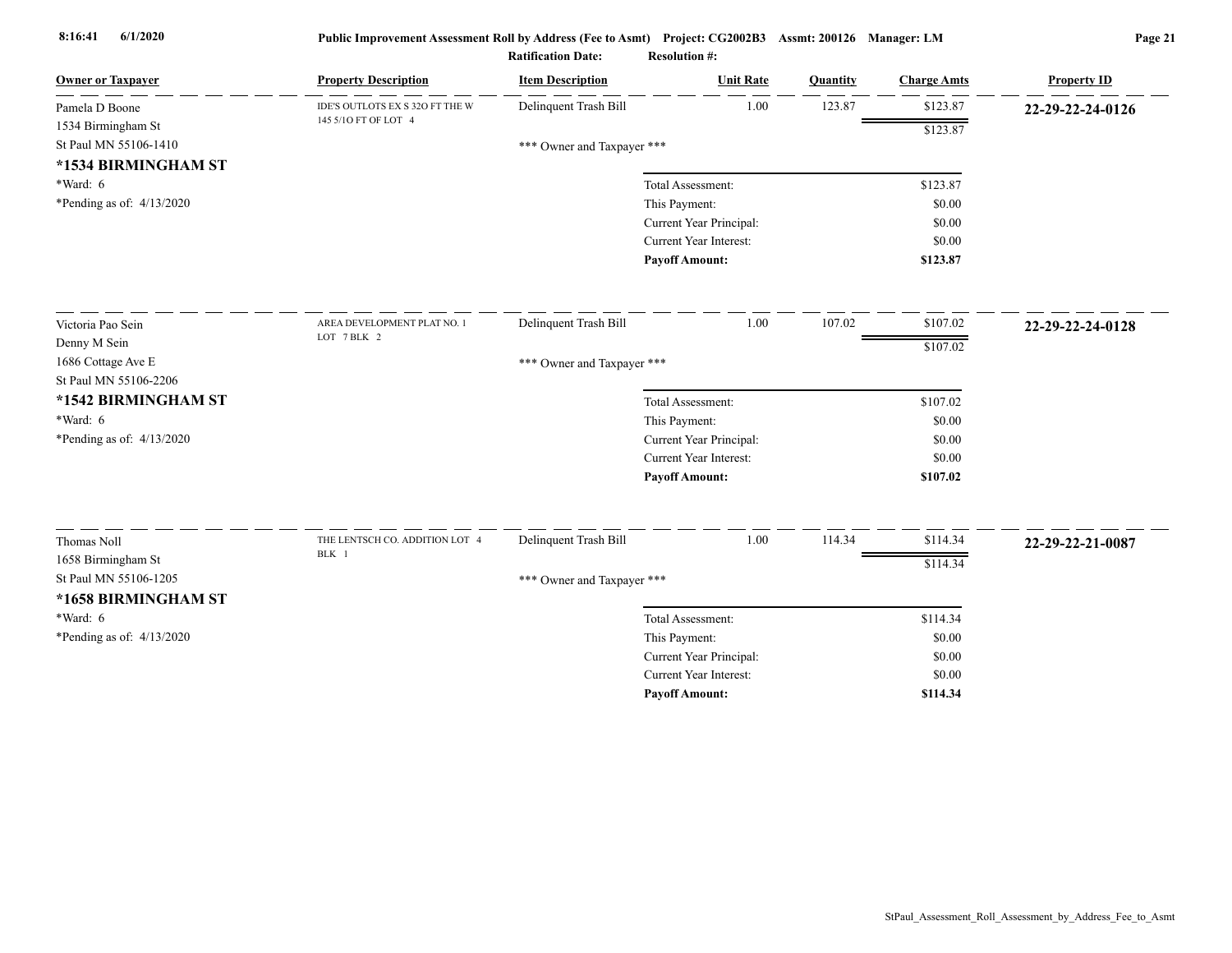| <b>Owner or Taxpayer</b>    | <b>Property Description</b>                | <b>Item Description</b>    | <b>Unit Rate</b>                                         | Quantity | <b>Charge Amts</b> | <b>Property ID</b> |
|-----------------------------|--------------------------------------------|----------------------------|----------------------------------------------------------|----------|--------------------|--------------------|
| Jeanne E Krein              | ST ANTHONY PARK NORTH LOT 10               | Delinquent Trash Bill      | 1.00                                                     | 114.34   | \$114.34           | 20-29-23-34-0015   |
| 2351 Bourne Ave             | <b>BLK 30</b>                              |                            |                                                          |          | \$114.34           |                    |
| St Paul MN 55108-1618       |                                            | *** Owner and Taxpayer *** |                                                          |          |                    |                    |
| *2351 BOURNE AVE            |                                            |                            |                                                          |          |                    |                    |
| *Ward: 4                    |                                            |                            | Total Assessment:                                        |          | \$114.34           |                    |
| *Pending as of: 4/13/2020   |                                            |                            | This Payment:                                            |          | \$0.00             |                    |
|                             |                                            |                            | Current Year Principal:                                  |          | \$0.00             |                    |
|                             |                                            |                            | <b>Current Year Interest:</b>                            |          | \$0.00             |                    |
|                             |                                            |                            | <b>Payoff Amount:</b>                                    |          | \$114.34           |                    |
| Keith P Horrigan            | CLARKE AND WILGUS ADDITION N               | Delinquent Trash Bill      | 1.00                                                     | 107.02   | \$107.02           | 20-29-22-34-0118   |
| Nicole A Horrigan           | 20 FT OF LOT 17 AND S 30 FT OF LOT         |                            |                                                          |          | \$107.02           |                    |
| 1220 Bradley St             | 16 BLK 3                                   | *** Owner and Taxpayer *** |                                                          |          |                    |                    |
| St Paul MN 55130-3506       |                                            |                            |                                                          |          |                    |                    |
| *1220 BRADLEY ST            |                                            |                            | Total Assessment:                                        |          | \$107.02           |                    |
| *Ward: 5                    |                                            |                            | This Payment:                                            |          | \$0.00             |                    |
| *Pending as of: 4/13/2020   |                                            |                            | Current Year Principal:                                  |          | \$0.00             |                    |
|                             |                                            |                            | <b>Current Year Interest:</b>                            |          | \$0.00             |                    |
|                             |                                            |                            | <b>Payoff Amount:</b>                                    |          | \$107.02           |                    |
|                             |                                            |                            |                                                          | 77.36    |                    |                    |
| Alice C Noble               | CLARKE AND WILGUS ADDITION<br>LOT 11 BLK 3 | Delinquent Trash Bill      | 1.00                                                     |          | \$77.36            | 20-29-22-34-0113   |
| 1238 Bradley St             |                                            |                            |                                                          |          | \$77.36            |                    |
| St Paul MN 55130-3506       |                                            | *** Owner and Taxpayer *** |                                                          |          |                    |                    |
| *1238 BRADLEY ST            |                                            |                            |                                                          |          |                    |                    |
| *Ward: 5                    |                                            |                            | Total Assessment:                                        |          | \$77.36            |                    |
| *Pending as of: $4/13/2020$ |                                            |                            | This Payment:                                            |          | \$0.00             |                    |
|                             |                                            |                            | Current Year Principal:<br><b>Current Year Interest:</b> |          | \$0.00             |                    |
|                             |                                            |                            |                                                          |          | \$0.00             |                    |
|                             |                                            |                            | <b>Pavoff Amount:</b>                                    |          | \$77.36            |                    |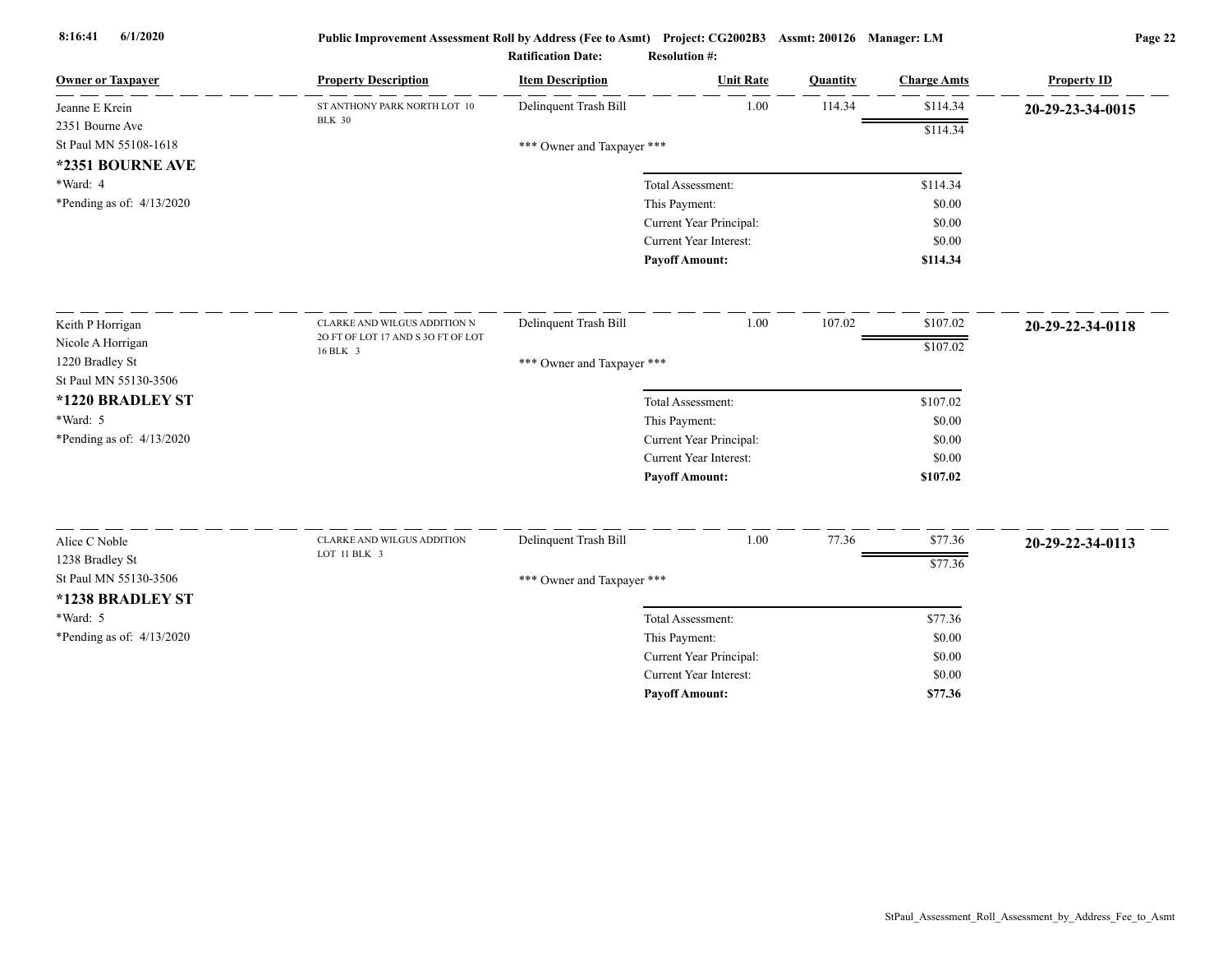| <b>Owner or Taxpayer</b>    | <b>Property Description</b>        | <b>Item Description</b>    | <b>Unit Rate</b>              | Quantity | <b>Charge Amts</b> | <b>Property ID</b> |
|-----------------------------|------------------------------------|----------------------------|-------------------------------|----------|--------------------|--------------------|
| Marie F Bruski              | CLARKE AND WILGUS ADDITION         | Delinquent Trash Bill      | 1.00                          | 114.34   | \$114.34           | 20-29-22-34-0111   |
| C/O Joseph Bruski           | LOT 9 BLK 3                        |                            |                               |          | \$114.34           |                    |
| 1246 Bradley St             |                                    | *** Owner and Taxpayer *** |                               |          |                    |                    |
| St Paul MN 55130-3506       |                                    |                            |                               |          |                    |                    |
| *1246 BRADLEY ST            |                                    |                            | Total Assessment:             |          | \$114.34           |                    |
| $*Ward: 5$                  |                                    |                            | This Payment:                 |          | \$0.00             |                    |
| *Pending as of: 4/13/2020   |                                    |                            | Current Year Principal:       |          | \$0.00             |                    |
|                             |                                    |                            | <b>Current Year Interest:</b> |          | \$0.00             |                    |
|                             |                                    |                            | <b>Payoff Amount:</b>         |          | \$114.34           |                    |
| Lee Y Yang                  | JOHN'S DELL ACRES S 6 34/100 FT OF | Delinquent Trash Bill      | 1.00                          | 114.34   | \$114.34           | 20-29-22-31-0117   |
| Bao Moua                    | LOT 5 AND N 1/2 OF LOT 4 BLK 2     |                            |                               |          | \$114.34           |                    |
| 1360 Bradley St             |                                    | *** Owner and Taxpayer *** |                               |          |                    |                    |
| St Paul MN 55130-3402       |                                    |                            |                               |          |                    |                    |
| *1360 BRADLEY ST            |                                    |                            | Total Assessment:             |          | \$114.34           |                    |
| *Ward: 5                    |                                    |                            | This Payment:                 |          | \$0.00             |                    |
| *Pending as of: $4/13/2020$ |                                    |                            | Current Year Principal:       |          | \$0.00             |                    |
|                             |                                    |                            | <b>Current Year Interest:</b> |          | \$0.00             |                    |
|                             |                                    |                            | <b>Payoff Amount:</b>         |          | \$114.34           |                    |
| Tou Yang                    | M. M. GASSER'S ADDITION TO THE     | Delinquent Trash Bill      | 1.00                          | 114.34   | \$114.34           | 20-29-22-31-0017   |
| 1425 Bradley St             | CITY OF ST. PAUL LOTS 8 AND LOT 9  |                            |                               |          | \$114.34           |                    |
| St Paul MN 55130-3403       | BLK 2                              | *** Owner and Taxpayer *** |                               |          |                    |                    |
| *1425 BRADLEY ST            |                                    |                            |                               |          |                    |                    |
| *Ward: 5                    |                                    |                            | Total Assessment:             |          | \$114.34           |                    |
| *Pending as of: 4/13/2020   |                                    |                            | This Payment:                 |          | \$0.00             |                    |
|                             |                                    |                            | Current Year Principal:       |          | \$0.00             |                    |
|                             |                                    |                            | <b>Current Year Interest:</b> |          | \$0.00             |                    |
|                             |                                    |                            | <b>Payoff Amount:</b>         |          | \$114.34           |                    |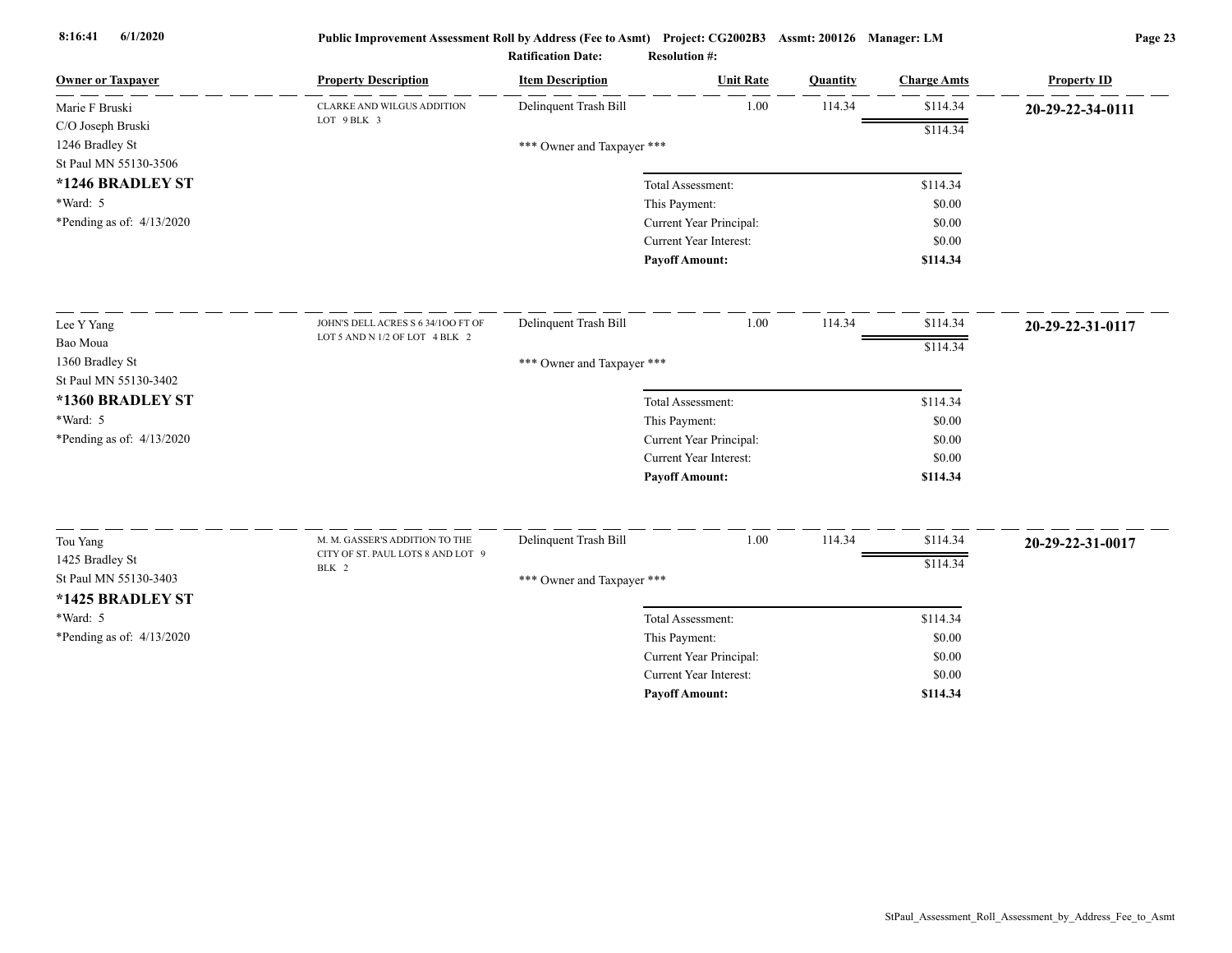| <b>Owner or Taxpayer</b>    | <b>Property Description</b>             | <b>Item Description</b>    | <b>Unit Rate</b>              | Quantity | <b>Charge Amts</b> | <b>Property ID</b> |
|-----------------------------|-----------------------------------------|----------------------------|-------------------------------|----------|--------------------|--------------------|
| Peter Xiong                 | JAGGARD'S ADDITION TO THE CITY          | Delinquent Trash Bill      | 1.00                          | 114.34   | \$114.34           | 20-29-22-33-0045   |
| Yang Xiong                  | OF ST. PAUL LOT 13 BLK 2                |                            |                               |          | \$114.34           |                    |
| 405 Brainerd Ave            |                                         | *** Owner and Taxpayer *** |                               |          |                    |                    |
| St Paul MN 55130-3507       |                                         |                            |                               |          |                    |                    |
| *405 BRAINERD AVE           |                                         |                            | Total Assessment:             |          | \$114.34           |                    |
| *Ward: 5                    |                                         |                            | This Payment:                 |          | \$0.00             |                    |
| *Pending as of: $4/13/2020$ |                                         |                            | Current Year Principal:       |          | \$0.00             |                    |
|                             |                                         |                            | Current Year Interest:        |          | \$0.00             |                    |
|                             |                                         |                            | <b>Payoff Amount:</b>         |          | \$114.34           |                    |
| 423 Brainerd Llc            | JAGGARD'S ADDITION TO THE CITY          | Delinquent Trash Bill      | 1.00                          | 107.02   | \$107.02           | 20-29-22-33-0049   |
| 11319 Pierce St Ne          | OF ST. PAUL ELY 44 FT OF LOT 9 BLK<br>2 |                            |                               |          | \$107.02           |                    |
| Blaine MN 55434-3836        |                                         | *** Owner and Taxpayer *** |                               |          |                    |                    |
| *423 BRAINERD AVE           |                                         |                            |                               |          |                    |                    |
| *Ward: 5                    |                                         |                            | Total Assessment:             |          | \$107.02           |                    |
| *Pending as of: 4/13/2020   |                                         |                            | This Payment:                 |          | \$0.00             |                    |
|                             |                                         |                            | Current Year Principal:       |          | \$0.00             |                    |
|                             |                                         |                            | Current Year Interest:        |          | \$0.00             |                    |
|                             |                                         |                            | <b>Payoff Amount:</b>         |          | \$107.02           |                    |
| Jolene Hall                 | THOMAS SUBDIVISION OF LOT 1 OF          | Delinquent Trash Bill      | 1.00                          | 114.34   | \$114.34           | 20-29-22-33-0097   |
| 440 Brainerd Ave            | BASS' ACRE LOTS LOT 5 BLK 1             |                            |                               |          | \$114.34           |                    |
| St Paul MN 55130-3510       |                                         | *** Owner and Taxpayer *** |                               |          |                    |                    |
| *440 BRAINERD AVE           |                                         |                            |                               |          |                    |                    |
| *Ward: 5                    |                                         |                            | Total Assessment:             |          | \$114.34           |                    |
| *Pending as of: $4/13/2020$ |                                         |                            | This Payment:                 |          | \$0.00             |                    |
|                             |                                         |                            | Current Year Principal:       |          | \$0.00             |                    |
|                             |                                         |                            | <b>Current Year Interest:</b> |          | \$0.00             |                    |
|                             |                                         |                            | <b>Payoff Amount:</b>         |          | \$114.34           |                    |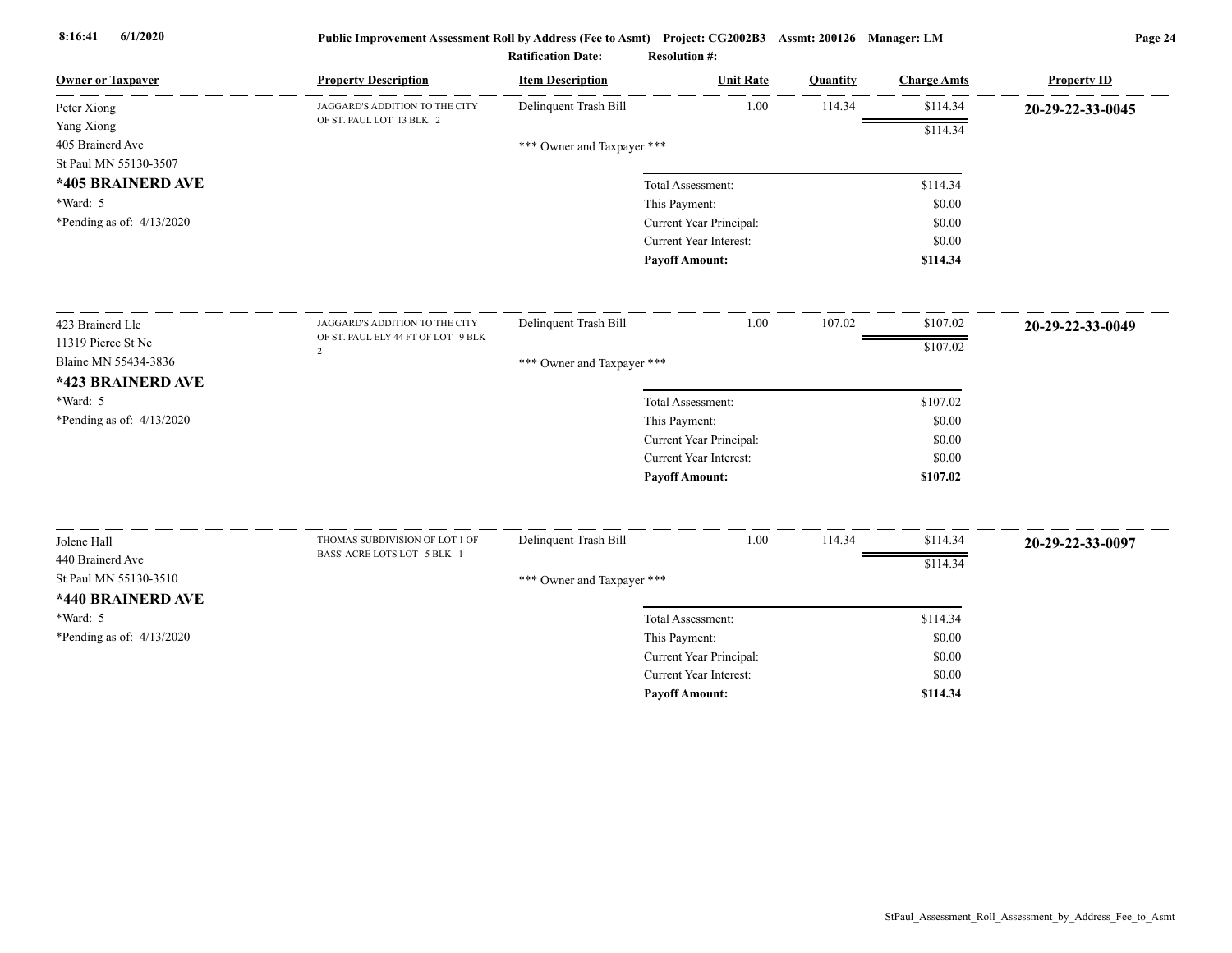| <b>Owner or Taxpayer</b>                                       | <b>Property Description</b>                                                                     | <b>Item Description</b>    | <b>Unit Rate</b>        | Quantity | <b>Charge Amts</b> | <b>Property ID</b> |
|----------------------------------------------------------------|-------------------------------------------------------------------------------------------------|----------------------------|-------------------------|----------|--------------------|--------------------|
| Lisa M Venticinque                                             | STONE & MORTON'S 2ND ADDITION<br>TO THE CITY OF ST. PAUL, RAMSEY                                | Delinquent Trash Bill      | 1.00                    | 107.02   | \$107.02           | 20-29-22-34-0014   |
| 465 Brainerd Ave<br>St Paul MN 55130-3511<br>*465 BRAINERD AVE | CO., MINNESOTA LOT 19 BLK 3                                                                     | *** Owner and Taxpayer *** |                         |          | \$107.02           |                    |
| $*Ward: 5$                                                     |                                                                                                 |                            | Total Assessment:       |          | \$107.02           |                    |
| *Pending as of: $4/13/2020$                                    |                                                                                                 |                            | This Payment:           |          | \$0.00             |                    |
|                                                                |                                                                                                 |                            | Current Year Principal: |          | \$0.00             |                    |
|                                                                |                                                                                                 |                            | Current Year Interest:  |          | \$0.00             |                    |
|                                                                |                                                                                                 |                            | <b>Payoff Amount:</b>   |          | \$107.02           |                    |
| Jesse K Holmes                                                 | STONE & MORTON'S 2ND ADDITION                                                                   | Delinquent Trash Bill      | 1.00                    | 114.34   | \$114.34           | 20-29-22-34-0016   |
| Madaline M Holmes                                              | TO THE CITY OF ST. PAUL, RAMSEY                                                                 |                            |                         |          | \$114.34           |                    |
| 475 Brainerd Ave                                               | CO., MINNESOTA EX N 10 FT OF E 19<br>FT; LOT 17 BLK 3                                           | *** Owner and Taxpayer *** |                         |          |                    |                    |
| St Paul MN 55130-3511                                          |                                                                                                 |                            |                         |          |                    |                    |
| *475 BRAINERD AVE                                              |                                                                                                 |                            | Total Assessment:       |          | \$114.34           |                    |
| *Ward: 5                                                       |                                                                                                 |                            | This Payment:           |          | \$0.00             |                    |
| *Pending as of: $4/13/2020$                                    |                                                                                                 |                            | Current Year Principal: |          | \$0.00             |                    |
|                                                                |                                                                                                 |                            | Current Year Interest:  |          | \$0.00             |                    |
|                                                                |                                                                                                 |                            | <b>Payoff Amount:</b>   |          | \$114.34           |                    |
| Dustin Vang                                                    | AUDITOR'S SUBDIVISION NO. 70 ST.                                                                | Delinquent Trash Bill      | 1.00                    | 114.03   | \$114.03           | 20-29-22-34-0190   |
| 535 Brainerd Ave                                               | PAUL, MINN. EX N 190 FT & EX THAT                                                               |                            |                         |          | \$114.03           |                    |
| St Paul MN 55130-3550<br>*535 BRAINERD AVE                     | PART WHICH LIES SWLY OF A L<br>DRAWN FROM A PT ON SELY L OF &<br>28 FT NELY OF SW COR OF LOT 15 | *** Owner and Taxpayer *** |                         |          |                    |                    |
| *Ward: 5                                                       | BLK 2 TO A PT ON W L OF & 50.27 FT                                                              |                            | Total Assessment:       |          | \$114.03           |                    |
| *Pending as of: $4/13/2020$                                    |                                                                                                 |                            | This Payment:           |          | \$0.00             |                    |
|                                                                |                                                                                                 |                            | Current Year Principal: |          | \$0.00             |                    |
|                                                                |                                                                                                 |                            | Current Year Interest:  |          | \$0.00             |                    |
|                                                                |                                                                                                 |                            | <b>Pavoff Amount:</b>   |          | \$114.03           |                    |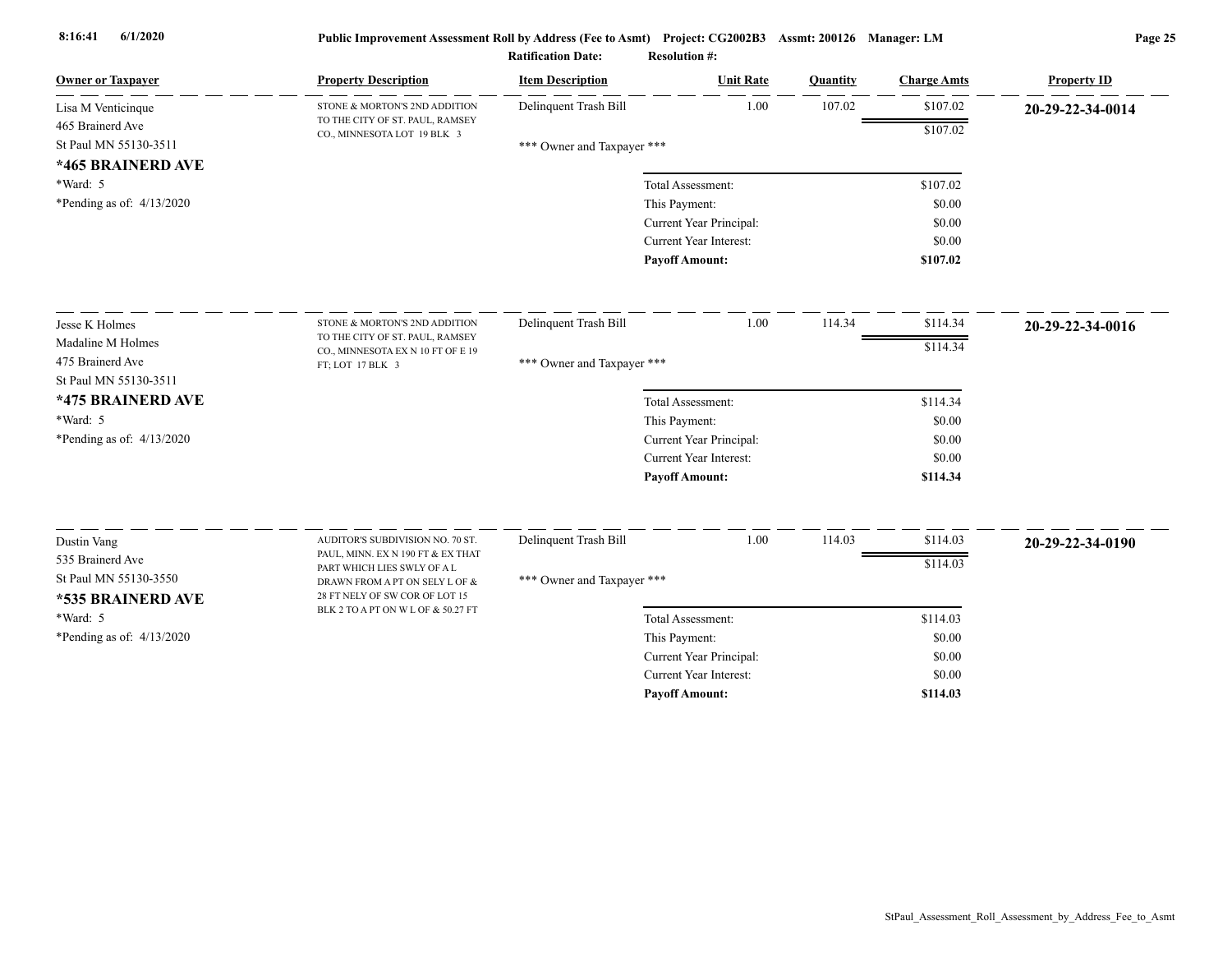| <b>Owner or Taxpayer</b>    | <b>Property Description</b>                                                                             | <b>Item Description</b>    | <b>Unit Rate</b>                                         | Quantity | <b>Charge Amts</b> | <b>Property ID</b> |
|-----------------------------|---------------------------------------------------------------------------------------------------------|----------------------------|----------------------------------------------------------|----------|--------------------|--------------------|
| North Real Estate Llc       | DITTMANN'S SUBDIVISION ETC. PART                                                                        | Delinquent Trash Bill      | 1.00                                                     | 107.02   | \$107.02           | 20-29-22-31-0148   |
| 902 Arcade St               | OF LOTS 1 AND 2 ELY OF A L BEG AT<br>PT ON N L OF AND 2O FT FROM NE                                     |                            |                                                          |          | \$107.02           |                    |
| St Paul MN 55106-3803       | COR OF SD LOT 2 TH S PAR WITH E L<br>OF LOT 2 46 7/10 FT TH SELY TO PT<br>ON ELY L OF AND 18 FT FROM SE | *** Owner and Taxpayer *** |                                                          |          |                    |                    |
| *575 BRAINERD AVE           |                                                                                                         |                            |                                                          |          |                    |                    |
| $*Ward: 5$                  |                                                                                                         |                            | Total Assessment:                                        |          | \$107.02           |                    |
| *Pending as of: $4/13/2020$ |                                                                                                         |                            | This Payment:                                            |          | \$0.00             |                    |
|                             |                                                                                                         |                            | Current Year Principal:                                  |          | \$0.00             |                    |
|                             |                                                                                                         |                            | Current Year Interest:                                   |          | \$0.00             |                    |
|                             |                                                                                                         |                            | <b>Payoff Amount:</b>                                    |          | \$107.02           |                    |
| Allan L Torstenson          | ST ANTHONY PARK NORTH LOTS 1                                                                            | Delinquent Trash Bill      | 1.00                                                     | 114.34   | \$114.34           | 20-29-23-13-0001   |
| Frances R Homans            | AND LOT 2 BLK 7                                                                                         |                            |                                                          |          | \$114.34           |                    |
| 1555 Branston St            |                                                                                                         | *** Owner and Taxpayer *** |                                                          |          |                    |                    |
| St Paul MN 55108-1437       |                                                                                                         |                            |                                                          |          |                    |                    |
| *1555 BRANSTON ST           |                                                                                                         |                            | Total Assessment:                                        |          | \$114.34           |                    |
| *Ward: 4                    |                                                                                                         |                            | This Payment:                                            |          | \$0.00             |                    |
| *Pending as of: $4/13/2020$ |                                                                                                         |                            | Current Year Principal:                                  |          | \$0.00             |                    |
|                             |                                                                                                         |                            | Current Year Interest:                                   |          | \$0.00             |                    |
|                             |                                                                                                         |                            | <b>Payoff Amount:</b>                                    |          | \$114.34           |                    |
| Verna J Turner              | <b>GERARDINE'S GARDEN LOTS S 1/2</b>                                                                    | Delinquent Trash Bill      | 1.00                                                     | 114.34   | \$114.34           |                    |
| 1250 Breen St               | OF W 1/2 OF LOT 6                                                                                       |                            |                                                          |          |                    | 22-29-22-44-0031   |
| St Paul MN 55106-2301       |                                                                                                         |                            |                                                          |          | \$114.34           |                    |
|                             |                                                                                                         | *** Owner and Taxpayer *** |                                                          |          |                    |                    |
| <b>*1250 BREEN ST</b>       |                                                                                                         |                            |                                                          |          |                    |                    |
| *Ward: 6                    |                                                                                                         |                            | Total Assessment:                                        |          | \$114.34           |                    |
| *Pending as of: $4/13/2020$ |                                                                                                         |                            | This Payment:                                            |          | \$0.00             |                    |
|                             |                                                                                                         |                            | Current Year Principal:<br><b>Current Year Interest:</b> |          | \$0.00             |                    |
|                             |                                                                                                         |                            |                                                          |          | \$0.00             |                    |
|                             |                                                                                                         |                            | <b>Pavoff Amount:</b>                                    |          | \$114.34           |                    |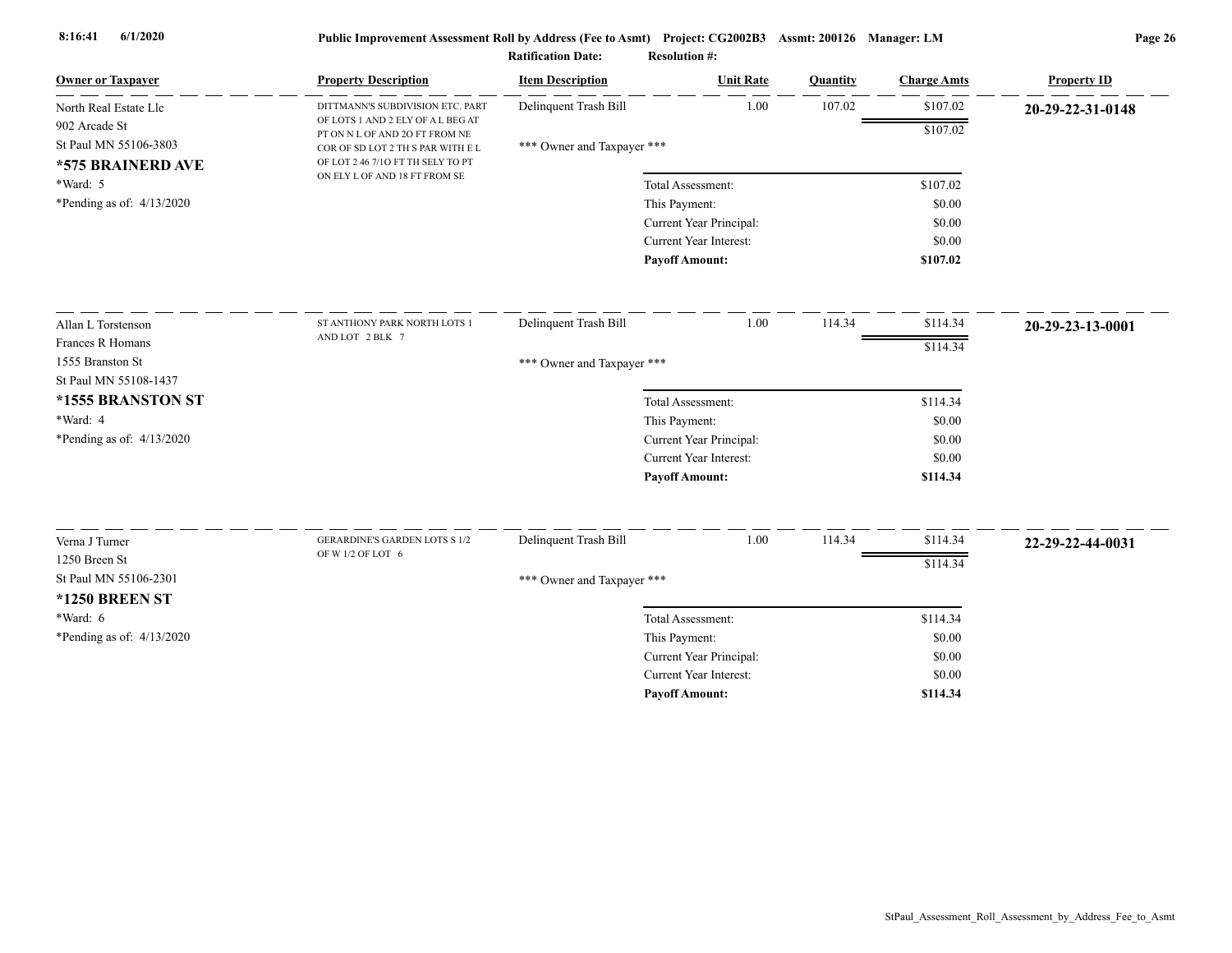| <b>Owner or Taxpayer</b>    | <b>Property Description</b>                                  | <b>Item Description</b>    | <b>Unit Rate</b>              | Quantity | <b>Charge Amts</b> | <b>Property ID</b> |
|-----------------------------|--------------------------------------------------------------|----------------------------|-------------------------------|----------|--------------------|--------------------|
| Julianna Parsons            | OVERBROOK SUBJ TO ALLEY LOT 2                                | Delinquent Trash Bill      | 1.00                          | 114.34   | \$114.34           | 21-29-22-11-0097   |
| 1208 Brighton Place         | AND EX W 42 FT LOT 3 BLK 13                                  |                            |                               |          | \$114.34           |                    |
| St Paul MN 55106-1108       |                                                              | *** Owner and Taxpayer *** |                               |          |                    |                    |
| *1208 BRIGHTON PL           |                                                              |                            |                               |          |                    |                    |
| $*Ward: 6$                  |                                                              |                            | Total Assessment:             |          | \$114.34           |                    |
| *Pending as of: $4/13/2020$ |                                                              |                            | This Payment:                 |          | \$0.00             |                    |
|                             |                                                              |                            | Current Year Principal:       |          | \$0.00             |                    |
|                             |                                                              |                            | Current Year Interest:        |          | \$0.00             |                    |
|                             |                                                              |                            | <b>Payoff Amount:</b>         |          | \$114.34           |                    |
| Stephanie K Wrahlstad       | OVERBROOK SUBJ TO ALLEY LOT 1                                | Delinquent Trash Bill      | 1.00                          | 114.34   | \$114.34           | 21-29-22-11-0096   |
| Luke G Thompson             | <b>BLK</b> 13                                                |                            |                               |          |                    |                    |
| 1212 Brighton Place         |                                                              | *** Owner and Taxpayer *** |                               |          | \$114.34           |                    |
| St Paul MN 55106-1108       |                                                              |                            |                               |          |                    |                    |
| *1212 BRIGHTON PL           |                                                              |                            | Total Assessment:             |          | \$114.34           |                    |
| $*Ward: 6$                  |                                                              |                            | This Payment:                 |          | \$0.00             |                    |
| *Pending as of: $4/13/2020$ |                                                              |                            | Current Year Principal:       |          | \$0.00             |                    |
|                             |                                                              |                            | <b>Current Year Interest:</b> |          | \$0.00             |                    |
|                             |                                                              |                            | <b>Payoff Amount:</b>         |          | \$114.34           |                    |
|                             |                                                              |                            |                               |          |                    |                    |
| Margaret Mattlin            | ST ANTHONY PARK NORTH W 50 FT<br>OF E 100 FT OF LOT 8 BLK 16 | Delinquent Trash Bill      | 1.00                          | 117.95   | \$117.95           | 20-29-23-14-0119   |
| 2085 Buford Ave             |                                                              |                            |                               |          | \$117.95           |                    |
| St Paul MN 55108-1402       |                                                              | *** Owner and Taxpayer *** |                               |          |                    |                    |
| *2085 BUFORD AVE            |                                                              |                            |                               |          |                    |                    |
| *Ward: 4                    |                                                              |                            | Total Assessment:             |          | \$117.95           |                    |
| *Pending as of: 4/13/2020   |                                                              |                            | This Payment:                 |          | \$0.00             |                    |
|                             |                                                              |                            | Current Year Principal:       |          | \$0.00             |                    |
|                             |                                                              |                            | <b>Current Year Interest:</b> |          | \$0.00             |                    |
|                             |                                                              |                            | <b>Pavoff Amount:</b>         |          | \$117.95           |                    |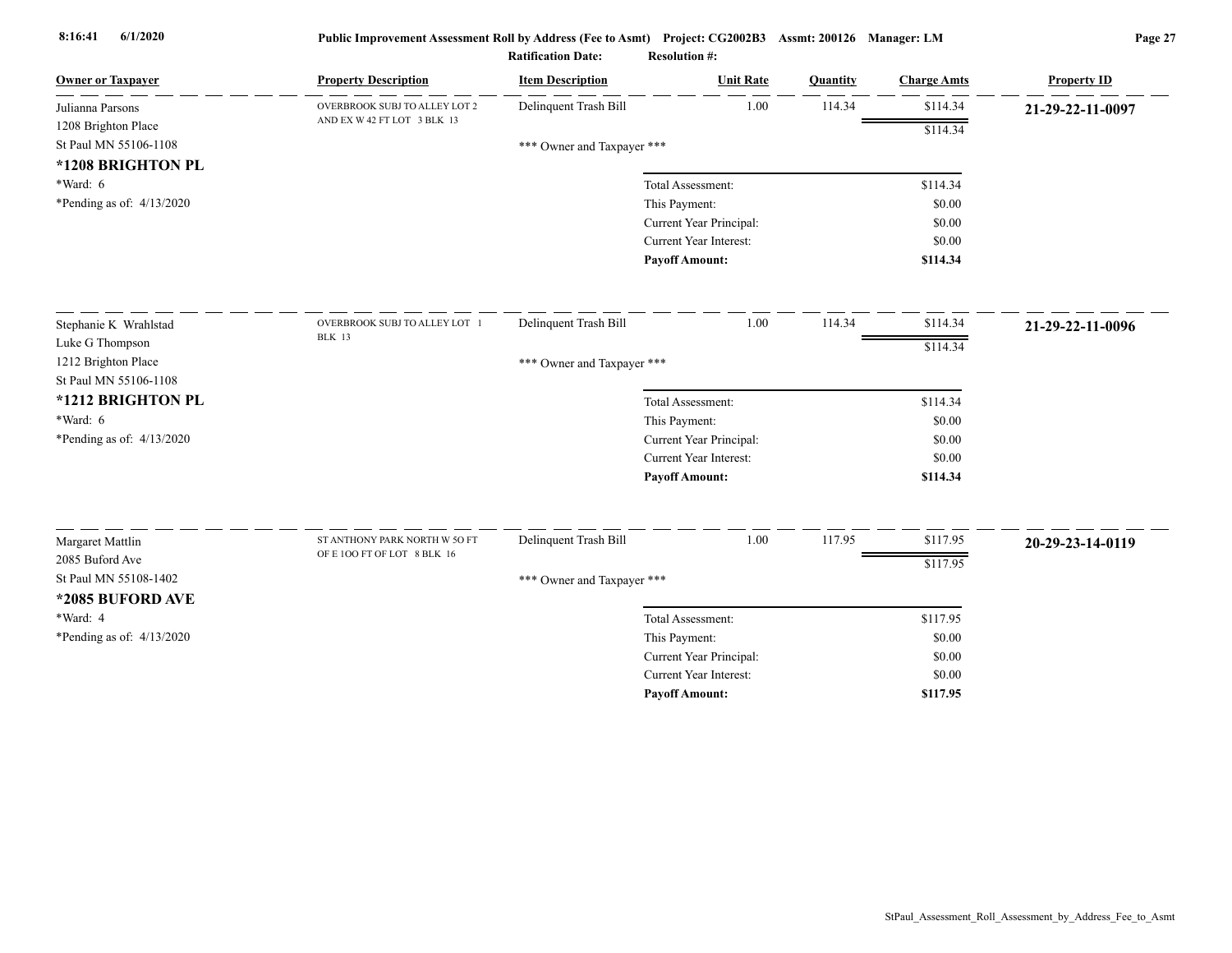| <b>Owner or Taxpayer</b>               | <b>Property Description</b>                  | <b>Item Description</b>    | <b>Unit Rate</b>              | Quantity | <b>Charge Amts</b> | <b>Property ID</b> |
|----------------------------------------|----------------------------------------------|----------------------------|-------------------------------|----------|--------------------|--------------------|
| Vanina Orezzoli                        | ST ANTHONY PARK NORTH LOT 6<br><b>BLK 23</b> | Delinquent Trash Bill      | 1.00                          | 77.36    | \$77.36            | 20-29-23-31-0007   |
| 2386 Buford Ave                        |                                              |                            |                               |          | \$77.36            |                    |
| St Paul MN 55108-5200                  |                                              | *** Owner and Taxpayer *** |                               |          |                    |                    |
| *2386 BUFORD AVE                       |                                              |                            |                               |          |                    |                    |
| *Ward: 4                               |                                              |                            | Total Assessment:             |          | \$77.36            |                    |
| *Pending as of: $4/13/2020$            |                                              |                            | This Payment:                 |          | \$0.00             |                    |
|                                        |                                              |                            | Current Year Principal:       |          | \$0.00             |                    |
|                                        |                                              |                            | <b>Current Year Interest:</b> |          | \$0.00             |                    |
|                                        |                                              |                            | <b>Payoff Amount:</b>         |          | \$77.36            |                    |
| Robert E Renning                       | BACHMAN ADDITION NWLY 1/2 OF                 | Delinquent Trash Bill      | 1.00                          | 107.02   | \$107.02           | 23-28-22-41-0034   |
| Kristine J M Renning                   | LOT 19 & ALL OF LOTS 18 & LOT 39<br>BLK 4    |                            |                               |          | \$107.02           |                    |
| 1509 Burg Ave<br>St Paul MN 55119-6029 |                                              | *** Owner and Taxpayer *** |                               |          |                    |                    |
| *1509 BURG AVE                         |                                              |                            | Total Assessment:             |          | \$107.02           |                    |
| *Ward: 7                               |                                              |                            | This Payment:                 |          | \$0.00             |                    |
| *Pending as of: $4/13/2020$            |                                              |                            | Current Year Principal:       |          | \$0.00             |                    |
|                                        |                                              |                            | <b>Current Year Interest:</b> |          | \$0.00             |                    |
|                                        |                                              |                            | <b>Payoff Amount:</b>         |          | \$107.02           |                    |
| <b>Tiffany Langeslay</b>               | <b>CLARKE AND WILGUS ADDITION</b>            | Delinquent Trash Bill      | 1.00                          | 107.02   | \$107.02           | 20-29-22-34-0067   |
| 1219 Burr St                           | LOTS 15, 16, AND LOT 17 BLK 1                |                            |                               |          | \$107.02           |                    |
| St Paul MN 55130-3544                  |                                              | *** Owner and Taxpayer *** |                               |          |                    |                    |
| <b>*1219 BURR ST</b>                   |                                              |                            |                               |          |                    |                    |
| *Ward: 5                               |                                              |                            | Total Assessment:             |          | \$107.02           |                    |
| *Pending as of: 4/13/2020              |                                              |                            | This Payment:                 |          | \$0.00             |                    |
|                                        |                                              |                            | Current Year Principal:       |          | \$0.00             |                    |
|                                        |                                              |                            | <b>Current Year Interest:</b> |          | \$0.00             |                    |
|                                        |                                              |                            | <b>Payoff Amount:</b>         |          | \$107.02           |                    |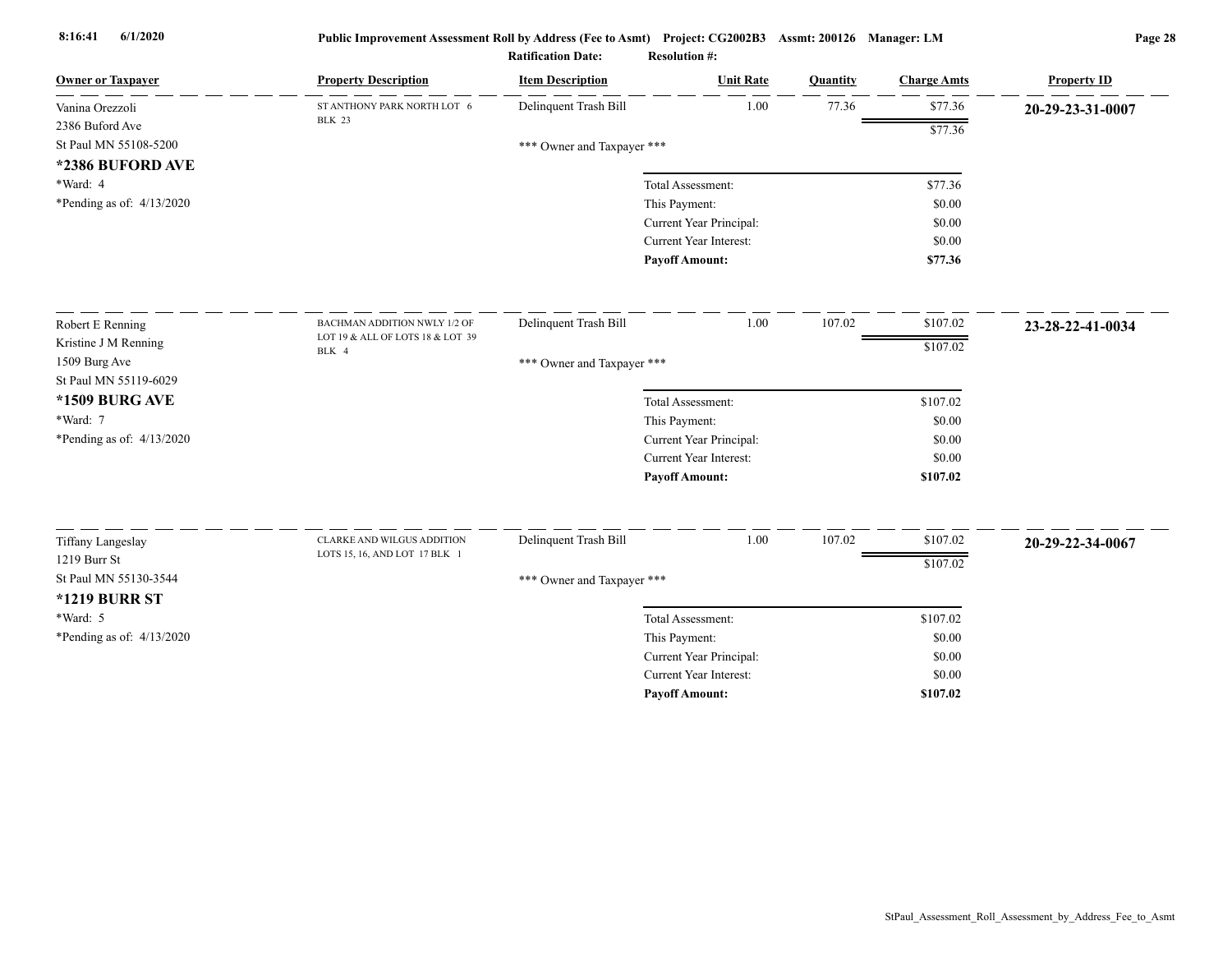| <b>Owner or Taxpayer</b>    | <b>Property Description</b>                                                 | <b>Item Description</b>    | <b>Unit Rate</b>        | Quantity | <b>Charge Amts</b> | <b>Property ID</b> |
|-----------------------------|-----------------------------------------------------------------------------|----------------------------|-------------------------|----------|--------------------|--------------------|
| Patreesa Eckert             | STONE & MORTON'S 2ND ADDITION                                               | Delinquent Trash Bill      | 1.00                    | 107.02   | \$107.02           | 20-29-22-34-0023   |
| <b>Guy Eckert</b>           | TO THE CITY OF ST. PAUL, RAMSEY<br>CO., MINNESOTA LOT 8 BLK 3               |                            |                         |          | \$107.02           |                    |
| 1289 Burr St                |                                                                             | *** Owner and Taxpayer *** |                         |          |                    |                    |
| St Paul MN 55130-3513       |                                                                             |                            |                         |          |                    |                    |
| <b>*1289 BURR ST</b>        |                                                                             |                            | Total Assessment:       |          | \$107.02           |                    |
| *Ward: 5                    |                                                                             |                            | This Payment:           |          | \$0.00             |                    |
| *Pending as of: $4/13/2020$ |                                                                             |                            | Current Year Principal: |          | \$0.00             |                    |
|                             |                                                                             |                            | Current Year Interest:  |          | \$0.00             |                    |
|                             |                                                                             |                            | <b>Payoff Amount:</b>   |          | \$107.02           |                    |
| William L Acree             | STONE & MORTON'S 2ND ADDITION                                               | Delinquent Trash Bill      | 1.00                    | 107.02   | \$107.02           | 20-29-22-31-0078   |
| 1145 Glendon St N           | TO THE CITY OF ST. PAUL, RAMSEY                                             |                            |                         |          | \$107.02           |                    |
| St Paul MN 55119-3606       | CO., MINNESOTA EX S 25 FT LOT 7<br>AND ALL OF LOT 6 BLK 2                   | *** Owner and Taxpayer *** |                         |          |                    |                    |
| <b>*1359 BURR ST</b>        |                                                                             |                            |                         |          |                    |                    |
| *Ward: 5                    |                                                                             |                            | Total Assessment:       |          | \$107.02           |                    |
| *Pending as of: $4/13/2020$ |                                                                             |                            | This Payment:           |          | \$0.00             |                    |
|                             |                                                                             |                            | Current Year Principal: |          | \$0.00             |                    |
|                             |                                                                             |                            | Current Year Interest:  |          | \$0.00             |                    |
|                             |                                                                             |                            | <b>Payoff Amount:</b>   |          | \$107.02           |                    |
|                             |                                                                             |                            |                         |          |                    |                    |
| Shoua Thao                  | SUB OF E 1/2 OF SW 1/4 OF SEC 2O T<br>29 R 22 EX N 88 FT/W 1/2 OF PART/ BET | Delinquent Trash Bill      | 1.00                    | 114.34   | \$114.34           | 20-29-22-31-0057   |
| 1382 Burr St                | E L OF BURR ST AND W L OF                                                   |                            |                         |          | \$114.34           |                    |
| St Paul MN 55130-3408       | BRADLEY ST MEASURING 133<br>38/100 FT N ON SD E LAND 135                    | *** Owner and Taxpayer *** |                         |          |                    |                    |
| <b>*1382 BURR ST</b>        | 39/100 FT N ON SD W L FROM N L OF                                           |                            |                         |          |                    |                    |
| *Ward: 5                    |                                                                             |                            | Total Assessment:       |          | \$114.34           |                    |
| *Pending as of: 4/13/2020   |                                                                             |                            | This Payment:           |          | \$0.00             |                    |
|                             |                                                                             |                            | Current Year Principal: |          | \$0.00             |                    |
|                             |                                                                             |                            | Current Year Interest:  |          | \$0.00             |                    |
|                             |                                                                             |                            | <b>Payoff Amount:</b>   |          | \$114.34           |                    |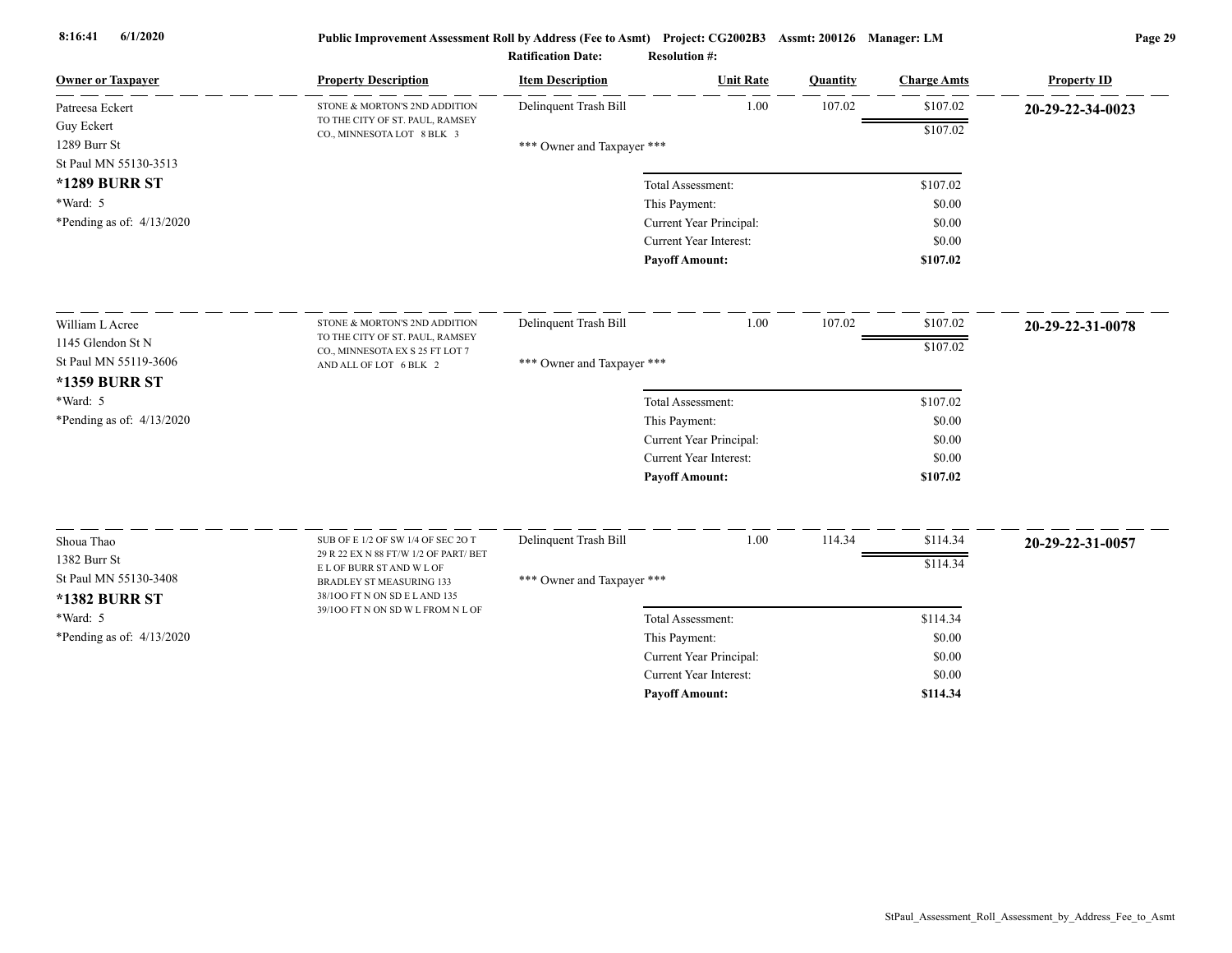| <b>Owner or Taxpayer</b>            | <b>Property Description</b>                              | <b>Item Description</b>    | <b>Unit Rate</b>              | Quantity | <b>Charge Amts</b> | <b>Property ID</b> |
|-------------------------------------|----------------------------------------------------------|----------------------------|-------------------------------|----------|--------------------|--------------------|
| Sandra L Harthan                    | FURNESS GARDEN LOTS SUBJ TO                              | Delinquent Trash Bill      | 1.00                          | 4.70     | \$4.70             | 23-29-22-12-0022   |
| Kevin T Whitby                      | AVE OVER S END THE E 63 FT OF S 164<br>FT OF LOT 5 BLK 3 |                            |                               |          | \$4.70             |                    |
| 2035 California Ave E               |                                                          | *** Owner and Taxpayer *** |                               |          |                    |                    |
| St Paul MN 55119-3002               |                                                          |                            |                               |          |                    |                    |
| *2035 CALIFORNIA AVE E              |                                                          |                            | Total Assessment:             |          | \$4.70             |                    |
| *Ward: 6                            |                                                          |                            | This Payment:                 |          | \$0.00             |                    |
| *Pending as of: $4/13/2020$         |                                                          |                            | Current Year Principal:       |          | \$0.00             |                    |
|                                     |                                                          |                            | Current Year Interest:        |          | \$0.00             |                    |
|                                     |                                                          |                            | <b>Payoff Amount:</b>         |          | \$4.70             |                    |
| Hannah Germain                      | JEAN'S ADDITION LOT 6 BLK 2                              | Delinquent Trash Bill      | 1.00                          | 114.35   | \$114.35           | 23-29-22-12-0037   |
| 2064 California Ave E               |                                                          |                            |                               |          | \$114.35           |                    |
| St Paul MN 55119-3011               |                                                          | *** Owner and Taxpayer *** |                               |          |                    |                    |
| *2064 CALIFORNIA AVE E              |                                                          |                            |                               |          |                    |                    |
| $*Ward: 6$                          |                                                          |                            | Total Assessment:             |          | \$114.35           |                    |
| *Pending as of: $4/13/2020$         |                                                          |                            | This Payment:                 |          | \$0.00             |                    |
|                                     |                                                          |                            | Current Year Principal:       |          | \$0.00             |                    |
|                                     |                                                          |                            | <b>Current Year Interest:</b> |          | \$0.00             |                    |
|                                     |                                                          |                            | <b>Payoff Amount:</b>         |          | \$114.35           |                    |
|                                     | FURNESS GARDEN LOTS SUBJ TO                              | Delinquent Trash Bill      | 1.00                          | 214.11   | \$214.11           |                    |
| Jeffrey N Musolf<br>Deanna R Musolf | AVE THE S 159 FT OF E 1/2 OF LOT 2                       |                            |                               |          |                    | 23-29-22-12-0032   |
| 2091 California Ave E               | BLK 3                                                    |                            |                               |          | \$214.11           |                    |
| St Paul MN 55119-3002               |                                                          | *** Owner and Taxpayer *** |                               |          |                    |                    |
| *2091 CALIFORNIA AVE E              |                                                          |                            | Total Assessment:             |          | \$214.11           |                    |
| $*Ward: 6$                          |                                                          |                            | This Payment:                 |          | \$0.00             |                    |
| *Pending as of: 4/13/2020           |                                                          |                            | Current Year Principal:       |          | \$0.00             |                    |
|                                     |                                                          |                            | <b>Current Year Interest:</b> |          | \$0.00             |                    |
|                                     |                                                          |                            | <b>Pavoff Amount:</b>         |          | \$214.11           |                    |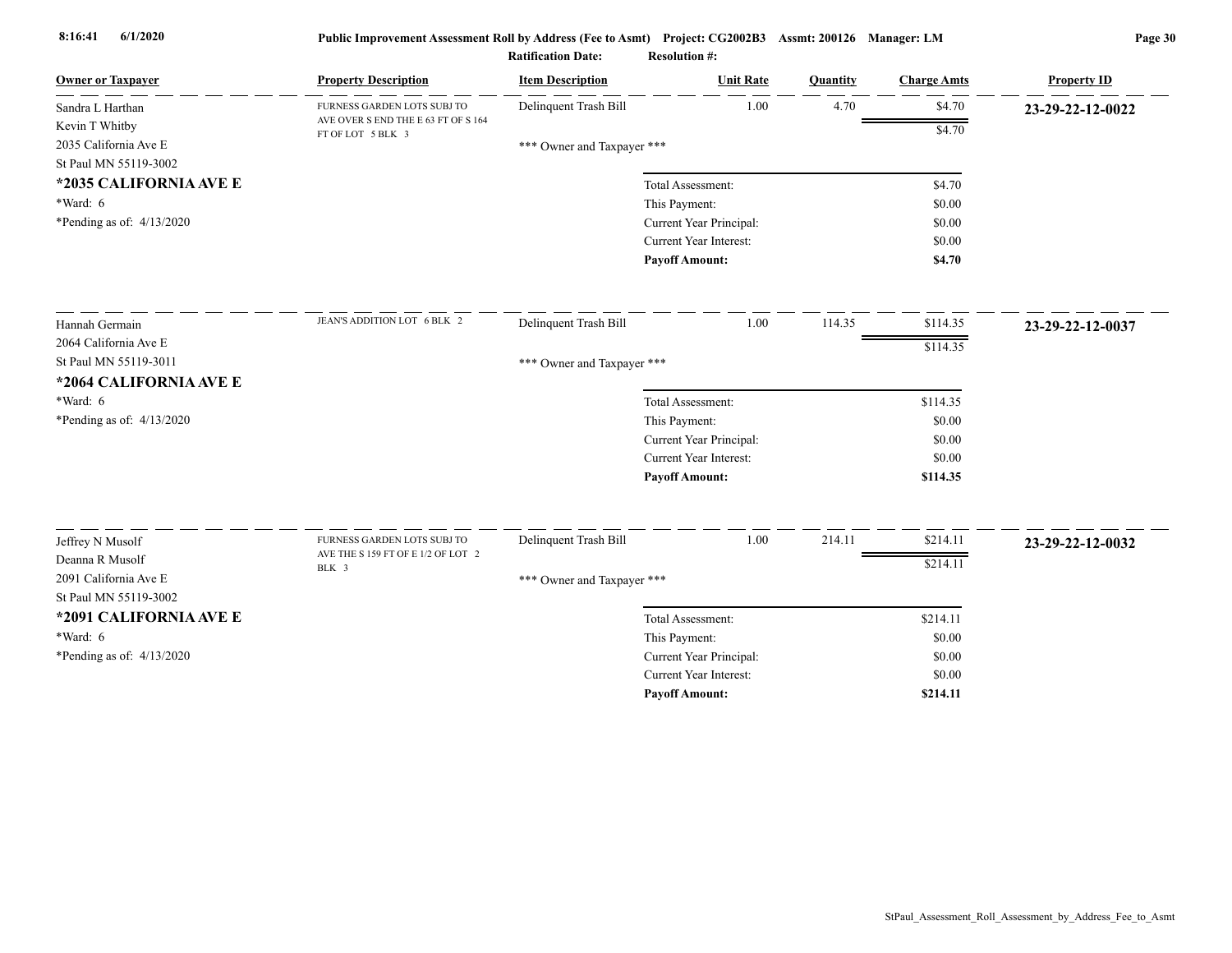| <b>Owner or Taxpayer</b>    | <b>Property Description</b>                                   | <b>Item Description</b>    | <b>Unit Rate</b>        | Quantity | <b>Charge Amts</b> | <b>Property ID</b> |
|-----------------------------|---------------------------------------------------------------|----------------------------|-------------------------|----------|--------------------|--------------------|
| Andrew J Ekland             | PART LYING S OF A LINE DESC AS                                | Delinquent Trash Bill      | 1.00                    | 107.04   | \$107.04           | 22-29-23-11-0195   |
| <b>Brooke E Ekland</b>      | BEGINNING AT A PT ON THE WEST<br>LINE OF LOT 22 BLK 1 CLIFTON |                            |                         |          | \$107.04           |                    |
| 1125 California Ave W       | DALE RAMSEY COUNTY 86.63 FT N                                 | *** Owner and Taxpayer *** |                         |          |                    |                    |
| St Paul MN 55108-2201       | OF THE SW COR OF SD LOT 22                                    |                            |                         |          |                    |                    |
| *1125 CALIFORNIA AVE W      | THENCE ELY TO A PT ON THE EAST                                |                            | Total Assessment:       |          | \$107.04           |                    |
| *Ward: 5                    |                                                               |                            | This Payment:           |          | \$0.00             |                    |
| *Pending as of: $4/13/2020$ |                                                               |                            | Current Year Principal: |          | \$0.00             |                    |
|                             |                                                               |                            | Current Year Interest:  |          | \$0.00             |                    |
|                             |                                                               |                            | <b>Payoff Amount:</b>   |          | \$107.04           |                    |
| Carla M Donovan Burgess     | CLIFTON DALE, RAMSEY CO., MINN.                               | Delinquent Trash Bill      | 1.00                    | 107.04   | \$107.04           | 22-29-23-11-0052   |
| Chad C Burgess              | LOT 20 BLK 1                                                  |                            |                         |          | \$107.04           |                    |
| 1133 California Ave         |                                                               | *** Owner and Taxpayer *** |                         |          |                    |                    |
| St Paul MN 55108-2201       |                                                               |                            |                         |          |                    |                    |
| *1133 CALIFORNIA AVE W      |                                                               |                            | Total Assessment:       |          | \$107.04           |                    |
| *Ward: 5                    |                                                               |                            | This Payment:           |          | \$0.00             |                    |
| *Pending as of: $4/13/2020$ |                                                               |                            | Current Year Principal: |          | \$0.00             |                    |
|                             |                                                               |                            | Current Year Interest:  |          | \$0.00             |                    |
|                             |                                                               |                            | <b>Payoff Amount:</b>   |          | \$107.04           |                    |
|                             |                                                               |                            |                         |          |                    |                    |
| Michael P Powers            | ST ANTHONY PARK NORTH LOT 10<br><b>BLK 31</b>                 | Delinquent Trash Bill      | 1.00                    | 114.34   | \$114.34           | 20-29-23-42-0050   |
| Lesley M Powers             |                                                               |                            |                         |          | \$114.34           |                    |
| 2253 Carter Ave             |                                                               | *** Owner and Taxpayer *** |                         |          |                    |                    |
| St Paul MN 55108-1638       |                                                               |                            |                         |          |                    |                    |
| *2253 CARTER AVE            |                                                               |                            | Total Assessment:       |          | \$114.34           |                    |
| *Ward: 4                    |                                                               |                            | This Payment:           |          | \$0.00             |                    |
| *Pending as of: $4/13/2020$ |                                                               |                            | Current Year Principal: |          | \$0.00             |                    |
|                             |                                                               |                            | Current Year Interest:  |          | \$0.00             |                    |
|                             |                                                               |                            | <b>Payoff Amount:</b>   |          | \$114.34           |                    |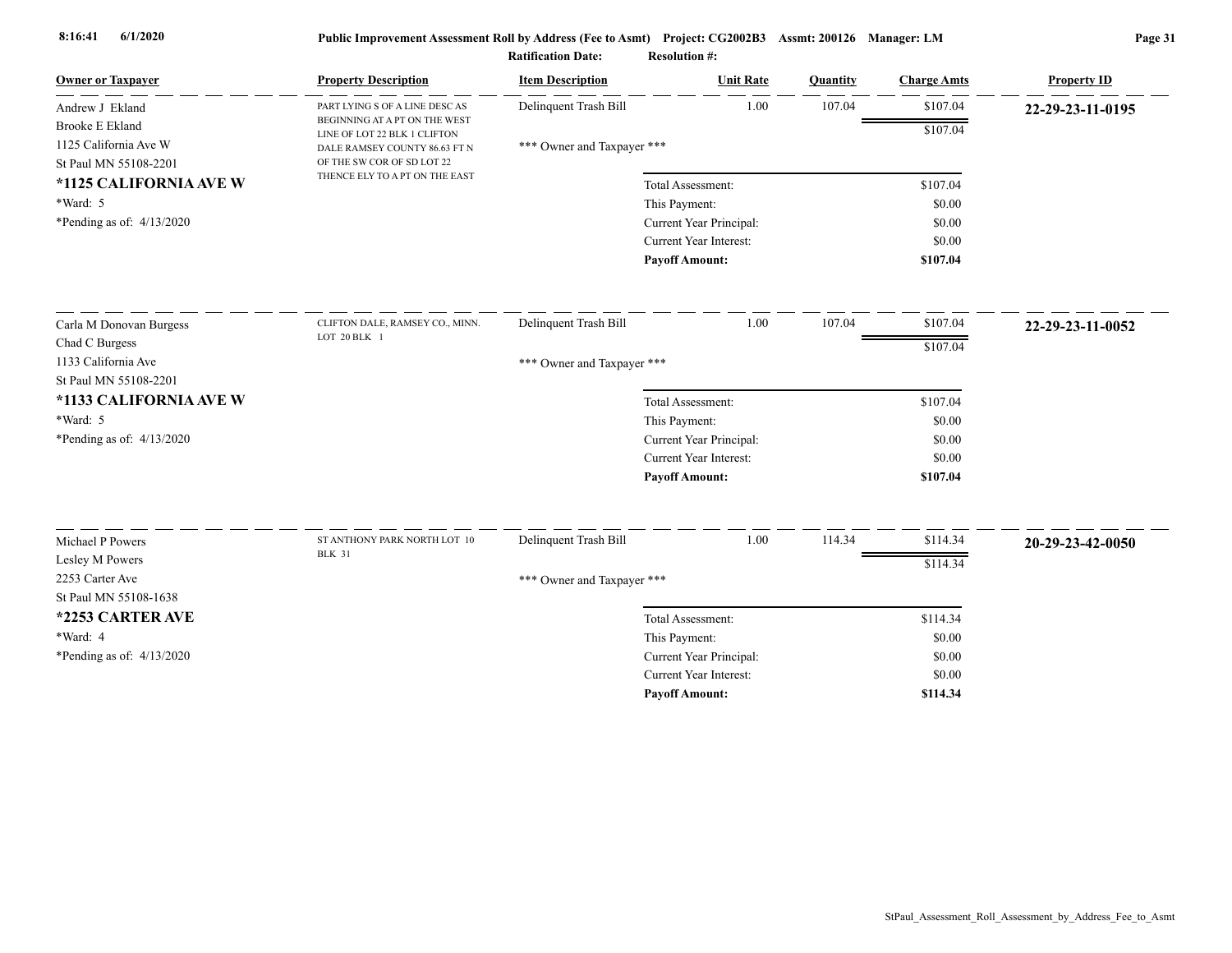| <b>Owner or Taxpayer</b>            | <b>Property Description</b>                     | <b>Item Description</b>    | <b>Unit Rate</b>              | Quantity | <b>Charge Amts</b> | <b>Property ID</b> |
|-------------------------------------|-------------------------------------------------|----------------------------|-------------------------------|----------|--------------------|--------------------|
| Ted A Baden                         | ST ANTHONY PARK NORTH NELY 20                   | Delinquent Trash Bill      | 1.00                          | 107.02   | \$107.02           | 20-29-23-43-0008   |
| Patricia Lopez Baden                | FT OF LOT 25 AND SWLY 15 FT OF<br>LOT 26 BLK 38 |                            |                               |          | \$107.02           |                    |
| 2288 Carter Ave                     |                                                 | *** Owner and Taxpayer *** |                               |          |                    |                    |
| St Paul MN 55108-1639               |                                                 |                            |                               |          |                    |                    |
| *2288 CARTER AVE                    |                                                 |                            | Total Assessment:             |          | \$107.02           |                    |
| *Ward: 4                            |                                                 |                            | This Payment:                 |          | \$0.00             |                    |
| *Pending as of: $4/13/2020$         |                                                 |                            | Current Year Principal:       |          | \$0.00             |                    |
|                                     |                                                 |                            | Current Year Interest:        |          | \$0.00             |                    |
|                                     |                                                 |                            | <b>Payoff Amount:</b>         |          | \$107.02           |                    |
| Andrew S Crowley                    | ST ANTHONY PARK NORTH S 1/2 OF                  | Delinquent Trash Bill      | 1.00                          | 214.11   | \$214.11           | 20-29-23-34-0138   |
| 2365 Carter Ave                     | VAC ALLEY ACCRUING $\&$ FOL LOT 33              |                            |                               |          | \$214.11           |                    |
| St Paul MN 55108-1625               | <b>BLK 40</b>                                   | *** Owner and Taxpayer *** |                               |          |                    |                    |
| *2365 CARTER AVE                    |                                                 |                            |                               |          |                    |                    |
| *Ward: 4                            |                                                 |                            | Total Assessment:             |          | \$214.11           |                    |
| *Pending as of: 4/13/2020           |                                                 |                            | This Payment:                 |          | \$0.00             |                    |
|                                     |                                                 |                            | Current Year Principal:       |          | \$0.00             |                    |
|                                     |                                                 |                            | Current Year Interest:        |          | \$0.00             |                    |
|                                     |                                                 |                            | <b>Payoff Amount:</b>         |          | \$214.11           |                    |
|                                     |                                                 |                            |                               |          |                    |                    |
| Alexa M Stevenson                   | ST ANTHONY PARK NORTH LOT 27<br><b>BLK 41</b>   | Delinquent Trash Bill      | 1.00                          | 114.34   | \$114.34           | 20-29-23-34-0098   |
| Scott M Wisgerhof                   |                                                 |                            |                               |          | \$114.34           |                    |
| 2380 Carter Ave<br>St Paul MN 55108 |                                                 | *** Owner and Taxpayer *** |                               |          |                    |                    |
| *2380 CARTER AVE                    |                                                 |                            | Total Assessment:             |          | \$114.34           |                    |
| *Ward: 4                            |                                                 |                            | This Payment:                 |          | \$0.00             |                    |
| *Pending as of: $4/13/2020$         |                                                 |                            | Current Year Principal:       |          | \$0.00             |                    |
|                                     |                                                 |                            | <b>Current Year Interest:</b> |          | \$0.00             |                    |
|                                     |                                                 |                            | <b>Pavoff Amount:</b>         |          | \$114.34           |                    |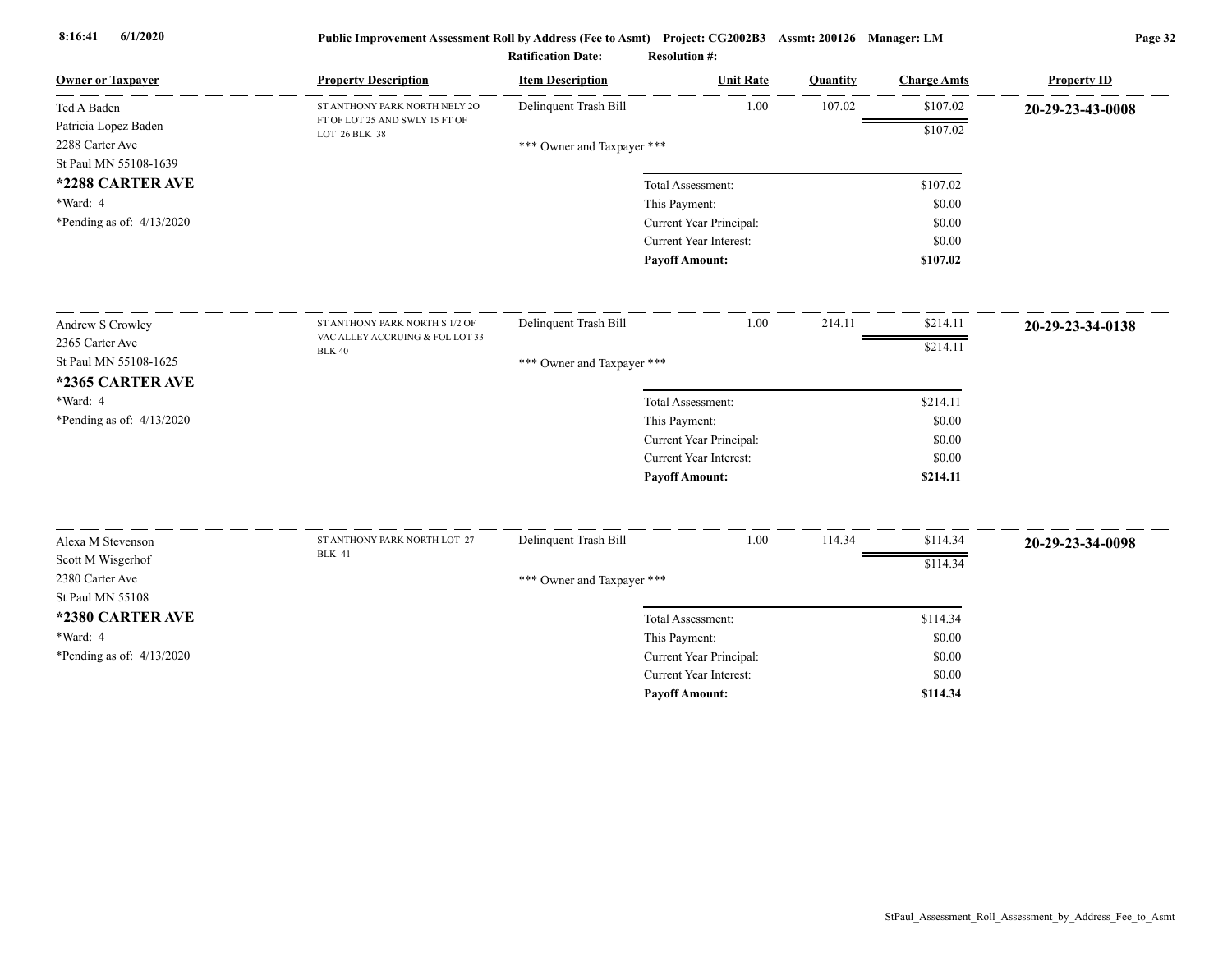| <b>Owner or Taxpayer</b>    | <b>Property Description</b>                                               | <b>Item Description</b>    | <b>Unit Rate</b>                         | Quantity | <b>Charge Amts</b> | <b>Property ID</b> |
|-----------------------------|---------------------------------------------------------------------------|----------------------------|------------------------------------------|----------|--------------------|--------------------|
| Kristle Ezirike             | SECTION 23 TOWN 28 RANGE 22 SUBJ                                          | Delinquent Trash Bill      | 1.00                                     | 114.34   | \$114.34           | 23-28-22-11-0047   |
| Chinedu Ezirike             | TO AVE THE W 100 FT OF E 232 FT OF<br>S 22O FT OF NE 1/4 OF NE 1/4 OF SEC |                            |                                          |          | \$114.34           |                    |
| 2245 Carver Ave E           | 23 TN 28 RN 22                                                            | *** Owner and Taxpayer *** |                                          |          |                    |                    |
| St Paul MN 55119-6002       |                                                                           |                            |                                          |          |                    |                    |
| *2245 CARVER AVE            |                                                                           |                            | Total Assessment:                        |          | \$114.34           |                    |
| *Ward: 7                    |                                                                           |                            | This Payment:                            |          | \$0.00             |                    |
| *Pending as of: $4/13/2020$ |                                                                           |                            | Current Year Principal:                  |          | \$0.00             |                    |
|                             |                                                                           |                            | Current Year Interest:                   |          | \$0.00             |                    |
|                             |                                                                           |                            | <b>Payoff Amount:</b>                    |          | \$114.34           |                    |
| Nou Shoua Yang              | BERLAND ADDITION NO. 2 LOT 3                                              | Delinquent Trash Bill      | 1.00                                     | 133.36   | \$133.36           | 21-29-22-14-0022   |
| Susan Thao                  | BLK 9                                                                     |                            |                                          |          | \$133.36           |                    |
| 1551 Chamber St             |                                                                           | *** Owner and Taxpayer *** |                                          |          |                    |                    |
| St Paul MN 55106-1109       |                                                                           |                            |                                          |          |                    |                    |
| *1551 CHAMBER ST            |                                                                           |                            | Total Assessment:                        |          | \$133.36           |                    |
| $*Ward: 6$                  |                                                                           |                            | This Payment:                            |          | \$0.00             |                    |
| *Pending as of: $4/13/2020$ |                                                                           |                            | Current Year Principal:                  |          | \$0.00             |                    |
|                             |                                                                           |                            | Current Year Interest:                   |          | \$0.00             |                    |
|                             |                                                                           |                            | <b>Payoff Amount:</b>                    |          | \$133.36           |                    |
| Rickie L Smith Sr           | OVERBROOK N 10 FT OF LOT 12 AND                                           | Delinquent Trash Bill      | 1.00                                     | 114.34   | \$114.34           |                    |
| Dinora Smith                | ALL OF LOT 11 BLK 7                                                       |                            |                                          |          |                    | 21-29-22-11-0136   |
| 1577 Chamber St             |                                                                           |                            |                                          |          | \$114.34           |                    |
| St Paul MN 55106-1111       |                                                                           | *** Owner and Taxpayer *** |                                          |          |                    |                    |
| *1577 CHAMBER ST            |                                                                           |                            |                                          |          |                    |                    |
| $*Ward: 6$                  |                                                                           |                            | Total Assessment:                        |          | \$114.34<br>\$0.00 |                    |
| *Pending as of: 4/13/2020   |                                                                           |                            | This Payment:<br>Current Year Principal: |          | \$0.00             |                    |
|                             |                                                                           |                            | <b>Current Year Interest:</b>            |          | \$0.00             |                    |
|                             |                                                                           |                            | <b>Pavoff Amount:</b>                    |          | \$114.34           |                    |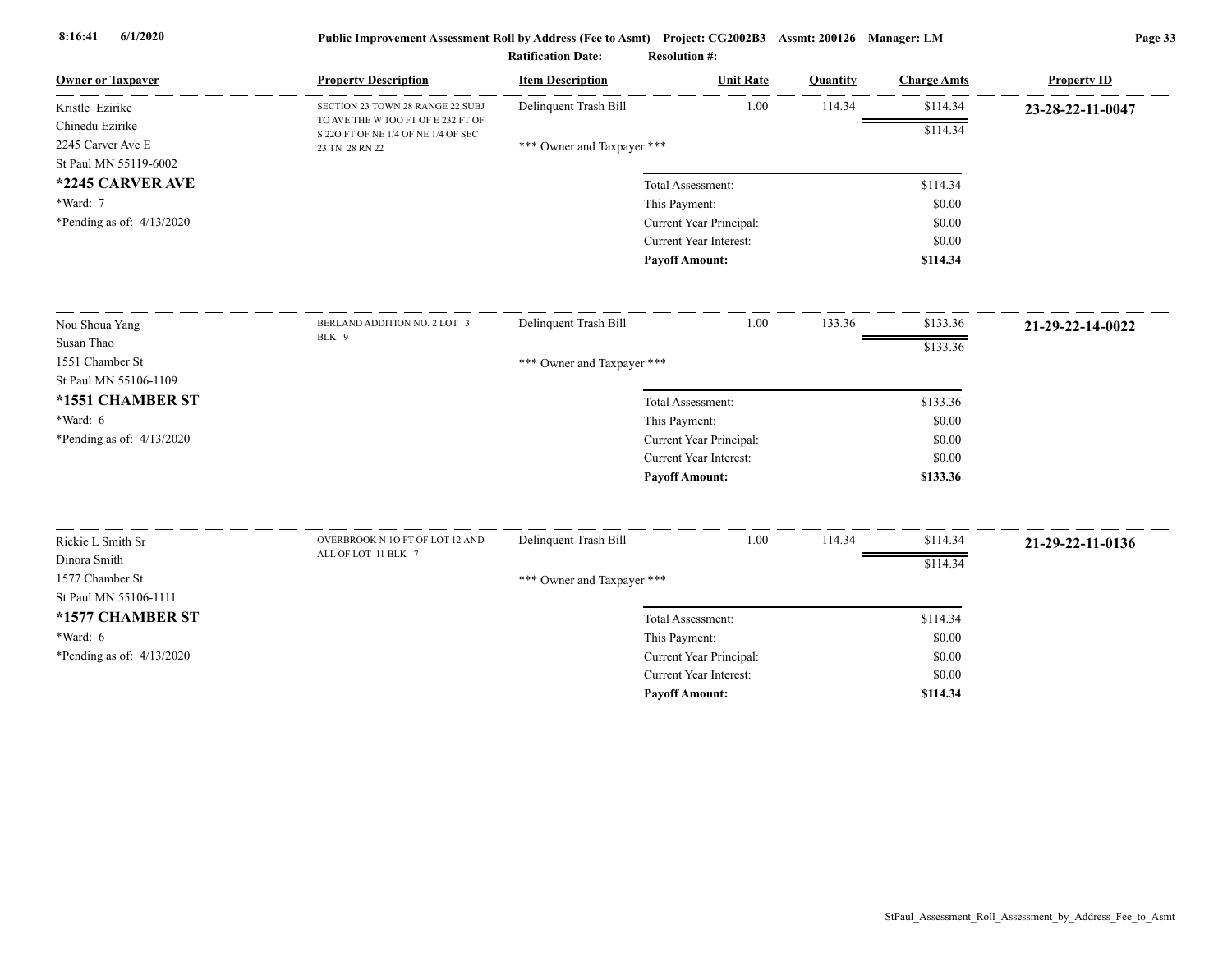| <b>Owner or Taxpayer</b>                  | <b>Property Description</b>         | <b>Item Description</b>    | <b>Unit Rate</b>                                  | Quantity | <b>Charge Amts</b> | <b>Property ID</b> |
|-------------------------------------------|-------------------------------------|----------------------------|---------------------------------------------------|----------|--------------------|--------------------|
| Katie Herr                                | OVERBROOK LOTS 22 AND LOT 23        | Delinquent Trash Bill      | 1.00                                              | 119.10   | \$119.10           | 21-29-22-11-0162   |
| Kia Yang                                  | BLK 2                               |                            |                                                   |          | \$119.10           |                    |
| 1584 Chamber St                           |                                     | *** Owner and Taxpayer *** |                                                   |          |                    |                    |
| St Paul MN 55106-1112                     |                                     |                            |                                                   |          |                    |                    |
| *1584 CHAMBER ST                          |                                     |                            | Total Assessment:                                 |          | \$119.10           |                    |
| *Ward: 6                                  |                                     |                            | This Payment:                                     |          | \$0.00             |                    |
| *Pending as of: 4/13/2020                 |                                     |                            | Current Year Principal:                           |          | \$0.00             |                    |
|                                           |                                     |                            | <b>Current Year Interest:</b>                     |          | \$0.00             |                    |
|                                           |                                     |                            | <b>Payoff Amount:</b>                             |          | \$119.10           |                    |
| Gregory R Sparrow                         | OVERBROOK VAC ALLEY ACCRUING        | Delinquent Trash Bill      | 1.00                                              | 111.78   | \$111.78           | 21-29-22-11-0013   |
| 1640 Chamber St                           | & EX S 3 FT LOT 20 & S 18 FT OF LOT |                            |                                                   |          | \$111.78           |                    |
| St Paul MN 55106-1138                     | 21 BLK 1                            | *** Owner and Taxpayer *** |                                                   |          |                    |                    |
| *1640 CHAMBER ST                          |                                     |                            |                                                   |          |                    |                    |
| $*Ward: 6$                                |                                     |                            | Total Assessment:                                 |          | \$111.78           |                    |
| *Pending as of: 4/13/2020                 |                                     |                            | This Payment:                                     |          | \$0.00             |                    |
|                                           |                                     |                            | Current Year Principal:                           |          | \$0.00             |                    |
|                                           |                                     |                            | <b>Current Year Interest:</b>                     |          | \$0.00             |                    |
|                                           |                                     |                            | <b>Payoff Amount:</b>                             |          | \$111.78           |                    |
|                                           | CHELSEA HEIGHTS LOTS 6 AND LOT      | Delinquent Trash Bill      | $1.00\,$                                          | 66.24    | \$66.24            |                    |
| <b>Bradley B Scott</b><br>1475 Chelsea St | 7 BLK 13                            |                            |                                                   |          |                    | 22-29-23-13-0095   |
| St Paul MN 55108-2312                     |                                     |                            |                                                   |          | \$66.24            |                    |
|                                           |                                     | *** Owner and Taxpayer *** |                                                   |          |                    |                    |
| *1475 CHELSEA ST<br>*Ward: 4              |                                     |                            |                                                   |          |                    |                    |
|                                           |                                     |                            | Total Assessment:                                 |          | \$66.24            |                    |
| *Pending as of: $4/13/2020$               |                                     |                            | This Payment:                                     |          | \$0.00<br>\$0.00   |                    |
|                                           |                                     |                            | Current Year Principal:<br>Current Year Interest: |          | \$0.00             |                    |
|                                           |                                     |                            | <b>Payoff Amount:</b>                             |          | \$66.24            |                    |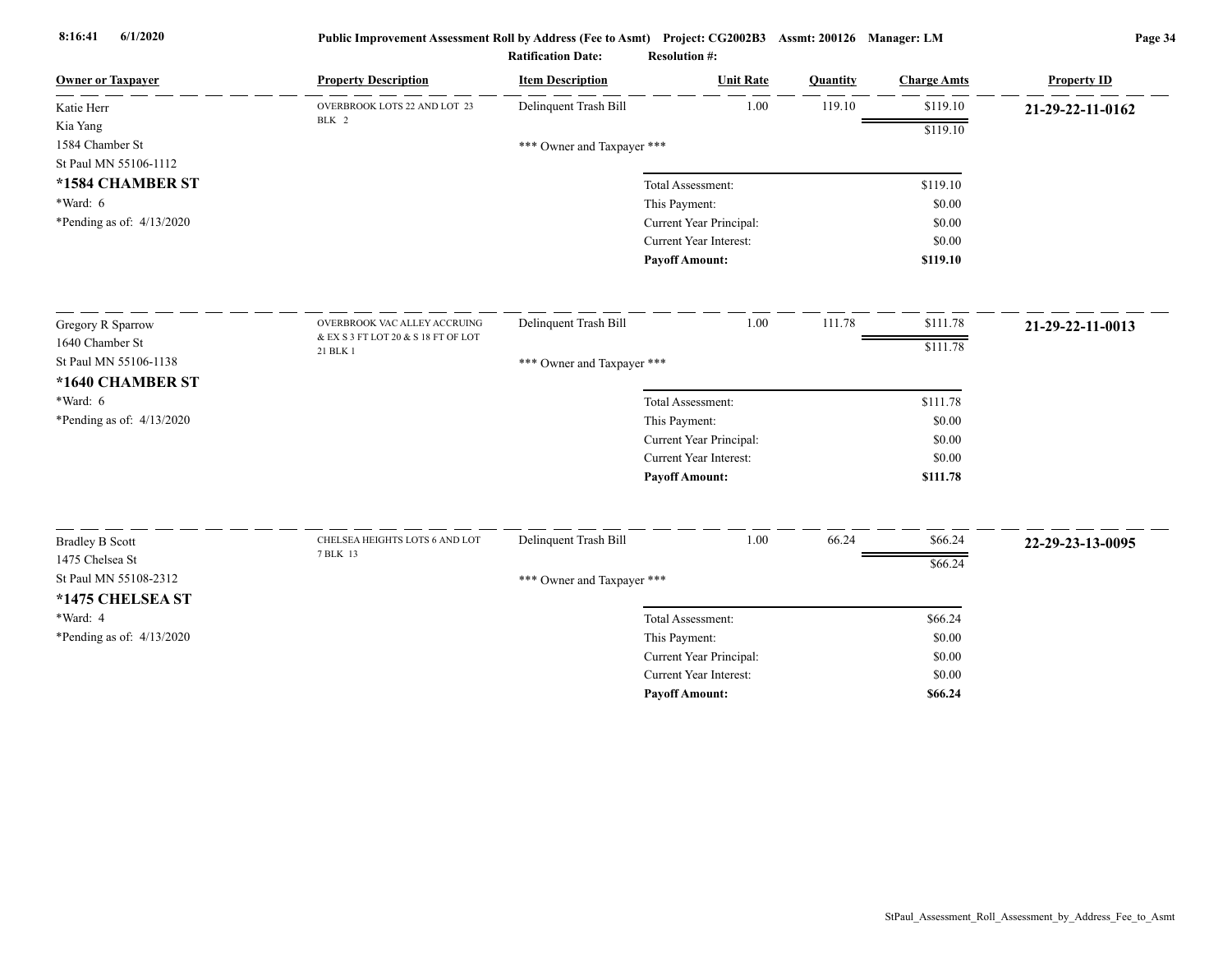| <b>Owner or Taxpayer</b>    | <b>Property Description</b>                                        | <b>Item Description</b>    | <b>Unit Rate</b>        | Quantity | <b>Charge Amts</b> | <b>Property ID</b> |
|-----------------------------|--------------------------------------------------------------------|----------------------------|-------------------------|----------|--------------------|--------------------|
| Meghan E Gowan              | CHELSEA HEIGHTS LOT 15 BLK 10                                      | Delinquent Trash Bill      | 1.00                    | 77.44    | \$77.44            | 22-29-23-13-0016   |
| 1503 Chelsea St             |                                                                    |                            |                         |          | \$77.44            |                    |
| St Paul MN 55108-2311       |                                                                    | *** Owner and Taxpayer *** |                         |          |                    |                    |
| *1503 CHELSEA ST            |                                                                    |                            |                         |          |                    |                    |
| *Ward: 4                    |                                                                    |                            | Total Assessment:       |          | \$77.44            |                    |
| *Pending as of: 4/13/2020   |                                                                    |                            | This Payment:           |          | \$0.00             |                    |
|                             |                                                                    |                            | Current Year Principal: |          | \$0.00             |                    |
|                             |                                                                    |                            | Current Year Interest:  |          | \$0.00             |                    |
|                             |                                                                    |                            | <b>Payoff Amount:</b>   |          | \$77.44            |                    |
| Mark R Ross                 | CHELSEA HEIGHTS N 1/2 OF LOT 25                                    | Delinquent Trash Bill      | 1.00                    | 4.97     | \$4.97             | 22-29-23-13-0046   |
| Erika M Ross                | AND ALL OF LOT 24 BLK 9                                            |                            |                         |          | \$4.97             |                    |
| 1534 Chelsea St             |                                                                    | *** Owner and Taxpayer *** |                         |          |                    |                    |
| St Paul MN 55108-2310       |                                                                    |                            |                         |          |                    |                    |
| *1534 CHELSEA ST            |                                                                    |                            | Total Assessment:       |          | \$4.97             |                    |
| *Ward: 4                    |                                                                    |                            | This Payment:           |          | \$0.00             |                    |
| *Pending as of: $4/13/2020$ |                                                                    |                            | Current Year Principal: |          | \$0.00             |                    |
|                             |                                                                    |                            | Current Year Interest:  |          | \$0.00             |                    |
|                             |                                                                    |                            | <b>Payoff Amount:</b>   |          | \$4.97             |                    |
|                             |                                                                    |                            |                         |          |                    |                    |
| Thomas J Hurlbert           | CHELSEA HEIGHTS PART OF LOTS 5<br>AND 6 NLY OF A L BEG ON E L OF   | Delinquent Trash Bill      | 1.00                    | 107.04   | \$107.04           | 22-29-23-13-0006   |
| C/O Alexander Gese          | AND 1 12/100 FT S OF NE COR OF                                     |                            |                         |          | \$107.04           |                    |
| 5605 Tracy Ave              | LOT 6 TH WLY TO PT ON N L OF SD<br>LOT 47 82/100 FT W OF SD COR TH | *** Owner and Taxpayer *** |                         |          |                    |                    |
| Edina MN 55436-2232         | WLY TO W L OF AND 2 FT N OF SW                                     |                            |                         |          |                    |                    |
| *1543 CHELSEA ST            |                                                                    |                            | Total Assessment:       |          | \$107.04           |                    |
| *Ward: 4                    |                                                                    |                            | This Payment:           |          | \$0.00             |                    |
| *Pending as of: 4/13/2020   |                                                                    |                            | Current Year Principal: |          | \$0.00             |                    |
|                             |                                                                    |                            | Current Year Interest:  |          | \$0.00             |                    |
|                             |                                                                    |                            | <b>Payoff Amount:</b>   |          | \$107.04           |                    |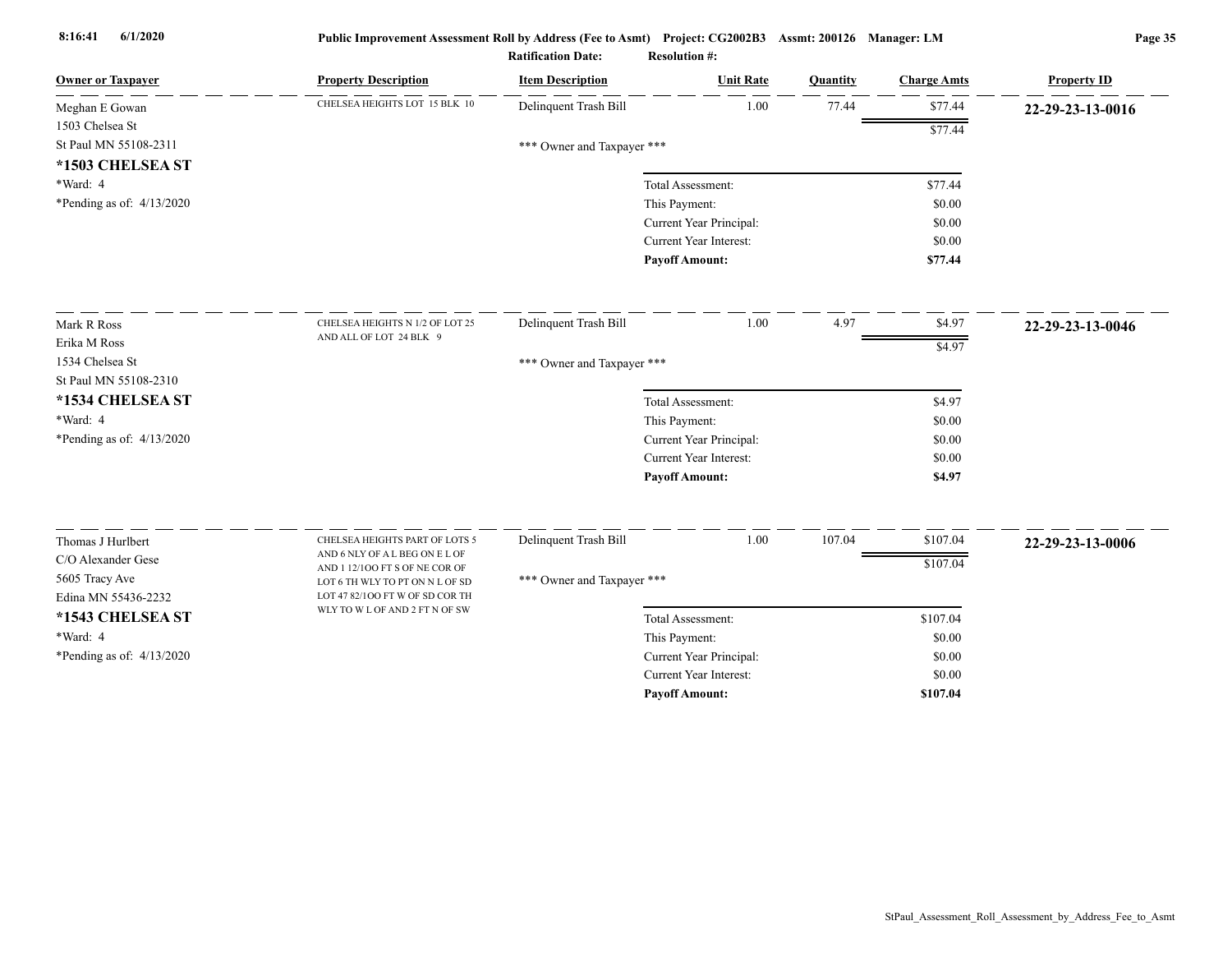| <b>Owner or Taxpayer</b>    | <b>Property Description</b>                                                  | <b>Item Description</b>    | <b>Unit Rate</b>        | Quantity | <b>Charge Amts</b> | <b>Property ID</b> |
|-----------------------------|------------------------------------------------------------------------------|----------------------------|-------------------------|----------|--------------------|--------------------|
| Joseph Rask                 | KERWIN'S OUTLOTS TO THE CITY OF                                              | Delinquent Trash Bill      | 1.00                    | 114.34   | \$114.34           | 22-29-22-11-0143   |
| 1696 Christie Place         | ST. PAUL, MINN. SUBJ TO RD; EX E 212<br>FT THE N 143.38 FT OF W 1/2 OF LOT 2 |                            |                         |          | \$114.34           |                    |
| St Paul MN 55106-1313       |                                                                              | *** Owner and Taxpayer *** |                         |          |                    |                    |
| *1696 CHRISTIE PL           |                                                                              |                            |                         |          |                    |                    |
| *Ward: 6                    |                                                                              |                            | Total Assessment:       |          | \$114.34           |                    |
| *Pending as of: $4/13/2020$ |                                                                              |                            | This Payment:           |          | \$0.00             |                    |
|                             |                                                                              |                            | Current Year Principal: |          | \$0.00             |                    |
|                             |                                                                              |                            | Current Year Interest:  |          | \$0.00             |                    |
|                             |                                                                              |                            | <b>Payoff Amount:</b>   |          | \$114.34           |                    |
| Caitlin L Hamilton          | SECTION 22 TOWN 29 RANGE 22 SUBJ                                             | Delinquent Trash Bill      | 1.00                    | 123.87   | \$123.87           | 22-29-22-32-0036   |
| 1356 Clarence St            | TO ST THE S 55 FT OF W 2O5 FT OF N                                           |                            |                         |          | \$123.87           |                    |
| St Paul MN 55106-2064       | 1/2 OF SE 1/4 OF NW 1/4 OF SW 1/4 OF<br>SEC 22 TN 29 RN 22                   | *** Owner and Taxpayer *** |                         |          |                    |                    |
| *1356 CLARENCE ST           |                                                                              |                            |                         |          |                    |                    |
| $*Ward: 6$                  |                                                                              |                            | Total Assessment:       |          | \$123.87           |                    |
| *Pending as of: $4/13/2020$ |                                                                              |                            | This Payment:           |          | \$0.00             |                    |
|                             |                                                                              |                            | Current Year Principal: |          | \$0.00             |                    |
|                             |                                                                              |                            | Current Year Interest:  |          | \$0.00             |                    |
|                             |                                                                              |                            | <b>Payoff Amount:</b>   |          | \$123.87           |                    |
|                             |                                                                              |                            |                         |          |                    |                    |
| Shawn Lee                   | SECTION 22 TOWN 29 RANGE 22 SUBJ<br>TO ST THE N 55 FT OF S 11O FT OF W       | Delinquent Trash Bill      | 1.00                    | 114.34   | \$114.34           | 22-29-22-32-0037   |
| 1362 Clarence St            | 205 FT OF N 1/2 OF SE 1/4 OF NW 1/4                                          |                            |                         |          | \$114.34           |                    |
| St Paul MN 55106-2064       | OF SW 1/4 OF SEC 22 TN 29 RN 22                                              | *** Owner and Taxpayer *** |                         |          |                    |                    |
| *1362 CLARENCE ST           |                                                                              |                            |                         |          |                    |                    |
| *Ward: 6                    |                                                                              |                            | Total Assessment:       |          | \$114.34           |                    |
| *Pending as of: 4/13/2020   |                                                                              |                            | This Payment:           |          | \$0.00             |                    |
|                             |                                                                              |                            | Current Year Principal: |          | \$0.00             |                    |
|                             |                                                                              |                            | Current Year Interest:  |          | \$0.00             |                    |
|                             |                                                                              |                            | <b>Pavoff Amount:</b>   |          | \$114.34           |                    |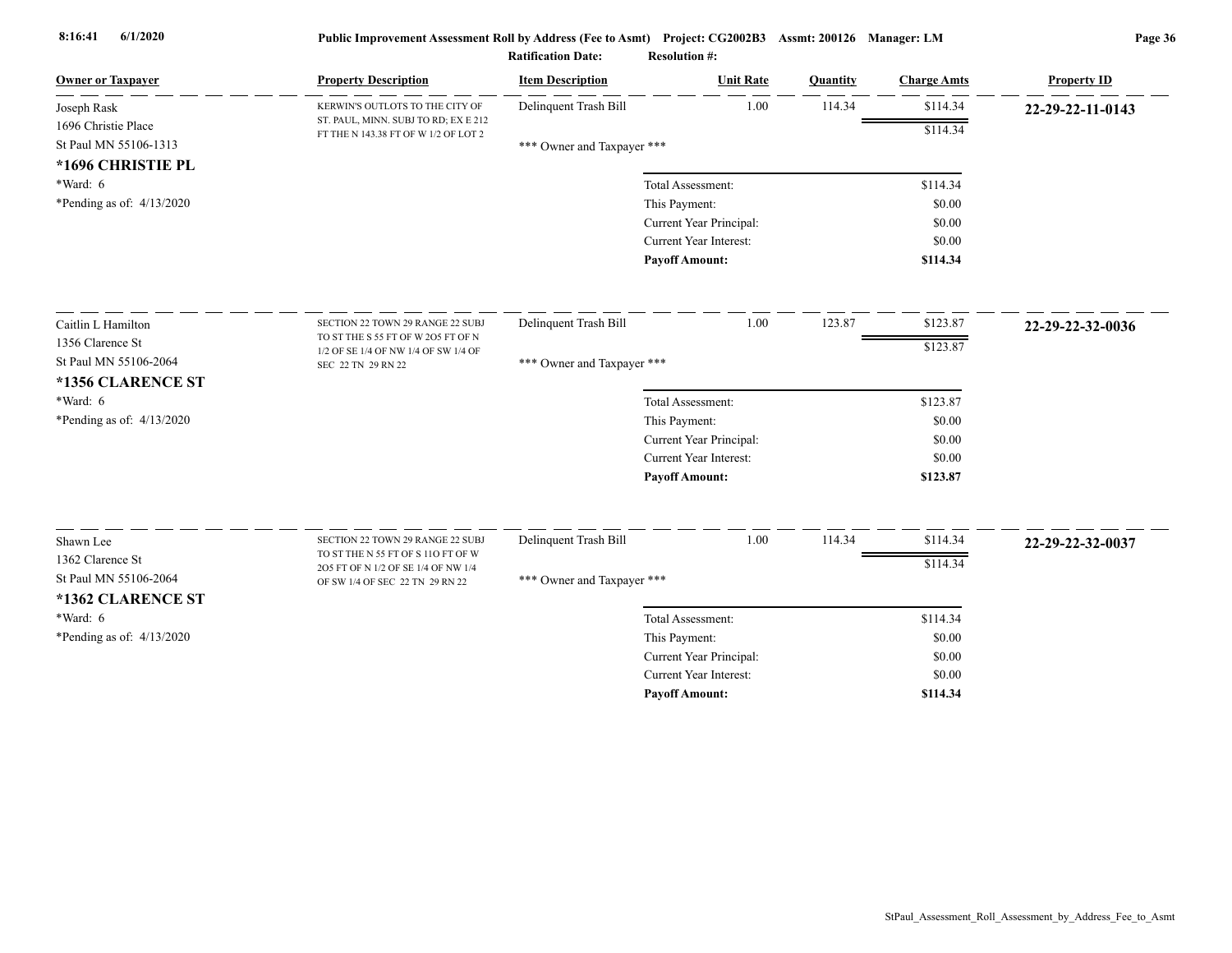| 1.00<br>309.10<br>\$309.10<br>Delinquent Trash Bill<br>BERLAND ADDITION NO. 4 LOT 9<br>22-29-22-23-0114<br><b>BLK</b> 12<br>\$309.10<br>*** Owner and Taxpayer ***<br>St Paul MN 55130-3550<br>*1457 CLARENCE ST<br>Total Assessment:<br>\$309.10<br>*Ward: 6<br>This Payment:<br>\$0.00<br>*Pending as of: $4/13/2020$<br>Current Year Principal:<br>\$0.00<br>Current Year Interest:<br>\$0.00<br><b>Payoff Amount:</b><br>\$309.10<br>1.00<br>138.09<br>\$138.09<br>Delinquent Trash Bill<br>MAYALL PARK SW 1/4 OF LOT 3 BLK<br>22-29-22-23-0075<br>$\overline{2}$<br>\$138.09<br>*** Owner and Taxpayer ***<br>*1470 CLARENCE ST<br>Total Assessment:<br>\$138.09<br>This Payment:<br>\$0.00<br>Current Year Principal:<br>\$0.00<br>Current Year Interest:<br>\$0.00<br><b>Payoff Amount:</b><br>\$138.09<br>Delinquent Trash Bill<br>1.00<br>266.31<br>\$266.31<br>Mark B Williams<br>LAKEVIEW ADDITION NO. 1 EX S 16.6<br>22-29-22-23-0100<br>FT; LOT 26 & THE S 11.6 FT OF LOT 29<br>1533 Clarence St<br>\$266.31<br>& ALL OF LOTS 27 & LOT 28 BLK 2<br>St Paul MN 55106-1413<br>*** Owner and Taxpayer ***<br>*1531 CLARENCE ST<br>*Ward: 6<br>\$266.31<br>Total Assessment:<br>*Pending as of: $4/13/2020$<br>This Payment:<br>\$0.00<br>Current Year Principal:<br>\$0.00<br>Current Year Interest:<br>\$0.00 | <b>Owner or Taxpayer</b>    | <b>Property Description</b> | <b>Item Description</b> | <b>Unit Rate</b>      | Quantity | <b>Charge Amts</b> | <b>Property ID</b> |
|--------------------------------------------------------------------------------------------------------------------------------------------------------------------------------------------------------------------------------------------------------------------------------------------------------------------------------------------------------------------------------------------------------------------------------------------------------------------------------------------------------------------------------------------------------------------------------------------------------------------------------------------------------------------------------------------------------------------------------------------------------------------------------------------------------------------------------------------------------------------------------------------------------------------------------------------------------------------------------------------------------------------------------------------------------------------------------------------------------------------------------------------------------------------------------------------------------------------------------------------------------------------------------------------------------------------------|-----------------------------|-----------------------------|-------------------------|-----------------------|----------|--------------------|--------------------|
|                                                                                                                                                                                                                                                                                                                                                                                                                                                                                                                                                                                                                                                                                                                                                                                                                                                                                                                                                                                                                                                                                                                                                                                                                                                                                                                          | Chao Vang                   |                             |                         |                       |          |                    |                    |
|                                                                                                                                                                                                                                                                                                                                                                                                                                                                                                                                                                                                                                                                                                                                                                                                                                                                                                                                                                                                                                                                                                                                                                                                                                                                                                                          | <b>Blia Yang</b>            |                             |                         |                       |          |                    |                    |
|                                                                                                                                                                                                                                                                                                                                                                                                                                                                                                                                                                                                                                                                                                                                                                                                                                                                                                                                                                                                                                                                                                                                                                                                                                                                                                                          | 535 Brainerd Ave            |                             |                         |                       |          |                    |                    |
|                                                                                                                                                                                                                                                                                                                                                                                                                                                                                                                                                                                                                                                                                                                                                                                                                                                                                                                                                                                                                                                                                                                                                                                                                                                                                                                          |                             |                             |                         |                       |          |                    |                    |
|                                                                                                                                                                                                                                                                                                                                                                                                                                                                                                                                                                                                                                                                                                                                                                                                                                                                                                                                                                                                                                                                                                                                                                                                                                                                                                                          |                             |                             |                         |                       |          |                    |                    |
|                                                                                                                                                                                                                                                                                                                                                                                                                                                                                                                                                                                                                                                                                                                                                                                                                                                                                                                                                                                                                                                                                                                                                                                                                                                                                                                          |                             |                             |                         |                       |          |                    |                    |
|                                                                                                                                                                                                                                                                                                                                                                                                                                                                                                                                                                                                                                                                                                                                                                                                                                                                                                                                                                                                                                                                                                                                                                                                                                                                                                                          |                             |                             |                         |                       |          |                    |                    |
|                                                                                                                                                                                                                                                                                                                                                                                                                                                                                                                                                                                                                                                                                                                                                                                                                                                                                                                                                                                                                                                                                                                                                                                                                                                                                                                          |                             |                             |                         |                       |          |                    |                    |
|                                                                                                                                                                                                                                                                                                                                                                                                                                                                                                                                                                                                                                                                                                                                                                                                                                                                                                                                                                                                                                                                                                                                                                                                                                                                                                                          |                             |                             |                         |                       |          |                    |                    |
|                                                                                                                                                                                                                                                                                                                                                                                                                                                                                                                                                                                                                                                                                                                                                                                                                                                                                                                                                                                                                                                                                                                                                                                                                                                                                                                          | Saw Ah Blu                  |                             |                         |                       |          |                    |                    |
|                                                                                                                                                                                                                                                                                                                                                                                                                                                                                                                                                                                                                                                                                                                                                                                                                                                                                                                                                                                                                                                                                                                                                                                                                                                                                                                          | Naw Steel                   |                             |                         |                       |          |                    |                    |
|                                                                                                                                                                                                                                                                                                                                                                                                                                                                                                                                                                                                                                                                                                                                                                                                                                                                                                                                                                                                                                                                                                                                                                                                                                                                                                                          | 1470 Clarence St            |                             |                         |                       |          |                    |                    |
|                                                                                                                                                                                                                                                                                                                                                                                                                                                                                                                                                                                                                                                                                                                                                                                                                                                                                                                                                                                                                                                                                                                                                                                                                                                                                                                          | St Paul MN 55106-1412       |                             |                         |                       |          |                    |                    |
|                                                                                                                                                                                                                                                                                                                                                                                                                                                                                                                                                                                                                                                                                                                                                                                                                                                                                                                                                                                                                                                                                                                                                                                                                                                                                                                          |                             |                             |                         |                       |          |                    |                    |
|                                                                                                                                                                                                                                                                                                                                                                                                                                                                                                                                                                                                                                                                                                                                                                                                                                                                                                                                                                                                                                                                                                                                                                                                                                                                                                                          | *Ward: 6                    |                             |                         |                       |          |                    |                    |
|                                                                                                                                                                                                                                                                                                                                                                                                                                                                                                                                                                                                                                                                                                                                                                                                                                                                                                                                                                                                                                                                                                                                                                                                                                                                                                                          | *Pending as of: $4/13/2020$ |                             |                         |                       |          |                    |                    |
|                                                                                                                                                                                                                                                                                                                                                                                                                                                                                                                                                                                                                                                                                                                                                                                                                                                                                                                                                                                                                                                                                                                                                                                                                                                                                                                          |                             |                             |                         |                       |          |                    |                    |
|                                                                                                                                                                                                                                                                                                                                                                                                                                                                                                                                                                                                                                                                                                                                                                                                                                                                                                                                                                                                                                                                                                                                                                                                                                                                                                                          |                             |                             |                         |                       |          |                    |                    |
|                                                                                                                                                                                                                                                                                                                                                                                                                                                                                                                                                                                                                                                                                                                                                                                                                                                                                                                                                                                                                                                                                                                                                                                                                                                                                                                          |                             |                             |                         |                       |          |                    |                    |
|                                                                                                                                                                                                                                                                                                                                                                                                                                                                                                                                                                                                                                                                                                                                                                                                                                                                                                                                                                                                                                                                                                                                                                                                                                                                                                                          |                             |                             |                         |                       |          |                    |                    |
|                                                                                                                                                                                                                                                                                                                                                                                                                                                                                                                                                                                                                                                                                                                                                                                                                                                                                                                                                                                                                                                                                                                                                                                                                                                                                                                          |                             |                             |                         |                       |          |                    |                    |
|                                                                                                                                                                                                                                                                                                                                                                                                                                                                                                                                                                                                                                                                                                                                                                                                                                                                                                                                                                                                                                                                                                                                                                                                                                                                                                                          |                             |                             |                         |                       |          |                    |                    |
|                                                                                                                                                                                                                                                                                                                                                                                                                                                                                                                                                                                                                                                                                                                                                                                                                                                                                                                                                                                                                                                                                                                                                                                                                                                                                                                          |                             |                             |                         |                       |          |                    |                    |
|                                                                                                                                                                                                                                                                                                                                                                                                                                                                                                                                                                                                                                                                                                                                                                                                                                                                                                                                                                                                                                                                                                                                                                                                                                                                                                                          |                             |                             |                         |                       |          |                    |                    |
|                                                                                                                                                                                                                                                                                                                                                                                                                                                                                                                                                                                                                                                                                                                                                                                                                                                                                                                                                                                                                                                                                                                                                                                                                                                                                                                          |                             |                             |                         |                       |          |                    |                    |
|                                                                                                                                                                                                                                                                                                                                                                                                                                                                                                                                                                                                                                                                                                                                                                                                                                                                                                                                                                                                                                                                                                                                                                                                                                                                                                                          |                             |                             |                         |                       |          |                    |                    |
|                                                                                                                                                                                                                                                                                                                                                                                                                                                                                                                                                                                                                                                                                                                                                                                                                                                                                                                                                                                                                                                                                                                                                                                                                                                                                                                          |                             |                             |                         | <b>Payoff Amount:</b> |          | \$266.31           |                    |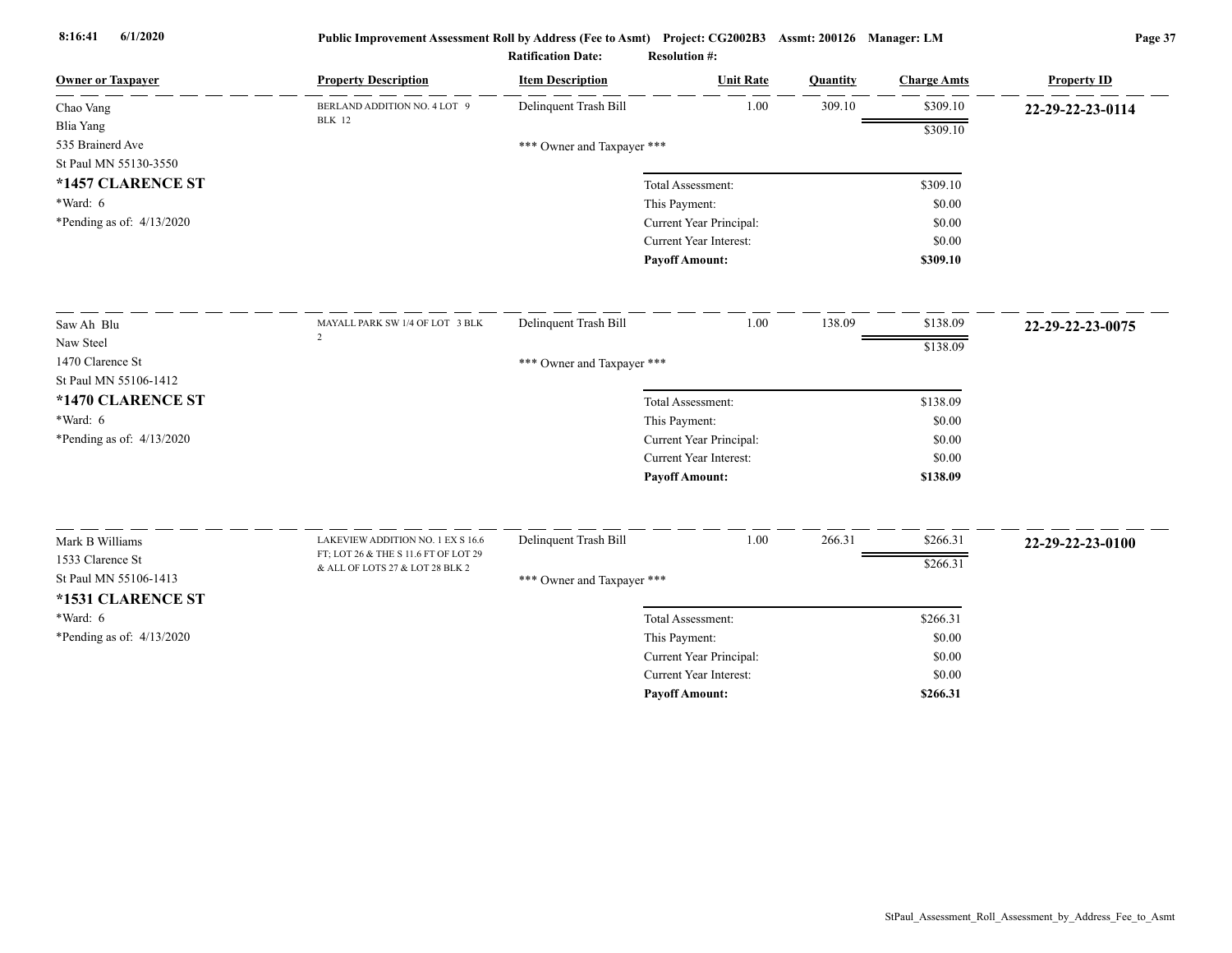| <b>Owner or Taxpayer</b>    | <b>Property Description</b>                                     | <b>Item Description</b>    | <b>Unit Rate</b>              | Quantity | <b>Charge Amts</b> | <b>Property ID</b> |
|-----------------------------|-----------------------------------------------------------------|----------------------------|-------------------------------|----------|--------------------|--------------------|
| Sarah Elizabeth Blomquist   | LAKEVIEW ADDITION NO. 1 13 THRU                                 | Delinquent Trash Bill      | 1.00                          | 107.02   | \$107.02           | 22-29-22-23-0145   |
| Eric Blomquist              | 27 BLK 1 ALL OF BLKS 2 & 3 AND<br>LOTS 25 THRU 39 BLK 4 SUBJ TO |                            |                               |          | \$107.02           |                    |
| 1543 Clarence St            | ESMTS; S 8 FT OF LOT 33 & ALL OF                                | *** Owner and Taxpayer *** |                               |          |                    |                    |
| St Paul MN 55106-1413       | LOT 32 BLK 2                                                    |                            |                               |          |                    |                    |
| *1543 CLARENCE ST           |                                                                 |                            | Total Assessment:             |          | \$107.02           |                    |
| *Ward: 6                    |                                                                 |                            | This Payment:                 |          | \$0.00             |                    |
| *Pending as of: $4/13/2020$ |                                                                 |                            | Current Year Principal:       |          | \$0.00             |                    |
|                             |                                                                 |                            | Current Year Interest:        |          | \$0.00             |                    |
|                             |                                                                 |                            | <b>Payoff Amount:</b>         |          | \$107.02           |                    |
| Darryl Haley                | LAKEVIEW ADDITION NO. 1 S .13 FT                                | Delinquent Trash Bill      | 1.00                          | 107.02   | \$107.02           | 22-29-22-23-0155   |
| Judith Smith                | OF LOT 36, N 10 FT OF LOT 34 & ALL                              |                            |                               |          | \$107.02           |                    |
| 1549 Clarence St            | OF LOT 35 BLK 2                                                 | *** Owner and Taxpayer *** |                               |          |                    |                    |
| St Paul MN 55106-1413       |                                                                 |                            |                               |          |                    |                    |
| *1549 CLARENCE ST           |                                                                 |                            | Total Assessment:             |          | \$107.02           |                    |
| $*Ward: 6$                  |                                                                 |                            | This Payment:                 |          | \$0.00             |                    |
| *Pending as of: $4/13/2020$ |                                                                 |                            | Current Year Principal:       |          | \$0.00             |                    |
|                             |                                                                 |                            | <b>Current Year Interest:</b> |          | \$0.00             |                    |
|                             |                                                                 |                            | <b>Payoff Amount:</b>         |          | \$107.02           |                    |
| Sean Hall                   | SYLVAN HEIGHTS ADDITION N 1/2 OF                                | Delinquent Trash Bill      | 1.00                          | 130.80   | \$130.80           |                    |
| Jenaya Hall                 | LOT 2 AND ALL OF LOT 3 BLK 4                                    |                            |                               |          |                    | 22-29-22-22-0076   |
| 1573 Clarence St            |                                                                 | *** Owner and Taxpayer *** |                               |          | \$130.80           |                    |
| St Paul MN 55106-1206       |                                                                 |                            |                               |          |                    |                    |
| *1573 CLARENCE ST           |                                                                 |                            | Total Assessment:             |          | \$130.80           |                    |
| $*Ward: 6$                  |                                                                 |                            | This Payment:                 |          | \$0.00             |                    |
| *Pending as of: 4/13/2020   |                                                                 |                            | Current Year Principal:       |          | \$0.00             |                    |
|                             |                                                                 |                            | <b>Current Year Interest:</b> |          | \$0.00             |                    |
|                             |                                                                 |                            | <b>Payoff Amount:</b>         |          | \$130.80           |                    |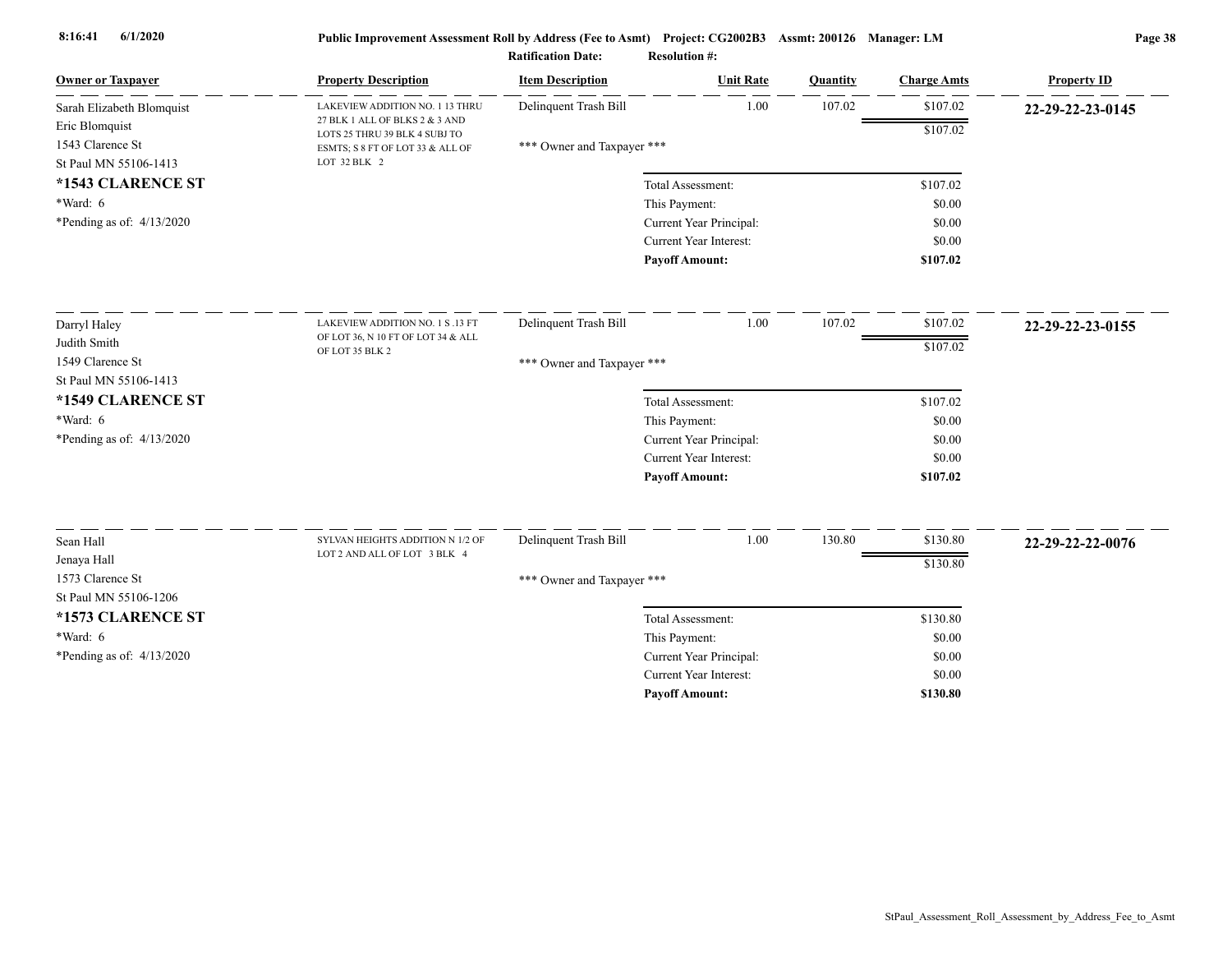| <b>Owner or Taxpayer</b>    | <b>Property Description</b>                                                                                | <b>Item Description</b>    | <b>Unit Rate</b>              | Quantity | <b>Charge Amts</b> | <b>Property ID</b> |
|-----------------------------|------------------------------------------------------------------------------------------------------------|----------------------------|-------------------------------|----------|--------------------|--------------------|
| North Real Estate Llc       | MAYFIELDS SUBDIVISION OF LOTS                                                                              | Delinquent Trash Bill      | 1.00                          | 107.02   | \$107.02           | 22-29-22-22-0041   |
| 902 Arcade St               | 37 AND 38 PIONEER REAL ESTATE<br>AND BUILDING SOCIETY                                                      |                            |                               |          | \$107.02           |                    |
| St Paul MN 55106-3803       | SUBDIVISION, ST. PAUL ALL OF VAC<br>ALLEY ADJ AND FOL EX N 10 FT LOT<br>12 AND EX S 7 18/100 FT LOT 13 BLK | *** Owner and Taxpayer *** |                               |          |                    |                    |
| *1586 CLARENCE ST           |                                                                                                            |                            |                               |          |                    |                    |
| *Ward: 6                    |                                                                                                            |                            | Total Assessment:             |          | \$107.02           |                    |
| *Pending as of: $4/13/2020$ |                                                                                                            |                            | This Payment:                 |          | \$0.00             |                    |
|                             |                                                                                                            |                            | Current Year Principal:       |          | \$0.00             |                    |
|                             |                                                                                                            |                            | Current Year Interest:        |          | \$0.00             |                    |
|                             |                                                                                                            |                            | <b>Payoff Amount:</b>         |          | \$107.02           |                    |
| Stephanie Cadwell           | J. W. BASS' ACRE LOTS SUBJ TO RD; S                                                                        | Delinquent Trash Bill      | 1.00                          | 14.91    | \$14.91            | 20-29-22-33-0127   |
| 2355 Fairview Ave N         | 48 FT E OF W 150 FT OF LOT 16                                                                              |                            |                               |          | \$14.91            |                    |
| Roseville MN 55113-2724     |                                                                                                            | *** Owner and Taxpayer *** |                               |          |                    |                    |
| <b>*1263 CLARK ST</b>       |                                                                                                            |                            |                               |          |                    |                    |
| *Ward: 5                    |                                                                                                            |                            | Total Assessment:             |          | \$14.91            |                    |
| *Pending as of: $4/13/2020$ |                                                                                                            |                            | This Payment:                 |          | \$0.00             |                    |
|                             |                                                                                                            |                            | Current Year Principal:       |          | \$0.00             |                    |
|                             |                                                                                                            |                            | <b>Current Year Interest:</b> |          | \$0.00             |                    |
|                             |                                                                                                            |                            | <b>Payoff Amount:</b>         |          | \$14.91            |                    |
| Dwayne P Gibbs              | DAWSON'S ACRE LOTS SUBJ TO AVE                                                                             | Delinquent Trash Bill      | 1.00                          | 107.02   | \$107.02           |                    |
| Mary L Gibbs                | THE FOL N 164 FT OF W 3O FT OF LOT                                                                         |                            |                               |          |                    | 22-29-22-42-0125   |
| 1550 Clear Ave              | 7 AND N 164 FT OF E 45 FT OF LOT 6                                                                         |                            |                               |          | \$107.02           |                    |
| St Paul MN 55106-2202       | BLK 3                                                                                                      | *** Owner and Taxpayer *** |                               |          |                    |                    |
| *1550 CLEAR AVE             |                                                                                                            |                            | Total Assessment:             |          | \$107.02           |                    |
| $*Ward: 6$                  |                                                                                                            |                            | This Payment:                 |          | \$0.00             |                    |
| *Pending as of: $4/13/2020$ |                                                                                                            |                            | Current Year Principal:       |          | \$0.00             |                    |
|                             |                                                                                                            |                            | <b>Current Year Interest:</b> |          | \$0.00             |                    |
|                             |                                                                                                            |                            | <b>Pavoff Amount:</b>         |          | \$107.02           |                    |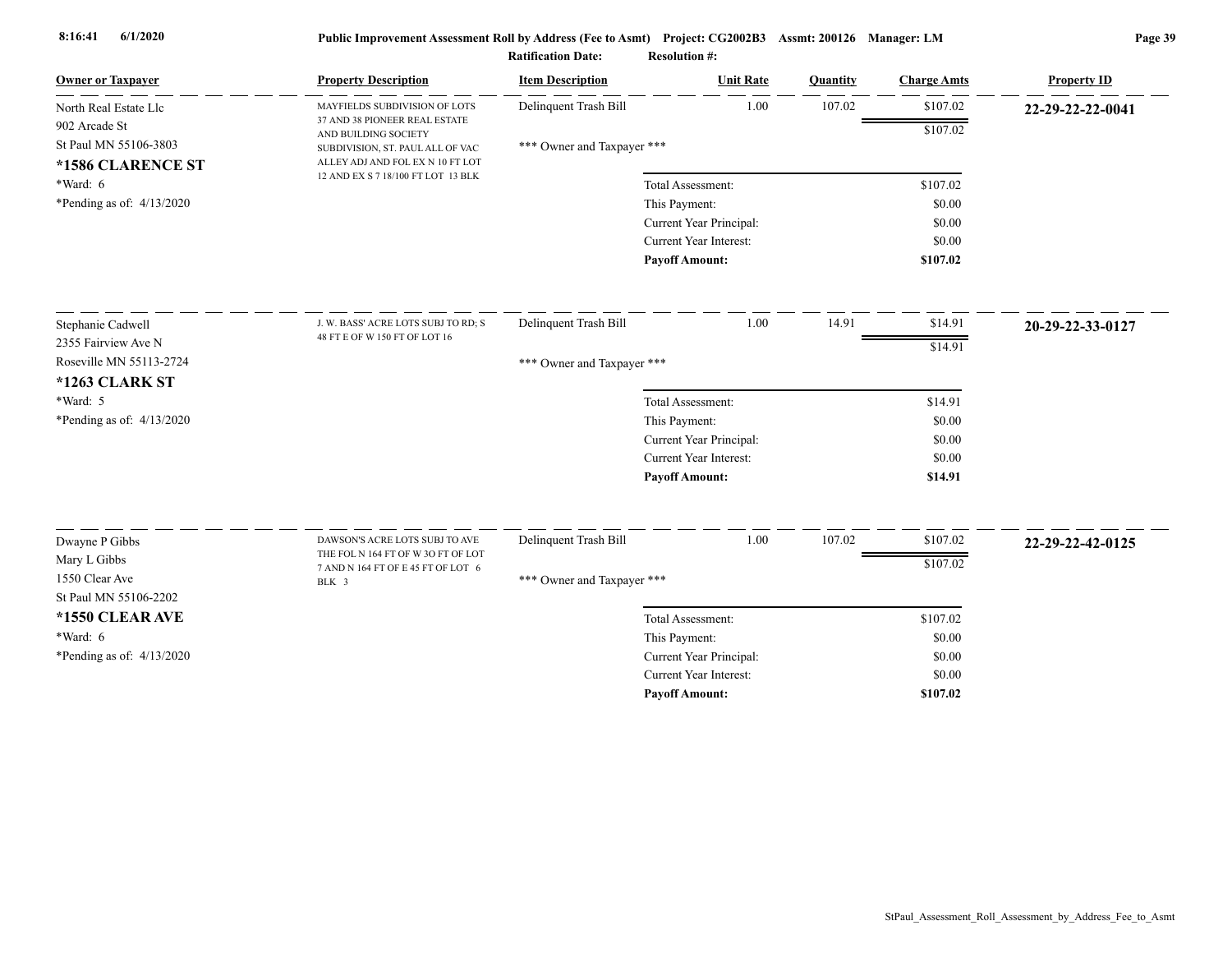| <b>Owner or Taxpayer</b>    | <b>Property Description</b>                                           | <b>Item Description</b>    | <b>Unit Rate</b>              | Quantity | <b>Charge Amts</b> | <b>Property ID</b> |
|-----------------------------|-----------------------------------------------------------------------|----------------------------|-------------------------------|----------|--------------------|--------------------|
| Sheng M Thao                | DAWSON'S ACRE LOTS SUBJ TO AVE                                        | Delinquent Trash Bill      | 1.00                          | 119.10   | \$119.10           | 22-29-22-42-0122   |
| Steve Thao                  | AND EX S 135 33/100 FT THE FOL W<br>10 FT OF LOT 9 AND E 1/2 OF LOT 8 |                            |                               |          | \$119.10           |                    |
| 1574 Clear Ave              | BLK 3                                                                 | *** Owner and Taxpayer *** |                               |          |                    |                    |
| St Paul MN 55106-2202       |                                                                       |                            |                               |          |                    |                    |
| *1574 CLEAR AVE             |                                                                       |                            | Total Assessment:             |          | \$119.10           |                    |
| *Ward: 6                    |                                                                       |                            | This Payment:                 |          | \$0.00             |                    |
| *Pending as of: $4/13/2020$ |                                                                       |                            | Current Year Principal:       |          | \$0.00             |                    |
|                             |                                                                       |                            | Current Year Interest:        |          | \$0.00             |                    |
|                             |                                                                       |                            | <b>Payoff Amount:</b>         |          | \$119.10           |                    |
| Jody J Hamilton             | AMES ACRE LOTS SUBJ TO AVE AND                                        | Delinquent Trash Bill      | 1.00                          | 114.34   | \$114.34           | 22-29-22-41-0148   |
| Jodilyn M Hamilton          | EX N 133 75/100 FT THE E 1/2 OF LOT                                   |                            |                               |          | \$114.34           |                    |
| 1681 Clear Ave              | 4 BLK 3                                                               | *** Owner and Taxpayer *** |                               |          |                    |                    |
| St Paul MN 55106-2221       |                                                                       |                            |                               |          |                    |                    |
| *1681 CLEAR AVE             |                                                                       |                            | Total Assessment:             |          | \$114.34           |                    |
| *Ward: 6                    |                                                                       |                            | This Payment:                 |          | \$0.00             |                    |
| *Pending as of: $4/13/2020$ |                                                                       |                            | Current Year Principal:       |          | \$0.00             |                    |
|                             |                                                                       |                            | Current Year Interest:        |          | \$0.00             |                    |
|                             |                                                                       |                            | <b>Payoff Amount:</b>         |          | \$114.34           |                    |
|                             |                                                                       |                            |                               |          |                    |                    |
| James C Anderson Jr         | AMES ACRE LOTS SUBJ TO AVE AND<br>EX N 133 75/100 FT THE W 1/2 OF LOT | Delinquent Trash Bill      | 1.00                          | 114.34   | \$114.34           | 22-29-22-41-0149   |
| 1687 Clear Ave              | 3 BLK 3                                                               |                            |                               |          | \$114.34           |                    |
| St Paul MN 55106-2221       |                                                                       | *** Owner and Taxpayer *** |                               |          |                    |                    |
| *1687 CLEAR AVE             |                                                                       |                            |                               |          |                    |                    |
| *Ward: 6                    |                                                                       |                            | Total Assessment:             |          | \$114.34           |                    |
| *Pending as of: $4/13/2020$ |                                                                       |                            | This Payment:                 |          | \$0.00             |                    |
|                             |                                                                       |                            | Current Year Principal:       |          | \$0.00             |                    |
|                             |                                                                       |                            | <b>Current Year Interest:</b> |          | \$0.00             |                    |
|                             |                                                                       |                            | <b>Pavoff Amount:</b>         |          | \$114.34           |                    |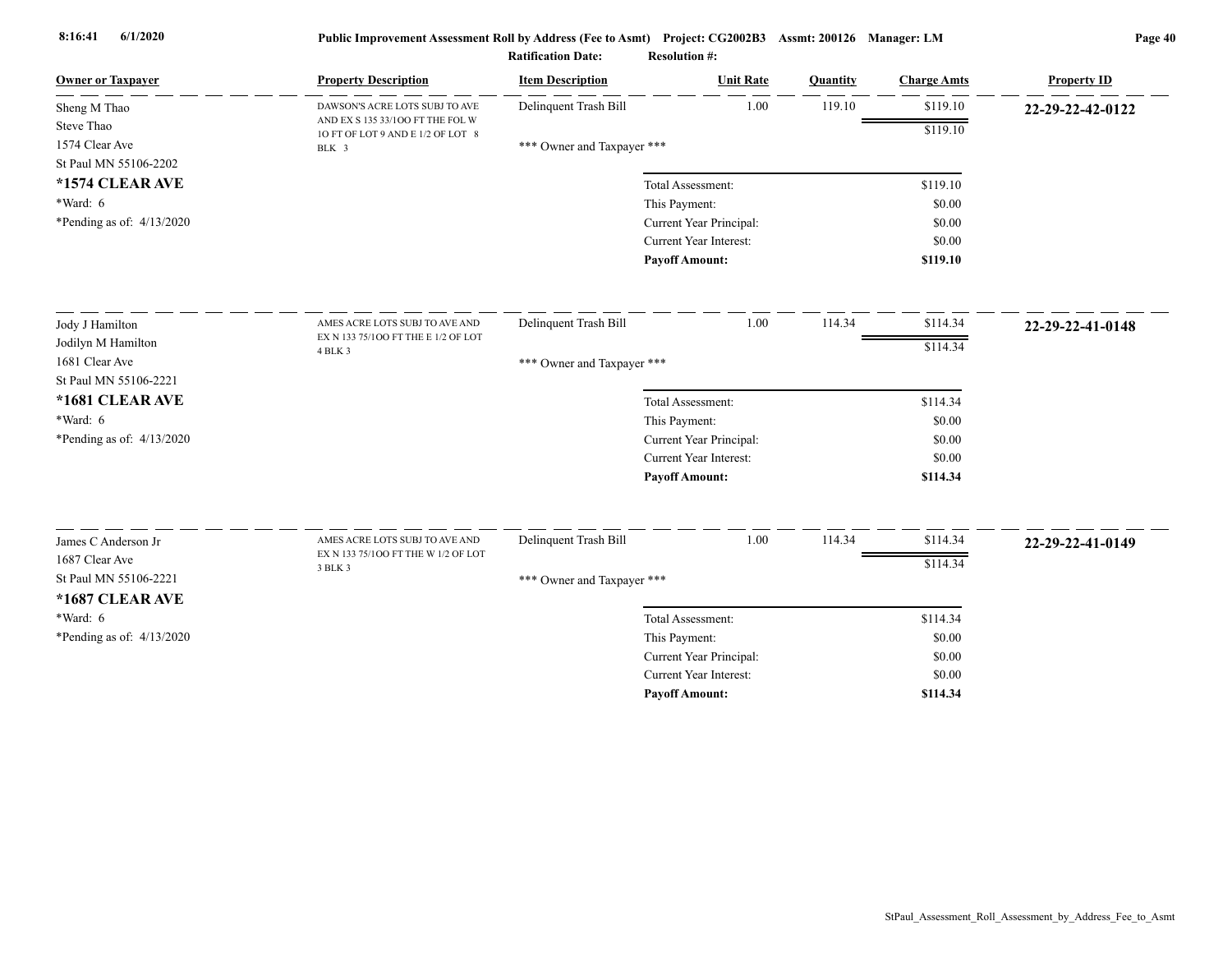| <b>Owner or Taxpayer</b>                                                                                          | <b>Property Description</b>                                   | <b>Item Description</b>                             | <b>Unit Rate</b>                                                                                       | Quantity | <b>Charge Amts</b>                                             | <b>Property ID</b> |
|-------------------------------------------------------------------------------------------------------------------|---------------------------------------------------------------|-----------------------------------------------------|--------------------------------------------------------------------------------------------------------|----------|----------------------------------------------------------------|--------------------|
| Thomas Wright                                                                                                     | HOLMGREN'S HIGHMORE ADDITION                                  | Delinquent Trash Bill                               | 1.00                                                                                                   | 77.36    | \$77.36                                                        | 22-29-22-41-0069   |
| 1721 Clear Ave                                                                                                    | EX E 25 2/10 FT LOT 13 AND ALL OF<br>LOT 12                   |                                                     |                                                                                                        |          | \$77.36                                                        |                    |
| St Paul MN 55106-2223                                                                                             |                                                               | *** Owner and Taxpayer ***                          |                                                                                                        |          |                                                                |                    |
| *1721 CLEAR AVE                                                                                                   |                                                               |                                                     |                                                                                                        |          |                                                                |                    |
| *Ward: 6                                                                                                          |                                                               |                                                     | Total Assessment:                                                                                      |          | \$77.36                                                        |                    |
| *Pending as of: 4/13/2020                                                                                         |                                                               |                                                     | This Payment:                                                                                          |          | \$0.00<br>\$0.00                                               |                    |
|                                                                                                                   |                                                               |                                                     | Current Year Principal:<br><b>Current Year Interest:</b>                                               |          | \$0.00                                                         |                    |
|                                                                                                                   |                                                               |                                                     | <b>Payoff Amount:</b>                                                                                  |          | \$77.36                                                        |                    |
| Devon Radtke<br>667 Clear Ave<br>St Paul MN 55106-1704<br>*667 CLEAR AVE<br>*Ward: 6<br>*Pending as of: 4/13/2020 | DENNY HILL ADDITION TO THE CITY<br>OF SAINT PAUL LOT 16 BLK 2 | Delinquent Trash Bill<br>*** Owner and Taxpayer *** | 1.00<br>Total Assessment:<br>This Payment:<br>Current Year Principal:<br><b>Current Year Interest:</b> | 107.02   | \$107.02<br>\$107.02<br>\$107.02<br>\$0.00<br>\$0.00<br>\$0.00 | 20-29-22-42-0173   |
| Rohan W Scarlett<br>672 Clear Ave<br>St Paul MN 55106-1705<br>*672 CLEAR AVE<br>*Ward: 6                          | DENNY HILL ADDITION TO THE CITY<br>OF SAINT PAUL LOT 22 BLK 3 | Delinquent Trash Bill<br>*** Owner and Taxpayer *** | <b>Payoff Amount:</b><br>1.00<br>Total Assessment:                                                     | 77.36    | \$107.02<br>\$77.36<br>\$77.36<br>\$77.36                      | 20-29-22-42-0210   |
| *Pending as of: 4/13/2020                                                                                         |                                                               |                                                     | This Payment:<br>Current Year Principal:<br><b>Current Year Interest:</b>                              |          | \$0.00<br>\$0.00<br>\$0.00                                     |                    |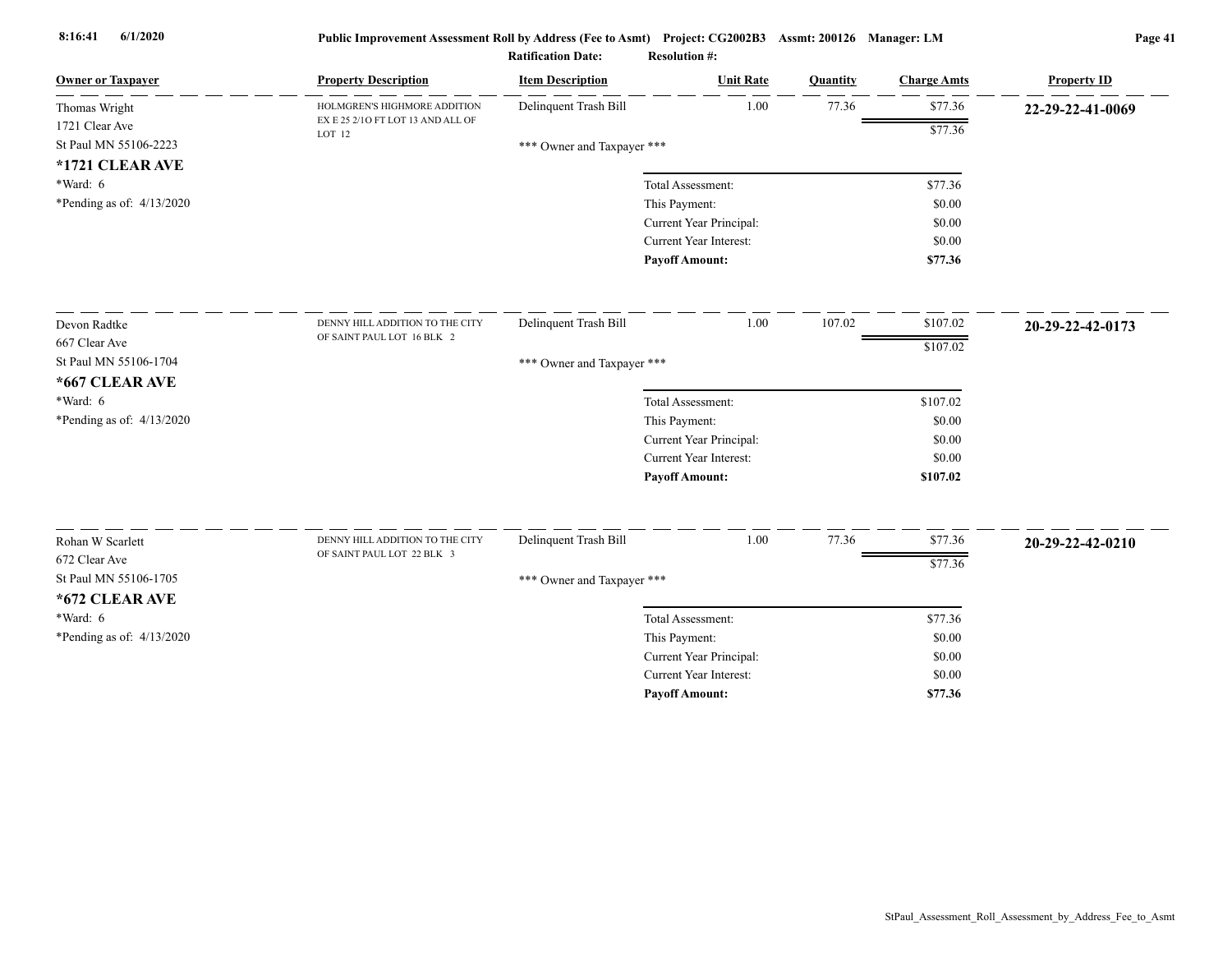| <b>Owner or Taxpayer</b>    | <b>Property Description</b>                                       | <b>Item Description</b>    | <b>Unit Rate</b>        | Quantity | <b>Charge Amts</b> | <b>Property ID</b> |
|-----------------------------|-------------------------------------------------------------------|----------------------------|-------------------------|----------|--------------------|--------------------|
| Andrew Buch                 | OTTO JOHNSON'S ADDITION LOT 2                                     | Delinquent Trash Bill      | 1.00                    | 269.02   | \$269.02           | 20-29-22-42-0179   |
| 1721 N 2nd Ave              | BLK 2                                                             |                            |                         |          | \$269.02           |                    |
| Wausau WI 54401-1981        |                                                                   | *** Owner and Taxpayer *** |                         |          |                    |                    |
| *695 CLEAR AVE              |                                                                   |                            |                         |          |                    |                    |
| *Ward: 6                    |                                                                   |                            | Total Assessment:       |          | \$269.02           |                    |
| *Pending as of: 4/13/2020   |                                                                   |                            | This Payment:           |          | \$0.00             |                    |
|                             |                                                                   |                            | Current Year Principal: |          | \$0.00             |                    |
|                             |                                                                   |                            | Current Year Interest:  |          | \$0.00             |                    |
|                             |                                                                   |                            | <b>Payoff Amount:</b>   |          | \$269.02           |                    |
| Judith K Mcleod             | LANE'S PHALEN GROVE ADD., ST.                                     | Delinquent Trash Bill      | 1.00                    | 3.36     | \$3.36             | 21-29-22-32-0146   |
| Frank Mcleod                | PAUL, MINN. LOT 22 BLK 6                                          |                            |                         |          | \$3.36             |                    |
| 851 Clear Ave               |                                                                   |                            |                         |          |                    |                    |
| St Paul MN 55106-1818       |                                                                   | *** Owner and Taxpayer *** |                         |          |                    |                    |
| *851 CLEAR AVE              |                                                                   |                            | Total Assessment:       |          | \$3.36             |                    |
| *Ward: 6                    |                                                                   |                            | This Payment:           |          | \$0.00             |                    |
| *Pending as of: $4/13/2020$ |                                                                   |                            | Current Year Principal: |          | \$0.00             |                    |
|                             |                                                                   |                            | Current Year Interest:  |          | \$0.00             |                    |
|                             |                                                                   |                            | <b>Payoff Amount:</b>   |          | \$3.36             |                    |
|                             |                                                                   |                            |                         |          |                    |                    |
| Loren Watson                | LANE'S PHALEN GROVE ADD., ST.<br>PAUL, MINN. EX W 3O FT LOT 8 AND | Delinquent Trash Bill      | 1.00                    | 3.72     | \$3.72             | 21-29-22-32-0184   |
| Renee Watson                | ALL OF LOT 7 BLK 8                                                |                            |                         |          | \$3.72             |                    |
| 922 Clear Ave E             |                                                                   | *** Owner and Taxpayer *** |                         |          |                    |                    |
| St Paul MN 55106-1821       |                                                                   |                            |                         |          |                    |                    |
| *922 CLEAR AVE              |                                                                   |                            | Total Assessment:       |          | \$3.72             |                    |
| *Ward: 6                    |                                                                   |                            | This Payment:           |          | \$0.00             |                    |
| *Pending as of: 4/13/2020   |                                                                   |                            | Current Year Principal: |          | \$0.00             |                    |
|                             |                                                                   |                            | Current Year Interest:  |          | \$0.00             |                    |
|                             |                                                                   |                            | <b>Payoff Amount:</b>   |          | \$3.72             |                    |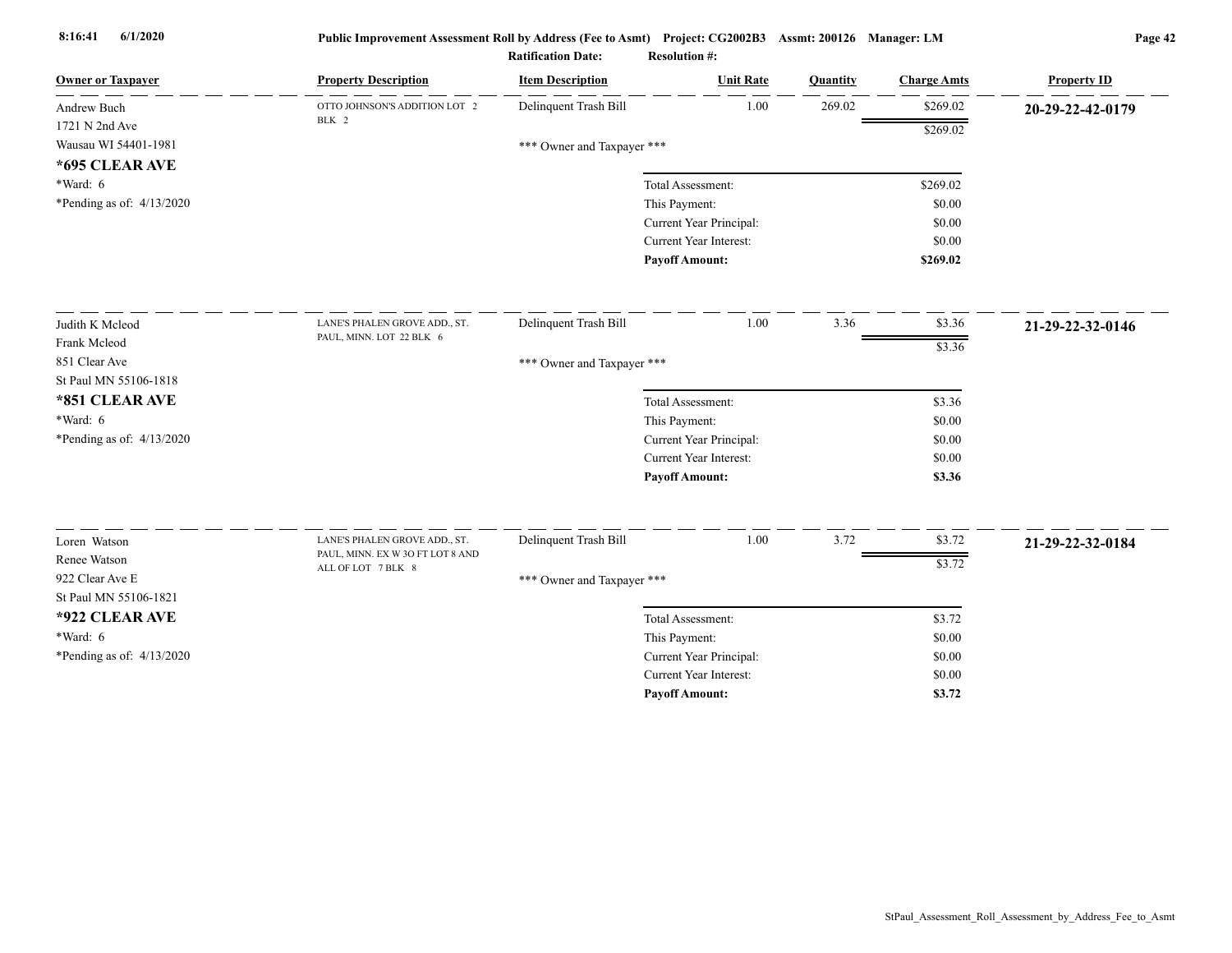| <b>Owner or Taxpayer</b>            | <b>Property Description</b>                 | <b>Item Description</b>    | <b>Unit Rate</b>                                  | Quantity | <b>Charge Amts</b> | <b>Property ID</b> |
|-------------------------------------|---------------------------------------------|----------------------------|---------------------------------------------------|----------|--------------------|--------------------|
| Eunice J Miller                     | BISANZ HIGHLAND PLAINS NO. 2<br>LOT 1 BLK 7 | Delinquent Trash Bill      | 1.00                                              | 107.02   | \$107.02           | 21-28-23-22-0022   |
| Earl Miller                         |                                             |                            |                                                   |          | \$107.02           |                    |
| 1218 Cleveland Ave S                |                                             | *** Owner and Taxpayer *** |                                                   |          |                    |                    |
| St Paul MN 55116-2574               |                                             |                            |                                                   |          |                    |                    |
| *1218 CLEVELAND AVE S<br>$*Ward: 3$ |                                             |                            | Total Assessment:                                 |          | \$107.02           |                    |
| *Pending as of: 4/13/2020           |                                             |                            | This Payment:                                     |          | \$0.00<br>\$0.00   |                    |
|                                     |                                             |                            | Current Year Principal:<br>Current Year Interest: |          | \$0.00             |                    |
|                                     |                                             |                            | <b>Payoff Amount:</b>                             |          | \$107.02           |                    |
|                                     |                                             |                            |                                                   |          |                    |                    |
| Daniel Gordon Dropik                | ST ANTHONY PARK NORTH SUBJ TO               | Delinquent Trash Bill      | 1.00                                              | 66.20    | \$66.20            | 20-29-23-34-0117   |
| 2336 Commonwealth Ave               | ESMTS LOT 33 BLK 43                         |                            |                                                   |          | \$66.20            |                    |
| St Paul MN 55108-1601               |                                             | *** Owner and Taxpayer *** |                                                   |          |                    |                    |
| *2336 COMMONWEALTH AVE              |                                             |                            |                                                   |          |                    |                    |
| *Ward: 4                            |                                             |                            | Total Assessment:                                 |          | \$66.20            |                    |
| *Pending as of: 4/13/2020           |                                             |                            | This Payment:                                     |          | \$0.00             |                    |
|                                     |                                             |                            | Current Year Principal:                           |          | \$0.00             |                    |
|                                     |                                             |                            | Current Year Interest:                            |          | \$0.00             |                    |
|                                     |                                             |                            | <b>Payoff Amount:</b>                             |          | \$66.20            |                    |
| Chao Yang                           | <b>CLEMENT'S HIGHMOOR LOT 13</b>            | Delinquent Trash Bill      | 1.00                                              | 107.02   | \$107.02           | 22-29-22-41-0044   |
| 101 W Flordia Ave                   |                                             |                            |                                                   |          | \$107.02           |                    |
| Little Chute WI 54140-1113          |                                             | *** Owner and Taxpayer *** |                                                   |          |                    |                    |
| *1725 COTTAGE AVE E                 |                                             |                            |                                                   |          |                    |                    |
| *Ward: 6                            |                                             |                            | Total Assessment:                                 |          | \$107.02           |                    |
| *Pending as of: $4/13/2020$         |                                             |                            | This Payment:                                     |          | \$0.00             |                    |
|                                     |                                             |                            | Current Year Principal:                           |          | \$0.00             |                    |
|                                     |                                             |                            | Current Year Interest:                            |          | \$0.00             |                    |
|                                     |                                             |                            | <b>Payoff Amount:</b>                             |          | \$107.02           |                    |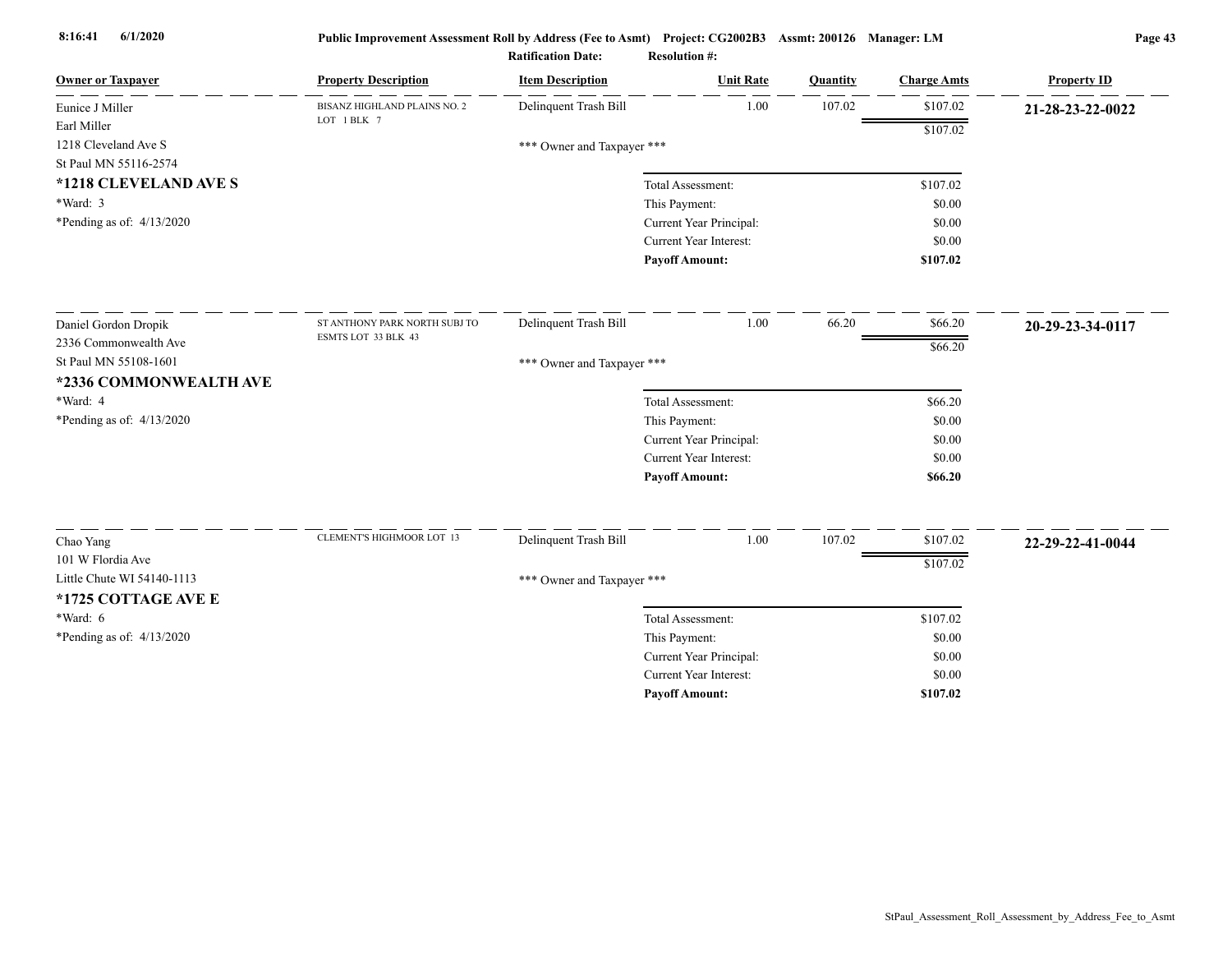| <b>Owner or Taxpayer</b>                    | <b>Property Description</b>                                     | <b>Item Description</b>    | <b>Unit Rate</b>        | Quantity | <b>Charge Amts</b> | <b>Property ID</b> |
|---------------------------------------------|-----------------------------------------------------------------|----------------------------|-------------------------|----------|--------------------|--------------------|
| Terina Ann Stemig                           | HOLMGREN'S HIGHMORE ADDITION                                    | Delinquent Trash Bill      | 1.00                    | 107.02   | \$107.02           | 22-29-22-41-0064   |
| 1738 Cottage Ave E                          | LOT <sub>7</sub>                                                |                            |                         |          | \$107.02           |                    |
| St Paul MN 55106-2208                       |                                                                 | *** Owner and Taxpayer *** |                         |          |                    |                    |
| *1738 COTTAGE AVE E                         |                                                                 |                            |                         |          |                    |                    |
| *Ward: 6                                    |                                                                 |                            | Total Assessment:       |          | \$107.02           |                    |
| *Pending as of: 4/13/2020                   |                                                                 |                            | This Payment:           |          | \$0.00             |                    |
|                                             |                                                                 |                            | Current Year Principal: |          | \$0.00             |                    |
|                                             |                                                                 |                            | Current Year Interest:  |          | \$0.00             |                    |
|                                             |                                                                 |                            | <b>Payoff Amount:</b>   |          | \$107.02           |                    |
| Michael A Evgen                             | HOLMGREN'S HIGHMORE ADDITION                                    | Delinquent Trash Bill      | 1.00                    | 114.34   | \$114.34           | 22-29-22-41-0060   |
| Kimberly F Evgen                            | LOT 2                                                           |                            |                         |          | \$114.34           |                    |
| 1758 Cottage Ave E                          |                                                                 | *** Owner and Taxpayer *** |                         |          |                    |                    |
| St Paul MN 55106-2208                       |                                                                 |                            |                         |          |                    |                    |
| *1758 COTTAGE AVE E                         |                                                                 |                            | Total Assessment:       |          | \$114.34           |                    |
| $*Ward: 6$                                  |                                                                 |                            | This Payment:           |          | \$0.00             |                    |
| *Pending as of: 4/13/2020                   |                                                                 |                            | Current Year Principal: |          | \$0.00             |                    |
|                                             |                                                                 |                            | Current Year Interest:  |          | \$0.00             |                    |
|                                             |                                                                 |                            | <b>Payoff Amount:</b>   |          | \$114.34           |                    |
|                                             |                                                                 |                            |                         |          |                    |                    |
| Kyrsten A Braun                             | HAYDEN HEIGHTS W 7 5/10 FT OF<br>LOT 5 AND EX W 7 5/10 FT LOT 6 | Delinquent Trash Bill      | 1.00                    | 77.36    | \$77.36            | 23-29-22-31-0026   |
| Kelly J Braun                               | <b>BLK 13</b>                                                   |                            |                         |          | \$77.36            |                    |
| 1996 Cottage Ave E<br>St Paul MN 55119-3214 |                                                                 | *** Owner and Taxpayer *** |                         |          |                    |                    |
| *1996 COTTAGE AVE E                         |                                                                 |                            | Total Assessment:       |          | \$77.36            |                    |
| *Ward: 6                                    |                                                                 |                            | This Payment:           |          | \$0.00             |                    |
| *Pending as of: 4/13/2020                   |                                                                 |                            | Current Year Principal: |          | \$0.00             |                    |
|                                             |                                                                 |                            | Current Year Interest:  |          | \$0.00             |                    |
|                                             |                                                                 |                            | <b>Payoff Amount:</b>   |          | \$77.36            |                    |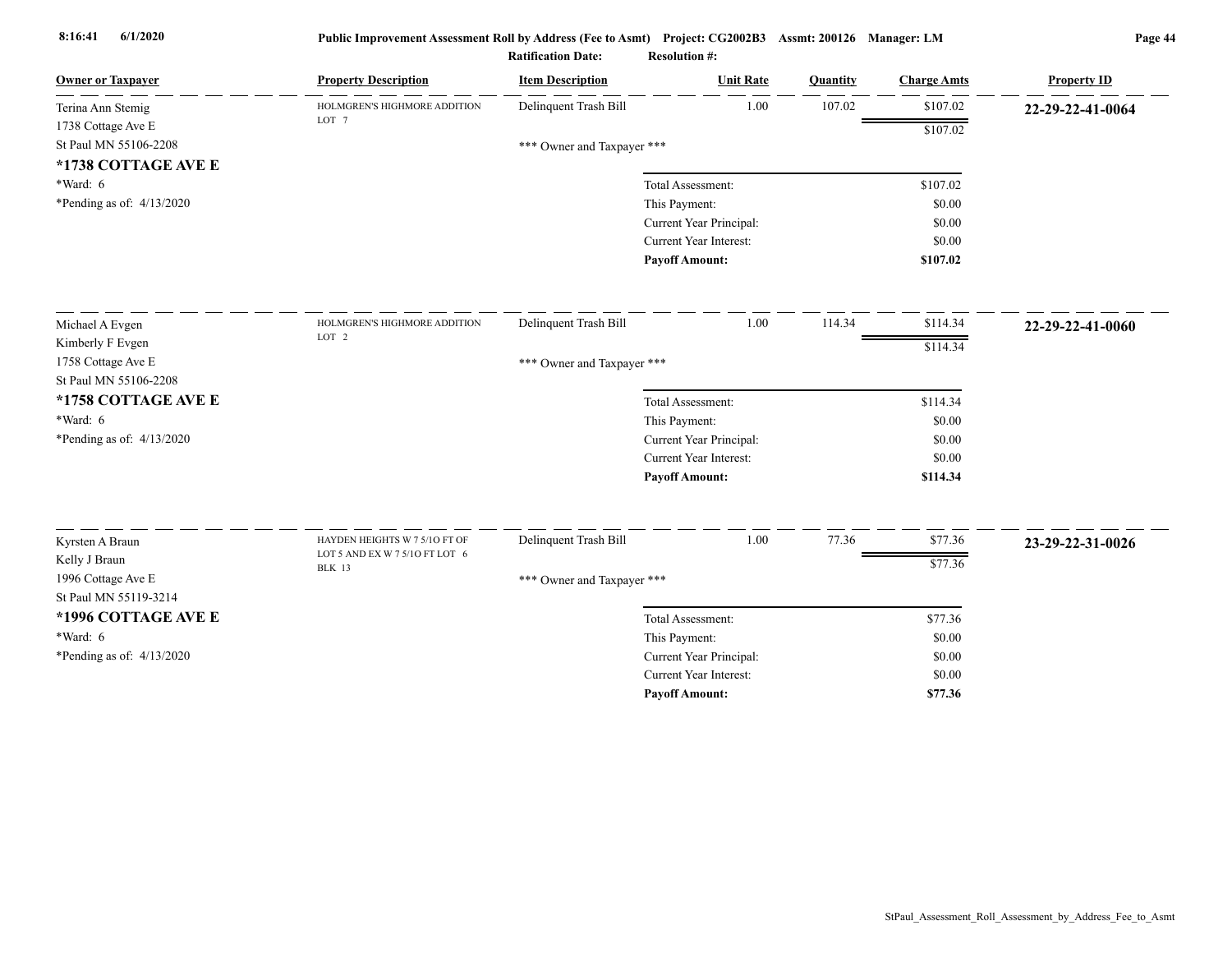| <b>Owner or Taxpayer</b>      | <b>Property Description</b>                                               | <b>Item Description</b>    | <b>Unit Rate</b>                                  | Quantity | <b>Charge Amts</b> | <b>Property ID</b> |
|-------------------------------|---------------------------------------------------------------------------|----------------------------|---------------------------------------------------|----------|--------------------|--------------------|
| Vonekham Somphavanh           | SUB OF E 1/2 OF SW 1/4 OF SEC 2O T                                        | Delinquent Trash Bill      | 1.00                                              | 114.34   | \$114.34           | 20-29-22-31-0067   |
| 541 Cottage Ave E             | 29 R 22 EX N 15O FT THE W 69 31/100<br>FT OF E 397 O9/100 FT OF PART N OF |                            |                                                   |          | \$114.34           |                    |
| St Paul MN 55130-3418         | COTTAGE AVE OF LOT 2                                                      | *** Owner and Taxpayer *** |                                                   |          |                    |                    |
| *541 COTTAGE AVE E            |                                                                           |                            |                                                   |          |                    |                    |
| *Ward: 5                      |                                                                           |                            | Total Assessment:                                 |          | \$114.34           |                    |
| *Pending as of: $4/13/2020$   |                                                                           |                            | This Payment:                                     |          | \$0.00             |                    |
|                               |                                                                           |                            | Current Year Principal:                           |          | \$0.00             |                    |
|                               |                                                                           |                            | <b>Current Year Interest:</b>                     |          | \$0.00             |                    |
|                               |                                                                           |                            | <b>Payoff Amount:</b>                             |          | \$114.34           |                    |
| Efe Mike Puegeren             | DENNY HILL ADDITION TO THE CITY                                           | Delinquent Trash Bill      | 1.00                                              | 114.34   | \$114.34           | 20-29-22-42-0137   |
| Bridget O Puegeren            | OF SAINT PAUL LOT 9 BLK 1                                                 |                            |                                                   |          | \$114.34           |                    |
| 653 Cottage Ave E             |                                                                           | *** Owner and Taxpayer *** |                                                   |          |                    |                    |
| St Paul MN 55106-1706         |                                                                           |                            |                                                   |          |                    |                    |
| *653 COTTAGE AVE E            |                                                                           |                            | Total Assessment:                                 |          | \$114.34           |                    |
| $*Ward: 6$                    |                                                                           |                            | This Payment:                                     |          | \$0.00             |                    |
| *Pending as of: $4/13/2020$   |                                                                           |                            | Current Year Principal:                           |          | \$0.00             |                    |
|                               |                                                                           |                            | <b>Current Year Interest:</b>                     |          | \$0.00             |                    |
|                               |                                                                           |                            | <b>Payoff Amount:</b>                             |          | \$114.34           |                    |
|                               |                                                                           |                            | 1.00                                              | 107.02   | \$107.02           |                    |
| Olaniyi Odeku<br>Dorcas Odeku | DENNY HILL ADDITION TO THE CITY<br>OF SAINT PAUL LOT 19 BLK 1             | Delinquent Trash Bill      |                                                   |          |                    | 20-29-22-42-0147   |
| 691 Cottage Ave E             |                                                                           |                            |                                                   |          | \$107.02           |                    |
| St Paul MN 55106-1706         |                                                                           | *** Owner and Taxpayer *** |                                                   |          |                    |                    |
| *691 COTTAGE AVE E            |                                                                           |                            |                                                   |          |                    |                    |
| *Ward: $6$                    |                                                                           |                            | Total Assessment:                                 |          | \$107.02           |                    |
|                               |                                                                           |                            | This Payment:                                     |          | \$0.00             |                    |
| *Pending as of: 4/13/2020     |                                                                           |                            | Current Year Principal:<br>Current Year Interest: |          | \$0.00<br>\$0.00   |                    |
|                               |                                                                           |                            | <b>Pavoff Amount:</b>                             |          | \$107.02           |                    |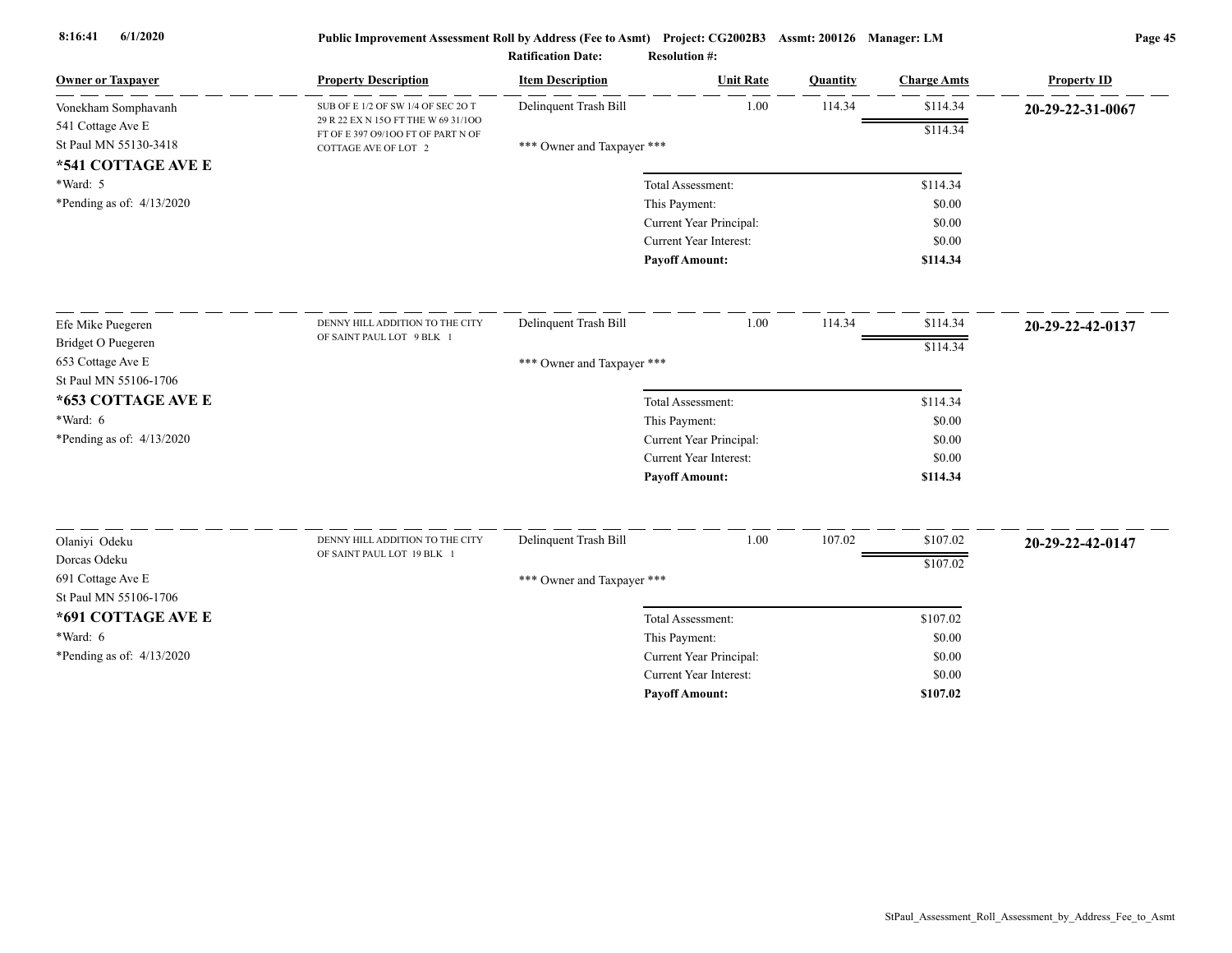| <b>Owner or Taxpayer</b>    | <b>Property Description</b>     | <b>Item Description</b>    | <b>Unit Rate</b>              | Quantity | <b>Charge Amts</b> | <b>Property ID</b> |  |  |  |
|-----------------------------|---------------------------------|----------------------------|-------------------------------|----------|--------------------|--------------------|--|--|--|
| Randolph Hamilton           | KING'S ARCADE PARK W 1/2 OF LOT | Delinquent Trash Bill      | 1.00                          | 230.86   | \$230.86           | 20-29-22-41-0117   |  |  |  |
| 764 Cottage Ave E           | 15 AND ALL OF LOT 16 BLK 3      |                            |                               |          | \$230.86           |                    |  |  |  |
| St Paul MN 55106-1711       |                                 | *** Owner and Taxpayer *** |                               |          |                    |                    |  |  |  |
| *764 COTTAGE AVE E          |                                 |                            |                               |          |                    |                    |  |  |  |
| *Ward: 6                    |                                 |                            | Total Assessment:             |          | \$230.86           |                    |  |  |  |
| *Pending as of: $4/13/2020$ |                                 |                            | This Payment:                 |          | \$0.00             |                    |  |  |  |
|                             |                                 |                            | Current Year Principal:       |          | \$0.00             |                    |  |  |  |
|                             |                                 |                            | <b>Current Year Interest:</b> |          | \$0.00             |                    |  |  |  |
|                             |                                 |                            | <b>Payoff Amount:</b>         |          | \$230.86           |                    |  |  |  |
| Dan Xiong                   | KING'S ARCADE PARK LOT 20 BLK   | Delinquent Trash Bill      | 1.00                          | 91.62    | \$91.62            | 20-29-22-41-0100   |  |  |  |
| <b>Blia T Xiong</b>         | $\overline{2}$                  |                            |                               |          | \$91.62            |                    |  |  |  |
| 769 Cottage Ave E           |                                 | *** Owner and Taxpayer *** |                               |          |                    |                    |  |  |  |
| St Paul MN 55106-1710       |                                 |                            |                               |          |                    |                    |  |  |  |
| *769 COTTAGE AVE E          |                                 |                            | Total Assessment:             |          | \$91.62            |                    |  |  |  |
| $*Ward: 6$                  |                                 |                            | This Payment:                 |          | \$0.00             |                    |  |  |  |
| *Pending as of: $4/13/2020$ |                                 |                            | Current Year Principal:       |          | \$0.00             |                    |  |  |  |
|                             |                                 |                            | Current Year Interest:        |          | \$0.00             |                    |  |  |  |
|                             |                                 |                            | <b>Payoff Amount:</b>         |          | \$91.62            |                    |  |  |  |
| Amber M Stitz               | KING'S ARCADE PARK E 1/2 OF LOT | Delinquent Trash Bill      | 1.00                          | 107.02   | \$107.02           | 20-29-22-41-0116   |  |  |  |
| 776 Cottage Ave E           | 15 AND ALL OF LOT 14 BLK 3      |                            |                               |          | \$107.02           |                    |  |  |  |
| St Paul MN 55106-1711       |                                 | *** Owner and Taxpayer *** |                               |          |                    |                    |  |  |  |
| *776 COTTAGE AVE E          |                                 |                            |                               |          |                    |                    |  |  |  |
| $*Ward: 6$                  |                                 |                            | Total Assessment:             |          | \$107.02           |                    |  |  |  |
| *Pending as of: $4/13/2020$ |                                 |                            | This Payment:                 |          | \$0.00             |                    |  |  |  |
|                             |                                 |                            | Current Year Principal:       |          | \$0.00             |                    |  |  |  |
|                             |                                 |                            | <b>Current Year Interest:</b> |          | \$0.00             |                    |  |  |  |
|                             |                                 |                            | <b>Pavoff Amount:</b>         |          | \$107.02           |                    |  |  |  |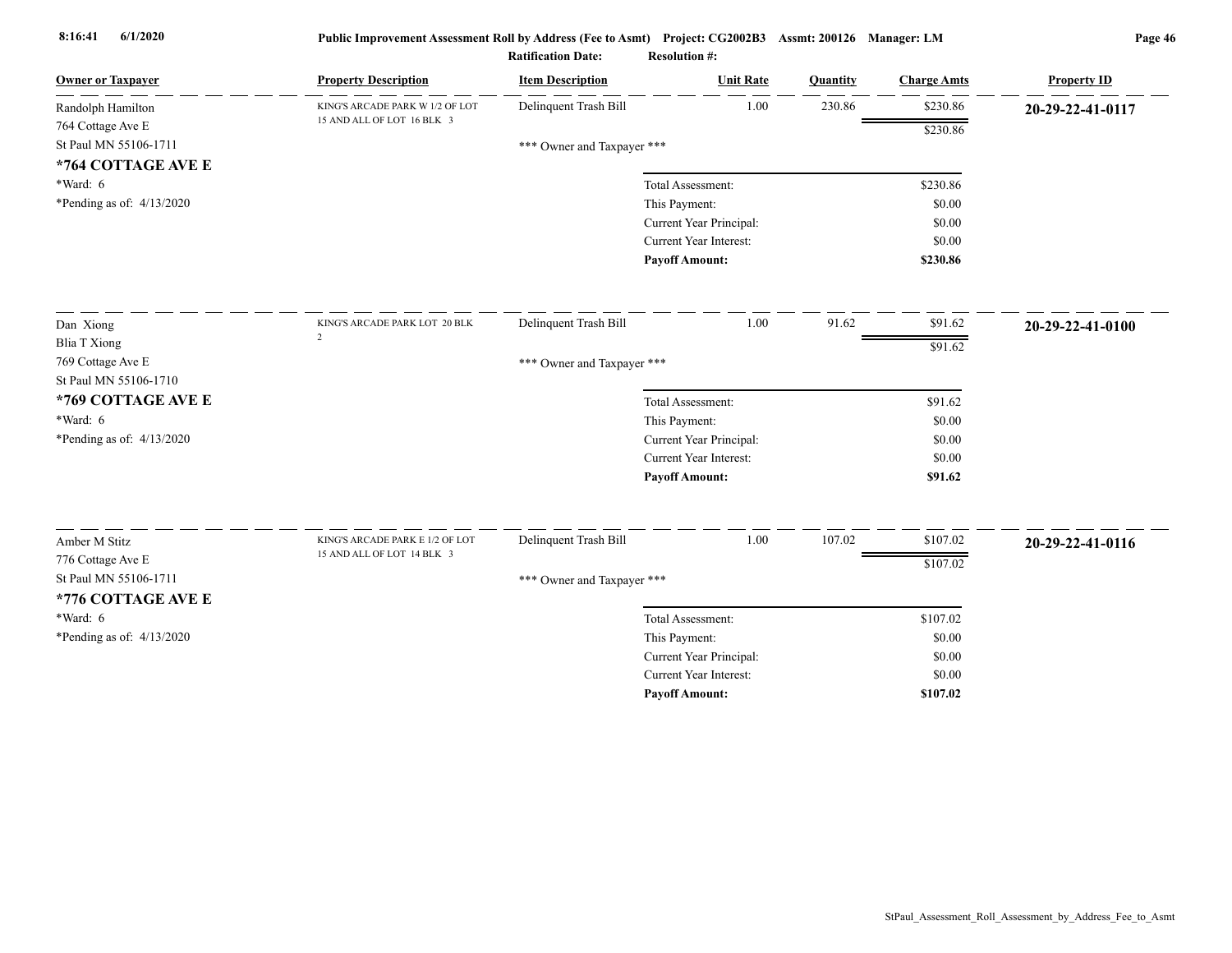| <b>Owner or Taxpayer</b>     | <b>Property Description</b>   | <b>Item Description</b>    | <b>Unit Rate</b>        | Quantity | <b>Charge Amts</b> | <b>Property ID</b> |
|------------------------------|-------------------------------|----------------------------|-------------------------|----------|--------------------|--------------------|
| Christopher Schoedinger      | LANE'S PHALEN GROVE ADD., ST. | Delinquent Trash Bill      | 1.00                    | 3.36     | \$3.36             | 21-29-22-32-0065   |
| 843 Cottage Ave E            | PAUL, MINN. LOT 20 BLK 3      |                            |                         |          | \$3.36             |                    |
| St Paul MN 55106-1805        |                               | *** Owner and Taxpayer *** |                         |          |                    |                    |
| *843 COTTAGE AVE E           |                               |                            |                         |          |                    |                    |
| *Ward: 6                     |                               |                            | Total Assessment:       |          | \$3.36             |                    |
| *Pending as of: 4/13/2020    |                               |                            | This Payment:           |          | \$0.00             |                    |
|                              |                               |                            | Current Year Principal: |          | \$0.00             |                    |
|                              |                               |                            | Current Year Interest:  |          | \$0.00             |                    |
|                              |                               |                            | <b>Payoff Amount:</b>   |          | \$3.36             |                    |
| Carmen L Patterson           | LANE'S PHALEN GROVE ADD., ST. | Delinquent Trash Bill      | 1.00                    | 107.02   | \$107.02           | 21-29-22-32-0099   |
| 915 Cottage Ave E            | PAUL, MINN. LOT 26 BLK 4      |                            |                         |          | \$107.02           |                    |
| St Paul MN 55106-1807        |                               | *** Owner and Taxpayer *** |                         |          |                    |                    |
| *915 COTTAGE AVE E           |                               |                            |                         |          |                    |                    |
| *Ward: 6                     |                               |                            | Total Assessment:       |          | \$107.02           |                    |
| *Pending as of: $4/13/2020$  |                               |                            | This Payment:           |          | \$0.00             |                    |
|                              |                               |                            | Current Year Principal: |          | \$0.00             |                    |
|                              |                               |                            | Current Year Interest:  |          | \$0.00             |                    |
|                              |                               |                            | <b>Payoff Amount:</b>   |          | \$107.02           |                    |
|                              | MAYBELLE'S ADDITION LOT 5 BLK | Delinquent Trash Bill      | 1.00                    | 114.35   | \$114.35           |                    |
| Vong Yang<br>1595 Darlene St |                               |                            |                         |          |                    | 23-29-22-21-0076   |
| St Paul MN 55119-3004        |                               |                            |                         |          | \$114.35           |                    |
|                              |                               | *** Owner and Taxpayer *** |                         |          |                    |                    |
| *1595 DARLENE ST             |                               |                            |                         |          |                    |                    |
| $*Ward: 6$                   |                               |                            | Total Assessment:       |          | \$114.35           |                    |
| *Pending as of: $4/13/2020$  |                               |                            | This Payment:           |          | \$0.00             |                    |
|                              |                               |                            | Current Year Principal: |          | \$0.00             |                    |
|                              |                               |                            | Current Year Interest:  |          | \$0.00             |                    |
|                              |                               |                            | <b>Payoff Amount:</b>   |          | \$114.35           |                    |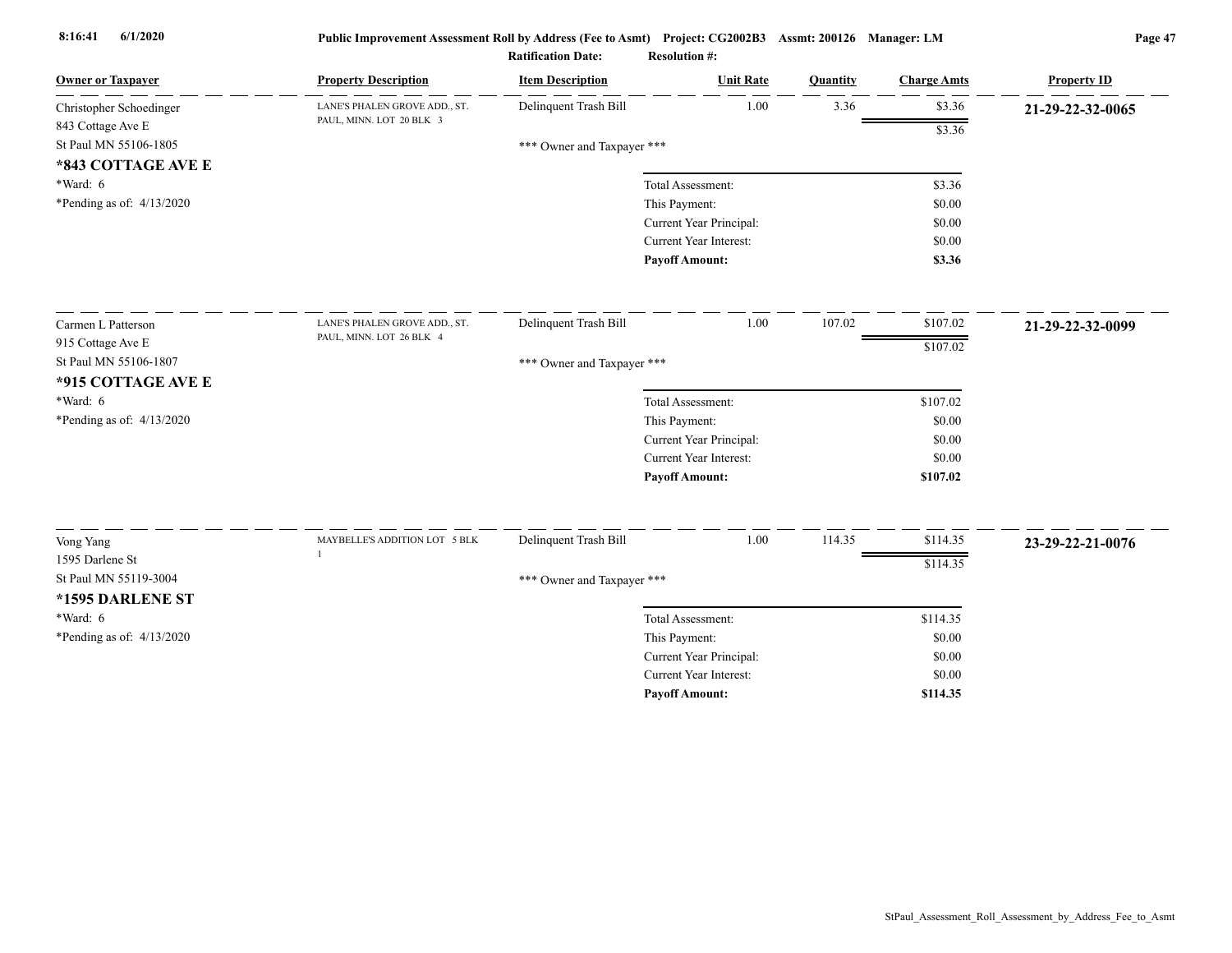| <b>Owner or Taxpayer</b>  | <b>Property Description</b>                                            | <b>Item Description</b>    | <b>Unit Rate</b>              | Quantity | <b>Charge Amts</b> | <b>Property ID</b> |
|---------------------------|------------------------------------------------------------------------|----------------------------|-------------------------------|----------|--------------------|--------------------|
| Barbara L Wright          | MAYBELLE'S ADDITION LOT 1 BLK                                          | Delinquent Trash Bill      | 1.00                          | 114.35   | \$114.35           | 23-29-22-21-0072   |
| 1615 Darlene St           |                                                                        |                            |                               |          | \$114.35           |                    |
| St Paul MN 55119-3004     |                                                                        | *** Owner and Taxpayer *** |                               |          |                    |                    |
| *1615 DARLENE ST          |                                                                        |                            |                               |          |                    |                    |
| *Ward: 6                  |                                                                        |                            | Total Assessment:             |          | \$114.35           |                    |
| *Pending as of: 4/13/2020 |                                                                        |                            | This Payment:                 |          | \$0.00             |                    |
|                           |                                                                        |                            | Current Year Principal:       |          | \$0.00             |                    |
|                           |                                                                        |                            | Current Year Interest:        |          | \$0.00             |                    |
|                           |                                                                        |                            | <b>Payoff Amount:</b>         |          | \$114.35           |                    |
| Long Yang                 | JEROME'S ADDITION LOT 8 BLK 3                                          | Delinquent Trash Bill      | 1.00                          | 114.35   | \$114.35           | 23-29-22-21-0042   |
| 1622 Darlene St           |                                                                        |                            |                               |          | \$114.35           |                    |
| St Paul MN 55119-3006     |                                                                        | *** Owner and Taxpayer *** |                               |          |                    |                    |
| *1622 DARLENE ST          |                                                                        |                            |                               |          |                    |                    |
| *Ward: 6                  |                                                                        |                            | Total Assessment:             |          | \$114.35           |                    |
| *Pending as of: 4/13/2020 |                                                                        |                            | This Payment:                 |          | \$0.00             |                    |
|                           |                                                                        |                            | Current Year Principal:       |          | \$0.00             |                    |
|                           |                                                                        |                            | <b>Current Year Interest:</b> |          | \$0.00             |                    |
|                           |                                                                        |                            | <b>Payoff Amount:</b>         |          | \$114.35           |                    |
| Harold Fynbu              | SECTION 23 TOWN 29 RANGE 22 SUBJ                                       | Delinquent Trash Bill      | 1.00                          | 114.35   | \$114.35           | 23-29-22-21-0059   |
| 1635 Darlene St           | TO DARLENE ST THE N 6O FT OF S                                         |                            |                               |          |                    |                    |
| St Paul MN 55119-3005     | 210 FT OF PART E OF E L OF ALLEY                                       | *** Owner and Taxpayer *** |                               |          | \$114.35           |                    |
| *1635 DARLENE ST          | IN TESTA ADD OF W 1/2 OF NW 1/4 OF<br>NE 1/4 OF NW 1/4 OF SEC 23 TN 29 |                            |                               |          |                    |                    |
| *Ward: 6                  | <b>RN 22</b>                                                           |                            | Total Assessment:             |          | \$114.35           |                    |
| *Pending as of: 4/13/2020 |                                                                        |                            | This Payment:                 |          | \$0.00             |                    |
|                           |                                                                        |                            | Current Year Principal:       |          | \$0.00             |                    |
|                           |                                                                        |                            | Current Year Interest:        |          | \$0.00             |                    |
|                           |                                                                        |                            | <b>Payoff Amount:</b>         |          | \$114.35           |                    |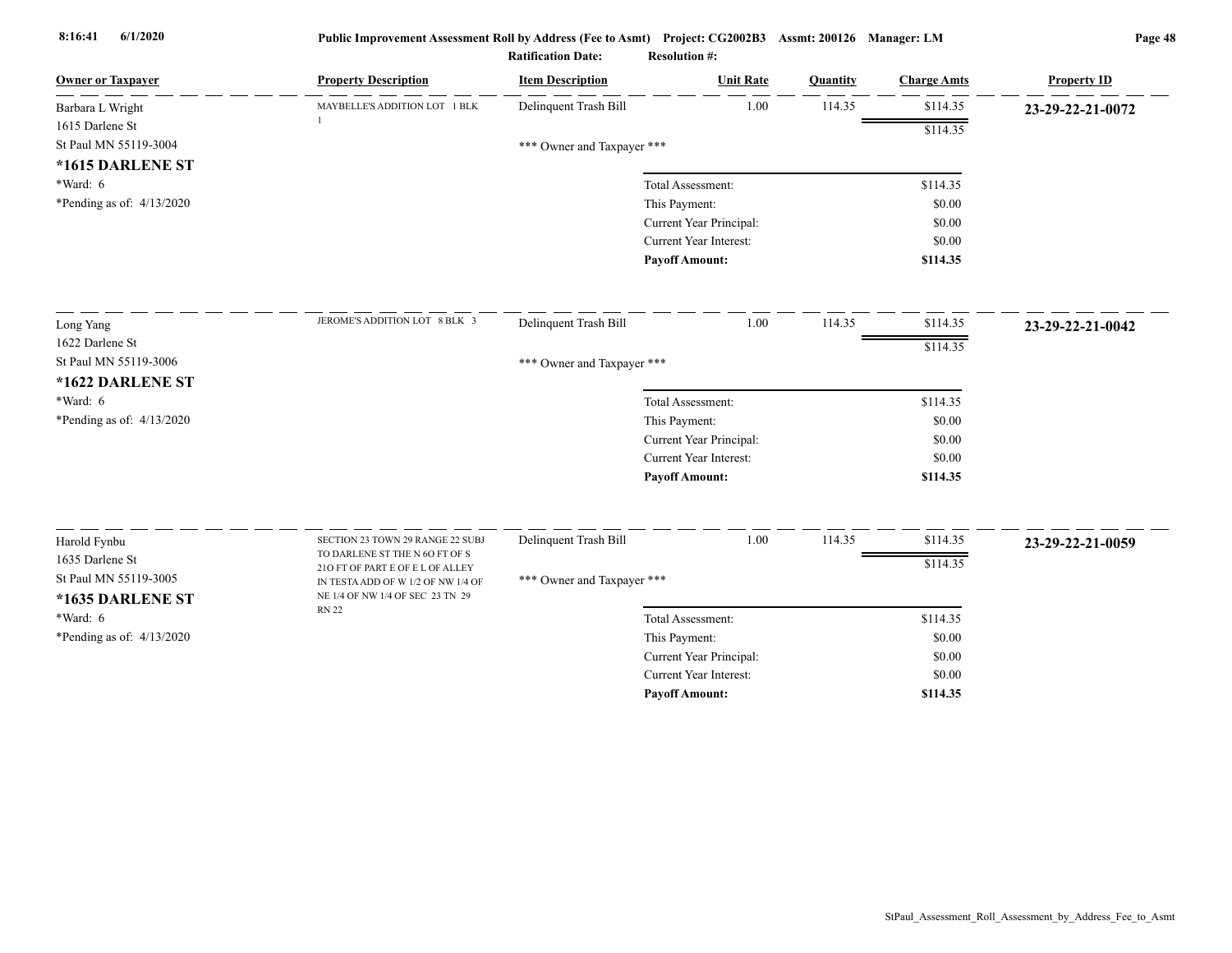| <b>Owner or Taxpayer</b>    | <b>Property Description</b>                                    | <b>Item Description</b>    | <b>Unit Rate</b>        | Quantity | <b>Charge Amts</b> | <b>Property ID</b> |
|-----------------------------|----------------------------------------------------------------|----------------------------|-------------------------|----------|--------------------|--------------------|
| Jenniffer M Farr            | STONE & MORTON'S 2ND ADDITION                                  | Delinquent Trash Bill      | 1.00                    | 107.02   | \$107.02           | 20-29-22-34-0007   |
| 1284 Desoto St              | TO THE CITY OF ST. PAUL, RAMSEY<br>CO., MINNESOTA LOT 27 BLK 3 |                            |                         |          | \$107.02           |                    |
| St Paul MN 55130-3516       |                                                                | *** Owner and Taxpayer *** |                         |          |                    |                    |
| *1284 DESOTO ST             |                                                                |                            |                         |          |                    |                    |
| *Ward: 5                    |                                                                |                            | Total Assessment:       |          | \$107.02           |                    |
| *Pending as of: $4/13/2020$ |                                                                |                            | This Payment:           |          | \$0.00             |                    |
|                             |                                                                |                            | Current Year Principal: |          | \$0.00             |                    |
|                             |                                                                |                            | Current Year Interest:  |          | \$0.00             |                    |
|                             |                                                                |                            | <b>Payoff Amount:</b>   |          | \$107.02           |                    |
| Lang Xiong                  | J. W. BASS' ACRE LOTS E 135 15/100 FT                          | Delinquent Trash Bill      | 1.00                    | 221.36   | \$221.36           | 20-29-22-33-0056   |
| 1315 Desoto St              | OF S 125 FT OF LOT 30                                          |                            |                         |          | \$221.36           |                    |
| St Paul MN 55130-3554       |                                                                | *** Owner and Taxpayer *** |                         |          |                    |                    |
| *1315 DESOTO ST             |                                                                |                            |                         |          |                    |                    |
| *Ward: 5                    |                                                                |                            | Total Assessment:       |          | \$221.36           |                    |
| *Pending as of: $4/13/2020$ |                                                                |                            | This Payment:           |          | \$0.00             |                    |
|                             |                                                                |                            | Current Year Principal: |          | \$0.00             |                    |
|                             |                                                                |                            | Current Year Interest:  |          | \$0.00             |                    |
|                             |                                                                |                            | <b>Payoff Amount:</b>   |          | \$221.36           |                    |
|                             |                                                                |                            |                         |          |                    |                    |
| <b>Bruce Johnson</b>        | REGISTERED LAND SURVEY 371<br>TRACT B                          | Delinquent Trash Bill      | 1.00                    | 114.34   | \$114.34           | 20-29-22-31-0044   |
| 180 Mounds Blvd             |                                                                |                            |                         |          | \$114.34           |                    |
| St Paul MN 55106-6231       |                                                                | *** Owner and Taxpayer *** |                         |          |                    |                    |
| *1386 DESOTO ST             |                                                                |                            |                         |          |                    |                    |
| *Ward: 5                    |                                                                |                            | Total Assessment:       |          | \$114.34           |                    |
| *Pending as of: $4/13/2020$ |                                                                |                            | This Payment:           |          | \$0.00             |                    |
|                             |                                                                |                            | Current Year Principal: |          | \$0.00             |                    |
|                             |                                                                |                            | Current Year Interest:  |          | \$0.00             |                    |
|                             |                                                                |                            | <b>Payoff Amount:</b>   |          | \$114.34           |                    |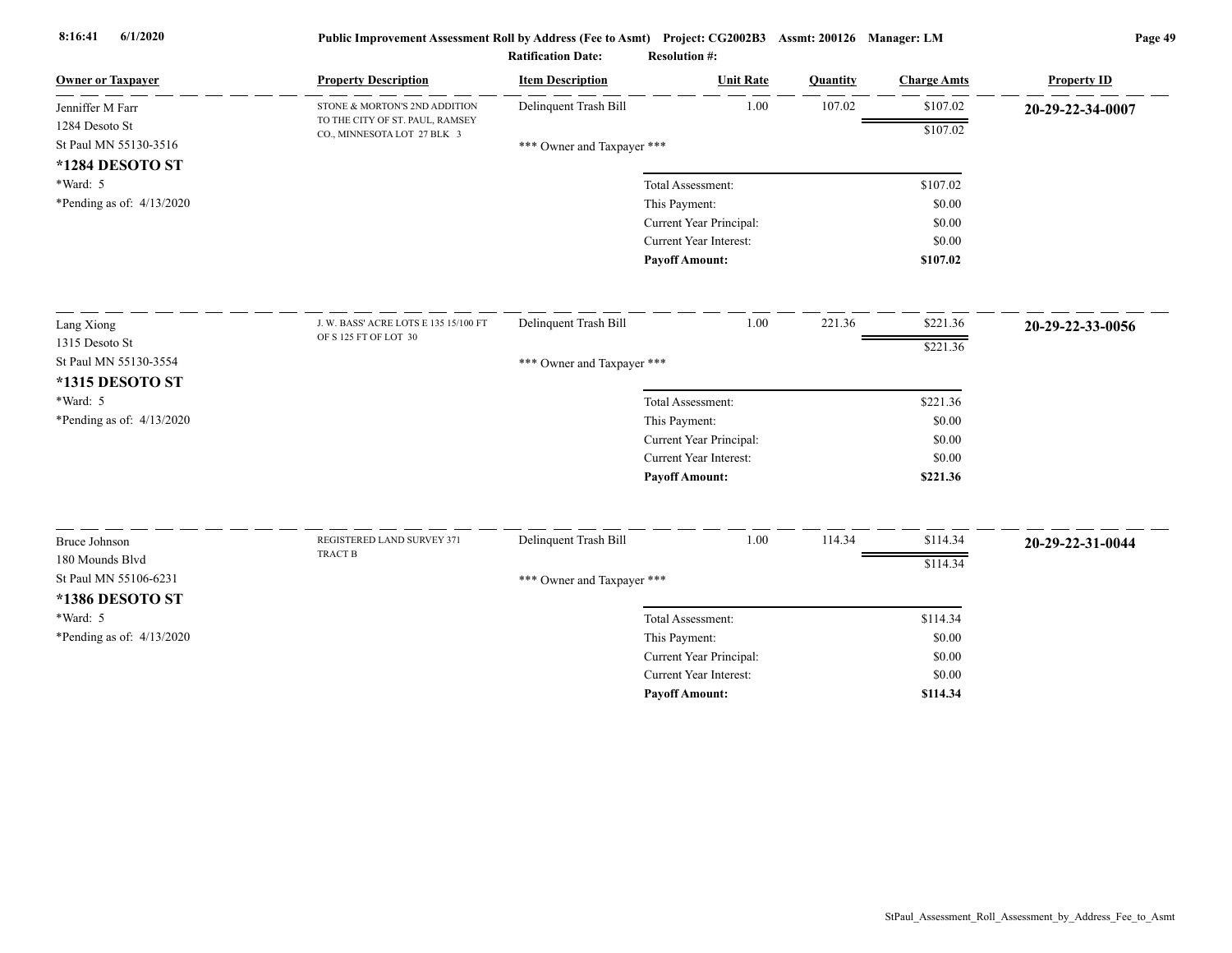| <b>Owner or Taxpayer</b>                   | <b>Property Description</b>                                     | <b>Item Description</b>    | <b>Unit Rate</b>              | Quantity | <b>Charge Amts</b> | <b>Property ID</b> |
|--------------------------------------------|-----------------------------------------------------------------|----------------------------|-------------------------------|----------|--------------------|--------------------|
| Ocwen Loan Servicing Llc                   | M. M. GASSER'S ADDITION TO THE                                  | Delinquent Trash Bill      | 1.00                          | 107.02   | \$107.02           | 20-29-22-31-0163   |
| 3451 Hammond Ave<br>Waterloo IA 50702-5345 | CITY OF ST. PAUL EX S 28.25 FT; LOT<br>16 & ALL OF LOT 17 BLK 1 | *** Owner and Taxpayer *** |                               |          | \$107.02           |                    |
| *1426 DESOTO ST                            |                                                                 |                            |                               |          |                    |                    |
| *Ward: 5                                   |                                                                 |                            | Total Assessment:             |          | \$107.02           |                    |
| *Pending as of: $4/13/2020$                |                                                                 |                            | This Payment:                 |          | \$0.00             |                    |
|                                            |                                                                 |                            | Current Year Principal:       |          | \$0.00             |                    |
|                                            |                                                                 |                            | Current Year Interest:        |          | \$0.00             |                    |
|                                            |                                                                 |                            | <b>Payoff Amount:</b>         |          | \$107.02           |                    |
| Xiong Thao                                 | PHALEN TERRACE LOT 3 BLK 1                                      | Delinquent Trash Bill      | 1.00                          | 114.34   | \$114.34           | 22-29-22-24-0015   |
| 1520 Dieter St                             |                                                                 |                            |                               |          | \$114.34           |                    |
| St Paul MN 55106-1452                      |                                                                 | *** Owner and Taxpayer *** |                               |          |                    |                    |
| *1520 DIETER ST                            |                                                                 |                            |                               |          |                    |                    |
| *Ward: 6                                   |                                                                 |                            | Total Assessment:             |          | \$114.34           |                    |
| *Pending as of: $4/13/2020$                |                                                                 |                            | This Payment:                 |          | \$0.00             |                    |
|                                            |                                                                 |                            | Current Year Principal:       |          | \$0.00             |                    |
|                                            |                                                                 |                            | <b>Current Year Interest:</b> |          | \$0.00             |                    |
|                                            |                                                                 |                            | <b>Payoff Amount:</b>         |          | \$114.34           |                    |
| Kathleen Patton Eastlund                   | IDE'S OUTLOTS SUBJ TO DIETER ST                                 | Delinquent Trash Bill      | 1.00                          | 221.39   | \$221.39           | 22-29-22-24-0022   |
| 1560 Dieter St                             | PART E OF CL OF SD ST OF N 6O FT OF                             |                            |                               |          | \$221.39           |                    |
| St Paul MN 55106-1452                      | LOT <sub>2</sub>                                                | *** Owner and Taxpayer *** |                               |          |                    |                    |
| *1560 DIETER ST                            |                                                                 |                            |                               |          |                    |                    |
| *Ward: 6                                   |                                                                 |                            | Total Assessment:             |          | \$221.39           |                    |
| *Pending as of: $4/13/2020$                |                                                                 |                            | This Payment:                 |          | \$0.00             |                    |
|                                            |                                                                 |                            | Current Year Principal:       |          | \$0.00             |                    |
|                                            |                                                                 |                            | <b>Current Year Interest:</b> |          | \$0.00             |                    |
|                                            |                                                                 |                            | <b>Pavoff Amount:</b>         |          | \$221.39           |                    |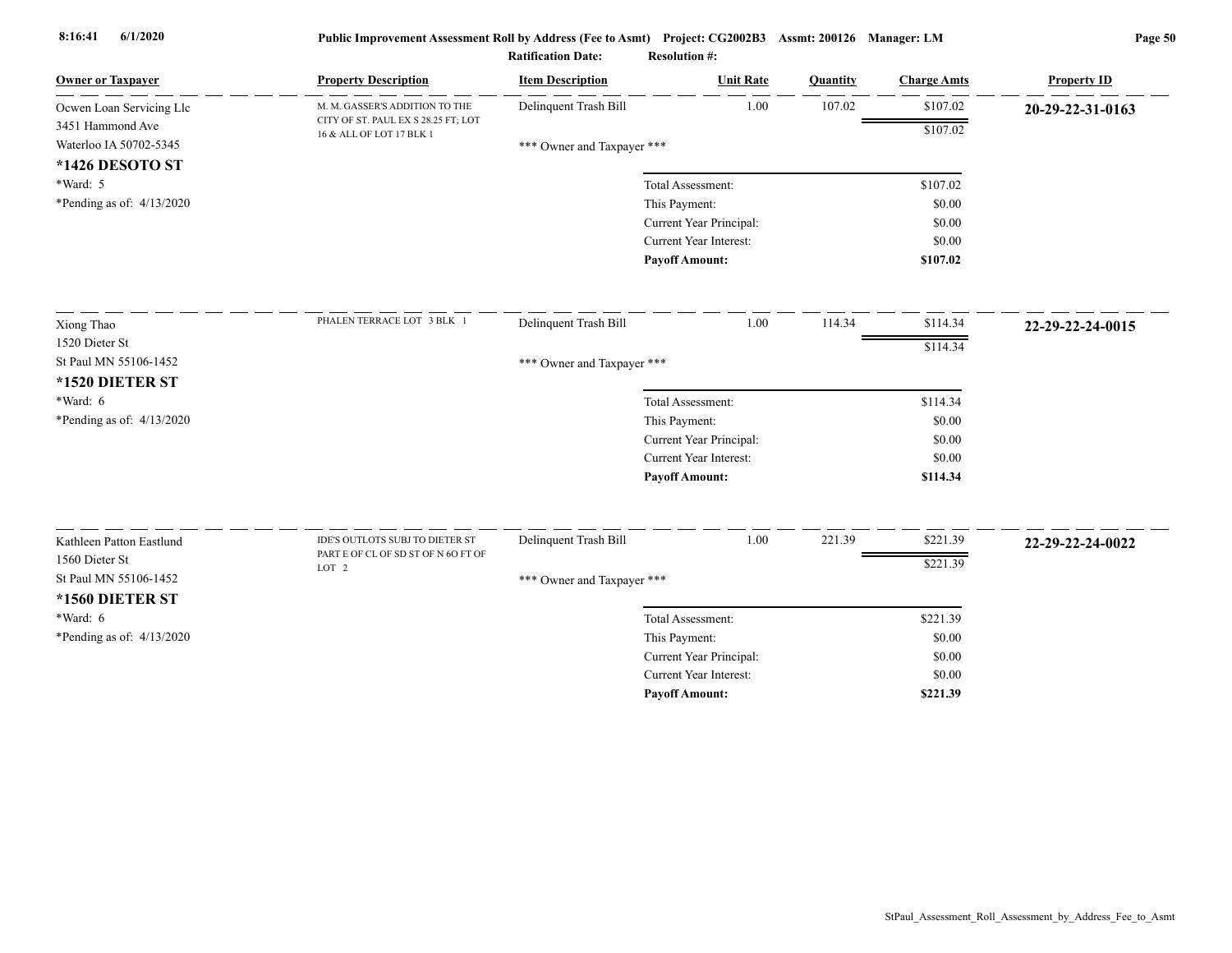| <b>Owner or Taxpayer</b>    | <b>Property Description</b>                                         | <b>Item Description</b>    | <b>Unit Rate</b>              | Quantity | <b>Charge Amts</b> | <b>Property ID</b> |
|-----------------------------|---------------------------------------------------------------------|----------------------------|-------------------------------|----------|--------------------|--------------------|
| Regina R Buchanan           | J. W. HAM'S SUBDIVISION OF LOT 2                                    | Delinquent Trash Bill      | 1.00                          | 214.05   | \$214.05           | 22-29-22-21-0032   |
| 1639 Dieter St              | OF THE PIONEER REAL ESTATE AND<br>BUILDING SOCIETY'S SUBDIVISION S  |                            |                               |          | \$214.05           |                    |
| St Paul MN 55106-1208       | 1/2 OF LOT 10 AND ALL OF LOT 11                                     | *** Owner and Taxpayer *** |                               |          |                    |                    |
| *1637 DIETER ST             |                                                                     |                            |                               |          |                    |                    |
| $*Ward: 6$                  |                                                                     |                            | Total Assessment:             |          | \$214.05           |                    |
| *Pending as of: $4/13/2020$ |                                                                     |                            | This Payment:                 |          | \$0.00             |                    |
|                             |                                                                     |                            | Current Year Principal:       |          | \$0.00             |                    |
|                             |                                                                     |                            | Current Year Interest:        |          | \$0.00             |                    |
|                             |                                                                     |                            | <b>Payoff Amount:</b>         |          | \$214.05           |                    |
| Henry A Patterson           | AUDITOR'S SUBDIVISION NO. 63 ST.                                    | Delinquent Trash Bill      | 1.00                          | 66.20    | \$66.20            | 20-29-23-14-0003   |
| 2101 Dudley Ave             | PAUL, MINN. THAT PART LYING S OF                                    |                            |                               |          | \$66.20            |                    |
| St Paul MN 55108-1415       | A LINE BEG ON W LINE OF LOT 9 &<br>126.5 FT S OF NW COR; TH E AT RA | *** Owner and Taxpayer *** |                               |          |                    |                    |
| *2101 DUDLEY AVE            | 18.75 FT, TH S AT RA 6 FT, TH E AT RA                               |                            |                               |          |                    |                    |
| *Ward: 4                    | TO E LINE OF LOT 9                                                  |                            | Total Assessment:             |          | \$66.20            |                    |
| *Pending as of: 4/13/2020   |                                                                     |                            | This Payment:                 |          | \$0.00             |                    |
|                             |                                                                     |                            | Current Year Principal:       |          | \$0.00             |                    |
|                             |                                                                     |                            | <b>Current Year Interest:</b> |          | \$0.00             |                    |
|                             |                                                                     |                            | <b>Payoff Amount:</b>         |          | \$66.20            |                    |
|                             |                                                                     |                            |                               |          |                    |                    |
| Elizabeth A Moldrem         | PHALEN HEIGHTS PARK LOT 11 BLK<br>$10\,$                            | Delinquent Trash Bill      | 1.00                          | 114.34   | \$114.34           | 21-29-22-44-0021   |
| 1204 Duluth St              |                                                                     |                            |                               |          | \$114.34           |                    |
| St Paul MN 55106-2002       |                                                                     | *** Owner and Taxpayer *** |                               |          |                    |                    |
| *1204 DULUTH ST             |                                                                     |                            |                               |          |                    |                    |
| *Ward: 6                    |                                                                     |                            | Total Assessment:             |          | \$114.34           |                    |
| *Pending as of: $4/13/2020$ |                                                                     |                            | This Payment:                 |          | \$0.00             |                    |
|                             |                                                                     |                            | Current Year Principal:       |          | \$0.00             |                    |
|                             |                                                                     |                            | <b>Current Year Interest:</b> |          | \$0.00             |                    |
|                             |                                                                     |                            | <b>Payoff Amount:</b>         |          | \$114.34           |                    |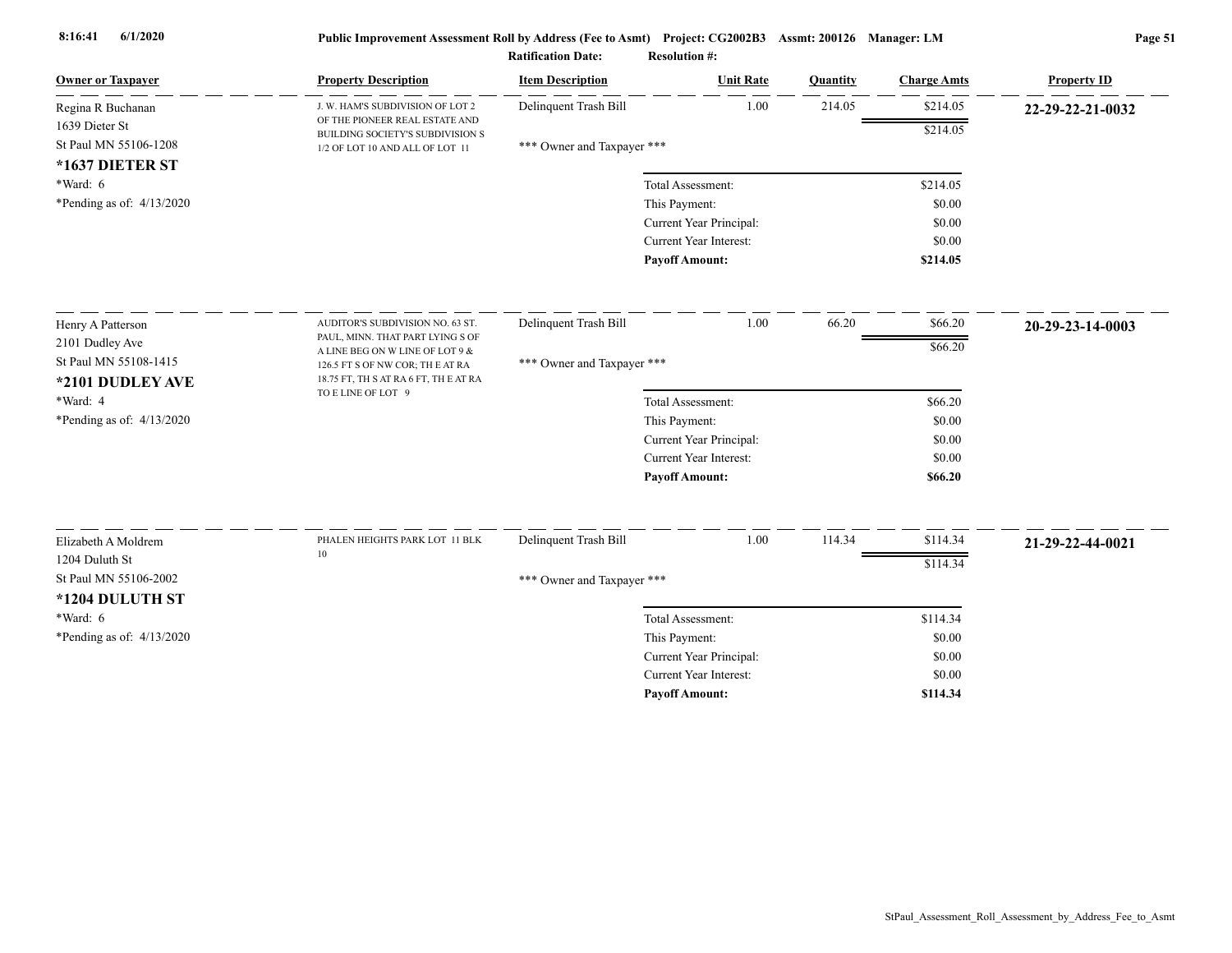| <b>Owner or Taxpayer</b>  | <b>Property Description</b>                                  | <b>Item Description</b>    | <b>Unit Rate</b>              | Quantity | <b>Charge Amts</b> | <b>Property ID</b> |
|---------------------------|--------------------------------------------------------------|----------------------------|-------------------------------|----------|--------------------|--------------------|
| Scott J Krelberg          | OVERBROOK N 5O FT OF S 92 FT OF<br>LOTS 1 3 AND LOT 2 BLK 15 | Delinquent Trash Bill      | 1.00                          | 107.02   | \$107.02           | 21-29-22-11-0075   |
| 1643 Duluth St            |                                                              |                            |                               |          | \$107.02           |                    |
| St Paul MN 55106-1117     |                                                              | *** Owner and Taxpayer *** |                               |          |                    |                    |
| *1643 DULUTH ST           |                                                              |                            |                               |          |                    |                    |
| *Ward: 6                  |                                                              |                            | Total Assessment:             |          | \$107.02           |                    |
| *Pending as of: 4/13/2020 |                                                              |                            | This Payment:                 |          | \$0.00             |                    |
|                           |                                                              |                            | Current Year Principal:       |          | \$0.00             |                    |
|                           |                                                              |                            | Current Year Interest:        |          | \$0.00             |                    |
|                           |                                                              |                            | <b>Payoff Amount:</b>         |          | \$107.02           |                    |
| Nhiachao Thao             | OVERBROOK S 19 FT OF LOT 22 AND                              | Delinquent Trash Bill      | 1.00                          | 114.34   | \$114.34           | 21-29-22-11-0057   |
| 1644 Duluth St            | EX S 9 FT LOT 21 BLK 9                                       |                            |                               |          | \$114.34           |                    |
| St Paul MN 55106-1118     |                                                              | *** Owner and Taxpayer *** |                               |          |                    |                    |
| *1644 DULUTH ST           |                                                              |                            |                               |          |                    |                    |
| $*Ward: 6$                |                                                              |                            | Total Assessment:             |          | \$114.34           |                    |
| *Pending as of: 4/13/2020 |                                                              |                            | This Payment:                 |          | \$0.00             |                    |
|                           |                                                              |                            | Current Year Principal:       |          | \$0.00             |                    |
|                           |                                                              |                            | <b>Current Year Interest:</b> |          | \$0.00             |                    |
|                           |                                                              |                            | <b>Payoff Amount:</b>         |          | \$114.34           |                    |
| Jay R Hill                | <b>GOLDEN BANTAM ADDITION S 19 FT</b>                        | Delinquent Trash Bill      | 1.00                          | 114.35   | \$114.35           | 22-29-23-11-0129   |
| Sheila A Wewers           | OF LOT 4 BLK 1 AND N 33 9/10 FT OF                           |                            |                               |          | \$114.35           |                    |
| 1585 Dunlap St N          | LOT 5 BLK 1                                                  | *** Owner and Taxpayer *** |                               |          |                    |                    |
| St Paul MN 55108-2215     |                                                              |                            |                               |          |                    |                    |
| *1585 DUNLAP ST N         |                                                              |                            | Total Assessment:             |          | \$114.35           |                    |
| *Ward: 5                  |                                                              |                            | This Payment:                 |          | \$0.00             |                    |
| *Pending as of: 4/13/2020 |                                                              |                            | Current Year Principal:       |          | \$0.00             |                    |
|                           |                                                              |                            | <b>Current Year Interest:</b> |          | \$0.00             |                    |
|                           |                                                              |                            | <b>Payoff Amount:</b>         |          | \$114.35           |                    |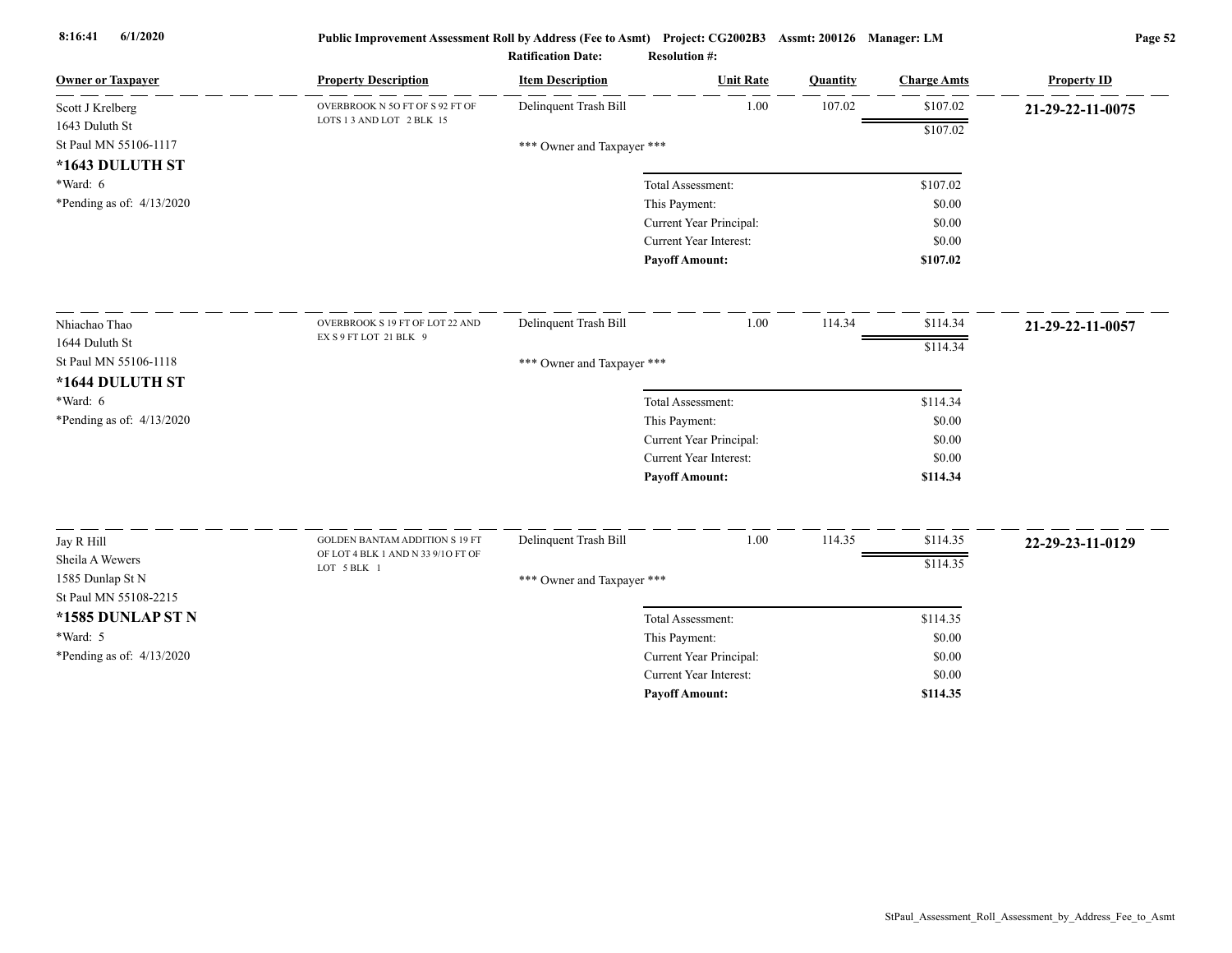| <b>Owner or Taxpayer</b>                                                   | <b>Property Description</b>         | <b>Item Description</b>    | <b>Unit Rate</b>              | Quantity | <b>Charge Amts</b> | <b>Property ID</b> |
|----------------------------------------------------------------------------|-------------------------------------|----------------------------|-------------------------------|----------|--------------------|--------------------|
| <b>Ting Xiong</b>                                                          | PHALEN HEIGHTS PARK LOT 12 BLK      | Delinquent Trash Bill      | 1.00                          | 5.69     | \$5.69             | 21-29-22-43-0143   |
| 1561 Awrkwright St $\# 2$<br>St Paul MN 55130-3076<br><b>*1230 EARL ST</b> |                                     | *** Owner and Taxpayer *** |                               |          | \$5.69             |                    |
| $*Ward: 6$                                                                 |                                     |                            | Total Assessment:             |          | \$5.69             |                    |
| *Pending as of: $4/13/2020$                                                |                                     |                            | This Payment:                 |          | \$0.00             |                    |
|                                                                            |                                     |                            | Current Year Principal:       |          | \$0.00             |                    |
|                                                                            |                                     |                            | Current Year Interest:        |          | \$0.00             |                    |
|                                                                            |                                     |                            | <b>Payoff Amount:</b>         |          | \$5.69             |                    |
| Carlo Edoardo Missio                                                       | OVERBROOK VAC ALLEY BET AND         | Delinquent Trash Bill      | 1.00                          | 77.36    | \$77.36            | 21-29-22-11-0078   |
| Clare Missio                                                               | EX S 37 FT AND EX N 46 FT LOT 4 AND |                            |                               |          | \$77.36            |                    |
| 1642 Shore Drive E<br>St Paul MN 55106-1139                                | ALL OF LOT 6 BLK 15                 | *** Owner and Taxpayer *** |                               |          |                    |                    |
| *1642 EAST SHORE DR                                                        |                                     |                            | Total Assessment:             |          | \$77.36            |                    |
| *Ward: 6                                                                   |                                     |                            | This Payment:                 |          | \$0.00             |                    |
| *Pending as of: $4/13/2020$                                                |                                     |                            | Current Year Principal:       |          | \$0.00             |                    |
|                                                                            |                                     |                            | Current Year Interest:        |          | \$0.00             |                    |
|                                                                            |                                     |                            | <b>Payoff Amount:</b>         |          | \$77.36            |                    |
|                                                                            | DITTMANN'S SUBDIVISION ETC. S 2O    | Delinquent Trash Bill      | 1.00                          | 114.34   | \$114.34           |                    |
| Thang Ngoc Nguyen<br>1032 6th St E                                         | FT OF E 1/2 OF LOT 2O AND N 22 FT   |                            |                               |          |                    | 20-29-22-34-0184   |
| St Paul MN 55106-4609                                                      | OF E 1/2 OF LOT 21                  |                            |                               |          | \$114.34           |                    |
| *1205 EDGERTON ST                                                          |                                     | *** Owner and Taxpayer *** |                               |          |                    |                    |
| *Ward: 5                                                                   |                                     |                            | Total Assessment:             |          | \$114.34           |                    |
| *Pending as of: 4/13/2020                                                  |                                     |                            | This Payment:                 |          | \$0.00             |                    |
|                                                                            |                                     |                            | Current Year Principal:       |          | \$0.00             |                    |
|                                                                            |                                     |                            | <b>Current Year Interest:</b> |          | \$0.00             |                    |
|                                                                            |                                     |                            | <b>Payoff Amount:</b>         |          | \$114.34           |                    |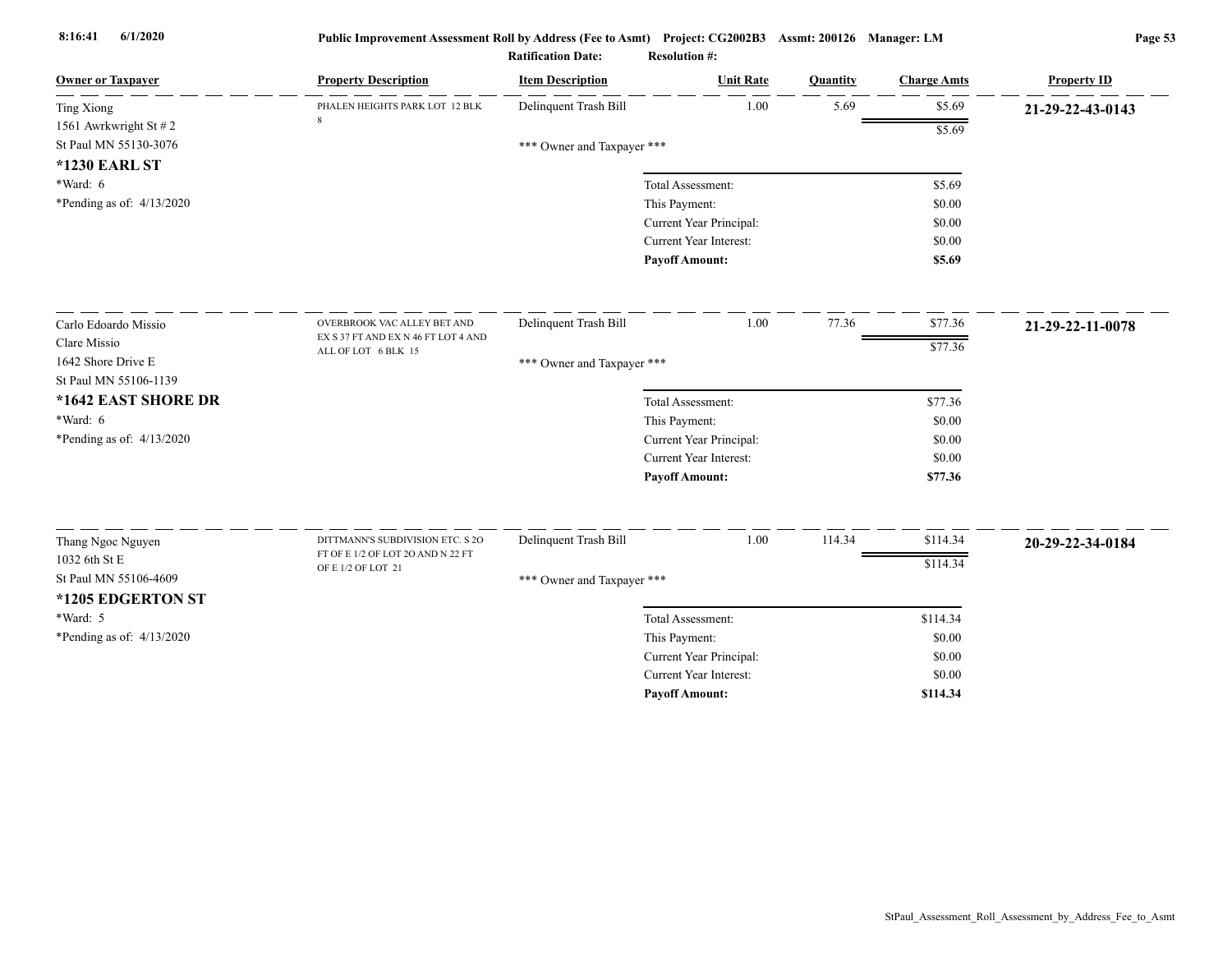| <b>Owner or Taxpayer</b>    | <b>Property Description</b>       | <b>Item Description</b>    | <b>Unit Rate</b>              | Quantity | <b>Charge Amts</b> | <b>Property ID</b> |
|-----------------------------|-----------------------------------|----------------------------|-------------------------------|----------|--------------------|--------------------|
| John Byrd                   | DITTMANN'S SUBDIVISION ETC. N 1/2 | Delinquent Trash Bill      | 1.00                          | 66.17    | \$66.17            | 20-29-22-34-0176   |
| 1217 Edgerton St            | OF E 1/2 OF LOT 19                |                            |                               |          | \$66.17            |                    |
| St Paul MN 55130-3524       |                                   | *** Owner and Taxpayer *** |                               |          |                    |                    |
| *1217 EDGERTON ST           |                                   |                            |                               |          |                    |                    |
| $*Ward: 5$                  |                                   |                            | Total Assessment:             |          | \$66.17            |                    |
| *Pending as of: $4/13/2020$ |                                   |                            | This Payment:                 |          | \$0.00             |                    |
|                             |                                   |                            | Current Year Principal:       |          | \$0.00             |                    |
|                             |                                   |                            | <b>Current Year Interest:</b> |          | \$0.00             |                    |
|                             |                                   |                            | <b>Payoff Amount:</b>         |          | \$66.17            |                    |
| Chad B Moua                 | DITTMANN'S SUBDIVISION ETC. EX W  | Delinquent Trash Bill      | 1.00                          | 114.34   | \$114.34           | 20-29-22-34-0160   |
| 1263 Edgerton St            | 121 78/100 FT LOT 11              |                            |                               |          | \$114.34           |                    |
| St Paul MN 55130-3528       |                                   | *** Owner and Taxpayer *** |                               |          |                    |                    |
| *1263 EDGERTON ST           |                                   |                            |                               |          |                    |                    |
| *Ward: 5                    |                                   |                            | Total Assessment:             |          | \$114.34           |                    |
| *Pending as of: 4/13/2020   |                                   |                            | This Payment:                 |          | \$0.00             |                    |
|                             |                                   |                            | Current Year Principal:       |          | \$0.00             |                    |
|                             |                                   |                            | Current Year Interest:        |          | \$0.00             |                    |
|                             |                                   |                            | <b>Payoff Amount:</b>         |          | \$114.34           |                    |
| Allure Investments Llc      | JOSEPH R. WEIDE'S 2ND ADDITION    | Delinquent Trash Bill      | 1.00                          | 114.34   | \$114.34           |                    |
| 11670 Fountains Dr #200     | TO THE CITY OF ST. PAUL LOTS 28   |                            |                               |          |                    | 20-29-22-43-0031   |
| Maple Grove MN 55369-7195   | AND LOT 29 BLK 3                  | *** Owner and Taxpayer *** |                               |          | \$114.34           |                    |
| *1272 EDGERTON ST           |                                   |                            |                               |          |                    |                    |
| *Ward: 6                    |                                   |                            | Total Assessment:             |          | \$114.34           |                    |
| *Pending as of: $4/13/2020$ |                                   |                            | This Payment:                 |          | \$0.00             |                    |
|                             |                                   |                            | Current Year Principal:       |          | \$0.00             |                    |
|                             |                                   |                            | Current Year Interest:        |          | \$0.00             |                    |
|                             |                                   |                            | <b>Pavoff Amount:</b>         |          | \$114.34           |                    |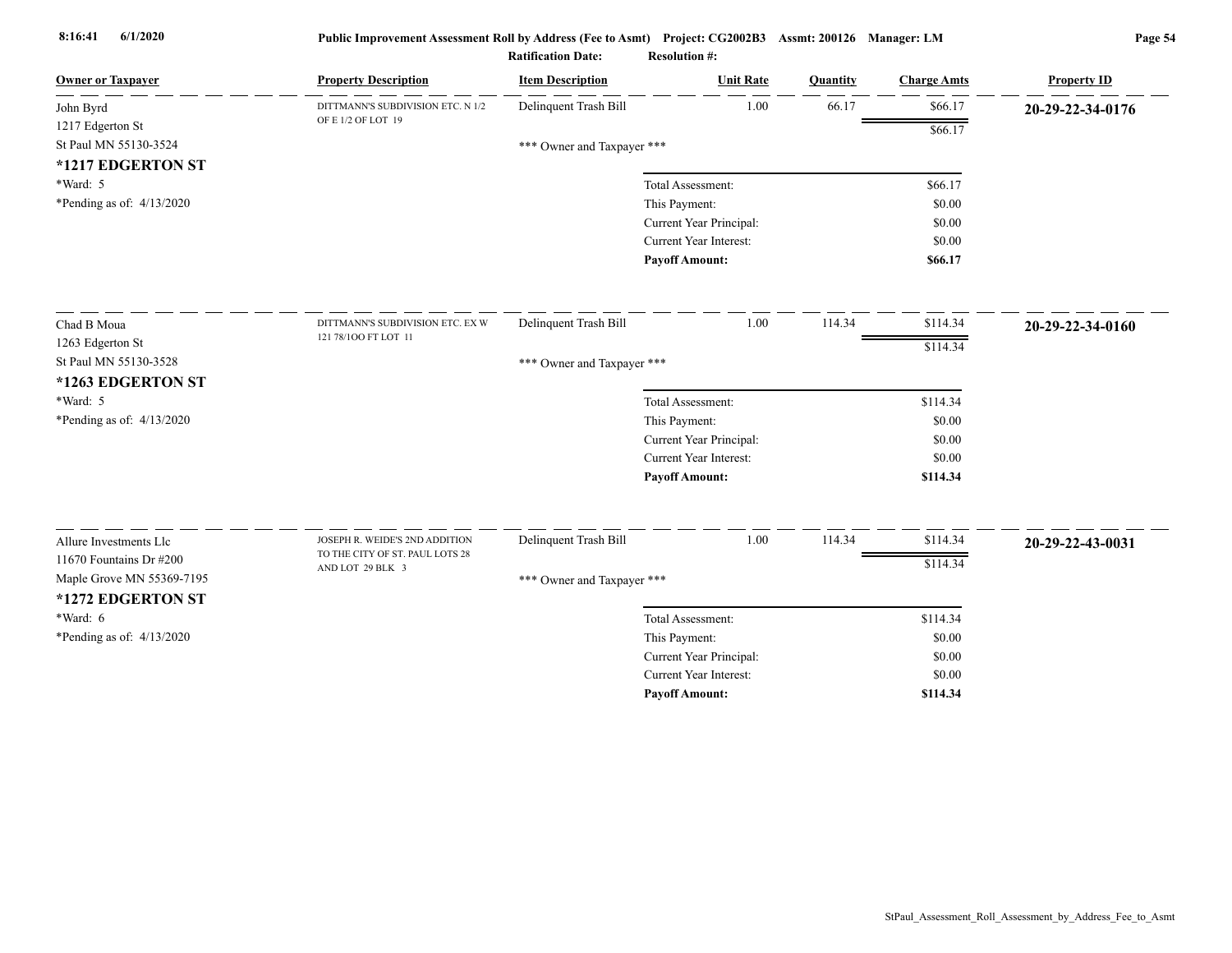| <b>Owner or Taxpayer</b>                       | <b>Property Description</b>                                             | <b>Item Description</b>    | <b>Unit Rate</b>              | Quantity | <b>Charge Amts</b> | <b>Property ID</b> |
|------------------------------------------------|-------------------------------------------------------------------------|----------------------------|-------------------------------|----------|--------------------|--------------------|
| Panda Home Improvement Group Llc               | JOSEPH R. WEIDE'S 2ND ADDITION<br>TO THE CITY OF ST. PAUL N 12 FT OF    | Delinquent Trash Bill      | 1.00                          | 210.82   | \$210.82           | 20-29-22-43-0028   |
| 3007 Valento Ln<br>Little Canada MN 55117-1273 | LOT 25 AND ALL OF LOT 24 BLK 3                                          |                            |                               |          | \$210.82           |                    |
| *1282 EDGERTON ST                              |                                                                         | *** Owner and Taxpayer *** |                               |          |                    |                    |
| *Ward: 6                                       |                                                                         |                            | Total Assessment:             |          | \$210.82           |                    |
| *Pending as of: $4/13/2020$                    |                                                                         |                            | This Payment:                 |          | \$0.00             |                    |
|                                                |                                                                         |                            | Current Year Principal:       |          | \$0.00             |                    |
|                                                |                                                                         |                            | Current Year Interest:        |          | \$0.00             |                    |
|                                                |                                                                         |                            | <b>Payoff Amount:</b>         |          | \$210.82           |                    |
| John E Kellermann Jr                           | AUDITOR'S SUBDIVISION NO. 70 ST.                                        | Delinquent Trash Bill      | 1.00                          | 114.34   | \$114.34           | 20-29-22-31-0154   |
| 1349 Edgerton St                               | PAUL, MINN. LOT 8 BLK 2                                                 |                            |                               |          | \$114.34           |                    |
| St Paul MN 55101-3429                          |                                                                         | *** Owner and Taxpayer *** |                               |          |                    |                    |
| *1349 EDGERTON ST                              |                                                                         |                            |                               |          |                    |                    |
| *Ward: 5                                       |                                                                         |                            | Total Assessment:             |          | \$114.34           |                    |
| *Pending as of: 4/13/2020                      |                                                                         |                            | This Payment:                 |          | \$0.00             |                    |
|                                                |                                                                         |                            | Current Year Principal:       |          | \$0.00             |                    |
|                                                |                                                                         |                            | Current Year Interest:        |          | \$0.00             |                    |
|                                                |                                                                         |                            | <b>Payoff Amount:</b>         |          | \$114.34           |                    |
| Linda M Peterson                               | AUDITOR'S SUBDIVISION NO. 70 ST.                                        | Delinquent Trash Bill      | 1.00                          | 66.17    | \$66.17            | 20-29-22-31-0165   |
| 1421 Edgerton St                               | PAUL, MINN. PART BET EXTENDED N<br>$\&$ S LINES OF LOT 5 BLK 1 OF E 136 |                            |                               |          | \$66.17            |                    |
| St Paul MN 55130-3431<br>*1421 EDGERTON ST     | 79/100 FT OF LOT 7 & ALL OF LOT 5<br>BLK 1                              | *** Owner and Taxpayer *** |                               |          |                    |                    |
| *Ward: 5                                       |                                                                         |                            | Total Assessment:             |          | \$66.17            |                    |
| *Pending as of: $4/13/2020$                    |                                                                         |                            | This Payment:                 |          | \$0.00             |                    |
|                                                |                                                                         |                            | Current Year Principal:       |          | \$0.00             |                    |
|                                                |                                                                         |                            | <b>Current Year Interest:</b> |          | \$0.00             |                    |
|                                                |                                                                         |                            | <b>Payoff Amount:</b>         |          | \$66.17            |                    |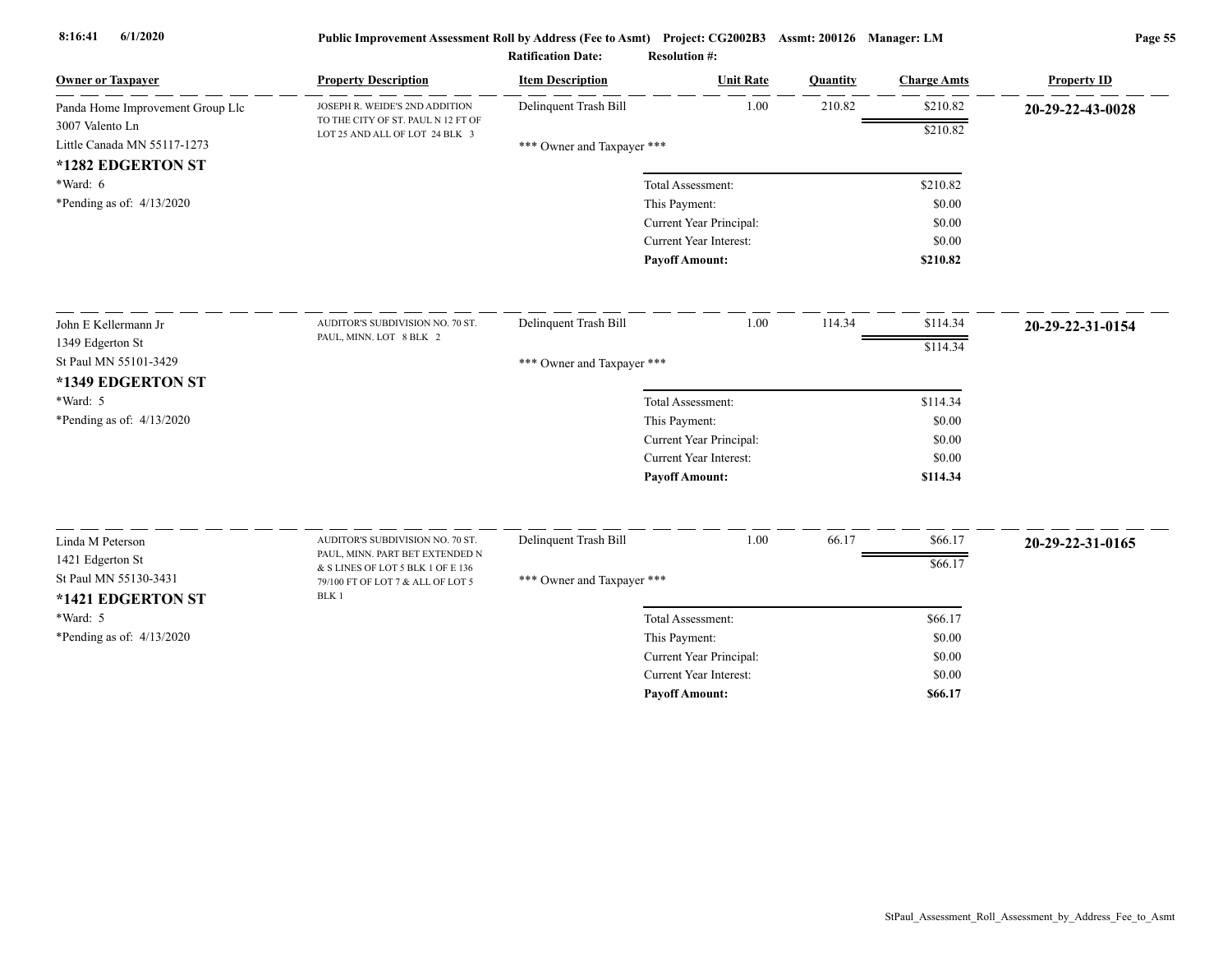| <b>Owner or Taxpayer</b>     | <b>Property Description</b>                     | <b>Item Description</b>    | <b>Unit Rate</b>              | Quantity | <b>Charge Amts</b> | <b>Property ID</b> |
|------------------------------|-------------------------------------------------|----------------------------|-------------------------------|----------|--------------------|--------------------|
| Cheryl A Mikel               | SPEISERS ADDITION LOT 21                        | Delinquent Trash Bill      | 1.00                          | 114.34   | \$114.34           | 20-29-22-42-0019   |
| 2450 Winnetka Ave N Unit 216 |                                                 |                            |                               |          | \$114.34           |                    |
| Golden Valley MN 55427-3528  |                                                 | *** Owner and Taxpayer *** |                               |          |                    |                    |
| *1422 EDGERTON ST            |                                                 |                            |                               |          |                    |                    |
| *Ward: 6                     |                                                 |                            | Total Assessment:             |          | \$114.34           |                    |
| *Pending as of: $4/13/2020$  |                                                 |                            | This Payment:                 |          | \$0.00             |                    |
|                              |                                                 |                            | Current Year Principal:       |          | \$0.00             |                    |
|                              |                                                 |                            | <b>Current Year Interest:</b> |          | \$0.00             |                    |
|                              |                                                 |                            | <b>Payoff Amount:</b>         |          | \$114.34           |                    |
| Stacy Schuna                 | SPEISERS ADDITION LOT 18                        | Delinquent Trash Bill      | 1.00                          | 66.17    | \$66.17            | 20-29-22-42-0016   |
| 1436 Edgerton St             |                                                 |                            |                               |          |                    |                    |
| St Paul MN 55130-3432        |                                                 | *** Owner and Taxpayer *** |                               |          | \$66.17            |                    |
| *1436 EDGERTON ST            |                                                 |                            |                               |          |                    |                    |
| $*Ward: 6$                   |                                                 |                            | Total Assessment:             |          | \$66.17            |                    |
| *Pending as of: 4/13/2020    |                                                 |                            | This Payment:                 |          | \$0.00             |                    |
|                              |                                                 |                            | Current Year Principal:       |          | \$0.00             |                    |
|                              |                                                 |                            | <b>Current Year Interest:</b> |          | \$0.00             |                    |
|                              |                                                 |                            | <b>Payoff Amount:</b>         |          | \$66.17            |                    |
|                              |                                                 |                            |                               |          |                    |                    |
| Daniel Burkhart              | LAKE RESIDENCES S 90 FT OF E 248<br>FT OF LOT 3 | Delinquent Trash Bill      | 1.00                          | 77.36    | \$77.36            | 21-29-22-14-0091   |
| 1473 English St              |                                                 |                            |                               |          | \$77.36            |                    |
| St Paul MN 55106-1122        |                                                 | *** Owner and Taxpayer *** |                               |          |                    |                    |
| *1473 ENGLISH ST             |                                                 |                            |                               |          |                    |                    |
| $*Ward: 6$                   |                                                 |                            | Total Assessment:             |          | \$77.36            |                    |
| *Pending as of: 4/13/2020    |                                                 |                            | This Payment:                 |          | \$0.00             |                    |
|                              |                                                 |                            | Current Year Principal:       |          | \$0.00             |                    |
|                              |                                                 |                            | Current Year Interest:        |          | \$0.00             |                    |
|                              |                                                 |                            | <b>Payoff Amount:</b>         |          | \$77.36            |                    |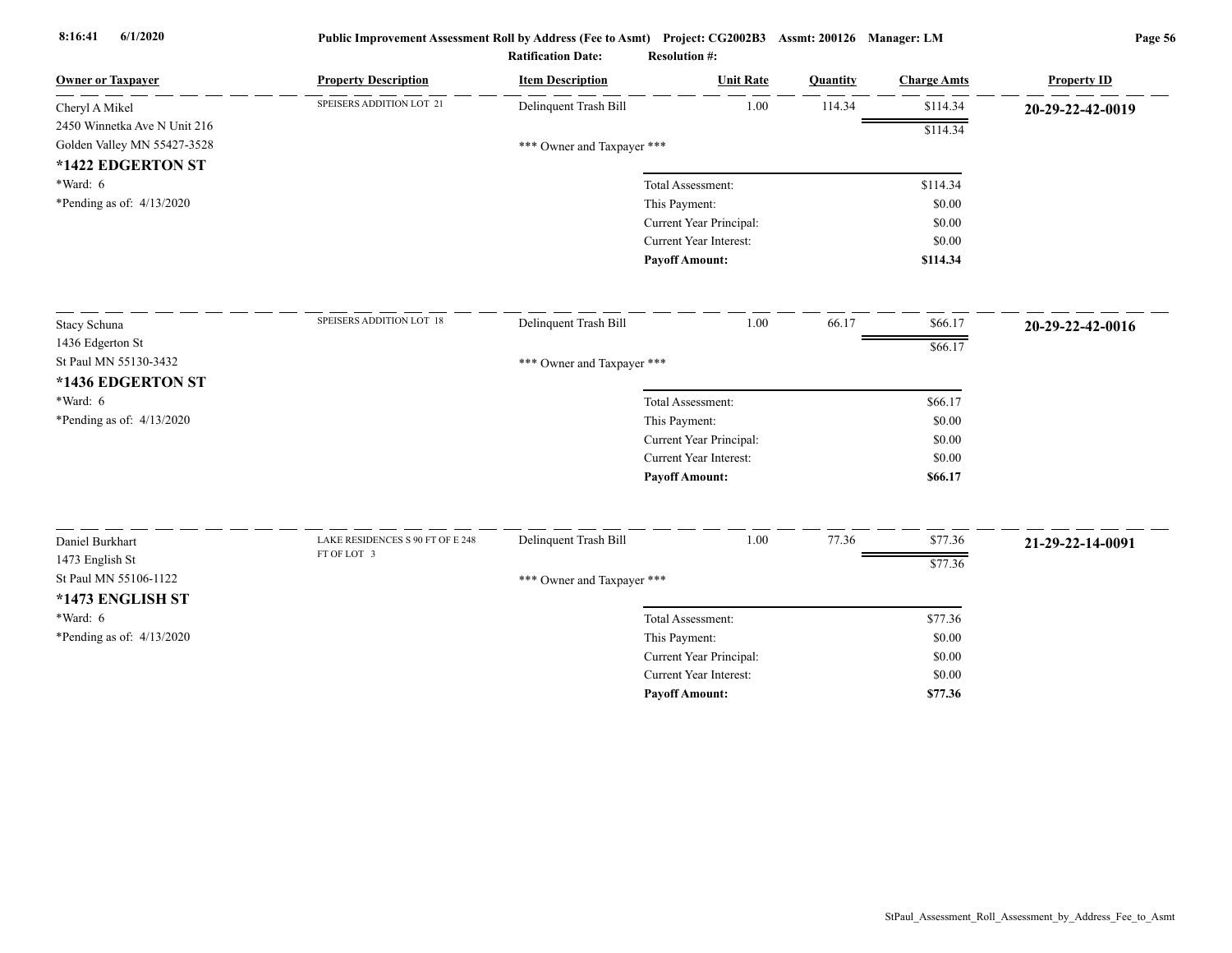| <b>Owner or Taxpayer</b>                 | <b>Property Description</b>                                             | <b>Item Description</b>    | <b>Unit Rate</b>        | Quantity | <b>Charge Amts</b> | <b>Property ID</b> |
|------------------------------------------|-------------------------------------------------------------------------|----------------------------|-------------------------|----------|--------------------|--------------------|
| Juan C Santamaria-Salguero               | LAKE RESIDENCES N 15 FT OF S 165                                        | Delinquent Trash Bill      | 1.00                    | 107.02   | \$107.02           | 21-29-22-14-0094   |
| 1479 English St                          | FT OF E 150 FT OF LOT 3 AND N 60 FT<br>OF S 150 FT OF E 140 FT OF LOT 3 |                            |                         |          | \$107.02           |                    |
| St Paul MN 55106-1122                    |                                                                         | *** Owner and Taxpayer *** |                         |          |                    |                    |
| *1479 ENGLISH ST<br>*Ward: 6             |                                                                         |                            | Total Assessment:       |          | \$107.02           |                    |
| *Pending as of: 4/13/2020                |                                                                         |                            | This Payment:           |          | \$0.00             |                    |
|                                          |                                                                         |                            | Current Year Principal: |          | \$0.00             |                    |
|                                          |                                                                         |                            | Current Year Interest:  |          | \$0.00             |                    |
|                                          |                                                                         |                            | <b>Payoff Amount:</b>   |          | \$107.02           |                    |
| Jeanne M Dresler                         | LAKE RESIDENCES SUBJ TO AVE                                             | Delinquent Trash Bill      | 1.00                    | 107.02   | \$107.02           | 21-29-22-14-0008   |
| Karroll L Solem                          | AND EX N 238 FT AND EX W 128 FT                                         |                            |                         |          | \$107.02           |                    |
| 1505 English St                          | PART E OF E L OF CHAMBER ST OF<br>LOT 4                                 | *** Owner and Taxpayer *** |                         |          |                    |                    |
| St Paul MN 55106-1124                    |                                                                         |                            |                         |          |                    |                    |
| *1505 ENGLISH ST                         |                                                                         |                            | Total Assessment:       |          | \$107.02           |                    |
| *Ward: 6                                 |                                                                         |                            | This Payment:           |          | \$0.00             |                    |
| *Pending as of: $4/13/2020$              |                                                                         |                            | Current Year Principal: |          | \$0.00             |                    |
|                                          |                                                                         |                            | Current Year Interest:  |          | \$0.00             |                    |
|                                          |                                                                         |                            | <b>Payoff Amount:</b>   |          | \$107.02           |                    |
| Gerogia F Erdos Gorka                    | OVERBROOK LOTS 7 AND LOT 8 BLK                                          | Delinquent Trash Bill      | 1.00                    | 114.34   | \$114.34           | 21-29-22-14-0004   |
| Eugene F Gorka                           | 3                                                                       |                            |                         |          | \$114.34           |                    |
| 1533 English St<br>St Paul MN 55106-1124 |                                                                         | *** Owner and Taxpayer *** |                         |          |                    |                    |
| *1533 ENGLISH ST                         |                                                                         |                            | Total Assessment:       |          | \$114.34           |                    |
| *Ward: 6                                 |                                                                         |                            | This Payment:           |          | \$0.00             |                    |
| *Pending as of: 4/13/2020                |                                                                         |                            | Current Year Principal: |          | \$0.00             |                    |
|                                          |                                                                         |                            | Current Year Interest:  |          | \$0.00             |                    |
|                                          |                                                                         |                            | <b>Payoff Amount:</b>   |          | \$114.34           |                    |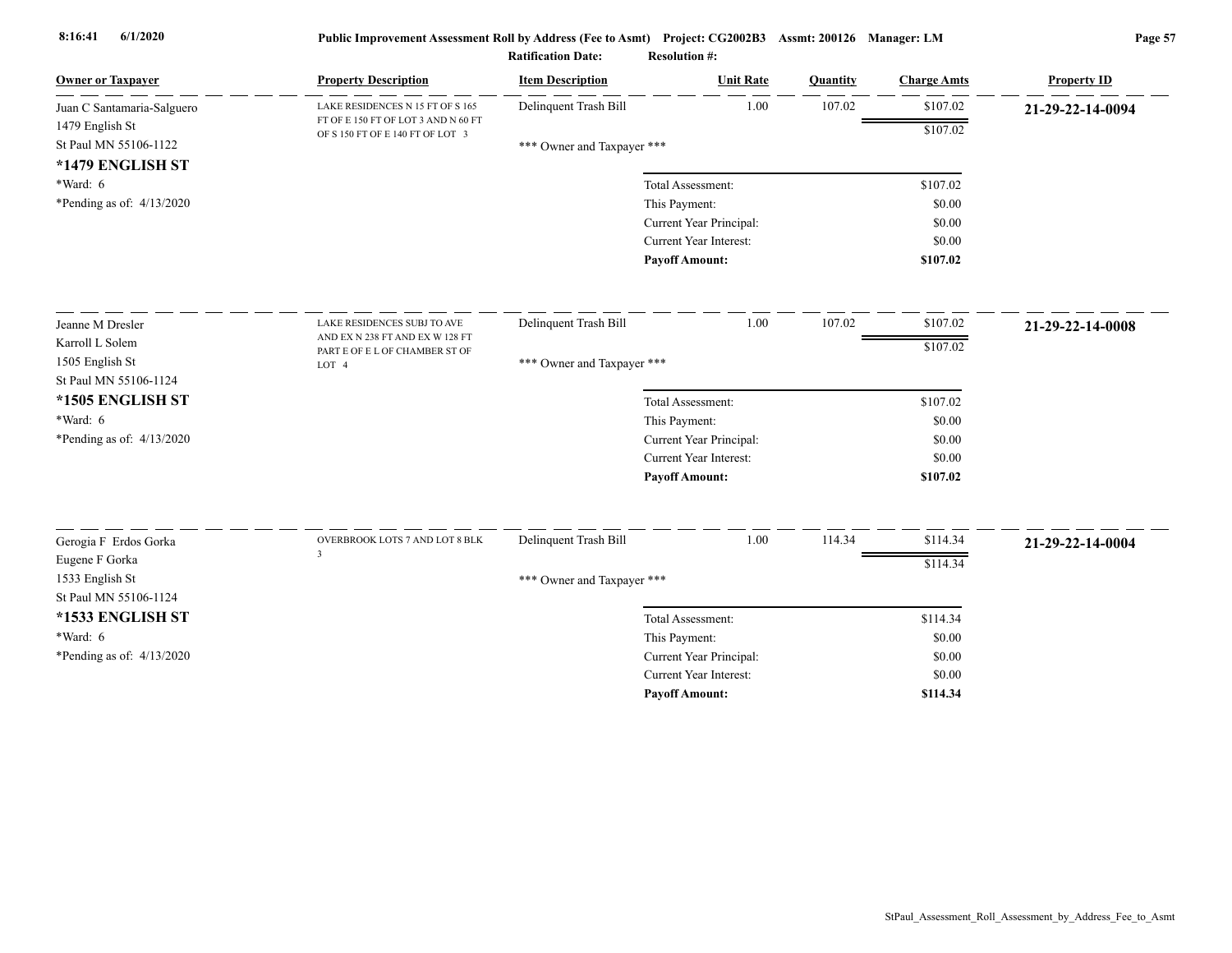| <b>Owner or Taxpayer</b>    | <b>Property Description</b>                               | <b>Item Description</b>    | <b>Unit Rate</b>              | Quantity | <b>Charge Amts</b> | <b>Property ID</b> |
|-----------------------------|-----------------------------------------------------------|----------------------------|-------------------------------|----------|--------------------|--------------------|
| Robin N Osterman            | OVERBROOK LOT 4 BLK 3                                     | Delinquent Trash Bill      | 1.00                          | 107.02   | \$107.02           | 21-29-22-14-0002   |
| 1545 English St             |                                                           |                            |                               |          | \$107.02           |                    |
| St Paul MN 55106-1124       |                                                           | *** Owner and Taxpayer *** |                               |          |                    |                    |
| *1545 ENGLISH ST            |                                                           |                            |                               |          |                    |                    |
| *Ward: 6                    |                                                           |                            | Total Assessment:             |          | \$107.02           |                    |
| *Pending as of: 4/13/2020   |                                                           |                            | This Payment:                 |          | \$0.00             |                    |
|                             |                                                           |                            | Current Year Principal:       |          | \$0.00             |                    |
|                             |                                                           |                            | Current Year Interest:        |          | \$0.00             |                    |
|                             |                                                           |                            | <b>Payoff Amount:</b>         |          | \$107.02           |                    |
| Youa Vang                   | PIONEER REAL ESTATE AND                                   | Delinquent Trash Bill      | 1.00                          | 166.61   | \$166.61           | 22-29-22-22-0119   |
| 8154 Heath Ave S            | BUILDING SOCIETY SUBD OF N 1/2                            |                            |                               |          | \$166.61           |                    |
| Cottage Grove MN 55016-3111 | OF NW 1/4 SEC 22 T 29 R 22 LOTS 9<br>THRU 34 LOT 19       | *** Owner and Taxpayer *** |                               |          |                    |                    |
| *1634 ENGLISH ST            |                                                           |                            |                               |          |                    |                    |
| $*Ward: 6$                  |                                                           |                            | Total Assessment:             |          | \$166.61           |                    |
| *Pending as of: 4/13/2020   |                                                           |                            | This Payment:                 |          | \$0.00             |                    |
|                             |                                                           |                            | Current Year Principal:       |          | \$0.00             |                    |
|                             |                                                           |                            | <b>Current Year Interest:</b> |          | \$0.00             |                    |
|                             |                                                           |                            | <b>Payoff Amount:</b>         |          | \$166.61           |                    |
|                             |                                                           |                            |                               |          |                    |                    |
| James Kemah Kukwa           | PIONEER REAL ESTATE AND<br>BUILDING SOCIETY SUBD OF N 1/2 | Delinquent Trash Bill      | 1.00                          | 107.02   | \$107.02           | 22-29-22-22-0113   |
| 1670 English St             | OF NW 1/4 SEC 22 T 29 R 22 LOTS 9                         |                            |                               |          | \$107.02           |                    |
| St Paul MN 55106-1129       | THRU 34 LOT 13                                            | *** Owner and Taxpayer *** |                               |          |                    |                    |
| *1670 ENGLISH ST            |                                                           |                            |                               |          |                    |                    |
| $*Ward: 6$                  |                                                           |                            | Total Assessment:             |          | \$107.02           |                    |
| *Pending as of: $4/13/2020$ |                                                           |                            | This Payment:                 |          | \$0.00             |                    |
|                             |                                                           |                            | Current Year Principal:       |          | \$0.00             |                    |
|                             |                                                           |                            | Current Year Interest:        |          | \$0.00             |                    |
|                             |                                                           |                            | <b>Payoff Amount:</b>         |          | \$107.02           |                    |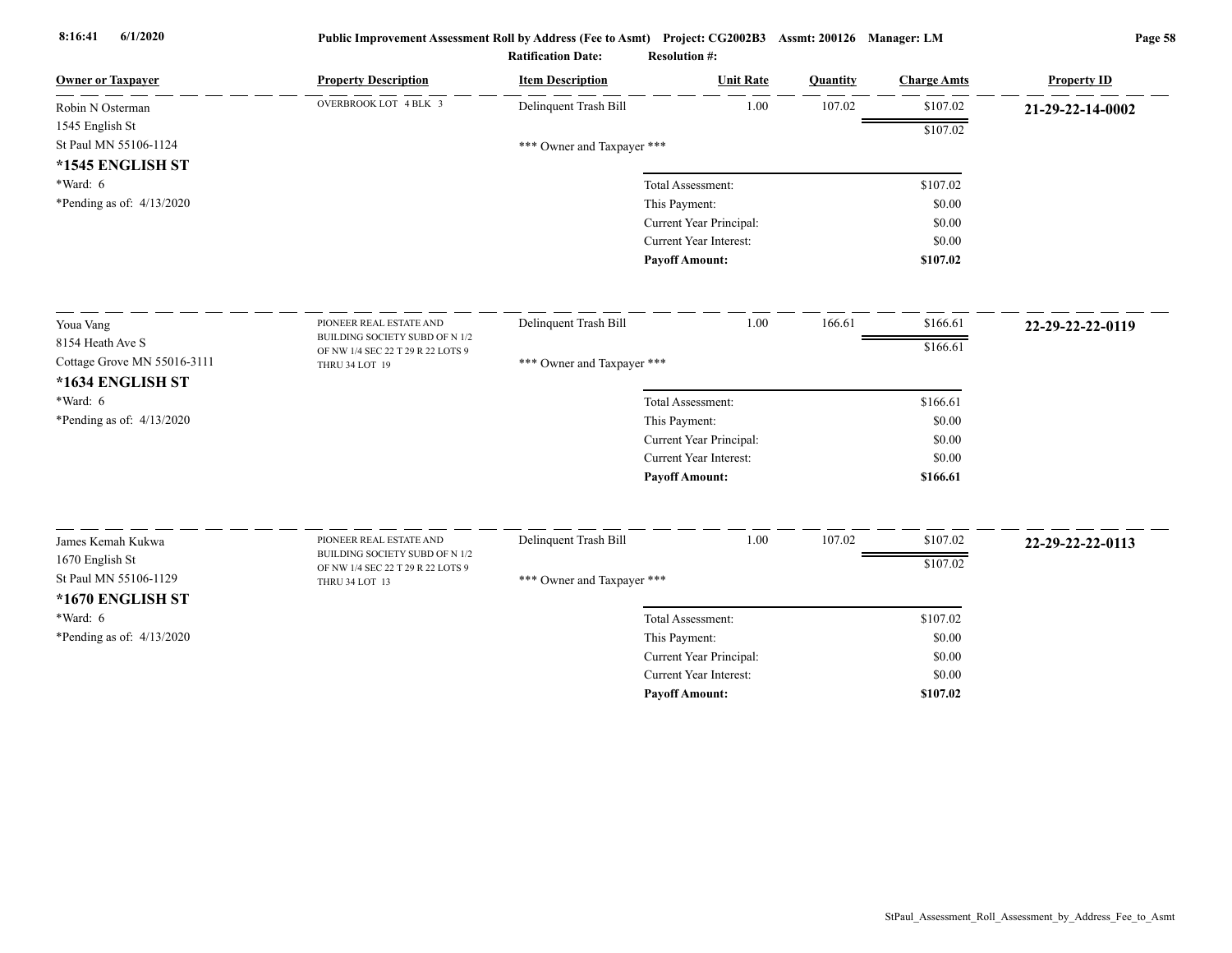| <b>Owner or Taxpayer</b>    | <b>Property Description</b>                                            | <b>Item Description</b>    | <b>Unit Rate</b>                         | Quantity | <b>Charge Amts</b> | <b>Property ID</b> |
|-----------------------------|------------------------------------------------------------------------|----------------------------|------------------------------------------|----------|--------------------|--------------------|
| Howard Hickman              | JODELL ADDITION LOT 1 BLK 1                                            | Delinquent Trash Bill      | 1.00                                     | 107.02   | \$107.02           | 22-29-22-33-0106   |
| Elena Hickman               |                                                                        |                            |                                          |          | \$107.02           |                    |
| 1254 Etna St                |                                                                        | *** Owner and Taxpayer *** |                                          |          |                    |                    |
| St Paul MN 55106-2120       |                                                                        |                            |                                          |          |                    |                    |
| *1254 ETNA ST               |                                                                        |                            | Total Assessment:                        |          | \$107.02           |                    |
| *Ward: 6                    |                                                                        |                            | This Payment:                            |          | \$0.00             |                    |
| *Pending as of: $4/13/2020$ |                                                                        |                            | Current Year Principal:                  |          | \$0.00             |                    |
|                             |                                                                        |                            | Current Year Interest:                   |          | \$0.00             |                    |
|                             |                                                                        |                            | <b>Payoff Amount:</b>                    |          | \$107.02           |                    |
| Lia Nmn Conklin             | SECTION 22 TOWN 29 RANGE 22 E                                          | Delinquent Trash Bill      | 1.00                                     | 116.54   | \$116.54           | 22-29-22-33-0029   |
| 9809 Linden Ave N           | 120 FT OF W 483 FT OF S 58 FT OF N                                     |                            |                                          |          | \$116.54           |                    |
| Brooklyn Park MN 55443-1829 | 290 FT OF S 1/2 OF NE 1/4 OF SW 1/4<br>OF SW 1/4 OF SEC 22 TN 29 RN 22 | *** Owner and Taxpayer *** |                                          |          |                    |                    |
| *1270 ETNA ST               |                                                                        |                            |                                          |          |                    |                    |
| *Ward: 6                    |                                                                        |                            | Total Assessment:                        |          | \$116.54           |                    |
| *Pending as of: 4/13/2020   |                                                                        |                            | This Payment:                            |          | \$0.00             |                    |
|                             |                                                                        |                            | Current Year Principal:                  |          | \$0.00             |                    |
|                             |                                                                        |                            | Current Year Interest:                   |          | \$0.00             |                    |
|                             |                                                                        |                            | <b>Payoff Amount:</b>                    |          | \$116.54           |                    |
| Nael R Banat                | ST ANTHONY PARK NORTH LOT 20                                           | Delinquent Trash Bill      | 1.00                                     | 107.02   | \$107.02           |                    |
| Andrea K Banat              | <b>BLK 40</b>                                                          |                            |                                          |          |                    | 20-29-23-34-0039   |
| 1286 Eustis St              |                                                                        |                            |                                          |          | \$107.02           |                    |
| St Paul MN 55108-1522       |                                                                        | *** Owner and Taxpayer *** |                                          |          |                    |                    |
| *1286 EUSTIS ST             |                                                                        |                            |                                          |          |                    |                    |
| *Ward: 4                    |                                                                        |                            | Total Assessment:                        |          | \$107.02           |                    |
| *Pending as of: 4/13/2020   |                                                                        |                            | This Payment:<br>Current Year Principal: |          | \$0.00<br>\$0.00   |                    |
|                             |                                                                        |                            | Current Year Interest:                   |          | \$0.00             |                    |
|                             |                                                                        |                            | <b>Payoff Amount:</b>                    |          | \$107.02           |                    |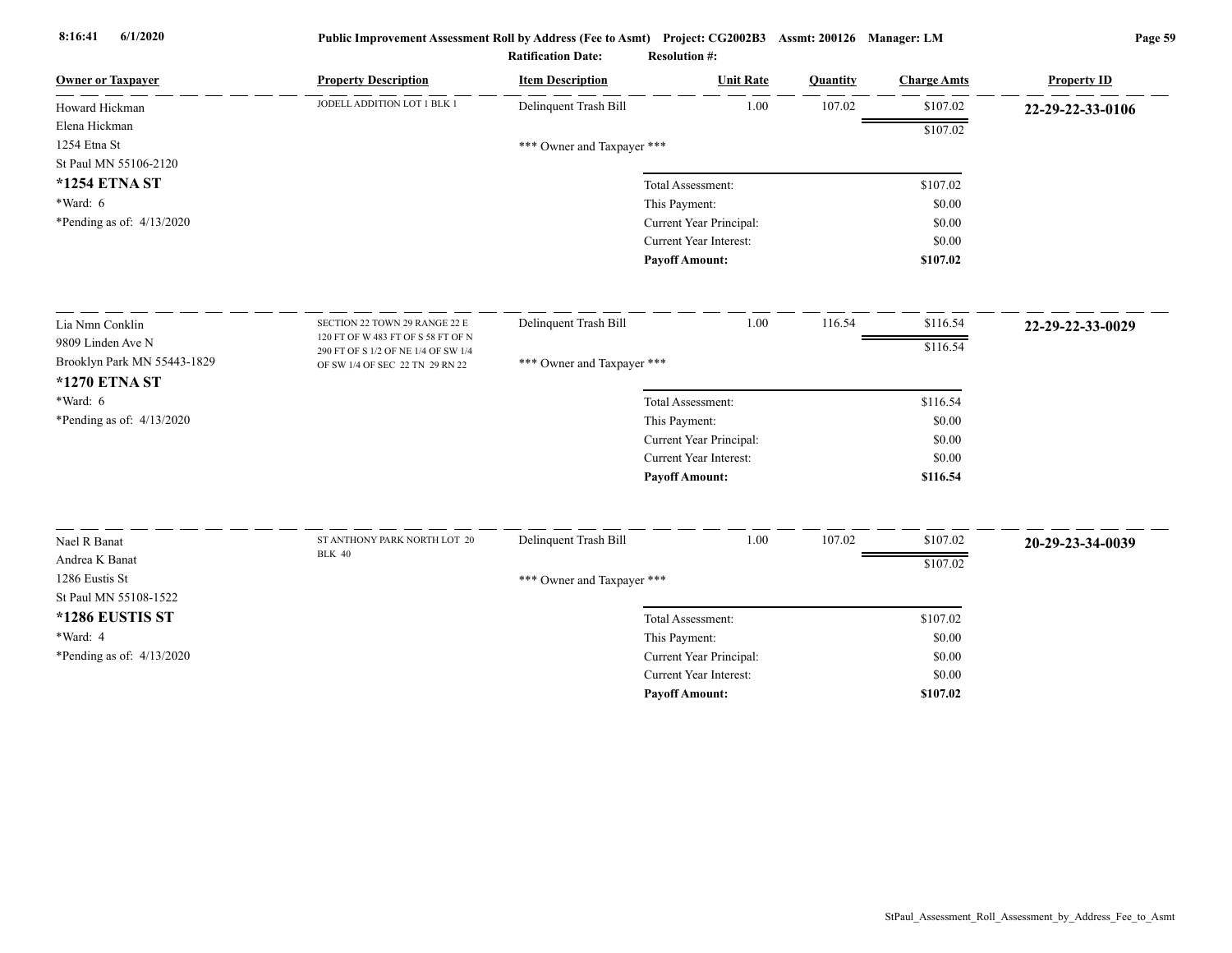| <b>Owner or Taxpayer</b>               | <b>Property Description</b>     | <b>Item Description</b>    | <b>Unit Rate</b>              | Quantity | <b>Charge Amts</b> | <b>Property ID</b> |
|----------------------------------------|---------------------------------|----------------------------|-------------------------------|----------|--------------------|--------------------|
| Earl C Sharpe Iii                      | CHELSEA HEIGHTS S 1/2 OF LOT 11 | Delinquent Trash Bill      | 1.00                          | 107.04   | \$107.04           | 22-29-23-11-0092   |
| Janan K Sharpe                         | AND ALL OF LOT 12 BLK 8         |                            |                               |          | \$107.04           |                    |
| 1576 Fernwood St                       |                                 | *** Owner and Taxpayer *** |                               |          |                    |                    |
| St Paul MN 55108-2219                  |                                 |                            |                               |          |                    |                    |
| *1576 FERNWOOD ST                      |                                 |                            | Total Assessment:             |          | \$107.04           |                    |
| *Ward: 5                               |                                 |                            | This Payment:                 |          | \$0.00             |                    |
| *Pending as of: $4/13/2020$            |                                 |                            | Current Year Principal:       |          | \$0.00             |                    |
|                                        |                                 |                            | Current Year Interest:        |          | \$0.00             |                    |
|                                        |                                 |                            | <b>Payoff Amount:</b>         |          | \$107.04           |                    |
| Jesse S Bronson                        | CHELSEA HEIGHTS LOT 4 BLK 8     | Delinquent Trash Bill      | 1.00                          | 107.04   | \$107.04           | 22-29-23-11-0085   |
| Leslie J Bronson                       |                                 |                            |                               |          | \$107.04           |                    |
| 1606 Fernwood St                       |                                 | *** Owner and Taxpayer *** |                               |          |                    |                    |
| St Paul MN 55108-2219                  |                                 |                            |                               |          |                    |                    |
| *1606 FERNWOOD ST                      |                                 |                            | Total Assessment:             |          | \$107.04           |                    |
| $*Ward: 5$                             |                                 |                            | This Payment:                 |          | \$0.00             |                    |
| *Pending as of: $4/13/2020$            |                                 |                            | Current Year Principal:       |          | \$0.00             |                    |
|                                        |                                 |                            | <b>Current Year Interest:</b> |          | \$0.00             |                    |
|                                        |                                 |                            | <b>Payoff Amount:</b>         |          | \$107.04           |                    |
|                                        | CHELSEA HEIGHTS LOT 2 BLK 2     | Delinquent Trash Bill      | 1.00                          | 107.04   | \$107.04           |                    |
| Michael R Homa                         |                                 |                            |                               |          |                    | 22-29-23-12-0026   |
| Ida M Homa                             |                                 |                            |                               |          | \$107.04           |                    |
| Po Box 2430<br>Pensacola FL 32513-2400 |                                 | *** Owner and Taxpayer *** |                               |          |                    |                    |
|                                        |                                 |                            |                               |          |                    |                    |
| *1673 FERNWOOD ST                      |                                 |                            | Total Assessment:             |          | \$107.04           |                    |
| *Ward: 5                               |                                 |                            | This Payment:                 |          | \$0.00             |                    |
| *Pending as of: 4/13/2020              |                                 |                            | Current Year Principal:       |          | \$0.00             |                    |
|                                        |                                 |                            | Current Year Interest:        |          | \$0.00             |                    |
|                                        |                                 |                            | <b>Payoff Amount:</b>         |          | \$107.04           |                    |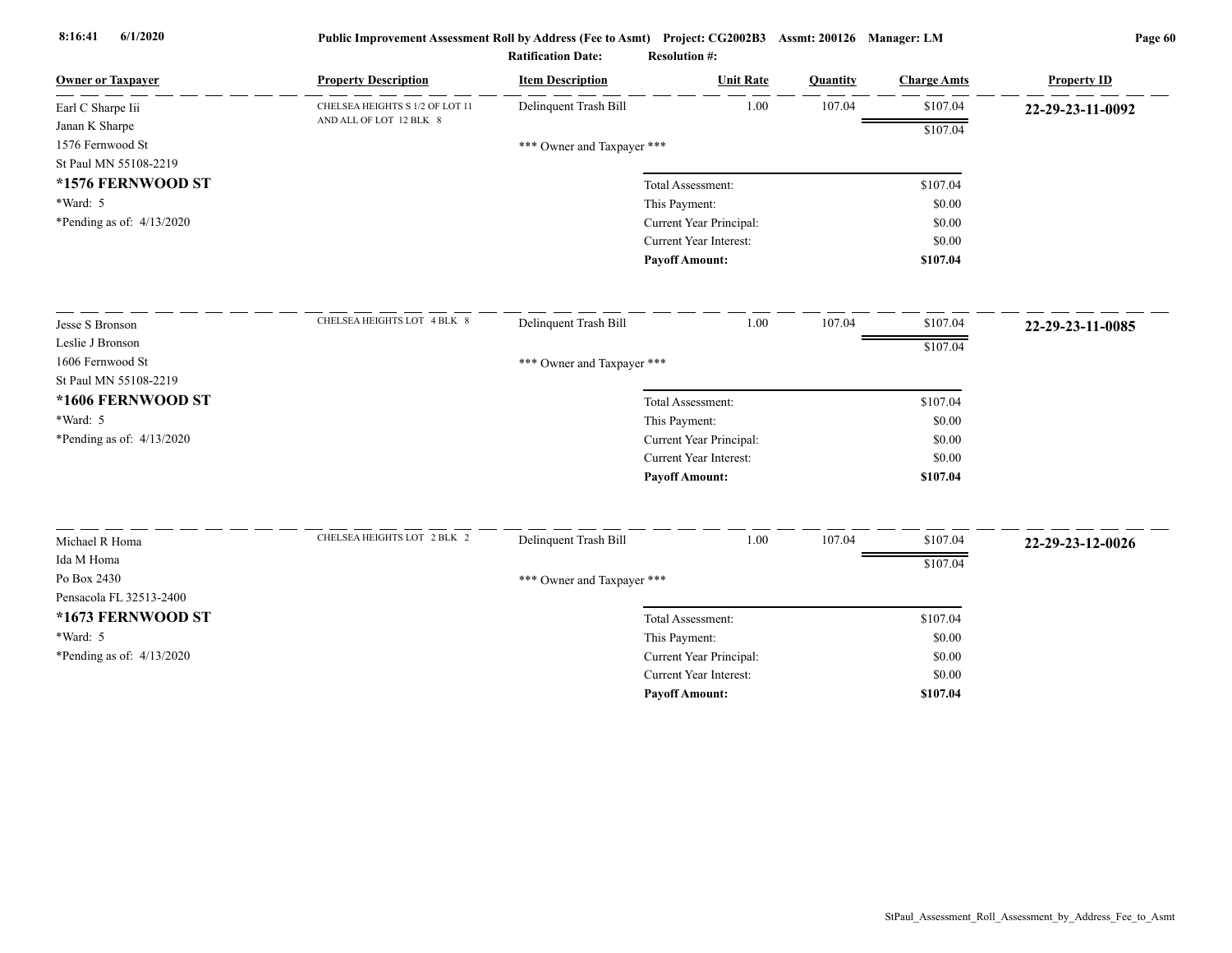| <b>Owner or Taxpayer</b>    | <b>Property Description</b>                | <b>Item Description</b>    | <b>Unit Rate</b>              | Quantity | <b>Charge Amts</b> | <b>Property ID</b> |
|-----------------------------|--------------------------------------------|----------------------------|-------------------------------|----------|--------------------|--------------------|
| Ashley Mankowski            | CHELSEA HEIGHTS SUBJ TO HWY                | Delinquent Trash Bill      | 1.00                          | 126.06   | \$126.06           | 22-29-23-12-0172   |
| 1677 Fernwood St            | ESMT; LOT 1 BLK 2                          |                            |                               |          | \$126.06           |                    |
| St Paul MN 55108-2220       |                                            | *** Owner and Taxpayer *** |                               |          |                    |                    |
| *1677 FERNWOOD ST           |                                            |                            |                               |          |                    |                    |
| *Ward: 5                    |                                            |                            | Total Assessment:             |          | \$126.06           |                    |
| *Pending as of: $4/13/2020$ |                                            |                            | This Payment:                 |          | \$0.00             |                    |
|                             |                                            |                            | Current Year Principal:       |          | \$0.00             |                    |
|                             |                                            |                            | Current Year Interest:        |          | \$0.00             |                    |
|                             |                                            |                            | <b>Payoff Amount:</b>         |          | \$126.06           |                    |
| Alesia Schulze              | <b>GRANPORT ADDITION LOTS 11 &amp; LOT</b> | Delinquent Trash Bill      | 1.00                          | 114.34   | \$114.34           | 21-28-23-12-0053   |
| 1745 Field Ave              | 12 BLK 8                                   |                            |                               |          | \$114.34           |                    |
| St Paul MN 55116-2725       |                                            | *** Owner and Taxpayer *** |                               |          |                    |                    |
| *1745 FIELD AVE             |                                            |                            |                               |          |                    |                    |
| *Ward: 3                    |                                            |                            | Total Assessment:             |          | \$114.34           |                    |
| *Pending as of: 4/13/2020   |                                            |                            | This Payment:                 |          | \$0.00             |                    |
|                             |                                            |                            | Current Year Principal:       |          | \$0.00             |                    |
|                             |                                            |                            | <b>Current Year Interest:</b> |          | \$0.00             |                    |
|                             |                                            |                            | <b>Payoff Amount:</b>         |          | \$114.34           |                    |
| Anthony Beckman             | <b>GRANPORT ADDITION LOT 4 BLK 7</b>       | Delinquent Trash Bill      | 1.00                          | 107.02   | \$107.02           |                    |
| 1771 Field Ave              |                                            |                            |                               |          |                    | 21-28-23-12-0046   |
| St Paul MN 55116-2727       |                                            |                            |                               |          | \$107.02           |                    |
| *1771 FIELD AVE             |                                            | *** Owner and Taxpayer *** |                               |          |                    |                    |
| $*Ward: 3$                  |                                            |                            | Total Assessment:             |          | \$107.02           |                    |
| *Pending as of: $4/13/2020$ |                                            |                            | This Payment:                 |          | \$0.00             |                    |
|                             |                                            |                            | Current Year Principal:       |          | \$0.00             |                    |
|                             |                                            |                            | Current Year Interest:        |          | \$0.00             |                    |
|                             |                                            |                            | <b>Payoff Amount:</b>         |          | \$107.02           |                    |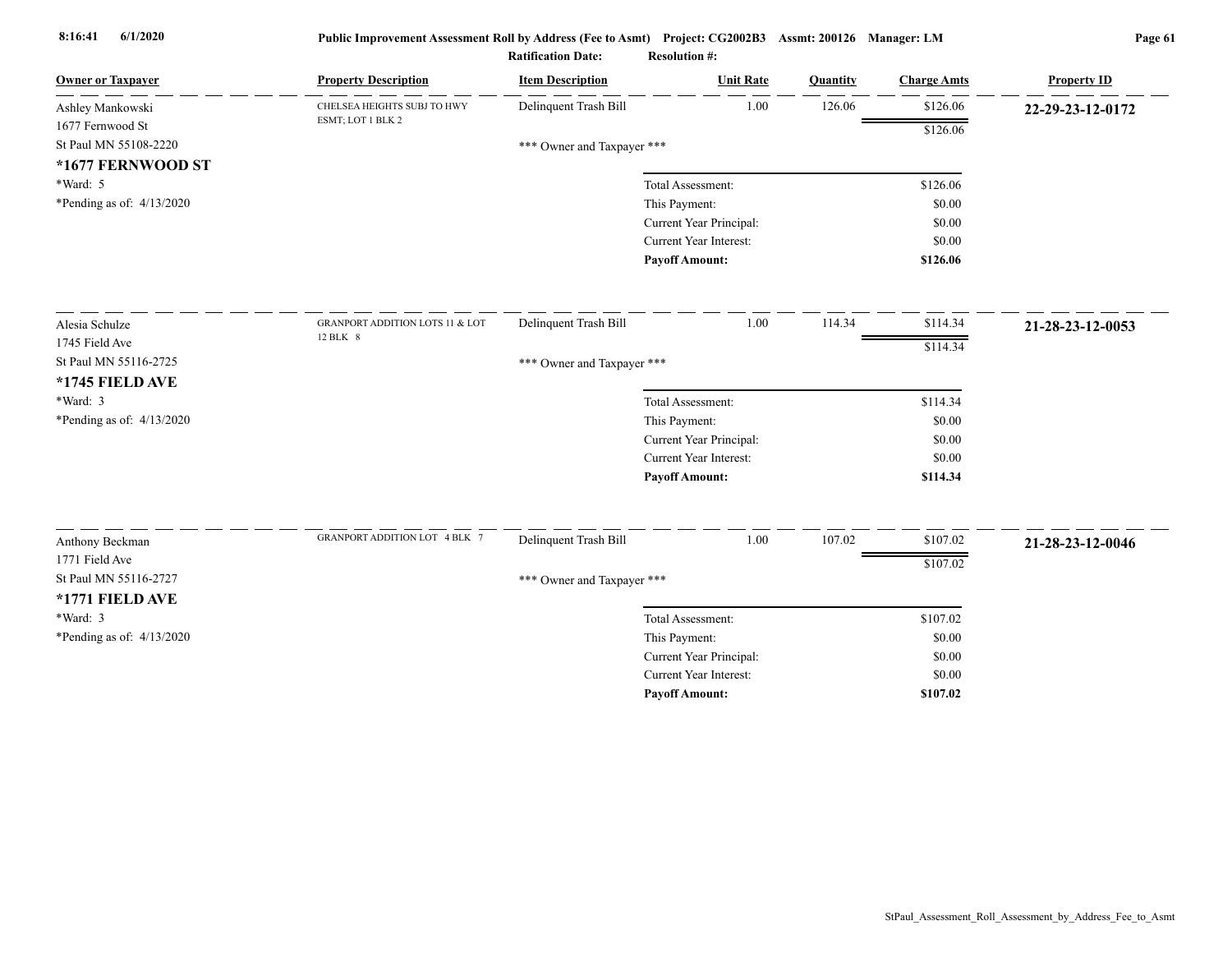| <b>Owner or Taxpayer</b>    | <b>Property Description</b>                              | <b>Item Description</b>    | <b>Unit Rate</b>              | Quantity | <b>Charge Amts</b> | <b>Property ID</b> |
|-----------------------------|----------------------------------------------------------|----------------------------|-------------------------------|----------|--------------------|--------------------|
| Rick J Weinhandl            | HOMECROFT, AN ADDITION TO THE                            | Delinquent Trash Bill      | 1.00                          | 107.02   | \$107.02           | 21-28-23-12-0086   |
| 1774 Field Ave              | CITY OF ST. PAUL LOT 4 BLK 2                             |                            |                               |          | \$107.02           |                    |
| St Paul MN 55116-2726       |                                                          | *** Owner and Taxpayer *** |                               |          |                    |                    |
| *1774 FIELD AVE             |                                                          |                            |                               |          |                    |                    |
| $*Ward: 3$                  |                                                          |                            | Total Assessment:             |          | \$107.02           |                    |
| *Pending as of: 4/13/2020   |                                                          |                            | This Payment:                 |          | \$0.00             |                    |
|                             |                                                          |                            | Current Year Principal:       |          | \$0.00             |                    |
|                             |                                                          |                            | Current Year Interest:        |          | \$0.00             |                    |
|                             |                                                          |                            | <b>Payoff Amount:</b>         |          | \$107.02           |                    |
| Erin L Hinds                | HOMECROFT, AN ADDITION TO THE                            | Delinquent Trash Bill      | 1.00                          | 114.34   | \$114.34           | 21-28-23-12-0089   |
| Aaron R Hinds               | CITY OF ST. PAUL LOT 8 BLK 2                             |                            |                               |          | \$114.34           |                    |
| 1794 Field Ave              |                                                          | *** Owner and Taxpayer *** |                               |          |                    |                    |
| St Paul MN 55116-2726       |                                                          |                            |                               |          |                    |                    |
| *1794 FIELD AVE             |                                                          |                            | Total Assessment:             |          | \$114.34           |                    |
| *Ward: 3                    |                                                          |                            | This Payment:                 |          | \$0.00             |                    |
| *Pending as of: $4/13/2020$ |                                                          |                            | Current Year Principal:       |          | \$0.00             |                    |
|                             |                                                          |                            | <b>Current Year Interest:</b> |          | \$0.00             |                    |
|                             |                                                          |                            | <b>Payoff Amount:</b>         |          | \$114.34           |                    |
|                             |                                                          |                            |                               |          |                    |                    |
| Kyla Riley                  | LANE'S PHALEN GROVE ADD., ST.<br>PAUL, MINN. LOT 6 BLK 8 | Delinquent Trash Bill      | 1.00                          | 16.04    | \$16.04            | 21-29-22-32-0183   |
| 1321 Forest St              |                                                          |                            |                               |          | \$16.04            |                    |
| St Paul MN 55106-1809       |                                                          | *** Owner and Taxpayer *** |                               |          |                    |                    |
| *1321 FOREST ST             |                                                          |                            |                               |          |                    |                    |
| *Ward: 6                    |                                                          |                            | Total Assessment:             |          | \$16.04            |                    |
| *Pending as of: 4/13/2020   |                                                          |                            | This Payment:                 |          | \$0.00             |                    |
|                             |                                                          |                            | Current Year Principal:       |          | \$0.00             |                    |
|                             |                                                          |                            | <b>Current Year Interest:</b> |          | \$0.00             |                    |
|                             |                                                          |                            | <b>Pavoff Amount:</b>         |          | \$16.04            |                    |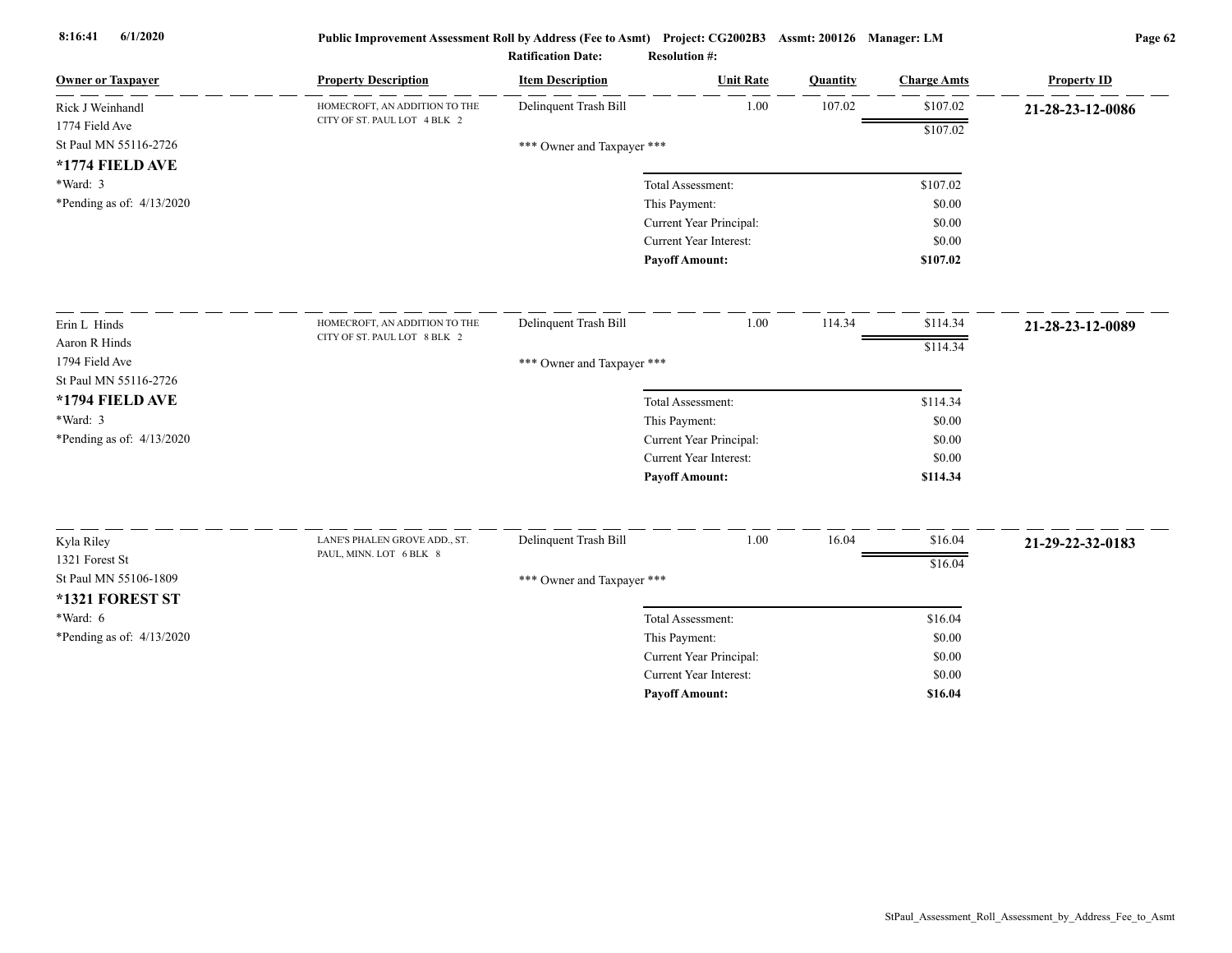| <b>Owner or Taxpayer</b>    | <b>Property Description</b>                                       | <b>Item Description</b>    | <b>Unit Rate</b>              | Quantity | <b>Charge Amts</b> | <b>Property ID</b> |
|-----------------------------|-------------------------------------------------------------------|----------------------------|-------------------------------|----------|--------------------|--------------------|
| Rhea B Hawkins              | LANE'S PHALEN GROVE ADD., ST.                                     | Delinquent Trash Bill      | 1.00                          | 3.36     | \$3.36             | 21-29-22-32-0006   |
| 1409 Forest St              | PAUL, MINN. LOT 6 BLK 1                                           |                            |                               |          | \$3.36             |                    |
| St Paul MN 55106-1812       |                                                                   | *** Owner and Taxpayer *** |                               |          |                    |                    |
| *1409 FOREST ST             |                                                                   |                            |                               |          |                    |                    |
| $*Ward: 6$                  |                                                                   |                            | Total Assessment:             |          | \$3.36             |                    |
| *Pending as of: $4/13/2020$ |                                                                   |                            | This Payment:                 |          | \$0.00             |                    |
|                             |                                                                   |                            | Current Year Principal:       |          | \$0.00             |                    |
|                             |                                                                   |                            | <b>Current Year Interest:</b> |          | \$0.00             |                    |
|                             |                                                                   |                            | <b>Payoff Amount:</b>         |          | \$3.36             |                    |
| Dickson A Ladipo            | FURNESS GARDEN LOTS N 6O FT OF                                    | Delinquent Trash Bill      | 1.00                          | 29.23    | \$29.23            | 23-29-22-13-0013   |
| Adedayo R Adewola           | LOT 6 BLK 8                                                       |                            |                               |          | \$29.23            |                    |
| 1534 Furness Pkwy           |                                                                   | *** Owner and Taxpayer *** |                               |          |                    |                    |
| St Paul MN 55119-3041       |                                                                   |                            |                               |          |                    |                    |
| *1534 FURNESS PKWY          |                                                                   |                            | Total Assessment:             |          | \$29.23            |                    |
| *Ward: 6                    |                                                                   |                            | This Payment:                 |          | \$0.00             |                    |
| *Pending as of: 4/13/2020   |                                                                   |                            | Current Year Principal:       |          | \$0.00             |                    |
|                             |                                                                   |                            | Current Year Interest:        |          | \$0.00             |                    |
|                             |                                                                   |                            | <b>Payoff Amount:</b>         |          | \$29.23            |                    |
|                             |                                                                   |                            |                               |          |                    |                    |
| Sharon D Fischtrom          | DAVERN'S BURREN ADDITION TO ST.<br>PAUL, MINN. W 1/2 OF LOT 4 AND | Delinquent Trash Bill      | 1.00                          | 77.36    | \$77.36            | 21-28-23-24-0055   |
| 1866 Graham Ave             | ALL OF LOT 5 BLK 8                                                |                            |                               |          | \$77.36            |                    |
| St Paul MN 55116-2618       |                                                                   | *** Owner and Taxpayer *** |                               |          |                    |                    |
| *1866 GRAHAM AVE            |                                                                   |                            |                               |          |                    |                    |
| *Ward: 3                    |                                                                   |                            | Total Assessment:             |          | \$77.36            |                    |
| *Pending as of: 4/13/2020   |                                                                   |                            | This Payment:                 |          | \$0.00             |                    |
|                             |                                                                   |                            | Current Year Principal:       |          | \$0.00             |                    |
|                             |                                                                   |                            | <b>Current Year Interest:</b> |          | \$0.00             |                    |
|                             |                                                                   |                            | <b>Pavoff Amount:</b>         |          | \$77.36            |                    |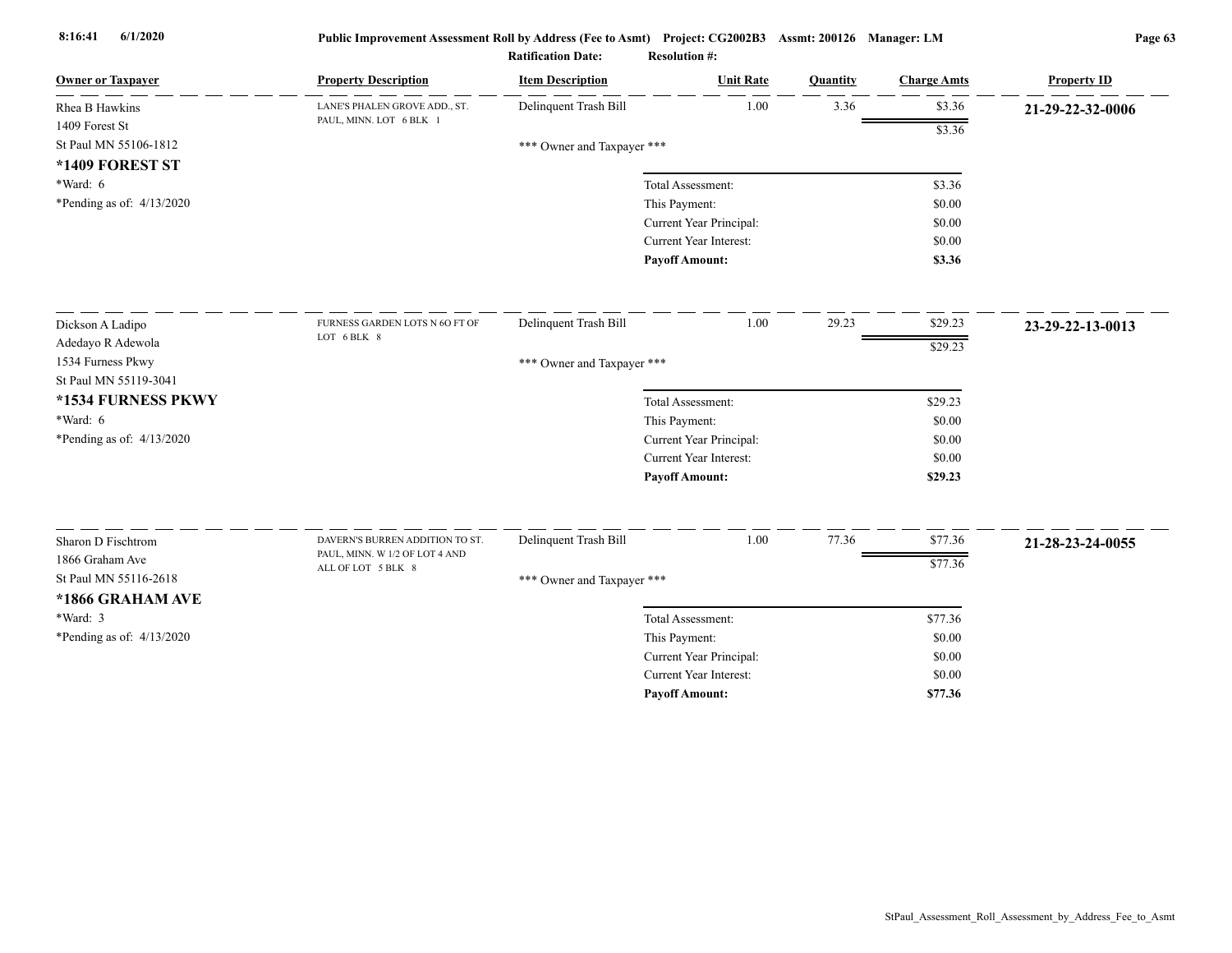| <b>Owner or Taxpayer</b>            | <b>Property Description</b>    | <b>Item Description</b>    | <b>Unit Rate</b>              | Quantity | <b>Charge Amts</b> | <b>Property ID</b> |
|-------------------------------------|--------------------------------|----------------------------|-------------------------------|----------|--------------------|--------------------|
| Kate E Sandvik                      | FAIRVIEW SOUTH ADDITION LOT 16 | Delinquent Trash Bill      | 1.00                          | 106.17   | \$106.17           | 21-28-23-24-0043   |
| Benjamin D Sandvik                  | BLK 6                          |                            |                               |          | \$106.17           |                    |
| 1873 Graham Ave                     |                                | *** Owner and Taxpayer *** |                               |          |                    |                    |
| St Paul MN 55116-2619               |                                |                            |                               |          |                    |                    |
| *1873 GRAHAM AVE                    |                                |                            | Total Assessment:             |          | \$106.17           |                    |
| $*Ward: 3$                          |                                |                            | This Payment:                 |          | \$0.00             |                    |
| *Pending as of: 4/13/2020           |                                |                            | Current Year Principal:       |          | \$0.00             |                    |
|                                     |                                |                            | Current Year Interest:        |          | \$0.00             |                    |
|                                     |                                |                            | <b>Payoff Amount:</b>         |          | \$106.17           |                    |
| Lareesa Hooper                      | FAIRVIEW SOUTH ADDITION LOT 15 | Delinquent Trash Bill      | 1.00                          | 114.34   | \$114.34           | 21-28-23-24-0042   |
| 1877 Graham Ave                     | BLK 6                          |                            |                               |          | \$114.34           |                    |
| St Paul MN 55116-2619               |                                | *** Owner and Taxpayer *** |                               |          |                    |                    |
| *1877 GRAHAM AVE                    |                                |                            |                               |          |                    |                    |
| *Ward: 3                            |                                |                            | Total Assessment:             |          | \$114.34           |                    |
| *Pending as of: 4/13/2020           |                                |                            | This Payment:                 |          | \$0.00             |                    |
|                                     |                                |                            | Current Year Principal:       |          | \$0.00             |                    |
|                                     |                                |                            | <b>Current Year Interest:</b> |          | \$0.00             |                    |
|                                     |                                |                            | <b>Payoff Amount:</b>         |          | \$114.34           |                    |
|                                     | REARRANGEMENT IN STRICKLER     | Delinquent Trash Bill      | 1.00                          | 121.28   | \$121.28           |                    |
| Lisa C Troutman<br>Jason E Troutman | PLACE LOT 1                    |                            |                               |          |                    | 20-29-23-42-0002   |
| 1411 Grantham St                    |                                |                            |                               |          | \$121.28           |                    |
| St Paul MN 55108-1418               |                                | *** Owner and Taxpayer *** |                               |          |                    |                    |
| *1411 GRANTHAM ST                   |                                |                            | Total Assessment:             |          | \$121.28           |                    |
| *Ward: 4                            |                                |                            | This Payment:                 |          | \$0.00             |                    |
| *Pending as of: 4/13/2020           |                                |                            | Current Year Principal:       |          | \$0.00             |                    |
|                                     |                                |                            | <b>Current Year Interest:</b> |          | \$0.00             |                    |
|                                     |                                |                            | <b>Payoff Amount:</b>         |          | \$121.28           |                    |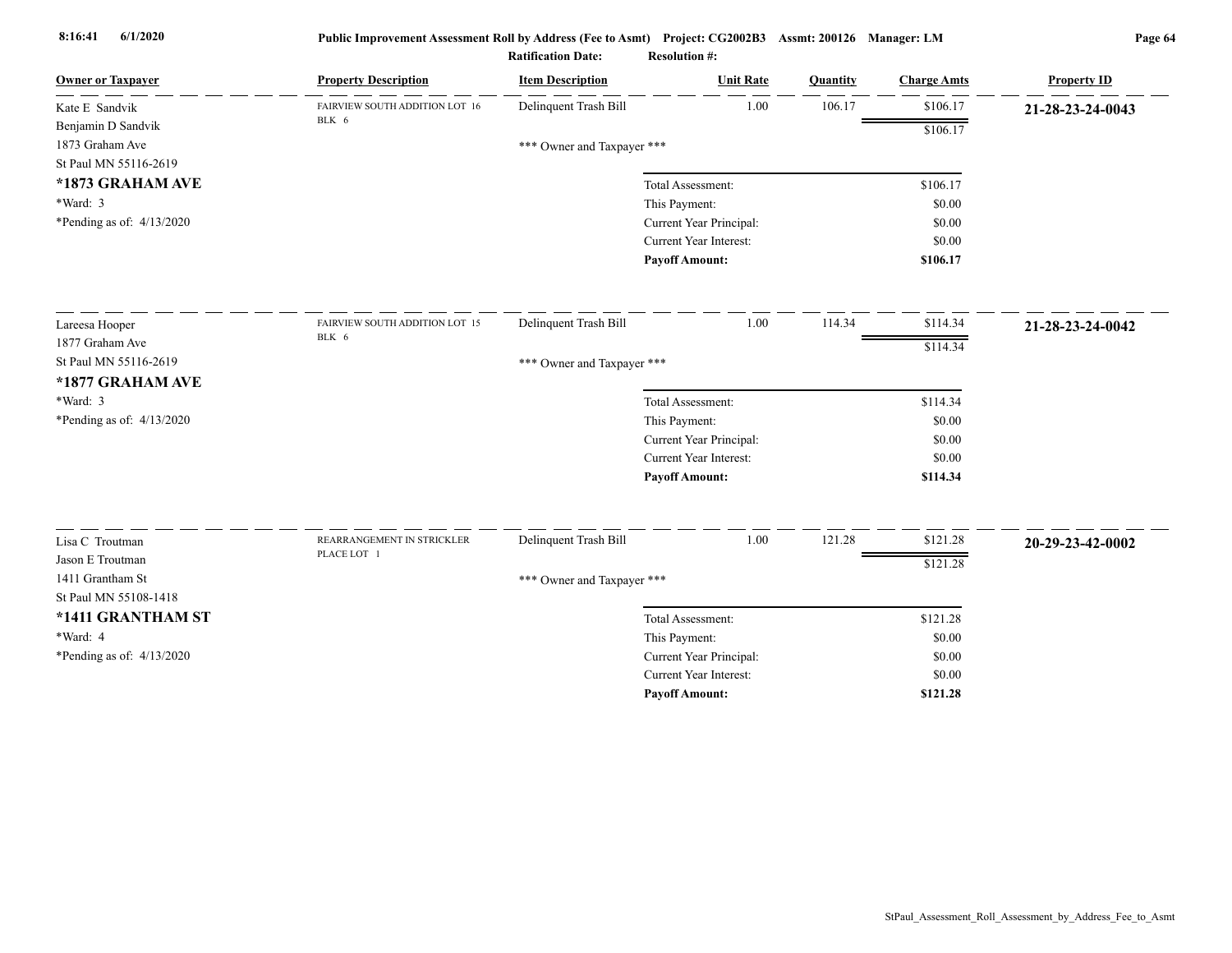| <b>Owner or Taxpayer</b>    | <b>Property Description</b>     | <b>Item Description</b>    | <b>Unit Rate</b>              | Quantity | <b>Charge Amts</b> | <b>Property ID</b> |
|-----------------------------|---------------------------------|----------------------------|-------------------------------|----------|--------------------|--------------------|
| Loretta M Anderson          | FRANKSON'S COMO PARK ADDITION   | Delinquent Trash Bill      | 1.00                          | 66.20    | \$66.20            | 22-29-23-31-0007   |
| 1405 Hamline Ave N          | LOT 9 BLK 17                    |                            |                               |          | \$66.20            |                    |
| St Paul MN 55108-2407       |                                 | *** Owner and Taxpayer *** |                               |          |                    |                    |
| *1405 HAMLINE AVE N         |                                 |                            |                               |          |                    |                    |
| *Ward: 4                    |                                 |                            | Total Assessment:             |          | \$66.20            |                    |
| *Pending as of: 4/13/2020   |                                 |                            | This Payment:                 |          | \$0.00             |                    |
|                             |                                 |                            | Current Year Principal:       |          | \$0.00             |                    |
|                             |                                 |                            | Current Year Interest:        |          | \$0.00             |                    |
|                             |                                 |                            | <b>Payoff Amount:</b>         |          | \$66.20            |                    |
| Randall W Gwin              | PARK VIEW ADDITION LOT 6        | Delinquent Trash Bill      | 1.00                          | 114.34   | \$114.34           | 22-29-23-24-0203   |
| Rory E Gwin                 |                                 |                            |                               |          | \$114.34           |                    |
| 1477 Hamline Ave N          |                                 | *** Owner and Taxpayer *** |                               |          |                    |                    |
| St Paul MN 55108-2313       |                                 |                            |                               |          |                    |                    |
| *1477 HAMLINE AVE N         |                                 |                            | Total Assessment:             |          | \$114.34           |                    |
| *Ward: 4                    |                                 |                            | This Payment:                 |          | \$0.00             |                    |
| *Pending as of: $4/13/2020$ |                                 |                            | Current Year Principal:       |          | \$0.00             |                    |
|                             |                                 |                            | <b>Current Year Interest:</b> |          | \$0.00             |                    |
|                             |                                 |                            | <b>Payoff Amount:</b>         |          | \$114.34           |                    |
| David Maeda                 | CHELSEA HEIGHTS N 10 FT         | Delinquent Trash Bill      | 1.00                          | 77.37    | \$77.37            | 22-29-23-12-0077   |
| 1596 Hamline Ave N          | MEASURED AT RA WITH W L OF LOTS |                            |                               |          |                    |                    |
| St Paul MN 55108-2108       | 23 AND ALL OF LOT 24 BLK 4      | *** Owner and Taxpayer *** |                               |          | \$77.37            |                    |
| *1596 HAMLINE AVE N         |                                 |                            |                               |          |                    |                    |
| *Ward: 5                    |                                 |                            | Total Assessment:             |          | \$77.37            |                    |
| *Pending as of: 4/13/2020   |                                 |                            | This Payment:                 |          | \$0.00             |                    |
|                             |                                 |                            | Current Year Principal:       |          | \$0.00             |                    |
|                             |                                 |                            | <b>Current Year Interest:</b> |          | \$0.00             |                    |
|                             |                                 |                            | <b>Pavoff Amount:</b>         |          | \$77.37            |                    |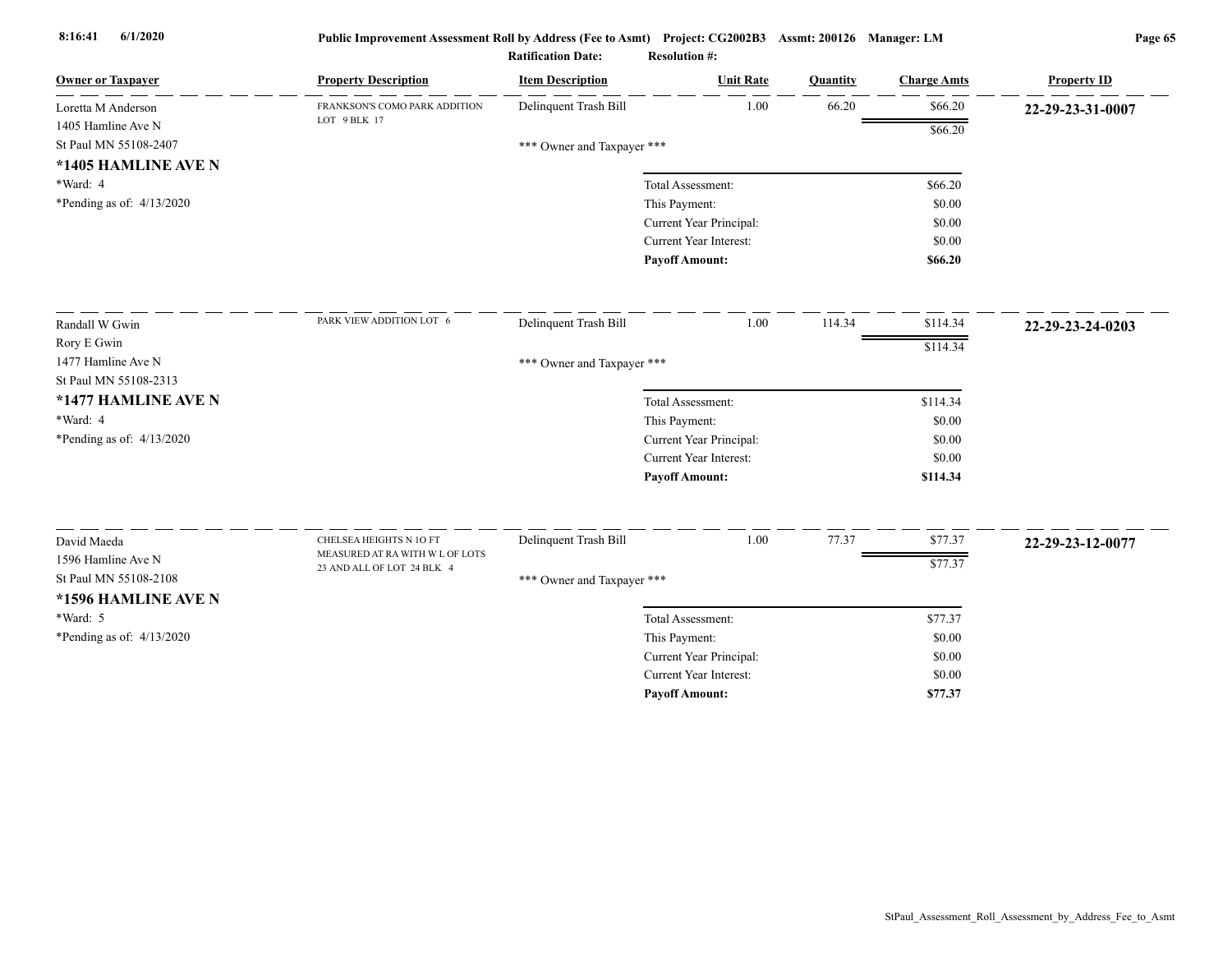| <b>Owner or Taxpayer</b>    | <b>Property Description</b>                 | <b>Item Description</b>    | <b>Unit Rate</b>              | Quantity | <b>Charge Amts</b> | <b>Property ID</b> |
|-----------------------------|---------------------------------------------|----------------------------|-------------------------------|----------|--------------------|--------------------|
| Frederick Turk Trustee      | J. A. AND W. M. STEES ADDITION TO           | Delinquent Trash Bill      | 1.00                          | 48.67    | \$48.67            | 21-29-22-34-0175   |
| Margaret Turk Trustee       | ST. PAUL, RAMSEY CO., MINN. LOT 11<br>BLK 7 |                            |                               |          | \$48.67            |                    |
| 27 Warren St                |                                             | *** Owner and Taxpayer *** |                               |          |                    |                    |
| St Paul MN 55119-4613       |                                             |                            |                               |          |                    |                    |
| *1016 HAWTHORNE AVE E       |                                             |                            | Total Assessment:             |          | \$48.67            |                    |
| *Ward: 6                    |                                             |                            | This Payment:                 |          | \$0.00             |                    |
| *Pending as of: 4/13/2020   |                                             |                            | Current Year Principal:       |          | \$0.00             |                    |
|                             |                                             |                            | Current Year Interest:        |          | \$0.00             |                    |
|                             |                                             |                            | <b>Payoff Amount:</b>         |          | \$48.67            |                    |
| Ronald A Arndt              | PHALEN HEIGHTS PARK LOT 9 BLK               | Delinquent Trash Bill      | 1.00                          | 77.36    | \$77.36            | 21-29-22-43-0112   |
| Deborah L Arndt             | 8                                           |                            |                               |          | \$77.36            |                    |
| 1084 Hawthorne Ave E        |                                             | *** Owner and Taxpayer *** |                               |          |                    |                    |
| St Paul MN 55106-2016       |                                             |                            |                               |          |                    |                    |
| *1084 HAWTHORNE AVE E       |                                             |                            | Total Assessment:             |          | \$77.36            |                    |
| $*Ward: 6$                  |                                             |                            | This Payment:                 |          | \$0.00             |                    |
| *Pending as of: $4/13/2020$ |                                             |                            | Current Year Principal:       |          | \$0.00             |                    |
|                             |                                             |                            | <b>Current Year Interest:</b> |          | \$0.00             |                    |
|                             |                                             |                            | <b>Payoff Amount:</b>         |          | \$77.36            |                    |
|                             |                                             |                            |                               |          |                    |                    |
| Sadie J Winkelman           | PHALEN HEIGHTS PARK LOT 8 BLK<br>8          | Delinquent Trash Bill      | 1.00                          | 4.65     | \$4.65             | 21-29-22-43-0140   |
| 1088 Hawthorne Ave E        |                                             |                            |                               |          | \$4.65             |                    |
| St Paul MN 55106-2016       |                                             | *** Owner and Taxpayer *** |                               |          |                    |                    |
| *1088 HAWTHORNE AVE E       |                                             |                            |                               |          |                    |                    |
| *Ward: 6                    |                                             |                            | Total Assessment:             |          | \$4.65             |                    |
| *Pending as of: $4/13/2020$ |                                             |                            | This Payment:                 |          | \$0.00             |                    |
|                             |                                             |                            | Current Year Principal:       |          | \$0.00             |                    |
|                             |                                             |                            | <b>Current Year Interest:</b> |          | \$0.00             |                    |
|                             |                                             |                            | <b>Pavoff Amount:</b>         |          | \$4.65             |                    |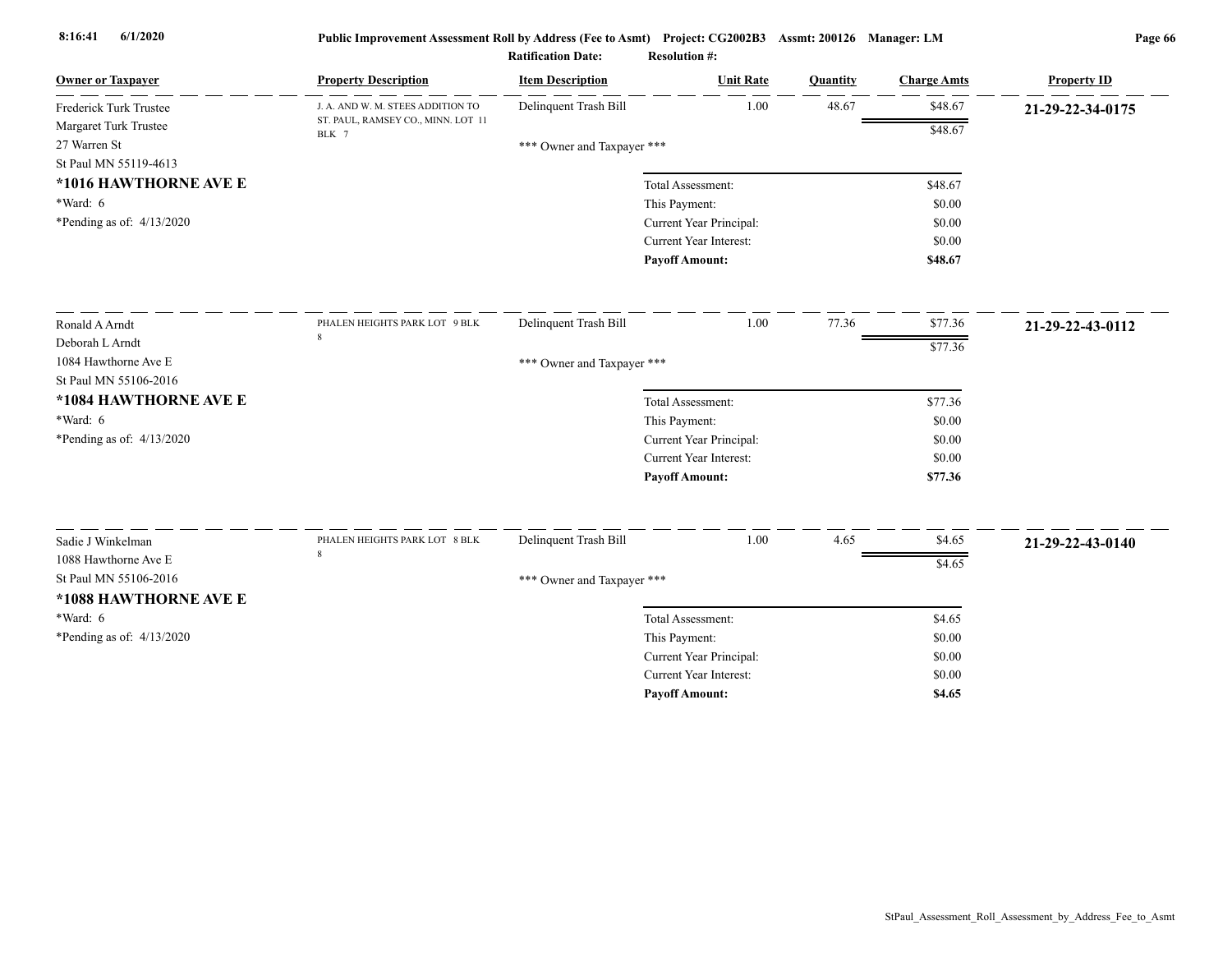| <b>Owner or Taxpayer</b>    | <b>Property Description</b>     | <b>Item Description</b>    | <b>Unit Rate</b>              | Quantity | <b>Charge Amts</b> | <b>Property ID</b> |
|-----------------------------|---------------------------------|----------------------------|-------------------------------|----------|--------------------|--------------------|
| Gregory G Kurtz             | PHALEN HEIGHTS PARK LOT 3 BLK   | Delinquent Trash Bill      | 1.00                          | 119.10   | \$119.10           | 21-29-22-43-0135   |
| Pamela M Kurtz              |                                 |                            |                               |          | \$119.10           |                    |
| 1110 Hawthorne Ave E        |                                 | *** Owner and Taxpayer *** |                               |          |                    |                    |
| St Paul MN 55106-2016       |                                 |                            |                               |          |                    |                    |
| *1110 HAWTHORNE AVE E       |                                 |                            | Total Assessment:             |          | \$119.10           |                    |
| *Ward: 6                    |                                 |                            | This Payment:                 |          | \$0.00             |                    |
| *Pending as of: $4/13/2020$ |                                 |                            | Current Year Principal:       |          | \$0.00             |                    |
|                             |                                 |                            | <b>Current Year Interest:</b> |          | \$0.00             |                    |
|                             |                                 |                            | <b>Payoff Amount:</b>         |          | \$119.10           |                    |
| Samena Y Vang               | CLARKE'S SUBDIVISION OF LOTS, 4 | Delinquent Trash Bill      | 1.00                          | 86.28    | \$86.28            | 20-29-22-33-0074   |
| 968 Germain Ct              | AND 5 BASS ACRE LOTS LOT 7      |                            |                               |          |                    |                    |
| St Paul MN 55106-2958       |                                 | *** Owner and Taxpayer *** |                               |          | \$86.28            |                    |
| *364 HAWTHORNE AVE E        |                                 |                            |                               |          |                    |                    |
| *Ward: 5                    |                                 |                            | Total Assessment:             |          | \$86.28            |                    |
| *Pending as of: 4/13/2020   |                                 |                            | This Payment:                 |          | \$0.00             |                    |
|                             |                                 |                            | Current Year Principal:       |          | \$0.00             |                    |
|                             |                                 |                            | Current Year Interest:        |          | \$0.00             |                    |
|                             |                                 |                            | <b>Payoff Amount:</b>         |          | \$86.28            |                    |
|                             |                                 |                            |                               |          |                    |                    |
| Cheng Thao                  | OAK VILLE PARK LOT 13 BLK 9     | Delinquent Trash Bill      | 1.00                          | 121.28   | \$121.28           | 20-29-22-44-0078   |
| 711 Hawthorne Ave           |                                 |                            |                               |          | \$121.28           |                    |
| St Paul MN 55106-1906       |                                 | *** Owner and Taxpayer *** |                               |          |                    |                    |
| *711 HAWTHORNE AVE E        |                                 |                            |                               |          |                    |                    |
| $*Ward: 6$                  |                                 |                            | Total Assessment:             |          | \$121.28           |                    |
| *Pending as of: $4/13/2020$ |                                 |                            | This Payment:                 |          | \$0.00             |                    |
|                             |                                 |                            | Current Year Principal:       |          | \$0.00             |                    |
|                             |                                 |                            | Current Year Interest:        |          | \$0.00             |                    |
|                             |                                 |                            | <b>Payoff Amount:</b>         |          | \$121.28           |                    |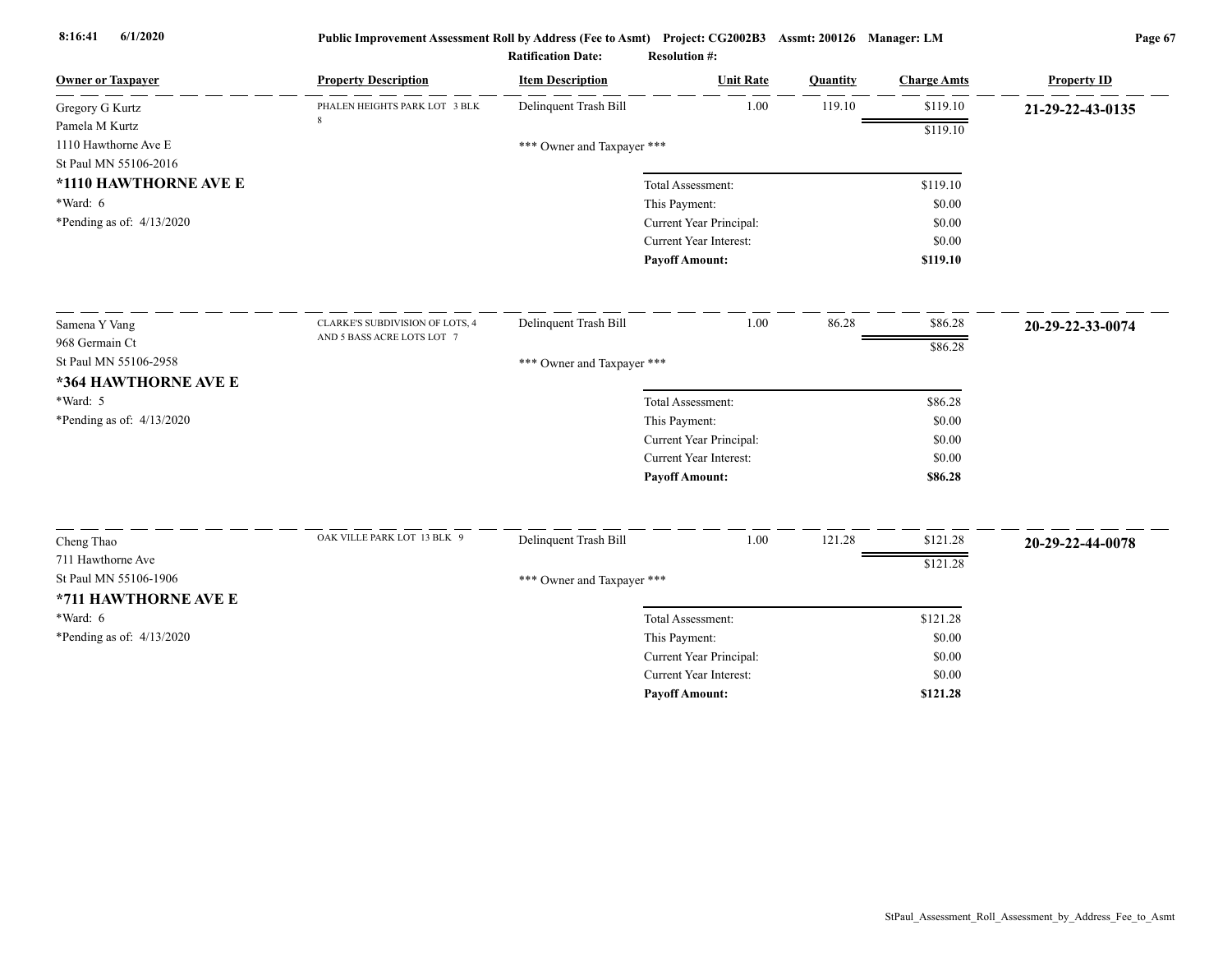| <b>Owner or Taxpayer</b>    | <b>Property Description</b> | <b>Item Description</b>    | <b>Unit Rate</b>              | <b>Quantity</b> | <b>Charge Amts</b> | <b>Property ID</b> |
|-----------------------------|-----------------------------|----------------------------|-------------------------------|-----------------|--------------------|--------------------|
| Thomas N Warfield           | OAK VILLE PARK LOT 14 BLK 9 | Delinquent Trash Bill      | 1.00                          | 78.55           | \$78.55            | 20-29-22-44-0079   |
| 717 Hawthorne Ave E         |                             |                            |                               |                 | \$78.55            |                    |
| St Paul MN 55106-1906       |                             | *** Owner and Taxpayer *** |                               |                 |                    |                    |
| *717 HAWTHORNE AVE E        |                             |                            |                               |                 |                    |                    |
| *Ward: 6                    |                             |                            | Total Assessment:             |                 | \$78.55            |                    |
| *Pending as of: $4/13/2020$ |                             |                            | This Payment:                 |                 | \$0.00             |                    |
|                             |                             |                            | Current Year Principal:       |                 | \$0.00             |                    |
|                             |                             |                            | Current Year Interest:        |                 | \$0.00             |                    |
|                             |                             |                            | <b>Payoff Amount:</b>         |                 | \$78.55            |                    |
| Thomas Huynh                | OAK VILLE PARK LOT 3 BLK 10 | Delinquent Trash Bill      | 1.00                          | 123.84          | \$123.84           | 20-29-22-44-0115   |
| Alhoa Tran                  |                             |                            |                               |                 | \$123.84           |                    |
| 3007 Valento Ln             |                             | *** Owner and Taxpayer *** |                               |                 |                    |                    |
| Little Canada MN 55117-1273 |                             |                            |                               |                 |                    |                    |
| *726 HAWTHORNE AVE E        |                             |                            | Total Assessment:             |                 | \$123.84           |                    |
| *Ward: 6                    |                             |                            | This Payment:                 |                 | \$0.00             |                    |
| *Pending as of: $4/13/2020$ |                             |                            | Current Year Principal:       |                 | \$0.00             |                    |
|                             |                             |                            | Current Year Interest:        |                 | \$0.00             |                    |
|                             |                             |                            | <b>Payoff Amount:</b>         |                 | \$123.84           |                    |
|                             | OAK VILLE PARK LOT 17 BLK 8 |                            |                               |                 |                    |                    |
| Taiwan R Basso              |                             | Delinquent Trash Bill      | 1.00                          | 114.34          | \$114.34           | 20-29-22-44-0096   |
| Cynthia Basso               |                             |                            |                               |                 | \$114.34           |                    |
| 763 Hawthorne Ave E         |                             | *** Owner and Taxpayer *** |                               |                 |                    |                    |
| St Paul MN 55106-1908       |                             |                            |                               |                 |                    |                    |
| *763 HAWTHORNE AVE E        |                             |                            | Total Assessment:             |                 | \$114.34           |                    |
| *Ward: $6$                  |                             |                            | This Payment:                 |                 | \$0.00             |                    |
| *Pending as of: 4/13/2020   |                             |                            | Current Year Principal:       |                 | \$0.00             |                    |
|                             |                             |                            | <b>Current Year Interest:</b> |                 | \$0.00             |                    |
|                             |                             |                            | <b>Payoff Amount:</b>         |                 | \$114.34           |                    |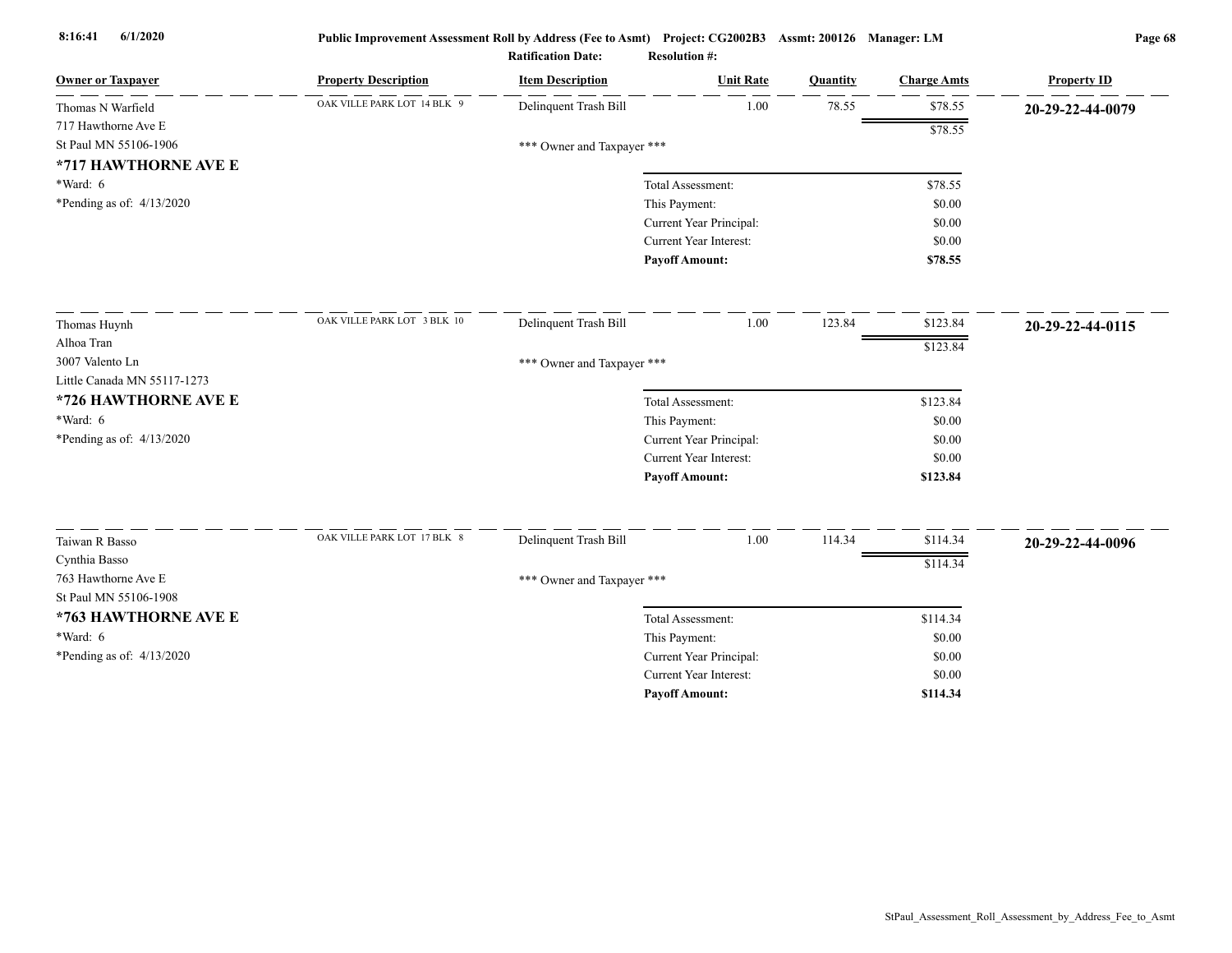| <b>Owner or Taxpayer</b>    | <b>Property Description</b>    | <b>Item Description</b>    | <b>Unit Rate</b>                                         | Quantity | <b>Charge Amts</b> | <b>Property ID</b> |
|-----------------------------|--------------------------------|----------------------------|----------------------------------------------------------|----------|--------------------|--------------------|
| Sung Nguyen                 | WILDER'S ADDITION TO ST. PAUL, | Delinquent Trash Bill      | 1.00                                                     | 4.65     | \$4.65             | 21-29-22-33-0085   |
| Mien K Nguyen               | MINNESOTA LOT 7 BLK 3          |                            |                                                          |          | \$4.65             |                    |
| 852 Hawthorne Ave E         |                                | *** Owner and Taxpayer *** |                                                          |          |                    |                    |
| St Paul MN 55106-2008       |                                |                            |                                                          |          |                    |                    |
| *852 HAWTHORNE AVE E        |                                |                            | Total Assessment:                                        |          | \$4.65             |                    |
| $*Ward: 6$                  |                                |                            | This Payment:                                            |          | \$0.00             |                    |
| *Pending as of: $4/13/2020$ |                                |                            | Current Year Principal:                                  |          | \$0.00             |                    |
|                             |                                |                            | Current Year Interest:                                   |          | \$0.00             |                    |
|                             |                                |                            | <b>Pavoff Amount:</b>                                    |          | \$4.65             |                    |
| Patrick M Hill              | WILDER'S ADDITION TO ST. PAUL, | Delinquent Trash Bill      | 1.00                                                     | 66.20    | \$66.20            | 21-29-22-33-0078   |
| 873 Hawthorne Ave E         | MINNESOTA LOT 29 BLK 2         |                            |                                                          |          | \$66.20            |                    |
| St Paul MN 55106-2007       |                                | *** Owner and Taxpayer *** |                                                          |          |                    |                    |
| *873 HAWTHORNE AVE E        |                                |                            |                                                          |          |                    |                    |
| *Ward: 6                    |                                |                            | Total Assessment:                                        |          | \$66.20            |                    |
| *Pending as of: 4/13/2020   |                                |                            | This Payment:                                            |          | \$0.00             |                    |
|                             |                                |                            | Current Year Principal:                                  |          | \$0.00             |                    |
|                             |                                |                            | <b>Current Year Interest:</b>                            |          | \$0.00             |                    |
|                             |                                |                            | <b>Payoff Amount:</b>                                    |          | \$66.20            |                    |
|                             | LANE'S EAST SIDE ADDITION, ST. | Delinquent Trash Bill      | 1.00                                                     | 235.61   | \$235.61           |                    |
| Lynn D Kostka               | PAUL, MINN. LOT 5 BLK 2        |                            |                                                          |          |                    | 21-29-22-33-0131   |
| 916 Hawthorne Ave E         |                                |                            |                                                          |          | \$235.61           |                    |
| Maplewood MN 55109-2010     |                                | *** Owner and Taxpayer *** |                                                          |          |                    |                    |
| *916 HAWTHORNE AVE E        |                                |                            |                                                          |          |                    |                    |
| *Ward: 6                    |                                |                            | Total Assessment:                                        |          | \$235.61           |                    |
| *Pending as of: $4/13/2020$ |                                |                            | This Payment:                                            |          | \$0.00             |                    |
|                             |                                |                            | Current Year Principal:<br><b>Current Year Interest:</b> |          | \$0.00             |                    |
|                             |                                |                            |                                                          |          | \$0.00             |                    |
|                             |                                |                            | <b>Pavoff Amount:</b>                                    |          | \$235.61           |                    |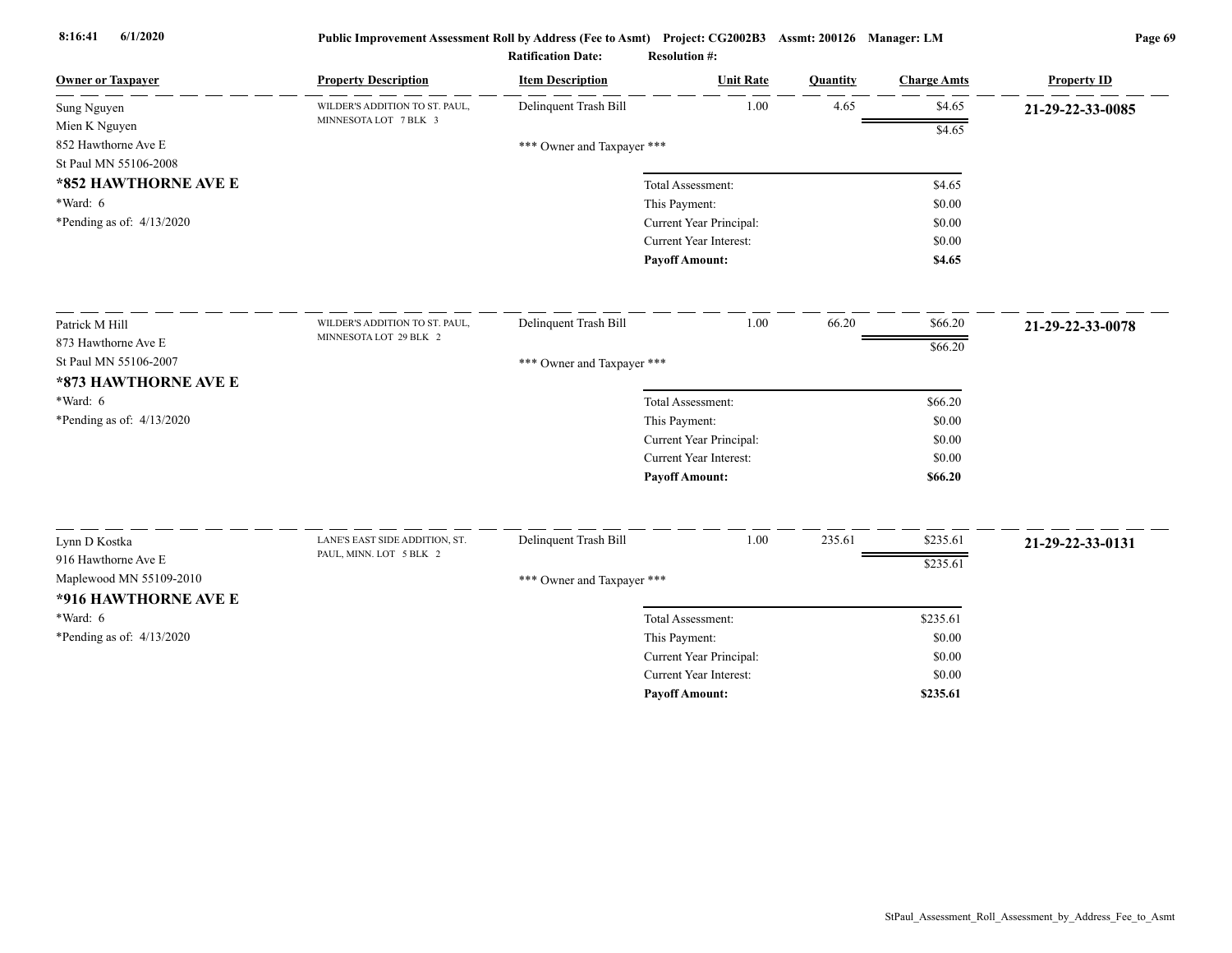| <b>Owner or Taxpayer</b>    | <b>Property Description</b>                                           | <b>Item Description</b>    | <b>Unit Rate</b>        | Quantity | <b>Charge Amts</b> | <b>Property ID</b> |
|-----------------------------|-----------------------------------------------------------------------|----------------------------|-------------------------|----------|--------------------|--------------------|
| Santa E Morales             | J. A. AND W. M. STEES ADDITION TO                                     | Delinquent Trash Bill      | 1.00                    | 221.35   | \$221.35           | 21-29-22-34-0130   |
| 945 Hawthorne Ave E         | ST. PAUL, RAMSEY CO., MINN. W 6 FT<br>OF LOT 17 AND ALL OF LOT 16 BLK |                            |                         |          | \$221.35           |                    |
| St Paul MN 55106-2011       | 5                                                                     | *** Owner and Taxpayer *** |                         |          |                    |                    |
| *945 HAWTHORNE AVE E        |                                                                       |                            |                         |          |                    |                    |
| $*Ward: 6$                  |                                                                       |                            | Total Assessment:       |          | \$221.35           |                    |
| *Pending as of: $4/13/2020$ |                                                                       |                            | This Payment:           |          | \$0.00             |                    |
|                             |                                                                       |                            | Current Year Principal: |          | \$0.00             |                    |
|                             |                                                                       |                            | Current Year Interest:  |          | \$0.00             |                    |
|                             |                                                                       |                            | <b>Payoff Amount:</b>   |          | \$221.35           |                    |
| Joan M Reese                | HAYDEN HEIGHTS EX N 12 76/100 FT                                      | Delinquent Trash Bill      | 1.00                    | 107.02   | \$107.02           | 23-29-22-23-0139   |
| 1457 Hazel St N             | LOT 3 AND EX S 12 76/100 FT LOT 4                                     |                            |                         |          | \$107.02           |                    |
| St Paul MN 55119-4220       | BLK 4                                                                 | *** Owner and Taxpayer *** |                         |          |                    |                    |
| *1457 HAZEL ST N            |                                                                       |                            |                         |          |                    |                    |
| *Ward: $6$                  |                                                                       |                            | Total Assessment:       |          | \$107.02           |                    |
| *Pending as of: 4/13/2020   |                                                                       |                            | This Payment:           |          | \$0.00             |                    |
|                             |                                                                       |                            | Current Year Principal: |          | \$0.00             |                    |
|                             |                                                                       |                            | Current Year Interest:  |          | \$0.00             |                    |
|                             |                                                                       |                            | <b>Payoff Amount:</b>   |          | \$107.02           |                    |
|                             |                                                                       |                            |                         |          |                    |                    |
| Karen J Hail                | HAYDEN HEIGHTS LOT 4 BLK 3                                            | Delinquent Trash Bill      | 1.00                    | 66.17    | \$66.17            | 23-29-22-23-0096   |
| 1483 Hazel St N             |                                                                       |                            |                         |          | \$66.17            |                    |
| St Paul MN 55119-4226       |                                                                       | *** Owner and Taxpayer *** |                         |          |                    |                    |
| *1483 HAZEL ST N            |                                                                       |                            |                         |          |                    |                    |
| *Ward: $6$                  |                                                                       |                            | Total Assessment:       |          | \$66.17            |                    |
| *Pending as of: 4/13/2020   |                                                                       |                            | This Payment:           |          | \$0.00             |                    |
|                             |                                                                       |                            | Current Year Principal: |          | \$0.00             |                    |
|                             |                                                                       |                            | Current Year Interest:  |          | \$0.00             |                    |
|                             |                                                                       |                            | <b>Payoff Amount:</b>   |          | \$66.17            |                    |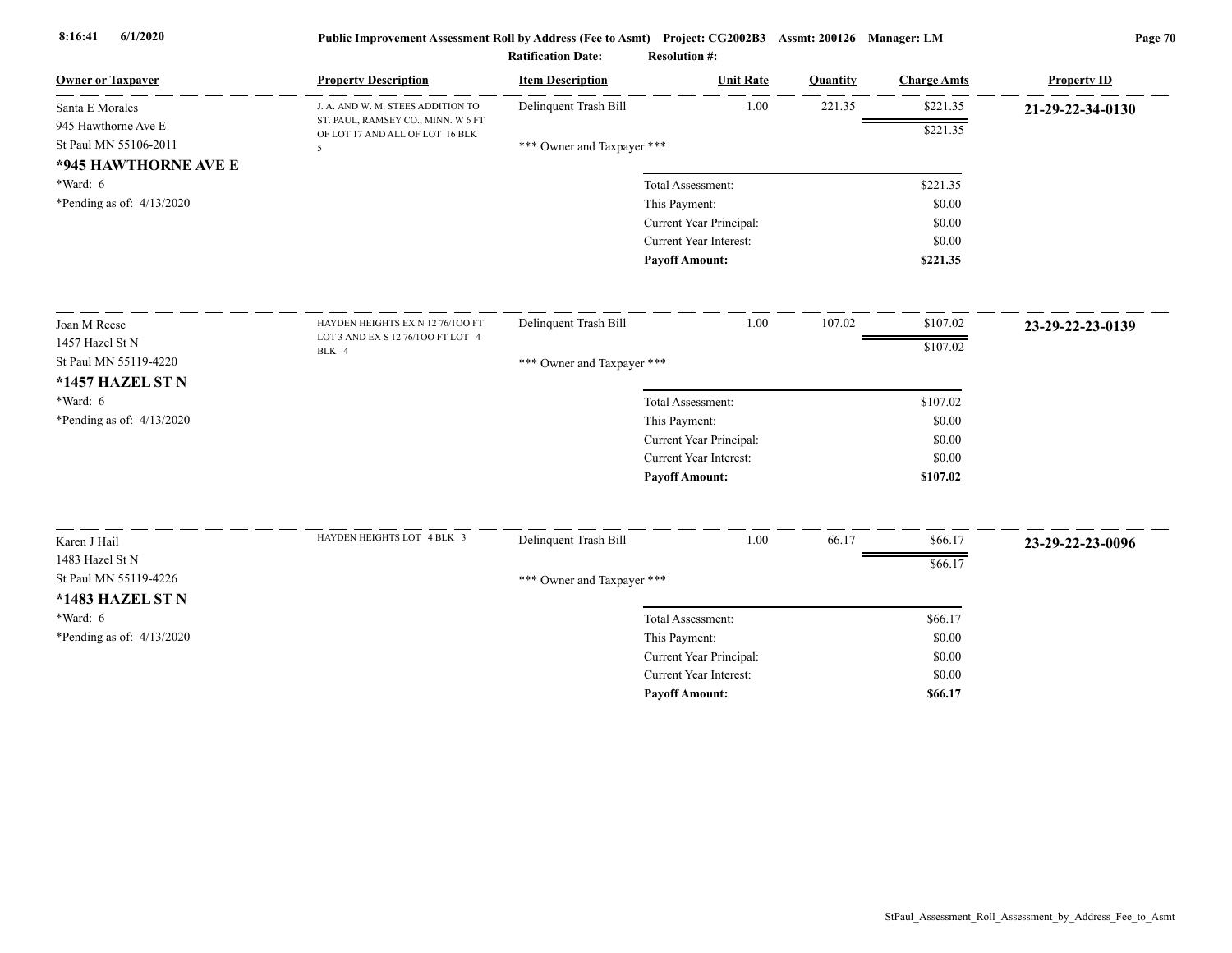| <b>Owner or Taxpayer</b>                    | <b>Property Description</b>   | <b>Item Description</b>    | <b>Unit Rate</b>              | <b>Quantity</b> | <b>Charge Amts</b> | <b>Property ID</b> |
|---------------------------------------------|-------------------------------|----------------------------|-------------------------------|-----------------|--------------------|--------------------|
| John Hafner                                 | HAYDEN HEIGHTS LOTS 3 AND LOT | Delinquent Trash Bill      | 1.00                          | 107.04          | \$107.04           | 23-29-22-23-0002   |
| 1549 Hazel St N                             | $4$ BLK $1$                   |                            |                               |                 | \$107.04           |                    |
| St Paul MN 55119-4203                       |                               | *** Owner and Taxpayer *** |                               |                 |                    |                    |
| *1549 HAZEL ST N                            |                               |                            |                               |                 |                    |                    |
| $*Ward: 6$                                  |                               |                            | Total Assessment:             |                 | \$107.04           |                    |
| *Pending as of: $4/13/2020$                 |                               |                            | This Payment:                 |                 | \$0.00             |                    |
|                                             |                               |                            | Current Year Principal:       |                 | \$0.00             |                    |
|                                             |                               |                            | Current Year Interest:        |                 | \$0.00             |                    |
|                                             |                               |                            | <b>Payoff Amount:</b>         |                 | \$107.04           |                    |
| Walter J Montpetit                          | MAYBELLE'S ADDITION LOT 8 BLK | Delinquent Trash Bill      | 1.00                          | 107.04          | \$107.04           | 23-29-22-21-0087   |
| 1598 Hazel St N                             |                               |                            |                               |                 | \$107.04           |                    |
| St Paul MN 55119-4228                       |                               | *** Owner and Taxpayer *** |                               |                 |                    |                    |
| *1598 HAZEL ST N                            |                               |                            |                               |                 |                    |                    |
| *Ward: $6$                                  |                               |                            | Total Assessment:             |                 | \$107.04           |                    |
| *Pending as of: 4/13/2020                   |                               |                            | This Payment:                 |                 | \$0.00             |                    |
|                                             |                               |                            | Current Year Principal:       |                 | \$0.00             |                    |
|                                             |                               |                            | <b>Current Year Interest:</b> |                 | \$0.00             |                    |
|                                             |                               |                            | <b>Payoff Amount:</b>         |                 | \$107.04           |                    |
|                                             | HILLCREST CENTER LOT 8 BLK 1  | Delinquent Trash Bill      | 1.00                          | 107.04          | \$107.04           |                    |
| Clarissa E Lopez De Mata<br>1641 Hazel St N |                               |                            |                               |                 |                    | 23-29-22-22-0008   |
| St Paul MN 55119-4231                       |                               |                            |                               |                 | \$107.04           |                    |
|                                             |                               | *** Owner and Taxpayer *** |                               |                 |                    |                    |
| <b>*1641 HAZEL ST N</b>                     |                               |                            |                               |                 |                    |                    |
| $*Ward: 6$                                  |                               |                            | Total Assessment:             |                 | \$107.04           |                    |
| *Pending as of: $4/13/2020$                 |                               |                            | This Payment:                 |                 | \$0.00             |                    |
|                                             |                               |                            | Current Year Principal:       |                 | \$0.00             |                    |
|                                             |                               |                            | Current Year Interest:        |                 | \$0.00             |                    |
|                                             |                               |                            | <b>Payoff Amount:</b>         |                 | \$107.04           |                    |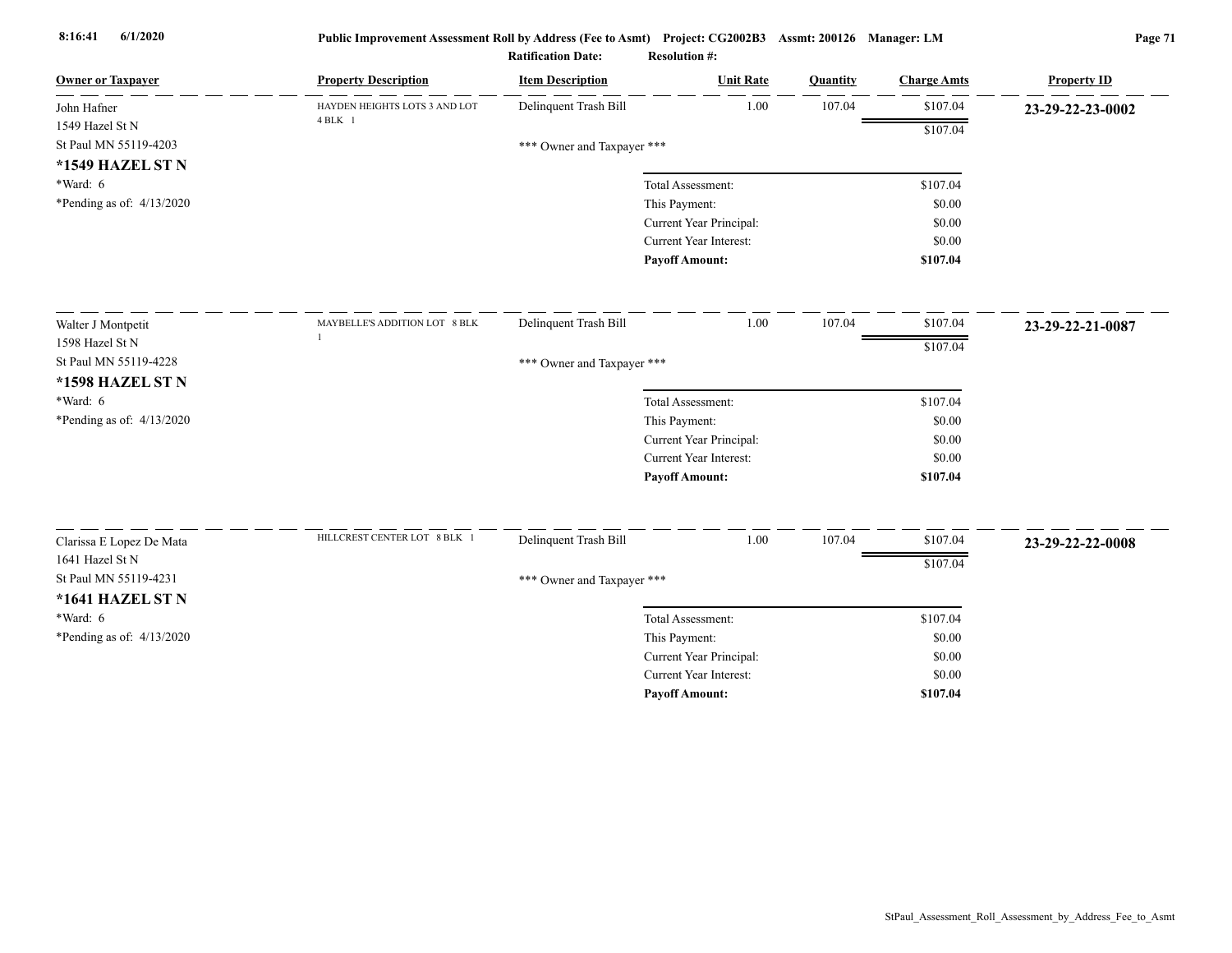| <b>Owner or Taxpayer</b>     | <b>Property Description</b>                                            | <b>Item Description</b>    | <b>Unit Rate</b>              | Quantity | <b>Charge Amts</b> | <b>Property ID</b> |
|------------------------------|------------------------------------------------------------------------|----------------------------|-------------------------------|----------|--------------------|--------------------|
| Christopher Korver           | SECTION 23 TOWN 29 RANGE 22 SUBJ                                       | Delinquent Trash Bill      | 1.00                          | 114.35   | \$114.35           | 23-29-22-21-0117   |
| 3525 E 25th St Apt 306       | TO HAZEL ST THE N 55 OF S 270 FT OF<br>PART W OF EXTENDED E L OF ALLEY |                            |                               |          | \$114.35           |                    |
| Minneapolis MN 55406-1770    | IN TESTA ADD. IN W 1/2 OF NW 1/4 OF                                    | *** Owner and Taxpayer *** |                               |          |                    |                    |
| *1644 HAZEL ST N<br>*Ward: 6 | NE 1/4 OF NW 1/4 OF SEC 23 TN 29 RN<br>22                              |                            | Total Assessment:             |          | \$114.35           |                    |
| *Pending as of: $4/13/2020$  |                                                                        |                            | This Payment:                 |          | \$0.00             |                    |
|                              |                                                                        |                            | Current Year Principal:       |          | \$0.00             |                    |
|                              |                                                                        |                            | <b>Current Year Interest:</b> |          | \$0.00             |                    |
|                              |                                                                        |                            | <b>Payoff Amount:</b>         |          | \$114.35           |                    |
|                              |                                                                        |                            |                               |          |                    |                    |
| Judith A Murphy              | KERWIN'S OUTLOTS TO THE CITY OF                                        | Delinquent Trash Bill      | 1.00                          | 114.34   | \$114.34           | 22-29-22-13-0155   |
| 1484 Hazelwood St            | ST. PAUL, MINN. W 15O FT OF N 5O FT<br>OF S 15O FT OF N 1/2 OF LOT 13  |                            |                               |          | \$114.34           |                    |
| St Paul MN 55106-1511        |                                                                        | *** Owner and Taxpayer *** |                               |          |                    |                    |
| *1484 HAZELWOOD ST           |                                                                        |                            |                               |          |                    |                    |
| *Ward: 6                     |                                                                        |                            | Total Assessment:             |          | \$114.34           |                    |
| *Pending as of: $4/13/2020$  |                                                                        |                            | This Payment:                 |          | \$0.00             |                    |
|                              |                                                                        |                            | Current Year Principal:       |          | \$0.00             |                    |
|                              |                                                                        |                            | <b>Current Year Interest:</b> |          | \$0.00             |                    |
|                              |                                                                        |                            | <b>Payoff Amount:</b>         |          | \$114.34           |                    |
| Nicholas Casale              | IDE'S OUTLOTS EX N 120 FT AND EX S                                     | Delinquent Trash Bill      | 1.00                          | 123.87   | \$123.87           |                    |
| Joseph Casale                | 75 FT; LOT 1 & EX N 120 FT AND EX S                                    |                            |                               |          |                    | 22-29-22-24-0162   |
| 1547 Hazelwood St            | 75 FT; PART OF LOT 2 LYING E OF A                                      | *** Owner and Taxpayer *** |                               |          | \$123.87           |                    |
| St Paul MN 55106-1532        | LINE PAR WITH AND 150 FT W OF E<br>LINE OF SD LOT 1                    |                            |                               |          |                    |                    |
| *1547 HAZELWOOD ST           |                                                                        |                            | Total Assessment:             |          | \$123.87           |                    |
| $*Ward: 6$                   |                                                                        |                            | This Payment:                 |          | \$0.00             |                    |
| *Pending as of: $4/13/2020$  |                                                                        |                            | Current Year Principal:       |          | \$0.00             |                    |
|                              |                                                                        |                            | <b>Current Year Interest:</b> |          | \$0.00             |                    |
|                              |                                                                        |                            | <b>Pavoff Amount:</b>         |          | \$123.87           |                    |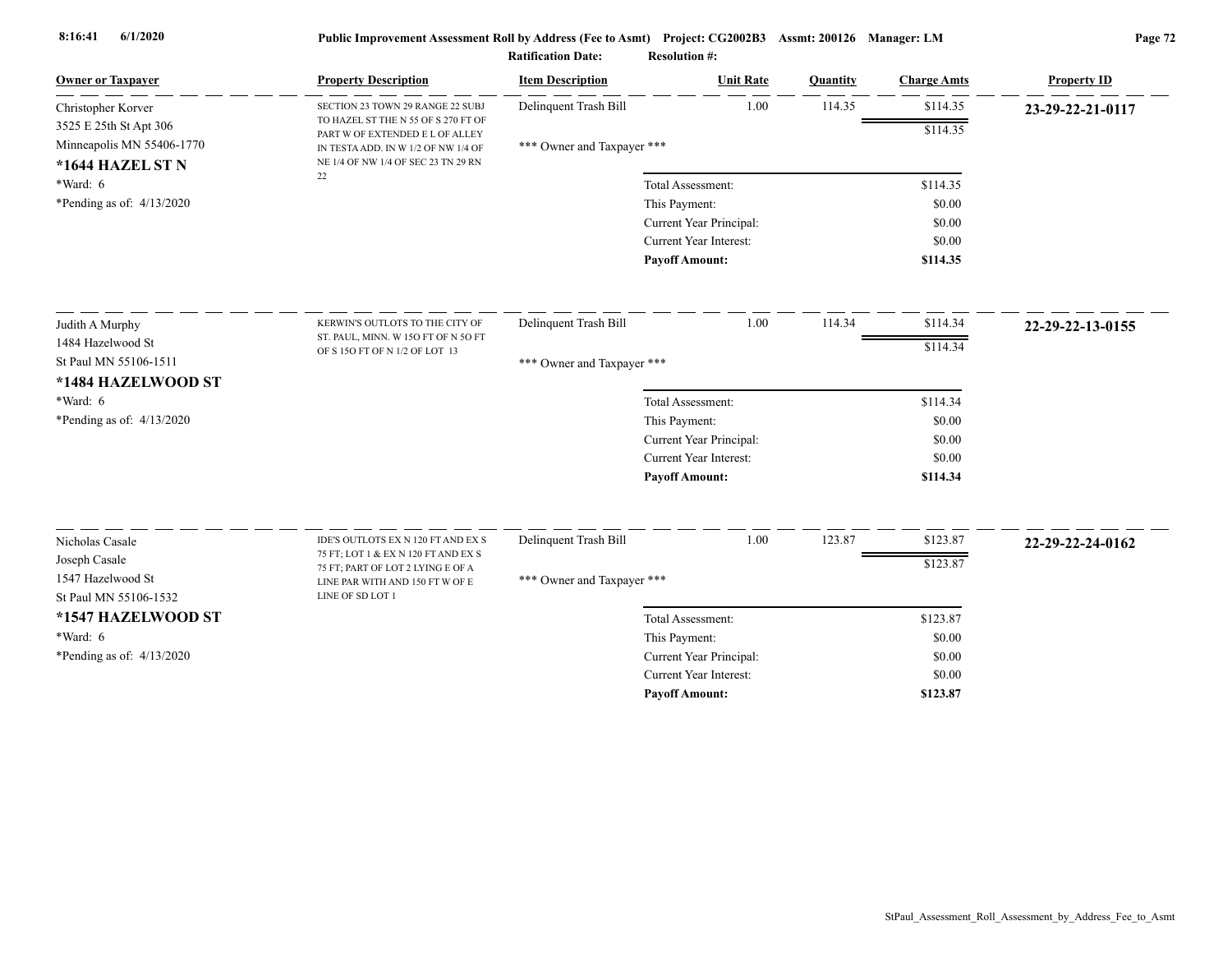| <b>Owner or Taxpayer</b>                | <b>Property Description</b>                                              | <b>Item Description</b>    | <b>Unit Rate</b>              | Quantity | <b>Charge Amts</b> | <b>Property ID</b> |
|-----------------------------------------|--------------------------------------------------------------------------|----------------------------|-------------------------------|----------|--------------------|--------------------|
| Cheng Lee                               | THE PIONEER REAL ESTATE AND                                              | Delinquent Trash Bill      | 1.00                          | 126.05   | \$126.05           | 22-29-22-21-0093   |
| 1605 Hazelwood St                       | BUILDING SOCIETY OF N 1/2 OF NW<br>1/4 SEC 22 T 29 R 22 LOTS 1 THRU 8/35 |                            |                               |          | \$126.05           |                    |
| St Paul MN 55106-1314                   | THRU 42 S 67 FT OF N 201 FT OF E 145                                     | *** Owner and Taxpayer *** |                               |          |                    |                    |
| *1605 HAZELWOOD ST                      | FT OF LOT 42                                                             |                            |                               |          |                    |                    |
| *Ward: 6                                |                                                                          |                            | Total Assessment:             |          | \$126.05           |                    |
| *Pending as of: $4/13/2020$             |                                                                          |                            | This Payment:                 |          | \$0.00             |                    |
|                                         |                                                                          |                            | Current Year Principal:       |          | \$0.00             |                    |
|                                         |                                                                          |                            | Current Year Interest:        |          | \$0.00             |                    |
|                                         |                                                                          |                            | <b>Payoff Amount:</b>         |          | \$126.05           |                    |
| Mary M Walker Trustee                   | ST ANTHONY PARK NORTH LOT 26                                             | Delinquent Trash Bill      | 1.00                          | 9.31     | \$9.31             | 20-29-23-34-0124   |
| 20150 Highview Ave Apt 246              | <b>BLK 43</b>                                                            |                            |                               |          | \$9.31             |                    |
| Lakeville MN 55044-6883                 |                                                                          | *** Owner and Taxpayer *** |                               |          |                    |                    |
| *2289 HILLSIDE AVE                      |                                                                          |                            |                               |          |                    |                    |
| *Ward: 4                                |                                                                          |                            | Total Assessment:             |          | \$9.31             |                    |
| *Pending as of: 4/13/2020               |                                                                          |                            | This Payment:                 |          | \$0.00             |                    |
|                                         |                                                                          |                            | Current Year Principal:       |          | \$0.00             |                    |
|                                         |                                                                          |                            | Current Year Interest:        |          | \$0.00             |                    |
|                                         |                                                                          |                            | <b>Payoff Amount:</b>         |          | \$9.31             |                    |
|                                         |                                                                          |                            |                               |          |                    |                    |
| Robert J Koneck                         | H JURGENSEN'S ADDITION N 1/2 OF<br>LOT 9 AND S 3O 86/100 FT OF LOT 10    | Delinquent Trash Bill      | 1.00                          | 77.36    | \$77.36            | 22-29-23-24-0091   |
| Ellen B Koneck                          | BLK 2                                                                    |                            |                               |          | \$77.36            |                    |
| 1516 Holton St<br>St Paul MN 55108-2327 |                                                                          | *** Owner and Taxpayer *** |                               |          |                    |                    |
| *1516 HOLTON ST                         |                                                                          |                            | Total Assessment:             |          | \$77.36            |                    |
| *Ward: 4                                |                                                                          |                            | This Payment:                 |          | \$0.00             |                    |
| *Pending as of: $4/13/2020$             |                                                                          |                            | Current Year Principal:       |          | \$0.00             |                    |
|                                         |                                                                          |                            | <b>Current Year Interest:</b> |          | \$0.00             |                    |
|                                         |                                                                          |                            | <b>Pavoff Amount:</b>         |          | \$77.36            |                    |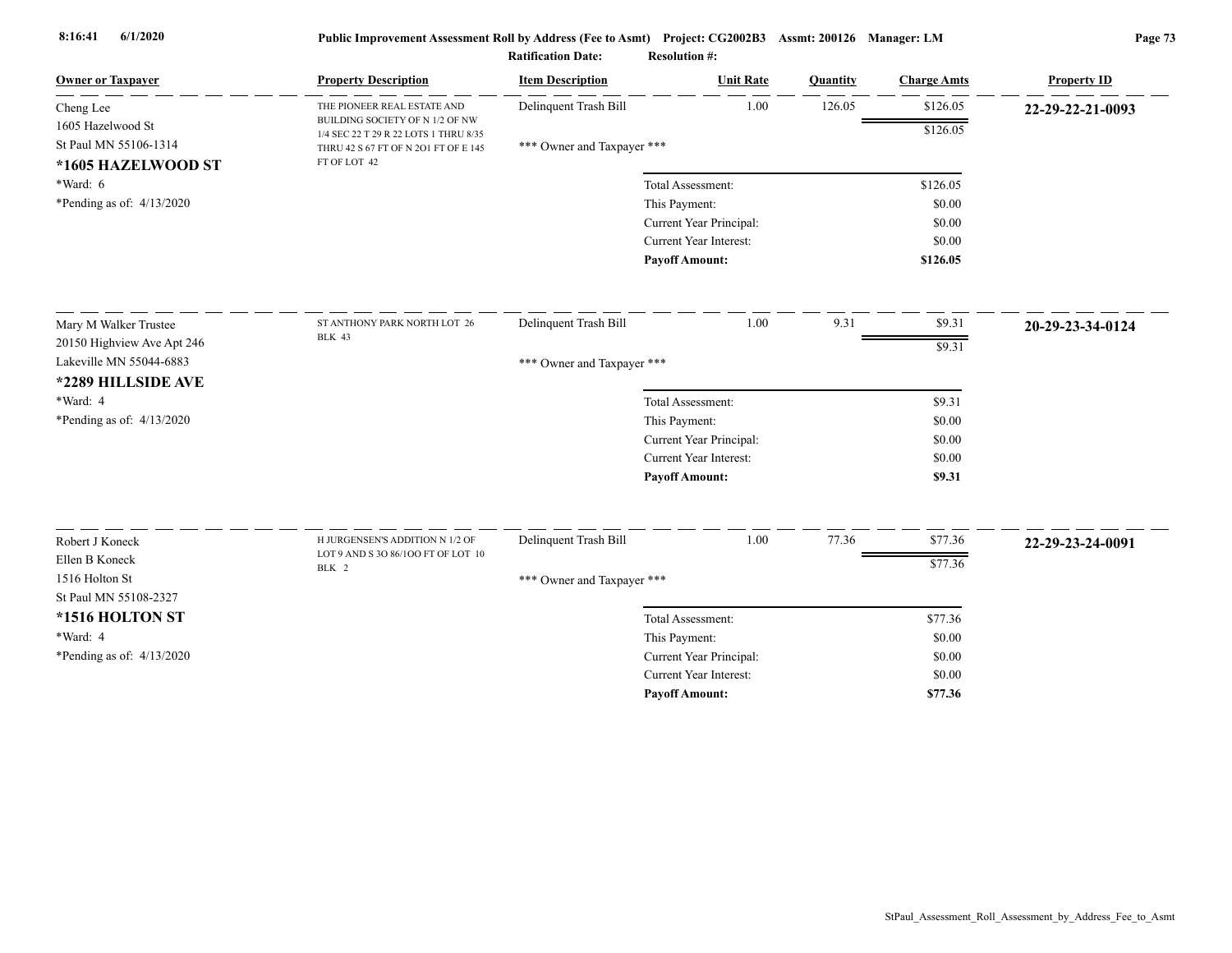| 1.00<br>114.34<br>\$114.34<br>Delinquent Trash Bill<br>MAGDALENE ADDITION LOT 5 BLK<br>Kathryn E Bono        | 22-29-22-13-0005 |
|--------------------------------------------------------------------------------------------------------------|------------------|
| 1638 Hoyt Ave E<br>\$114.34                                                                                  |                  |
| St Paul MN 55106-1303<br>*** Owner and Taxpayer ***                                                          |                  |
| *1638 HOYT AVE E                                                                                             |                  |
| $*Ward: 6$<br>Total Assessment:<br>\$114.34                                                                  |                  |
| *Pending as of: $4/13/2020$<br>This Payment:<br>\$0.00                                                       |                  |
| Current Year Principal:<br>\$0.00                                                                            |                  |
| <b>Current Year Interest:</b><br>\$0.00                                                                      |                  |
| <b>Payoff Amount:</b><br>\$114.34                                                                            |                  |
| Delinquent Trash Bill<br>1.00<br>114.34<br>\$114.34<br>Paul Thalin<br>J. A. HUMPHREYS' SUBDIVISION A,        | 22-29-22-14-0011 |
| ST. PAUL, MINN. LOT 15 BLK 1<br>1720 Hoyt Ave E<br>\$114.34                                                  |                  |
| St Paul MN 55106-1329<br>*** Owner and Taxpayer ***                                                          |                  |
| *1720 HOYT AVE E                                                                                             |                  |
| *Ward: 6<br>Total Assessment:<br>\$114.34                                                                    |                  |
| *Pending as of: $4/13/2020$<br>This Payment:<br>\$0.00                                                       |                  |
| Current Year Principal:<br>\$0.00                                                                            |                  |
| Current Year Interest:<br>\$0.00                                                                             |                  |
| <b>Payoff Amount:</b><br>\$114.34                                                                            |                  |
| Delinquent Trash Bill<br>1.00<br>107.02<br>\$107.02<br>Francis Villneauve<br>J. A. HUMPHREYS' SUBDIVISION A, |                  |
| ST. PAUL, MINN. LOT 14 BLK 1<br>1724 Hoyt Ave E                                                              | 22-29-22-14-0010 |
| \$107.02<br>St Paul MN 55106-1329                                                                            |                  |
| *** Owner and Taxpayer ***<br>*1724 HOYT AVE E                                                               |                  |
| $*Ward: 6$                                                                                                   |                  |
| Total Assessment:<br>\$107.02                                                                                |                  |
| *Pending as of: $4/13/2020$<br>This Payment:<br>\$0.00<br>Current Year Principal:<br>\$0.00                  |                  |
| <b>Current Year Interest:</b><br>\$0.00                                                                      |                  |
| \$107.02<br><b>Payoff Amount:</b>                                                                            |                  |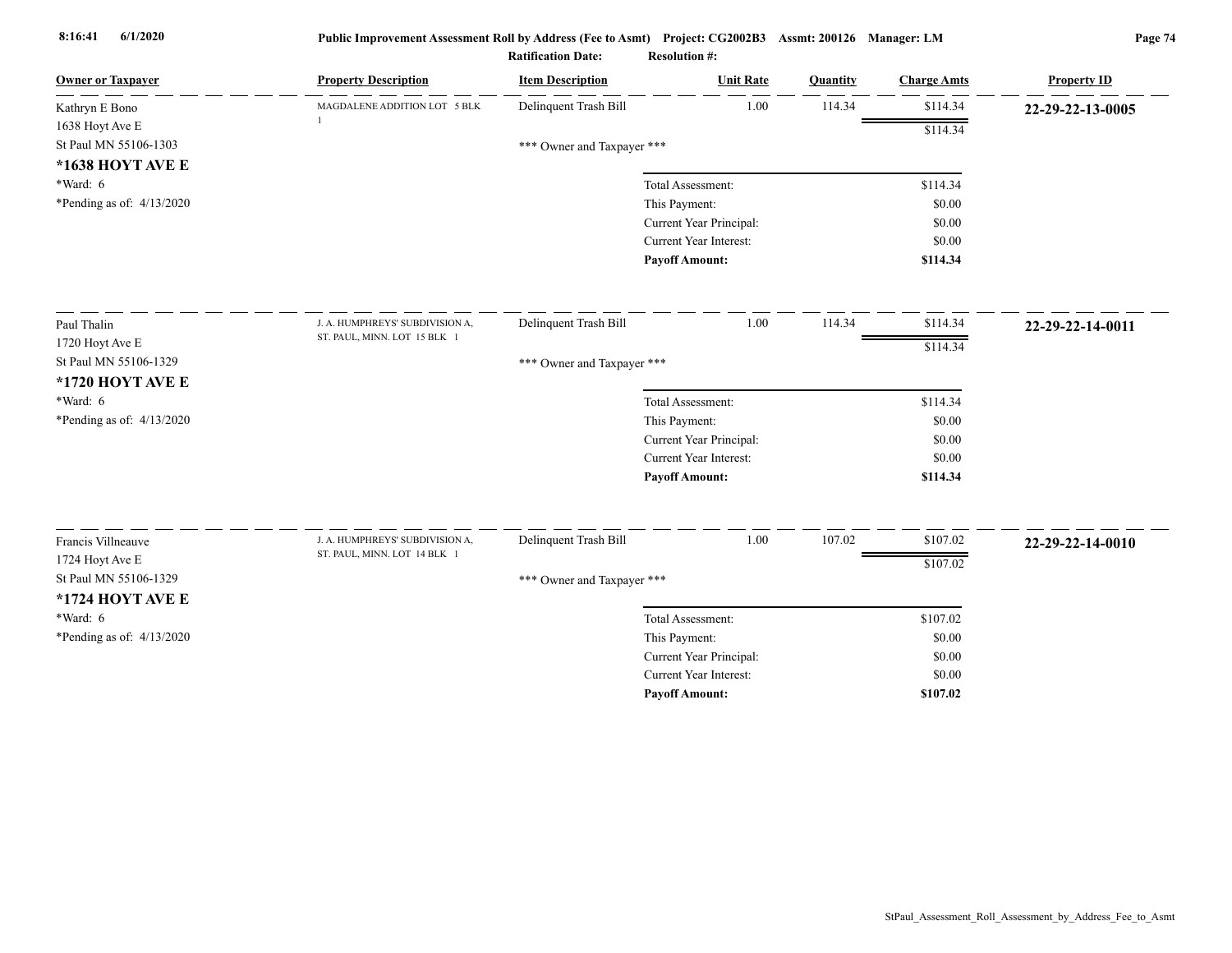| <b>Owner or Taxpayer</b>    | <b>Property Description</b>                                       | <b>Item Description</b>    | <b>Unit Rate</b>              | Quantity | <b>Charge Amts</b> | <b>Property ID</b> |
|-----------------------------|-------------------------------------------------------------------|----------------------------|-------------------------------|----------|--------------------|--------------------|
| Candice L Chromey           | J. A. HUMPHREYS' SUBDIVISION A,                                   | Delinquent Trash Bill      | 1.00                          | 114.34   | \$114.34           | 22-29-22-14-0009   |
| 1728 Hoyt Ave E             | ST. PAUL, MINN. LOT 13 BLK 1                                      |                            |                               |          | \$114.34           |                    |
| St Paul MN 55106-1329       |                                                                   | *** Owner and Taxpayer *** |                               |          |                    |                    |
| *1728 HOYT AVE E            |                                                                   |                            |                               |          |                    |                    |
| $*Ward: 6$                  |                                                                   |                            | Total Assessment:             |          | \$114.34           |                    |
| *Pending as of: $4/13/2020$ |                                                                   |                            | This Payment:                 |          | \$0.00             |                    |
|                             |                                                                   |                            | Current Year Principal:       |          | \$0.00             |                    |
|                             |                                                                   |                            | <b>Current Year Interest:</b> |          | \$0.00             |                    |
|                             |                                                                   |                            | <b>Payoff Amount:</b>         |          | \$114.34           |                    |
| Michael Burke               | J. A. HUMPHREYS' SUBDIVISION A,                                   | Delinquent Trash Bill      | 1.00                          | 77.36    | \$77.36            | 22-29-22-14-0006   |
| 1742 Hoyt Ave E             | ST. PAUL, MINN. EX E 25 FT LOT 9                                  |                            |                               |          | \$77.36            |                    |
| St Paul MN 55106-1329       | AND EX W 1O FT LOT 10 BLK 1                                       | *** Owner and Taxpayer *** |                               |          |                    |                    |
| *1742 HOYT AVE E            |                                                                   |                            |                               |          |                    |                    |
| $*Ward: 6$                  |                                                                   |                            | Total Assessment:             |          | \$77.36            |                    |
| *Pending as of: 4/13/2020   |                                                                   |                            | This Payment:                 |          | \$0.00             |                    |
|                             |                                                                   |                            | Current Year Principal:       |          | \$0.00             |                    |
|                             |                                                                   |                            | <b>Current Year Interest:</b> |          | \$0.00             |                    |
|                             |                                                                   |                            | <b>Payoff Amount:</b>         |          | \$77.36            |                    |
|                             |                                                                   |                            |                               |          |                    |                    |
| Linda S Smith               | HAYDEN HEIGHTS W 2O FT OF LOT<br>20 AND EX W W 10 FT LOT 21 BLK 1 | Delinquent Trash Bill      | 1.00                          | 2.88     | \$2.88             | 23-29-22-23-0015   |
| 1834 Hoyt Ave E             |                                                                   |                            |                               |          | \$2.88             |                    |
| St Paul MN 55119-4205       |                                                                   | *** Owner and Taxpayer *** |                               |          |                    |                    |
| *1834 HOYT AVE E            |                                                                   |                            |                               |          |                    |                    |
| *Ward: 6                    |                                                                   |                            | Total Assessment:             |          | \$2.88             |                    |
| *Pending as of: 4/13/2020   |                                                                   |                            | This Payment:                 |          | \$0.00             |                    |
|                             |                                                                   |                            | Current Year Principal:       |          | \$0.00             |                    |
|                             |                                                                   |                            | <b>Current Year Interest:</b> |          | \$0.00             |                    |
|                             |                                                                   |                            | <b>Pavoff Amount:</b>         |          | \$2.88             |                    |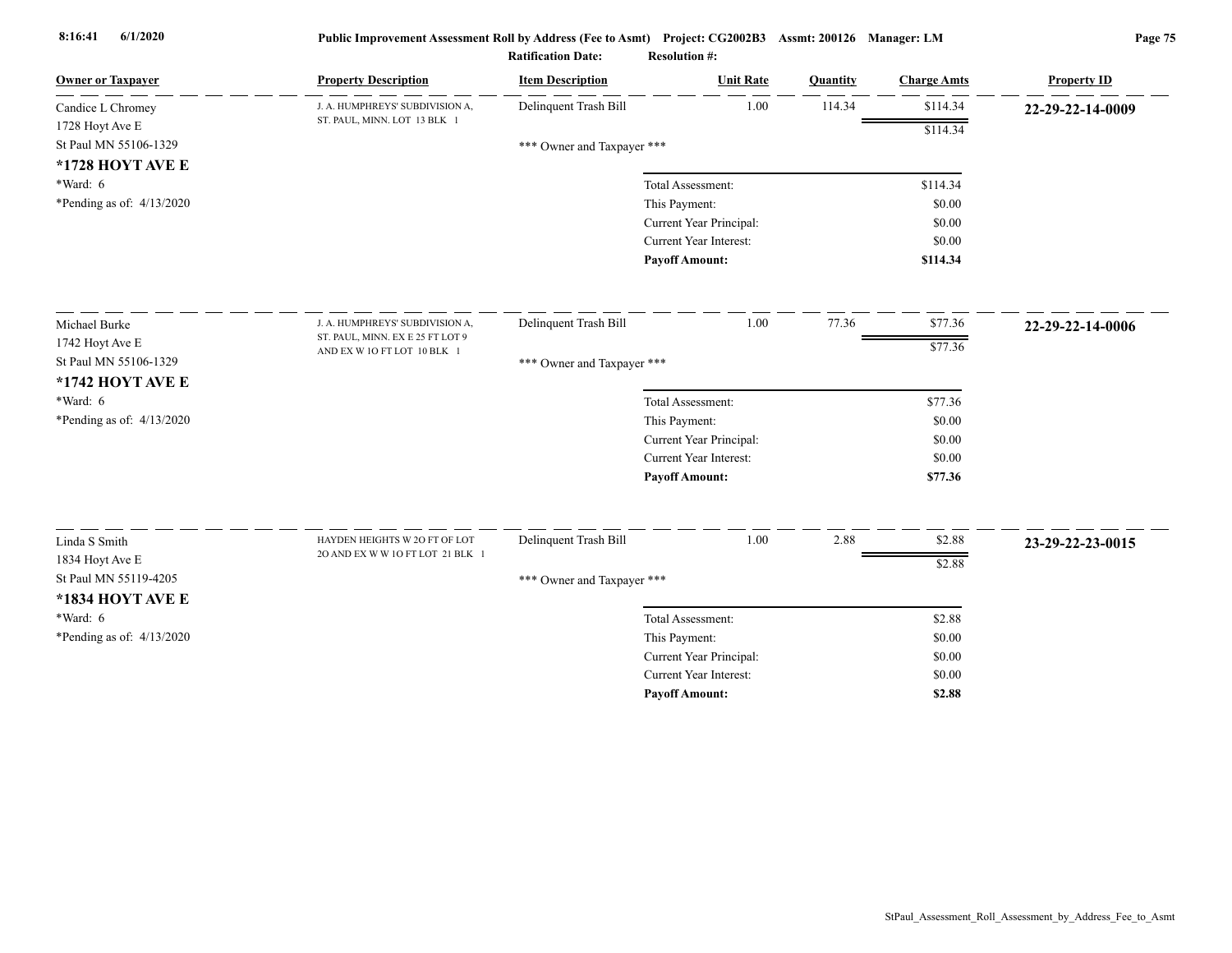| <b>Owner or Taxpayer</b>    | <b>Property Description</b>    | <b>Item Description</b>    | <b>Unit Rate</b>        | Quantity | <b>Charge Amts</b> | <b>Property ID</b> |
|-----------------------------|--------------------------------|----------------------------|-------------------------|----------|--------------------|--------------------|
| Chong P Thao                | HILLCREST CENTER LOT 42 BLK 6  | Delinquent Trash Bill      | 1.00                    | 119.11   | \$119.11           | 23-29-22-22-0111   |
| 1859 Hoyt Ave E             |                                |                            |                         |          | \$119.11           |                    |
| St Paul MN 55119-4206       |                                | *** Owner and Taxpayer *** |                         |          |                    |                    |
| *1859 HOYT AVE E            |                                |                            |                         |          |                    |                    |
| *Ward: 6                    |                                |                            | Total Assessment:       |          | \$119.11           |                    |
| *Pending as of: $4/13/2020$ |                                |                            | This Payment:           |          | \$0.00             |                    |
|                             |                                |                            | Current Year Principal: |          | \$0.00             |                    |
|                             |                                |                            | Current Year Interest:  |          | \$0.00             |                    |
|                             |                                |                            | <b>Payoff Amount:</b>   |          | \$119.11           |                    |
| Jeff Johnston               | HAYDEN HEIGHTS E 1/2 OF LOT 15 | Delinquent Trash Bill      | 1.00                    | 4.97     | \$4.97             | 23-29-22-23-0010   |
| 1860 Hoyt Ave E             | AND ALL OF LOT 14 BLK 1        |                            |                         |          | \$4.97             |                    |
| St Paul MN 55119            |                                | *** Owner and Taxpayer *** |                         |          |                    |                    |
| *1860 HOYT AVE E            |                                |                            |                         |          |                    |                    |
| $*Ward: 6$                  |                                |                            | Total Assessment:       |          | \$4.97             |                    |
| *Pending as of: 4/13/2020   |                                |                            | This Payment:           |          | \$0.00             |                    |
|                             |                                |                            | Current Year Principal: |          | \$0.00             |                    |
|                             |                                |                            | Current Year Interest:  |          | \$0.00             |                    |
|                             |                                |                            | <b>Payoff Amount:</b>   |          | \$4.97             |                    |
| Christopher Tezak           | HILLCREST CENTER LOT 48 BLK 6  | Delinquent Trash Bill      | 1.00                    | 107.04   | \$107.04           | 23-29-22-22-0117   |
| Stephanie Schuster          |                                |                            |                         |          |                    |                    |
| 1883 Hoyt Ave E             |                                | *** Owner and Taxpayer *** |                         |          | \$107.04           |                    |
| St Paul MN 55119-4206       |                                |                            |                         |          |                    |                    |
| *1883 HOYT AVE E            |                                |                            | Total Assessment:       |          | \$107.04           |                    |
| *Ward: 6                    |                                |                            | This Payment:           |          | \$0.00             |                    |
| *Pending as of: 4/13/2020   |                                |                            | Current Year Principal: |          | \$0.00             |                    |
|                             |                                |                            | Current Year Interest:  |          | \$0.00             |                    |
|                             |                                |                            | <b>Payoff Amount:</b>   |          | \$107.04           |                    |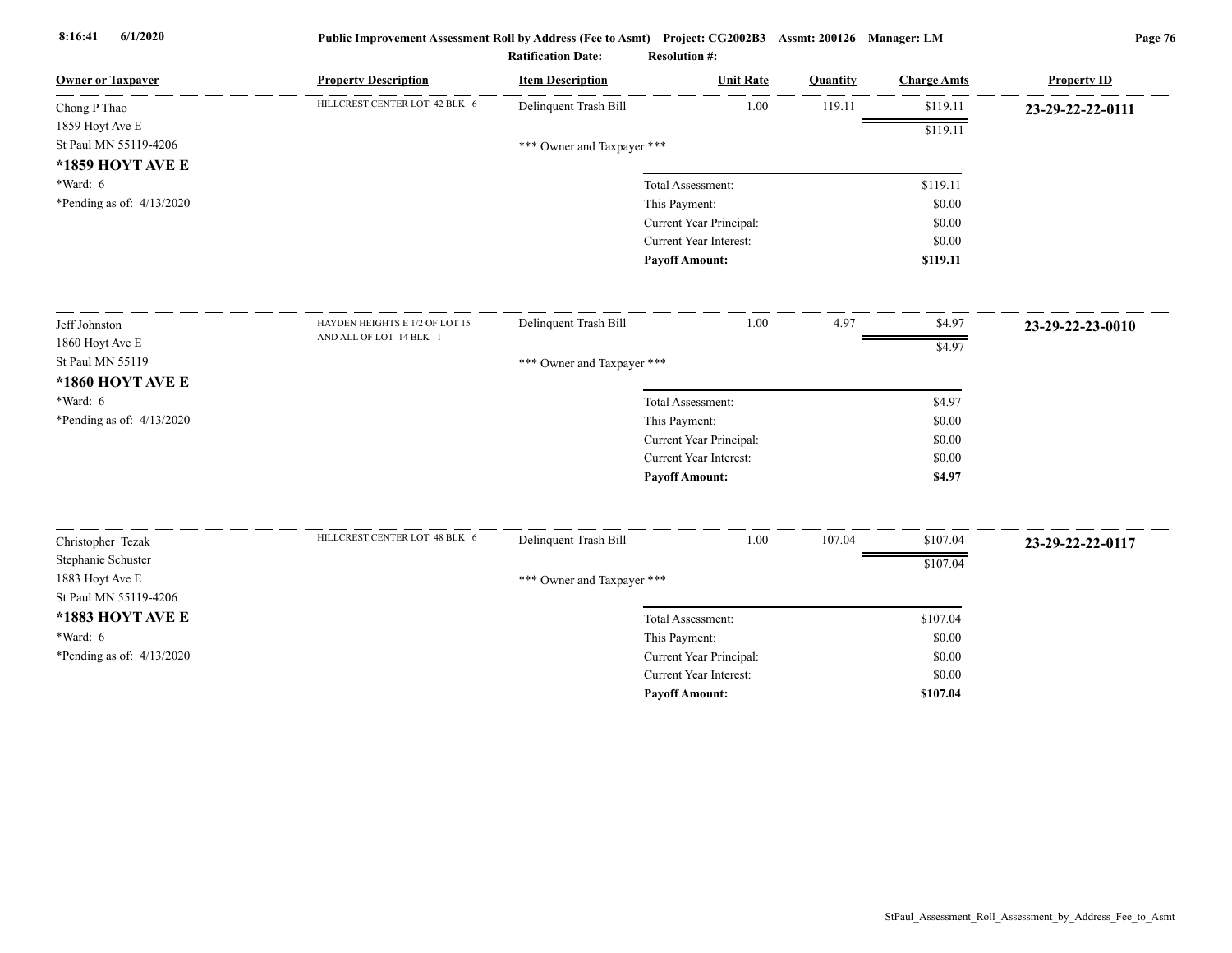| <b>Owner or Taxpayer</b>    | <b>Property Description</b>                                   | <b>Item Description</b>    | <b>Unit Rate</b>              | Quantity | <b>Charge Amts</b> | <b>Property ID</b> |
|-----------------------------|---------------------------------------------------------------|----------------------------|-------------------------------|----------|--------------------|--------------------|
| Michael C Krieglmeier       | AXELROD ADDITION, ST. PAUL,                                   | Delinquent Trash Bill      | 1.00                          | 114.35   | \$114.35           | 23-29-22-24-0025   |
| 1904 Hoyt Ave E             | MINN. LOT 27 BLK 1                                            |                            |                               |          | \$114.35           |                    |
| St Paul MN 55119-3014       |                                                               | *** Owner and Taxpayer *** |                               |          |                    |                    |
| *1904 HOYT AVE E            |                                                               |                            |                               |          |                    |                    |
| *Ward: 6                    |                                                               |                            | Total Assessment:             |          | \$114.35           |                    |
| *Pending as of: $4/13/2020$ |                                                               |                            | This Payment:                 |          | \$0.00             |                    |
|                             |                                                               |                            | Current Year Principal:       |          | \$0.00             |                    |
|                             |                                                               |                            | Current Year Interest:        |          | \$0.00             |                    |
|                             |                                                               |                            | <b>Payoff Amount:</b>         |          | \$114.35           |                    |
| Maria Denison               | AXELROD ADDITION, ST. PAUL,                                   | Delinquent Trash Bill      | 1.00                          | 114.35   | \$114.35           | 23-29-22-24-0006   |
| 1990 Hoyt Ave E             | MINN. LOT 7 BLK 1                                             |                            |                               |          | \$114.35           |                    |
| St Paul MN 55119-3032       |                                                               | *** Owner and Taxpayer *** |                               |          |                    |                    |
| *1990 HOYT AVE E            |                                                               |                            |                               |          |                    |                    |
| $*Ward: 6$                  |                                                               |                            | Total Assessment:             |          | \$114.35           |                    |
| *Pending as of: 4/13/2020   |                                                               |                            | This Payment:                 |          | \$0.00             |                    |
|                             |                                                               |                            | Current Year Principal:       |          | \$0.00             |                    |
|                             |                                                               |                            | <b>Current Year Interest:</b> |          | \$0.00             |                    |
|                             |                                                               |                            | <b>Payoff Amount:</b>         |          | \$114.35           |                    |
|                             |                                                               |                            |                               |          |                    |                    |
| Karen M Palm                | FURNESS GARDEN LOTS SUBJ TO<br>ESMTS AND EX W 120 FT AND EX N | Delinquent Trash Bill      | 1.00                          | 66.24    | \$66.24            | 23-29-22-13-0006   |
| 2114 Hoyt Ave E             | 150 FT OF E 45 57/100 FT OF W 165                             |                            |                               |          | \$66.24            |                    |
| St Paul MN 55119-3045       | 57/100 FT LOT 2 BLK 8                                         | *** Owner and Taxpayer *** |                               |          |                    |                    |
| *2114 HOYT AVE E            |                                                               |                            |                               |          |                    |                    |
| $*Ward: 6$                  |                                                               |                            | Total Assessment:             |          | \$66.24            |                    |
| *Pending as of: $4/13/2020$ |                                                               |                            | This Payment:                 |          | \$0.00             |                    |
|                             |                                                               |                            | Current Year Principal:       |          | \$0.00             |                    |
|                             |                                                               |                            | <b>Current Year Interest:</b> |          | \$0.00             |                    |
|                             |                                                               |                            | <b>Pavoff Amount:</b>         |          | \$66.24            |                    |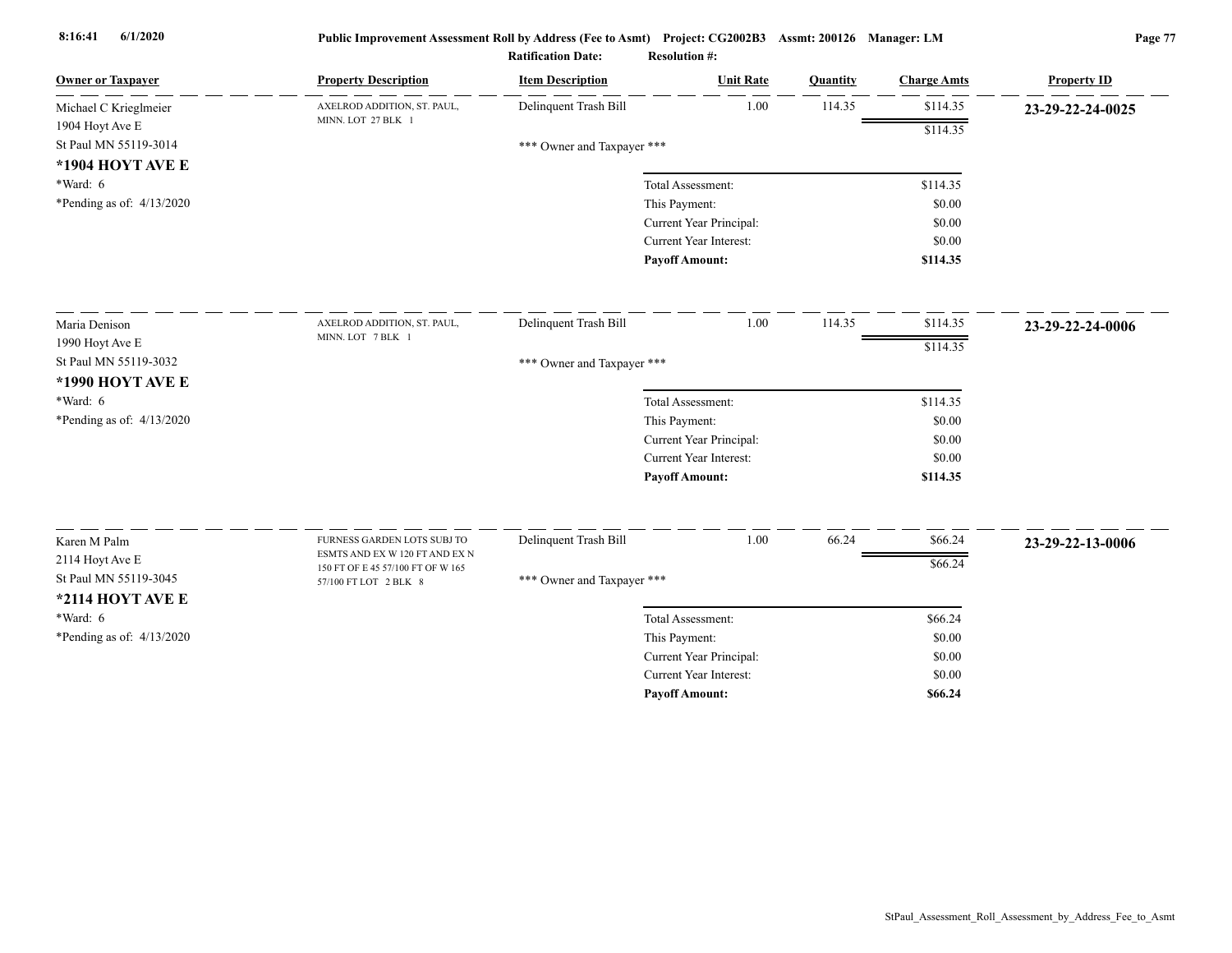| <b>Owner or Taxpayer</b>    | <b>Property Description</b>                                           | <b>Item Description</b>    | <b>Unit Rate</b>              | Quantity | <b>Charge Amts</b> | <b>Property ID</b> |
|-----------------------------|-----------------------------------------------------------------------|----------------------------|-------------------------------|----------|--------------------|--------------------|
| Amanda Moen                 | CLIFTON DALE, RAMSEY CO., MINN.                                       | Delinquent Trash Bill      | 1.00                          | 107.04   | \$107.04           | 22-29-23-14-0016   |
| 1148 Hoyt Ave W             | EX AVE AND EX W 2O FT LOT 13 AND<br>EX AVE AND EX E 7 FT LOT 12 BLK 5 |                            |                               |          | \$107.04           |                    |
| St Paul MN 55108-2226       |                                                                       | *** Owner and Taxpayer *** |                               |          |                    |                    |
| *1148 HOYT AVE W            |                                                                       |                            |                               |          |                    |                    |
| *Ward: 5                    |                                                                       |                            | Total Assessment:             |          | \$107.04           |                    |
| *Pending as of: $4/13/2020$ |                                                                       |                            | This Payment:                 |          | \$0.00             |                    |
|                             |                                                                       |                            | Current Year Principal:       |          | \$0.00             |                    |
|                             |                                                                       |                            | Current Year Interest:        |          | \$0.00             |                    |
|                             |                                                                       |                            | <b>Payoff Amount:</b>         |          | \$107.04           |                    |
| Kathryn M Miller            | CHELSEA HEIGHTS LOT 10 BLK 4                                          | Delinquent Trash Bill      | 1.00                          | 107.04   | \$107.04           | 22-29-23-12-0065   |
| 1583 Huron St               |                                                                       |                            |                               |          | \$107.04           |                    |
| St Paul MN 55108-2229       |                                                                       | *** Owner and Taxpayer *** |                               |          |                    |                    |
| <b>*1583 HURON ST</b>       |                                                                       |                            |                               |          |                    |                    |
| *Ward: 5                    |                                                                       |                            | Total Assessment:             |          | \$107.04           |                    |
| *Pending as of: $4/13/2020$ |                                                                       |                            | This Payment:                 |          | \$0.00             |                    |
|                             |                                                                       |                            | Current Year Principal:       |          | \$0.00             |                    |
|                             |                                                                       |                            | <b>Current Year Interest:</b> |          | \$0.00             |                    |
|                             |                                                                       |                            | <b>Payoff Amount:</b>         |          | \$107.04           |                    |
| Colleen Ganser              | CLAPP-THOMSSEN PHALEN LOT 6                                           | Delinquent Trash Bill      | 1.00                          | 114.34   | \$114.34           |                    |
| 1030 Hyacinth Ave E         | BLK 2                                                                 |                            |                               |          |                    | 21-29-22-34-0048   |
| St Paul MN 55106-3038       |                                                                       | *** Owner and Taxpayer *** |                               |          | \$114.34           |                    |
| *1030 HYACINTH AVE E        |                                                                       |                            |                               |          |                    |                    |
| $*Ward: 6$                  |                                                                       |                            | Total Assessment:             |          | \$114.34           |                    |
| *Pending as of: 4/13/2020   |                                                                       |                            | This Payment:                 |          | \$0.00             |                    |
|                             |                                                                       |                            | Current Year Principal:       |          | \$0.00             |                    |
|                             |                                                                       |                            | <b>Current Year Interest:</b> |          | \$0.00             |                    |
|                             |                                                                       |                            | <b>Payoff Amount:</b>         |          | \$114.34           |                    |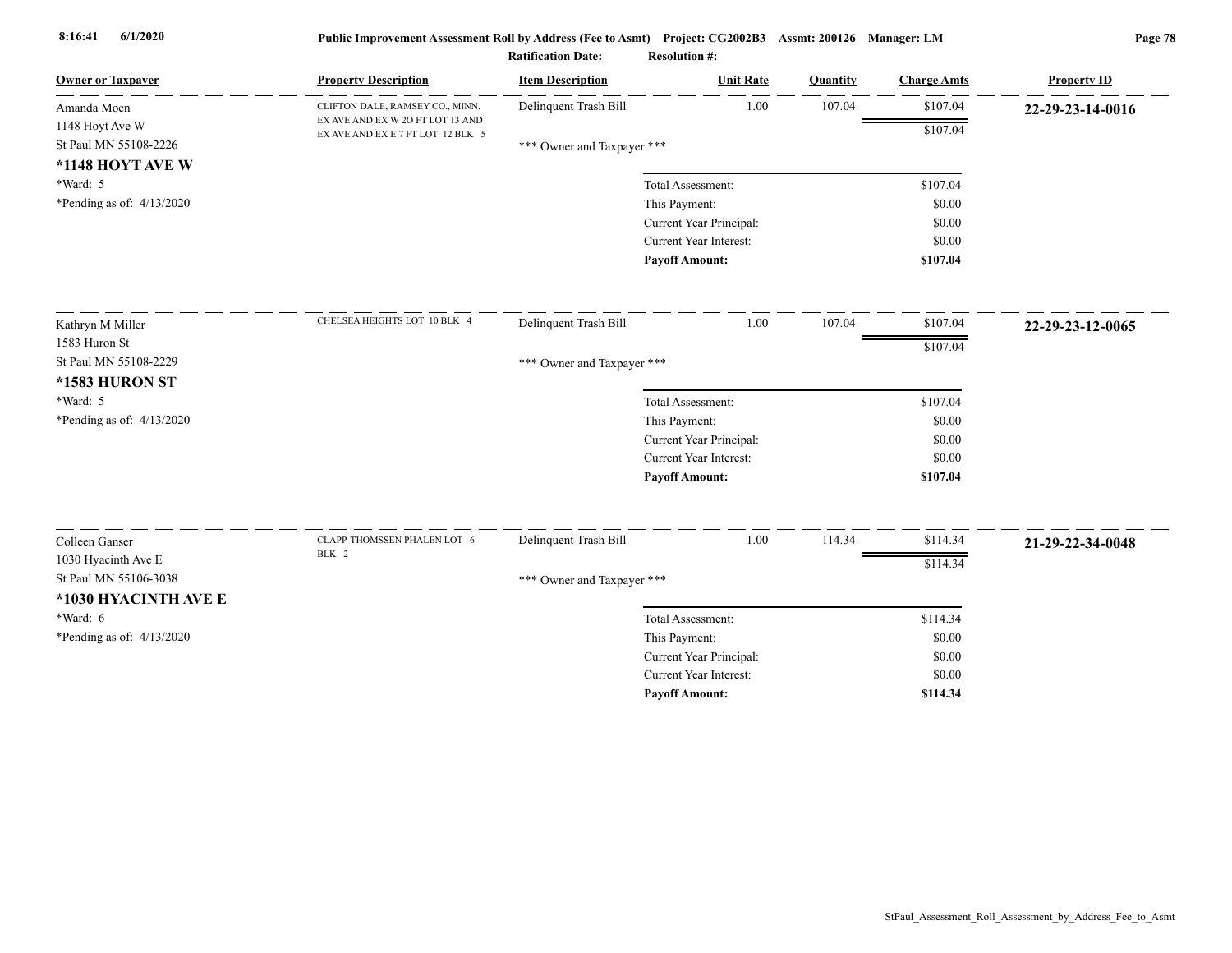| <b>Owner or Taxpayer</b>    | <b>Property Description</b>           | <b>Item Description</b>    | <b>Unit Rate</b>              | Quantity | <b>Charge Amts</b> | <b>Property ID</b> |
|-----------------------------|---------------------------------------|----------------------------|-------------------------------|----------|--------------------|--------------------|
| Bryan Smebakken             | CLAPP-THOMSSEN PHALEN LOT 25<br>BLK 1 | Delinquent Trash Bill      | 1.00                          | 114.34   | \$114.34           | 21-29-22-34-0039   |
| Juliet Smebakken            |                                       |                            |                               |          | \$114.34           |                    |
| 1033 Hyacinth St            |                                       | *** Owner and Taxpayer *** |                               |          |                    |                    |
| St Paul MN 55106-2037       |                                       |                            |                               |          |                    |                    |
| *1033 HYACINTH AVE E        |                                       |                            | Total Assessment:             |          | \$114.34           |                    |
| *Ward: 6                    |                                       |                            | This Payment:                 |          | \$0.00             |                    |
| *Pending as of: $4/13/2020$ |                                       |                            | Current Year Principal:       |          | \$0.00             |                    |
|                             |                                       |                            | <b>Current Year Interest:</b> |          | \$0.00             |                    |
|                             |                                       |                            | <b>Payoff Amount:</b>         |          | \$114.34           |                    |
| Mary Mccarr Schuneman       | PHALEN HEIGHTS PARK LOT 25 BLK        | Delinquent Trash Bill      | 1.00                          | 114.34   | \$114.34           | 21-29-22-43-0045   |
| 1099 Hyacinth Ave E         | $\overline{c}$                        |                            |                               |          | \$114.34           |                    |
| St Paul MN 55106-2039       |                                       | *** Owner and Taxpayer *** |                               |          |                    |                    |
| *1099 HYACINTH AVE E        |                                       |                            |                               |          |                    |                    |
| *Ward: 6                    |                                       |                            | Total Assessment:             |          | \$114.34           |                    |
| *Pending as of: 4/13/2020   |                                       |                            | This Payment:                 |          | \$0.00             |                    |
|                             |                                       |                            | Current Year Principal:       |          | \$0.00             |                    |
|                             |                                       |                            | <b>Current Year Interest:</b> |          | \$0.00             |                    |
|                             |                                       |                            | <b>Payoff Amount:</b>         |          | \$114.34           |                    |
|                             |                                       |                            |                               |          |                    |                    |
| Rodney Scofield             | PHALEN HEIGHTS PARK LOT 24 BLK        | Delinquent Trash Bill      | 1.00                          | 4.65     | \$4.65             | 21-29-22-43-0019   |
| 1145 Hyacinth Ave E         |                                       |                            |                               |          | \$4.65             |                    |
| St Paul MN 55106-2041       |                                       | *** Owner and Taxpayer *** |                               |          |                    |                    |
| *1145 HYACINTH AVE E        |                                       |                            |                               |          |                    |                    |
| $*Ward: 6$                  |                                       |                            | Total Assessment:             |          | \$4.65             |                    |
| *Pending as of: $4/13/2020$ |                                       |                            | This Payment:                 |          | \$0.00             |                    |
|                             |                                       |                            | Current Year Principal:       |          | \$0.00             |                    |
|                             |                                       |                            | <b>Current Year Interest:</b> |          | \$0.00             |                    |
|                             |                                       |                            | <b>Pavoff Amount:</b>         |          | \$4.65             |                    |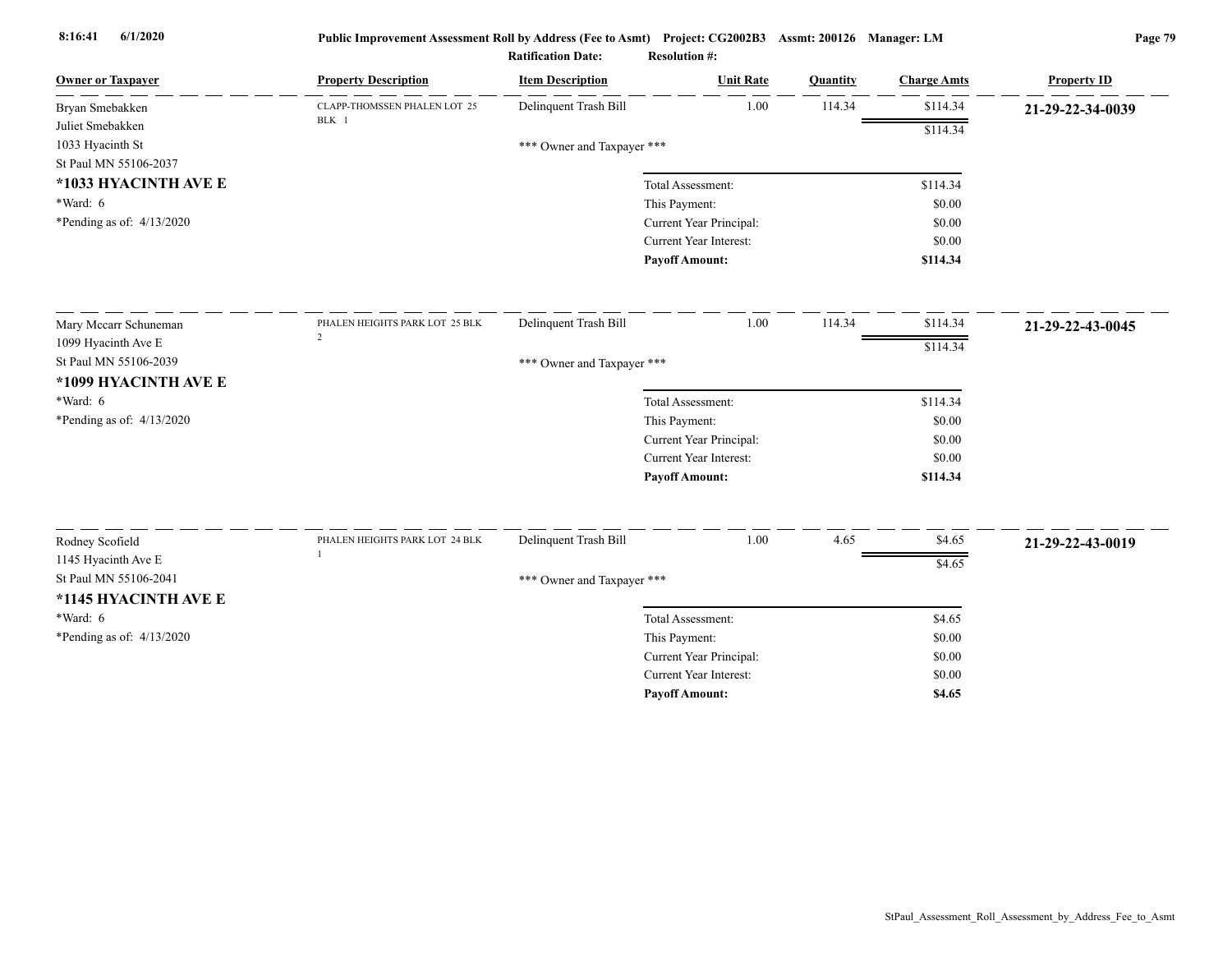| <b>Owner or Taxpayer</b>    | <b>Property Description</b>                                         | <b>Item Description</b>    | <b>Unit Rate</b>              | Quantity | <b>Charge Amts</b> | <b>Property ID</b> |
|-----------------------------|---------------------------------------------------------------------|----------------------------|-------------------------------|----------|--------------------|--------------------|
| Kou Yang                    | WATTS PARK PLAT 2 LOTS 11 & LOT<br>12 BLK 2                         | Delinquent Trash Bill      | 1.00                          | 107.02   | \$107.02           | 22-29-22-44-0107   |
| 1672 Hyacinth Ave E         |                                                                     |                            |                               |          | \$107.02           |                    |
| St Paul MN 55106-2306       |                                                                     | *** Owner and Taxpayer *** |                               |          |                    |                    |
| *1672 HYACINTH AVE E        |                                                                     |                            |                               |          |                    |                    |
| *Ward: 6                    |                                                                     |                            | Total Assessment:             |          | \$107.02           |                    |
| *Pending as of: 4/13/2020   |                                                                     |                            | This Payment:                 |          | \$0.00             |                    |
|                             |                                                                     |                            | Current Year Principal:       |          | \$0.00             |                    |
|                             |                                                                     |                            | Current Year Interest:        |          | \$0.00             |                    |
|                             |                                                                     |                            | <b>Payoff Amount:</b>         |          | \$107.02           |                    |
| Eric Palen                  | GERARDINE'S GARDEN LOTS SUBJ                                        | Delinquent Trash Bill      | 1.00                          | 77.36    | \$77.36            | 22-29-22-44-0003   |
| 1725 Hyacinth Ave E         | TO AVE AND EX N 132 FT THE W 53 FT                                  |                            |                               |          | \$77.36            |                    |
| St Paul MN 55106-2307       | OF E 24O FT OF LOT 13                                               | *** Owner and Taxpayer *** |                               |          |                    |                    |
| *1725 HYACINTH AVE E        |                                                                     |                            |                               |          |                    |                    |
| $*Ward: 6$                  |                                                                     |                            | Total Assessment:             |          | \$77.36            |                    |
| *Pending as of: $4/13/2020$ |                                                                     |                            | This Payment:                 |          | \$0.00             |                    |
|                             |                                                                     |                            | Current Year Principal:       |          | \$0.00             |                    |
|                             |                                                                     |                            | <b>Current Year Interest:</b> |          | \$0.00             |                    |
|                             |                                                                     |                            | <b>Payoff Amount:</b>         |          | \$77.36            |                    |
|                             |                                                                     |                            |                               |          |                    |                    |
| Charles A Wollenberg        | JOSEPH R. WEIDE'S 2ND ADDITION<br>TO THE CITY OF ST. PAUL EX E 8 FT | Delinquent Trash Bill      | 1.00                          | 77.36    | \$77.36            | 20-29-22-43-0049   |
| Susan K Wollenberg          | LOT 18 AND ALL OF LOT 19 BLK 3                                      |                            |                               |          | \$77.36            |                    |
| 602 E Hyacinth Ave          |                                                                     | *** Owner and Taxpayer *** |                               |          |                    |                    |
| St Paul MN 55130-3535       |                                                                     |                            |                               |          |                    |                    |
| *602 HYACINTH AVE E         |                                                                     |                            | Total Assessment:             |          | \$77.36            |                    |
| *Ward: 6                    |                                                                     |                            | This Payment:                 |          | \$0.00             |                    |
| *Pending as of: 4/13/2020   |                                                                     |                            | Current Year Principal:       |          | \$0.00             |                    |
|                             |                                                                     |                            | Current Year Interest:        |          | \$0.00             |                    |
|                             |                                                                     |                            | <b>Payoff Amount:</b>         |          | \$77.36            |                    |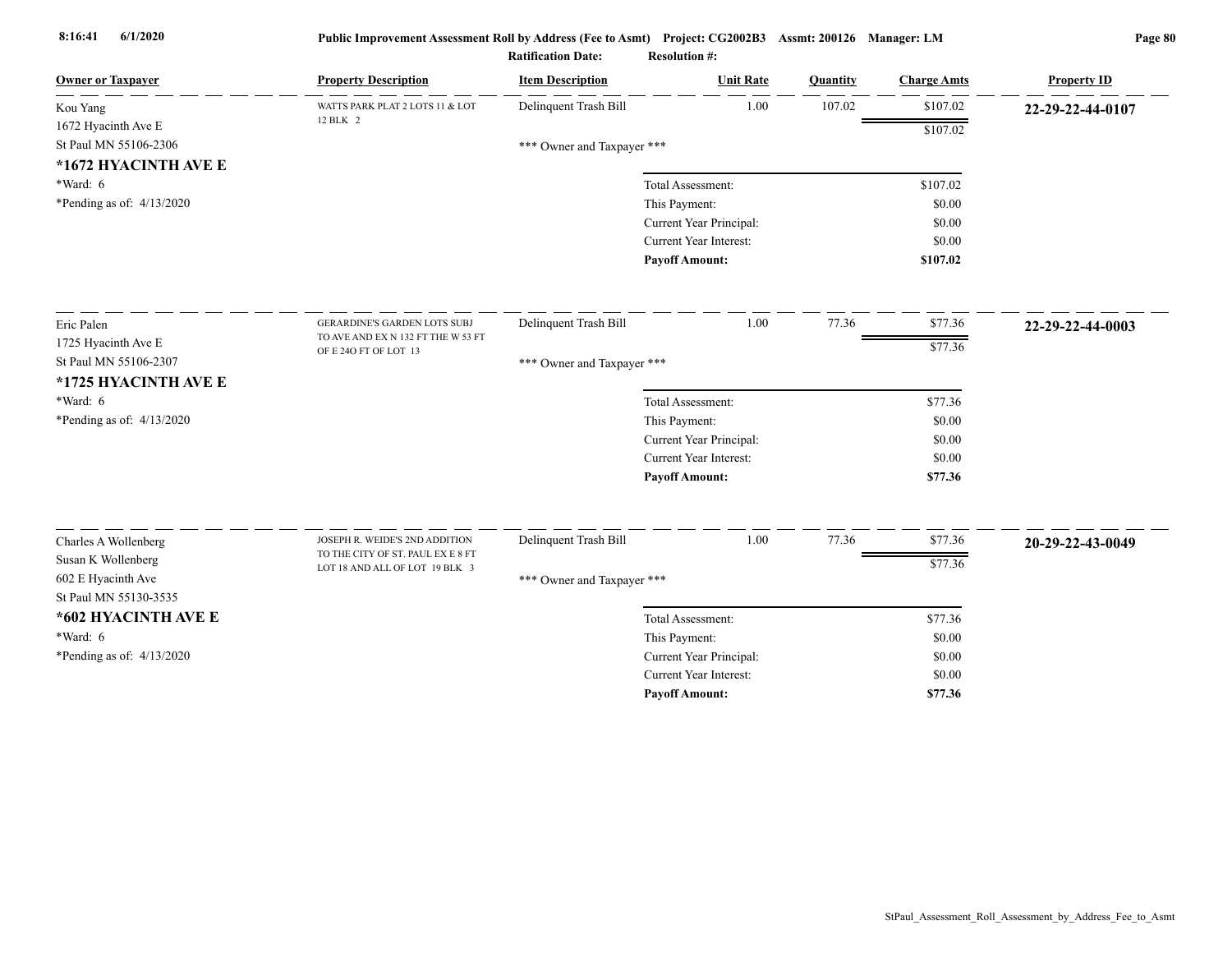| <b>Owner or Taxpayer</b>                    | <b>Property Description</b>                                      | <b>Item Description</b>    | <b>Unit Rate</b>                                         | Quantity | <b>Charge Amts</b> | <b>Property ID</b> |
|---------------------------------------------|------------------------------------------------------------------|----------------------------|----------------------------------------------------------|----------|--------------------|--------------------|
| Xiong Associate Llc                         | JOSEPH R. WEIDE'S 2ND ADDITION                                   | Delinquent Trash Bill      | 1.00                                                     | 114.34   | \$114.34           | 20-29-22-43-0046   |
| C/O Jua Xiong                               | TO THE CITY OF ST. PAUL LOTS 13 14<br>AND LOT 15 BLK 3           |                            |                                                          |          | \$114.34           |                    |
| 2515 White Bear Ave Ste A8                  |                                                                  | *** Owner and Taxpayer *** |                                                          |          |                    |                    |
| Maplewood MN 55109-5155                     |                                                                  |                            |                                                          |          |                    |                    |
| *614 HYACINTH AVE E                         |                                                                  |                            | Total Assessment:                                        |          | \$114.34           |                    |
| *Ward: 6                                    |                                                                  |                            | This Payment:                                            |          | \$0.00             |                    |
| *Pending as of: $4/13/2020$                 |                                                                  |                            | Current Year Principal:                                  |          | \$0.00             |                    |
|                                             |                                                                  |                            | Current Year Interest:                                   |          | \$0.00             |                    |
|                                             |                                                                  |                            | <b>Payoff Amount:</b>                                    |          | \$114.34           |                    |
| Steven M Sundberg                           | STONE & MORTON'S ADDITION TO                                     | Delinquent Trash Bill      | 1.00                                                     | 116.52   | \$116.52           | 20-29-22-43-0121   |
| 5845 135th St N                             | THE CITY OF ST. PAUL LOT 22 BLK 1                                |                            |                                                          |          | \$116.52           |                    |
| Hugo MN 55038-9235                          |                                                                  | *** Owner and Taxpayer *** |                                                          |          |                    |                    |
| *647 HYACINTH AVE E                         |                                                                  |                            |                                                          |          |                    |                    |
| *Ward: 6                                    |                                                                  |                            | Total Assessment:                                        |          | \$116.52           |                    |
| *Pending as of: $4/13/2020$                 |                                                                  |                            | This Payment:                                            |          | \$0.00             |                    |
|                                             |                                                                  |                            | Current Year Principal:                                  |          | \$0.00             |                    |
|                                             |                                                                  |                            | Current Year Interest:                                   |          | \$0.00             |                    |
|                                             |                                                                  |                            | <b>Payoff Amount:</b>                                    |          | \$116.52           |                    |
|                                             |                                                                  |                            | 1.00                                                     | 123.84   |                    |                    |
| Jeffery C Linnell                           | STONE & MORTON'S ADDITION TO<br>THE CITY OF ST. PAUL LOT 9 BLK 2 | Delinquent Trash Bill      |                                                          |          | \$123.84           | 20-29-22-43-0140   |
| Lynne M Linnell                             |                                                                  |                            |                                                          |          | \$123.84           |                    |
| 664 Hyacinth Ave E<br>St Paul MN 55106-1911 |                                                                  | *** Owner and Taxpayer *** |                                                          |          |                    |                    |
|                                             |                                                                  |                            |                                                          |          |                    |                    |
| *664 HYACINTH AVE E                         |                                                                  |                            | Total Assessment:                                        |          | \$123.84           |                    |
| *Ward: 6                                    |                                                                  |                            | This Payment:                                            |          | \$0.00             |                    |
| *Pending as of: $4/13/2020$                 |                                                                  |                            | Current Year Principal:<br><b>Current Year Interest:</b> |          | \$0.00             |                    |
|                                             |                                                                  |                            | <b>Pavoff Amount:</b>                                    |          | \$0.00<br>\$123.84 |                    |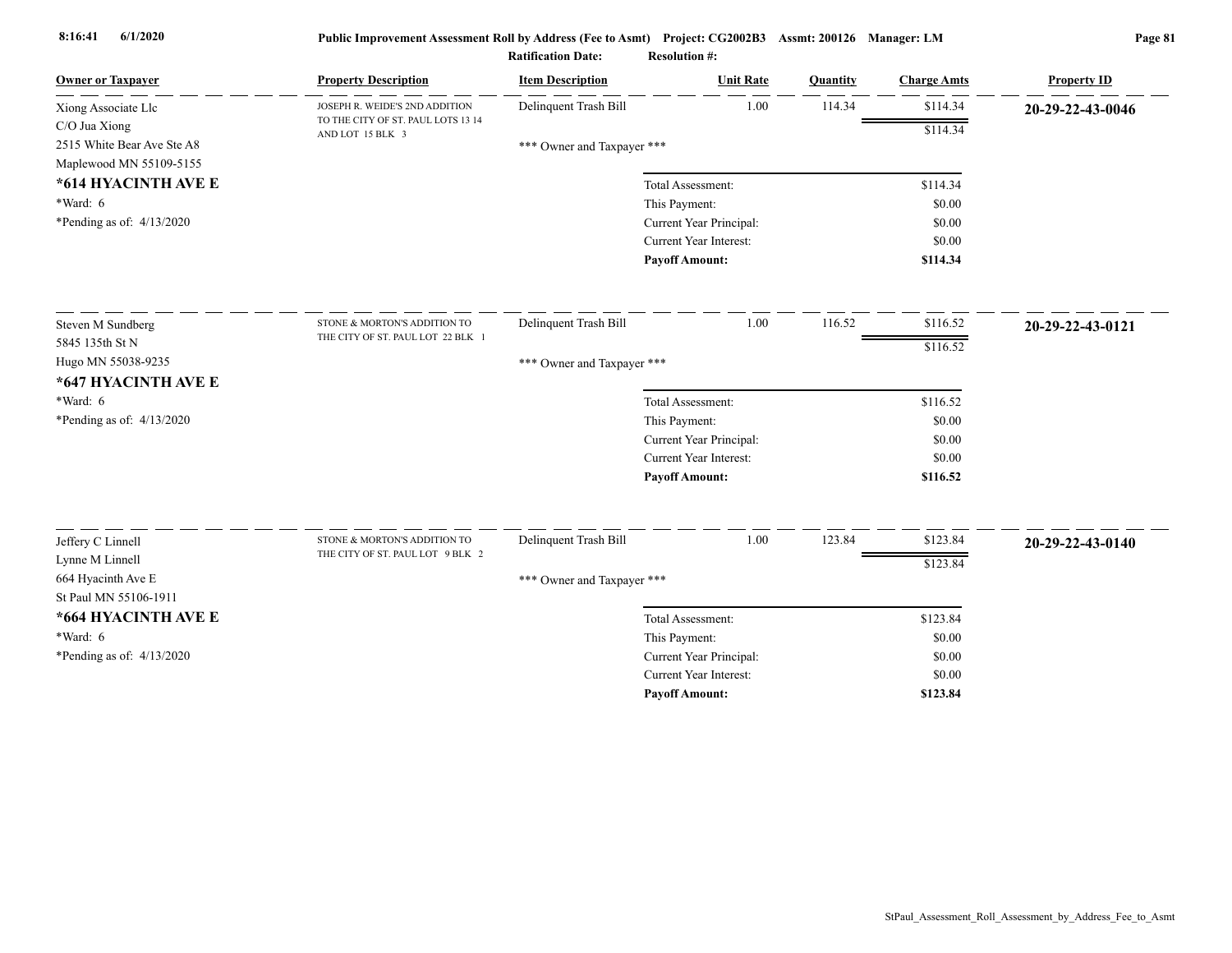| <b>Owner or Taxpayer</b>                    | <b>Property Description</b>                                     | <b>Item Description</b>    | <b>Unit Rate</b>                                  | Quantity | <b>Charge Amts</b> | <b>Property ID</b> |
|---------------------------------------------|-----------------------------------------------------------------|----------------------------|---------------------------------------------------|----------|--------------------|--------------------|
| Carl Kron                                   | STONE & MORTON'S ADDITION TO                                    | Delinquent Trash Bill      | 1.00                                              | 107.02   | \$107.02           | 20-29-22-43-0125   |
| 669 Hyacinth Ave E<br>St Paul MN 55106-1910 | THE CITY OF ST. PAUL E 1/2 OF LOT<br>26 AND ALL OF LOT 27 BLK 1 | *** Owner and Taxpayer *** |                                                   |          | \$107.02           |                    |
| *669 HYACINTH AVE E<br>*Ward: 6             |                                                                 |                            | Total Assessment:                                 |          | \$107.02           |                    |
| *Pending as of: 4/13/2020                   |                                                                 |                            | This Payment:                                     |          | \$0.00             |                    |
|                                             |                                                                 |                            | Current Year Principal:                           |          | \$0.00             |                    |
|                                             |                                                                 |                            | Current Year Interest:                            |          | \$0.00             |                    |
|                                             |                                                                 |                            | <b>Payoff Amount:</b>                             |          | \$107.02           |                    |
| Michael E Kiteck Jr                         | OAK VILLE PARK ALL OF LOT 12                                    | Delinquent Trash Bill      | 1.00                                              | 77.36    | \$77.36            | 20-29-22-44-0165   |
| 709 E Hyacinth Ave                          | AND THE W 10 FT OF LOT 13 BLK 3                                 |                            |                                                   |          | \$77.36            |                    |
| St Paul MN 55106-1912                       |                                                                 | *** Owner and Taxpayer *** |                                                   |          |                    |                    |
| *709 HYACINTH AVE E                         |                                                                 |                            |                                                   |          |                    |                    |
| *Ward: 6                                    |                                                                 |                            | Total Assessment:                                 |          | \$77.36            |                    |
| *Pending as of: $4/13/2020$                 |                                                                 |                            | This Payment:                                     |          | \$0.00             |                    |
|                                             |                                                                 |                            | Current Year Principal:                           |          | \$0.00             |                    |
|                                             |                                                                 |                            | Current Year Interest:                            |          | \$0.00             |                    |
|                                             |                                                                 |                            | <b>Payoff Amount:</b>                             |          | \$77.36            |                    |
|                                             | KEOUGH BROS. PLAT 1 LOT 3                                       |                            |                                                   |          |                    |                    |
| Michele R Goossen                           |                                                                 | Delinquent Trash Bill      | 1.00                                              | 4.97     | \$4.97             | 21-29-22-33-0015   |
| 881 Hyacinth Ave E<br>St Paul MN 55106-2033 |                                                                 |                            |                                                   |          | \$4.97             |                    |
|                                             |                                                                 | *** Owner and Taxpayer *** |                                                   |          |                    |                    |
| *881 HYACINTH AVE E<br>*Ward: 6             |                                                                 |                            |                                                   |          |                    |                    |
|                                             |                                                                 |                            | Total Assessment:                                 |          | \$4.97<br>\$0.00   |                    |
| *Pending as of: 4/13/2020                   |                                                                 |                            | This Payment:                                     |          | \$0.00             |                    |
|                                             |                                                                 |                            | Current Year Principal:<br>Current Year Interest: |          | \$0.00             |                    |
|                                             |                                                                 |                            | <b>Payoff Amount:</b>                             |          | \$4.97             |                    |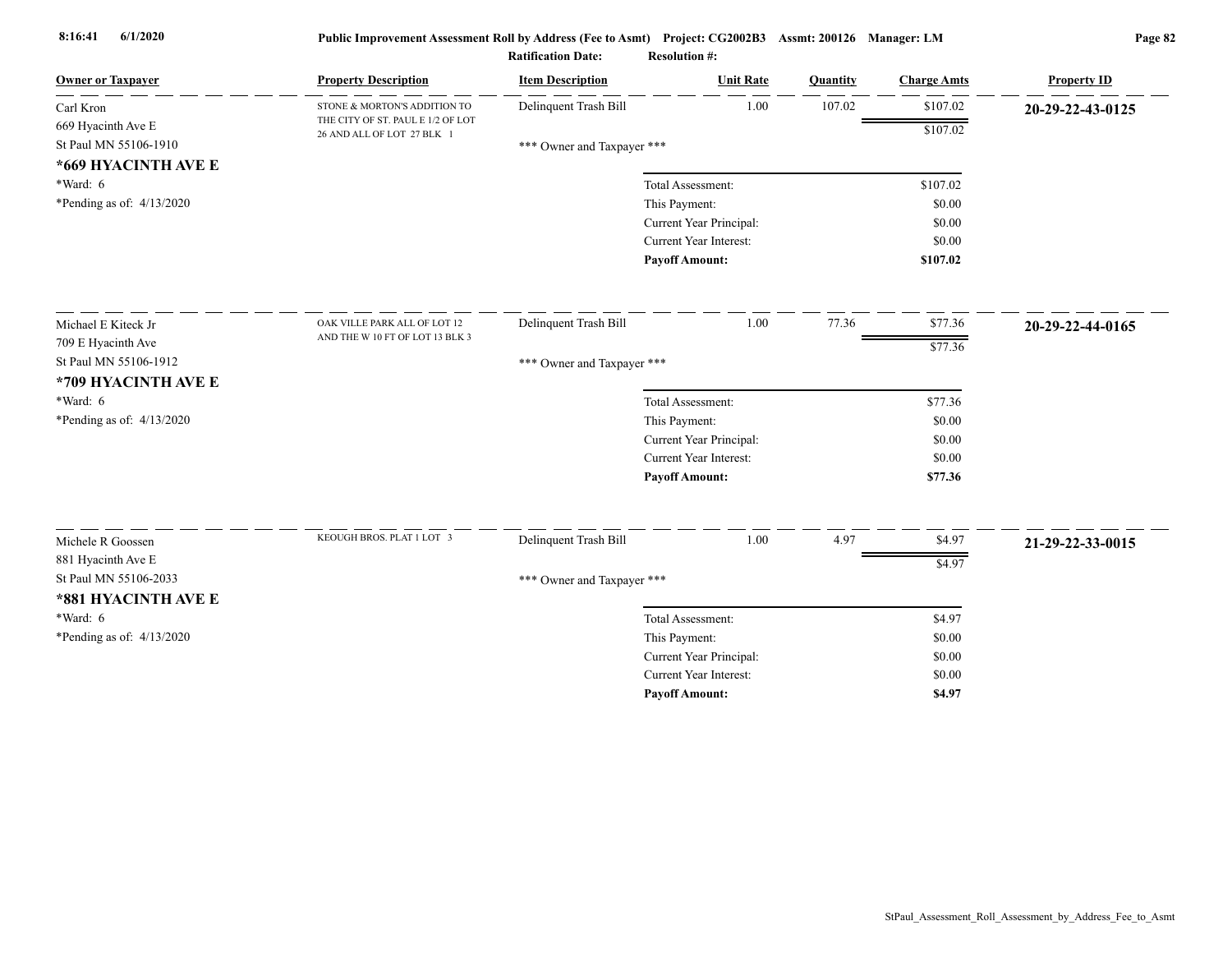| <b>Owner or Taxpayer</b>                                           | <b>Property Description</b>                 | <b>Item Description</b>    | <b>Unit Rate</b>              | Quantity | <b>Charge Amts</b> | <b>Property ID</b> |
|--------------------------------------------------------------------|---------------------------------------------|----------------------------|-------------------------------|----------|--------------------|--------------------|
| Scott J Stone                                                      | J. A. AND W. M. STEES ADDITION TO           | Delinquent Trash Bill      | 1.00                          | 66.20    | \$66.20            | 21-29-22-33-0019   |
| 897 Hyacinth Ave E<br>St Paul MN 55106-2033<br>*897 HYACINTH AVE E | ST. PAUL, RAMSEY CO., MINN. LOT 16<br>BLK 2 | *** Owner and Taxpayer *** |                               |          | \$66.20            |                    |
| $*Ward: 6$                                                         |                                             |                            | Total Assessment:             |          | \$66.20            |                    |
| *Pending as of: $4/13/2020$                                        |                                             |                            | This Payment:                 |          | \$0.00             |                    |
|                                                                    |                                             |                            | Current Year Principal:       |          | \$0.00             |                    |
|                                                                    |                                             |                            | Current Year Interest:        |          | \$0.00             |                    |
|                                                                    |                                             |                            | <b>Payoff Amount:</b>         |          | \$66.20            |                    |
| Susan Larsen                                                       | CLAPP-THOMSSEN PHALEN LOT 16                | Delinquent Trash Bill      | 1.00                          | 107.02   | \$107.02           | 21-29-22-34-0057   |
| 972 Hyacinth Ave E                                                 | BLK 2                                       |                            |                               |          | \$107.02           |                    |
| St Paul MN 55106-2036                                              |                                             | *** Owner and Taxpayer *** |                               |          |                    |                    |
| *972 HYACINTH AVE E                                                |                                             |                            |                               |          |                    |                    |
| *Ward: 6                                                           |                                             |                            | Total Assessment:             |          | \$107.02           |                    |
| *Pending as of: 4/13/2020                                          |                                             |                            | This Payment:                 |          | \$0.00             |                    |
|                                                                    |                                             |                            | Current Year Principal:       |          | \$0.00             |                    |
|                                                                    |                                             |                            | Current Year Interest:        |          | \$0.00             |                    |
|                                                                    |                                             |                            | <b>Payoff Amount:</b>         |          | \$107.02           |                    |
| Sharon M Hinrichs                                                  | CLAPP-THOMSSEN PHALEN EX W 2                | Delinquent Trash Bill      | 1.00                          | 77.36    | \$77.36            |                    |
| 975 Hyacinth Ave E                                                 | 5/10 FT LOT 14 BLK 1                        |                            |                               |          |                    | 21-29-22-34-0028   |
| St Paul MN 55106-2035                                              |                                             | *** Owner and Taxpayer *** |                               |          | \$77.36            |                    |
| *975 HYACINTH AVE E                                                |                                             |                            |                               |          |                    |                    |
| *Ward: 6                                                           |                                             |                            | Total Assessment:             |          | \$77.36            |                    |
| *Pending as of: 4/13/2020                                          |                                             |                            | This Payment:                 |          | \$0.00             |                    |
|                                                                    |                                             |                            | Current Year Principal:       |          | \$0.00             |                    |
|                                                                    |                                             |                            | <b>Current Year Interest:</b> |          | \$0.00             |                    |
|                                                                    |                                             |                            | <b>Payoff Amount:</b>         |          | \$77.36            |                    |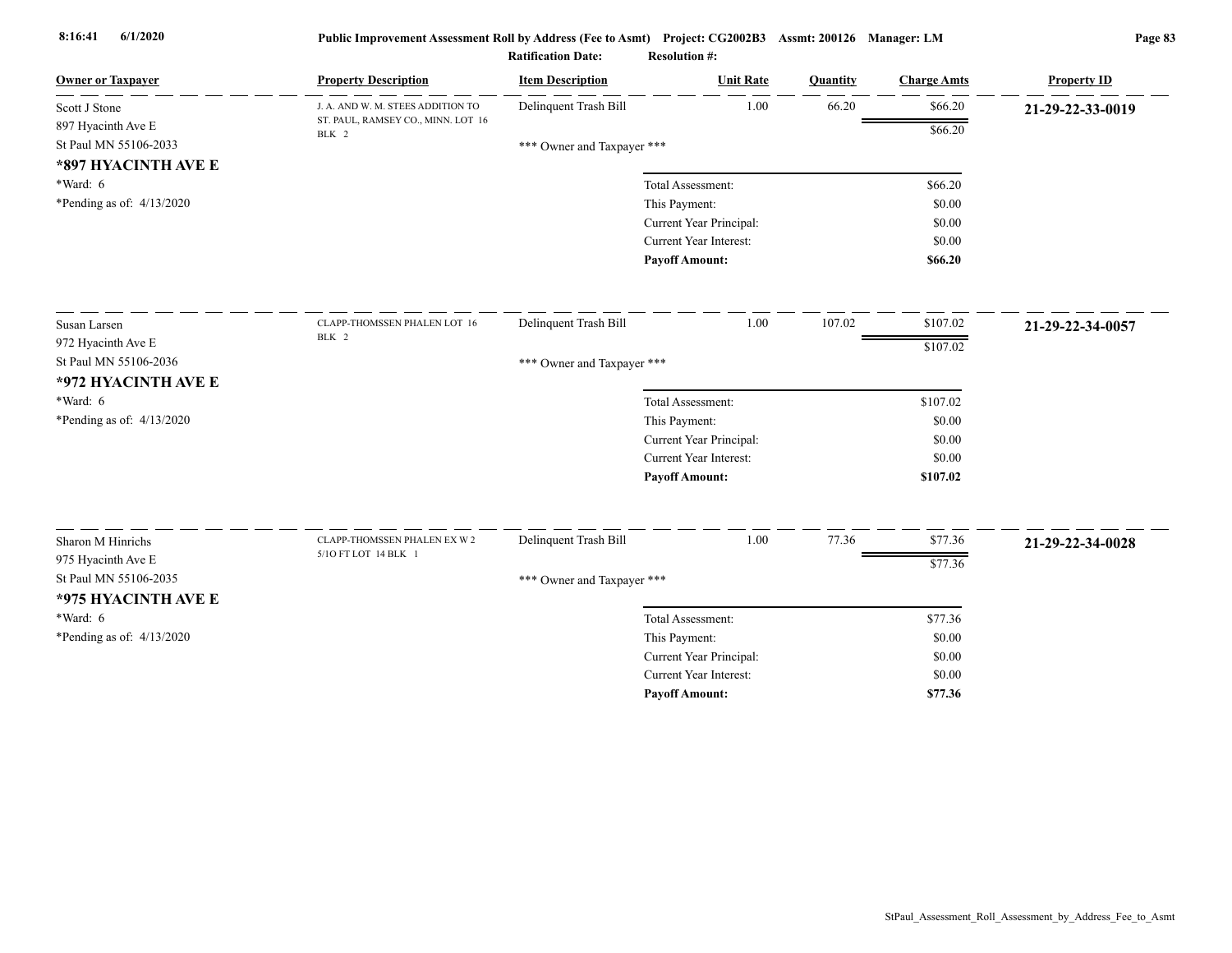| <b>Owner or Taxpayer</b>    | <b>Property Description</b>                                        | <b>Item Description</b>    | <b>Unit Rate</b>        | Quantity | <b>Charge Amts</b> | <b>Property ID</b> |
|-----------------------------|--------------------------------------------------------------------|----------------------------|-------------------------|----------|--------------------|--------------------|
| Julia P Jackson             | OVERBROOK S 1/2 OF VAC ALLEY                                       | Delinquent Trash Bill      | 1.00                    | 114.34   | \$114.34           | 21-29-22-11-0083   |
| 1173 Idaho Ave E            | ADJ AND E 8 FT OF LOT 12 ALSO NO<br>PART OF VAC ALLEY N OF AND ADJ |                            |                         |          | \$114.34           |                    |
| St Paul MN 55106-1145       | LOT 13 AND SD LOT 13 BLK 15                                        | *** Owner and Taxpayer *** |                         |          |                    |                    |
| *1173 IDAHO AVE E           |                                                                    |                            |                         |          |                    |                    |
| $*Ward: 6$                  |                                                                    |                            | Total Assessment:       |          | \$114.34           |                    |
| *Pending as of: $4/13/2020$ |                                                                    |                            | This Payment:           |          | \$0.00             |                    |
|                             |                                                                    |                            | Current Year Principal: |          | \$0.00             |                    |
|                             |                                                                    |                            | Current Year Interest:  |          | \$0.00             |                    |
|                             |                                                                    |                            | <b>Payoff Amount:</b>   |          | \$114.34           |                    |
| Daniel Warren Henrichs      | SYLVAN HEIGHTS ADDITION LOTS 23                                    | Delinquent Trash Bill      | 1.00                    | 114.34   | \$114.34           | 22-29-22-22-0129   |
| 541 Case Ave                | & 24 BLK 1                                                         |                            |                         |          | \$114.34           |                    |
| St Paul MN 55130-4013       |                                                                    | *** Owner and Taxpayer *** |                         |          |                    |                    |
| *1341 IDAHO AVE E           |                                                                    |                            |                         |          |                    |                    |
| *Ward: 6                    |                                                                    |                            | Total Assessment:       |          | \$114.34           |                    |
| *Pending as of: $4/13/2020$ |                                                                    |                            | This Payment:           |          | \$0.00             |                    |
|                             |                                                                    |                            | Current Year Principal: |          | \$0.00             |                    |
|                             |                                                                    |                            | Current Year Interest:  |          | \$0.00             |                    |
|                             |                                                                    |                            | <b>Payoff Amount:</b>   |          | \$114.34           |                    |
|                             | MANTON PARK VAC ALLEY BET AND                                      |                            | 1.00                    | 77.36    | \$77.36            |                    |
| Katherine A Larson          | FOL W 60 FT OF LOT A AND W 60 FT                                   | Delinquent Trash Bill      |                         |          |                    | 22-29-22-21-0059   |
| 1461 Idaho Ave              | OF LOTS 13 AND LOT 14                                              |                            |                         |          | \$77.36            |                    |
| St Paul MN 55106-1232       |                                                                    | *** Owner and Taxpayer *** |                         |          |                    |                    |
| *1461 IDAHO AVE E           |                                                                    |                            |                         |          |                    |                    |
| $*Ward: 6$                  |                                                                    |                            | Total Assessment:       |          | \$77.36            |                    |
| *Pending as of: 4/13/2020   |                                                                    |                            | This Payment:           |          | \$0.00             |                    |
|                             |                                                                    |                            | Current Year Principal: |          | \$0.00             |                    |
|                             |                                                                    |                            | Current Year Interest:  |          | \$0.00             |                    |
|                             |                                                                    |                            | <b>Pavoff Amount:</b>   |          | \$77.36            |                    |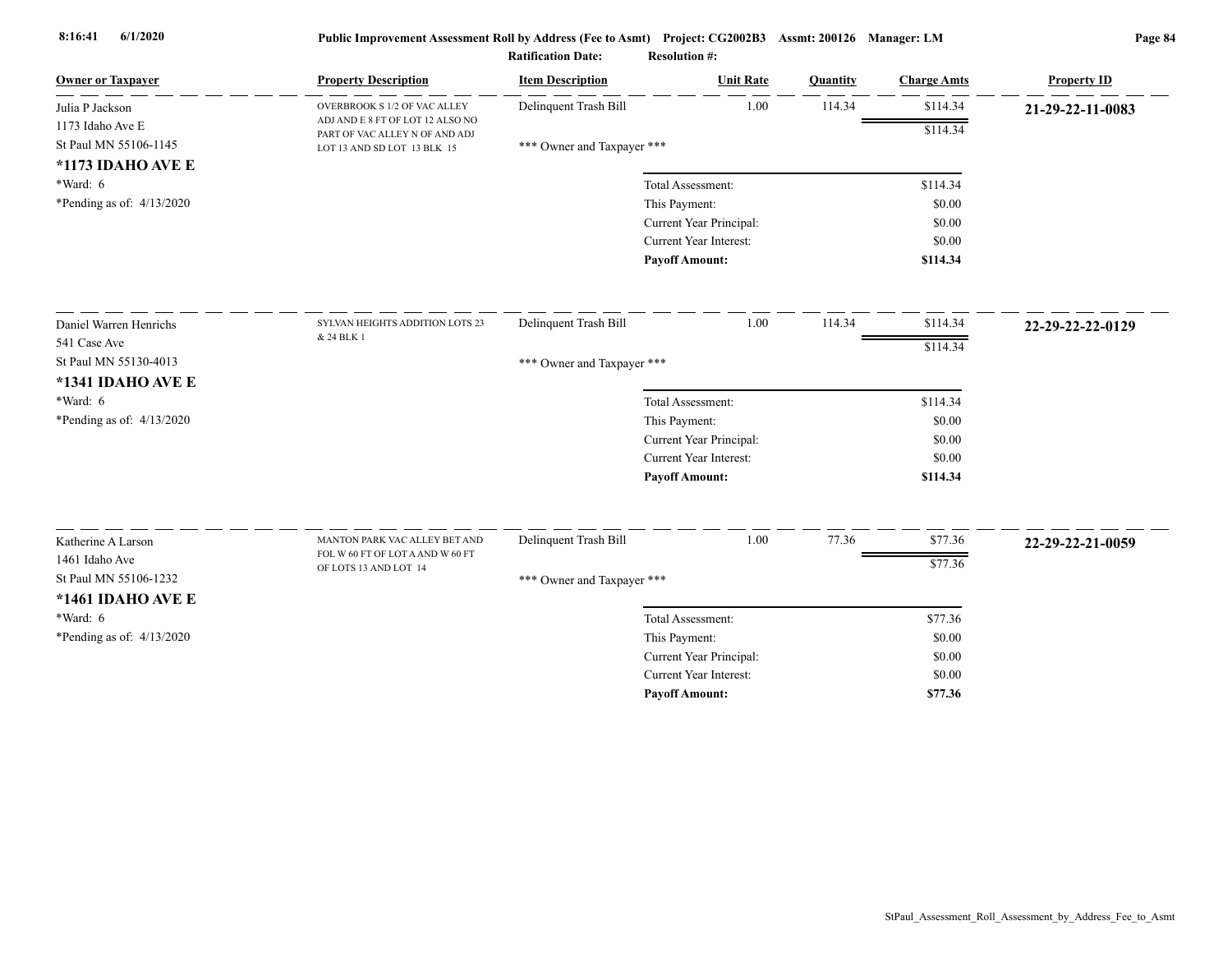| <b>Owner or Taxpayer</b>               | <b>Property Description</b>     | <b>Item Description</b>    | <b>Unit Rate</b>                         | Quantity | <b>Charge Amts</b> | <b>Property ID</b> |
|----------------------------------------|---------------------------------|----------------------------|------------------------------------------|----------|--------------------|--------------------|
| Clinton J Crooks                       | FRED S. HERRING'S PLAT 4 LOT 10 | Delinquent Trash Bill      | 1.00                                     | 114.34   | \$114.34           | 22-29-22-12-0093   |
| Lucinda A Crooks                       | BLK 8                           |                            |                                          |          | \$114.34           |                    |
| 7037 Eagle Trl                         |                                 | *** Owner and Taxpayer *** |                                          |          |                    |                    |
| Centerville MN 55038-7055              |                                 |                            |                                          |          |                    |                    |
| *1552 IDAHO AVE E                      |                                 |                            | Total Assessment:                        |          | \$114.34           |                    |
| $*Ward: 6$                             |                                 |                            | This Payment:                            |          | \$0.00             |                    |
| *Pending as of: 4/13/2020              |                                 |                            | Current Year Principal:                  |          | \$0.00             |                    |
|                                        |                                 |                            | Current Year Interest:                   |          | \$0.00             |                    |
|                                        |                                 |                            | <b>Payoff Amount:</b>                    |          | \$114.34           |                    |
| Thomas Joseph Vennemann                | FRED S. HERRING'S PLAT 4 LOT 2  | Delinquent Trash Bill      | 1.00                                     | 77.36    | \$77.36            | 22-29-22-12-0085   |
| Shawn Vennemann                        | BLK 8                           |                            |                                          |          | \$77.36            |                    |
| 1596 Idaho Ave E                       |                                 | *** Owner and Taxpayer *** |                                          |          |                    |                    |
| St Paul MN 55106-1316                  |                                 |                            |                                          |          |                    |                    |
| *1592 IDAHO AVE E                      |                                 |                            | Total Assessment:                        |          | \$77.36            |                    |
| *Ward: 6                               |                                 |                            | This Payment:                            |          | \$0.00             |                    |
| *Pending as of: $4/13/2020$            |                                 |                            | Current Year Principal:                  |          | \$0.00             |                    |
|                                        |                                 |                            | <b>Current Year Interest:</b>            |          | \$0.00             |                    |
|                                        |                                 |                            | <b>Payoff Amount:</b>                    |          | \$77.36            |                    |
|                                        | FRED S. HERRING'S PLAT 4 LOT 1  | Delinquent Trash Bill      | 1.00                                     | 107.02   | \$107.02           |                    |
| Thomas J Vennemann<br>1596 Idaho Ave E | BLK 8                           |                            |                                          |          |                    | 22-29-22-12-0084   |
| St Paul MN 55106-1316                  |                                 |                            |                                          |          | \$107.02           |                    |
|                                        |                                 | *** Owner and Taxpayer *** |                                          |          |                    |                    |
| *1596 IDAHO AVE E<br>*Ward: 6          |                                 |                            |                                          |          |                    |                    |
|                                        |                                 |                            | Total Assessment:                        |          | \$107.02<br>\$0.00 |                    |
| *Pending as of: $4/13/2020$            |                                 |                            | This Payment:<br>Current Year Principal: |          | \$0.00             |                    |
|                                        |                                 |                            | <b>Current Year Interest:</b>            |          | \$0.00             |                    |
|                                        |                                 |                            | <b>Pavoff Amount:</b>                    |          | \$107.02           |                    |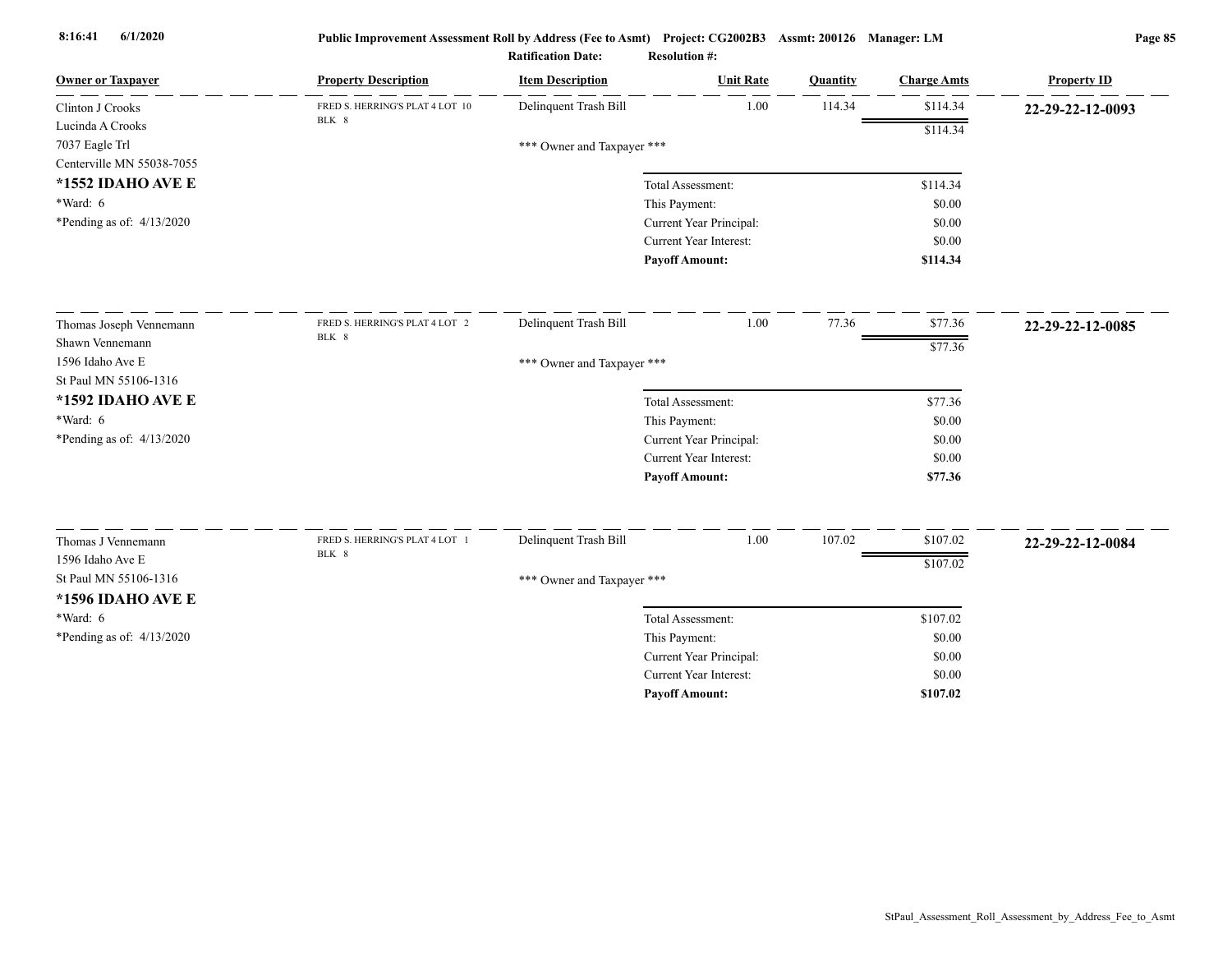| Delinquent Trash Bill<br>1.00<br>114.34<br>\$114.34<br>FRED S. HERRING'S PLAT 4 LOT 12<br>Phillip J Vonhinueber<br>22-29-22-12-0030<br>BLK 7<br>Susan M Vonhinueber<br>\$114.34<br>1604 Idaho Ave E<br>*** Owner and Taxpayer ***<br>St Paul MN 55106-1318<br>*1604 IDAHO AVE E<br>Total Assessment:<br>\$114.34<br>$*Ward: 6$<br>This Payment:<br>\$0.00<br>*Pending as of: 4/13/2020<br>Current Year Principal:<br>\$0.00<br>Current Year Interest:<br>\$0.00<br><b>Payoff Amount:</b><br>\$114.34<br>107.02<br>Delinquent Trash Bill<br>1.00<br>\$107.02<br>FRED S. HERRING'S PLAT 4 LOT 6<br>Douglas H Block<br>22-29-22-12-0024<br>BLK 7<br>Tamara A Block<br>\$107.02<br>1636 Idaho Ave E<br>*** Owner and Taxpayer ***<br>St Paul MN 55106-1318<br>*1636 IDAHO AVE E<br>\$107.02<br>Total Assessment:<br>$*Ward: 6$<br>This Payment:<br>\$0.00<br>*Pending as of: $4/13/2020$<br>Current Year Principal:<br>\$0.00 |
|---------------------------------------------------------------------------------------------------------------------------------------------------------------------------------------------------------------------------------------------------------------------------------------------------------------------------------------------------------------------------------------------------------------------------------------------------------------------------------------------------------------------------------------------------------------------------------------------------------------------------------------------------------------------------------------------------------------------------------------------------------------------------------------------------------------------------------------------------------------------------------------------------------------------------|
|                                                                                                                                                                                                                                                                                                                                                                                                                                                                                                                                                                                                                                                                                                                                                                                                                                                                                                                           |
|                                                                                                                                                                                                                                                                                                                                                                                                                                                                                                                                                                                                                                                                                                                                                                                                                                                                                                                           |
|                                                                                                                                                                                                                                                                                                                                                                                                                                                                                                                                                                                                                                                                                                                                                                                                                                                                                                                           |
|                                                                                                                                                                                                                                                                                                                                                                                                                                                                                                                                                                                                                                                                                                                                                                                                                                                                                                                           |
|                                                                                                                                                                                                                                                                                                                                                                                                                                                                                                                                                                                                                                                                                                                                                                                                                                                                                                                           |
|                                                                                                                                                                                                                                                                                                                                                                                                                                                                                                                                                                                                                                                                                                                                                                                                                                                                                                                           |
|                                                                                                                                                                                                                                                                                                                                                                                                                                                                                                                                                                                                                                                                                                                                                                                                                                                                                                                           |
|                                                                                                                                                                                                                                                                                                                                                                                                                                                                                                                                                                                                                                                                                                                                                                                                                                                                                                                           |
|                                                                                                                                                                                                                                                                                                                                                                                                                                                                                                                                                                                                                                                                                                                                                                                                                                                                                                                           |
|                                                                                                                                                                                                                                                                                                                                                                                                                                                                                                                                                                                                                                                                                                                                                                                                                                                                                                                           |
|                                                                                                                                                                                                                                                                                                                                                                                                                                                                                                                                                                                                                                                                                                                                                                                                                                                                                                                           |
|                                                                                                                                                                                                                                                                                                                                                                                                                                                                                                                                                                                                                                                                                                                                                                                                                                                                                                                           |
|                                                                                                                                                                                                                                                                                                                                                                                                                                                                                                                                                                                                                                                                                                                                                                                                                                                                                                                           |
|                                                                                                                                                                                                                                                                                                                                                                                                                                                                                                                                                                                                                                                                                                                                                                                                                                                                                                                           |
|                                                                                                                                                                                                                                                                                                                                                                                                                                                                                                                                                                                                                                                                                                                                                                                                                                                                                                                           |
|                                                                                                                                                                                                                                                                                                                                                                                                                                                                                                                                                                                                                                                                                                                                                                                                                                                                                                                           |
| <b>Current Year Interest:</b><br>\$0.00                                                                                                                                                                                                                                                                                                                                                                                                                                                                                                                                                                                                                                                                                                                                                                                                                                                                                   |
| <b>Payoff Amount:</b><br>\$107.02                                                                                                                                                                                                                                                                                                                                                                                                                                                                                                                                                                                                                                                                                                                                                                                                                                                                                         |
| Delinquent Trash Bill<br>1.00<br>77.36<br>\$77.36<br>FRED S. HERRING'S PLAT 4 LOT 1                                                                                                                                                                                                                                                                                                                                                                                                                                                                                                                                                                                                                                                                                                                                                                                                                                       |
| Robert Witt<br>22-29-22-12-0019<br>BLK 7<br>1658 Idaho Ave E                                                                                                                                                                                                                                                                                                                                                                                                                                                                                                                                                                                                                                                                                                                                                                                                                                                              |
| \$77.36<br>St Paul MN 55106-1318                                                                                                                                                                                                                                                                                                                                                                                                                                                                                                                                                                                                                                                                                                                                                                                                                                                                                          |
| *** Owner and Taxpayer ***                                                                                                                                                                                                                                                                                                                                                                                                                                                                                                                                                                                                                                                                                                                                                                                                                                                                                                |
| *1658 IDAHO AVE E                                                                                                                                                                                                                                                                                                                                                                                                                                                                                                                                                                                                                                                                                                                                                                                                                                                                                                         |
| *Ward: 6<br>Total Assessment:<br>\$77.36                                                                                                                                                                                                                                                                                                                                                                                                                                                                                                                                                                                                                                                                                                                                                                                                                                                                                  |
| *Pending as of: 4/13/2020<br>This Payment:<br>\$0.00                                                                                                                                                                                                                                                                                                                                                                                                                                                                                                                                                                                                                                                                                                                                                                                                                                                                      |
| Current Year Principal:<br>\$0.00<br><b>Current Year Interest:</b><br>\$0.00                                                                                                                                                                                                                                                                                                                                                                                                                                                                                                                                                                                                                                                                                                                                                                                                                                              |
| \$77.36<br><b>Pavoff Amount:</b>                                                                                                                                                                                                                                                                                                                                                                                                                                                                                                                                                                                                                                                                                                                                                                                                                                                                                          |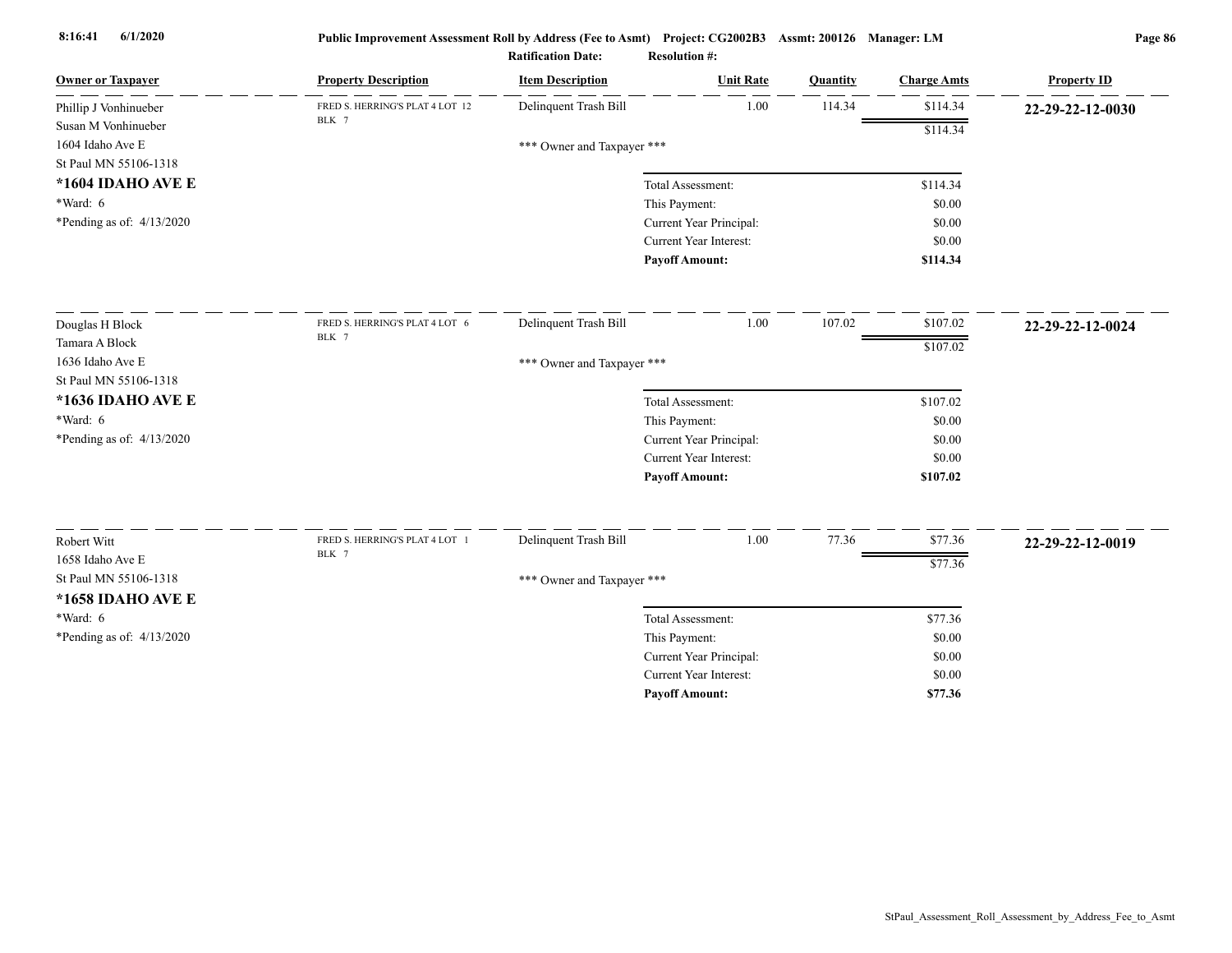| <b>Owner or Taxpayer</b>    | <b>Property Description</b>                            | <b>Item Description</b>    | <b>Unit Rate</b>              | <b>Quantity</b> | <b>Charge Amts</b> | <b>Property ID</b> |
|-----------------------------|--------------------------------------------------------|----------------------------|-------------------------------|-----------------|--------------------|--------------------|
| Joshua Carpenter            | BIRT'S ADDITION LOT 9 BLK 1                            | Delinquent Trash Bill      | 1.00                          | 107.02          | \$107.02           | 22-29-22-11-0105   |
| 1903 Summit Dr              |                                                        |                            |                               |                 | \$107.02           |                    |
| Saint Cloud MN 56303-1247   |                                                        | *** Owner and Taxpayer *** |                               |                 |                    |                    |
| *1680 IDAHO AVE E           |                                                        |                            |                               |                 |                    |                    |
| $*Ward: 6$                  |                                                        |                            | Total Assessment:             |                 | \$107.02           |                    |
| *Pending as of: $4/13/2020$ |                                                        |                            | This Payment:                 |                 | \$0.00             |                    |
|                             |                                                        |                            | Current Year Principal:       |                 | \$0.00             |                    |
|                             |                                                        |                            | <b>Current Year Interest:</b> |                 | \$0.00             |                    |
|                             |                                                        |                            | <b>Payoff Amount:</b>         |                 | \$107.02           |                    |
| Gary B Unger                | HILLCREST CENTER LOT 12 BLK 2                          | Delinquent Trash Bill      | 1.00                          | 114.35          | \$114.35           | 23-29-22-22-0034   |
| Margaret A Unger            |                                                        |                            |                               |                 | \$114.35           |                    |
| 1847 Idaho Ave E            |                                                        | *** Owner and Taxpayer *** |                               |                 |                    |                    |
| St Paul MN 55119-4210       |                                                        |                            |                               |                 |                    |                    |
| *1847 IDAHO AVE E           |                                                        |                            | Total Assessment:             |                 | \$114.35           |                    |
| $*Ward: 6$                  |                                                        |                            | This Payment:                 |                 | \$0.00             |                    |
| *Pending as of: $4/13/2020$ |                                                        |                            | Current Year Principal:       |                 | \$0.00             |                    |
|                             |                                                        |                            | Current Year Interest:        |                 | \$0.00             |                    |
|                             |                                                        |                            | <b>Payoff Amount:</b>         |                 | \$114.35           |                    |
|                             |                                                        |                            |                               |                 |                    |                    |
| Va Wendy Xiong              | HYDEN'S ADDITION SUBJ TO AVE<br>THE E 2O FT OF TRACT H | Delinquent Trash Bill      | $1.00\,$                      | 114.35          | \$114.35           | 23-29-22-21-0028   |
| 6984 Lydia Ln               | REGISTERED LAND SURVEY NO 177                          |                            |                               |                 | \$114.35           |                    |
| Woodbury MN 55125-6706      | AND IN SD HYDENS ADD LOT 2 BLK<br>$\mathcal{D}$        | *** Owner and Taxpayer *** |                               |                 |                    |                    |
| *1985 IDAHO AVE E           |                                                        |                            |                               |                 |                    |                    |
| $*Ward: 6$                  |                                                        |                            | Total Assessment:             |                 | \$114.35           |                    |
| *Pending as of: $4/13/2020$ |                                                        |                            | This Payment:                 |                 | \$0.00             |                    |
|                             |                                                        |                            | Current Year Principal:       |                 | \$0.00             |                    |
|                             |                                                        |                            | <b>Current Year Interest:</b> |                 | \$0.00             |                    |
|                             |                                                        |                            | <b>Pavoff Amount:</b>         |                 | \$114.35           |                    |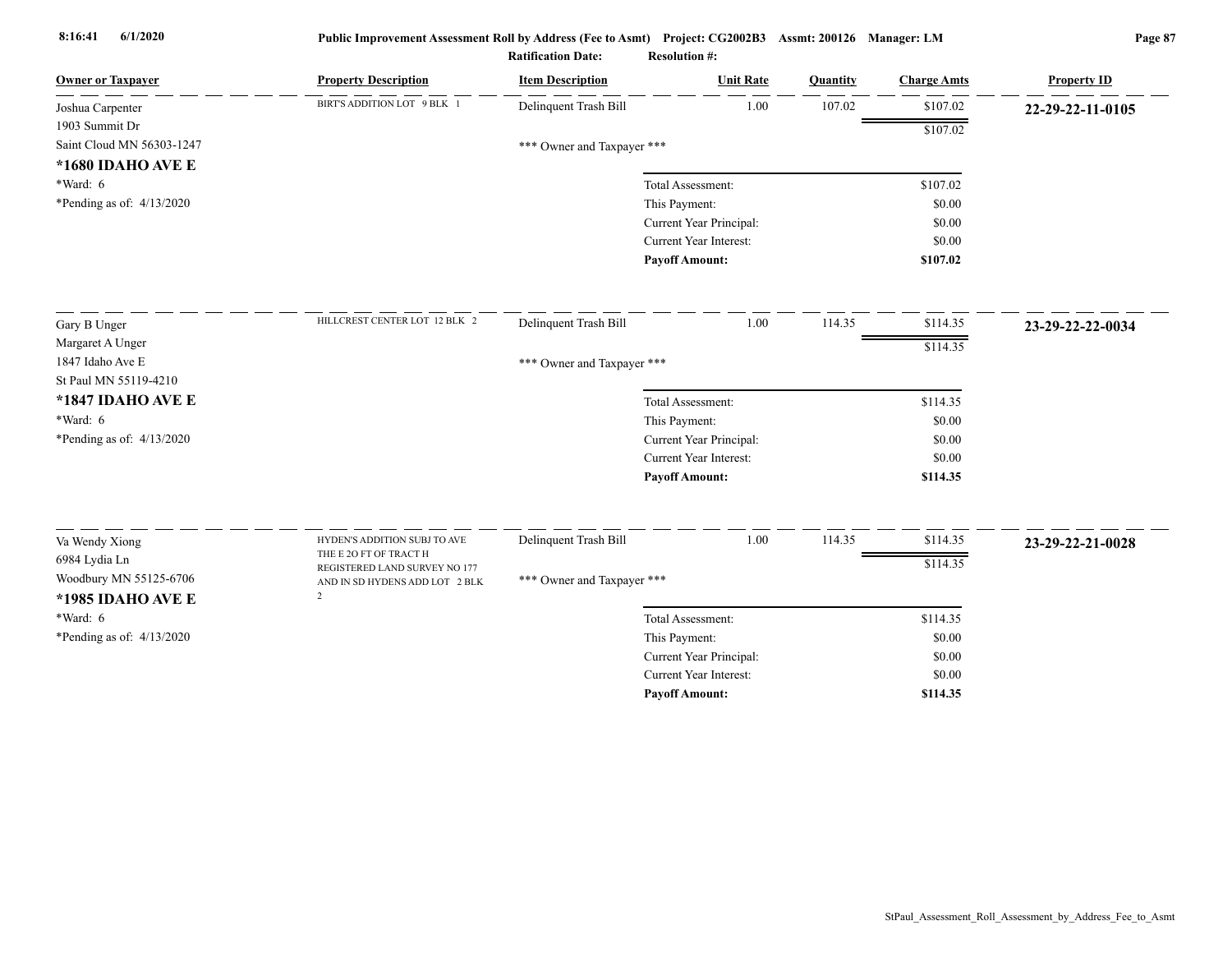| <b>Owner or Taxpayer</b>    | <b>Property Description</b>             | <b>Item Description</b>    | <b>Unit Rate</b>                                | Quantity | <b>Charge Amts</b> | <b>Property ID</b> |
|-----------------------------|-----------------------------------------|----------------------------|-------------------------------------------------|----------|--------------------|--------------------|
| Alejandro M Sarmiento       | FRED S. HERRING'S PLAT 4 LOT 2<br>BLK 9 | Delinquent Trash Bill      | 1.00                                            | 107.02   | \$107.02           | 22-29-22-12-0109   |
| 1590 Iowa Ave E             |                                         |                            |                                                 |          | \$107.02           |                    |
| St Paul MN 55106-1321       |                                         | *** Owner and Taxpayer *** |                                                 |          |                    |                    |
| *1590 IOWA AVE E            |                                         |                            |                                                 |          |                    |                    |
| $*Ward: 6$                  |                                         |                            | Total Assessment:                               |          | \$107.02           |                    |
| *Pending as of: $4/13/2020$ |                                         |                            | This Payment:                                   |          | \$0.00             |                    |
|                             |                                         |                            | Current Year Principal:                         |          | \$0.00             |                    |
|                             |                                         |                            | Current Year Interest:<br><b>Payoff Amount:</b> |          | \$0.00<br>\$107.02 |                    |
|                             |                                         |                            |                                                 |          |                    |                    |
| Nichole Lyn Beeman          | FRED S. HERRING'S PLAT 4 LOT 20         | Delinquent Trash Bill      | 1.00                                            | 114.34   | \$114.34           | 22-29-22-12-0038   |
| Bryan Cory Beeman           | BLK 7                                   |                            |                                                 |          | \$114.34           |                    |
| 1637 Iowa Ave E             |                                         | *** Owner and Taxpayer *** |                                                 |          |                    |                    |
| St Paul MN 55106-1322       |                                         |                            |                                                 |          |                    |                    |
| *1637 IOWA AVE E            |                                         |                            | Total Assessment:                               |          | \$114.34           |                    |
| *Ward: 6                    |                                         |                            | This Payment:                                   |          | \$0.00             |                    |
| *Pending as of: $4/13/2020$ |                                         |                            | Current Year Principal:                         |          | \$0.00             |                    |
|                             |                                         |                            | <b>Current Year Interest:</b>                   |          | \$0.00             |                    |
|                             |                                         |                            | <b>Payoff Amount:</b>                           |          | \$114.34           |                    |
| Christina Brown             | FRED S. HERRING'S PLAT 4 LOT 4          | Delinquent Trash Bill      | 1.00                                            | 107.02   | \$107.02           | 22-29-22-12-0046   |
| 1642 Iowa Ave E             | <b>BLK</b> 10                           |                            |                                                 |          | \$107.02           |                    |
| St Paul MN 55106-1323       |                                         | *** Owner and Taxpayer *** |                                                 |          |                    |                    |
| *1642 IOWA AVE E            |                                         |                            |                                                 |          |                    |                    |
| *Ward: 6                    |                                         |                            | Total Assessment:                               |          | \$107.02           |                    |
| *Pending as of: 4/13/2020   |                                         |                            | This Payment:                                   |          | \$0.00             |                    |
|                             |                                         |                            | Current Year Principal:                         |          | \$0.00             |                    |
|                             |                                         |                            | <b>Current Year Interest:</b>                   |          | \$0.00             |                    |
|                             |                                         |                            | <b>Payoff Amount:</b>                           |          | \$107.02           |                    |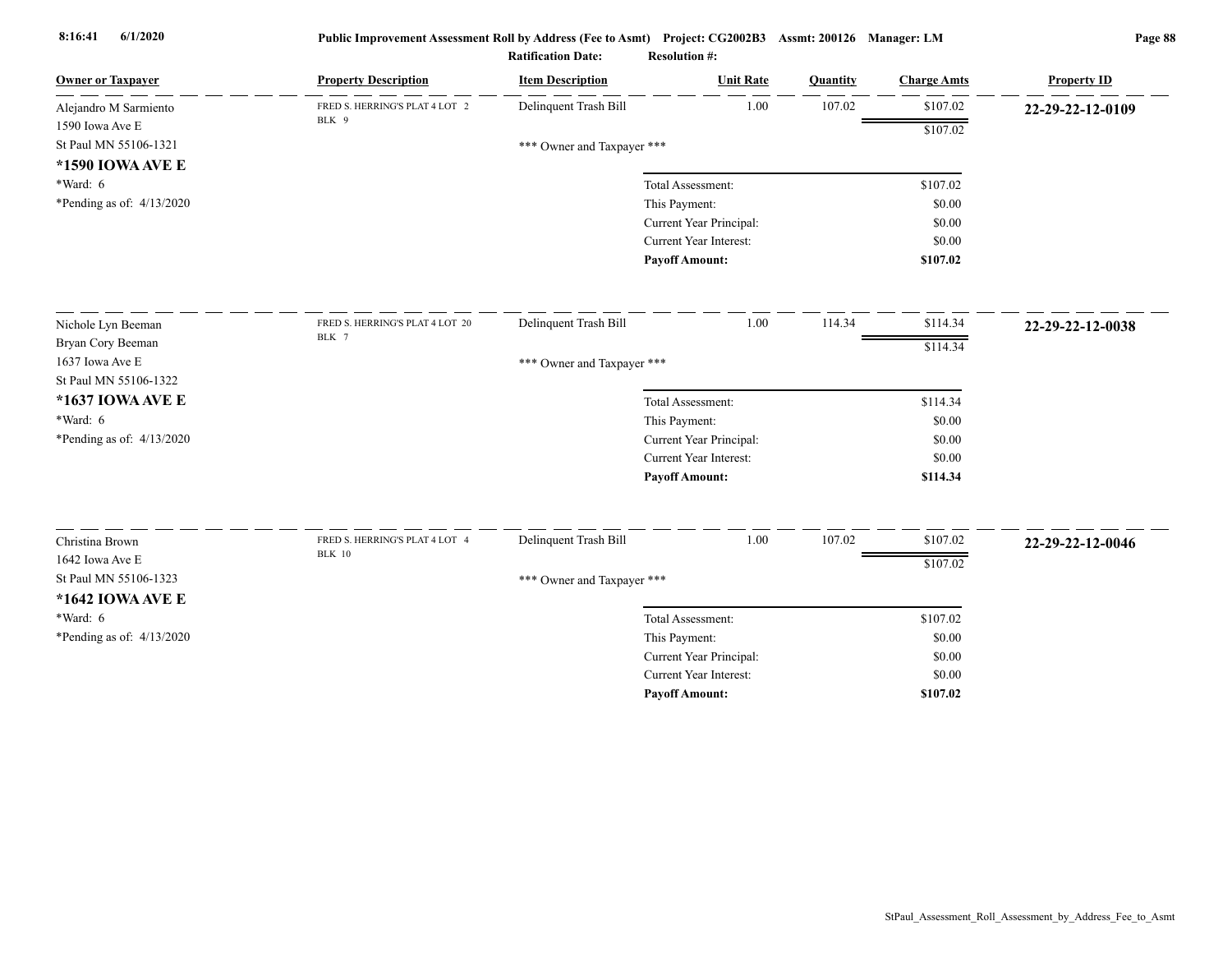| <b>Owner or Taxpayer</b>    | <b>Property Description</b>     | <b>Item Description</b>    | <b>Unit Rate</b>              | Quantity | <b>Charge Amts</b> | <b>Property ID</b> |
|-----------------------------|---------------------------------|----------------------------|-------------------------------|----------|--------------------|--------------------|
| Julie Schultz               | FRED S. HERRING'S PLAT 4 LOT 21 | Delinquent Trash Bill      | 1.00                          | 107.02   | \$107.02           | 22-29-22-12-0039   |
| 1643 Iowa Ave E             | BLK 7                           |                            |                               |          | \$107.02           |                    |
| St Paul MN 55106-1322       |                                 | *** Owner and Taxpayer *** |                               |          |                    |                    |
| *1643 IOWA AVE E            |                                 |                            |                               |          |                    |                    |
| *Ward: 6                    |                                 |                            | Total Assessment:             |          | \$107.02           |                    |
| *Pending as of: 4/13/2020   |                                 |                            | This Payment:                 |          | \$0.00             |                    |
|                             |                                 |                            | Current Year Principal:       |          | \$0.00             |                    |
|                             |                                 |                            | Current Year Interest:        |          | \$0.00             |                    |
|                             |                                 |                            | <b>Payoff Amount:</b>         |          | \$107.02           |                    |
| Stephanie M Miller          | LOTS 15 AND LOT 16 BLK 3        | Delinquent Trash Bill      | 1.00                          | 114.35   | \$114.35           | 22-29-23-11-0199   |
| Christopher R Miller        |                                 |                            |                               |          | \$114.35           |                    |
| 1153 Iowa Ave W             |                                 | *** Owner and Taxpayer *** |                               |          |                    |                    |
| St Paul MN 55108-2241       |                                 |                            |                               |          |                    |                    |
| *1153 IOWA AVE W            |                                 |                            | Total Assessment:             |          | \$114.35           |                    |
| *Ward: 5                    |                                 |                            | This Payment:                 |          | \$0.00             |                    |
| *Pending as of: $4/13/2020$ |                                 |                            | Current Year Principal:       |          | \$0.00             |                    |
|                             |                                 |                            | <b>Current Year Interest:</b> |          | \$0.00             |                    |
|                             |                                 |                            | <b>Payoff Amount:</b>         |          | \$114.35           |                    |
|                             |                                 |                            |                               |          |                    |                    |
| Richard C Meck              | CLAPP-THOMSSEN PHALEN LOT 9     | Delinquent Trash Bill      | 1.00                          | 4.97     | \$4.97             | 21-29-22-34-0011   |
| Audrey E Meck               | BLK 1                           |                            |                               |          | \$4.97             |                    |
| 1000 Ivy Ave E              |                                 | *** Owner and Taxpayer *** |                               |          |                    |                    |
| St Paul MN 55106-2082       |                                 |                            |                               |          |                    |                    |
| *1000 IVY AVE E             |                                 |                            | Total Assessment:             |          | \$4.97             |                    |
| *Ward: 6                    |                                 |                            | This Payment:                 |          | \$0.00             |                    |
| *Pending as of: 4/13/2020   |                                 |                            | Current Year Principal:       |          | \$0.00             |                    |
|                             |                                 |                            | Current Year Interest:        |          | \$0.00             |                    |
|                             |                                 |                            | <b>Payoff Amount:</b>         |          | \$4.97             |                    |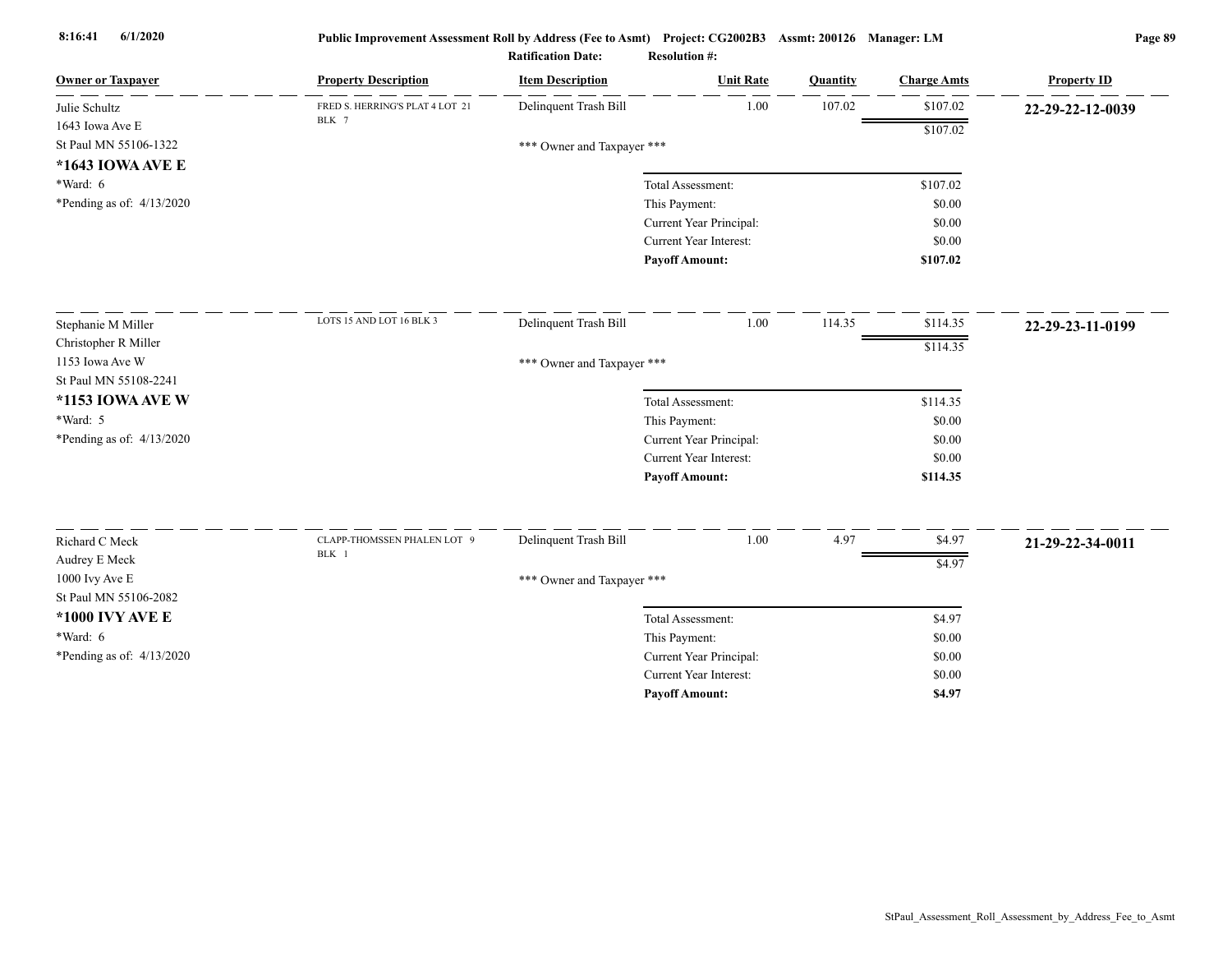| <b>Owner or Taxpayer</b>    | <b>Property Description</b>                                                  | <b>Item Description</b>    | <b>Unit Rate</b>                   | Quantity | <b>Charge Amts</b> | <b>Property ID</b> |
|-----------------------------|------------------------------------------------------------------------------|----------------------------|------------------------------------|----------|--------------------|--------------------|
| Andre D Mizelle             | SECTION 21 TOWN 29 RANGE 22 W 75                                             | Delinquent Trash Bill      | 1.00                               | 114.34   | \$114.34           | 21-29-22-34-0003   |
| $1050$ Ivy Ave E            | 6/10 FT OF E 183 6/10 FT OF N 165 FT<br>OF SE 1/4 OF SW 1/4 /SUBJ TO AVE/ IN |                            |                                    |          | \$114.34           |                    |
| St Paul MN 55106-2082       | SEC 21 TN 29 RN 22                                                           | *** Owner and Taxpayer *** |                                    |          |                    |                    |
| *1050 IVY AVE E             |                                                                              |                            |                                    |          |                    |                    |
| $*Ward: 6$                  |                                                                              |                            | Total Assessment:                  |          | \$114.34           |                    |
| *Pending as of: $4/13/2020$ |                                                                              |                            | This Payment:                      |          | \$0.00             |                    |
|                             |                                                                              |                            | Current Year Principal:            |          | \$0.00             |                    |
|                             |                                                                              |                            | Current Year Interest:             |          | \$0.00             |                    |
|                             |                                                                              |                            | <b>Payoff Amount:</b>              |          | \$114.34           |                    |
| Dorothy J Peterson          | PHALEN HEIGHTS PARK LOT 11 BLK                                               | Delinquent Trash Bill      | 1.00                               | 114.34   | \$114.34           | 21-29-22-43-0033   |
| Diana L Beynon              | 2                                                                            |                            |                                    |          | \$114.34           |                    |
| 2128 3rd St E               |                                                                              | *** Owner and Taxpayer *** |                                    |          |                    |                    |
| St Paul MN 55119-4027       |                                                                              |                            |                                    |          |                    |                    |
| *1074 IVY AVE E             |                                                                              |                            | Total Assessment:                  |          | \$114.34           |                    |
| *Ward: 6                    |                                                                              |                            | This Payment:                      |          | \$0.00             |                    |
| *Pending as of: $4/13/2020$ |                                                                              |                            | Current Year Principal:            |          | \$0.00             |                    |
|                             |                                                                              |                            | Current Year Interest:             |          | \$0.00             |                    |
|                             |                                                                              |                            | <b>Payoff Amount:</b>              |          | \$114.34           |                    |
| Paul A Peine                | PHALEN HEIGHTS PARK LOTS 1 AND                                               | Delinquent Trash Bill      | $1.00\,$                           | 13.52    | \$13.52            |                    |
| Michele J Peine             | LOT 2 BLK 1                                                                  |                            |                                    |          |                    | 21-29-22-43-0001   |
| 1126 Ivy Ave E              |                                                                              |                            |                                    |          | \$13.52            |                    |
| St Paul MN 55106-2049       |                                                                              | *** Owner and Taxpayer *** |                                    |          |                    |                    |
| *1120 IVY AVE E             |                                                                              |                            |                                    |          | \$13.52            |                    |
| $*Ward: 6$                  |                                                                              |                            | Total Assessment:<br>This Payment: |          | \$0.00             |                    |
| *Pending as of: 4/13/2020   |                                                                              |                            | Current Year Principal:            |          | \$0.00             |                    |
|                             |                                                                              |                            | Current Year Interest:             |          | \$0.00             |                    |
|                             |                                                                              |                            | <b>Payoff Amount:</b>              |          | \$13.52            |                    |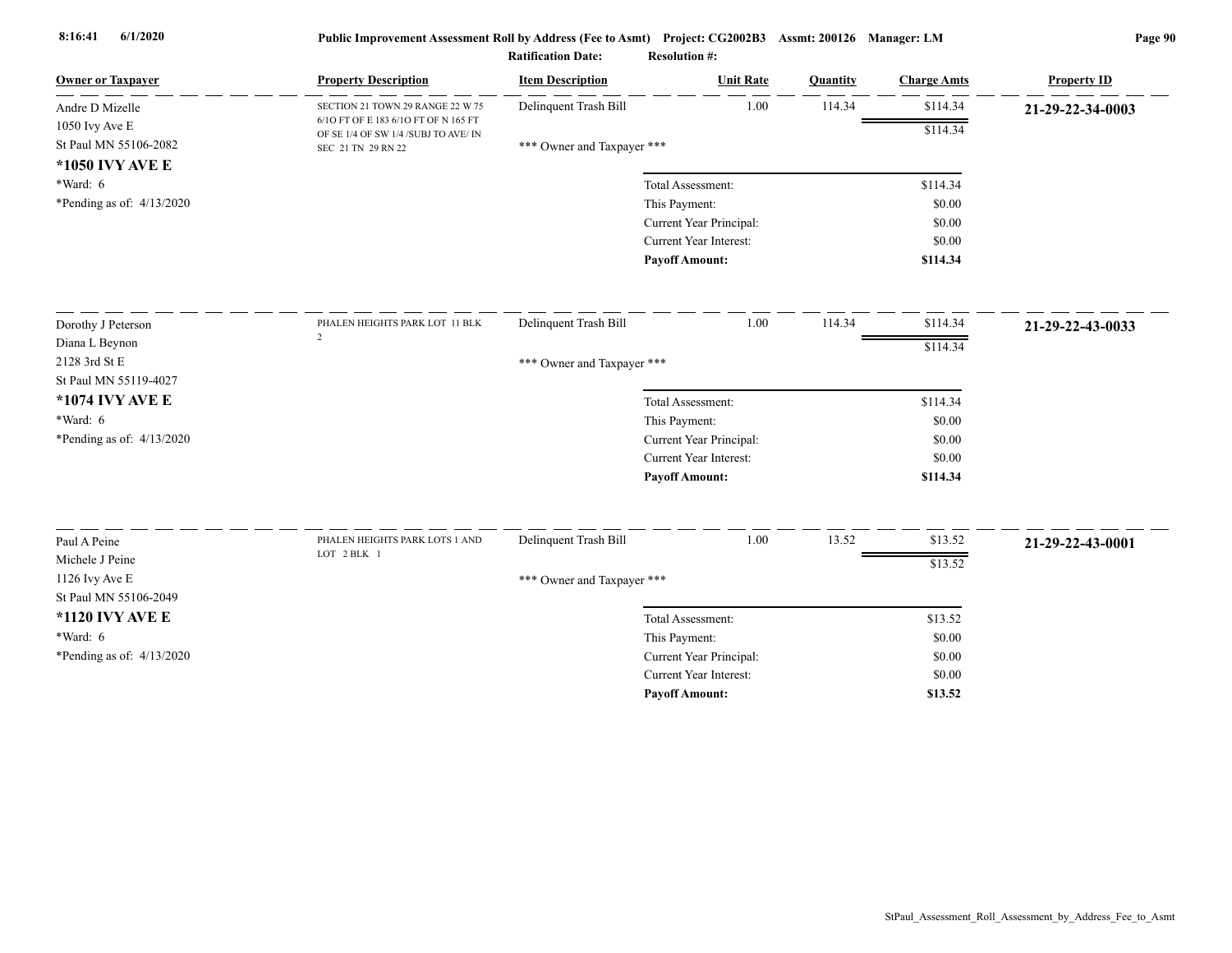| <b>Owner or Taxpayer</b>                 | <b>Property Description</b>                                               | <b>Item Description</b>    | <b>Unit Rate</b>              | Quantity | <b>Charge Amts</b> | <b>Property ID</b> |
|------------------------------------------|---------------------------------------------------------------------------|----------------------------|-------------------------------|----------|--------------------|--------------------|
| Stephan N Stomberg                       | SECTION 22 TOWN 29 RANGE 22 SUBJ                                          | Delinquent Trash Bill      | 1.00                          | 119.10   | \$119.10           | 22-29-22-32-0030   |
| Katherine M Stomberg                     | TO AVE THE S 165 FT OF E 70 8/10 FT<br>OF W 300 8/10 FT OF SE 1/4 OF NW   |                            |                               |          | \$119.10           |                    |
| 1381 Ivy Ave E                           | 1/4 OF SW 1/4 OF SEC 22 TN 29 RN 22                                       | *** Owner and Taxpayer *** |                               |          |                    |                    |
| St Paul MN 55106-2138                    |                                                                           |                            |                               |          |                    |                    |
| *1381 IVY AVE E                          |                                                                           |                            | Total Assessment:             |          | \$119.10           |                    |
| *Ward: 6                                 |                                                                           |                            | This Payment:                 |          | \$0.00             |                    |
| *Pending as of: $4/13/2020$              |                                                                           |                            | Current Year Principal:       |          | \$0.00             |                    |
|                                          |                                                                           |                            | Current Year Interest:        |          | \$0.00             |                    |
|                                          |                                                                           |                            | <b>Payoff Amount:</b>         |          | \$119.10           |                    |
| Lawrence L Fercello                      | SECTION 22 TOWN 29 RANGE 22 S 148                                         | Delinquent Trash Bill      | 1.00                          | 75.70    | \$75.70            | 22-29-22-33-0037   |
| 1402 Ivy Ave E                           | 2/10 FT OF N 181 2/10 FT OF W 135                                         |                            |                               |          | \$75.70            |                    |
| St Paul MN 55106-2123                    | 3/10 FT OF E 300 6/10 FT OF N 1/2 OF<br>NE 1/4 OF SW 1/4 OF SW 1/4 OF SEC | *** Owner and Taxpayer *** |                               |          |                    |                    |
| *1402 IVY AVE E                          | 22 TN 29 RN 22                                                            |                            |                               |          |                    |                    |
| $*Ward: 6$                               |                                                                           |                            | Total Assessment:             |          | \$75.70            |                    |
| *Pending as of: $4/13/2020$              |                                                                           |                            | This Payment:                 |          | \$0.00             |                    |
|                                          |                                                                           |                            | Current Year Principal:       |          | \$0.00             |                    |
|                                          |                                                                           |                            | Current Year Interest:        |          | \$0.00             |                    |
|                                          |                                                                           |                            | <b>Payoff Amount:</b>         |          | \$75.70            |                    |
|                                          | SECTION 22 TOWN 29 RANGE 22 EX                                            | Delinquent Trash Bill      | 1.00                          | 59.04    | \$59.04            |                    |
| Phillip M Mcgraw                         | ST W 5O FT OF E 18O FT OF S 165 FT OF                                     |                            |                               |          |                    | 22-29-22-32-0021   |
| 1405 Ivy Ave E                           | NW 1/4 OF SW 1/4 OF SEC 22 TN 29                                          |                            |                               |          | \$59.04            |                    |
| St Paul MN 55106-2122<br>*1405 IVY AVE E | <b>RN 22</b>                                                              | *** Owner and Taxpayer *** |                               |          |                    |                    |
| $*Ward: 6$                               |                                                                           |                            | Total Assessment:             |          | \$59.04            |                    |
| *Pending as of: 4/13/2020                |                                                                           |                            | This Payment:                 |          | \$0.00             |                    |
|                                          |                                                                           |                            | Current Year Principal:       |          | \$0.00             |                    |
|                                          |                                                                           |                            | <b>Current Year Interest:</b> |          | \$0.00             |                    |
|                                          |                                                                           |                            | <b>Pavoff Amount:</b>         |          | \$59.04            |                    |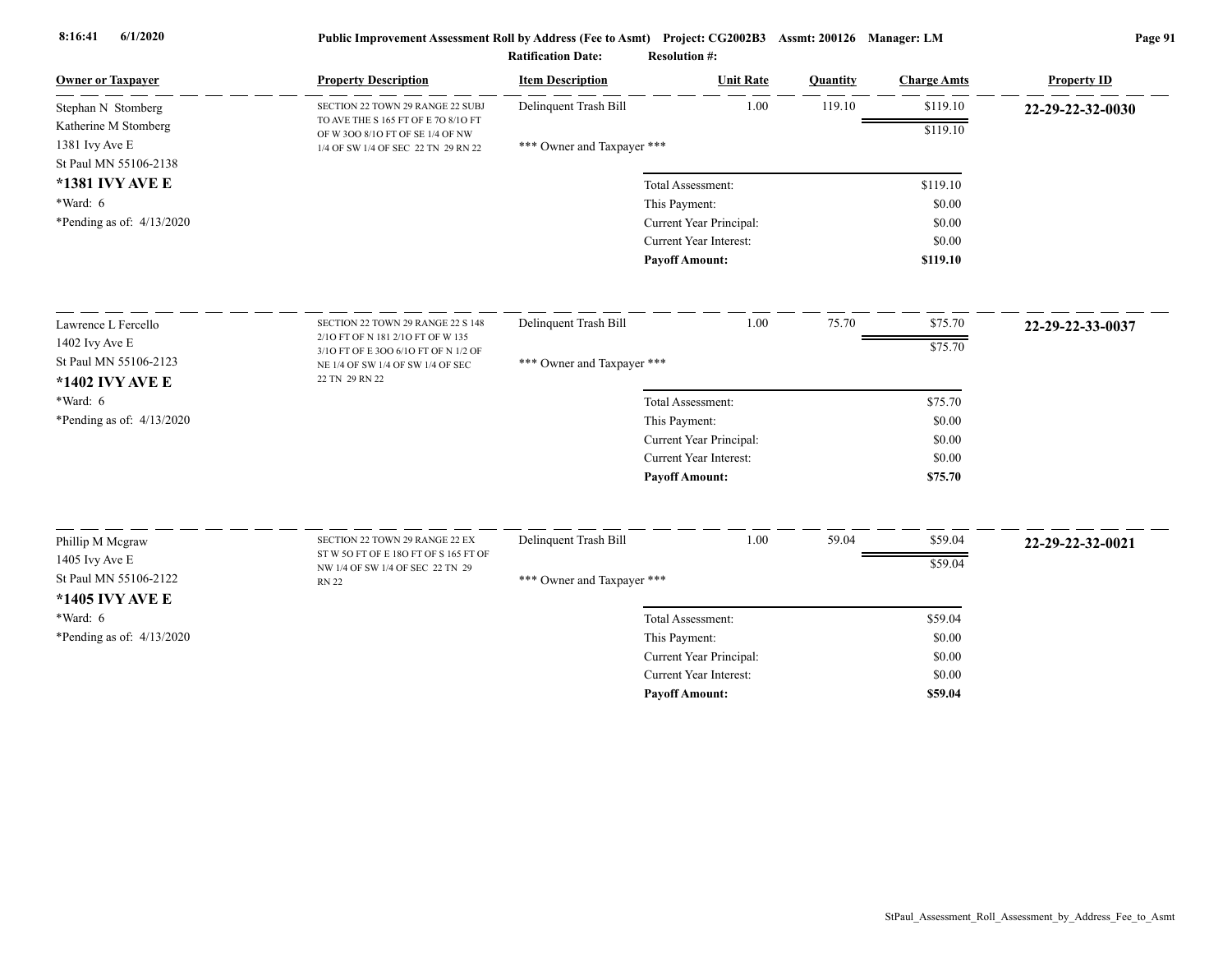| <b>Owner or Taxpayer</b>    | <b>Property Description</b>         | <b>Item Description</b>    | <b>Unit Rate</b>              | Quantity | <b>Charge Amts</b> | <b>Property ID</b> |
|-----------------------------|-------------------------------------|----------------------------|-------------------------------|----------|--------------------|--------------------|
| Kurt M Nier                 | <b>GERARDINE'S GARDEN LOTS EX S</b> | Delinquent Trash Bill      | 1.00                          | 107.02   | \$107.02           | 22-29-22-44-0009   |
| Naysim Vong Nier            | 155 FT; THE E 80 FT OF LOT 13       |                            |                               |          | \$107.02           |                    |
| 1744 Ivy Ave E              |                                     | *** Owner and Taxpayer *** |                               |          |                    |                    |
| St Paul MN 55106-2238       |                                     |                            |                               |          |                    |                    |
| *1744 IVY AVE E             |                                     |                            | Total Assessment:             |          | \$107.02           |                    |
| $*Ward: 6$                  |                                     |                            | This Payment:                 |          | \$0.00             |                    |
| *Pending as of: $4/13/2020$ |                                     |                            | Current Year Principal:       |          | \$0.00             |                    |
|                             |                                     |                            | <b>Current Year Interest:</b> |          | \$0.00             |                    |
|                             |                                     |                            | <b>Payoff Amount:</b>         |          | \$107.02           |                    |
| Rastislav Petric            | AMES ACRE LOTS S 138 FT OF E 1/2    | Delinquent Trash Bill      | 1.00                          | 114.34   | \$114.34           | 22-29-22-41-0094   |
| Maria Petric                | OF LOT 9 BLK 4                      |                            |                               |          | \$114.34           |                    |
| 1763 Ivy Ave E              |                                     | *** Owner and Taxpayer *** |                               |          |                    |                    |
| St Paul MN 55106-2235       |                                     |                            |                               |          |                    |                    |
| *1763 IVY AVE E             |                                     |                            | Total Assessment:             |          | \$114.34           |                    |
| $*Ward: 6$                  |                                     |                            | This Payment:                 |          | \$0.00             |                    |
| *Pending as of: 4/13/2020   |                                     |                            | Current Year Principal:       |          | \$0.00             |                    |
|                             |                                     |                            | Current Year Interest:        |          | \$0.00             |                    |
|                             |                                     |                            | <b>Payoff Amount:</b>         |          | \$114.34           |                    |
| Nathan James Mcgovern       | GERARDINE'S GARDEN LOTS EX W        | Delinquent Trash Bill      | 1.00                          | 116.54   | \$116.54           | 22-29-22-44-0011   |
| 1764 Ivy Ave E              | 87 98/100 FT AND EX E 115 FT LOT 12 |                            |                               |          | \$116.54           |                    |
| St Paul MN 55106-2238       |                                     | *** Owner and Taxpayer *** |                               |          |                    |                    |
| *1764 IVY AVE E             |                                     |                            |                               |          |                    |                    |
| *Ward: 6                    |                                     |                            | Total Assessment:             |          | \$116.54           |                    |
| *Pending as of: $4/13/2020$ |                                     |                            | This Payment:                 |          | \$0.00             |                    |
|                             |                                     |                            | Current Year Principal:       |          | \$0.00             |                    |
|                             |                                     |                            | <b>Current Year Interest:</b> |          | \$0.00             |                    |
|                             |                                     |                            | <b>Payoff Amount:</b>         |          | \$116.54           |                    |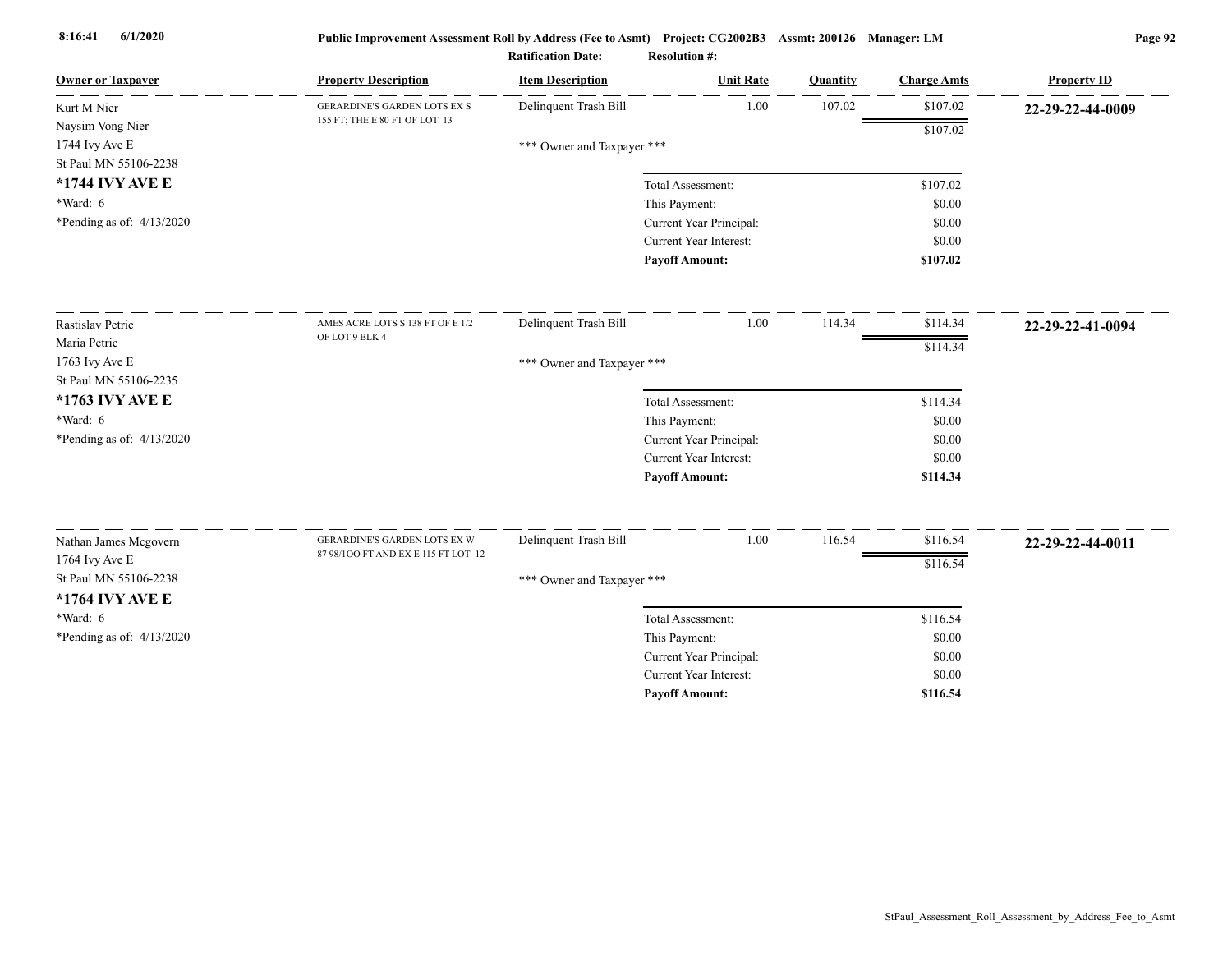| <b>Owner or Taxpayer</b>                | <b>Property Description</b>                                           | <b>Item Description</b>    | <b>Unit Rate</b>        | Quantity | <b>Charge Amts</b> | <b>Property ID</b> |
|-----------------------------------------|-----------------------------------------------------------------------|----------------------------|-------------------------|----------|--------------------|--------------------|
| Anthony C Cates                         | STONE & MORTON'S 2ND ADDITION                                         | Delinquent Trash Bill      | 1.00                    | 114.34   | \$114.34           | 20-29-22-34-0001   |
| 462 Ivy Ave E                           | TO THE CITY OF ST. PAUL, RAMSEY<br>CO., MINNESOTA W 6O FT OF LOTS 34  |                            |                         |          | \$114.34           |                    |
| St Paul MN 55130-3410                   | 35 AND LOT 36 BLK 3                                                   | *** Owner and Taxpayer *** |                         |          |                    |                    |
| *462 IVY AVE E                          |                                                                       |                            |                         |          |                    |                    |
| *Ward: 5                                |                                                                       |                            | Total Assessment:       |          | \$114.34           |                    |
| *Pending as of: $4/13/2020$             |                                                                       |                            | This Payment:           |          | \$0.00             |                    |
|                                         |                                                                       |                            | Current Year Principal: |          | \$0.00             |                    |
|                                         |                                                                       |                            | Current Year Interest:  |          | \$0.00             |                    |
|                                         |                                                                       |                            | <b>Payoff Amount:</b>   |          | \$114.34           |                    |
| Victor Nenghimobo Clement               | STONE & MORTON'S 2ND ADDITION                                         | Delinquent Trash Bill      | 1.00                    | 107.02   | \$107.02           | 20-29-22-31-0085   |
| 467 Ivy Ave E                           | TO THE CITY OF ST. PAUL, RAMSEY<br>CO., MINNESOTA E 1/2 OF LOTS 17 18 |                            |                         |          | \$107.02           |                    |
| St Paul MN 55130-3414<br>*467 IVY AVE E | AND LOT 19 BLK 2                                                      | *** Owner and Taxpayer *** |                         |          |                    |                    |
| *Ward: 5                                |                                                                       |                            | Total Assessment:       |          | \$107.02           |                    |
| *Pending as of: 4/13/2020               |                                                                       |                            | This Payment:           |          | \$0.00             |                    |
|                                         |                                                                       |                            | Current Year Principal: |          | \$0.00             |                    |
|                                         |                                                                       |                            | Current Year Interest:  |          | \$0.00             |                    |
|                                         |                                                                       |                            | <b>Payoff Amount:</b>   |          | \$107.02           |                    |
| Song S Vang                             | JOSEPH R. WEIDE'S 2ND ADDITION                                        | Delinquent Trash Bill      | 1.00                    | 94.89    | \$94.89            |                    |
| 598 Ivy Ave E                           | TO THE CITY OF ST. PAUL LOTS 2O                                       |                            |                         |          |                    | 20-29-22-43-0026   |
| St Paul MN 55130-3421                   | AND LOT 21 BLK 4                                                      | *** Owner and Taxpayer *** |                         |          | \$94.89            |                    |
| <b>*598 IVY AVE E</b>                   |                                                                       |                            |                         |          |                    |                    |
| *Ward: 6                                |                                                                       |                            | Total Assessment:       |          | \$94.89            |                    |
| *Pending as of: $4/13/2020$             |                                                                       |                            | This Payment:           |          | \$0.00             |                    |
|                                         |                                                                       |                            | Current Year Principal: |          | \$0.00             |                    |
|                                         |                                                                       |                            | Current Year Interest:  |          | \$0.00             |                    |
|                                         |                                                                       |                            | <b>Pavoff Amount:</b>   |          | \$94.89            |                    |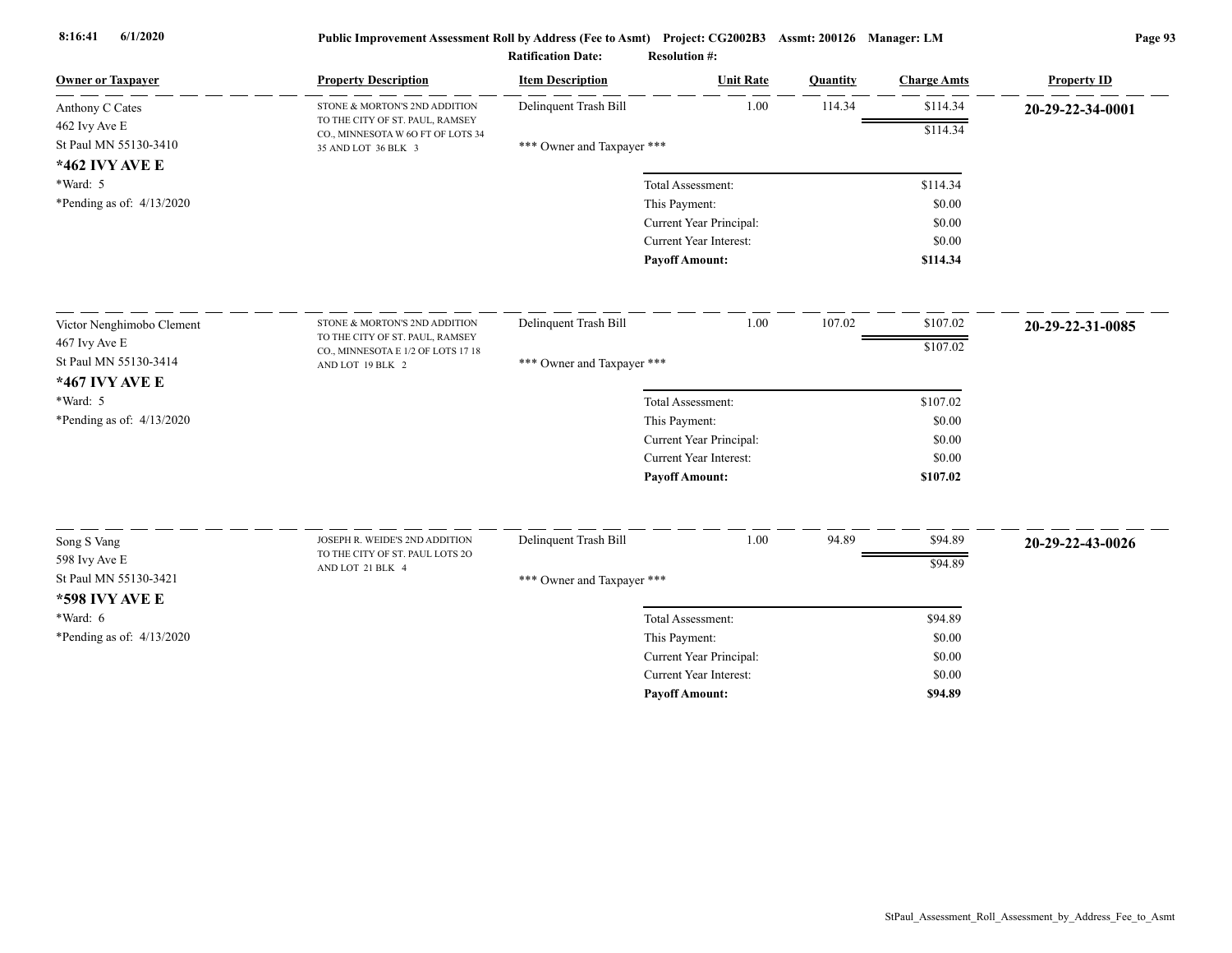| <b>Owner or Taxpayer</b>               | <b>Property Description</b>             | <b>Item Description</b>    | <b>Unit Rate</b>                                         | Quantity | <b>Charge Amts</b> | <b>Property ID</b> |
|----------------------------------------|-----------------------------------------|----------------------------|----------------------------------------------------------|----------|--------------------|--------------------|
| Jaymes Drieling                        | JOSEPH R. WEIDE'S 2ND ADDITION          | Delinquent Trash Bill      | 1.00                                                     | 114.34   | \$114.34           | 20-29-22-43-0025   |
| 2526 Cedar Ave $S \# 2$                | TO THE CITY OF ST. PAUL LOT 19<br>BLK 4 |                            |                                                          |          | \$114.34           |                    |
| Minneapolis MN 55404-4032              |                                         | *** Owner and Taxpayer *** |                                                          |          |                    |                    |
| *600 IVY AVE E                         |                                         |                            |                                                          |          |                    |                    |
| *Ward: 6                               |                                         |                            | Total Assessment:                                        |          | \$114.34           |                    |
| *Pending as of: $4/13/2020$            |                                         |                            | This Payment:                                            |          | \$0.00             |                    |
|                                        |                                         |                            | Current Year Principal:<br><b>Current Year Interest:</b> |          | \$0.00<br>\$0.00   |                    |
|                                        |                                         |                            | <b>Payoff Amount:</b>                                    |          | \$114.34           |                    |
|                                        |                                         |                            |                                                          |          |                    |                    |
| Huong Thi Duong                        | STONE & MORTON'S ADDITION TO            | Delinquent Trash Bill      | 1.00                                                     | 107.02   | \$107.02           | 20-29-22-43-0113   |
| 658 Ivy Ave E                          | THE CITY OF ST. PAUL LOT 11 BLK 1       |                            |                                                          |          | \$107.02           |                    |
| St Paul MN 55106-1923                  |                                         | *** Owner and Taxpayer *** |                                                          |          |                    |                    |
| *658 IVY AVE E                         |                                         |                            |                                                          |          |                    |                    |
| *Ward: 6                               |                                         |                            | Total Assessment:                                        |          | \$107.02           |                    |
| *Pending as of: 4/13/2020              |                                         |                            | This Payment:                                            |          | \$0.00             |                    |
|                                        |                                         |                            | Current Year Principal:                                  |          | \$0.00             |                    |
|                                        |                                         |                            | Current Year Interest:                                   |          | \$0.00             |                    |
|                                        |                                         |                            | <b>Payoff Amount:</b>                                    |          | \$107.02           |                    |
| Jennifer M Macaulay                    | LANE'S PHALEN GROVE ADD., ST.           | Delinquent Trash Bill      | 1.00                                                     | 114.34   | \$114.34           | 21-29-22-32-0176   |
| Jason B Korstad                        | PAUL, MINN. LOT 26 BLK 7                |                            |                                                          |          | \$114.34           |                    |
| 865 Ivy Ave E<br>St Paul MN 55106-2043 |                                         | *** Owner and Taxpayer *** |                                                          |          |                    |                    |
| *865 IVY AVE E                         |                                         |                            | Total Assessment:                                        |          | \$114.34           |                    |
| *Ward: 6                               |                                         |                            | This Payment:                                            |          | \$0.00             |                    |
| *Pending as of: 4/13/2020              |                                         |                            | Current Year Principal:                                  |          | \$0.00             |                    |
|                                        |                                         |                            | <b>Current Year Interest:</b>                            |          | \$0.00             |                    |
|                                        |                                         |                            | <b>Payoff Amount:</b>                                    |          | \$114.34           |                    |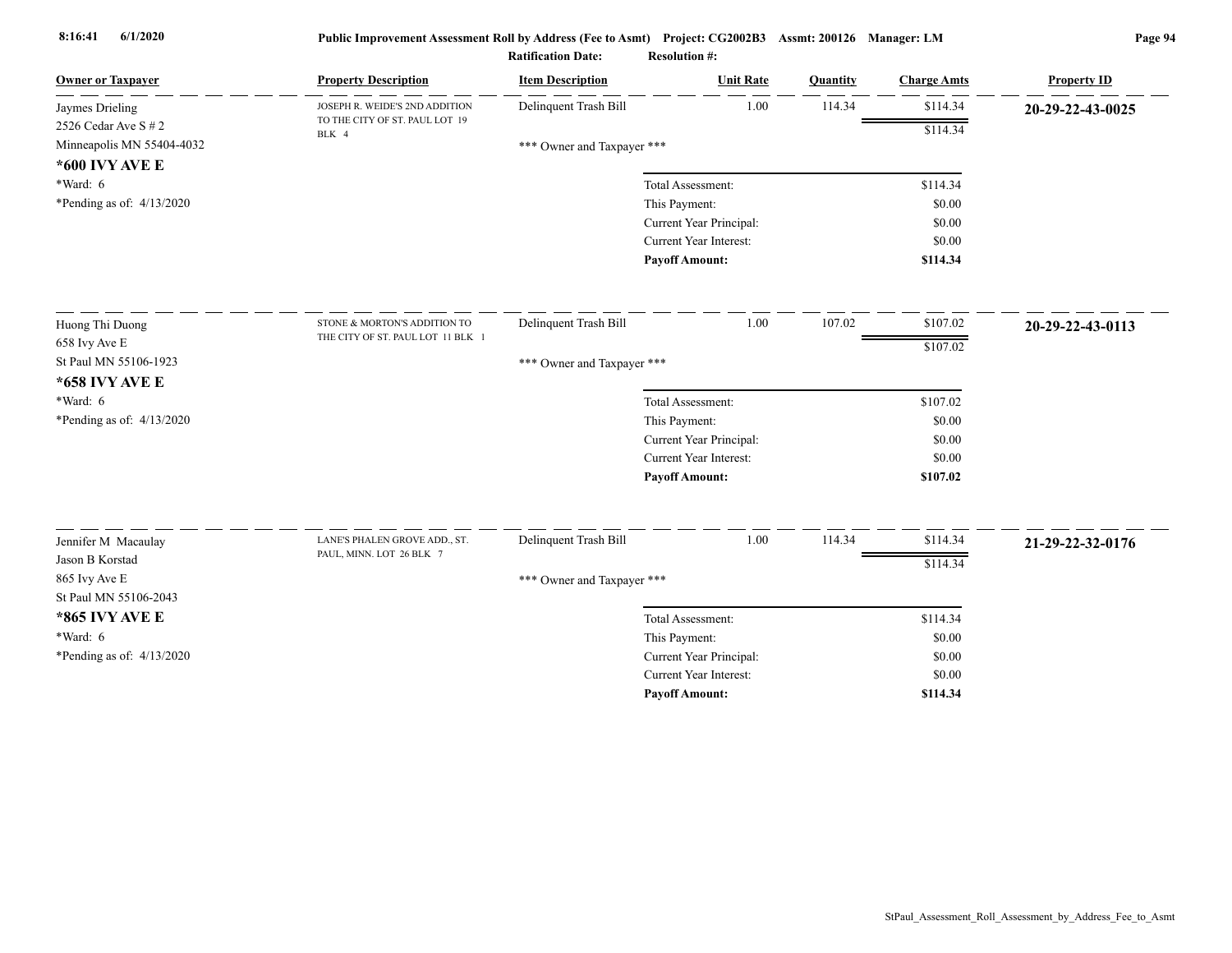| <b>Owner or Taxpayer</b>    | <b>Property Description</b>         | <b>Item Description</b>    | <b>Unit Rate</b>              | Quantity | <b>Charge Amts</b> | <b>Property ID</b> |
|-----------------------------|-------------------------------------|----------------------------|-------------------------------|----------|--------------------|--------------------|
| Michael Leach               | <b>SCHMIT'S ADDITION LOT 12</b>     | Delinquent Trash Bill      | 1.00                          | 290.17   | \$290.17           | 20-29-22-34-0132   |
| Kelly Leach                 |                                     |                            |                               |          | \$290.17           |                    |
| 10967 Eagle View Pl         |                                     | *** Owner and Taxpayer *** |                               |          |                    |                    |
| Woodbury MN 55129-5200      |                                     |                            |                               |          |                    |                    |
| *1247 JESSIE ST             |                                     |                            | Total Assessment:             |          | \$290.17           |                    |
| *Ward: 5                    |                                     |                            | This Payment:                 |          | \$0.00             |                    |
| *Pending as of: $4/13/2020$ |                                     |                            | Current Year Principal:       |          | \$0.00             |                    |
|                             |                                     |                            | <b>Current Year Interest:</b> |          | \$0.00             |                    |
|                             |                                     |                            | <b>Payoff Amount:</b>         |          | \$290.17           |                    |
| Chue Yang                   | AUDITOR'S SUBDIVISION NO. 70 ST.    | Delinquent Trash Bill      | 1.00                          | 107.02   | \$107.02           | 20-29-22-31-0144   |
| 1336 Jessie St              | PAUL, MINN. EX S 87 FT AND EX E 136 |                            |                               |          | \$107.02           |                    |
| St Paul MN 55130-3424       | FT LOT 12 BLK 2                     | *** Owner and Taxpayer *** |                               |          |                    |                    |
| *1336 JESSIE ST             |                                     |                            |                               |          |                    |                    |
| *Ward: 5                    |                                     |                            | Total Assessment:             |          | \$107.02           |                    |
| *Pending as of: 4/13/2020   |                                     |                            | This Payment:                 |          | \$0.00             |                    |
|                             |                                     |                            | Current Year Principal:       |          | \$0.00             |                    |
|                             |                                     |                            | Current Year Interest:        |          | \$0.00             |                    |
|                             |                                     |                            | <b>Payoff Amount:</b>         |          | \$107.02           |                    |
| Francisco Bailon Canseco    | AUDITOR'S SUBDIVISION NO. 70 ST.    | Delinquent Trash Bill      | 1.00                          | 107.02   | \$107.02           |                    |
| Eduarda Silva De Bailon     | PAUL, MINN. S 5 FT OF LOT 10 AND W  |                            |                               |          |                    | 20-29-22-31-0143   |
| 1344 Jessie St              | 125 FT OF LOT 11 BLK 2              | *** Owner and Taxpayer *** |                               |          | \$107.02           |                    |
| St Paul MN 55130-3424       |                                     |                            |                               |          |                    |                    |
| *1344 JESSIE ST             |                                     |                            | Total Assessment:             |          | \$107.02           |                    |
| *Ward: 5                    |                                     |                            | This Payment:                 |          | \$0.00             |                    |
| *Pending as of: 4/13/2020   |                                     |                            | Current Year Principal:       |          | \$0.00             |                    |
|                             |                                     |                            | <b>Current Year Interest:</b> |          | \$0.00             |                    |
|                             |                                     |                            | <b>Pavoff Amount:</b>         |          | \$107.02           |                    |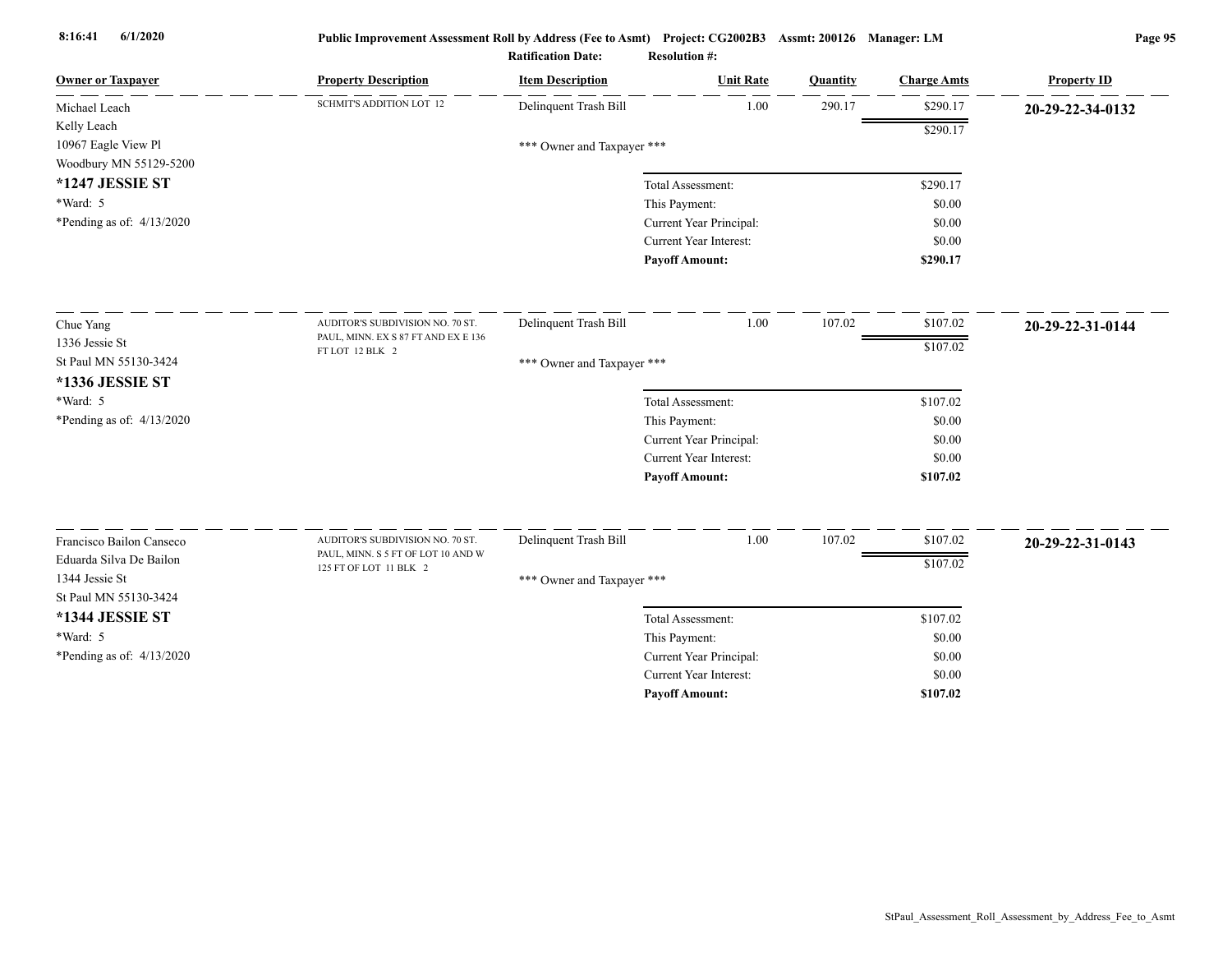| <b>Owner or Taxpayer</b>    | <b>Property Description</b>                                               | <b>Item Description</b>    | <b>Unit Rate</b>              | Quantity | <b>Charge Amts</b> | <b>Property ID</b> |
|-----------------------------|---------------------------------------------------------------------------|----------------------------|-------------------------------|----------|--------------------|--------------------|
| Kong Meng Thao              | JOHN'S DELL ACRES EX N 31 32/100                                          | Delinquent Trash Bill      | 1.00                          | 221.36   | \$221.36           | 20-29-22-31-0130   |
| Po Box 22                   | FTLOT 3 BLK 2                                                             |                            |                               |          | \$221.36           |                    |
| Hugo MN 55038-0022          |                                                                           | *** Owner and Taxpayer *** |                               |          |                    |                    |
| *1357 JESSIE ST             |                                                                           |                            |                               |          |                    |                    |
| *Ward: 5                    |                                                                           |                            | Total Assessment:             |          | \$221.36           |                    |
| *Pending as of: 4/13/2020   |                                                                           |                            | This Payment:                 |          | \$0.00             |                    |
|                             |                                                                           |                            | Current Year Principal:       |          | \$0.00             |                    |
|                             |                                                                           |                            | Current Year Interest:        |          | \$0.00             |                    |
|                             |                                                                           |                            | <b>Payoff Amount:</b>         |          | \$221.36           |                    |
| Khambata Real Estate Inc.   | JOHN'S DELL ACRES EX S 3 52/100 FT                                        | Delinquent Trash Bill      | 1.00                          | 107.02   | \$107.02           | 20-29-22-31-0139   |
| 7515 74th St S              | OF W 13O FT LOT 4 BLK 1                                                   |                            |                               |          | \$107.02           |                    |
| Cottage Grove MN 55016-1896 |                                                                           | *** Owner and Taxpayer *** |                               |          |                    |                    |
| *1364 JESSIE ST             |                                                                           |                            |                               |          |                    |                    |
| *Ward: 5                    |                                                                           |                            | Total Assessment:             |          | \$107.02           |                    |
| *Pending as of: 4/13/2020   |                                                                           |                            | This Payment:                 |          | \$0.00             |                    |
|                             |                                                                           |                            | Current Year Principal:       |          | \$0.00             |                    |
|                             |                                                                           |                            | <b>Current Year Interest:</b> |          | \$0.00             |                    |
|                             |                                                                           |                            | <b>Payoff Amount:</b>         |          | \$107.02           |                    |
|                             |                                                                           |                            |                               |          |                    |                    |
| Dawn M Johnson Skelly       | SECTION 22 TOWN 29 RANGE 22 SUBJ<br>TO KENNARD ST THE FOL N 5O FT OF      | Delinquent Trash Bill      | 1.00                          | 9.62     | \$9.62             | 22-29-22-43-0018   |
| Joseph J Skelly             | S 295 16/100 FT OF E 90 FT OF SE 1/4                                      |                            |                               |          | \$9.62             |                    |
| 3173 Lake Johanna Blvd      | OF SW 1/4 OF SE 1/4 ALSO EX N 313 FT                                      | *** Owner and Taxpayer *** |                               |          |                    |                    |
| St Paul MN 55112-7940       | AND EX S 295 16/100 FT THE E 295<br>16/100 FT OF SD 1/4 1/4 1/4 OF SEC 22 |                            |                               |          |                    |                    |
| *1231 KENNARD ST            |                                                                           |                            | Total Assessment:             |          | \$9.62             |                    |
| *Ward: 6                    |                                                                           |                            | This Payment:                 |          | \$0.00             |                    |
| *Pending as of: 4/13/2020   |                                                                           |                            | Current Year Principal:       |          | \$0.00             |                    |
|                             |                                                                           |                            | Current Year Interest:        |          | \$0.00             |                    |
|                             |                                                                           |                            | <b>Pavoff Amount:</b>         |          | \$9.62             |                    |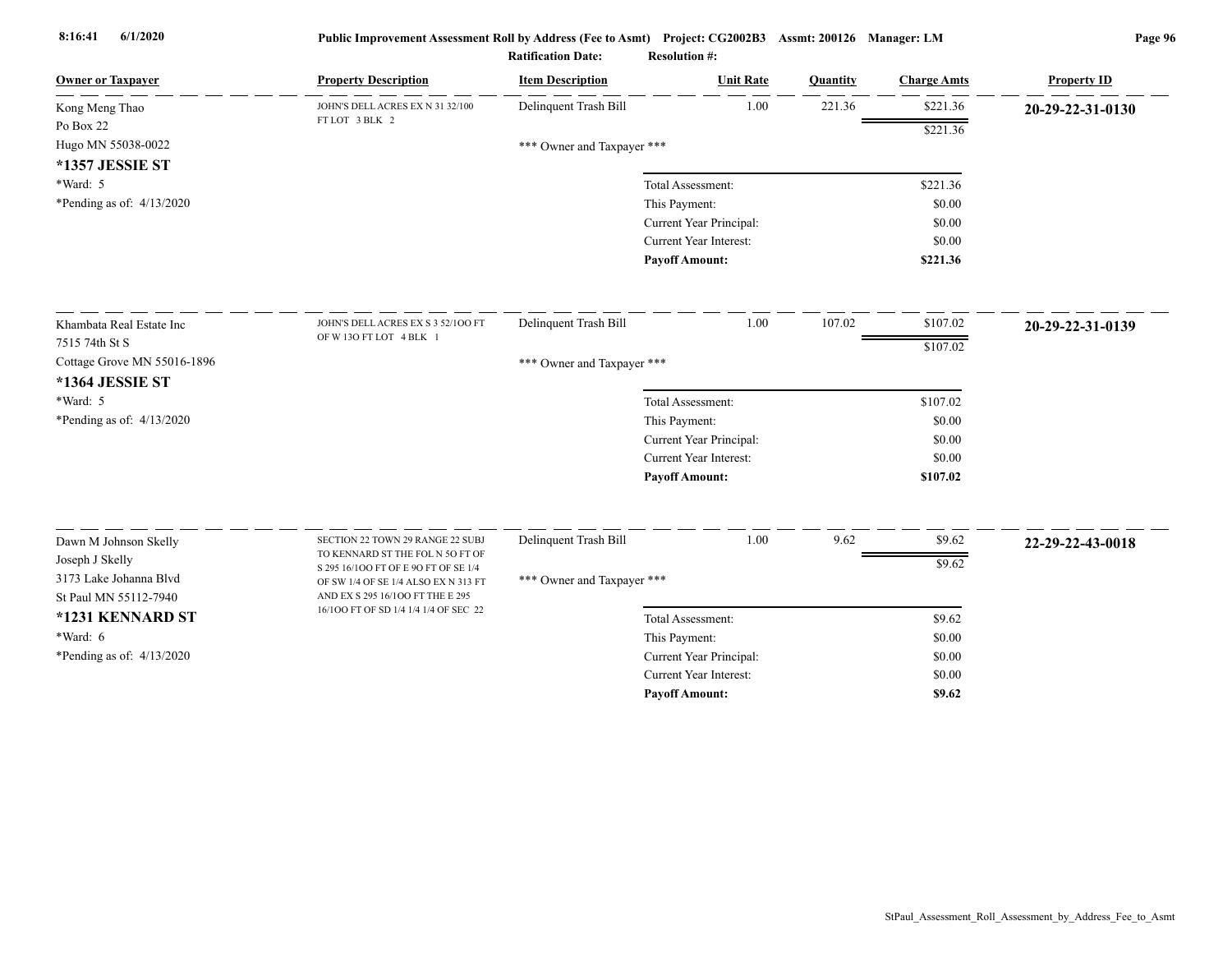| <b>Owner or Taxpayer</b>               | <b>Property Description</b>                                   | <b>Item Description</b>    | <b>Unit Rate</b>                         | Quantity | <b>Charge Amts</b> | <b>Property ID</b> |
|----------------------------------------|---------------------------------------------------------------|----------------------------|------------------------------------------|----------|--------------------|--------------------|
| Christopher Mehalovich                 | WATTS PARK PLAT 2 W 1/2 OF LOT 14                             | Delinquent Trash Bill      | 1.00                                     | 107.02   | \$107.02           | 22-29-22-44-0109   |
| Tara P Ellestad-Mehalovich             | AND ALL OF LOT 15 BLK 2                                       |                            |                                          |          | \$107.02           |                    |
| 2118 149th Ave Nw                      |                                                               | *** Owner and Taxpayer *** |                                          |          |                    |                    |
| Andover MN 55304-2581                  |                                                               |                            |                                          |          |                    |                    |
| *1280 KENNARD ST                       |                                                               |                            | Total Assessment:                        |          | \$107.02           |                    |
| *Ward: 6                               |                                                               |                            | This Payment:                            |          | \$0.00             |                    |
| *Pending as of: $4/13/2020$            |                                                               |                            | Current Year Principal:                  |          | \$0.00             |                    |
|                                        |                                                               |                            | <b>Current Year Interest:</b>            |          | \$0.00             |                    |
|                                        |                                                               |                            | <b>Payoff Amount:</b>                    |          | \$107.02           |                    |
| Brenda D Wood                          | SECTION 22 TOWN 29 RANGE 22 SUBJ                              | Delinquent Trash Bill      | 1.00                                     | 3.09     | \$3.09             | 22-29-22-43-0007   |
| 1291 Kennard St                        | TO ST THE S 50 FT OF E 179 6/10 FT OF                         |                            |                                          |          | \$3.09             |                    |
| St Paul MN 55106-2309                  | NE 1/4 OF NE 1/4 OF SW 1/4 OF SE 1/4<br>OF SEC 22 TN 29 RN 22 | *** Owner and Taxpayer *** |                                          |          |                    |                    |
| *1291 KENNARD ST                       |                                                               |                            |                                          |          |                    |                    |
| *Ward: 6                               |                                                               |                            | Total Assessment:                        |          | \$3.09             |                    |
| *Pending as of: $4/13/2020$            |                                                               |                            | This Payment:                            |          | \$0.00             |                    |
|                                        |                                                               |                            | Current Year Principal:                  |          | \$0.00             |                    |
|                                        |                                                               |                            | <b>Current Year Interest:</b>            |          | \$0.00             |                    |
|                                        |                                                               |                            | <b>Payoff Amount:</b>                    |          | \$3.09             |                    |
|                                        | ST ANTHONY PARK NORTH N 1/2 OF                                | Delinquent Trash Bill      | 1.00                                     | 214.05   | \$214.05           |                    |
| James Wengler                          | LOT 2 AND ALL OF LOT 1 BLK 47                                 |                            |                                          |          |                    | 20-29-23-44-0048   |
| 2066 Knapp St<br>St Paul MN 55108-1140 |                                                               |                            |                                          |          | \$214.05           |                    |
| *2066 KNAPP ST                         |                                                               | *** Owner and Taxpayer *** |                                          |          |                    |                    |
| *Ward: 4                               |                                                               |                            |                                          |          |                    |                    |
|                                        |                                                               |                            | Total Assessment:                        |          | \$214.05<br>\$0.00 |                    |
| *Pending as of: 4/13/2020              |                                                               |                            | This Payment:<br>Current Year Principal: |          | \$0.00             |                    |
|                                        |                                                               |                            | <b>Current Year Interest:</b>            |          | \$0.00             |                    |
|                                        |                                                               |                            | <b>Pavoff Amount:</b>                    |          | \$214.05           |                    |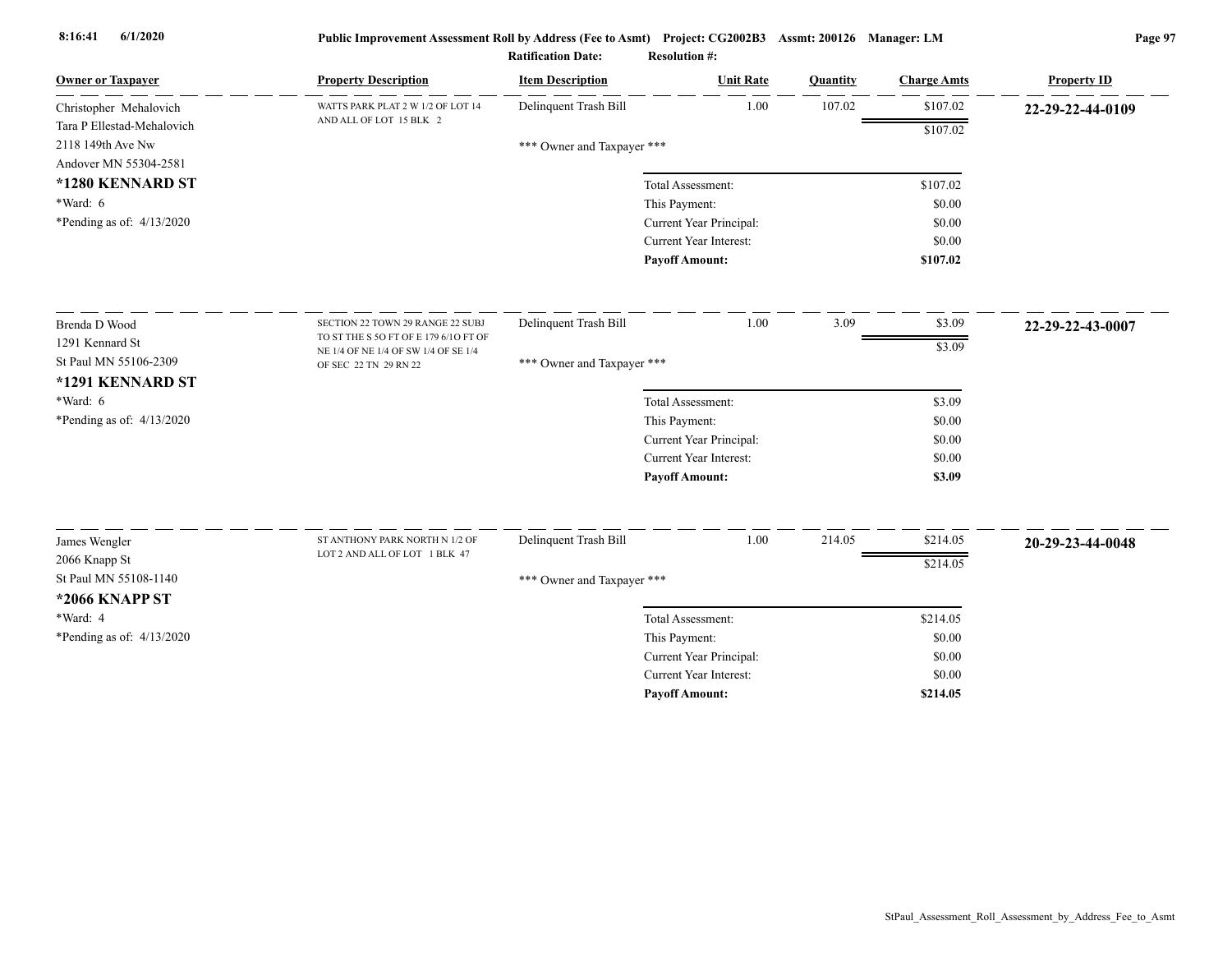| <b>Owner or Taxpayer</b>    | <b>Property Description</b>                                        | <b>Item Description</b>    | <b>Unit Rate</b>                                | Quantity | <b>Charge Amts</b> | <b>Property ID</b> |
|-----------------------------|--------------------------------------------------------------------|----------------------------|-------------------------------------------------|----------|--------------------|--------------------|
| William Riley Harrison Iii  | ST ANTHONY PARK NORTH NELY 50                                      | Delinquent Trash Bill      | 1.00                                            | 173.85   | \$173.85           | 20-29-23-44-0086   |
| 2150 Knapp St               | FT OF NWLY 4O FT OF LOT 14 AND<br>NELY 50 FT OF LOTS 15 AND LOT 16 |                            |                                                 |          | \$173.85           |                    |
| St Paul MN 55108-1813       | <b>BLK 48</b>                                                      | *** Owner and Taxpayer *** |                                                 |          |                    |                    |
| *2150 KNAPP ST              |                                                                    |                            |                                                 |          |                    |                    |
| *Ward: 4                    |                                                                    |                            | Total Assessment:                               |          | \$173.85           |                    |
| *Pending as of: $4/13/2020$ |                                                                    |                            | This Payment:                                   |          | \$0.00             |                    |
|                             |                                                                    |                            | Current Year Principal:                         |          | \$0.00             |                    |
|                             |                                                                    |                            | Current Year Interest:<br><b>Payoff Amount:</b> |          | \$0.00<br>\$173.85 |                    |
|                             |                                                                    |                            |                                                 |          |                    |                    |
| David O Jones               | OVERBROOK LOTS 1 2 AND LOT 3                                       | Delinquent Trash Bill      | 1.00                                            | 101.13   | \$101.13           | 21-29-22-11-0020   |
| Sara M Jones                | BLK 8                                                              |                            |                                                 |          | \$101.13           |                    |
| 1250 Larpenteur Ave E       |                                                                    | *** Owner and Taxpayer *** |                                                 |          |                    |                    |
| St Paul MN 55109-4339       |                                                                    |                            |                                                 |          |                    |                    |
| *1250 LARPENTEUR AVE E      |                                                                    |                            | Total Assessment:                               |          | \$101.13           |                    |
| $*Ward: 6$                  |                                                                    |                            | This Payment:                                   |          | \$0.00             |                    |
| *Pending as of: 4/13/2020   |                                                                    |                            | Current Year Principal:                         |          | \$0.00             |                    |
|                             |                                                                    |                            | Current Year Interest:                          |          | \$0.00             |                    |
|                             |                                                                    |                            | <b>Payoff Amount:</b>                           |          | \$101.13           |                    |
| John Yang                   | SYLVAN HEIGHTS ADDITION LOT 13                                     | Delinquent Trash Bill      | 1.00                                            | 126.04   | \$126.04           | 22-29-22-22-0068   |
| 1340 Larpenteur Ave E       | BLK 1                                                              |                            |                                                 |          |                    |                    |
| St Paul MN 55109-4557       |                                                                    | *** Owner and Taxpayer *** |                                                 |          | \$126.04           |                    |
| *1340 LARPENTEUR AVE E      |                                                                    |                            |                                                 |          |                    |                    |
| *Ward: 6                    |                                                                    |                            | Total Assessment:                               |          | \$126.04           |                    |
| *Pending as of: 4/13/2020   |                                                                    |                            | This Payment:                                   |          | \$0.00             |                    |
|                             |                                                                    |                            | Current Year Principal:                         |          | \$0.00             |                    |
|                             |                                                                    |                            | <b>Current Year Interest:</b>                   |          | \$0.00             |                    |
|                             |                                                                    |                            | <b>Pavoff Amount:</b>                           |          | \$126.04           |                    |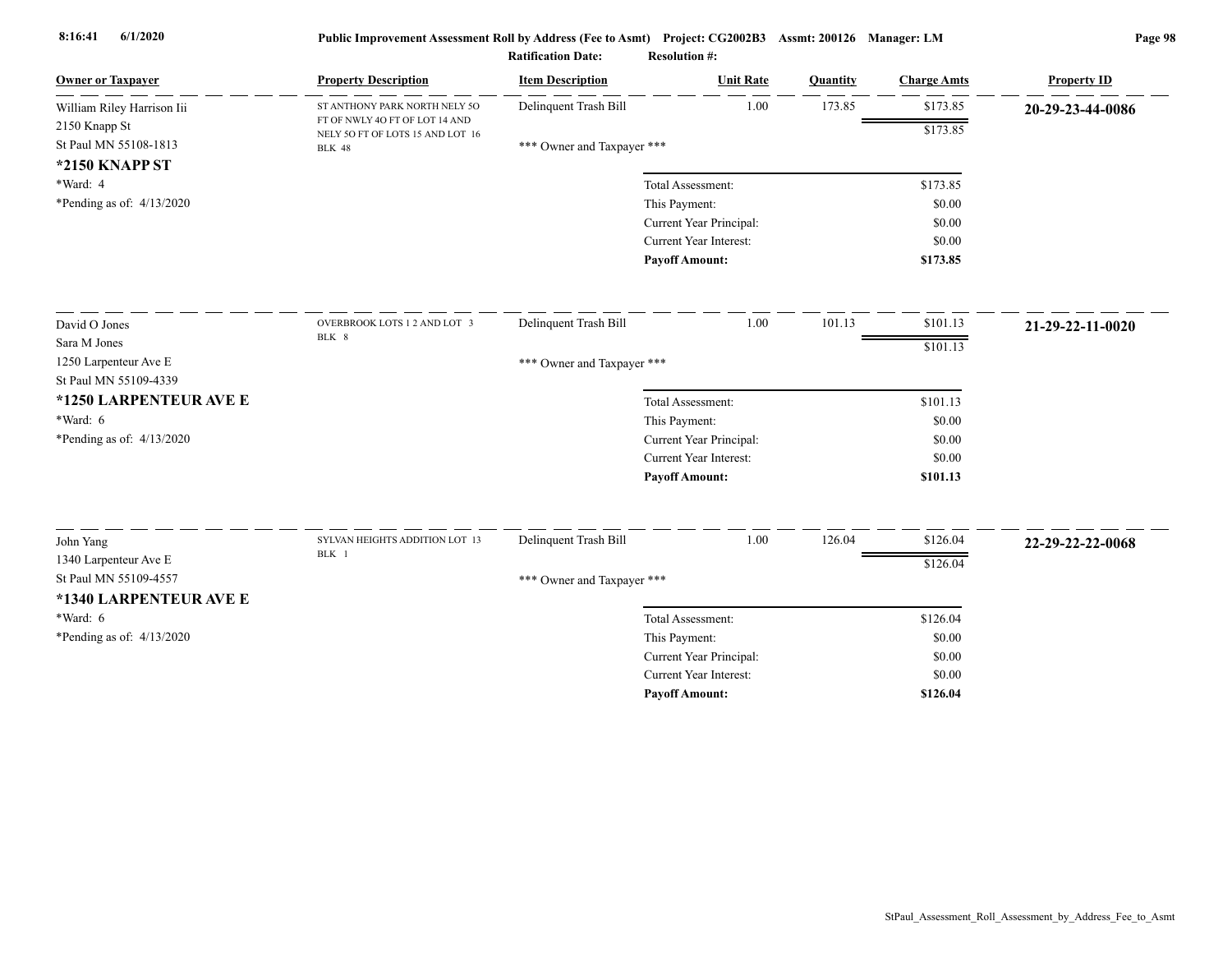| <b>Owner or Taxpayer</b>                                             | <b>Property Description</b>                    | <b>Item Description</b>    | <b>Unit Rate</b>        | Quantity | <b>Charge Amts</b> | <b>Property ID</b> |
|----------------------------------------------------------------------|------------------------------------------------|----------------------------|-------------------------|----------|--------------------|--------------------|
| David W Nelson                                                       | REGISTERED LAND SURVEY 20 SUBJ                 | Delinquent Trash Bill      | 1.00                    | 107.04   | \$107.04           | 23-29-22-21-0032   |
| Roxanne M Nelson<br>1954 Larpenteur Ave E<br>Maplewood MN 55109-4723 | TO ST AND EX S 6O FT AND EX W 80<br>FT TRACT B | *** Owner and Taxpayer *** |                         |          | \$107.04           |                    |
| *1954 LARPENTEUR AVE E                                               |                                                |                            | Total Assessment:       |          | \$107.04           |                    |
| *Ward: 6                                                             |                                                |                            | This Payment:           |          | \$0.00             |                    |
| *Pending as of: $4/13/2020$                                          |                                                |                            | Current Year Principal: |          | \$0.00             |                    |
|                                                                      |                                                |                            | Current Year Interest:  |          | \$0.00             |                    |
|                                                                      |                                                |                            | <b>Payoff Amount:</b>   |          | \$107.04           |                    |
| La Thias Toua Kue                                                    | JEAN'S ADDITION LOT 3 BLK 1                    | Delinquent Trash Bill      | 1.00                    | 114.35   | \$114.35           | 23-29-22-12-0013   |
| 2060 Larpenteur Ave E                                                |                                                |                            |                         |          | \$114.35           |                    |
| St Paul MN 55109-4725                                                |                                                | *** Owner and Taxpayer *** |                         |          |                    |                    |
| *2060 LARPENTEUR AVE E                                               |                                                |                            |                         |          |                    |                    |
| *Ward: 6                                                             |                                                |                            | Total Assessment:       |          | \$114.35           |                    |
| *Pending as of: 4/13/2020                                            |                                                |                            | This Payment:           |          | \$0.00             |                    |
|                                                                      |                                                |                            | Current Year Principal: |          | \$0.00             |                    |
|                                                                      |                                                |                            | Current Year Interest:  |          | \$0.00             |                    |
|                                                                      |                                                |                            | <b>Payoff Amount:</b>   |          | \$114.35           |                    |
| Karen Newman                                                         | THE LENTSCH CO. ADDITION EX S 9                | Delinquent Trash Bill      | 1.00                    | 126.04   | \$126.04           | 22-29-22-21-0070   |
| 1669 Manton St                                                       | FT; LOT 20 BLK 1                               |                            |                         |          |                    |                    |
| St Paul MN 55106-1219                                                |                                                | *** Owner and Taxpayer *** |                         |          | \$126.04           |                    |
| *1669 MANTON ST                                                      |                                                |                            |                         |          |                    |                    |
| *Ward: 6                                                             |                                                |                            | Total Assessment:       |          | \$126.04           |                    |
| *Pending as of: $4/13/2020$                                          |                                                |                            | This Payment:           |          | \$0.00             |                    |
|                                                                      |                                                |                            | Current Year Principal: |          | \$0.00             |                    |
|                                                                      |                                                |                            | Current Year Interest:  |          | \$0.00             |                    |
|                                                                      |                                                |                            | <b>Pavoff Amount:</b>   |          | \$126.04           |                    |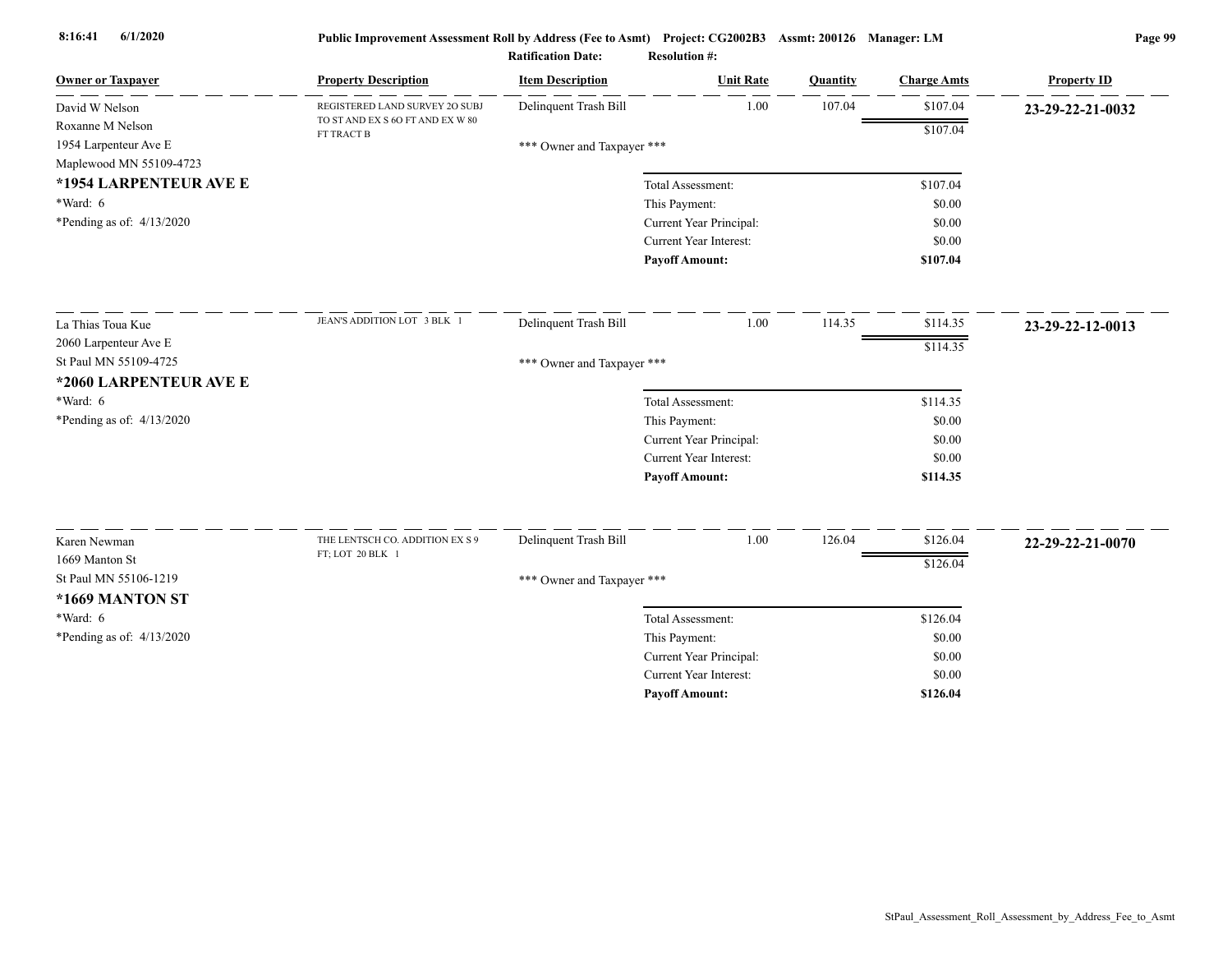| <b>Owner or Taxpayer</b>                                      | <b>Property Description</b>                 | <b>Item Description</b>    | <b>Unit Rate</b>                                  | Quantity | <b>Charge Amts</b> | <b>Property ID</b> |
|---------------------------------------------------------------|---------------------------------------------|----------------------------|---------------------------------------------------|----------|--------------------|--------------------|
| Craig R Van Elsen                                             | J. A. AND W. M. STEES ADDITION TO           | Delinquent Trash Bill      | 1.00                                              | 111.78   | \$111.78           | 21-29-22-34-0181   |
| 846 Juno Ave<br>St Paul MN 55102-3822<br>*1005 MARYLAND AVE E | ST. PAUL, RAMSEY CO., MINN. LOT 17<br>BLK 7 | *** Owner and Taxpayer *** |                                                   |          | \$111.78           |                    |
| *Ward: 6<br>*Pending as of: $4/13/2020$                       |                                             |                            | Total Assessment:<br>This Payment:                |          | \$111.78<br>\$0.00 |                    |
|                                                               |                                             |                            | Current Year Principal:<br>Current Year Interest: |          | \$0.00<br>\$0.00   |                    |
|                                                               |                                             |                            | <b>Payoff Amount:</b>                             |          | \$111.78           |                    |
| Donald L Johnson                                              | PHALEN HEIGHTS PARK LOT 24 BLK              | Delinquent Trash Bill      | 1.00                                              | 107.02   | \$107.02           | 21-29-22-43-0176   |
| Alice Johnson<br>1153 Maryland Ave E<br>St Paul MN 55106-2727 | $\mathbf Q$                                 | *** Owner and Taxpayer *** |                                                   |          | \$107.02           |                    |
| *1153 MARYLAND AVE E                                          |                                             |                            | Total Assessment:                                 |          | \$107.02           |                    |
| $*Ward: 6$                                                    |                                             |                            | This Payment:                                     |          | \$0.00             |                    |
| *Pending as of: $4/13/2020$                                   |                                             |                            | Current Year Principal:                           |          | \$0.00             |                    |
|                                                               |                                             |                            | Current Year Interest:                            |          | \$0.00             |                    |
|                                                               |                                             |                            | <b>Payoff Amount:</b>                             |          | \$107.02           |                    |
| Richard W Chapman                                             | PHALEN HEIGHTS PARK LOT 14 BLK              | Delinquent Trash Bill      | 1.00                                              | 107.02   | \$107.02           | 21-29-22-44-0024   |
| Karen A Chapman                                               | $10\,$                                      |                            |                                                   |          | \$107.02           |                    |
| 1191 Maryland Ave E<br>St Paul MN 55106-2827                  |                                             | *** Owner and Taxpayer *** |                                                   |          |                    |                    |
| *1191 MARYLAND AVE E                                          |                                             |                            | Total Assessment:                                 |          | \$107.02           |                    |
| *Ward: 6                                                      |                                             |                            | This Payment:                                     |          | \$0.00             |                    |
| *Pending as of: 4/13/2020                                     |                                             |                            | Current Year Principal:                           |          | \$0.00             |                    |
|                                                               |                                             |                            | <b>Current Year Interest:</b>                     |          | \$0.00             |                    |
|                                                               |                                             |                            | <b>Payoff Amount:</b>                             |          | \$107.02           |                    |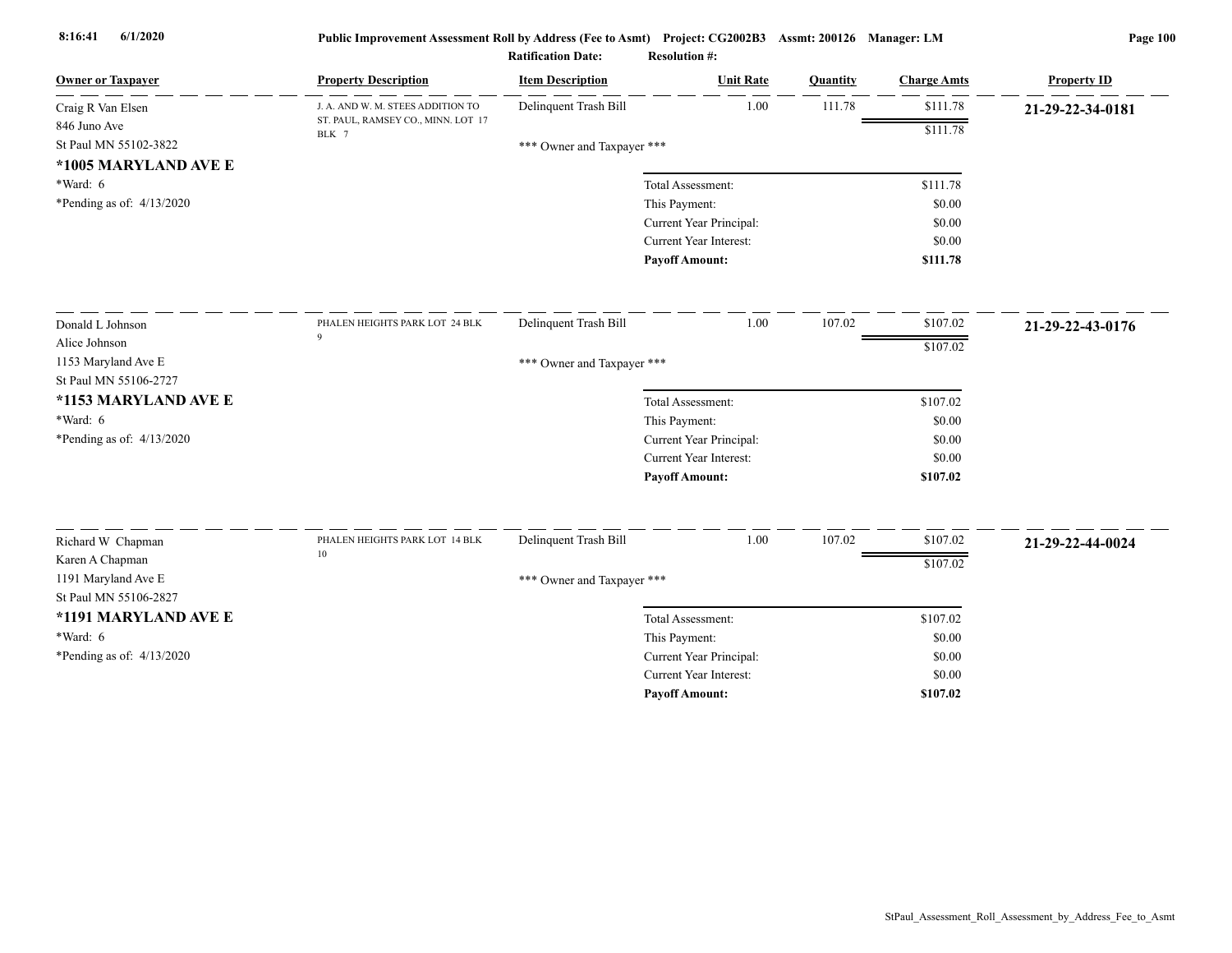| <b>Owner or Taxpayer</b>    | <b>Property Description</b>       | <b>Item Description</b>    | <b>Unit Rate</b>              | Quantity | <b>Charge Amts</b> | <b>Property ID</b> |
|-----------------------------|-----------------------------------|----------------------------|-------------------------------|----------|--------------------|--------------------|
| Heidi S Schmidt             | PHALEN HEIGHTS PARK LOT 17 BLK    | Delinquent Trash Bill      | 1.00                          | 107.02   | \$107.02           | 21-29-22-44-0027   |
| 1203 Maryland Ave E         | 10                                |                            |                               |          | \$107.02           |                    |
| St Paul MN 55106-2827       |                                   | *** Owner and Taxpayer *** |                               |          |                    |                    |
| *1203 MARYLAND AVE E        |                                   |                            |                               |          |                    |                    |
| *Ward: 6                    |                                   |                            | Total Assessment:             |          | \$107.02           |                    |
| *Pending as of: 4/13/2020   |                                   |                            | This Payment:                 |          | \$0.00             |                    |
|                             |                                   |                            | Current Year Principal:       |          | \$0.00             |                    |
|                             |                                   |                            | Current Year Interest:        |          | \$0.00             |                    |
|                             |                                   |                            | <b>Payoff Amount:</b>         |          | \$107.02           |                    |
| Eugene Kotz                 | BRENNER ADDITION NO. 2 W 35 FT    | Delinquent Trash Bill      | 1.00                          | 114.34   | \$114.34           | 22-29-22-33-0104   |
| 1305 Maryland Ave E         | OF LOT 6 AND EX E 20 FT LOT 8 AND |                            |                               |          | \$114.34           |                    |
| St Paul MN 55106-2811       | ALL OF LOT 9 BLK 3                | *** Owner and Taxpayer *** |                               |          |                    |                    |
| *1305 MARYLAND AVE E        |                                   |                            |                               |          |                    |                    |
| $*Ward: 6$                  |                                   |                            | Total Assessment:             |          | \$114.34           |                    |
| *Pending as of: 4/13/2020   |                                   |                            | This Payment:                 |          | \$0.00             |                    |
|                             |                                   |                            | Current Year Principal:       |          | \$0.00             |                    |
|                             |                                   |                            | <b>Current Year Interest:</b> |          | \$0.00             |                    |
|                             |                                   |                            | <b>Payoff Amount:</b>         |          | \$114.34           |                    |
|                             | SUBJ TO RD; LOT 4 BLK 3           |                            |                               |          |                    |                    |
| Justin T Jones              |                                   | Delinquent Trash Bill      | 1.00                          | 74.02    | \$74.02            | 20-29-22-33-0163   |
| 385 Maryland Ave E          |                                   |                            |                               |          | \$74.02            |                    |
| St Paul MN 55130-3623       |                                   | *** Owner and Taxpayer *** |                               |          |                    |                    |
| *385 MARYLAND AVE E         |                                   |                            |                               |          |                    |                    |
| *Ward: 5                    |                                   |                            | Total Assessment:             |          | \$74.02            |                    |
| *Pending as of: $4/13/2020$ |                                   |                            | This Payment:                 |          | \$0.00             |                    |
|                             |                                   |                            | Current Year Principal:       |          | \$0.00             |                    |
|                             |                                   |                            | Current Year Interest:        |          | \$0.00             |                    |
|                             |                                   |                            | <b>Payoff Amount:</b>         |          | \$74.02            |                    |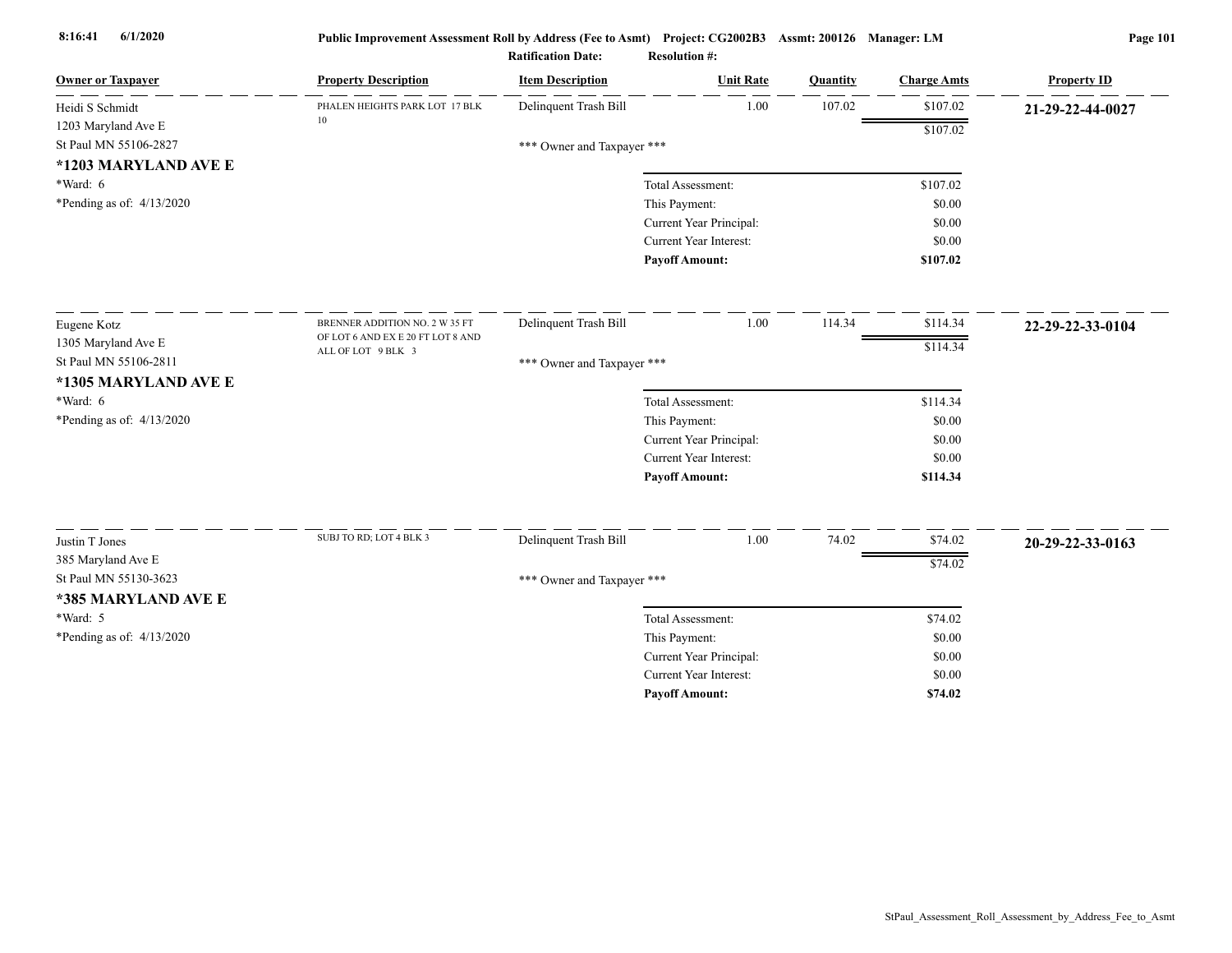| <b>Owner or Taxpayer</b>    | <b>Property Description</b>                         | <b>Item Description</b>    | <b>Unit Rate</b>              | Quantity | <b>Charge Amts</b> | <b>Property ID</b> |
|-----------------------------|-----------------------------------------------------|----------------------------|-------------------------------|----------|--------------------|--------------------|
| Darrell E Lewis Bey I       | THOMAS SUBDIVISION OF LOT 1 OF                      | Delinquent Trash Bill      | 1.00                          | 180.51   | \$180.51           | 20-29-22-33-0101   |
| 2120 Shale Ln               | BASS' ACRE LOTS LOT 9 BLK 1                         |                            |                               |          | \$180.51           |                    |
| St Paul MN 55122-2029       |                                                     | *** Owner and Taxpayer *** |                               |          |                    |                    |
| *435 MARYLAND AVE E         |                                                     |                            |                               |          |                    |                    |
| *Ward: 5                    |                                                     |                            | Total Assessment:             |          | \$180.51           |                    |
| *Pending as of: $4/13/2020$ |                                                     |                            | This Payment:                 |          | \$0.00             |                    |
|                             |                                                     |                            | Current Year Principal:       |          | \$0.00             |                    |
|                             |                                                     |                            | Current Year Interest:        |          | \$0.00             |                    |
|                             |                                                     |                            | <b>Payoff Amount:</b>         |          | \$180.51           |                    |
| Debra Messenger             | THOMAS SUBDIVISION OF LOT 1 OF                      | Delinquent Trash Bill      | 1.00                          | 107.02   | \$107.02           | 20-29-22-33-0106   |
| 885 Carroll Ave             | BASS' ACRE LOTS LOT 12 & EX N 10<br>FT LOT 15 BLK 1 |                            |                               |          | \$107.02           |                    |
| St Paul MN 55104-5410       |                                                     | *** Owner and Taxpayer *** |                               |          |                    |                    |
| *447 MARYLAND AVE E         |                                                     |                            |                               |          |                    |                    |
| *Ward: 5                    |                                                     |                            | Total Assessment:             |          | \$107.02           |                    |
| *Pending as of: 4/13/2020   |                                                     |                            | This Payment:                 |          | \$0.00             |                    |
|                             |                                                     |                            | Current Year Principal:       |          | \$0.00             |                    |
|                             |                                                     |                            | <b>Current Year Interest:</b> |          | \$0.00             |                    |
|                             |                                                     |                            | <b>Payoff Amount:</b>         |          | \$107.02           |                    |
| Tewodros E Dejene           | CLARKE AND WILGUS ADDITION W                        | Delinquent Trash Bill      | 1.00                          | 221.36   | \$221.36           | 20-29-22-34-0085   |
| 495 Maryland Ave E          | 40 FT OF E 80 FT OF LOTS 9 10 AND                   |                            |                               |          | \$221.36           |                    |
| St Paul MN 55130-3613       | LOT 11 BLK 2                                        | *** Owner and Taxpayer *** |                               |          |                    |                    |
| *495 MARYLAND AVE E         |                                                     |                            |                               |          |                    |                    |
| *Ward: 5                    |                                                     |                            | Total Assessment:             |          | \$221.36           |                    |
| *Pending as of: 4/13/2020   |                                                     |                            | This Payment:                 |          | \$0.00             |                    |
|                             |                                                     |                            | Current Year Principal:       |          | \$0.00             |                    |
|                             |                                                     |                            | <b>Current Year Interest:</b> |          | \$0.00             |                    |
|                             |                                                     |                            | <b>Pavoff Amount:</b>         |          | \$221.36           |                    |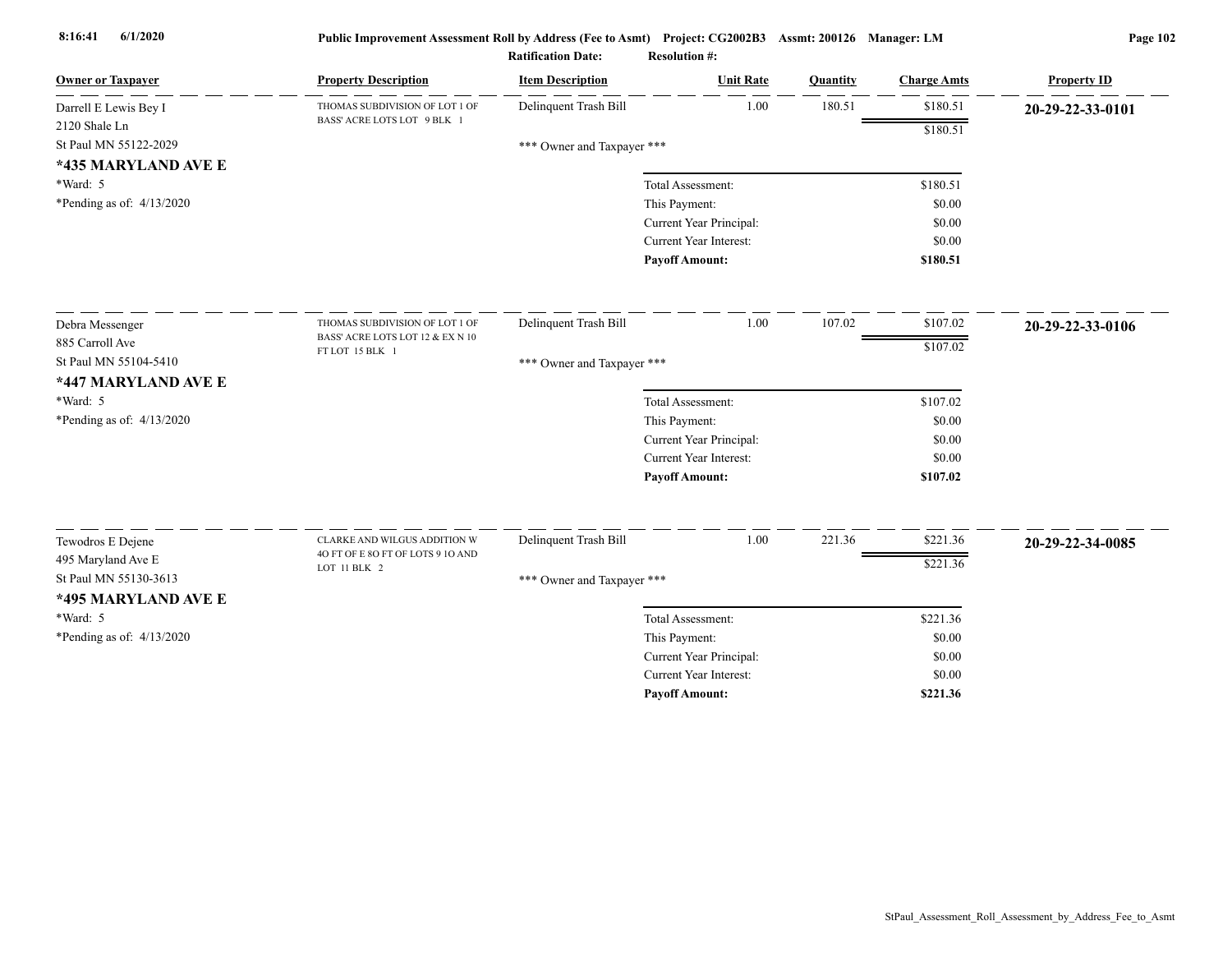| <b>Owner or Taxpayer</b>    | <b>Property Description</b>                        | <b>Item Description</b>    | <b>Unit Rate</b>              | <b>Quantity</b> | <b>Charge Amts</b> | <b>Property ID</b> |
|-----------------------------|----------------------------------------------------|----------------------------|-------------------------------|-----------------|--------------------|--------------------|
| Jeffrey L Reed              | CLARKE AND WILGUS ADDITION E                       | Delinquent Trash Bill      | 1.00                          | 114.34          | \$114.34           | 20-29-22-34-0087   |
| 511 Maryland Ave E          | 5O FT OF W 8O FT OF LOTS 12 13 AND<br>LOT 14 BLK 2 |                            |                               |                 | \$114.34           |                    |
| St Paul MN 55130-3613       |                                                    | *** Owner and Taxpayer *** |                               |                 |                    |                    |
| *511 MARYLAND AVE E         |                                                    |                            |                               |                 |                    |                    |
| *Ward: 5                    |                                                    |                            | Total Assessment:             |                 | \$114.34           |                    |
| *Pending as of: $4/13/2020$ |                                                    |                            | This Payment:                 |                 | \$0.00             |                    |
|                             |                                                    |                            | Current Year Principal:       |                 | \$0.00             |                    |
|                             |                                                    |                            | Current Year Interest:        |                 | \$0.00             |                    |
|                             |                                                    |                            | <b>Payoff Amount:</b>         |                 | \$114.34           |                    |
| Derrell Evans               | DITTMANN'S SUBDIVISION ETC. W 31                   | Delinquent Trash Bill      | 1.00                          | 114.34          | \$114.34           | 20-29-22-34-0179   |
| 549 Maryland Ave E          | FT OF LOTS 2O AND LOT 21                           |                            |                               |                 | \$114.34           |                    |
| St Paul MN 55130-3638       |                                                    | *** Owner and Taxpayer *** |                               |                 |                    |                    |
| *549 MARYLAND AVE E         |                                                    |                            |                               |                 |                    |                    |
| *Ward: 5                    |                                                    |                            | Total Assessment:             |                 | \$114.34           |                    |
| *Pending as of: 4/13/2020   |                                                    |                            | This Payment:                 |                 | \$0.00             |                    |
|                             |                                                    |                            | Current Year Principal:       |                 | \$0.00             |                    |
|                             |                                                    |                            | Current Year Interest:        |                 | \$0.00             |                    |
|                             |                                                    |                            | <b>Payoff Amount:</b>         |                 | \$114.34           |                    |
| Jose A Molina               | JOSEPH R. WEIDE'S THIRD ADDITION                   | Delinquent Trash Bill      | 1.00                          | 214.04          | \$214.04           | 20-29-22-43-0082   |
| Zoila Molina Torres         | TO ST. PAUL, MINN. W 1/2 OF LOT 17                 |                            |                               |                 | \$214.04           |                    |
| 591 Maryland Ave E          | AND ALL OF LOT 16                                  | *** Owner and Taxpayer *** |                               |                 |                    |                    |
| St Paul MN 55101-3640       |                                                    |                            |                               |                 |                    |                    |
| *591 MARYLAND AVE E         |                                                    |                            | Total Assessment:             |                 | \$214.04           |                    |
| *Ward: 6                    |                                                    |                            | This Payment:                 |                 | \$0.00             |                    |
| *Pending as of: $4/13/2020$ |                                                    |                            | Current Year Principal:       |                 | \$0.00             |                    |
|                             |                                                    |                            | <b>Current Year Interest:</b> |                 | \$0.00             |                    |
|                             |                                                    |                            | <b>Pavoff Amount:</b>         |                 | \$214.04           |                    |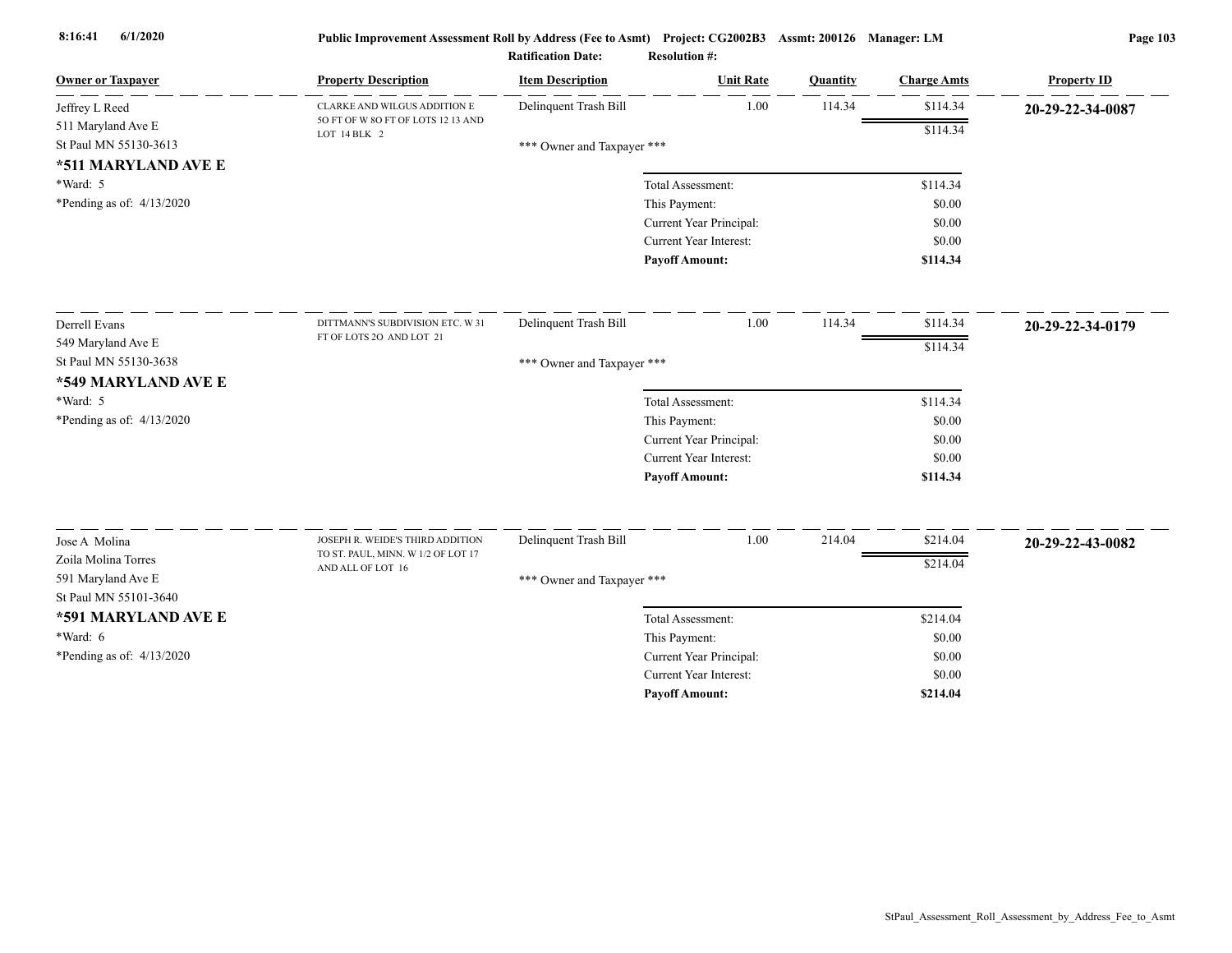| <b>Owner or Taxpayer</b>    | <b>Property Description</b>                             | <b>Item Description</b>    | <b>Unit Rate</b>                                         | <b>Ouantity</b> | <b>Charge Amts</b> | <b>Property ID</b> |
|-----------------------------|---------------------------------------------------------|----------------------------|----------------------------------------------------------|-----------------|--------------------|--------------------|
| Cordell W Edmunds           | JOSEPH R. WEIDE'S THIRD ADDITION                        | Delinquent Trash Bill      | 1.00                                                     | 77.36           | \$77.36            | 20-29-22-43-0083   |
| Anne C Edmunds              | TO ST. PAUL, MINN. E 1/2 OF LOT 17<br>AND ALL OF LOT 18 |                            |                                                          |                 | \$77.36            |                    |
| 4893 Hillvale Ave N         |                                                         | *** Owner and Taxpayer *** |                                                          |                 |                    |                    |
| Oakdale MN 55128-2240       |                                                         |                            |                                                          |                 |                    |                    |
| *599 MARYLAND AVE E         |                                                         |                            | Total Assessment:                                        |                 | \$77.36            |                    |
| $*Ward: 6$                  |                                                         |                            | This Payment:                                            |                 | \$0.00             |                    |
| *Pending as of: $4/13/2020$ |                                                         |                            | Current Year Principal:                                  |                 | \$0.00             |                    |
|                             |                                                         |                            | Current Year Interest:                                   |                 | \$0.00             |                    |
|                             |                                                         |                            | <b>Payoff Amount:</b>                                    |                 | \$77.36            |                    |
| Kaj Vaj                     | JOSEPH R. WEIDE'S 2ND ADDITION                          | Delinquent Trash Bill      | 1.00                                                     | 221.36          | \$221.36           | 20-29-22-43-0087   |
| 140 Locust St N             | TO THE CITY OF ST. PAUL LOT 20                          |                            |                                                          |                 | \$221.36           |                    |
| Prescott WI 54021-1739      | BLK 1                                                   | *** Owner and Taxpayer *** |                                                          |                 |                    |                    |
| *611 MARYLAND AVE E         |                                                         |                            |                                                          |                 |                    |                    |
| $*Ward: 6$                  |                                                         |                            | Total Assessment:                                        |                 | \$221.36           |                    |
| *Pending as of: $4/13/2020$ |                                                         |                            | This Payment:                                            |                 | \$0.00             |                    |
|                             |                                                         |                            | Current Year Principal:                                  |                 | \$0.00             |                    |
|                             |                                                         |                            | <b>Current Year Interest:</b>                            |                 | \$0.00             |                    |
|                             |                                                         |                            | <b>Payoff Amount:</b>                                    |                 | \$221.36           |                    |
|                             | OAK VILLE PARK LOT 13 BLK 11                            |                            |                                                          |                 |                    |                    |
| Perry Phillips              |                                                         | Delinquent Trash Bill      | 1.00                                                     | 116.52          | \$116.52           | 20-29-22-44-0141   |
| 794 Mccutcheon Rd           |                                                         |                            |                                                          |                 | \$116.52           |                    |
| Hudson WI 54016-7631        |                                                         | *** Owner and Taxpayer *** |                                                          |                 |                    |                    |
| *749 MARYLAND AVE E         |                                                         |                            |                                                          |                 |                    |                    |
| *Ward: 6                    |                                                         |                            | Total Assessment:                                        |                 | \$116.52           |                    |
| *Pending as of: $4/13/2020$ |                                                         |                            | This Payment:                                            |                 | \$0.00             |                    |
|                             |                                                         |                            | Current Year Principal:<br><b>Current Year Interest:</b> |                 | \$0.00             |                    |
|                             |                                                         |                            |                                                          |                 | \$0.00             |                    |
|                             |                                                         |                            | <b>Payoff Amount:</b>                                    |                 | \$116.52           |                    |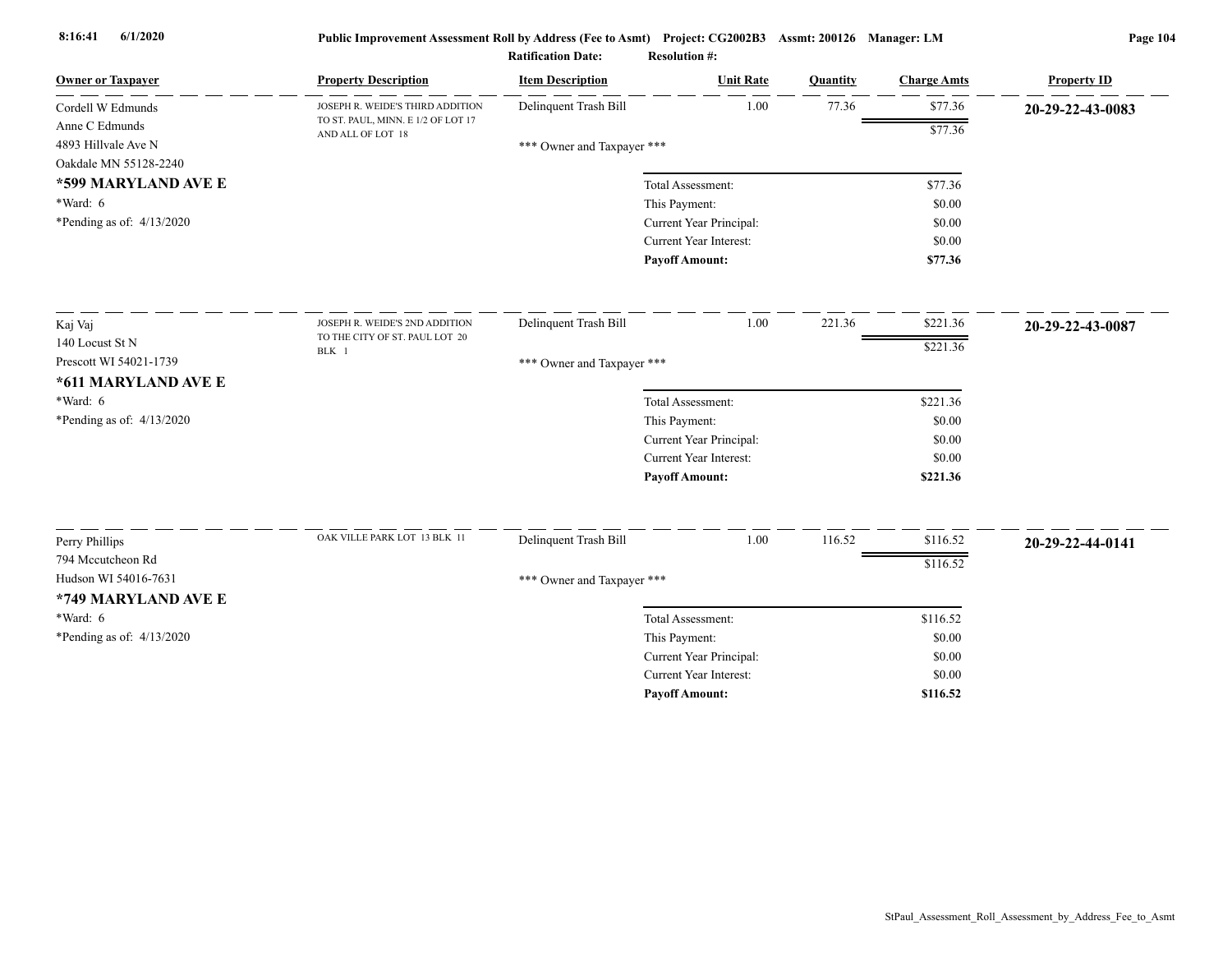| <b>Owner or Taxpayer</b>          | <b>Property Description</b>    | <b>Item Description</b>    | <b>Unit Rate</b>              | Quantity | <b>Charge Amts</b> | <b>Property ID</b> |
|-----------------------------------|--------------------------------|----------------------------|-------------------------------|----------|--------------------|--------------------|
| Me Holdings Llc                   | OAK VILLE PARK E 1/2 OF LOT 11 | Delinquent Trash Bill      | 1.00                          | 279.99   | \$279.99           | 20-29-22-44-0159   |
| 2400 Blaisdaell Ave S Unit 300    | AND ALL OF LOT 12 BLK 12       |                            |                               |          | \$279.99           |                    |
| Minneapolis MN 55404-3331         |                                | *** Owner and Taxpayer *** |                               |          |                    |                    |
| *789 MARYLAND AVE E<br>$*Ward: 6$ |                                |                            | Total Assessment:             |          | \$279.99           |                    |
| *Pending as of: $4/13/2020$       |                                |                            | This Payment:                 |          | \$0.00             |                    |
|                                   |                                |                            | Current Year Principal:       |          | \$0.00             |                    |
|                                   |                                |                            | Current Year Interest:        |          | \$0.00             |                    |
|                                   |                                |                            | <b>Payoff Amount:</b>         |          | \$279.99           |                    |
| Anne Elizabeth Farrell            | WILDER'S ADDITION TO ST. PAUL, | Delinquent Trash Bill      | 1.00                          | 77.36    | \$77.36            | 21-29-22-33-0097   |
| 857 Maryland Ave E                | MINNESOTA LOT 25 BLK 3         |                            |                               |          | \$77.36            |                    |
| St Paul MN 55106-2616             |                                | *** Owner and Taxpayer *** |                               |          |                    |                    |
| *857 MARYLAND AVE E               |                                |                            |                               |          |                    |                    |
| *Ward: 6                          |                                |                            | Total Assessment:             |          | \$77.36            |                    |
| *Pending as of: $4/13/2020$       |                                |                            | This Payment:                 |          | \$0.00             |                    |
|                                   |                                |                            | Current Year Principal:       |          | \$0.00             |                    |
|                                   |                                |                            | <b>Current Year Interest:</b> |          | \$0.00             |                    |
|                                   |                                |                            | <b>Payoff Amount:</b>         |          | \$77.36            |                    |
| Schmidt Group Marketing Llc       | WILDER'S ADDITION TO ST. PAUL, | Delinquent Trash Bill      | 1.00                          | 235.61   | \$235.61           | 21-29-22-33-0101   |
| 5038 Quail Ave N                  | MINNESOTA LOT 29 BLK 3         |                            |                               |          | \$235.61           |                    |
| Crystal MN 55429-3649             |                                | *** Owner and Taxpayer *** |                               |          |                    |                    |
| *871 MARYLAND AVE E               |                                |                            |                               |          |                    |                    |
| $*Ward: 6$                        |                                |                            | Total Assessment:             |          | \$235.61           |                    |
| *Pending as of: $4/13/2020$       |                                |                            | This Payment:                 |          | \$0.00             |                    |
|                                   |                                |                            | Current Year Principal:       |          | \$0.00             |                    |
|                                   |                                |                            | <b>Current Year Interest:</b> |          | \$0.00             |                    |
|                                   |                                |                            | <b>Pavoff Amount:</b>         |          | \$235.61           |                    |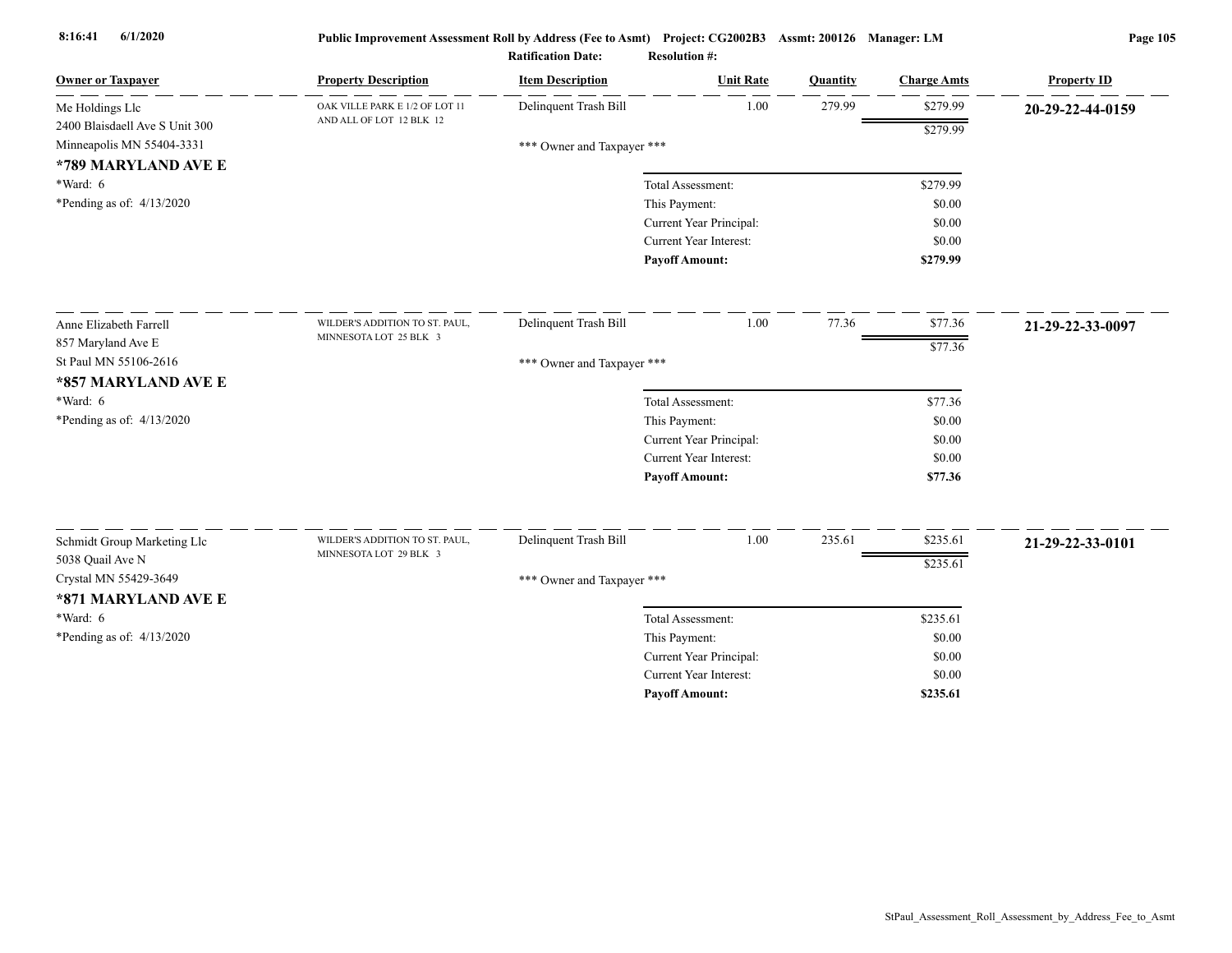| <b>Owner or Taxpayer</b>                                             | <b>Property Description</b>            | <b>Item Description</b>    | <b>Unit Rate</b>              | Quantity | <b>Charge Amts</b> | <b>Property ID</b> |
|----------------------------------------------------------------------|----------------------------------------|----------------------------|-------------------------------|----------|--------------------|--------------------|
| Qing Fang                                                            | COMMON INTEREST COMMUNITY              | Delinquent Trash Bill      | 1.00                          | 107.02   | \$107.02           | 21-29-22-34-0202   |
| Jiaying Ma<br>6689 Timber Ridge Ln Ct<br>Cottage Grove MN 55016-6100 | NUMBER 610 THE MARYLAND UNIT<br>NO.943 | *** Owner and Taxpayer *** |                               |          | \$107.02           |                    |
| *943 MARYLAND AVE E                                                  |                                        |                            | Total Assessment:             |          | \$107.02           |                    |
| *Ward: 6                                                             |                                        |                            | This Payment:                 |          | \$0.00             |                    |
| *Pending as of: $4/13/2020$                                          |                                        |                            | Current Year Principal:       |          | \$0.00             |                    |
|                                                                      |                                        |                            | Current Year Interest:        |          | \$0.00             |                    |
|                                                                      |                                        |                            | <b>Payoff Amount:</b>         |          | \$107.02           |                    |
| Nice Home Llc                                                        | J. A. AND W. M. STEES ADDITION TO      | Delinquent Trash Bill      | 1.00                          | 4.97     | \$4.97             | 21-29-22-34-0158   |
| 902 Arcade St                                                        | ST. PAUL, RAMSEY CO., MINN. E 2O FT    |                            |                               |          | \$4.97             |                    |
| St Paul MN 55106-3803                                                | OF LOT 20 AND ALL OF LOT 21 BLK        | *** Owner and Taxpayer *** |                               |          |                    |                    |
| *967 MARYLAND AVE E                                                  |                                        |                            |                               |          |                    |                    |
| *Ward: 6                                                             |                                        |                            | Total Assessment:             |          | \$4.97             |                    |
| *Pending as of: 4/13/2020                                            |                                        |                            | This Payment:                 |          | \$0.00             |                    |
|                                                                      |                                        |                            | Current Year Principal:       |          | \$0.00             |                    |
|                                                                      |                                        |                            | <b>Current Year Interest:</b> |          | \$0.00             |                    |
|                                                                      |                                        |                            | <b>Payoff Amount:</b>         |          | \$4.97             |                    |
| Chu Yuan Zhou                                                        | J. A. AND W. M. STEES ADDITION TO      | Delinquent Trash Bill      | 1.00                          | 3.36     | \$3.36             |                    |
| 861 Maryland Ave E                                                   | ST. PAUL, RAMSEY CO., MINN. LOT 26     |                            |                               |          |                    | 21-29-22-34-0163   |
| St Paul MN 55106-2616                                                | BLK 8                                  |                            |                               |          | \$3.36             |                    |
| *987 MARYLAND AVE E                                                  |                                        | *** Owner and Taxpayer *** |                               |          |                    |                    |
| $*Ward: 6$                                                           |                                        |                            | Total Assessment:             |          | \$3.36             |                    |
| *Pending as of: $4/13/2020$                                          |                                        |                            | This Payment:                 |          | \$0.00             |                    |
|                                                                      |                                        |                            | Current Year Principal:       |          | \$0.00             |                    |
|                                                                      |                                        |                            | <b>Current Year Interest:</b> |          | \$0.00             |                    |
|                                                                      |                                        |                            | <b>Pavoff Amount:</b>         |          | \$3.36             |                    |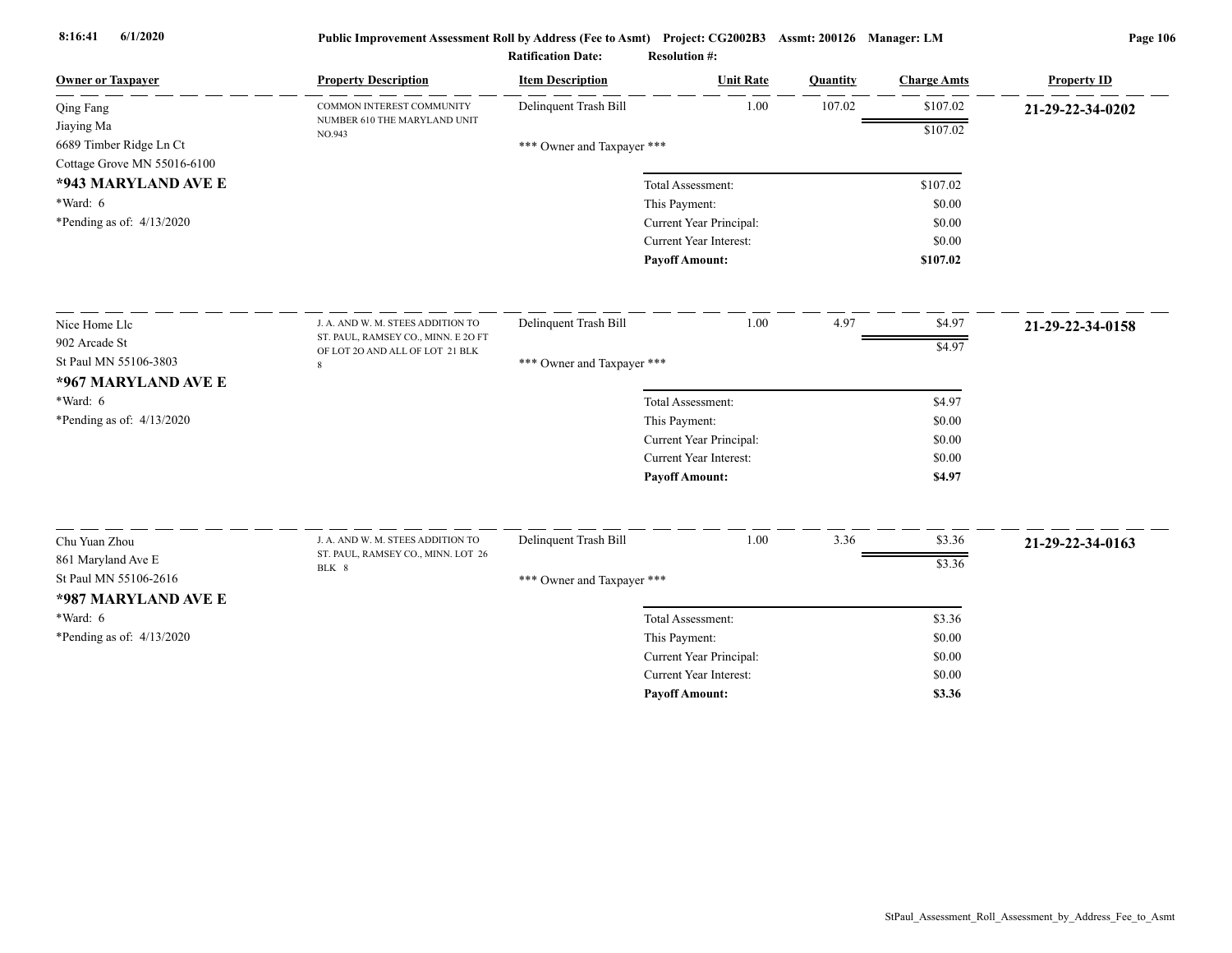| <b>Owner or Taxpayer</b>    | <b>Property Description</b>                                            | <b>Item Description</b>    | <b>Unit Rate</b>              | Quantity | <b>Charge Amts</b> | <b>Property ID</b> |
|-----------------------------|------------------------------------------------------------------------|----------------------------|-------------------------------|----------|--------------------|--------------------|
| Raymond A Gwenigale         | MAYME'S ADDITION LOT 10 BLK 3                                          | Delinquent Trash Bill      | 1.00                          | 119.10   | \$119.10           | 22-29-22-32-0118   |
| Stacy D Gwenigale           |                                                                        |                            |                               |          | \$119.10           |                    |
| 1321 Mcafee St              |                                                                        | *** Owner and Taxpayer *** |                               |          |                    |                    |
| St Paul MN 55106-2111       |                                                                        |                            |                               |          |                    |                    |
| *1321 MCAFEE ST             |                                                                        |                            | Total Assessment:             |          | \$119.10           |                    |
| *Ward: 6                    |                                                                        |                            | This Payment:                 |          | \$0.00             |                    |
| *Pending as of: $4/13/2020$ |                                                                        |                            | Current Year Principal:       |          | \$0.00             |                    |
|                             |                                                                        |                            | <b>Current Year Interest:</b> |          | \$0.00             |                    |
|                             |                                                                        |                            | <b>Payoff Amount:</b>         |          | \$119.10           |                    |
| Karen Ray Swenson           | SECTION 22 TOWN 29 RANGE 22 SUBJ                                       | Delinquent Trash Bill      | 1.00                          | 70.51    | \$70.51            | 22-29-22-32-0103   |
| 1409 Mcafee St              | TO ST PART W OF CL OF SD ST AND E                                      |                            |                               |          | \$70.51            |                    |
| St Paul MN 55106-2143       | OF N P RY R/W OF S 5O FT OF N 393 FT                                   | *** Owner and Taxpayer *** |                               |          |                    |                    |
| *1409 MCAFEE ST             | OF GOVT LOT 1 IN SEC 22 TN 29 RN<br>$22\,$                             |                            |                               |          |                    |                    |
| *Ward: 6                    |                                                                        |                            | Total Assessment:             |          | \$70.51            |                    |
| *Pending as of: $4/13/2020$ |                                                                        |                            | This Payment:                 |          | \$0.00             |                    |
|                             |                                                                        |                            | Current Year Principal:       |          | \$0.00             |                    |
|                             |                                                                        |                            | <b>Current Year Interest:</b> |          | \$0.00             |                    |
|                             |                                                                        |                            | <b>Payoff Amount:</b>         |          | \$70.51            |                    |
|                             |                                                                        | Delinquent Trash Bill      | 1.00                          | 82.12    |                    |                    |
| Aaron M Dochniak            | MAYALL PARK EX S 139 FT OF W 5O<br>FT AND EX S 138 FT E OF W 50 FT LOT |                            |                               |          | \$82.12            | 22-29-22-23-0140   |
| 5575 Shenandoah Ln N        | 3 BLK 4                                                                |                            |                               |          | \$82.12            |                    |
| Plymouth MN 55446-4592      |                                                                        | *** Owner and Taxpayer *** |                               |          |                    |                    |
| *1457 MCAFEE ST             |                                                                        |                            |                               |          |                    |                    |
| $*Ward: 6$                  |                                                                        |                            | Total Assessment:             |          | \$82.12            |                    |
| *Pending as of: 4/13/2020   |                                                                        |                            | This Payment:                 |          | \$0.00             |                    |
|                             |                                                                        |                            | Current Year Principal:       |          | \$0.00             |                    |
|                             |                                                                        |                            | Current Year Interest:        |          | \$0.00             |                    |
|                             |                                                                        |                            | <b>Payoff Amount:</b>         |          | \$82.12            |                    |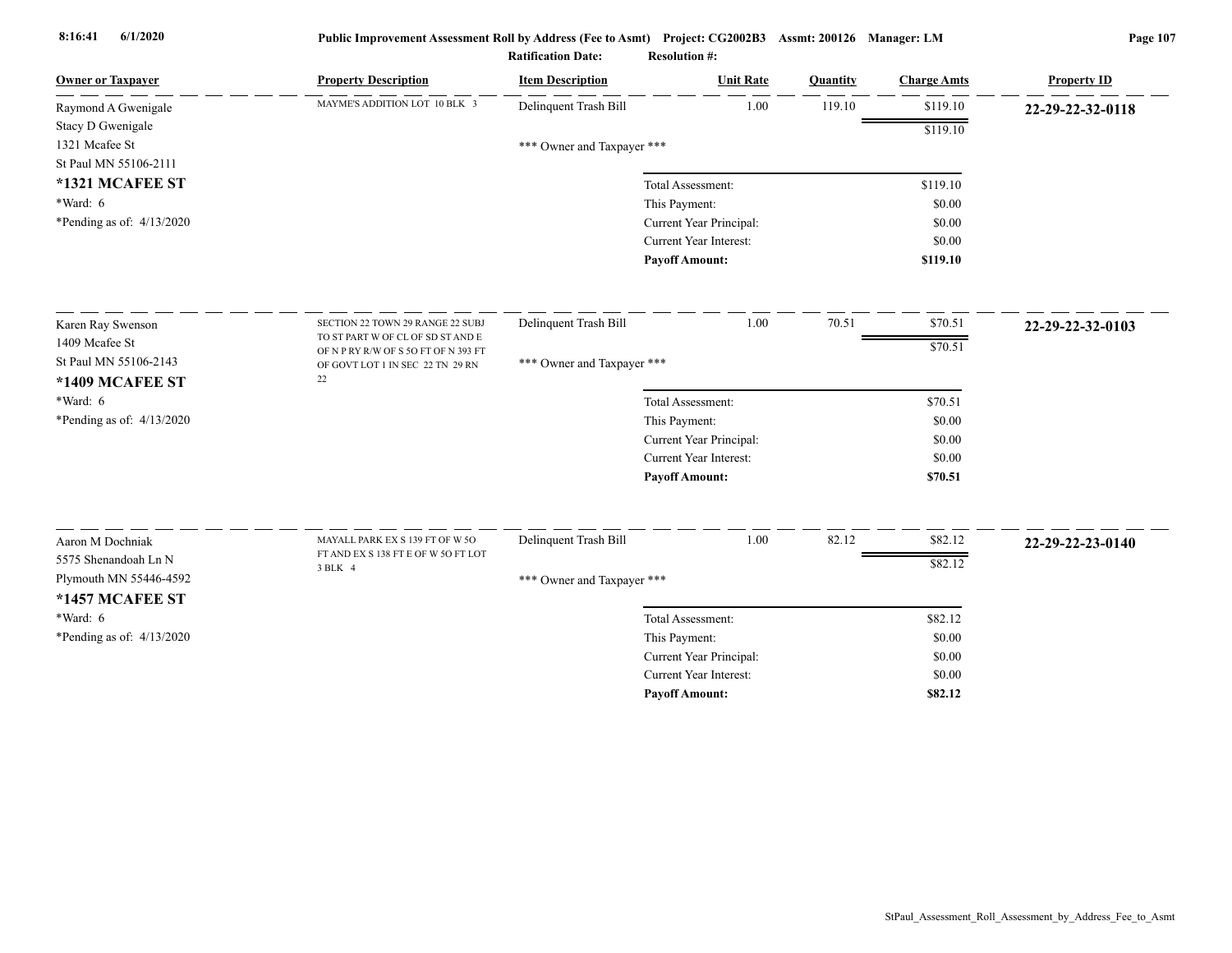| <b>Owner or Taxpayer</b>    | <b>Property Description</b>                    | <b>Item Description</b>    | <b>Unit Rate</b>              | Quantity | <b>Charge Amts</b> | <b>Property ID</b> |
|-----------------------------|------------------------------------------------|----------------------------|-------------------------------|----------|--------------------|--------------------|
| Mai K Miller                | BERLAND ADDITION NO. 4 LOT 10<br><b>BLK</b> 12 | Delinquent Trash Bill      | 1.00                          | 228.30   | \$228.30           | 22-29-22-23-0118   |
| 1460 Mcafee St              |                                                |                            |                               |          | \$228.30           |                    |
| St Paul MN 55105-1435       |                                                | *** Owner and Taxpayer *** |                               |          |                    |                    |
| <b>*1460 MCAFEE ST</b>      |                                                |                            |                               |          |                    |                    |
| *Ward: 6                    |                                                |                            | Total Assessment:             |          | \$228.30           |                    |
| *Pending as of: $4/13/2020$ |                                                |                            | This Payment:                 |          | \$0.00             |                    |
|                             |                                                |                            | Current Year Principal:       |          | \$0.00             |                    |
|                             |                                                |                            | Current Year Interest:        |          | \$0.00             |                    |
|                             |                                                |                            | <b>Payoff Amount:</b>         |          | \$228.30           |                    |
| John H Schultz              | LAKEVIEW ADDITION NO. 1 LOTS 4                 | Delinquent Trash Bill      | 1.00                          | 180.54   | \$180.54           | 22-29-22-23-0156   |
| Shari L Schultz             | AND LOT 5 BLK 2                                |                            |                               |          | \$180.54           |                    |
| 1542 Mcafee St              |                                                | *** Owner and Taxpayer *** |                               |          |                    |                    |
| St Paul MN 55106-1437       |                                                |                            |                               |          |                    |                    |
| *1542 MCAFEE ST             |                                                |                            | Total Assessment:             |          | \$180.54           |                    |
| $*Ward: 6$                  |                                                |                            | This Payment:                 |          | \$0.00             |                    |
| *Pending as of: 4/13/2020   |                                                |                            | Current Year Principal:       |          | \$0.00             |                    |
|                             |                                                |                            | Current Year Interest:        |          | \$0.00             |                    |
|                             |                                                |                            | <b>Payoff Amount:</b>         |          | \$180.54           |                    |
| Ryan M Johnson              | LAKEVIEW ADDITION NO. 1 S 1/2 OF               | Delinquent Trash Bill      | 1.00                          | 114.34   | \$114.34           | 22-29-22-23-0128   |
| 1551 Mcafee St              | LOT 26 AND ALL OF LOT 25 BLK 1                 |                            |                               |          | \$114.34           |                    |
| St Paul MN 55106-1436       |                                                | *** Owner and Taxpayer *** |                               |          |                    |                    |
| *1551 MCAFEE ST             |                                                |                            |                               |          |                    |                    |
| *Ward: 6                    |                                                |                            | Total Assessment:             |          | \$114.34           |                    |
| *Pending as of: 4/13/2020   |                                                |                            | This Payment:                 |          | \$0.00             |                    |
|                             |                                                |                            | Current Year Principal:       |          | \$0.00             |                    |
|                             |                                                |                            | <b>Current Year Interest:</b> |          | \$0.00             |                    |
|                             |                                                |                            | <b>Payoff Amount:</b>         |          | \$114.34           |                    |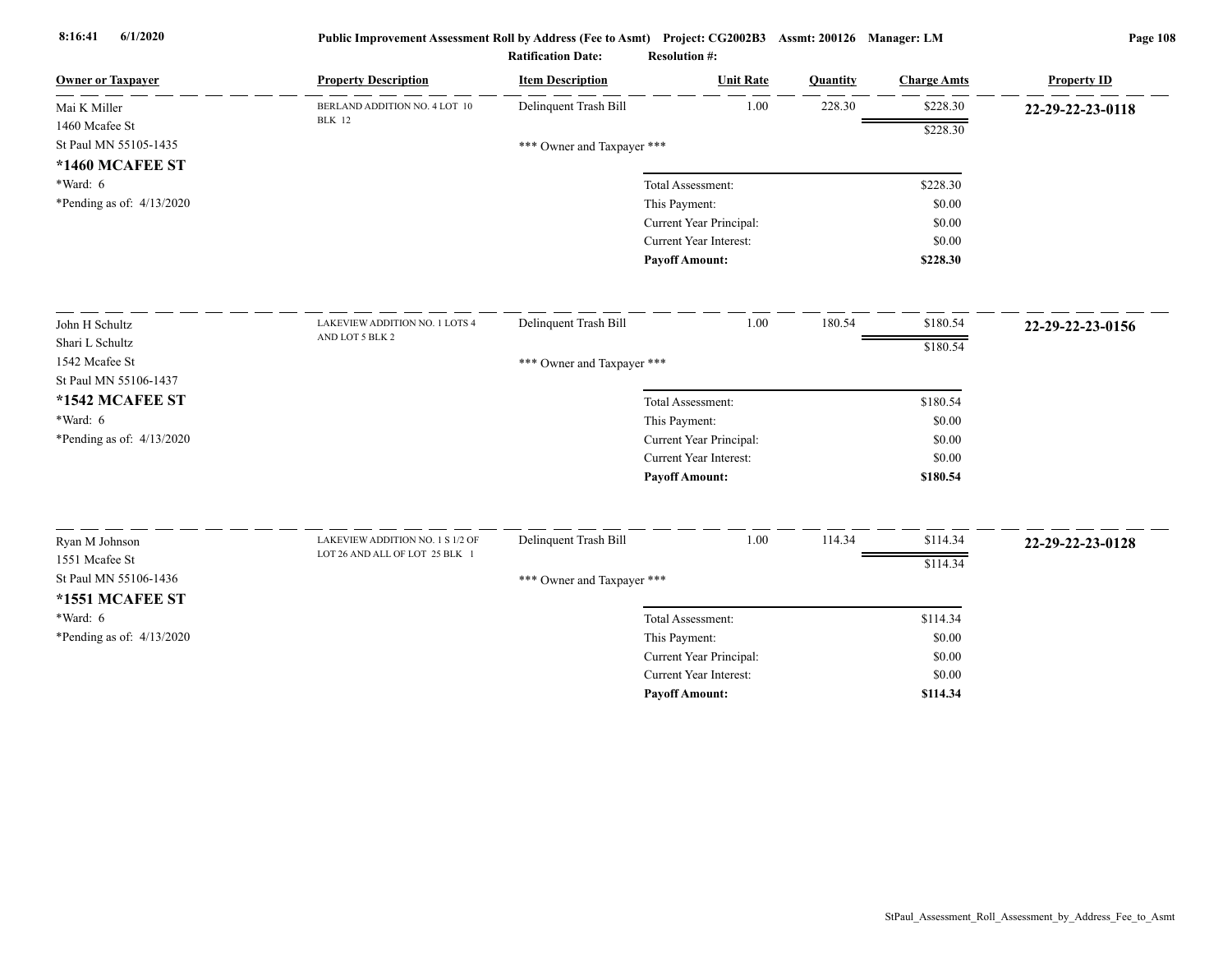| <b>Owner or Taxpayer</b>         | <b>Property Description</b>     | <b>Item Description</b>    | <b>Unit Rate</b>                                         | Quantity | <b>Charge Amts</b> | <b>Property ID</b> |
|----------------------------------|---------------------------------|----------------------------|----------------------------------------------------------|----------|--------------------|--------------------|
| Richard Ice                      | SYLVAN HEIGHTS ADDITION N 4O FT | Delinquent Trash Bill      | 1.00                                                     | 107.02   | \$107.02           | 22-29-22-22-0105   |
| Kimberly Ice                     | OF LOT 10 BLK 3                 |                            |                                                          |          | \$107.02           |                    |
| 1577 Mcafee St                   |                                 | *** Owner and Taxpayer *** |                                                          |          |                    |                    |
| St Paul MN 55106-1222            |                                 |                            |                                                          |          |                    |                    |
| *1577 MCAFEE ST                  |                                 |                            | Total Assessment:                                        |          | \$107.02           |                    |
| *Ward: 6                         |                                 |                            | This Payment:                                            |          | \$0.00             |                    |
| *Pending as of: $4/13/2020$      |                                 |                            | Current Year Principal:                                  |          | \$0.00             |                    |
|                                  |                                 |                            | <b>Current Year Interest:</b>                            |          | \$0.00             |                    |
|                                  |                                 |                            | <b>Payoff Amount:</b>                                    |          | \$107.02           |                    |
| Steven C Younghans               | SYLVAN HEIGHTS ADDITION LOT 7   | Delinquent Trash Bill      | 1.00                                                     | 111.78   | \$111.78           | 22-29-22-22-0102   |
| 1628 English St                  | BLK 3                           |                            |                                                          |          | \$111.78           |                    |
| St Paul MN 55106-1129            |                                 | *** Owner and Taxpayer *** |                                                          |          |                    |                    |
| *1589 MCAFEE ST                  |                                 |                            |                                                          |          |                    |                    |
| $*Ward: 6$                       |                                 |                            | Total Assessment:                                        |          | \$111.78           |                    |
| *Pending as of: $4/13/2020$      |                                 |                            | This Payment:                                            |          | \$0.00             |                    |
|                                  |                                 |                            | Current Year Principal:                                  |          | \$0.00             |                    |
|                                  |                                 |                            | Current Year Interest:                                   |          | \$0.00             |                    |
|                                  |                                 |                            | <b>Payoff Amount:</b>                                    |          | \$111.78           |                    |
|                                  | SYLVAN HEIGHTS ADDITION EX S 21 | Delinquent Trash Bill      | 1.00                                                     | 154.74   | \$154.74           |                    |
| John H Zinter                    | FT LOT 8 AND ALL OF LOT 7 BLK 2 |                            |                                                          |          |                    | 22-29-22-22-0092   |
| Tracy A Zinter<br>1645 Mcafee St |                                 |                            |                                                          |          | \$154.74           |                    |
| St Paul MN 55106-1233            |                                 | *** Owner and Taxpayer *** |                                                          |          |                    |                    |
| *1645 MCAFEE ST                  |                                 |                            |                                                          |          |                    |                    |
| $*Ward: 6$                       |                                 |                            | Total Assessment:                                        |          | \$154.74           |                    |
| *Pending as of: 4/13/2020        |                                 |                            | This Payment:                                            |          | \$0.00<br>\$0.00   |                    |
|                                  |                                 |                            | Current Year Principal:<br><b>Current Year Interest:</b> |          | \$0.00             |                    |
|                                  |                                 |                            | <b>Pavoff Amount:</b>                                    |          | \$154.74           |                    |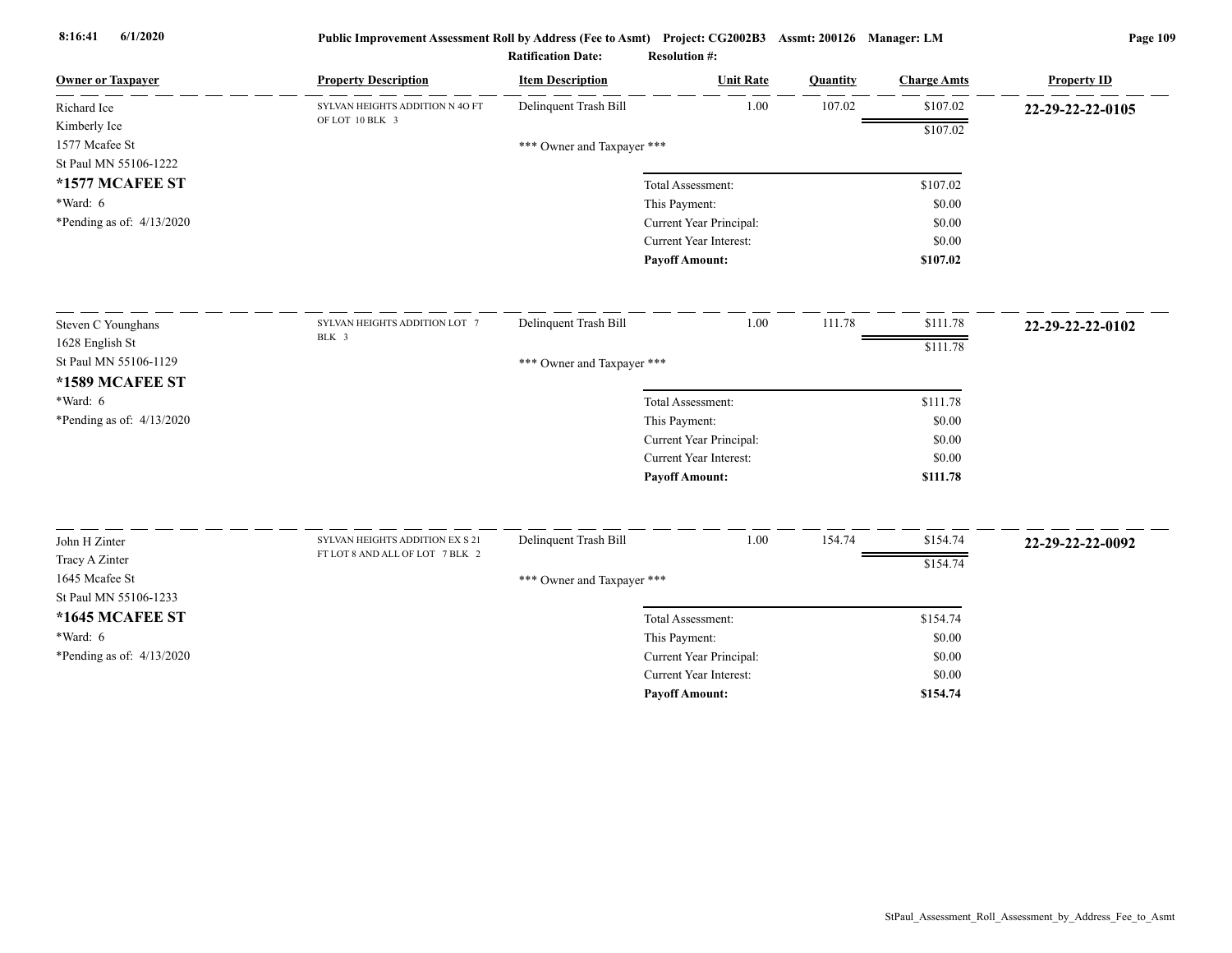| CHELSEA HEIGHTS LOT 17 BLK 7<br>Delinquent Trash Bill<br>1.00<br>77.37<br>\$77.37<br>22-29-23-12-0153<br>\$77.37<br>*** Owner and Taxpayer ***<br>*1566 MERRILL ST<br>\$77.37<br>Total Assessment:<br>This Payment:<br>\$0.00<br>Current Year Principal:<br>\$0.00<br>Current Year Interest:<br>\$0.00<br><b>Payoff Amount:</b><br>\$77.37<br>FRANKSON'S SUBDIVISION LOT 25<br>Delinquent Trash Bill<br>1.00<br>107.02<br>\$107.02<br>22-29-23-31-0172<br>\$107.02<br>1421 Midway Pky<br>*** Owner and Taxpayer ***<br>\$107.02<br>Total Assessment:<br>This Payment:<br>\$0.00<br>Current Year Principal:<br>\$0.00<br>Current Year Interest:<br>\$0.00<br><b>Payoff Amount:</b><br>\$107.02<br>Delinquent Trash Bill<br>1.00<br>107.02<br>\$107.02<br>Jason Lyle Schmickle<br>FRANKSON'S SUBDIVISION EX E 35<br>22-29-23-32-0128<br>2/10 FT LOT 13<br>1471 Midway Pkwy<br>\$107.02<br>St Paul MN 55108-2420<br>*** Owner and Taxpayer ***<br>*1471 MIDWAY PKWY<br>*Ward: 4<br>\$107.02<br>Total Assessment:<br>*Pending as of: $4/13/2020$<br>This Payment:<br>\$0.00<br>Current Year Principal:<br>\$0.00<br>Current Year Interest:<br>\$0.00<br>\$107.02<br><b>Payoff Amount:</b> | <b>Owner or Taxpayer</b>    | <b>Property Description</b> | <b>Item Description</b> | <b>Unit Rate</b> | Quantity | <b>Charge Amts</b> | <b>Property ID</b> |  |  |  |
|---------------------------------------------------------------------------------------------------------------------------------------------------------------------------------------------------------------------------------------------------------------------------------------------------------------------------------------------------------------------------------------------------------------------------------------------------------------------------------------------------------------------------------------------------------------------------------------------------------------------------------------------------------------------------------------------------------------------------------------------------------------------------------------------------------------------------------------------------------------------------------------------------------------------------------------------------------------------------------------------------------------------------------------------------------------------------------------------------------------------------------------------------------------------------------------|-----------------------------|-----------------------------|-------------------------|------------------|----------|--------------------|--------------------|--|--|--|
|                                                                                                                                                                                                                                                                                                                                                                                                                                                                                                                                                                                                                                                                                                                                                                                                                                                                                                                                                                                                                                                                                                                                                                                       | John Barber                 |                             |                         |                  |          |                    |                    |  |  |  |
|                                                                                                                                                                                                                                                                                                                                                                                                                                                                                                                                                                                                                                                                                                                                                                                                                                                                                                                                                                                                                                                                                                                                                                                       | 1566 Merrill St             |                             |                         |                  |          |                    |                    |  |  |  |
|                                                                                                                                                                                                                                                                                                                                                                                                                                                                                                                                                                                                                                                                                                                                                                                                                                                                                                                                                                                                                                                                                                                                                                                       | St Paul MN 55108-2244       |                             |                         |                  |          |                    |                    |  |  |  |
|                                                                                                                                                                                                                                                                                                                                                                                                                                                                                                                                                                                                                                                                                                                                                                                                                                                                                                                                                                                                                                                                                                                                                                                       |                             |                             |                         |                  |          |                    |                    |  |  |  |
|                                                                                                                                                                                                                                                                                                                                                                                                                                                                                                                                                                                                                                                                                                                                                                                                                                                                                                                                                                                                                                                                                                                                                                                       | *Ward: 5                    |                             |                         |                  |          |                    |                    |  |  |  |
|                                                                                                                                                                                                                                                                                                                                                                                                                                                                                                                                                                                                                                                                                                                                                                                                                                                                                                                                                                                                                                                                                                                                                                                       | *Pending as of: 4/13/2020   |                             |                         |                  |          |                    |                    |  |  |  |
|                                                                                                                                                                                                                                                                                                                                                                                                                                                                                                                                                                                                                                                                                                                                                                                                                                                                                                                                                                                                                                                                                                                                                                                       |                             |                             |                         |                  |          |                    |                    |  |  |  |
|                                                                                                                                                                                                                                                                                                                                                                                                                                                                                                                                                                                                                                                                                                                                                                                                                                                                                                                                                                                                                                                                                                                                                                                       |                             |                             |                         |                  |          |                    |                    |  |  |  |
|                                                                                                                                                                                                                                                                                                                                                                                                                                                                                                                                                                                                                                                                                                                                                                                                                                                                                                                                                                                                                                                                                                                                                                                       |                             |                             |                         |                  |          |                    |                    |  |  |  |
|                                                                                                                                                                                                                                                                                                                                                                                                                                                                                                                                                                                                                                                                                                                                                                                                                                                                                                                                                                                                                                                                                                                                                                                       | Andrew C Johnson            |                             |                         |                  |          |                    |                    |  |  |  |
|                                                                                                                                                                                                                                                                                                                                                                                                                                                                                                                                                                                                                                                                                                                                                                                                                                                                                                                                                                                                                                                                                                                                                                                       | Sarah A Johnson             |                             |                         |                  |          |                    |                    |  |  |  |
|                                                                                                                                                                                                                                                                                                                                                                                                                                                                                                                                                                                                                                                                                                                                                                                                                                                                                                                                                                                                                                                                                                                                                                                       |                             |                             |                         |                  |          |                    |                    |  |  |  |
|                                                                                                                                                                                                                                                                                                                                                                                                                                                                                                                                                                                                                                                                                                                                                                                                                                                                                                                                                                                                                                                                                                                                                                                       | St Paul MN 55108-2419       |                             |                         |                  |          |                    |                    |  |  |  |
|                                                                                                                                                                                                                                                                                                                                                                                                                                                                                                                                                                                                                                                                                                                                                                                                                                                                                                                                                                                                                                                                                                                                                                                       | *1421 MIDWAY PKWY           |                             |                         |                  |          |                    |                    |  |  |  |
|                                                                                                                                                                                                                                                                                                                                                                                                                                                                                                                                                                                                                                                                                                                                                                                                                                                                                                                                                                                                                                                                                                                                                                                       | *Ward: 4                    |                             |                         |                  |          |                    |                    |  |  |  |
|                                                                                                                                                                                                                                                                                                                                                                                                                                                                                                                                                                                                                                                                                                                                                                                                                                                                                                                                                                                                                                                                                                                                                                                       | *Pending as of: $4/13/2020$ |                             |                         |                  |          |                    |                    |  |  |  |
|                                                                                                                                                                                                                                                                                                                                                                                                                                                                                                                                                                                                                                                                                                                                                                                                                                                                                                                                                                                                                                                                                                                                                                                       |                             |                             |                         |                  |          |                    |                    |  |  |  |
|                                                                                                                                                                                                                                                                                                                                                                                                                                                                                                                                                                                                                                                                                                                                                                                                                                                                                                                                                                                                                                                                                                                                                                                       |                             |                             |                         |                  |          |                    |                    |  |  |  |
|                                                                                                                                                                                                                                                                                                                                                                                                                                                                                                                                                                                                                                                                                                                                                                                                                                                                                                                                                                                                                                                                                                                                                                                       |                             |                             |                         |                  |          |                    |                    |  |  |  |
|                                                                                                                                                                                                                                                                                                                                                                                                                                                                                                                                                                                                                                                                                                                                                                                                                                                                                                                                                                                                                                                                                                                                                                                       |                             |                             |                         |                  |          |                    |                    |  |  |  |
|                                                                                                                                                                                                                                                                                                                                                                                                                                                                                                                                                                                                                                                                                                                                                                                                                                                                                                                                                                                                                                                                                                                                                                                       |                             |                             |                         |                  |          |                    |                    |  |  |  |
|                                                                                                                                                                                                                                                                                                                                                                                                                                                                                                                                                                                                                                                                                                                                                                                                                                                                                                                                                                                                                                                                                                                                                                                       |                             |                             |                         |                  |          |                    |                    |  |  |  |
|                                                                                                                                                                                                                                                                                                                                                                                                                                                                                                                                                                                                                                                                                                                                                                                                                                                                                                                                                                                                                                                                                                                                                                                       |                             |                             |                         |                  |          |                    |                    |  |  |  |
|                                                                                                                                                                                                                                                                                                                                                                                                                                                                                                                                                                                                                                                                                                                                                                                                                                                                                                                                                                                                                                                                                                                                                                                       |                             |                             |                         |                  |          |                    |                    |  |  |  |
|                                                                                                                                                                                                                                                                                                                                                                                                                                                                                                                                                                                                                                                                                                                                                                                                                                                                                                                                                                                                                                                                                                                                                                                       |                             |                             |                         |                  |          |                    |                    |  |  |  |
|                                                                                                                                                                                                                                                                                                                                                                                                                                                                                                                                                                                                                                                                                                                                                                                                                                                                                                                                                                                                                                                                                                                                                                                       |                             |                             |                         |                  |          |                    |                    |  |  |  |
|                                                                                                                                                                                                                                                                                                                                                                                                                                                                                                                                                                                                                                                                                                                                                                                                                                                                                                                                                                                                                                                                                                                                                                                       |                             |                             |                         |                  |          |                    |                    |  |  |  |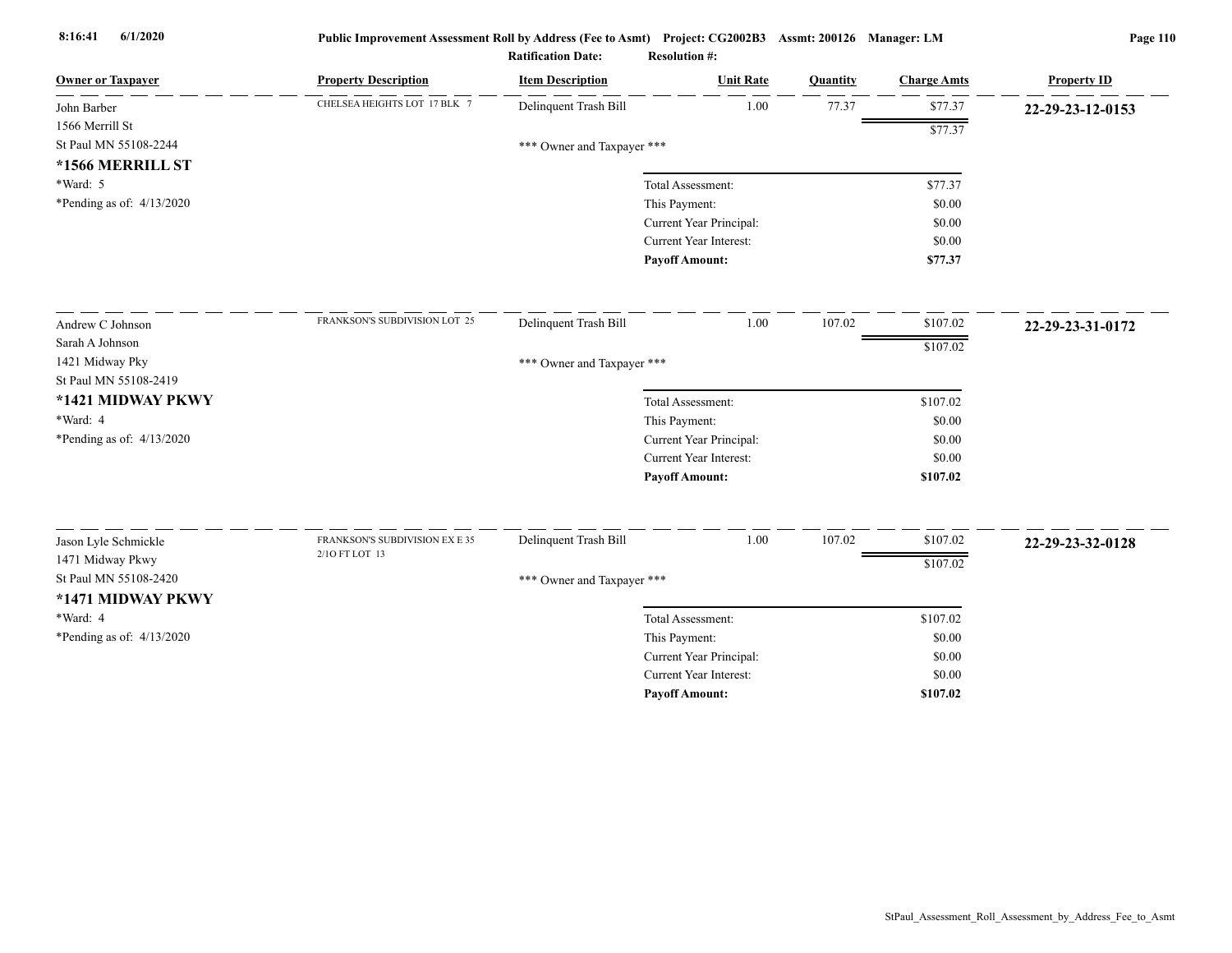| <b>Owner or Taxpayer</b>                   | <b>Property Description</b>      | <b>Item Description</b>    | <b>Unit Rate</b>                                  | Quantity | <b>Charge Amts</b> | <b>Property ID</b> |
|--------------------------------------------|----------------------------------|----------------------------|---------------------------------------------------|----------|--------------------|--------------------|
| Wilmington Savings Fund Society As Trustee | ARCADIA LOT 20 BLK 1             | Delinquent Trash Bill      | 1.00                                              | 101.37   | \$101.37           | 21-28-23-32-0008   |
| 409 Silverside Rd                          |                                  |                            |                                                   |          | \$101.37           |                    |
| Wilmington DE 19809-1770                   |                                  | *** Owner and Taxpayer *** |                                                   |          |                    |                    |
| *1800 MISSISSIPPI RIVER                    |                                  |                            |                                                   |          |                    |                    |
| <b>BLVD S</b>                              |                                  |                            | Total Assessment:                                 |          | \$101.37           |                    |
| *Ward: 3                                   |                                  |                            | This Payment:                                     |          | \$0.00             |                    |
| *Pending as of: $4/13/2020$                |                                  |                            | Current Year Principal:                           |          | \$0.00             |                    |
|                                            |                                  |                            | Current Year Interest:                            |          | \$0.00             |                    |
|                                            |                                  |                            | <b>Pavoff Amount:</b>                             |          | \$101.37           |                    |
| Scott Clepper                              | HAYDEN HEIGHTS E 26 FT OF LOT 27 | Delinquent Trash Bill      | 1.00                                              | 114.35   | \$114.35           | 23-29-22-23-0062   |
| Jenny Chan                                 | AND ALL LOT 26 BLK 2             |                            |                                                   |          | \$114.35           |                    |
| 1810 Montana Ave E                         |                                  | *** Owner and Taxpayer *** |                                                   |          |                    |                    |
| St Paul MN 55119-4214                      |                                  |                            |                                                   |          |                    |                    |
| *1810 MONTANA AVE E                        |                                  |                            | Total Assessment:                                 |          | \$114.35           |                    |
| *Ward: 6                                   |                                  |                            | This Payment:                                     |          | \$0.00             |                    |
| *Pending as of: 4/13/2020                  |                                  |                            | Current Year Principal:                           |          | \$0.00             |                    |
|                                            |                                  |                            | Current Year Interest:                            |          | \$0.00             |                    |
|                                            |                                  |                            | <b>Payoff Amount:</b>                             |          | \$114.35           |                    |
| Shawn C Baker                              | HAYDEN HEIGHTS LOT 8 BLK 2       | Delinquent Trash Bill      | 1.00                                              | 114.35   | \$114.35           |                    |
| Melanie Baker                              |                                  |                            |                                                   |          |                    | 23-29-22-23-0044   |
| 1884 Montana Ave E                         |                                  |                            |                                                   |          | \$114.35           |                    |
| St Paul MN 55119-4214                      |                                  | *** Owner and Taxpayer *** |                                                   |          |                    |                    |
| *1884 MONTANA AVE E                        |                                  |                            |                                                   |          |                    |                    |
| *Ward: 6                                   |                                  |                            | Total Assessment:                                 |          | \$114.35           |                    |
|                                            |                                  |                            | This Payment:                                     |          | \$0.00             |                    |
| *Pending as of: $4/13/2020$                |                                  |                            | Current Year Principal:<br>Current Year Interest: |          | \$0.00<br>\$0.00   |                    |
|                                            |                                  |                            | <b>Payoff Amount:</b>                             |          | \$114.35           |                    |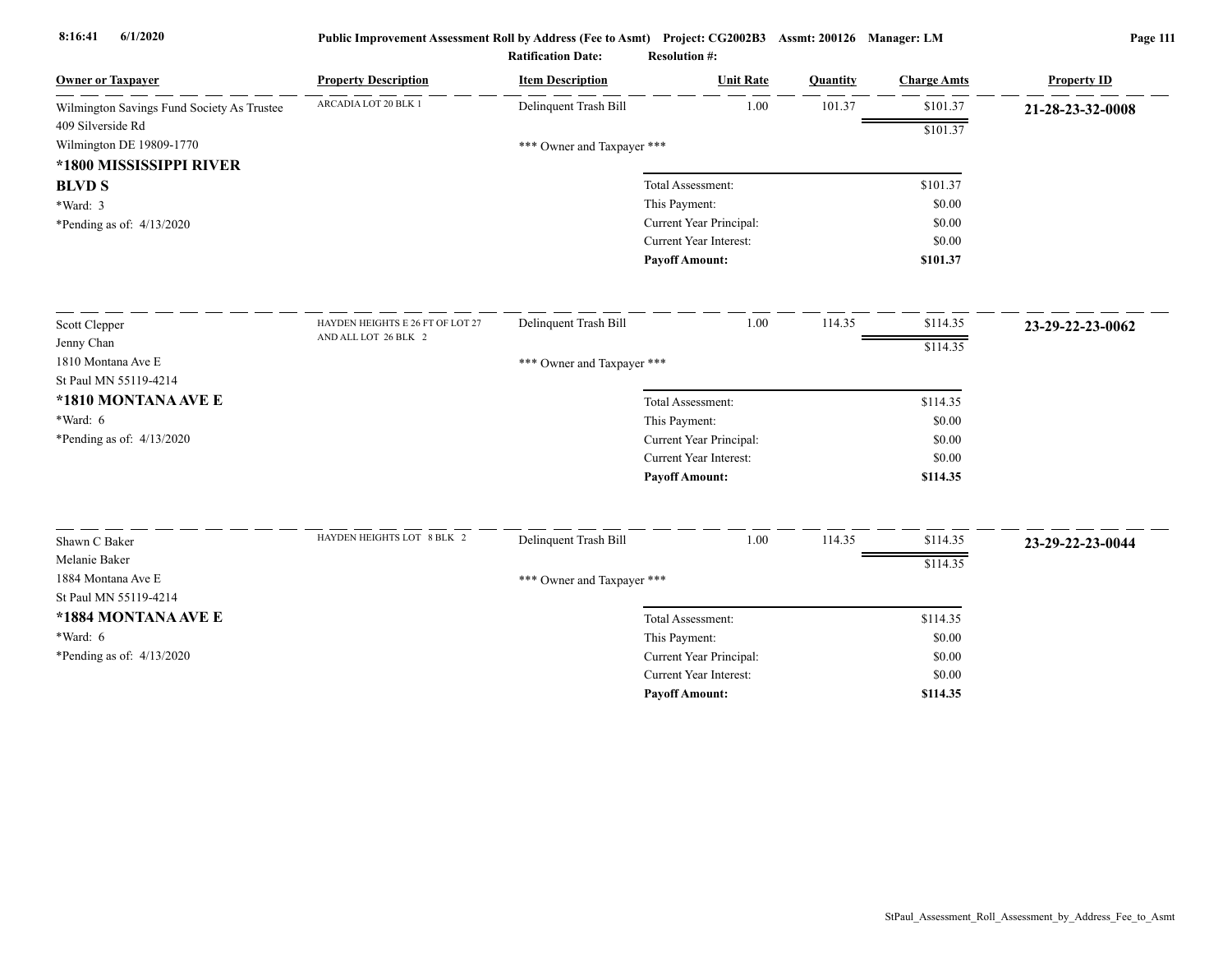| <b>Owner or Taxpayer</b>    | <b>Property Description</b>                        | <b>Item Description</b>    | <b>Unit Rate</b>              | Quantity | <b>Charge Amts</b> | <b>Property ID</b> |
|-----------------------------|----------------------------------------------------|----------------------------|-------------------------------|----------|--------------------|--------------------|
| James G Appleton            | AXELROD ADDITION, ST. PAUL,                        | Delinquent Trash Bill      | 1.00                          | 6.01     | \$6.01             | 23-29-22-24-0033   |
| 1925 Montana Ave E          | MINN. LOT 35 BLK 1                                 |                            |                               |          | \$6.01             |                    |
| St Paul MN 55119-3030       |                                                    | *** Owner and Taxpayer *** |                               |          |                    |                    |
| *1925 MONTANA AVE E         |                                                    |                            |                               |          |                    |                    |
| *Ward: 6                    |                                                    |                            | Total Assessment:             |          | \$6.01             |                    |
| *Pending as of: $4/13/2020$ |                                                    |                            | This Payment:                 |          | \$0.00             |                    |
|                             |                                                    |                            | Current Year Principal:       |          | \$0.00             |                    |
|                             |                                                    |                            | <b>Current Year Interest:</b> |          | \$0.00             |                    |
|                             |                                                    |                            | <b>Payoff Amount:</b>         |          | \$6.01             |                    |
| Dario J Canelon Sanchez     | CLIFTON DALE, RAMSEY CO., MINN.                    | Delinquent Trash Bill      | 1.00                          | 107.04   | \$107.04           | 22-29-23-14-0019   |
| Soriara C Suarez Canelon    | SUBJ TO & WITH ESMT IN DOC NO                      |                            |                               |          |                    |                    |
| 1153 Montana Ave W          | 1738503; LOT 16 BLK 5                              | *** Owner and Taxpayer *** |                               |          | \$107.04           |                    |
| St Paul MN 55108-2246       |                                                    |                            |                               |          |                    |                    |
| *1153 MONTANA AVE W         |                                                    |                            | Total Assessment:             |          | \$107.04           |                    |
| *Ward: 5                    |                                                    |                            | This Payment:                 |          | \$0.00             |                    |
| *Pending as of: $4/13/2020$ |                                                    |                            | Current Year Principal:       |          | \$0.00             |                    |
|                             |                                                    |                            | Current Year Interest:        |          | \$0.00             |                    |
|                             |                                                    |                            | <b>Payoff Amount:</b>         |          | \$107.04           |                    |
|                             |                                                    |                            |                               |          |                    |                    |
| Mohamud A Ali               | <b>GRANPORT ADDITION LOTS 4 AND</b><br>LOT 5 BLK 2 | Delinquent Trash Bill      | 1.00                          | 114.34   | \$114.34           | 21-28-23-12-0020   |
| 1775 Morgan Ave             |                                                    |                            |                               |          | \$114.34           |                    |
| St Paul MN 55116-2721       |                                                    | *** Owner and Taxpayer *** |                               |          |                    |                    |
| *1775 MORGAN AVE            |                                                    |                            |                               |          |                    |                    |
| *Ward: 3                    |                                                    |                            | Total Assessment:             |          | \$114.34           |                    |
| *Pending as of: 4/13/2020   |                                                    |                            | This Payment:                 |          | \$0.00             |                    |
|                             |                                                    |                            | Current Year Principal:       |          | \$0.00             |                    |
|                             |                                                    |                            | Current Year Interest:        |          | \$0.00             |                    |
|                             |                                                    |                            | <b>Payoff Amount:</b>         |          | \$114.34           |                    |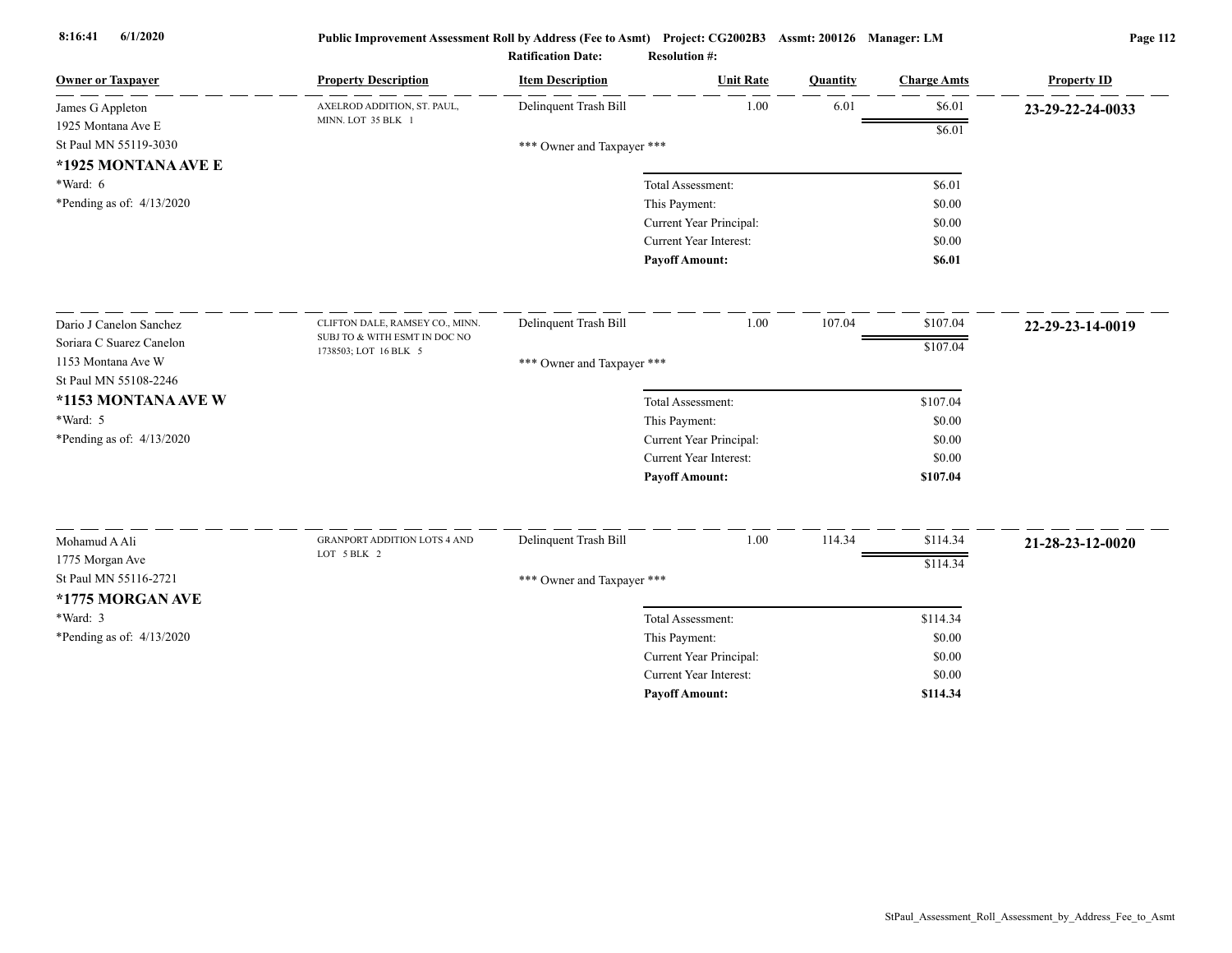| <b>Owner or Taxpayer</b>    | <b>Property Description</b>                 | <b>Item Description</b>    | <b>Unit Rate</b>                                         | <b>Quantity</b> | <b>Charge Amts</b> | <b>Property ID</b> |
|-----------------------------|---------------------------------------------|----------------------------|----------------------------------------------------------|-----------------|--------------------|--------------------|
| Jacob J Lynch               | BISANZ HIGHLAND PLAINS LOT 13               | Delinquent Trash Bill      | 1.00                                                     | 107.02          | \$107.02           | 21-28-23-21-0049   |
| 1838 Morgan Ave             | BLK 2                                       |                            |                                                          |                 | \$107.02           |                    |
| St Paul MN 55116-2743       |                                             | *** Owner and Taxpayer *** |                                                          |                 |                    |                    |
| *1838 MORGAN AVE            |                                             |                            |                                                          |                 |                    |                    |
| *Ward: 3                    |                                             |                            | Total Assessment:                                        |                 | \$107.02           |                    |
| *Pending as of: 4/13/2020   |                                             |                            | This Payment:                                            |                 | \$0.00             |                    |
|                             |                                             |                            | Current Year Principal:                                  |                 | \$0.00             |                    |
|                             |                                             |                            | Current Year Interest:                                   |                 | \$0.00             |                    |
|                             |                                             |                            | <b>Payoff Amount:</b>                                    |                 | \$107.02           |                    |
| Jeanine S Slonim            | BISANZ HIGHLAND PLAINS LOT 13               | Delinquent Trash Bill      | 1.00                                                     | 66.17           | \$66.17            | 21-28-23-21-0022   |
| 1865 Morgan Ave             | BLK 1                                       |                            |                                                          |                 | \$66.17            |                    |
| St Paul MN 55116-2713       |                                             | *** Owner and Taxpayer *** |                                                          |                 |                    |                    |
| *1865 MORGAN AVE            |                                             |                            |                                                          |                 |                    |                    |
| *Ward: 3                    |                                             |                            | Total Assessment:                                        |                 | \$66.17            |                    |
| *Pending as of: 4/13/2020   |                                             |                            | This Payment:                                            |                 | \$0.00             |                    |
|                             |                                             |                            | Current Year Principal:                                  |                 | \$0.00             |                    |
|                             |                                             |                            | Current Year Interest:                                   |                 | \$0.00             |                    |
|                             |                                             |                            | <b>Payoff Amount:</b>                                    |                 | \$66.17            |                    |
|                             |                                             |                            | 1.00                                                     |                 |                    |                    |
| Alem H Kidane               | BISANZ HIGHLAND PLAINS NO. 2<br>LOT 9 BLK 8 | Delinquent Trash Bill      |                                                          | 77.36           | \$77.36            | 21-28-23-22-0053   |
| 2026 Morgan Av              |                                             |                            |                                                          |                 | \$77.36            |                    |
| St Paul MN 55116-2524       |                                             | *** Owner and Taxpayer *** |                                                          |                 |                    |                    |
| *2026 MORGAN AVE            |                                             |                            |                                                          |                 |                    |                    |
| *Ward: 3                    |                                             |                            | Total Assessment:                                        |                 | \$77.36            |                    |
| *Pending as of: $4/13/2020$ |                                             |                            | This Payment:                                            |                 | \$0.00             |                    |
|                             |                                             |                            | Current Year Principal:<br><b>Current Year Interest:</b> |                 | \$0.00             |                    |
|                             |                                             |                            |                                                          |                 | \$0.00             |                    |
|                             |                                             |                            | <b>Payoff Amount:</b>                                    |                 | \$77.36            |                    |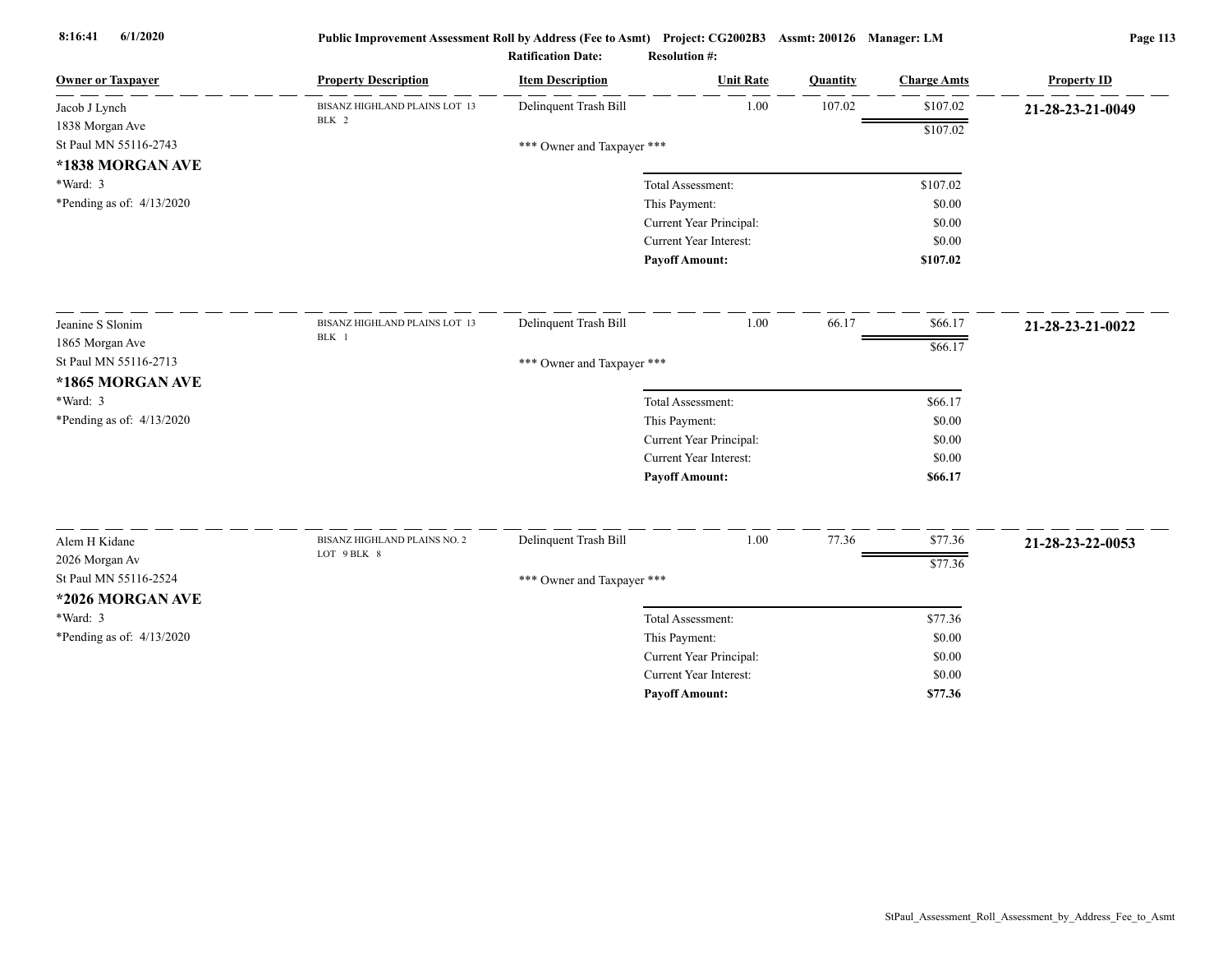| <b>Owner or Taxpayer</b>    | <b>Property Description</b>      | <b>Item Description</b>    | <b>Unit Rate</b>              | Quantity | <b>Charge Amts</b> | <b>Property ID</b> |
|-----------------------------|----------------------------------|----------------------------|-------------------------------|----------|--------------------|--------------------|
| Raisa Bloft                 | SOUTH HIGHLAND PARK SUBJ TO      | Delinquent Trash Bill      | 1.00                          | 66.17    | \$66.17            | 21-28-23-22-0109   |
| Marina V Bloft              | ALLEY LOT 22 BLK 1               |                            |                               |          | \$66.17            |                    |
| 1309 Murray St              |                                  | *** Owner and Taxpayer *** |                               |          |                    |                    |
| St Paul MN 55116-2609       |                                  |                            |                               |          |                    |                    |
| *1309 MURRAY ST             |                                  |                            | Total Assessment:             |          | \$66.17            |                    |
| *Ward: 3                    |                                  |                            | This Payment:                 |          | \$0.00             |                    |
| *Pending as of: $4/13/2020$ |                                  |                            | Current Year Principal:       |          | \$0.00             |                    |
|                             |                                  |                            | Current Year Interest:        |          | \$0.00             |                    |
|                             |                                  |                            | <b>Payoff Amount:</b>         |          | \$66.17            |                    |
| Sandra Stepp                | SOUTH HIGHLAND PARK SUBJ TO      | Delinquent Trash Bill      | 1.00                          | 66.17    | \$66.17            | 21-28-23-22-0111   |
| 1315 Murray St              | ALLEY AND EX S 5 FT LOT 24 BLK 1 |                            |                               |          | \$66.17            |                    |
| St Paul MN 55116-2609       |                                  | *** Owner and Taxpayer *** |                               |          |                    |                    |
| *1315 MURRAY ST             |                                  |                            |                               |          |                    |                    |
| *Ward: 3                    |                                  |                            | Total Assessment:             |          | \$57.56            |                    |
| *Pending as of: 4/13/2020   |                                  |                            | This Payment:                 |          | \$0.00             |                    |
|                             |                                  |                            | Current Year Principal:       |          | \$0.00             |                    |
|                             |                                  |                            | Current Year Interest:        |          | \$0.00             |                    |
|                             |                                  |                            | <b>Payoff Amount:</b>         |          | \$57.56            |                    |
|                             |                                  |                            |                               |          |                    | ***ESCROW***       |
| Robert S Basch              | EDGWOOD LOT 2 BLK 2              | Delinquent Trash Bill      | 1.00                          | 114.34   | \$114.34           | 21-28-23-23-0075   |
| Mary M Basch                |                                  |                            |                               |          | \$114.34           |                    |
| 1328 Murray St              |                                  | *** Owner and Taxpayer *** |                               |          |                    |                    |
| St Paul MN 55116-2670       |                                  |                            |                               |          |                    |                    |
| *1328 MURRAY ST             |                                  |                            | Total Assessment:             |          | \$114.34           |                    |
| *Ward: 3                    |                                  |                            | This Payment:                 |          | \$0.00             |                    |
| *Pending as of: $4/13/2020$ |                                  |                            | Current Year Principal:       |          | \$0.00             |                    |
|                             |                                  |                            | <b>Current Year Interest:</b> |          | \$0.00             |                    |
|                             |                                  |                            | <b>Payoff Amount:</b>         |          | \$114.34           |                    |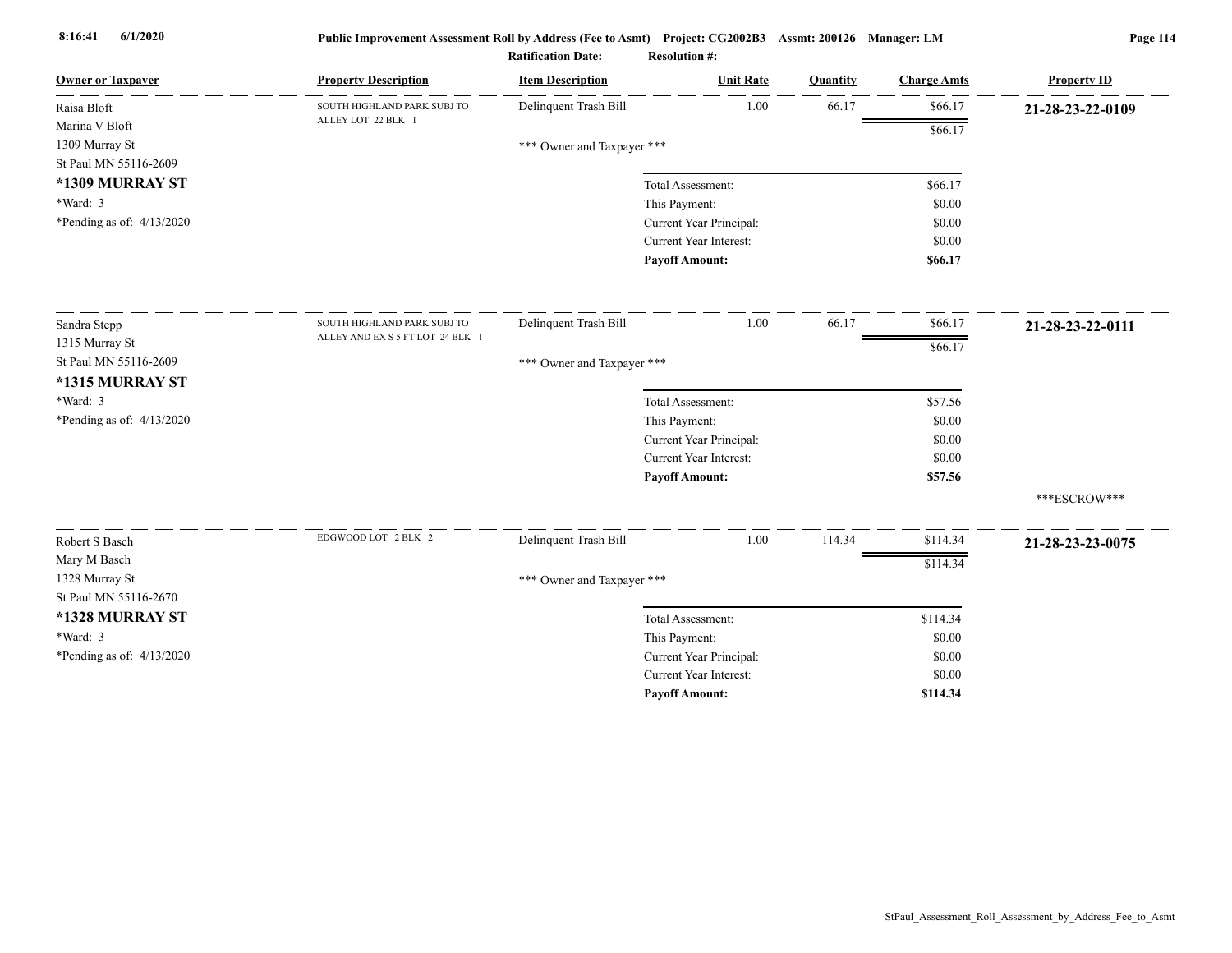| <b>Owner or Taxpayer</b>             | <b>Property Description</b>                                        | <b>Item Description</b>    | <b>Unit Rate</b>        | Quantity | <b>Charge Amts</b> | <b>Property ID</b> |
|--------------------------------------|--------------------------------------------------------------------|----------------------------|-------------------------|----------|--------------------|--------------------|
| Suzanne Parisi                       | MAGDALENE ADDITION E 41 FT OF                                      | Delinquent Trash Bill      | 1.00                    | 121.28   | \$121.28           | 22-29-22-13-0040   |
| 1619 Nebraska Ave E                  | LOT 16 AND EX E 39 FT LOT 17 BLK<br>$\overline{2}$                 |                            |                         |          | \$121.28           |                    |
| St Paul MN 55106-1522                |                                                                    | *** Owner and Taxpayer *** |                         |          |                    |                    |
| *1619 NEBRASKA AVE E                 |                                                                    |                            |                         |          |                    |                    |
| *Ward: 6                             |                                                                    |                            | Total Assessment:       |          | \$121.28           |                    |
| *Pending as of: $4/13/2020$          |                                                                    |                            | This Payment:           |          | \$0.00             |                    |
|                                      |                                                                    |                            | Current Year Principal: |          | \$0.00             |                    |
|                                      |                                                                    |                            | Current Year Interest:  |          | \$0.00             |                    |
|                                      |                                                                    |                            | <b>Payoff Amount:</b>   |          | \$121.28           |                    |
| Christopher Schiller                 | WHEELER'S SUBDIVISION OF LOT 14                                    | Delinquent Trash Bill      | 1.00                    | 77.36    | \$77.36            | 22-29-22-13-0055   |
| 1620 Nebraska Ave E                  | OF KERWIN'S OUTLOTS TO THE CITY                                    |                            |                         |          | \$77.36            |                    |
| St Paul MN 55106-1523                | OF ST. PAUL, MINN. LOT 9 BLK 1                                     | *** Owner and Taxpayer *** |                         |          |                    |                    |
| *1620 NEBRASKA AVE E                 |                                                                    |                            |                         |          |                    |                    |
| *Ward: 6                             |                                                                    |                            | Total Assessment:       |          | \$77.36            |                    |
| *Pending as of: 4/13/2020            |                                                                    |                            | This Payment:           |          | \$0.00             |                    |
|                                      |                                                                    |                            | Current Year Principal: |          | \$0.00             |                    |
|                                      |                                                                    |                            | Current Year Interest:  |          | \$0.00             |                    |
|                                      |                                                                    |                            | <b>Payoff Amount:</b>   |          | \$77.36            |                    |
|                                      |                                                                    |                            |                         |          |                    |                    |
| Empire Financial Llc                 | WHEELER'S SUBDIVISION OF LOT 14<br>OF KERWIN'S OUTLOTS TO THE CITY | Delinquent Trash Bill      | 1.00                    | 107.02   | \$107.02           | 22-29-22-13-0049   |
| 572 Earl St<br>St Paul MN 55106-5236 | OF ST. PAUL, MINN. LOT 3 BLK 1                                     |                            |                         |          | \$107.02           |                    |
|                                      |                                                                    | *** Owner and Taxpayer *** |                         |          |                    |                    |
| *1652 NEBRASKA AVE E                 |                                                                    |                            |                         |          |                    |                    |
| *Ward: 6                             |                                                                    |                            | Total Assessment:       |          | \$107.02           |                    |
| *Pending as of: $4/13/2020$          |                                                                    |                            | This Payment:           |          | \$0.00             |                    |
|                                      |                                                                    |                            | Current Year Principal: |          | \$0.00             |                    |
|                                      |                                                                    |                            | Current Year Interest:  |          | \$0.00             |                    |
|                                      |                                                                    |                            | <b>Pavoff Amount:</b>   |          | \$107.02           |                    |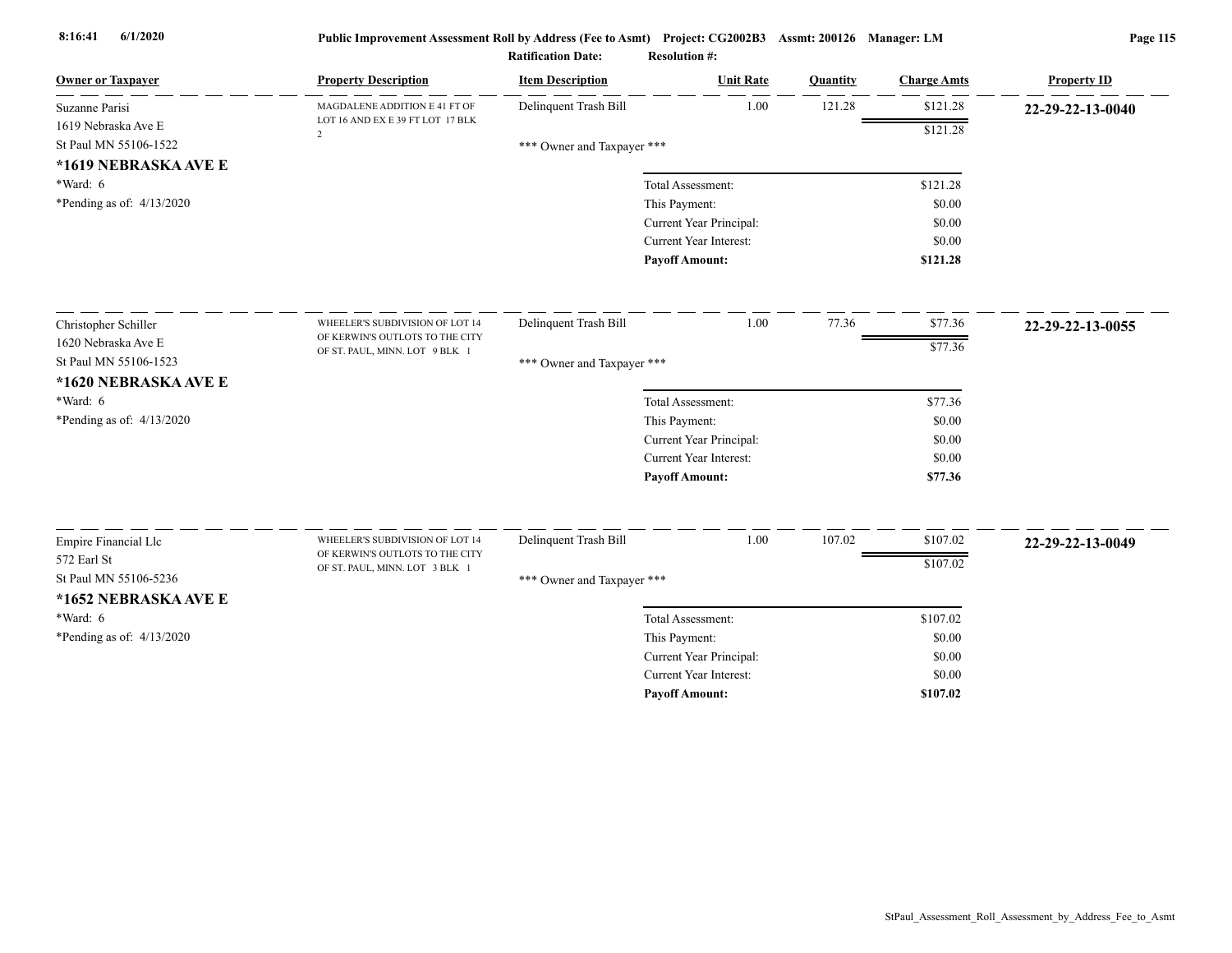| <b>Owner or Taxpayer</b>       | <b>Property Description</b>        | <b>Item Description</b>    | <b>Unit Rate</b>              | Quantity | <b>Charge Amts</b> | <b>Property ID</b> |
|--------------------------------|------------------------------------|----------------------------|-------------------------------|----------|--------------------|--------------------|
| Rodney Paul Erickson           | FRED S. HERRING'S PLAT 2 LOT 23    | Delinquent Trash Bill      | 1.00                          | 107.02   | \$107.02           | 22-29-22-14-0125   |
| Heather Elizabeth Erickson     | BLK 4                              |                            |                               |          | \$107.02           |                    |
| N7211 547th St                 |                                    | *** Owner and Taxpayer *** |                               |          |                    |                    |
| Menomonie WI 54751-5951        |                                    |                            |                               |          |                    |                    |
| *1711 NEBRASKA AVE E           |                                    |                            | Total Assessment:             |          | \$107.02           |                    |
| $*Ward: 6$                     |                                    |                            | This Payment:                 |          | \$0.00             |                    |
| *Pending as of: $4/13/2020$    |                                    |                            | Current Year Principal:       |          | \$0.00             |                    |
|                                |                                    |                            | Current Year Interest:        |          | \$0.00             |                    |
|                                |                                    |                            | <b>Payoff Amount:</b>         |          | \$107.02           |                    |
| Robbie A Larsen                | FRED S. HERRING'S PLAT 2 LOT 24    | Delinquent Trash Bill      | 1.00                          | 114.34   | \$114.34           | 22-29-22-14-0126   |
| Seoul English Village 8217 San | BLK 4                              |                            |                               |          | \$114.34           |                    |
| *1715 NEBRASKA AVE E           |                                    | *** Owner and Taxpayer *** |                               |          |                    |                    |
| *Ward: 6                       |                                    |                            |                               |          |                    |                    |
| *Pending as of: $4/13/2020$    |                                    |                            | Total Assessment:             |          | \$114.34           |                    |
|                                |                                    |                            | This Payment:                 |          | \$0.00             |                    |
|                                |                                    |                            | Current Year Principal:       |          | \$0.00             |                    |
|                                |                                    |                            | <b>Current Year Interest:</b> |          | \$0.00             |                    |
|                                |                                    |                            | <b>Payoff Amount:</b>         |          | \$114.34           |                    |
| Henry Hanson                   | J. A. HUMPHREYS' SUBDIVISION A,    | Delinquent Trash Bill      | 1.00                          | 114.34   | \$114.34           | 22-29-22-14-0033   |
| Patricia Hanson                | ST. PAUL, MINN. S 1/2 OF VAC ALLEY |                            |                               |          |                    |                    |
| 1739 Nebraska Ave E            | ADJ AND FOL E 1/2 OF LOT 20 AND    | *** Owner and Taxpayer *** |                               |          | \$114.34           |                    |
| St Paul MN 55106-1535          | ALL OF LOT 21 BLK 2                |                            |                               |          |                    |                    |
| *1739 NEBRASKA AVE E           |                                    |                            | Total Assessment:             |          | \$114.34           |                    |
| *Ward: 6                       |                                    |                            | This Payment:                 |          | \$0.00             |                    |
| *Pending as of: 4/13/2020      |                                    |                            | Current Year Principal:       |          | \$0.00             |                    |
|                                |                                    |                            | Current Year Interest:        |          | \$0.00             |                    |
|                                |                                    |                            | <b>Pavoff Amount:</b>         |          | \$114.34           |                    |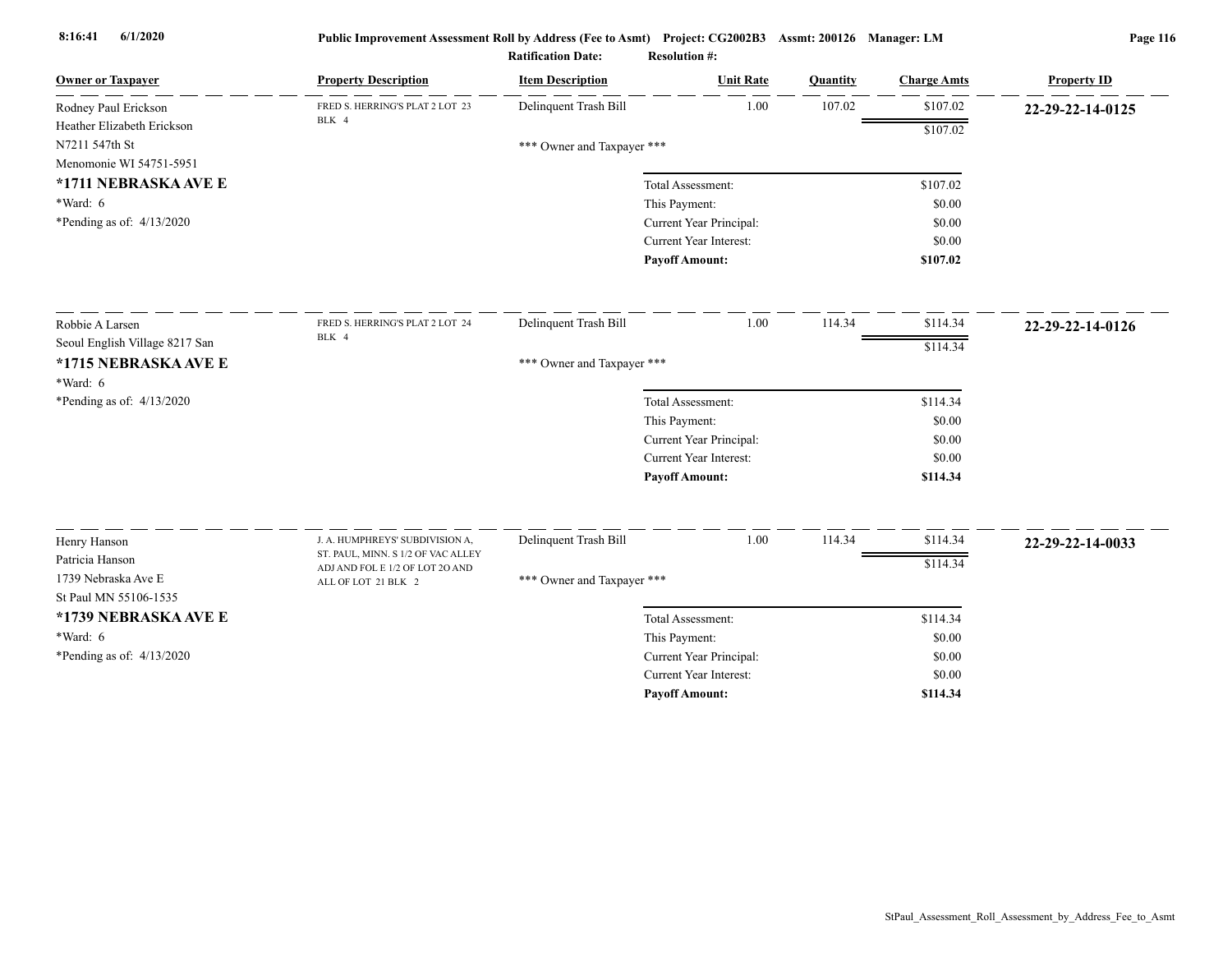| <b>Owner or Taxpayer</b>    | <b>Property Description</b>                                 | <b>Item Description</b>    | <b>Unit Rate</b>              | Quantity | <b>Charge Amts</b> | <b>Property ID</b> |
|-----------------------------|-------------------------------------------------------------|----------------------------|-------------------------------|----------|--------------------|--------------------|
| Elenore M Balsimo           | HAYDEN HEIGHTS W 1/2 OF LOT 28                              | Delinquent Trash Bill      | 1.00                          | 114.34   | \$114.34           | 23-29-22-23-0115   |
| 1802 Nebraska Ave           | AND ALL OF LOT 29 BLK 3                                     |                            |                               |          | \$114.34           |                    |
| St Paul MN 55119-4223       |                                                             | *** Owner and Taxpayer *** |                               |          |                    |                    |
| *1802 NEBRASKA AVE E        |                                                             |                            |                               |          |                    |                    |
| $*Ward: 6$                  |                                                             |                            | Total Assessment:             |          | \$114.34           |                    |
| *Pending as of: $4/13/2020$ |                                                             |                            | This Payment:                 |          | \$0.00             |                    |
|                             |                                                             |                            | Current Year Principal:       |          | \$0.00             |                    |
|                             |                                                             |                            | Current Year Interest:        |          | \$0.00             |                    |
|                             |                                                             |                            | <b>Payoff Amount:</b>         |          | \$114.34           |                    |
| Andrew A L Sisson           | HAYDEN HEIGHTS E 1/2 OF LOT 28                              | Delinquent Trash Bill      | 1.00                          | 114.34   | \$114.34           | 23-29-22-23-0114   |
| Maria Del Carmen Sisson     | AND ALL OF LOT 27 BLK 3                                     |                            |                               |          |                    |                    |
| 1808 Nebraska Ave E         |                                                             | *** Owner and Taxpayer *** |                               |          | \$114.34           |                    |
| St Paul MN 55119-4223       |                                                             |                            |                               |          |                    |                    |
| *1808 NEBRASKA AVE E        |                                                             |                            | Total Assessment:             |          | \$114.34           |                    |
| $*Ward: 6$                  |                                                             |                            | This Payment:                 |          | \$0.00             |                    |
| *Pending as of: $4/13/2020$ |                                                             |                            | Current Year Principal:       |          | \$0.00             |                    |
|                             |                                                             |                            | Current Year Interest:        |          | \$0.00             |                    |
|                             |                                                             |                            | <b>Payoff Amount:</b>         |          | \$114.34           |                    |
|                             |                                                             |                            |                               |          |                    |                    |
| Robert L Jerue Iii          | HAYDEN HEIGHTS W 2O FT OF LOT<br>47 AND ALL OF LOT 46 BLK 2 | Delinquent Trash Bill      | 1.00                          | 114.35   | \$114.35           | 23-29-22-23-0080   |
| 1821 Nebraska Ave E         |                                                             |                            |                               |          | \$114.35           |                    |
| St Paul MN 55119-4222       |                                                             | *** Owner and Taxpayer *** |                               |          |                    |                    |
| *1821 NEBRASKA AVE E        |                                                             |                            |                               |          |                    |                    |
| $*Ward: 6$                  |                                                             |                            | Total Assessment:             |          | \$114.35           |                    |
| *Pending as of: 4/13/2020   |                                                             |                            | This Payment:                 |          | \$0.00             |                    |
|                             |                                                             |                            | Current Year Principal:       |          | \$0.00             |                    |
|                             |                                                             |                            | <b>Current Year Interest:</b> |          | \$0.00             |                    |
|                             |                                                             |                            | <b>Pavoff Amount:</b>         |          | \$114.35           |                    |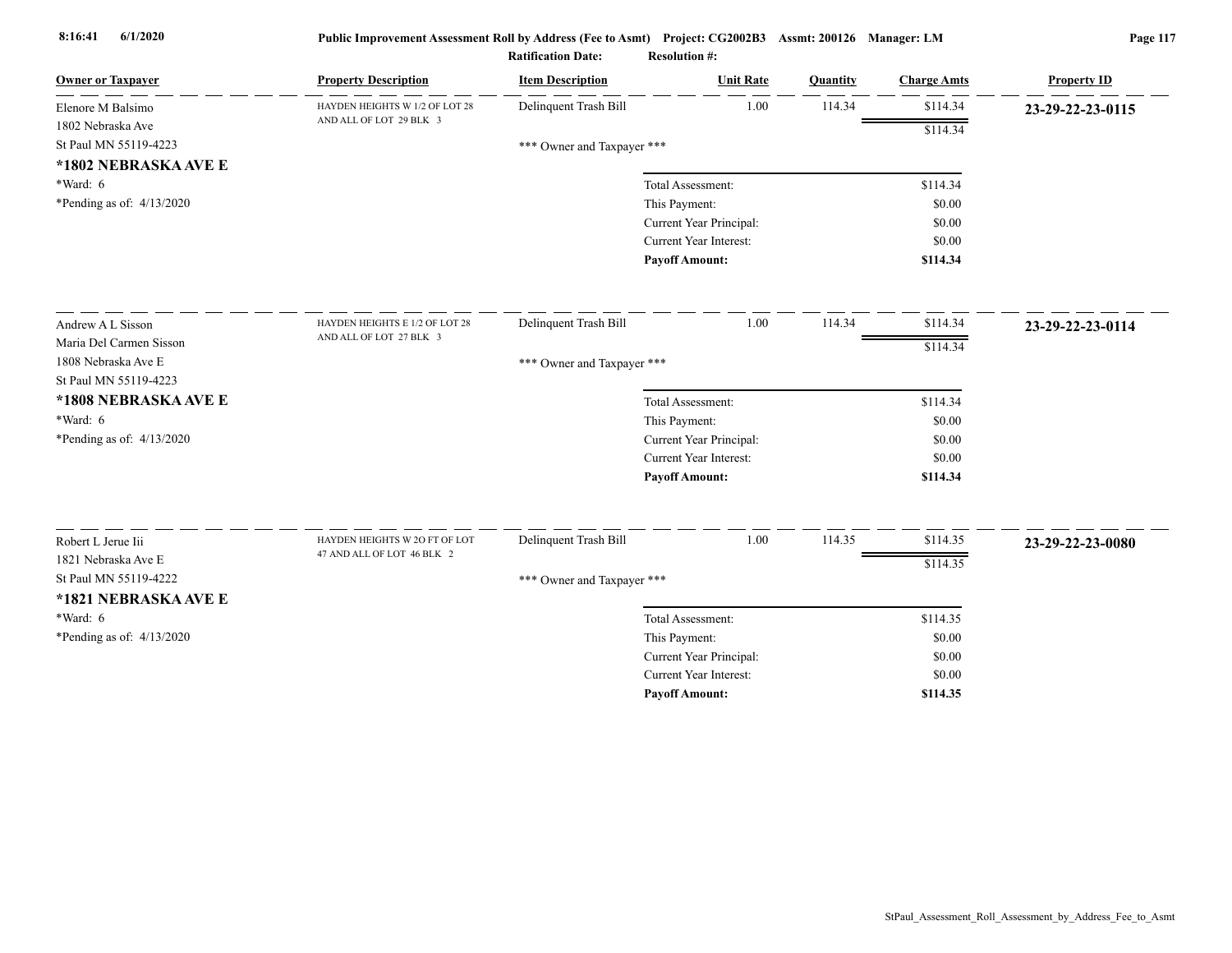| <b>Owner or Taxpayer</b>                                             | <b>Property Description</b>                        | <b>Item Description</b>    | <b>Unit Rate</b>              | <b>Quantity</b> | <b>Charge Amts</b> | <b>Property ID</b> |
|----------------------------------------------------------------------|----------------------------------------------------|----------------------------|-------------------------------|-----------------|--------------------|--------------------|
| Laura A Fenzl                                                        | AXELROD ADDITION, ST. PAUL,                        | Delinquent Trash Bill      | 1.00                          | 107.04          | \$107.04           | 23-29-22-24-0082   |
| 105 S Pelham St<br>Rhinelander WI 54501-3428<br>*1921 NEBRASKA AVE E | MINN. W 17 FT OF LOT 30 AND ALL<br>OF LOT 29 BLK 2 | *** Owner and Taxpayer *** |                               |                 | \$107.04           |                    |
| *Ward: 6                                                             |                                                    |                            | Total Assessment:             |                 | \$107.04           |                    |
| *Pending as of: 4/13/2020                                            |                                                    |                            | This Payment:                 |                 | \$0.00             |                    |
|                                                                      |                                                    |                            | Current Year Principal:       |                 | \$0.00             |                    |
|                                                                      |                                                    |                            | Current Year Interest:        |                 | \$0.00             |                    |
|                                                                      |                                                    |                            | <b>Payoff Amount:</b>         |                 | \$107.04           |                    |
| Bensen Investment Group Llc                                          | JOHNSON'S SUBDIVISION OF THE                       | Delinquent Trash Bill      | 1.00                          | 107.02          | \$107.02           | 22-29-22-13-0169   |
| C/O Mai S Vang                                                       | SOUTH 1/2 OF LOT 13 KERWINS                        |                            |                               |                 | \$107.02           |                    |
| 2334 Kingston Ave E                                                  | <b>OUTLOTS LOT 4</b>                               | *** Owner and Taxpayer *** |                               |                 |                    |                    |
| Maplewood MN 55109-4961                                              |                                                    |                            |                               |                 |                    |                    |
| *1554 NEVADA AVE E                                                   |                                                    |                            | Total Assessment:             |                 | \$107.02           |                    |
| $*Ward: 6$                                                           |                                                    |                            | This Payment:                 |                 | \$0.00             |                    |
| *Pending as of: $4/13/2020$                                          |                                                    |                            | Current Year Principal:       |                 | \$0.00             |                    |
|                                                                      |                                                    |                            | <b>Current Year Interest:</b> |                 | \$0.00             |                    |
|                                                                      |                                                    |                            | <b>Payoff Amount:</b>         |                 | \$107.02           |                    |
| Jack Vang                                                            | HAMLINE TWIN CITY PLAT LOT 11                      | Delinquent Trash Bill      | 1.00                          | 107.02          | \$107.02           | 22-29-22-13-0159   |
| 1567 Nevada Ave E                                                    | BLK 1                                              |                            |                               |                 |                    |                    |
| St Paul MN 55106-1526                                                |                                                    | *** Owner and Taxpayer *** |                               |                 | \$107.02           |                    |
| *1567 NEVADA AVE E                                                   |                                                    |                            |                               |                 |                    |                    |
| *Ward: 6                                                             |                                                    |                            | Total Assessment:             |                 | \$107.02           |                    |
| *Pending as of: $4/13/2020$                                          |                                                    |                            | This Payment:                 |                 | \$0.00             |                    |
|                                                                      |                                                    |                            | Current Year Principal:       |                 | \$0.00             |                    |
|                                                                      |                                                    |                            | Current Year Interest:        |                 | \$0.00             |                    |
|                                                                      |                                                    |                            | <b>Payoff Amount:</b>         |                 | \$107.02           |                    |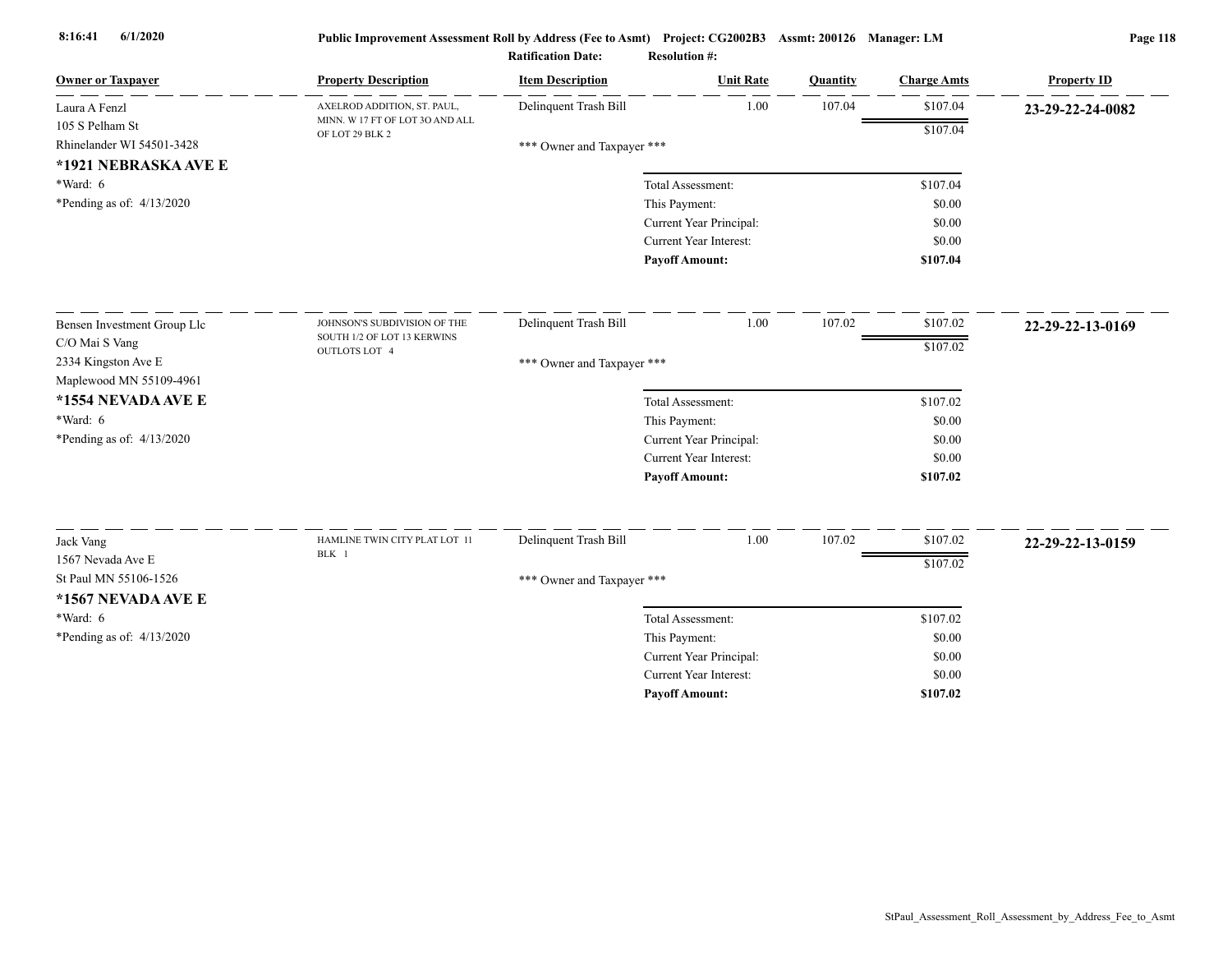| <b>Owner or Taxpayer</b>                   | <b>Property Description</b>                                        | <b>Item Description</b>        | <b>Unit Rate</b>        | Quantity | <b>Charge Amts</b> | <b>Property ID</b> |
|--------------------------------------------|--------------------------------------------------------------------|--------------------------------|-------------------------|----------|--------------------|--------------------|
| Trinity Commercial Contracting Llc         | WHEELER'S SUBDIVISION OF LOT 14                                    | Delinquent Trash Bill          | 1.00                    | 107.02   | \$107.02           | 22-29-22-13-0076   |
| 15246 Lake Dr Ne                           | OF KERWIN'S OUTLOTS TO THE CITY<br>OF ST. PAUL, MINN. LOT 6 BLK 2  |                                |                         |          | \$107.02           |                    |
| Columbus MN 55025-9446                     |                                                                    | *** Owner and Taxpayer ***     |                         |          |                    |                    |
| *1640 NEVADA AVE E                         |                                                                    |                                |                         |          |                    |                    |
| *Ward: 6                                   |                                                                    |                                | Total Assessment:       |          | \$107.02           |                    |
| *Pending as of: 4/13/2020                  |                                                                    |                                | This Payment:           |          | \$0.00             |                    |
|                                            |                                                                    |                                | Current Year Principal: |          | \$0.00             |                    |
|                                            |                                                                    |                                | Current Year Interest:  |          | \$0.00             |                    |
|                                            |                                                                    |                                | <b>Payoff Amount:</b>   |          | \$107.02           |                    |
| Joseph P Bertini                           | WHEELER'S SUBDIVISION OF LOT 14                                    | Delinquent Trash Bill          | 1.00                    | 116.55   | \$116.55           | 22-29-22-13-0075   |
| Amy C Bertini                              | OF KERWIN'S OUTLOTS TO THE CITY                                    |                                |                         |          | \$116.55           |                    |
| 1644 Nevada Ave E                          | OF ST. PAUL, MINN. LOT 5 BLK 2                                     | *** Owner ***                  |                         |          |                    |                    |
| St Paul MN 55106-1529                      |                                                                    |                                |                         |          |                    |                    |
| *1644 NEVADA AVE E                         |                                                                    |                                | Total Assessment:       |          | \$116.55           |                    |
| *Ward: 6                                   |                                                                    |                                | This Payment:           |          | \$0.00             |                    |
| *Pending as of: $4/13/2020$                |                                                                    |                                | Current Year Principal: |          | \$0.00             |                    |
|                                            |                                                                    |                                | Current Year Interest:  |          | \$0.00             |                    |
|                                            |                                                                    |                                | <b>Payoff Amount:</b>   |          | \$116.55           |                    |
| Trinity Commercial Contracting Llc         | WHEELER'S SUBDIVISION OF LOT 14<br>OF KERWIN'S OUTLOTS TO THE CITY | *** Taxpayer and 3rd Party *** |                         |          |                    | 22-29-22-13-0075   |
| 15246 Lake Dr Ne<br>Columbus MN 55025-9446 | OF ST. PAUL, MINN. LOT 5 BLK 2                                     |                                | Total Assessment:       |          | \$116.55           |                    |
| *1644 NEVADA AVE E                         |                                                                    |                                | This Payment:           |          | \$0.00             |                    |
| *Ward: 6                                   |                                                                    |                                | Current Year Principal: |          | \$0.00             |                    |
| *Pending as of: 4/13/2020                  |                                                                    |                                | Current Year Interest:  |          | \$0.00             |                    |
|                                            |                                                                    |                                | <b>Payoff Amount:</b>   |          | \$116.55           |                    |
|                                            |                                                                    |                                |                         |          |                    |                    |
| Edward Pooley Jr                           | J. BERNARD'S ADDITION LOT 11 BLK                                   | Delinquent Trash Bill          | 1.00                    | 107.02   | \$107.02           | 22-29-22-14-0160   |
| 1676 E Nevada Ave                          | $\overline{2}$                                                     |                                |                         |          | \$107.02           |                    |
| St Paul MN 55106-1531                      |                                                                    | *** Owner and Taxpayer ***     |                         |          |                    |                    |
| *1676 NEVADA AVE E                         |                                                                    |                                |                         |          |                    |                    |
| *Ward: 6                                   |                                                                    |                                | Total Assessment:       |          | \$107.02           |                    |
| *Pending as of: $4/13/2020$                |                                                                    |                                | This Payment:           |          | \$0.00             |                    |
|                                            |                                                                    |                                | Current Year Principal: |          | \$0.00             |                    |
|                                            |                                                                    |                                | Current Year Interest:  |          | \$0.00             |                    |
|                                            |                                                                    |                                | <b>Pavoff Amount:</b>   |          | \$107.02           |                    |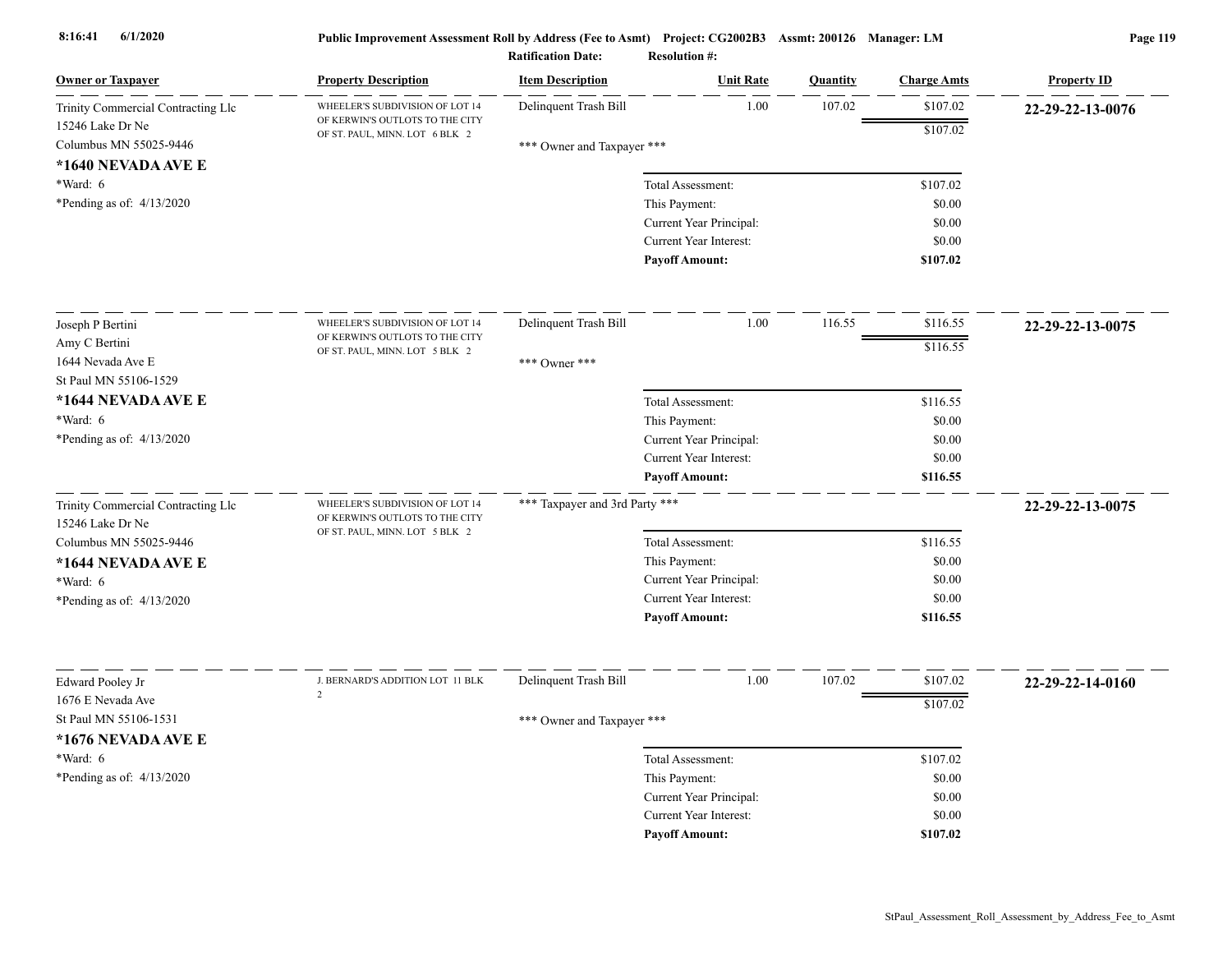| <b>Owner or Taxpayer</b>    | <b>Property Description</b>                         | <b>Item Description</b>    | <b>Unit Rate</b>              | Quantity | <b>Charge Amts</b> | <b>Property ID</b> |
|-----------------------------|-----------------------------------------------------|----------------------------|-------------------------------|----------|--------------------|--------------------|
| Cindy M Garcia              | J. BERNARD'S ADDITION LOT 24 BLK                    | Delinquent Trash Bill      | 1.00                          | 215.36   | \$215.36           | 22-29-22-14-0147   |
| 1699 Nevada St              |                                                     |                            |                               |          | \$215.36           |                    |
| St Paul MN 55106-1530       |                                                     | *** Owner and Taxpayer *** |                               |          |                    |                    |
| *1699 NEVADA AVE E          |                                                     |                            |                               |          |                    |                    |
| *Ward: 6                    |                                                     |                            | Total Assessment:             |          | \$215.36           |                    |
| *Pending as of: $4/13/2020$ |                                                     |                            | This Payment:                 |          | \$0.00             |                    |
|                             |                                                     |                            | Current Year Principal:       |          | \$0.00             |                    |
|                             |                                                     |                            | <b>Current Year Interest:</b> |          | \$0.00             |                    |
|                             |                                                     |                            | <b>Payoff Amount:</b>         |          | \$215.36           |                    |
| Shenequa Washington         | R. F. MARVIN'S ADDITION ST. PAUL                    | Delinquent Trash Bill      | 1.00                          | 159.82   | \$159.82           | 22-29-22-14-0068   |
| Spencer Jackson             | LOT 13 BLK 2                                        |                            |                               |          | \$159.82           |                    |
| 1730 Nevada Ave E           |                                                     | *** Owner and Taxpayer *** |                               |          |                    |                    |
| St Paul MN 55106-1538       |                                                     |                            |                               |          |                    |                    |
| *1730 NEVADA AVE E          |                                                     |                            | Total Assessment:             |          | \$159.82           |                    |
| $*Ward: 6$                  |                                                     |                            | This Payment:                 |          | \$0.00             |                    |
| *Pending as of: 4/13/2020   |                                                     |                            | Current Year Principal:       |          | \$0.00             |                    |
|                             |                                                     |                            | <b>Current Year Interest:</b> |          | \$0.00             |                    |
|                             |                                                     |                            | <b>Payoff Amount:</b>         |          | \$159.82           |                    |
| Emma Edwins                 | R. F. MARVIN'S ADDITION ST. PAUL E                  | Delinquent Trash Bill      | 1.00                          | 107.02   | \$107.02           | 22-29-22-14-0064   |
| 1754 Nevada Ave             | 1/2 OF LOT 8 AND ALL OF LOT 7 BLK<br>$\overline{2}$ |                            |                               |          | \$107.02           |                    |
| St Paul MN 55106-6252       |                                                     | *** Owner and Taxpayer *** |                               |          |                    |                    |
| *1754 NEVADA AVE E          |                                                     |                            |                               |          |                    |                    |
| *Ward: 6                    |                                                     |                            | Total Assessment:             |          | \$107.02           |                    |
| *Pending as of: $4/13/2020$ |                                                     |                            | This Payment:                 |          | \$0.00             |                    |
|                             |                                                     |                            | Current Year Principal:       |          | \$0.00             |                    |
|                             |                                                     |                            | <b>Current Year Interest:</b> |          | \$0.00             |                    |
|                             |                                                     |                            | <b>Pavoff Amount:</b>         |          | \$107.02           |                    |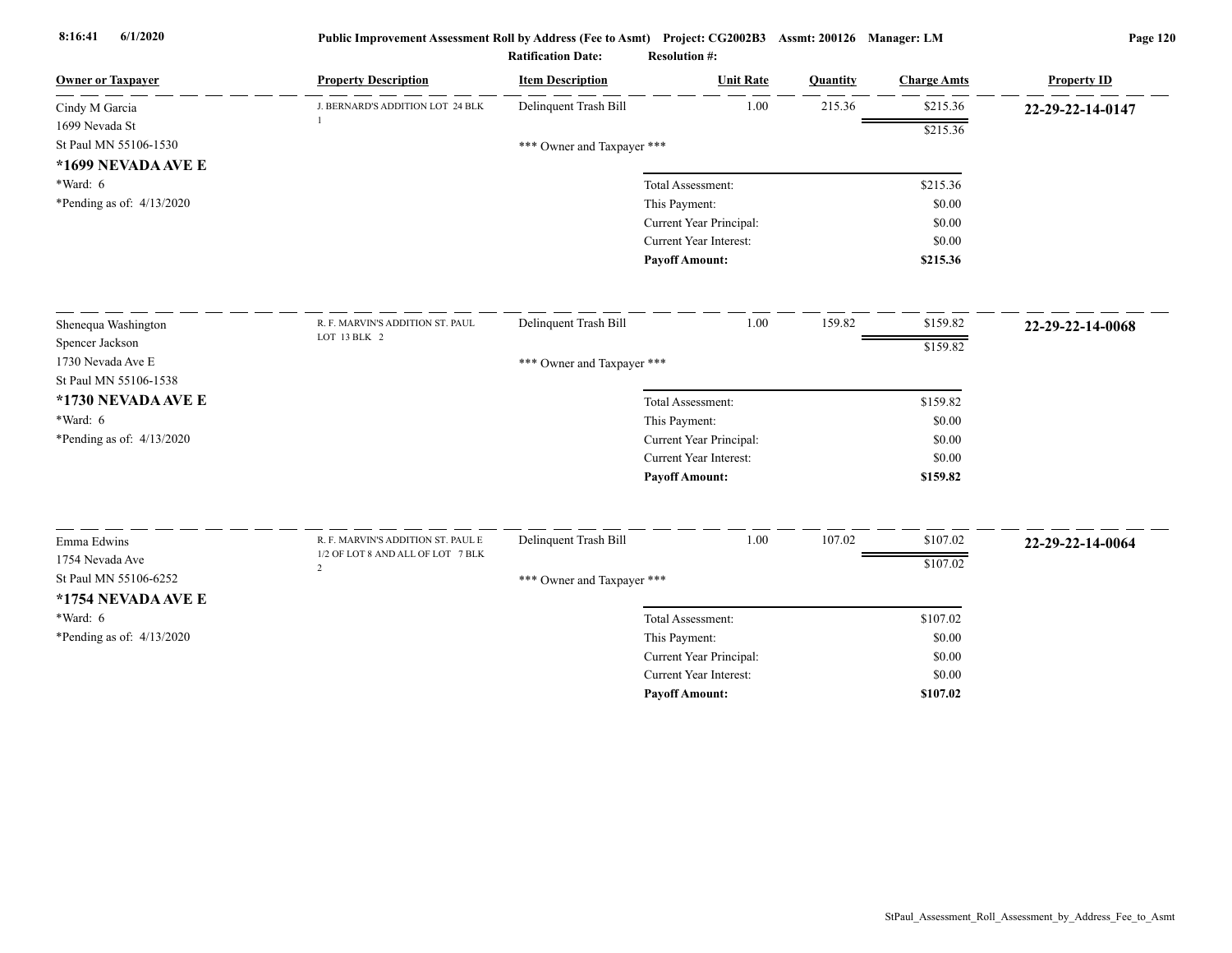| <b>Owner or Taxpayer</b>    | <b>Property Description</b> | <b>Item Description</b>    | <b>Unit Rate</b>              | Quantity | <b>Charge Amts</b> | <b>Property ID</b> |
|-----------------------------|-----------------------------|----------------------------|-------------------------------|----------|--------------------|--------------------|
| Ellen Marie Opager          | HAYDEN HEIGHTS LOT 24 BLK 4 | Delinquent Trash Bill      | 1.00                          | 107.02   | \$107.02           | 23-29-22-23-0157   |
| 1822 Nevada Ave E           |                             |                            |                               |          | \$107.02           |                    |
| St Paul MN 55119-4225       |                             | *** Owner and Taxpayer *** |                               |          |                    |                    |
| *1822 NEVADA AVE E          |                             |                            |                               |          |                    |                    |
| *Ward: 6                    |                             |                            | Total Assessment:             |          | \$107.02           |                    |
| *Pending as of: $4/13/2020$ |                             |                            | This Payment:                 |          | \$0.00             |                    |
|                             |                             |                            | Current Year Principal:       |          | \$0.00             |                    |
|                             |                             |                            | <b>Current Year Interest:</b> |          | \$0.00             |                    |
|                             |                             |                            | <b>Payoff Amount:</b>         |          | \$107.02           |                    |
| Bao Q Tran                  | HAYDEN HEIGHTS LOT 16 BLK 4 | Delinquent Trash Bill      | 1.00                          | 114.03   | \$114.03           | 23-29-22-23-0151   |
| 1730 Snelling Dr            |                             |                            |                               |          | \$114.03           |                    |
| St Paul MN 55113-5734       |                             | *** Owner and Taxpayer *** |                               |          |                    |                    |
| *1850 NEVADA AVE E          |                             |                            |                               |          |                    |                    |
| *Ward: 6                    |                             |                            | Total Assessment:             |          | \$114.03           |                    |
| *Pending as of: $4/13/2020$ |                             |                            | This Payment:                 |          | \$0.00             |                    |
|                             |                             |                            | Current Year Principal:       |          | \$0.00             |                    |
|                             |                             |                            | Current Year Interest:        |          | \$0.00             |                    |
|                             |                             |                            | <b>Payoff Amount:</b>         |          | \$114.03           |                    |
| Kelvin Jackson              | HAYDEN HEIGHTS LOT 55 BLK 3 | Delinquent Trash Bill      | $1.00\,$                      | 107.02   | \$107.02           |                    |
| Latoya Jackson              |                             |                            |                               |          |                    | 23-29-22-23-0189   |
| 1853 Nevada Ave E           |                             | *** Owner and Taxpayer *** |                               |          | \$107.02           |                    |
| St Paul MN 55119-4224       |                             |                            |                               |          |                    |                    |
| *1853 NEVADA AVE E          |                             |                            | Total Assessment:             |          | \$107.02           |                    |
| *Ward: 6                    |                             |                            | This Payment:                 |          | \$0.00             |                    |
| *Pending as of: 4/13/2020   |                             |                            | Current Year Principal:       |          | \$0.00             |                    |
|                             |                             |                            | Current Year Interest:        |          | \$0.00             |                    |
|                             |                             |                            | <b>Payoff Amount:</b>         |          | \$107.02           |                    |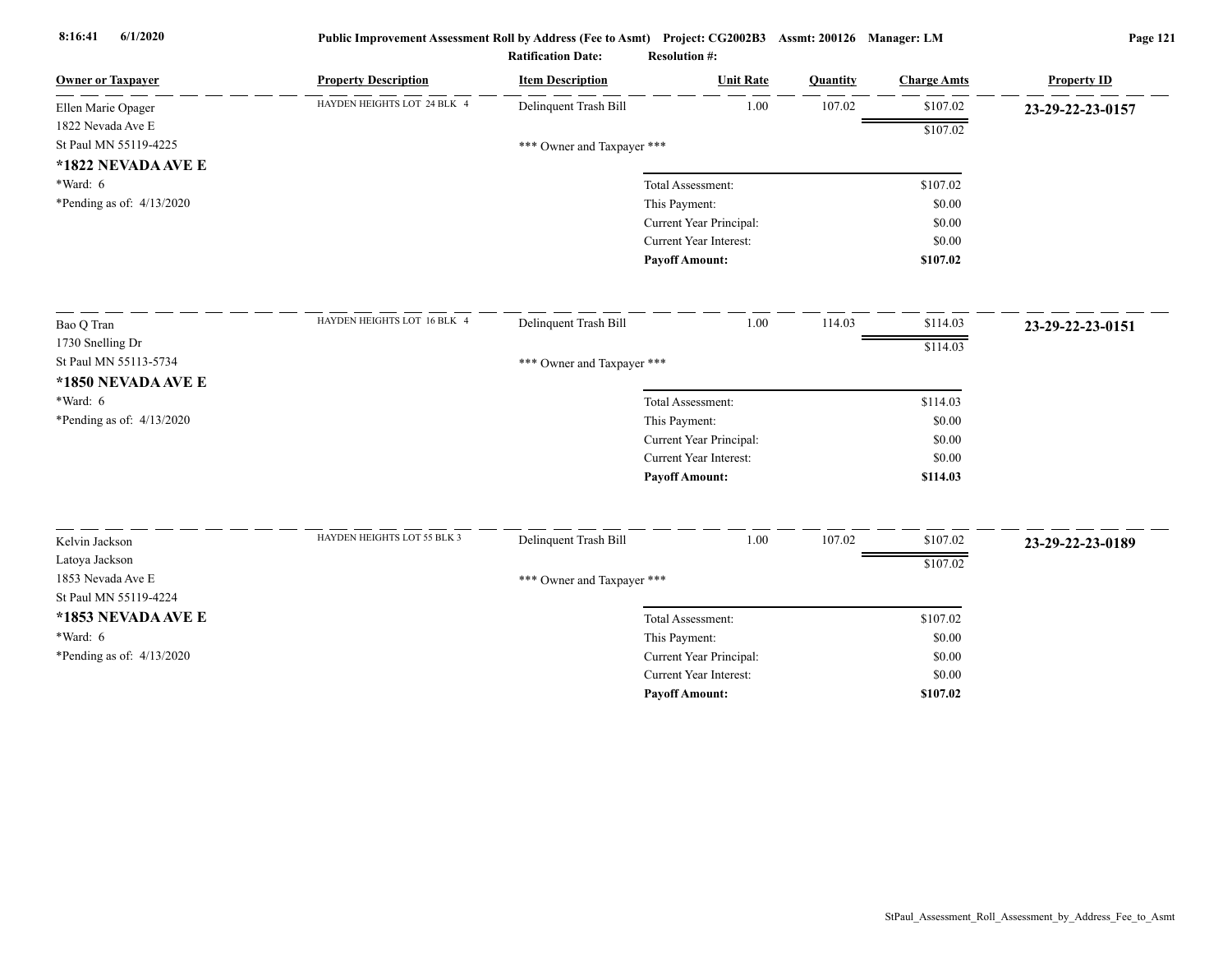| <b>Owner or Taxpayer</b>    | <b>Property Description</b>                                    | <b>Item Description</b>    | <b>Unit Rate</b>              | Quantity | <b>Charge Amts</b> | <b>Property ID</b> |
|-----------------------------|----------------------------------------------------------------|----------------------------|-------------------------------|----------|--------------------|--------------------|
| Jose E Flores Flores        | HAYDEN HEIGHTS PLAT 2 LOT 7                                    | Delinquent Trash Bill      | 1.00                          | 107.02   | \$107.02           | 23-29-22-24-0149   |
| Miriam Ibarra Salazar       | BLK 2                                                          |                            |                               |          | \$107.02           |                    |
| 1964 Nevada Ave E           |                                                                | *** Owner and Taxpayer *** |                               |          |                    |                    |
| St Paul MN 55119-3056       |                                                                |                            |                               |          |                    |                    |
| *1964 NEVADA AVE E          |                                                                |                            | Total Assessment:             |          | \$107.02           |                    |
| *Ward: 6                    |                                                                |                            | This Payment:                 |          | \$0.00             |                    |
| *Pending as of: $4/13/2020$ |                                                                |                            | Current Year Principal:       |          | \$0.00             |                    |
|                             |                                                                |                            | <b>Current Year Interest:</b> |          | \$0.00             |                    |
|                             |                                                                |                            | <b>Payoff Amount:</b>         |          | \$107.02           |                    |
| Doh Htoo                    | FARRAR'S ADDITION TO THE CITY OF                               | Delinquent Trash Bill      | 1.00                          | 114.34   | \$114.34           | 20-29-22-24-0087   |
| 502 Nevada Ave E            | ST. PAUL, RAMSEY COUNTY,                                       |                            |                               |          |                    |                    |
| St Paul MN 55130-3208       | MINNESOTA LOTS 5 6 7 AND LOT 8<br>BLK 3                        | *** Owner and Taxpayer *** |                               |          | \$114.34           |                    |
| *502 NEVADA AVE E           |                                                                |                            |                               |          |                    |                    |
| *Ward: 5                    |                                                                |                            | Total Assessment:             |          | \$114.34           |                    |
| *Pending as of: 4/13/2020   |                                                                |                            | This Payment:                 |          | \$0.00             |                    |
|                             |                                                                |                            | Current Year Principal:       |          | \$0.00             |                    |
|                             |                                                                |                            | <b>Current Year Interest:</b> |          | \$0.00             |                    |
|                             |                                                                |                            | <b>Payoff Amount:</b>         |          | \$114.34           |                    |
|                             |                                                                |                            |                               |          |                    |                    |
| Kerry T Gardner             | WHITNEY'S RE-ARRANGEMENT OF<br>BELLEVUE ADDITION EX E 3 FT LOT | Delinquent Trash Bill      | 1.00                          | 107.02   | \$107.02           | 21-28-23-42-0008   |
| 1768 Norfolk Ave            | 4 BLK 2                                                        |                            |                               |          | \$107.02           |                    |
| St Paul MN 55116-3034       |                                                                | *** Owner and Taxpayer *** |                               |          |                    |                    |
| *1768 NORFOLK AVE           |                                                                |                            |                               |          |                    |                    |
| *Ward: 3                    |                                                                |                            | Total Assessment:             |          | \$107.02           |                    |
| *Pending as of: $4/13/2020$ |                                                                |                            | This Payment:                 |          | \$0.00             |                    |
|                             |                                                                |                            | Current Year Principal:       |          | \$0.00             |                    |
|                             |                                                                |                            | Current Year Interest:        |          | \$0.00             |                    |
|                             |                                                                |                            | <b>Pavoff Amount:</b>         |          | \$107.02           |                    |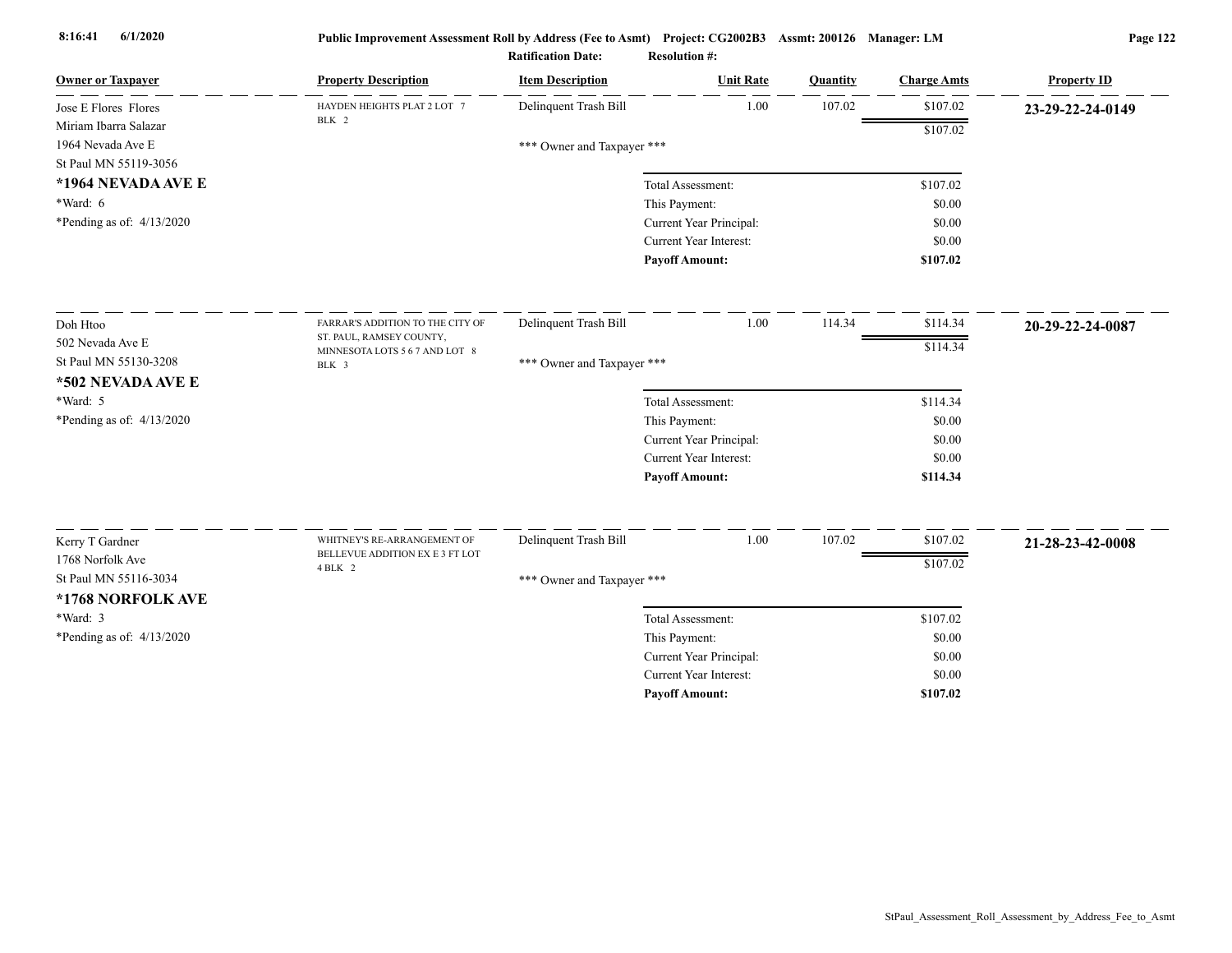| <b>Owner or Taxpayer</b>    | <b>Property Description</b>                      | <b>Item Description</b>    | <b>Unit Rate</b>        | Quantity | <b>Charge Amts</b> | <b>Property ID</b> |
|-----------------------------|--------------------------------------------------|----------------------------|-------------------------|----------|--------------------|--------------------|
| Chris T Dantis              | ARCADIA EX NWLY 5 FT LOT 12 BLK                  | Delinquent Trash Bill      | 1.00                    | 107.02   | \$107.02           | 21-28-23-23-0127   |
| 1996 Norfolk Ave            |                                                  |                            |                         |          | \$107.02           |                    |
| St Paul MN 55116-2628       |                                                  | *** Owner and Taxpayer *** |                         |          |                    |                    |
| *1996 NORFOLK AVE           |                                                  |                            |                         |          |                    |                    |
| *Ward: 3                    |                                                  |                            | Total Assessment:       |          | \$107.02           |                    |
| *Pending as of: $4/13/2020$ |                                                  |                            | This Payment:           |          | \$0.00             |                    |
|                             |                                                  |                            | Current Year Principal: |          | \$0.00             |                    |
|                             |                                                  |                            | Current Year Interest:  |          | \$0.00             |                    |
|                             |                                                  |                            | <b>Payoff Amount:</b>   |          | \$107.02           |                    |
| M Renata Fossett            | J. A. AND W. M. STEES ADDITION TO                | Delinquent Trash Bill      | 1.00                    | 107.02   | \$107.02           | 21-29-22-34-0087   |
| 1052 Orange Ave E           | ST. PAUL, RAMSEY CO., MINN. LOT 2                |                            |                         |          | \$107.02           |                    |
| St Paul MN 55106-2056       | BLK 6                                            | *** Owner and Taxpayer *** |                         |          |                    |                    |
| *1052 ORANGE AVE E          |                                                  |                            |                         |          |                    |                    |
| *Ward: $6$                  |                                                  |                            | Total Assessment:       |          | \$107.02           |                    |
| *Pending as of: 4/13/2020   |                                                  |                            | This Payment:           |          | \$0.00             |                    |
|                             |                                                  |                            | Current Year Principal: |          | \$0.00             |                    |
|                             |                                                  |                            | Current Year Interest:  |          | \$0.00             |                    |
|                             |                                                  |                            | <b>Payoff Amount:</b>   |          | \$107.02           |                    |
|                             |                                                  |                            |                         |          |                    |                    |
| Matthew Balasis             | PHALEN HEIGHTS PARK LOT 29 BLK<br>$\overline{3}$ | Delinquent Trash Bill      | 1.00                    | 107.02   | \$107.02           | 21-29-22-43-0073   |
| Christine Balasis           |                                                  |                            |                         |          | \$107.02           |                    |
| 1115 Orange Ave E           |                                                  | *** Owner and Taxpayer *** |                         |          |                    |                    |
| St Paul MN 55106-2057       |                                                  |                            |                         |          |                    |                    |
| *1115 ORANGE AVE E          |                                                  |                            | Total Assessment:       |          | \$107.02           |                    |
| *Ward: 6                    |                                                  |                            | This Payment:           |          | \$0.00             |                    |
| *Pending as of: 4/13/2020   |                                                  |                            | Current Year Principal: |          | \$0.00             |                    |
|                             |                                                  |                            | Current Year Interest:  |          | \$0.00             |                    |
|                             |                                                  |                            | <b>Payoff Amount:</b>   |          | \$107.02           |                    |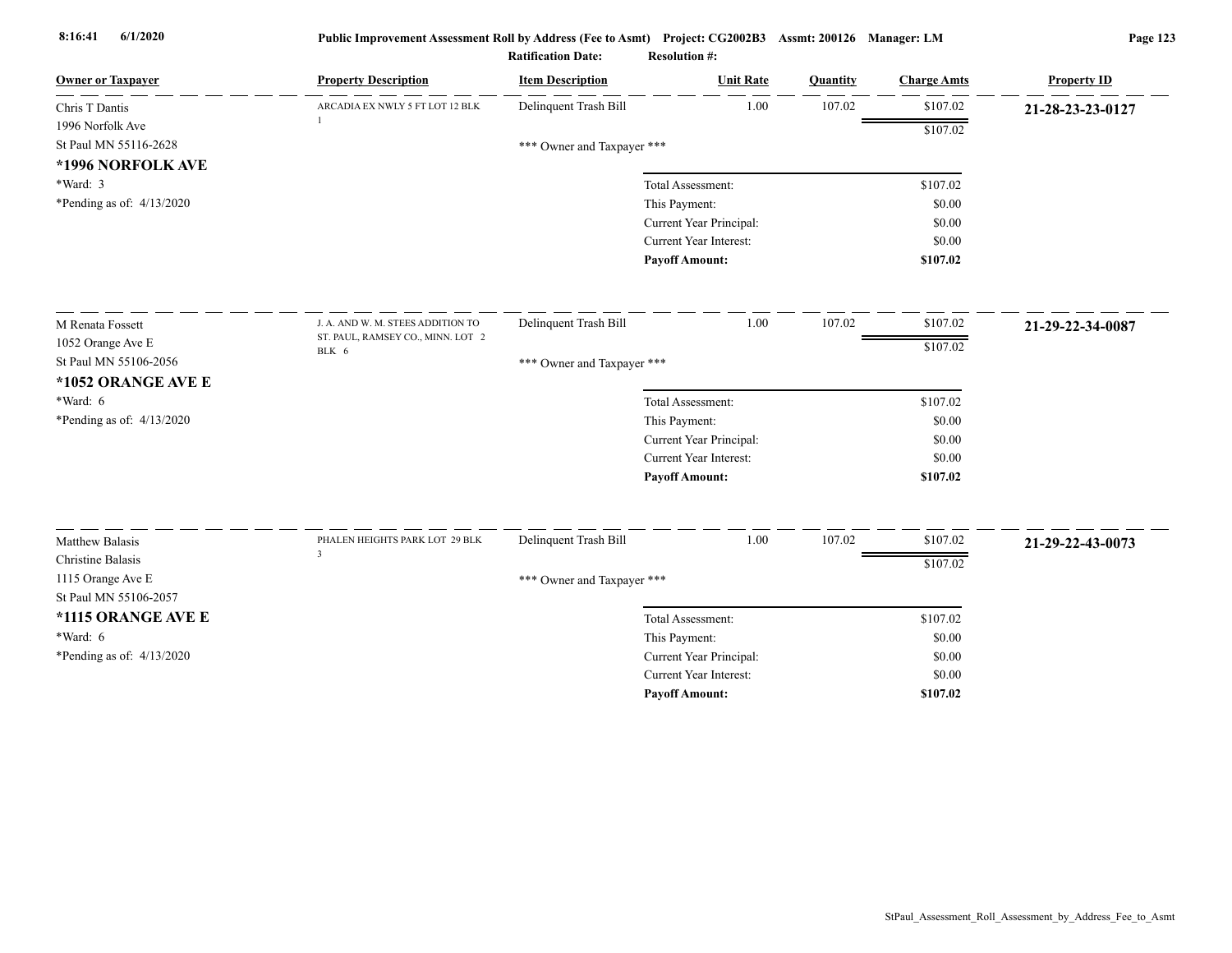| 107.02<br>\$107.02<br>Delinquent Trash Bill<br>1.00<br>PHALEN HEIGHTS PARK LOT 13 BLK<br>Nicholas Perrus<br>Clarissa Ashley | 21-29-22-43-0089 |
|-----------------------------------------------------------------------------------------------------------------------------|------------------|
|                                                                                                                             |                  |
| \$107.02                                                                                                                    |                  |
| 1128 Orange Ave E<br>*** Owner and Taxpayer ***                                                                             |                  |
| St Paul MN 55106-2060                                                                                                       |                  |
| *1128 ORANGE AVE E<br>\$107.02<br>Total Assessment:                                                                         |                  |
| $*Ward: 6$<br>This Payment:<br>\$0.00                                                                                       |                  |
| *Pending as of: $4/13/2020$<br>Current Year Principal:<br>\$0.00                                                            |                  |
| Current Year Interest:<br>\$0.00                                                                                            |                  |
| <b>Payoff Amount:</b><br>\$107.02                                                                                           |                  |
| Delinquent Trash Bill<br>1.00<br>107.02<br>\$107.02<br>PHALEN HEIGHTS PARK LOT 12 BLK<br>Tricia A Foo Ying                  | 21-29-22-43-0088 |
| 6<br>1132 Orange Ave<br>\$107.02                                                                                            |                  |
| St Paul MN 55106-2060<br>*** Owner and Taxpayer ***                                                                         |                  |
| *1132 ORANGE AVE E                                                                                                          |                  |
| *Ward: $6$<br>\$107.02<br>Total Assessment:                                                                                 |                  |
| *Pending as of: 4/13/2020<br>This Payment:<br>\$0.00                                                                        |                  |
| Current Year Principal:<br>\$0.00                                                                                           |                  |
| Current Year Interest:<br>\$0.00                                                                                            |                  |
| <b>Payoff Amount:</b><br>\$107.02                                                                                           |                  |
| WATTS PARK PLAT 2 LOT 18 BLK 2<br>Delinquent Trash Bill<br>1.00<br>114.34<br>\$114.34                                       |                  |
| Richard J Baker Sr<br>Rachel Baker                                                                                          | 22-29-22-44-0111 |
| \$114.34<br>1669 Orange Ave E                                                                                               |                  |
| *** Owner and Taxpayer ***<br>St Paul MN 55106-2312                                                                         |                  |
| *1669 ORANGE AVE E                                                                                                          |                  |
| Total Assessment:<br>\$114.34                                                                                               |                  |
| $*Ward: 6$<br>This Payment:<br>\$0.00                                                                                       |                  |
| *Pending as of: 4/13/2020<br>Current Year Principal:<br>\$0.00<br>Current Year Interest:<br>\$0.00                          |                  |
| <b>Payoff Amount:</b><br>\$114.34                                                                                           |                  |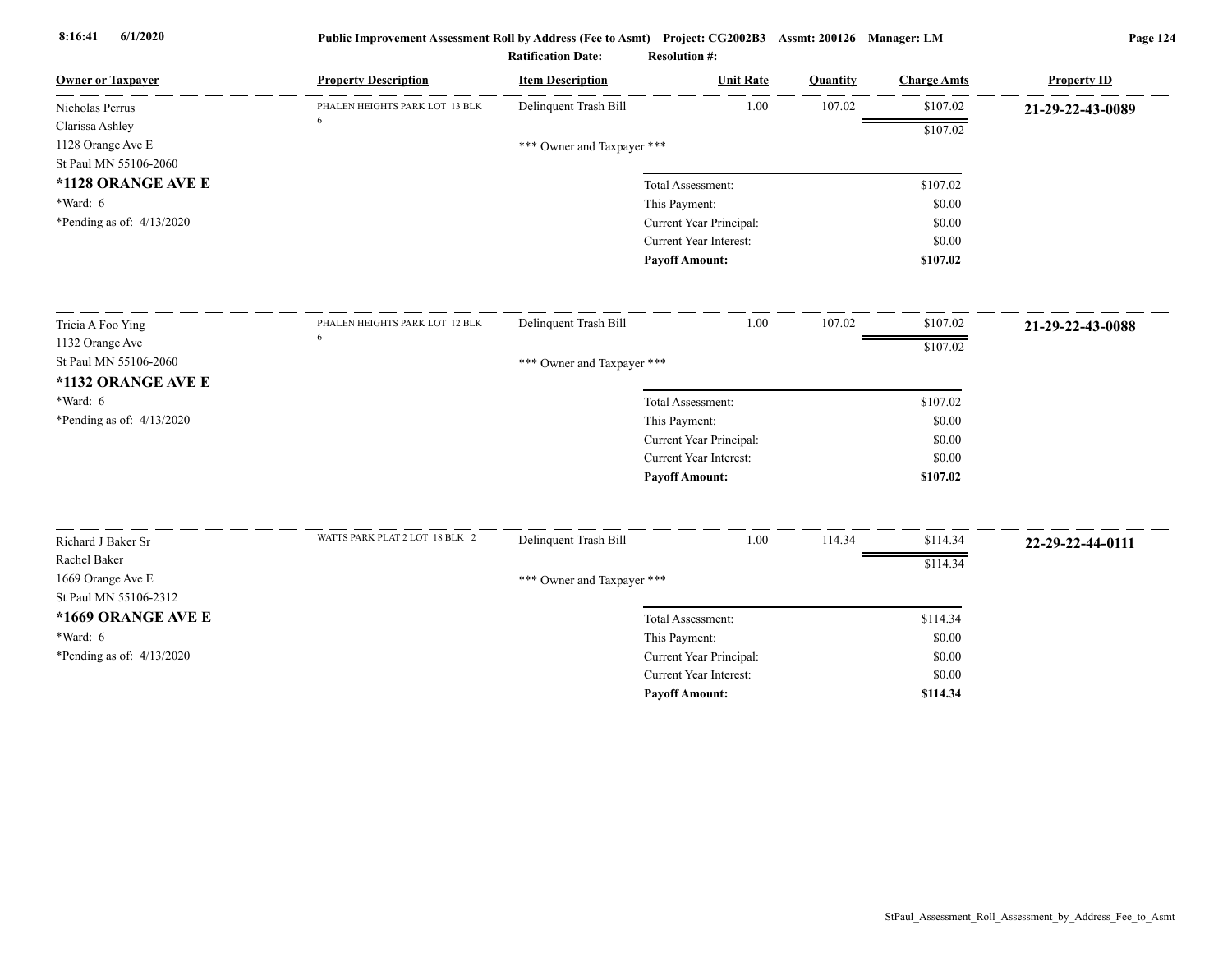| <b>Owner or Taxpayer</b>                  | <b>Property Description</b>        | <b>Item Description</b>    | <b>Unit Rate</b>              | Quantity | <b>Charge Amts</b> | <b>Property ID</b> |
|-------------------------------------------|------------------------------------|----------------------------|-------------------------------|----------|--------------------|--------------------|
| Robert D Bergman                          | FRED S. HERRING'S PLAT 5 LOT 8     | Delinquent Trash Bill      | 1.00                          | 107.02   | \$107.02           | 22-29-22-44-0064   |
| 1731 Orange Ave E                         | <b>BLK</b> 13                      |                            |                               |          | \$107.02           |                    |
| St Paul MN 55106-2314                     |                                    | *** Owner and Taxpayer *** |                               |          |                    |                    |
| *1731 ORANGE AVE E                        |                                    |                            |                               |          |                    |                    |
| *Ward: 6                                  |                                    |                            | Total Assessment:             |          | \$107.02           |                    |
| *Pending as of: 4/13/2020                 |                                    |                            | This Payment:                 |          | \$0.00             |                    |
|                                           |                                    |                            | Current Year Principal:       |          | \$0.00             |                    |
|                                           |                                    |                            | <b>Current Year Interest:</b> |          | \$0.00             |                    |
|                                           |                                    |                            | <b>Payoff Amount:</b>         |          | \$107.02           |                    |
| Luger Investment Group Llc                | JOSEPH R. WEIDE'S 2ND ADDITION     | Delinquent Trash Bill      | 1.00                          | 70.73    | \$70.73            | 20-29-22-43-0075   |
| 23100 Havelka Ct N                        | TO THE CITY OF ST. PAUL W 2O FT OF |                            |                               |          | \$70.73            |                    |
| Forest Lake MN 55025                      | LOT 18 AND ALL OF LOT 19 BLK 2     | *** Owner and Taxpayer *** |                               |          |                    |                    |
| *602 ORANGE AVE E                         |                                    |                            |                               |          |                    |                    |
| *Ward: 6                                  |                                    |                            | Total Assessment:             |          | \$70.73            |                    |
| *Pending as of: 4/13/2020                 |                                    |                            | This Payment:                 |          | \$0.00             |                    |
|                                           |                                    |                            | Current Year Principal:       |          | \$0.00             |                    |
|                                           |                                    |                            | <b>Current Year Interest:</b> |          | \$0.00             |                    |
|                                           |                                    |                            | <b>Payoff Amount:</b>         |          | \$70.73            |                    |
|                                           | JOSEPH R. WEIDE'S 2ND ADDITION     | Delinquent Trash Bill      | 1.00                          | 221.36   | \$221.36           |                    |
| Scarvey Mccargo                           | TO THE CITY OF ST. PAUL E 10 FT OF |                            |                               |          |                    | 20-29-22-43-0219   |
| 1265 Margaret St<br>St Paul MN 55106-4716 | LOT 13 & W 0.50 FT OF LOT 11 & ALL |                            |                               |          | \$221.36           |                    |
| *622 ORANGE AVE E                         | OF LOT 12 BLK 2                    | *** Owner and Taxpayer *** |                               |          |                    |                    |
| *Ward: 6                                  |                                    |                            | Total Assessment:             |          | \$221.36           |                    |
| *Pending as of: $4/13/2020$               |                                    |                            | This Payment:                 |          | \$0.00             |                    |
|                                           |                                    |                            | Current Year Principal:       |          | \$0.00             |                    |
|                                           |                                    |                            | <b>Current Year Interest:</b> |          | \$0.00             |                    |
|                                           |                                    |                            | <b>Pavoff Amount:</b>         |          | \$221.36           |                    |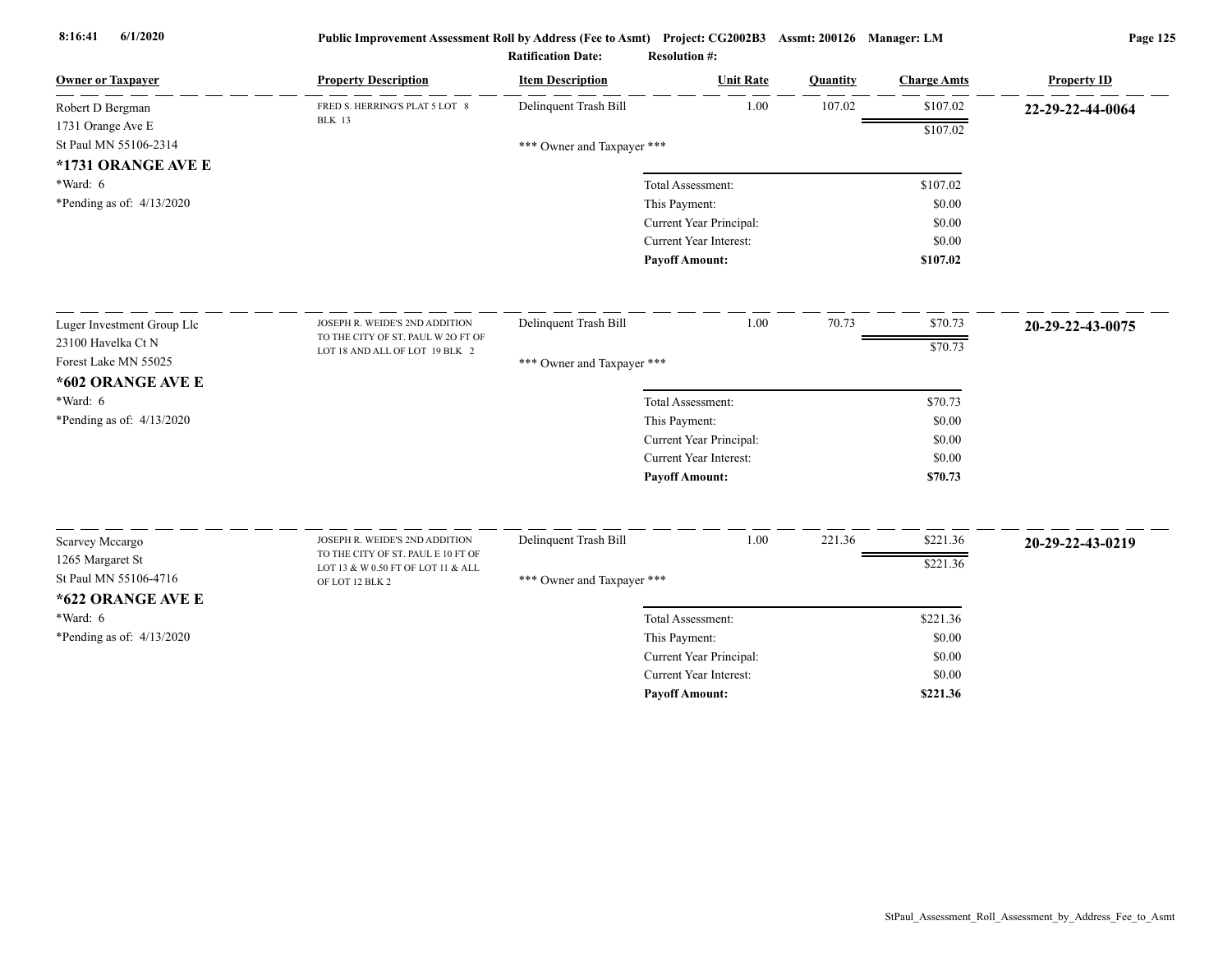| <b>Owner or Taxpayer</b>                     | <b>Property Description</b>                         | <b>Item Description</b>    | <b>Unit Rate</b>              | Quantity | <b>Charge Amts</b> | <b>Property ID</b> |
|----------------------------------------------|-----------------------------------------------------|----------------------------|-------------------------------|----------|--------------------|--------------------|
| Xang Yang                                    | JOSEPH R. WEIDE'S 2ND ADDITION                      | Delinquent Trash Bill      | 1.00                          | 154.72   | \$154.72           | 20-29-22-43-0038   |
| Xia Yang                                     | TO THE CITY OF ST. PAUL LOTS 41<br>AND LOT 42 BLK 3 |                            |                               |          | \$154.72           |                    |
| 623 Orange Ave E                             |                                                     | *** Owner and Taxpayer *** |                               |          |                    |                    |
| St Paul MN 55130-3536                        |                                                     |                            |                               |          |                    |                    |
| *623 ORANGE AVE E                            |                                                     |                            | Total Assessment:             |          | \$154.72           |                    |
| $*Ward: 6$                                   |                                                     |                            | This Payment:                 |          | \$0.00             |                    |
| *Pending as of: $4/13/2020$                  |                                                     |                            | Current Year Principal:       |          | \$0.00             |                    |
|                                              |                                                     |                            | Current Year Interest:        |          | \$0.00             |                    |
|                                              |                                                     |                            | <b>Payoff Amount:</b>         |          | \$154.72           |                    |
| Jennifer J Wasik                             | STONE & MORTON'S ADDITION TO                        | Delinquent Trash Bill      | 1.00                          | 214.04   | \$214.04           | 20-29-22-43-0169   |
| 668 Orange Ave E                             | THE CITY OF ST. PAUL LOT 8 BLK 3                    |                            |                               |          | \$214.04           |                    |
| St Paul MN 55106-1917                        |                                                     | *** Owner and Taxpayer *** |                               |          |                    |                    |
| *668 ORANGE AVE E                            |                                                     |                            |                               |          |                    |                    |
| $*Ward: 6$                                   |                                                     |                            | Total Assessment:             |          | \$214.04           |                    |
| *Pending as of: $4/13/2020$                  |                                                     |                            | This Payment:                 |          | \$0.00             |                    |
|                                              |                                                     |                            | Current Year Principal:       |          | \$0.00             |                    |
|                                              |                                                     |                            | <b>Current Year Interest:</b> |          | \$0.00             |                    |
|                                              |                                                     |                            | <b>Payoff Amount:</b>         |          | \$214.04           |                    |
|                                              | STONE & MORTON'S ADDITION TO                        | Delinquent Trash Bill      | 1.00                          | 214.04   | \$214.04           |                    |
| Dylan K Howell<br>741 Morosgo Dr Ne Apt 1288 | THE CITY OF ST. PAUL LOT 7 BLK 3                    |                            |                               |          |                    | 20-29-22-43-0168   |
| Atlanta GA 30324-3521                        |                                                     |                            |                               |          | \$214.04           |                    |
| *674 ORANGE AVE E                            |                                                     | *** Owner and Taxpayer *** |                               |          |                    |                    |
| *Ward: 6                                     |                                                     |                            | Total Assessment:             |          | \$214.04           |                    |
| *Pending as of: 4/13/2020                    |                                                     |                            | This Payment:                 |          | \$0.00             |                    |
|                                              |                                                     |                            | Current Year Principal:       |          | \$0.00             |                    |
|                                              |                                                     |                            | <b>Current Year Interest:</b> |          | \$0.00             |                    |
|                                              |                                                     |                            | <b>Pavoff Amount:</b>         |          | \$214.04           |                    |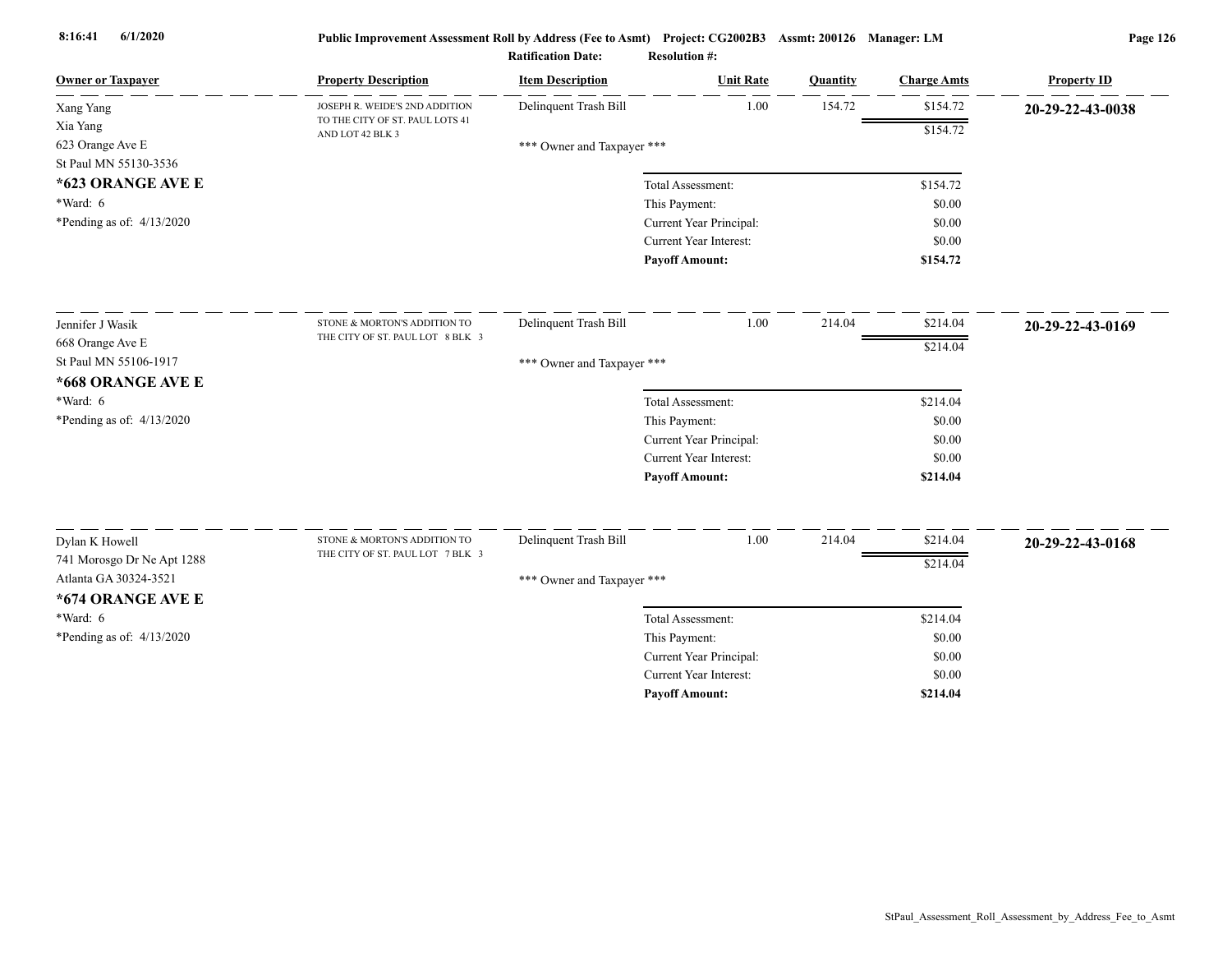| <b>Owner or Taxpayer</b>    | <b>Property Description</b>      | <b>Item Description</b>    | <b>Unit Rate</b>                                         | Quantity | <b>Charge Amts</b> | <b>Property ID</b> |
|-----------------------------|----------------------------------|----------------------------|----------------------------------------------------------|----------|--------------------|--------------------|
| Richard G Finch Jr          | STONE & MORTON'S ADDITION TO     | Delinquent Trash Bill      | 1.00                                                     | 107.02   | \$107.02           | 20-29-22-43-0167   |
| 678 Orange Ave E            | THE CITY OF ST. PAUL LOT 6 BLK 3 |                            |                                                          |          | \$107.02           |                    |
| St Paul MN 55106-1917       |                                  | *** Owner and Taxpayer *** |                                                          |          |                    |                    |
| *678 ORANGE AVE E           |                                  |                            |                                                          |          |                    |                    |
| $*Ward: 6$                  |                                  |                            | Total Assessment:                                        |          | \$107.02           |                    |
| *Pending as of: $4/13/2020$ |                                  |                            | This Payment:                                            |          | \$0.00             |                    |
|                             |                                  |                            | Current Year Principal:                                  |          | \$0.00             |                    |
|                             |                                  |                            | Current Year Interest:                                   |          | \$0.00             |                    |
|                             |                                  |                            | <b>Payoff Amount:</b>                                    |          | \$107.02           |                    |
| Michele L Peterson          | OAK VILLE PARK LOT 6 BLK 9       | Delinquent Trash Bill      | 1.00                                                     | 77.36    | \$77.36            | 20-29-22-44-0073   |
| 712 Orange Ave E            |                                  |                            |                                                          |          | \$77.36            |                    |
| St Paul MN 55106-1919       |                                  | *** Owner and Taxpayer *** |                                                          |          |                    |                    |
| *712 ORANGE AVE E           |                                  |                            |                                                          |          |                    |                    |
| $*Ward: 6$                  |                                  |                            | Total Assessment:                                        |          | \$77.36            |                    |
| *Pending as of: 4/13/2020   |                                  |                            | This Payment:                                            |          | \$0.00             |                    |
|                             |                                  |                            | Current Year Principal:                                  |          | \$0.00             |                    |
|                             |                                  |                            | <b>Current Year Interest:</b>                            |          | \$0.00             |                    |
|                             |                                  |                            | <b>Payoff Amount:</b>                                    |          | \$77.36            |                    |
| Luke Scott Oakenshield      | OAK VILLE PARK LOT 15 BLK 4      | Delinquent Trash Bill      | 1.00                                                     | 111.78   | \$111.78           |                    |
| 723 Orange Ave E            |                                  |                            |                                                          |          |                    | 20-29-22-44-0033   |
| St Paul MN 55106-1918       |                                  |                            |                                                          |          | \$111.78           |                    |
|                             |                                  | *** Owner and Taxpayer *** |                                                          |          |                    |                    |
| *723 ORANGE AVE E           |                                  |                            |                                                          |          |                    |                    |
| $*Ward: 6$                  |                                  |                            | Total Assessment:                                        |          | \$111.78           |                    |
| *Pending as of: $4/13/2020$ |                                  |                            | This Payment:                                            |          | \$0.00<br>\$0.00   |                    |
|                             |                                  |                            | Current Year Principal:<br><b>Current Year Interest:</b> |          | \$0.00             |                    |
|                             |                                  |                            |                                                          |          | \$111.78           |                    |
|                             |                                  |                            | <b>Payoff Amount:</b>                                    |          |                    |                    |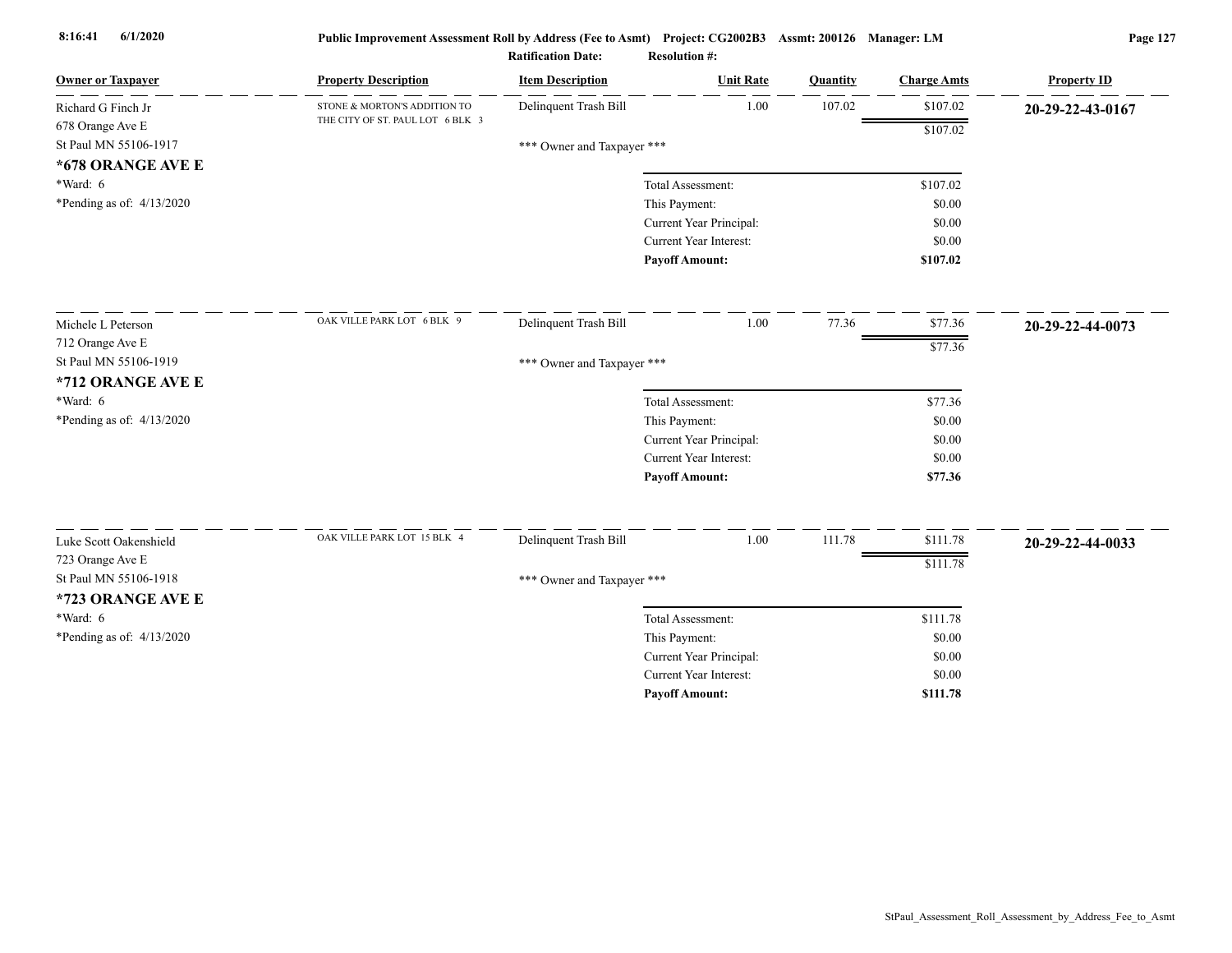| <b>Owner or Taxpayer</b>                | <b>Property Description</b>                                           | <b>Item Description</b>    | <b>Unit Rate</b>                                         | Quantity | <b>Charge Amts</b> | <b>Property ID</b> |
|-----------------------------------------|-----------------------------------------------------------------------|----------------------------|----------------------------------------------------------|----------|--------------------|--------------------|
| Aaron Pierson                           | OAK VILLE PARK LOT 13 BLK 6                                           | Delinquent Trash Bill      | 1.00                                                     | 114.34   | \$114.34           | 20-29-22-44-0064   |
| 793 Orange Ave E                        |                                                                       |                            |                                                          |          | \$114.34           |                    |
| St Paul MN 55106-1929                   |                                                                       | *** Owner and Taxpayer *** |                                                          |          |                    |                    |
| *793 ORANGE AVE E                       |                                                                       |                            |                                                          |          |                    |                    |
| *Ward: 6                                |                                                                       |                            | Total Assessment:                                        |          | \$114.34           |                    |
| *Pending as of: 4/13/2020               |                                                                       |                            | This Payment:                                            |          | \$0.00             |                    |
|                                         |                                                                       |                            | Current Year Principal:                                  |          | \$0.00             |                    |
|                                         |                                                                       |                            | Current Year Interest:                                   |          | \$0.00             |                    |
|                                         |                                                                       |                            | <b>Payoff Amount:</b>                                    |          | \$114.34           |                    |
| Alan J Faust                            | WILDER'S ADDITION TO ST. PAUL,                                        | Delinquent Trash Bill      | 1.00                                                     | 107.02   | \$107.02           | 21-29-22-33-0063   |
| 848 Orange Ave E                        | MINNESOTA EX N 1 FT FOR AVE LOT                                       |                            |                                                          |          | \$107.02           |                    |
| St Paul MN 55106-2050                   | 8 BLK 2                                                               | *** Owner and Taxpayer *** |                                                          |          |                    |                    |
| *848 ORANGE AVE E                       |                                                                       |                            |                                                          |          |                    |                    |
| *Ward: 6                                |                                                                       |                            | Total Assessment:                                        |          | \$107.02           |                    |
| *Pending as of: 4/13/2020               |                                                                       |                            | This Payment:                                            |          | \$0.00             |                    |
|                                         |                                                                       |                            | Current Year Principal:                                  |          | \$0.00             |                    |
|                                         |                                                                       |                            | Current Year Interest:                                   |          | \$0.00             |                    |
|                                         |                                                                       |                            | <b>Payoff Amount:</b>                                    |          | \$107.02           |                    |
|                                         |                                                                       |                            |                                                          |          |                    |                    |
| Nengshy Vang                            | J. A. AND W. M. STEES ADDITION TO<br>ST. PAUL, RAMSEY CO., MINN. LOTS | Delinquent Trash Bill      | 1.00                                                     | 4.97     | \$4.97             | 21-29-22-33-0045   |
| 1557 Clear Ave<br>St Paul MN 55106-2201 | 14 AND LOT 15 BLK 3                                                   |                            |                                                          |          | \$4.97             |                    |
|                                         |                                                                       | *** Owner and Taxpayer *** |                                                          |          |                    |                    |
| *887 ORANGE AVE E                       |                                                                       |                            |                                                          |          |                    |                    |
| $*Ward: 6$                              |                                                                       |                            | Total Assessment:                                        |          | \$4.97             |                    |
| *Pending as of: 4/13/2020               |                                                                       |                            | This Payment:                                            |          | \$0.00             |                    |
|                                         |                                                                       |                            | Current Year Principal:<br><b>Current Year Interest:</b> |          | \$0.00             |                    |
|                                         |                                                                       |                            | <b>Pavoff Amount:</b>                                    |          | \$0.00<br>\$4.97   |                    |
|                                         |                                                                       |                            |                                                          |          |                    |                    |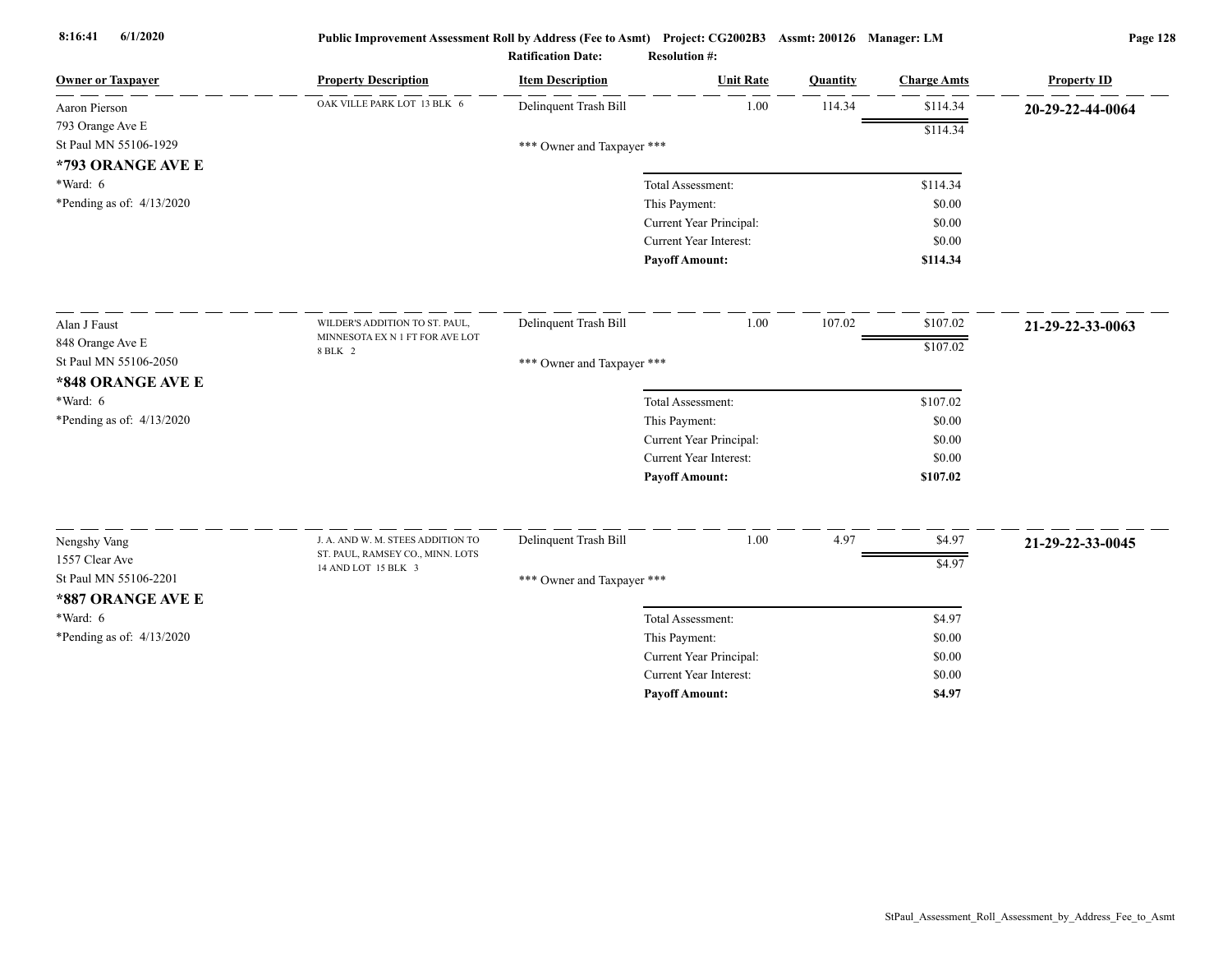| <b>Owner or Taxpayer</b>    | <b>Property Description</b>                                           | <b>Item Description</b>    | <b>Unit Rate</b>        | Quantity | <b>Charge Amts</b> | <b>Property ID</b> |
|-----------------------------|-----------------------------------------------------------------------|----------------------------|-------------------------|----------|--------------------|--------------------|
| James A Wilson              | LANE'S EAST SIDE ADDITION, ST.                                        | Delinquent Trash Bill      | 1.00                    | 1.96     | \$1.96             | 21-29-22-33-0112   |
| Elizabeth A Wilson          | PAUL, MINN. LOT 10 BLK 1                                              |                            |                         |          | \$1.96             |                    |
| 892 Orange Ave E            |                                                                       | *** Owner and Taxpayer *** |                         |          |                    |                    |
| St Paul MN 55106-2052       |                                                                       |                            |                         |          |                    |                    |
| *892 ORANGE AVE E           |                                                                       |                            | Total Assessment:       |          | \$1.96             |                    |
| $*Ward: 6$                  |                                                                       |                            | This Payment:           |          | \$0.00             |                    |
| *Pending as of: $4/13/2020$ |                                                                       |                            | Current Year Principal: |          | \$0.00             |                    |
|                             |                                                                       |                            | Current Year Interest:  |          | \$0.00             |                    |
|                             |                                                                       |                            | <b>Payoff Amount:</b>   |          | \$1.96             |                    |
| Nancy A Severin             | LANE'S EAST SIDE ADDITION, ST.                                        | Delinquent Trash Bill      | 1.00                    | 114.34   | \$114.34           | 21-29-22-33-0103   |
| 934 Orange Ave E            | PAUL, MINN. LOT 1 BLK 1                                               |                            |                         |          |                    |                    |
| St Paul MN 55106-2052       |                                                                       | *** Owner and Taxpayer *** |                         |          | \$114.34           |                    |
| *934 ORANGE AVE E           |                                                                       |                            |                         |          |                    |                    |
| *Ward: 6                    |                                                                       |                            | Total Assessment:       |          | \$114.34           |                    |
| *Pending as of: $4/13/2020$ |                                                                       |                            | This Payment:           |          | \$0.00             |                    |
|                             |                                                                       |                            | Current Year Principal: |          | \$0.00             |                    |
|                             |                                                                       |                            | Current Year Interest:  |          | \$0.00             |                    |
|                             |                                                                       |                            | <b>Payoff Amount:</b>   |          | \$114.34           |                    |
|                             |                                                                       |                            | 1.00                    | 77.36    | \$77.36            |                    |
| Angela R Eder               | J. A. AND W. M. STEES ADDITION TO<br>ST. PAUL, RAMSEY CO., MINN. EX E | Delinquent Trash Bill      |                         |          |                    | 21-29-22-34-0122   |
| 960 Orange Ave E            | 3O FT LOT 9 AND ALL OF LOT 10 BLK                                     |                            |                         |          | \$77.36            |                    |
| St Paul MN 55106-2054       | 5                                                                     | *** Owner and Taxpayer *** |                         |          |                    |                    |
| *960 ORANGE AVE E           |                                                                       |                            |                         |          |                    |                    |
| $*Ward: 6$                  |                                                                       |                            | Total Assessment:       |          | \$77.36            |                    |
| *Pending as of: 4/13/2020   |                                                                       |                            | This Payment:           |          | \$0.00             |                    |
|                             |                                                                       |                            | Current Year Principal: |          | \$0.00             |                    |
|                             |                                                                       |                            | Current Year Interest:  |          | \$0.00             |                    |
|                             |                                                                       |                            | <b>Pavoff Amount:</b>   |          | \$77.36            |                    |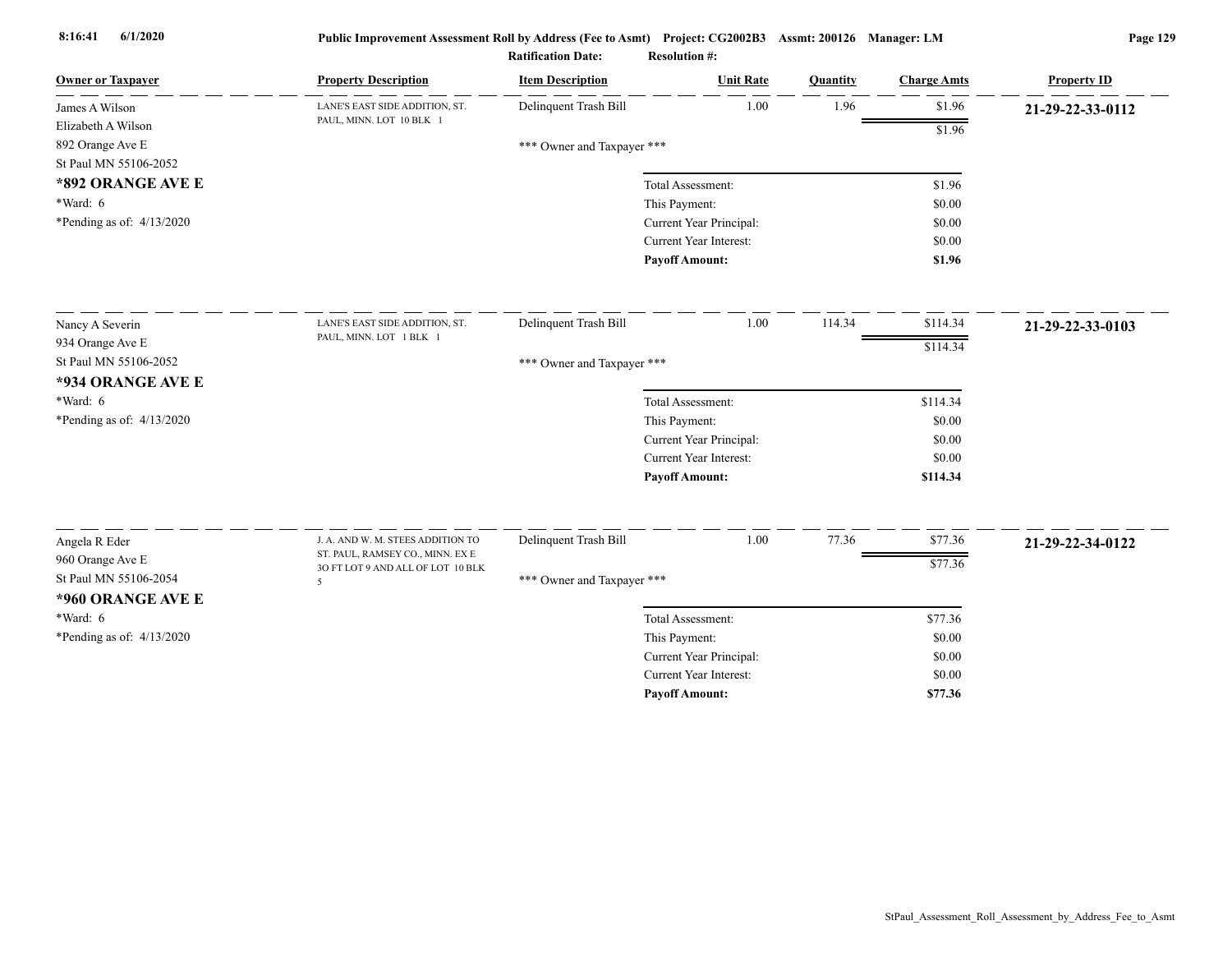| Delinquent Trash Bill<br>1.00<br>114.34<br>\$114.34<br>CLAPP-THOMSSEN PHALEN LOT 21<br>Timothy D Johnson<br>21-29-22-34-0074<br>BLK 2<br>Joyanne Johnson<br>\$114.34<br>995 Orange Ave E<br>*** Owner and Taxpayer ***<br>St Paul MN 55106-2053<br>*995 ORANGE AVE E<br>\$114.34<br>Total Assessment:<br>$*Ward: 6$<br>This Payment:<br>\$0.00<br>*Pending as of: 4/13/2020<br>Current Year Principal:<br>\$0.00<br>Current Year Interest:<br>\$0.00<br><b>Payoff Amount:</b><br>\$114.34<br>1.00<br>77.36<br>\$77.36<br>Delinquent Trash Bill<br>Clark Liu<br>FRANKSON'S COMO PARK ADDITION<br>22-29-23-31-0120<br>LOT 26 BLK 14<br>Emme Liu<br>\$77.36<br>1388 Pascal St N<br>*** Owner and Taxpayer ***<br>St Paul MN 55108-2438<br>*1388 PASCAL ST N<br>Total Assessment:<br>\$77.36<br>*Ward: 4<br>This Payment:<br>\$0.00<br>*Pending as of: $4/13/2020$<br>Current Year Principal:<br>\$0.00 | <b>Owner or Taxpayer</b> | <b>Property Description</b> | <b>Item Description</b> | <b>Unit Rate</b>              | Quantity | <b>Charge Amts</b> | <b>Property ID</b> |
|-----------------------------------------------------------------------------------------------------------------------------------------------------------------------------------------------------------------------------------------------------------------------------------------------------------------------------------------------------------------------------------------------------------------------------------------------------------------------------------------------------------------------------------------------------------------------------------------------------------------------------------------------------------------------------------------------------------------------------------------------------------------------------------------------------------------------------------------------------------------------------------------------------|--------------------------|-----------------------------|-------------------------|-------------------------------|----------|--------------------|--------------------|
|                                                                                                                                                                                                                                                                                                                                                                                                                                                                                                                                                                                                                                                                                                                                                                                                                                                                                                     |                          |                             |                         |                               |          |                    |                    |
|                                                                                                                                                                                                                                                                                                                                                                                                                                                                                                                                                                                                                                                                                                                                                                                                                                                                                                     |                          |                             |                         |                               |          |                    |                    |
|                                                                                                                                                                                                                                                                                                                                                                                                                                                                                                                                                                                                                                                                                                                                                                                                                                                                                                     |                          |                             |                         |                               |          |                    |                    |
|                                                                                                                                                                                                                                                                                                                                                                                                                                                                                                                                                                                                                                                                                                                                                                                                                                                                                                     |                          |                             |                         |                               |          |                    |                    |
|                                                                                                                                                                                                                                                                                                                                                                                                                                                                                                                                                                                                                                                                                                                                                                                                                                                                                                     |                          |                             |                         |                               |          |                    |                    |
|                                                                                                                                                                                                                                                                                                                                                                                                                                                                                                                                                                                                                                                                                                                                                                                                                                                                                                     |                          |                             |                         |                               |          |                    |                    |
|                                                                                                                                                                                                                                                                                                                                                                                                                                                                                                                                                                                                                                                                                                                                                                                                                                                                                                     |                          |                             |                         |                               |          |                    |                    |
|                                                                                                                                                                                                                                                                                                                                                                                                                                                                                                                                                                                                                                                                                                                                                                                                                                                                                                     |                          |                             |                         |                               |          |                    |                    |
|                                                                                                                                                                                                                                                                                                                                                                                                                                                                                                                                                                                                                                                                                                                                                                                                                                                                                                     |                          |                             |                         |                               |          |                    |                    |
|                                                                                                                                                                                                                                                                                                                                                                                                                                                                                                                                                                                                                                                                                                                                                                                                                                                                                                     |                          |                             |                         |                               |          |                    |                    |
|                                                                                                                                                                                                                                                                                                                                                                                                                                                                                                                                                                                                                                                                                                                                                                                                                                                                                                     |                          |                             |                         |                               |          |                    |                    |
|                                                                                                                                                                                                                                                                                                                                                                                                                                                                                                                                                                                                                                                                                                                                                                                                                                                                                                     |                          |                             |                         |                               |          |                    |                    |
|                                                                                                                                                                                                                                                                                                                                                                                                                                                                                                                                                                                                                                                                                                                                                                                                                                                                                                     |                          |                             |                         |                               |          |                    |                    |
|                                                                                                                                                                                                                                                                                                                                                                                                                                                                                                                                                                                                                                                                                                                                                                                                                                                                                                     |                          |                             |                         |                               |          |                    |                    |
|                                                                                                                                                                                                                                                                                                                                                                                                                                                                                                                                                                                                                                                                                                                                                                                                                                                                                                     |                          |                             |                         |                               |          |                    |                    |
|                                                                                                                                                                                                                                                                                                                                                                                                                                                                                                                                                                                                                                                                                                                                                                                                                                                                                                     |                          |                             |                         |                               |          |                    |                    |
|                                                                                                                                                                                                                                                                                                                                                                                                                                                                                                                                                                                                                                                                                                                                                                                                                                                                                                     |                          |                             |                         | <b>Current Year Interest:</b> |          | \$0.00             |                    |
| <b>Payoff Amount:</b><br>\$77.36                                                                                                                                                                                                                                                                                                                                                                                                                                                                                                                                                                                                                                                                                                                                                                                                                                                                    |                          |                             |                         |                               |          |                    |                    |
| Delinquent Trash Bill<br>1.00<br>114.34<br>\$114.34<br>FRANKSON'S COMO PARK ADDITION<br>Anne Martinson                                                                                                                                                                                                                                                                                                                                                                                                                                                                                                                                                                                                                                                                                                                                                                                              |                          |                             |                         |                               |          |                    |                    |
| 22-29-23-31-0131<br>LOT 37 BLK 14<br>1432 Pascal St N                                                                                                                                                                                                                                                                                                                                                                                                                                                                                                                                                                                                                                                                                                                                                                                                                                               |                          |                             |                         |                               |          |                    |                    |
| \$114.34<br>St Paul MN 55108-2437                                                                                                                                                                                                                                                                                                                                                                                                                                                                                                                                                                                                                                                                                                                                                                                                                                                                   |                          |                             |                         |                               |          |                    |                    |
| *** Owner and Taxpayer ***                                                                                                                                                                                                                                                                                                                                                                                                                                                                                                                                                                                                                                                                                                                                                                                                                                                                          |                          |                             |                         |                               |          |                    |                    |
| *1432 PASCAL ST N                                                                                                                                                                                                                                                                                                                                                                                                                                                                                                                                                                                                                                                                                                                                                                                                                                                                                   |                          |                             |                         |                               |          |                    |                    |
| *Ward: 4<br>Total Assessment:<br>\$114.34                                                                                                                                                                                                                                                                                                                                                                                                                                                                                                                                                                                                                                                                                                                                                                                                                                                           |                          |                             |                         |                               |          |                    |                    |
| *Pending as of: 4/13/2020<br>This Payment:<br>\$0.00                                                                                                                                                                                                                                                                                                                                                                                                                                                                                                                                                                                                                                                                                                                                                                                                                                                |                          |                             |                         |                               |          |                    |                    |
| Current Year Principal:<br>\$0.00<br><b>Current Year Interest:</b><br>\$0.00                                                                                                                                                                                                                                                                                                                                                                                                                                                                                                                                                                                                                                                                                                                                                                                                                        |                          |                             |                         |                               |          |                    |                    |
| <b>Pavoff Amount:</b><br>\$114.34                                                                                                                                                                                                                                                                                                                                                                                                                                                                                                                                                                                                                                                                                                                                                                                                                                                                   |                          |                             |                         |                               |          |                    |                    |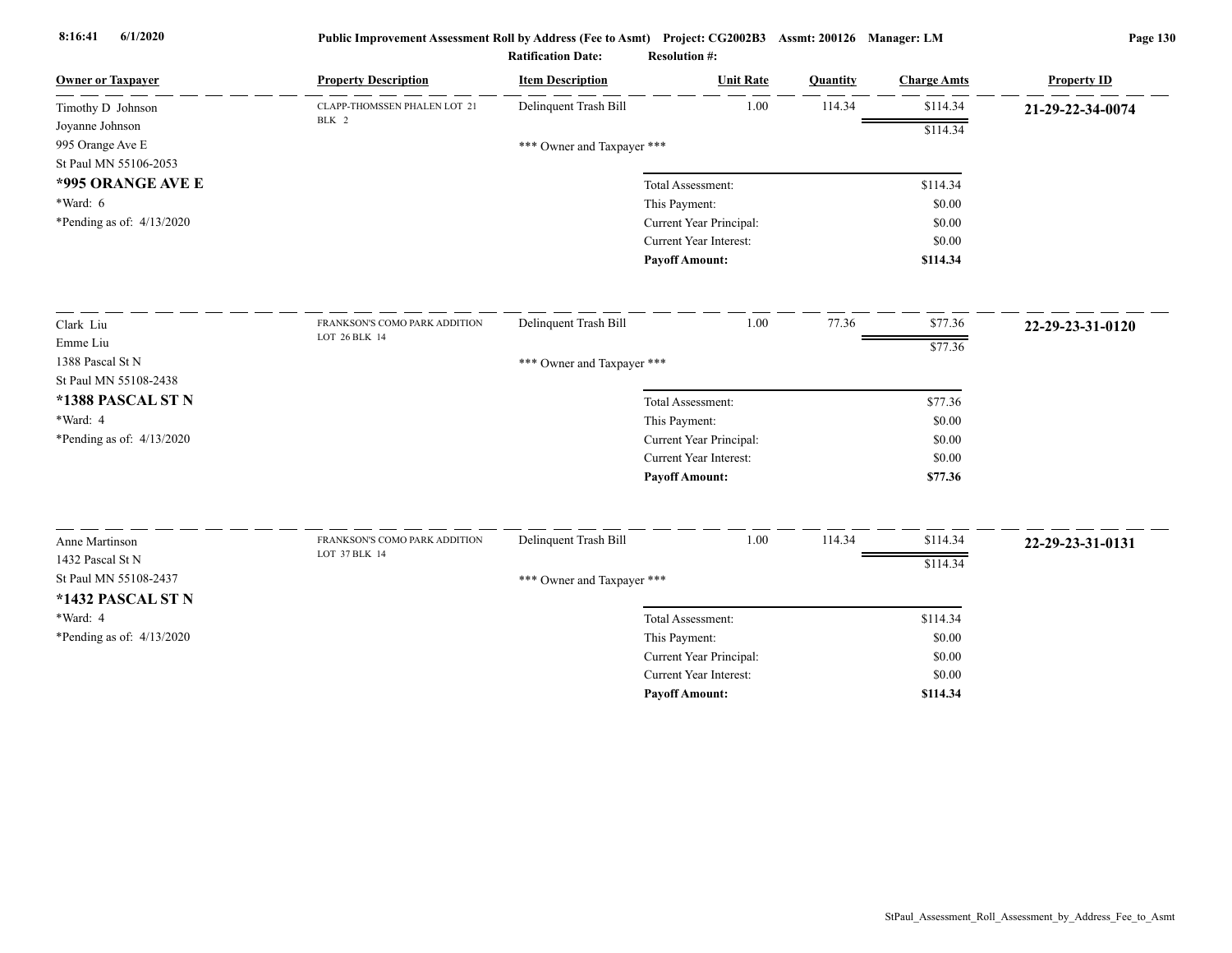| <b>Owner or Taxpayer</b>                  | <b>Property Description</b>                  | <b>Item Description</b>    | <b>Unit Rate</b>                         | Quantity | <b>Charge Amts</b> | <b>Property ID</b> |
|-------------------------------------------|----------------------------------------------|----------------------------|------------------------------------------|----------|--------------------|--------------------|
| Jonathan E Eng                            | FRANKSON'S COMO PARK ADDITION                | Delinquent Trash Bill      | 1.00                                     | 77.36    | \$77.36            | 22-29-23-24-0105   |
| Kimberly S Eng                            | LOTS 6 AND LOT 7 BLK 5                       |                            |                                          |          | \$77.36            |                    |
| 1476 Pascal St N<br>St Paul MN 55108-2339 |                                              | *** Owner and Taxpayer *** |                                          |          |                    |                    |
| *1462 PASCAL ST N                         |                                              |                            |                                          |          |                    |                    |
| *Ward: 4                                  |                                              |                            | Total Assessment:                        |          | \$77.36<br>\$0.00  |                    |
| *Pending as of: $4/13/2020$               |                                              |                            | This Payment:<br>Current Year Principal: |          | \$0.00             |                    |
|                                           |                                              |                            | Current Year Interest:                   |          | \$0.00             |                    |
|                                           |                                              |                            | <b>Payoff Amount:</b>                    |          | \$77.36            |                    |
|                                           |                                              |                            |                                          |          |                    |                    |
| Jonathan E Eng                            | FRANKSON'S COMO PARK ADDITION                | Delinquent Trash Bill      | 1.00                                     | 114.34   | \$114.34           | 22-29-23-24-0117   |
| Kimberly S Eng                            | EX S 19 FT LOT 14 AND ALL OF LOT<br>15 BLK 4 |                            |                                          |          | \$114.34           |                    |
| 1476 Pascal St N                          |                                              | *** Owner and Taxpayer *** |                                          |          |                    |                    |
| St Paul MN 55108-2339                     |                                              |                            |                                          |          |                    |                    |
| *1476 PASCAL ST N                         |                                              |                            | Total Assessment:                        |          | \$114.34           |                    |
| *Ward: 4                                  |                                              |                            | This Payment:                            |          | \$0.00             |                    |
| *Pending as of: $4/13/2020$               |                                              |                            | Current Year Principal:                  |          | \$0.00             |                    |
|                                           |                                              |                            | Current Year Interest:                   |          | \$0.00             |                    |
|                                           |                                              |                            | <b>Payoff Amount:</b>                    |          | \$114.34           |                    |
|                                           | HOYTS REARRANGEMENT OF                       |                            |                                          |          |                    |                    |
| Jeffrey E Thielen<br>353 Sioux Lookout    | HOYT'S COMO OUT LOTS N 3 FT OF               | Delinquent Trash Bill      | 1.00                                     | 66.17    | \$66.17            | 22-29-23-23-0100   |
| Lino Lakes MN 55014-2445                  | LOT 20 AND ALL OF LOT 21 BLK 4               |                            |                                          |          | \$66.17            |                    |
| *1523 PASCAL ST N                         |                                              | *** Owner and Taxpayer *** |                                          |          |                    |                    |
| *Ward: 4                                  |                                              |                            | Total Assessment:                        |          | \$66.17            |                    |
| *Pending as of: 4/13/2020                 |                                              |                            | This Payment:                            |          | \$0.00             |                    |
|                                           |                                              |                            | Current Year Principal:                  |          | \$0.00             |                    |
|                                           |                                              |                            | <b>Current Year Interest:</b>            |          | \$0.00             |                    |
|                                           |                                              |                            | <b>Pavoff Amount:</b>                    |          | \$66.17            |                    |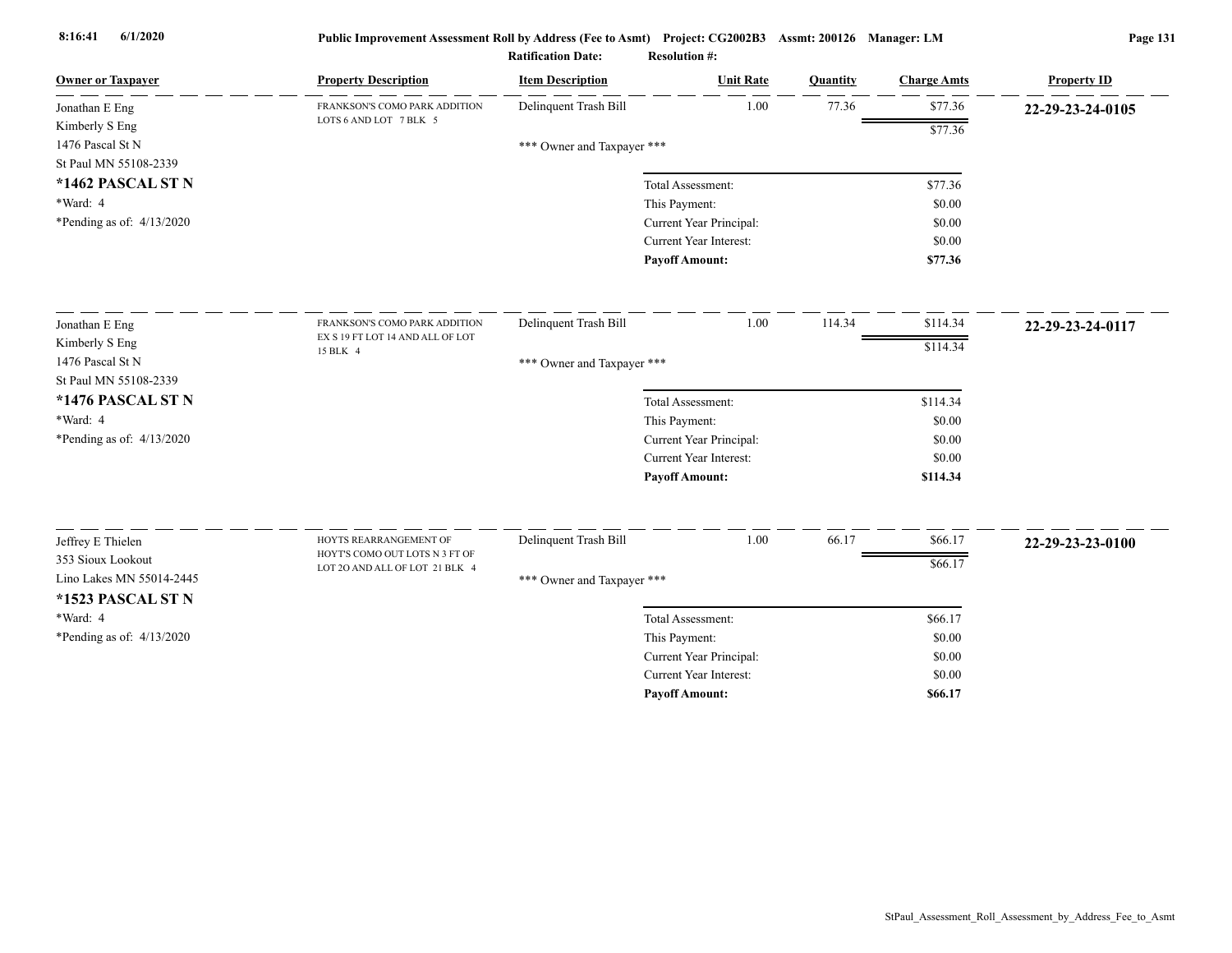| <b>Owner or Taxpayer</b>                | <b>Property Description</b>                                         | <b>Item Description</b>    | <b>Unit Rate</b>              | Quantity | <b>Charge Amts</b> | <b>Property ID</b> |
|-----------------------------------------|---------------------------------------------------------------------|----------------------------|-------------------------------|----------|--------------------|--------------------|
| Michael P Olson                         | HOYTS REARRANGEMENT OF                                              | Delinquent Trash Bill      | 1.00                          | 106.74   | \$106.74           | 22-29-23-23-0104   |
| 1543 Pascal St N                        | HOYT'S COMO OUT LOTS LOT 26 BLK<br>$\overline{4}$                   |                            |                               |          | \$106.74           |                    |
| St Paul MN 55108-2328                   |                                                                     | *** Owner and Taxpayer *** |                               |          |                    |                    |
| *1543 PASCAL ST N                       |                                                                     |                            |                               |          |                    |                    |
| *Ward: 4                                |                                                                     |                            | Total Assessment:             |          | \$106.74           |                    |
| *Pending as of: $4/13/2020$             |                                                                     |                            | This Payment:                 |          | \$0.00             |                    |
|                                         |                                                                     |                            | Current Year Principal:       |          | \$0.00             |                    |
|                                         |                                                                     |                            | Current Year Interest:        |          | \$0.00             |                    |
|                                         |                                                                     |                            | <b>Payoff Amount:</b>         |          | \$106.74           |                    |
| 1250 Payne Llc                          | STONE & MORTON'S ADDITION TO                                        | Delinquent Trash Bill      | 1.00                          | 128.60   | \$128.60           | 20-29-22-43-0174   |
| 11319 Pierce St Ne                      | THE CITY OF ST. PAUL LOTS 16 AND                                    |                            |                               |          | \$128.60           |                    |
| Blaine MN 55434-3836                    | LOT 17 BLK 3                                                        | *** Owner and Taxpayer *** |                               |          |                    |                    |
| <b>*1250 PAYNE AVE</b>                  |                                                                     |                            |                               |          |                    |                    |
| *Ward: 6                                |                                                                     |                            | Total Assessment:             |          | \$128.60           |                    |
| *Pending as of: 4/13/2020               |                                                                     |                            | This Payment:                 |          | \$0.00             |                    |
|                                         |                                                                     |                            | Current Year Principal:       |          | \$0.00             |                    |
|                                         |                                                                     |                            | <b>Current Year Interest:</b> |          | \$0.00             |                    |
|                                         |                                                                     |                            | <b>Payoff Amount:</b>         |          | \$128.60           |                    |
|                                         |                                                                     |                            |                               |          |                    |                    |
| Thomas J Warner                         | JOSEPH R. WEIDE'S 2ND ADDITION<br>TO THE CITY OF ST. PAUL LOT 3 BLK | Delinquent Trash Bill      | 1.00                          | 65.45    | \$65.45            | 20-29-22-43-0016   |
| Tonja A Drake                           | $\overline{4}$                                                      |                            |                               |          | \$65.45            |                    |
| 1299 Payne Ave<br>St Paul MN 55130-3542 |                                                                     | *** Owner and Taxpayer *** |                               |          |                    |                    |
| *1299 PAYNE AVE                         |                                                                     |                            | Total Assessment:             |          | \$65.45            |                    |
| *Ward: 6                                |                                                                     |                            | This Payment:                 |          | \$0.00             |                    |
| *Pending as of: 4/13/2020               |                                                                     |                            | Current Year Principal:       |          | \$0.00             |                    |
|                                         |                                                                     |                            | <b>Current Year Interest:</b> |          | \$0.00             |                    |
|                                         |                                                                     |                            | <b>Pavoff Amount:</b>         |          | \$65.45            |                    |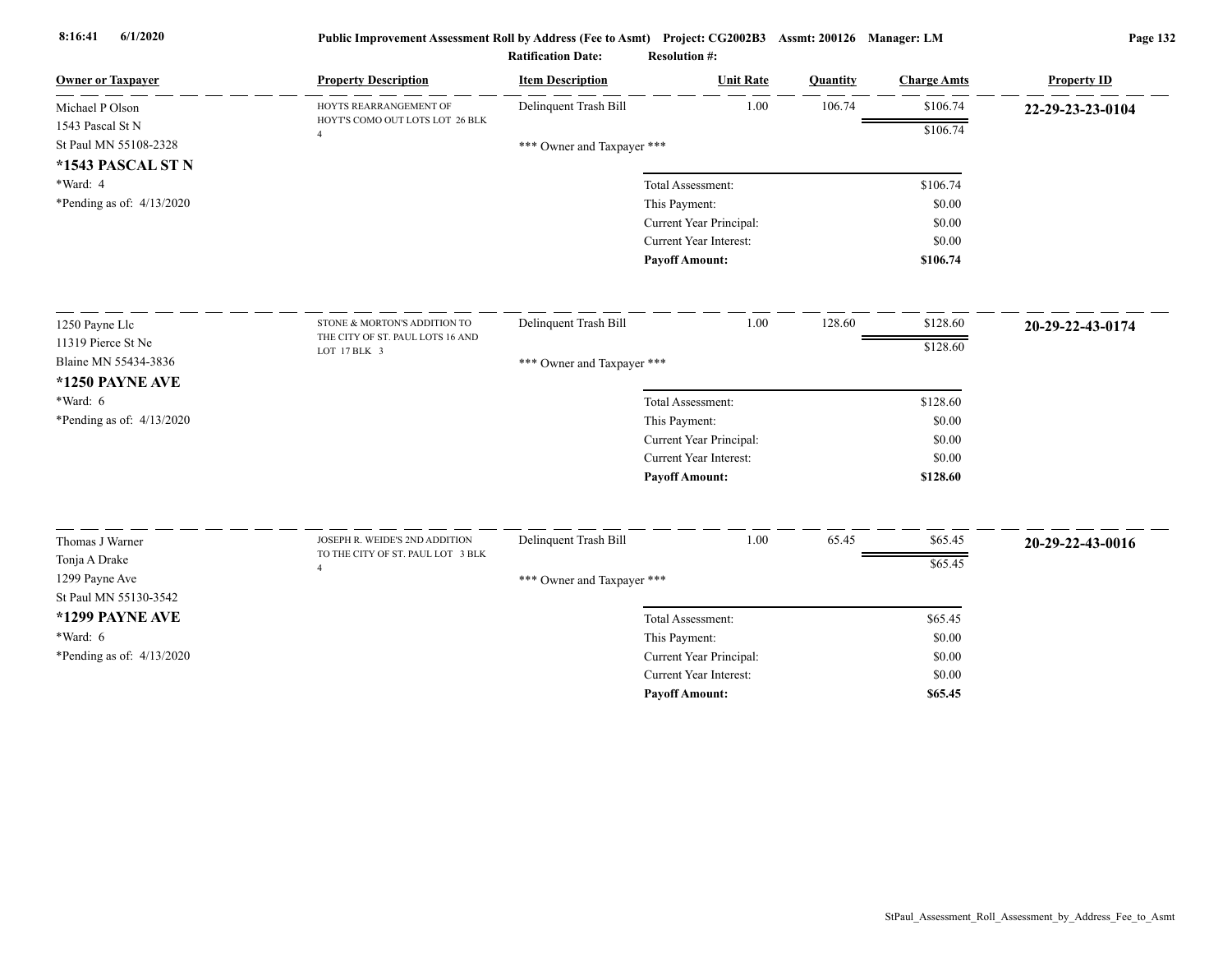| <b>Owner or Taxpayer</b>                | <b>Property Description</b>                                  | <b>Item Description</b>    | <b>Unit Rate</b>              | Quantity | <b>Charge Amts</b> | <b>Property ID</b> |
|-----------------------------------------|--------------------------------------------------------------|----------------------------|-------------------------------|----------|--------------------|--------------------|
| Daniel Hammons                          | STONE & MORTON'S ADDITION TO                                 | Delinquent Trash Bill      | 1.00                          | 121.28   | \$121.28           | 20-29-22-43-0117   |
| 1312 Payne Ave                          | THE CITY OF ST. PAUL LOT 15 BLK 1                            |                            |                               |          | \$121.28           |                    |
| St Paul MN 55130-3543                   |                                                              | *** Owner and Taxpayer *** |                               |          |                    |                    |
| *1312 PAYNE AVE                         |                                                              |                            |                               |          |                    |                    |
| $*Ward: 6$                              |                                                              |                            | Total Assessment:             |          | \$121.28           |                    |
| *Pending as of: $4/13/2020$             |                                                              |                            | This Payment:                 |          | \$0.00             |                    |
|                                         |                                                              |                            | Current Year Principal:       |          | \$0.00             |                    |
|                                         |                                                              |                            | Current Year Interest:        |          | \$0.00             |                    |
|                                         |                                                              |                            | <b>Payoff Amount:</b>         |          | \$121.28           |                    |
| Luisa Fernandez                         | MANDEHRS ADDITION LOT 8 BLK 1                                | Delinquent Trash Bill      | 1.00                          | 221.36   | \$221.36           | 20-29-22-42-0084   |
| 1369 Payne Ave                          |                                                              |                            |                               |          | \$221.36           |                    |
| St Paul MN 55130-3433                   |                                                              | *** Owner and Taxpayer *** |                               |          |                    |                    |
| *1369 PAYNE AVE                         |                                                              |                            |                               |          |                    |                    |
| *Ward: $6$                              |                                                              |                            | Total Assessment:             |          | \$221.36           |                    |
| *Pending as of: 4/13/2020               |                                                              |                            | This Payment:                 |          | \$0.00             |                    |
|                                         |                                                              |                            | Current Year Principal:       |          | \$0.00             |                    |
|                                         |                                                              |                            | <b>Current Year Interest:</b> |          | \$0.00             |                    |
|                                         |                                                              |                            | <b>Payoff Amount:</b>         |          | \$221.36           |                    |
|                                         |                                                              |                            |                               |          |                    |                    |
| Lauren E Hall                           | DENNY HILL ADDITION TO THE CITY<br>OF SAINT PAUL LOT 4 BLK 2 | Delinquent Trash Bill      | 1.00                          | 66.17    | \$66.17            | 20-29-22-42-0163   |
| 1370 Payne Ave<br>St Paul MN 55130-3441 |                                                              |                            |                               |          | \$66.17            |                    |
|                                         |                                                              | *** Owner and Taxpayer *** |                               |          |                    |                    |
| *1370 PAYNE AVE                         |                                                              |                            |                               |          |                    |                    |
| $*Ward: 6$                              |                                                              |                            | Total Assessment:             |          | \$66.17            |                    |
| *Pending as of: $4/13/2020$             |                                                              |                            | This Payment:                 |          | \$0.00             |                    |
|                                         |                                                              |                            | Current Year Principal:       |          | \$0.00             |                    |
|                                         |                                                              |                            | Current Year Interest:        |          | \$0.00             |                    |
|                                         |                                                              |                            | <b>Payoff Amount:</b>         |          | \$66.17            |                    |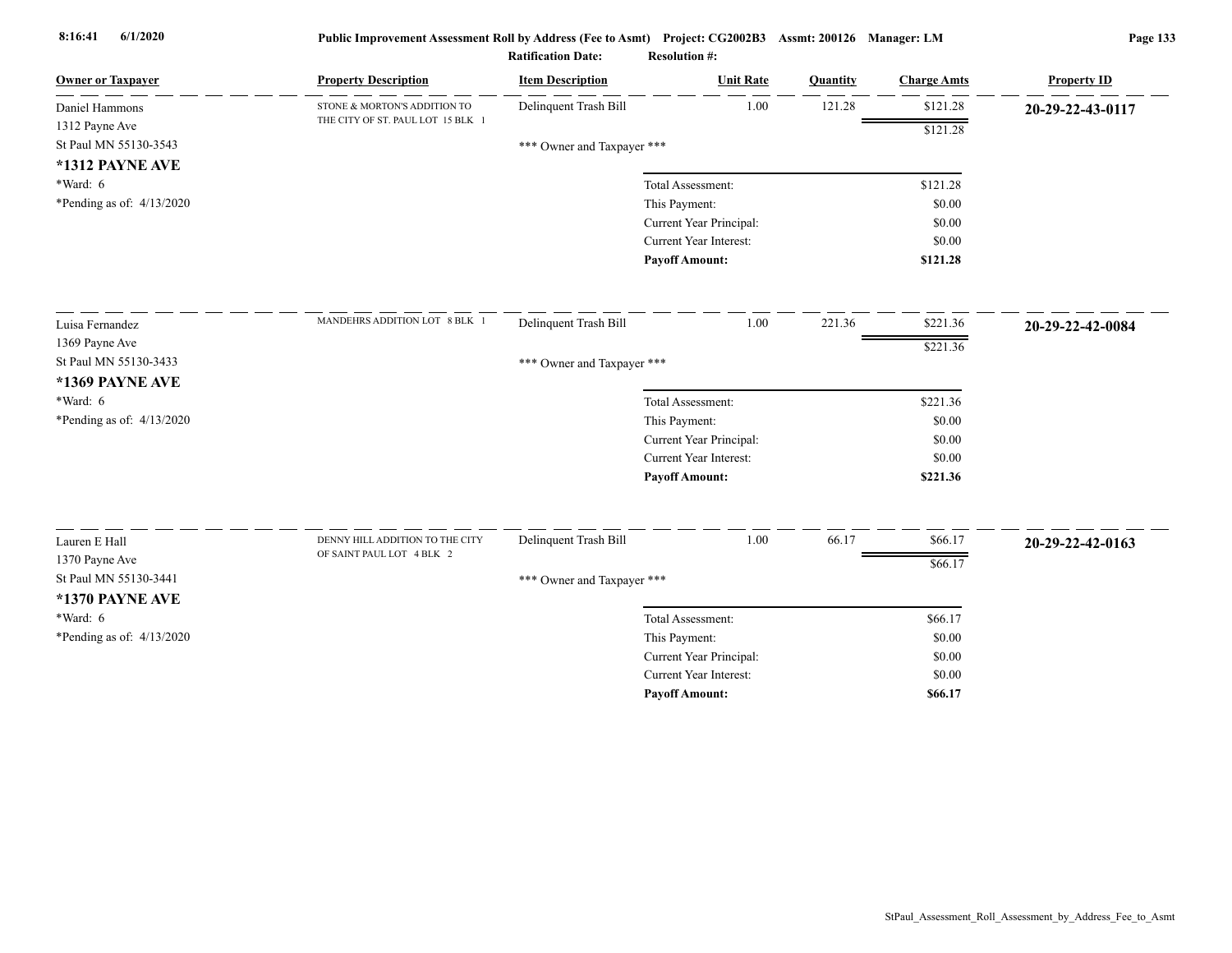| <b>Owner or Taxpayer</b>                 | <b>Property Description</b> | <b>Item Description</b>    | <b>Unit Rate</b>              | Quantity | <b>Charge Amts</b> | <b>Property ID</b> |
|------------------------------------------|-----------------------------|----------------------------|-------------------------------|----------|--------------------|--------------------|
| Justin T Hardiman                        | MCKINNON ADDITION LOT 3     | Delinquent Trash Bill      | 1.00                          | 114.34   | \$114.34           | 20-29-22-42-0035   |
| 14007 Manderson Plaza Unit 203           |                             |                            |                               |          | \$114.34           |                    |
| Omaha NE 68164-6223                      |                             | *** Owner and Taxpayer *** |                               |          |                    |                    |
| *1418 PAYNE AVE                          |                             |                            |                               |          |                    |                    |
| *Ward: 6                                 |                             |                            | Total Assessment:             |          | \$114.34           |                    |
| *Pending as of: $4/13/2020$              |                             |                            | This Payment:                 |          | \$0.00             |                    |
|                                          |                             |                            | Current Year Principal:       |          | \$0.00             |                    |
|                                          |                             |                            | Current Year Interest:        |          | \$0.00             |                    |
|                                          |                             |                            | <b>Payoff Amount:</b>         |          | \$114.34           |                    |
| Thomas E Schiff                          | SPEISERS ADDITION LOT 5     | Delinquent Trash Bill      | 1.00                          | 107.02   | \$107.02           | 20-29-22-42-0004   |
| Gail A Schiff                            |                             |                            |                               |          | \$107.02           |                    |
| 1421 Payne Ave                           |                             | *** Owner and Taxpayer *** |                               |          |                    |                    |
| St Paul MN 55130-3435                    |                             |                            |                               |          |                    |                    |
| *1421 PAYNE AVE                          |                             |                            | Total Assessment:             |          | \$107.02           |                    |
| *Ward: 6                                 |                             |                            | This Payment:                 |          | \$0.00             |                    |
| *Pending as of: 4/13/2020                |                             |                            | Current Year Principal:       |          | \$0.00             |                    |
|                                          |                             |                            | <b>Current Year Interest:</b> |          | \$0.00             |                    |
|                                          |                             |                            | <b>Payoff Amount:</b>         |          | \$107.02           |                    |
|                                          | SPEISERS ADDITION LOT 3     |                            |                               |          |                    |                    |
| Palen Contracting Llc                    |                             | Delinquent Trash Bill      | $1.00\,$                      | 77.36    | \$77.36            | 20-29-22-42-0002   |
| C/O Joseph Palen                         |                             |                            |                               |          | \$77.36            |                    |
| 904 Lincoln Ave<br>St Paul MN 55105-3146 |                             | *** Owner and Taxpayer *** |                               |          |                    |                    |
| *1431 PAYNE AVE                          |                             |                            | Total Assessment:             |          | \$77.36            |                    |
| *Ward: 6                                 |                             |                            | This Payment:                 |          | \$0.00             |                    |
| *Pending as of: 4/13/2020                |                             |                            | Current Year Principal:       |          | \$0.00             |                    |
|                                          |                             |                            | Current Year Interest:        |          | \$0.00             |                    |
|                                          |                             |                            | <b>Payoff Amount:</b>         |          | \$77.36            |                    |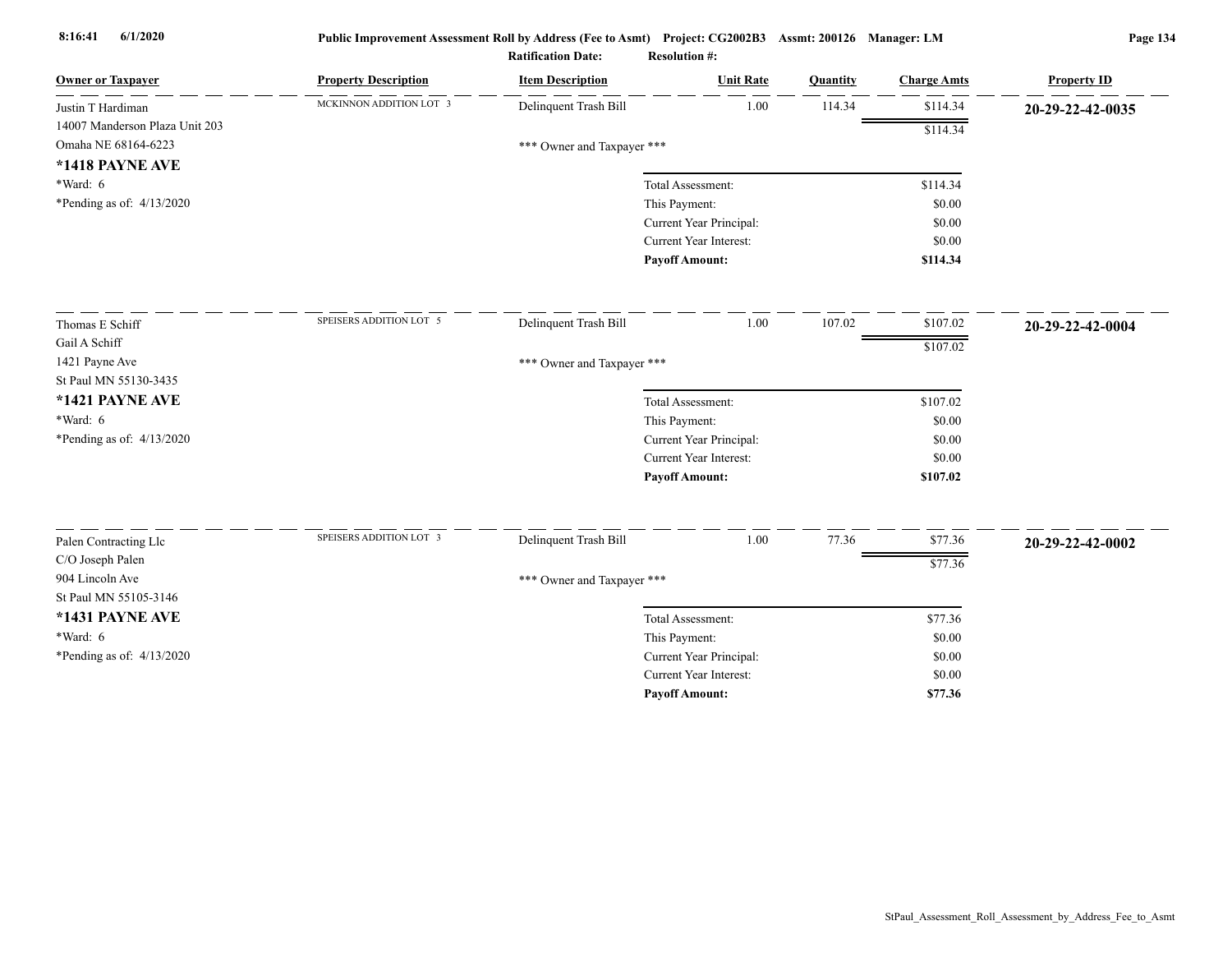|                                                         |                                                                        | <b>Ratification Date:</b>  | <b>Resolution #:</b>                            |          |                    |                    |
|---------------------------------------------------------|------------------------------------------------------------------------|----------------------------|-------------------------------------------------|----------|--------------------|--------------------|
| <b>Owner or Taxpayer</b>                                | <b>Property Description</b>                                            | <b>Item Description</b>    | <b>Unit Rate</b>                                | Quantity | <b>Charge Amts</b> | <b>Property ID</b> |
| Daisy Properties Llc                                    | SECTION 23 TOWN 28 RANGE 22 COM                                        | Delinquent Trash Bill      | 1.00                                            | 114.34   | \$114.34           | 23-28-22-11-0084   |
| $C/O$ Se Xiong                                          | ON ELY LINE OF HWY 61 & N LINE<br>OF NE 1/4, TH SLY ALONG ELY LINE     |                            |                                                 |          | \$114.34           |                    |
| 7813 62nd St                                            | OF HWY 61 FOR 344.2 FT TO POINT OF                                     | *** Owner and Taxpayer *** |                                                 |          |                    |                    |
| Cottage Grove MN 55016-4639<br>*1264 POINT DOUGLAS RD S | BEG, THE PAR WITH THE N LINE OF<br>NE 1/4 FOR 597.9 FT, TH S 18 DEG 48 |                            |                                                 |          |                    |                    |
|                                                         |                                                                        |                            | Total Assessment:                               |          | \$114.34           |                    |
| *Ward: 7                                                |                                                                        |                            | This Payment:                                   |          | \$0.00             |                    |
| *Pending as of: $4/13/2020$                             |                                                                        |                            | Current Year Principal:                         |          | \$0.00             |                    |
|                                                         |                                                                        |                            | Current Year Interest:                          |          | \$0.00             |                    |
|                                                         |                                                                        |                            | <b>Payoff Amount:</b>                           |          | \$114.34           |                    |
| Katrina M Smith                                         | BACHMAN ADDITION LOT 44 BLK 7                                          | Delinquent Trash Bill      | 1.00                                            | 107.02   | \$107.02           | 23-28-22-41-0025   |
| 1558 Point Douglas Rd S                                 |                                                                        |                            |                                                 |          | \$107.02           |                    |
| St Paul MN 55119-6006                                   |                                                                        | *** Owner and Taxpayer *** |                                                 |          |                    |                    |
| *1558 POINT DOUGLAS RD S                                |                                                                        |                            |                                                 |          |                    |                    |
| *Ward: 7                                                |                                                                        |                            | Total Assessment:                               |          | \$107.02           |                    |
| *Pending as of: $4/13/2020$                             |                                                                        |                            | This Payment:                                   |          | \$0.00             |                    |
|                                                         |                                                                        |                            | Current Year Principal:                         |          | \$0.00             |                    |
|                                                         |                                                                        |                            | Current Year Interest:                          |          | \$0.00             |                    |
|                                                         |                                                                        |                            | <b>Payoff Amount:</b>                           |          | \$107.02           |                    |
|                                                         |                                                                        |                            |                                                 |          |                    |                    |
| Robert W Orth                                           | EDGWOOD N 10 25/100 FT OF LOT<br>55 AND ALL OF LOT 56 BLK 4            | Delinquent Trash Bill      | 1.00                                            | 114.34   | \$114.34           | 21-28-23-23-0039   |
| Po Box 50785                                            |                                                                        |                            |                                                 |          | \$114.34           |                    |
| Mendota MN 55150-0785                                   |                                                                        | *** Owner and Taxpayer *** |                                                 |          |                    |                    |
| *1327 PRIOR AVE S                                       |                                                                        |                            |                                                 |          |                    |                    |
| $*Ward: 3$                                              |                                                                        |                            | Total Assessment:                               |          | \$114.34           |                    |
| *Pending as of: 4/13/2020                               |                                                                        |                            | This Payment:                                   |          | \$0.00             |                    |
|                                                         |                                                                        |                            | Current Year Principal:                         |          | \$0.00             |                    |
|                                                         |                                                                        |                            | Current Year Interest:<br><b>Payoff Amount:</b> |          | \$0.00<br>\$114.34 |                    |
|                                                         |                                                                        |                            |                                                 |          |                    |                    |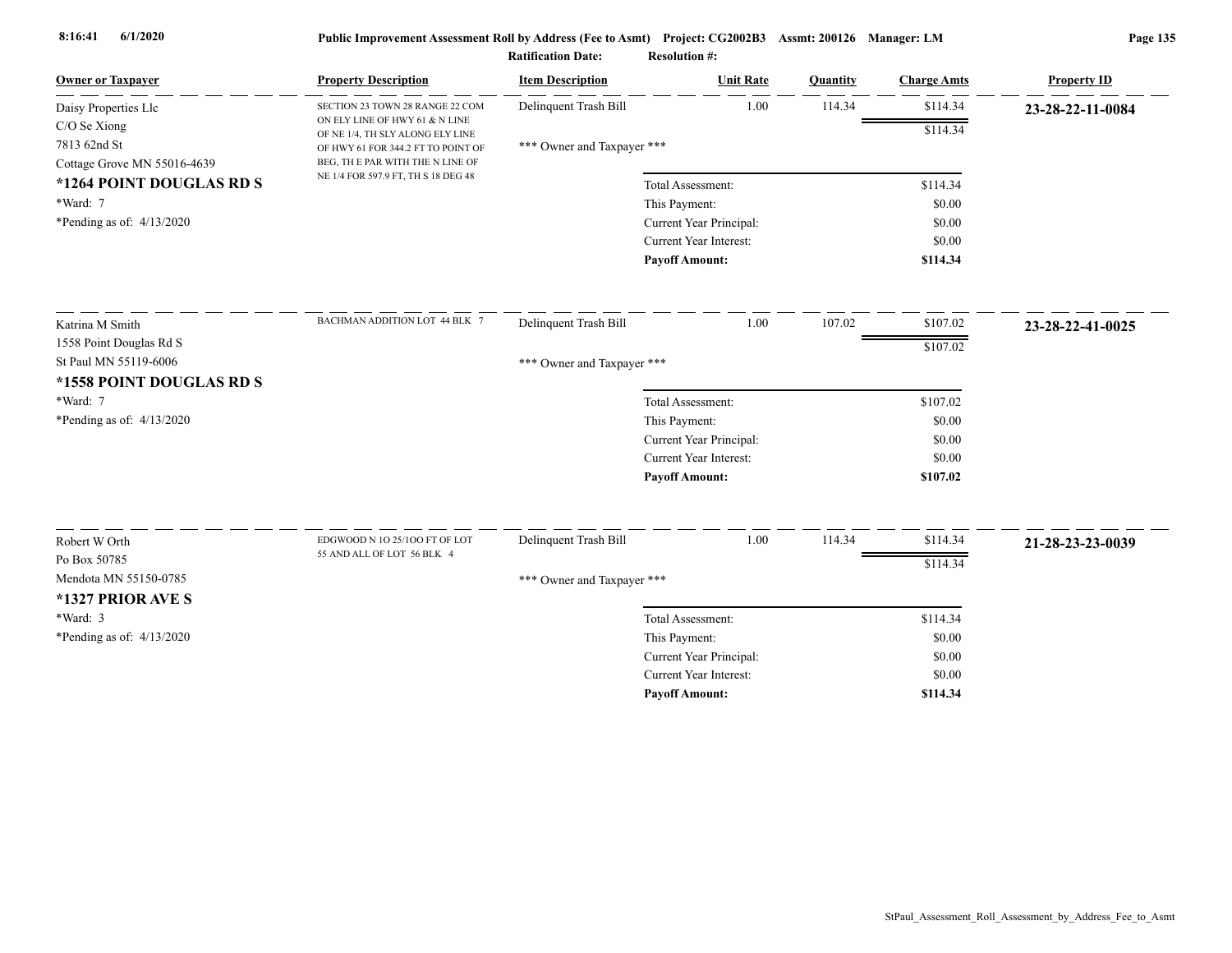| <b>Owner or Taxpayer</b>                        | <b>Property Description</b>                                        | <b>Item Description</b>    | <b>Unit Rate</b>              | <b>Quantity</b> | <b>Charge Amts</b> | <b>Property ID</b> |
|-------------------------------------------------|--------------------------------------------------------------------|----------------------------|-------------------------------|-----------------|--------------------|--------------------|
| Trisha L Becker                                 | EDGWOOD S 1/2 OF LOT 36 AND ALL                                    | Delinquent Trash Bill      | 1.00                          | 104.61          | \$104.61           | 21-28-23-23-0025   |
| Gemechu F Urgessa                               | OF LOT 35 BLK 4                                                    |                            |                               |                 | \$104.61           |                    |
| 1397 Prior Ave S                                |                                                                    | *** Owner and Taxpayer *** |                               |                 |                    |                    |
| St Paul MN 55116-2656                           |                                                                    |                            |                               |                 |                    |                    |
| *1397 PRIOR AVE S                               |                                                                    |                            | Total Assessment:             |                 | \$104.61           |                    |
| *Ward: 3                                        |                                                                    |                            | This Payment:                 |                 | \$0.00             |                    |
| *Pending as of: $4/13/2020$                     |                                                                    |                            | Current Year Principal:       |                 | \$0.00             |                    |
|                                                 |                                                                    |                            | <b>Current Year Interest:</b> |                 | \$0.00             |                    |
|                                                 |                                                                    |                            | <b>Payoff Amount:</b>         |                 | \$104.61           |                    |
| Elaine M Beaubien                               | ROGERS AND HENDRICKS ACRE                                          | Delinquent Trash Bill      | 1.00                          | 66.20           | \$66.20            | 22-29-22-31-0026   |
| Po Box 7875                                     | LOTS NO. 2 S 49 FT OF N 1/2 OF LOT                                 |                            |                               |                 | \$66.20            |                    |
| Louisville KY 40257-0875                        | 10 BLK 2                                                           | *** Owner and Taxpayer *** |                               |                 |                    |                    |
| *1350 PROSPERITY AVE                            |                                                                    |                            |                               |                 |                    |                    |
| *Ward: 6                                        |                                                                    |                            | Total Assessment:             |                 | \$66.20            |                    |
| *Pending as of: 4/13/2020                       |                                                                    |                            | This Payment:                 |                 | \$0.00             |                    |
|                                                 |                                                                    |                            | Current Year Principal:       |                 | \$0.00             |                    |
|                                                 |                                                                    |                            | Current Year Interest:        |                 | \$0.00             |                    |
|                                                 |                                                                    |                            | <b>Payoff Amount:</b>         |                 | \$66.20            |                    |
|                                                 |                                                                    |                            |                               |                 |                    |                    |
| <b>Stephen Timothy Burson</b>                   | ROGERS AND HENDRICKS ACRE<br>LOTS NO. 2 SLY 92 FT OF ELY QUAD      | Delinquent Trash Bill      | 1.00                          | 133.37          | \$133.37           | 22-29-22-31-0029   |
| 19049 Ireton Way                                | RANGULAR PART OF LOT 1                                             |                            |                               |                 | \$133.37           |                    |
| Lakeville MN 55044-4111<br>*1427 PROSPERITY AVE | MEASURING 66 95/100 FT ON N L<br>AND 66 95/100 FT ON S L OF SD LOT | *** Owner and Taxpayer *** |                               |                 |                    |                    |
| *Ward: 6                                        | 1 BLK 1                                                            |                            | Total Assessment:             |                 | \$133.37           |                    |
| *Pending as of: $4/13/2020$                     |                                                                    |                            | This Payment:                 |                 | \$0.00             |                    |
|                                                 |                                                                    |                            | Current Year Principal:       |                 | \$0.00             |                    |
|                                                 |                                                                    |                            | <b>Current Year Interest:</b> |                 | \$0.00             |                    |
|                                                 |                                                                    |                            | <b>Pavoff Amount:</b>         |                 | \$133.37           |                    |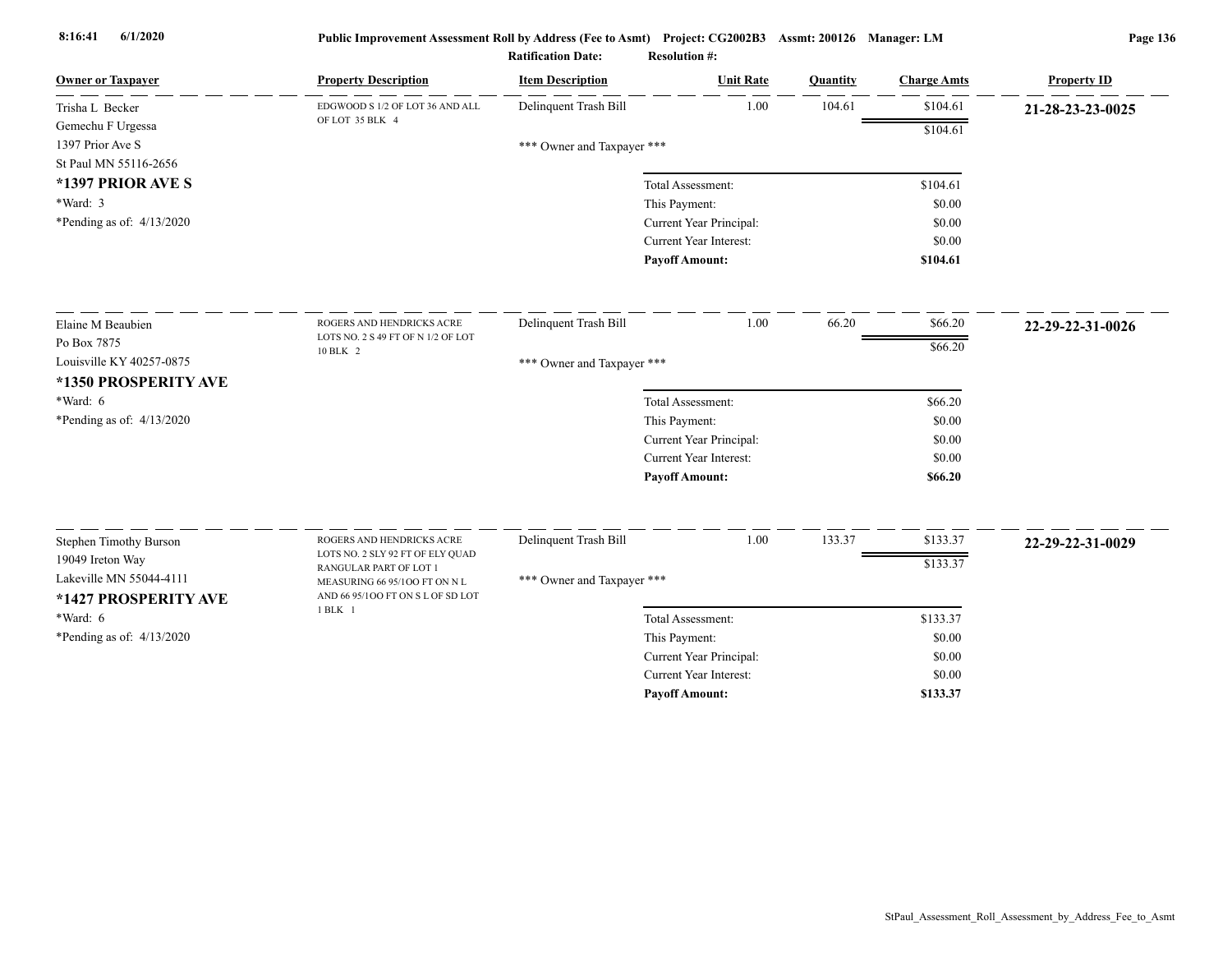| <b>Owner or Taxpayer</b>    | <b>Property Description</b>               | <b>Item Description</b>    | <b>Unit Rate</b>                                  | Quantity | <b>Charge Amts</b> | <b>Property ID</b> |
|-----------------------------|-------------------------------------------|----------------------------|---------------------------------------------------|----------|--------------------|--------------------|
| Sharon Lee M Radke          | BISANZ HIGHLAND PLAINS NO. 2 EX           | Delinquent Trash Bill      | 1.00                                              | 61.74    | \$61.74            | 21-28-23-22-0034   |
| 1996 Ramlow Pl              | W 45 FT LOT 13 AND ALL OF LOT 14<br>BLK 7 |                            |                                                   |          | \$61.74            |                    |
| St Paul MN 55116-2515       |                                           | *** Owner and Taxpayer *** |                                                   |          |                    |                    |
| *1996 RAMLOW PL             |                                           |                            |                                                   |          |                    |                    |
| *Ward: 3                    |                                           |                            | Total Assessment:                                 |          | \$61.74            |                    |
| *Pending as of: $4/13/2020$ |                                           |                            | This Payment:                                     |          | \$0.00<br>\$0.00   |                    |
|                             |                                           |                            | Current Year Principal:<br>Current Year Interest: |          | \$0.00             |                    |
|                             |                                           |                            | <b>Pavoff Amount:</b>                             |          | \$61.74            |                    |
|                             |                                           |                            |                                                   |          |                    |                    |
| Mahmoud Y Shahin            | ST ANTHONY PARK NORTH LOT 14              | Delinquent Trash Bill      | 1.00                                              | 66.20    | \$66.20            | 20-29-23-14-0132   |
| 1440 Raymond Ave            | <b>BLK</b> 17                             |                            |                                                   |          | \$66.20            |                    |
| St Paul MN 55108-1428       |                                           | *** Owner and Taxpayer *** |                                                   |          |                    |                    |
| *1440 RAYMOND AVE           |                                           |                            |                                                   |          |                    |                    |
| *Ward: 4                    |                                           |                            | Total Assessment:                                 |          | \$66.20            |                    |
| *Pending as of: 4/13/2020   |                                           |                            | This Payment:                                     |          | \$0.00             |                    |
|                             |                                           |                            | Current Year Principal:                           |          | \$0.00             |                    |
|                             |                                           |                            | Current Year Interest:                            |          | \$0.00             |                    |
|                             |                                           |                            | <b>Payoff Amount:</b>                             |          | \$66.20            |                    |
| Jeffrey J Wait              | PALISADE ADDITION TO SAINT PAUL           | Delinquent Trash Bill      | 1.00                                              | 107.02   | \$107.02           | 22-28-23-23-0009   |
| 2735 Randolph St Ne         | LOT 7BLK 9                                |                            |                                                   |          | \$107.02           |                    |
| Minneapolis MN 55415-2621   |                                           | *** Owner and Taxpayer *** |                                                   |          |                    |                    |
| *2310 ROCKWOOD AVE          |                                           |                            |                                                   |          |                    |                    |
| *Ward: 3                    |                                           |                            | Total Assessment:                                 |          | \$107.02           |                    |
| *Pending as of: $4/13/2020$ |                                           |                            | This Payment:                                     |          | \$0.00             |                    |
|                             |                                           |                            | Current Year Principal:                           |          | \$0.00             |                    |
|                             |                                           |                            | <b>Current Year Interest:</b>                     |          | \$0.00             |                    |
|                             |                                           |                            | <b>Pavoff Amount:</b>                             |          | \$107.02           |                    |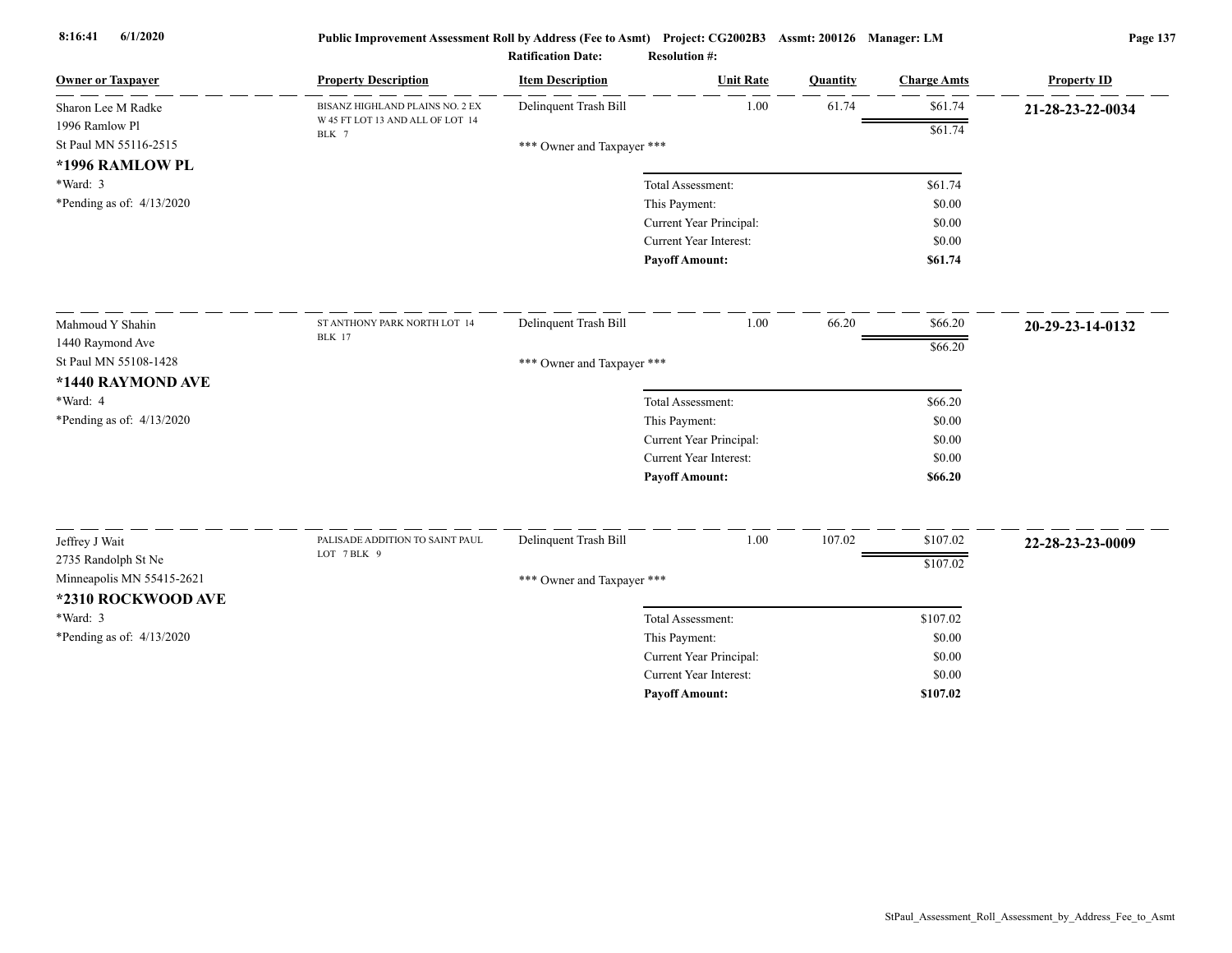| <b>Owner or Taxpayer</b>                 | <b>Property Description</b>                    | <b>Item Description</b>    | <b>Unit Rate</b>              | Quantity | <b>Charge Amts</b> | <b>Property ID</b> |
|------------------------------------------|------------------------------------------------|----------------------------|-------------------------------|----------|--------------------|--------------------|
| Prelude Equities Llc                     | HAYDEN HEIGHTS LOTS 6 & LOT 7                  | Delinquent Trash Bill      | 1.00                          | 114.34   | \$114.34           | 23-29-22-31-0004   |
| 355 Commerce Ct                          | BLK 7                                          |                            |                               |          | \$114.34           |                    |
| Vadnais Heights MN 55127-8506            |                                                | *** Owner and Taxpayer *** |                               |          |                    |                    |
| <b>*1415 RUTH ST N</b>                   |                                                |                            |                               |          |                    |                    |
| *Ward: 6                                 |                                                |                            | Total Assessment:             |          | \$114.34           |                    |
| *Pending as of: $4/13/2020$              |                                                |                            | This Payment:                 |          | \$0.00             |                    |
|                                          |                                                |                            | Current Year Principal:       |          | \$0.00             |                    |
|                                          |                                                |                            | <b>Current Year Interest:</b> |          | \$0.00             |                    |
|                                          |                                                |                            | <b>Payoff Amount:</b>         |          | \$114.34           |                    |
| Arlene E Sobiech                         | SEARLE'S ADDITION TO THE CITY OF               | Delinquent Trash Bill      | 1.00                          | 66.02    | \$66.02            | 20-29-22-42-0111   |
| 1370 Searle St                           | ST. PAUL, RAMSEY COUNTY, MINN.                 |                            |                               |          | \$66.02            |                    |
| St Paul MN 55130-3426                    | LOT 1 BLK 1                                    | *** Owner and Taxpayer *** |                               |          |                    |                    |
| *1370 SEARLE ST                          |                                                |                            |                               |          |                    |                    |
| $*Ward: 6$                               |                                                |                            | Total Assessment:             |          | \$66.02            |                    |
| *Pending as of: 4/13/2020                |                                                |                            | This Payment:                 |          | \$0.00             |                    |
|                                          |                                                |                            | Current Year Principal:       |          | \$0.00             |                    |
|                                          |                                                |                            | Current Year Interest:        |          | \$0.00             |                    |
|                                          |                                                |                            | <b>Payoff Amount:</b>         |          | \$66.02            |                    |
|                                          |                                                |                            |                               |          |                    |                    |
| Eric S P Guire                           | FRANKSON'S COMO PARK ADDITION<br>LOT 15 BLK 16 | Delinquent Trash Bill      | 1.00                          | 77.36    | \$77.36            | 22-29-23-31-0048   |
| Mary M P Guire                           |                                                |                            |                               |          | \$77.36            |                    |
| 1381 Sheldon St<br>St Paul MN 55108-2410 |                                                | *** Owner and Taxpayer *** |                               |          |                    |                    |
| *1381 SHELDON ST                         |                                                |                            | Total Assessment:             |          | \$77.36            |                    |
| *Ward: 4                                 |                                                |                            | This Payment:                 |          | \$0.00             |                    |
| *Pending as of: 4/13/2020                |                                                |                            | Current Year Principal:       |          | \$0.00             |                    |
|                                          |                                                |                            | Current Year Interest:        |          | \$0.00             |                    |
|                                          |                                                |                            | <b>Payoff Amount:</b>         |          | \$77.36            |                    |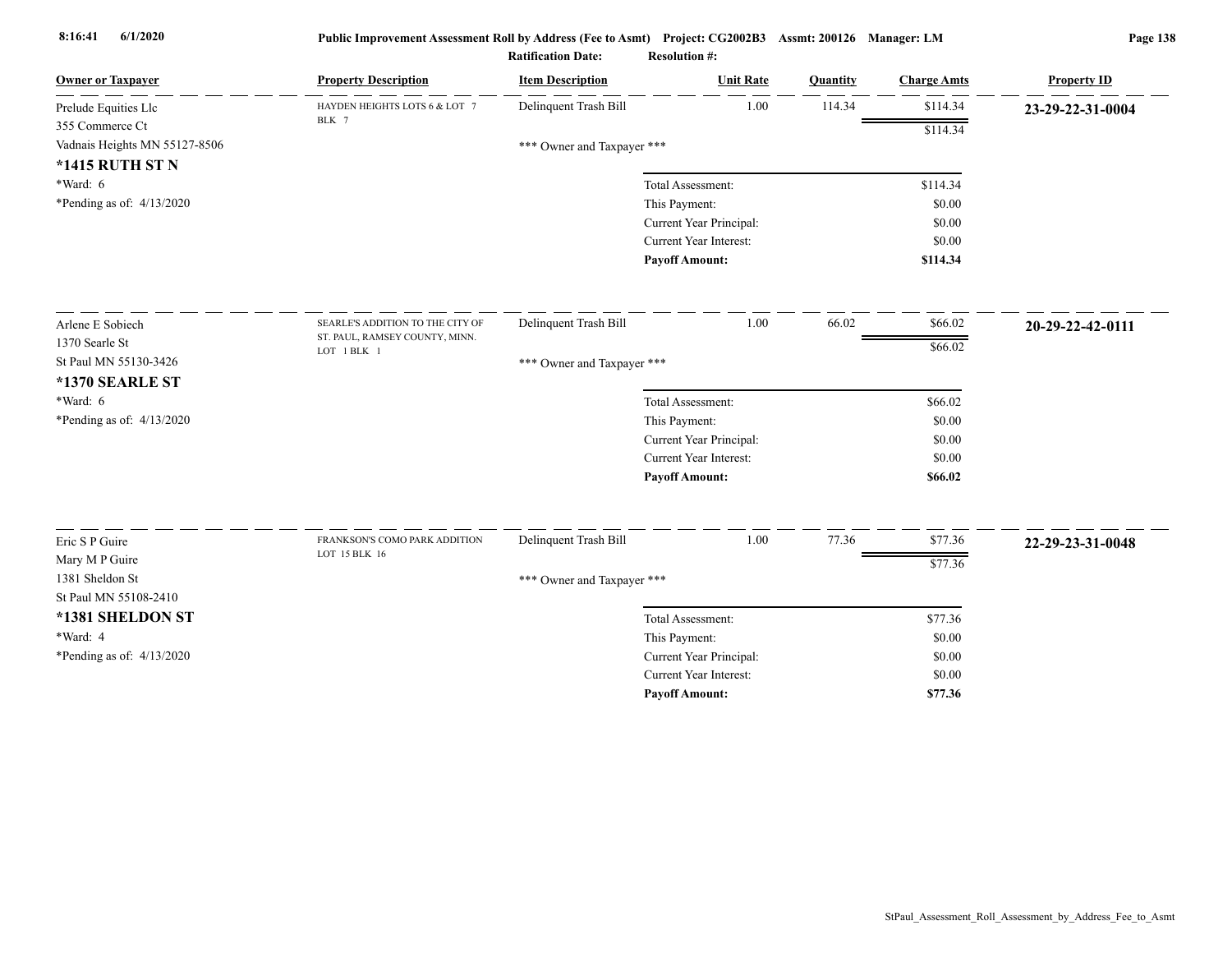| <b>Owner or Taxpayer</b>     | <b>Property Description</b>                   | <b>Item Description</b>    | <b>Unit Rate</b>                                         | Quantity | <b>Charge Amts</b> | <b>Property ID</b> |
|------------------------------|-----------------------------------------------|----------------------------|----------------------------------------------------------|----------|--------------------|--------------------|
| Paul T Seeba                 | FRANKSON'S COMO PARK ADDITION                 | Delinquent Trash Bill      | 1.00                                                     | 107.02   | \$107.02           | 22-29-23-31-0044   |
| Louise T Seeba               | S 2O FT OF LOT 1O AND ALL OF LOT<br>11 BLK 16 |                            |                                                          |          | \$107.02           |                    |
| 1399 Sheldon St              |                                               | *** Owner and Taxpayer *** |                                                          |          |                    |                    |
| St Paul MN 55108-2410        |                                               |                            |                                                          |          |                    |                    |
| *1399 SHELDON ST<br>*Ward: 4 |                                               |                            | Total Assessment:                                        |          | \$107.02           |                    |
|                              |                                               |                            | This Payment:                                            |          | \$0.00<br>\$0.00   |                    |
| *Pending as of: $4/13/2020$  |                                               |                            | Current Year Principal:<br><b>Current Year Interest:</b> |          | \$0.00             |                    |
|                              |                                               |                            | <b>Payoff Amount:</b>                                    |          | \$107.02           |                    |
|                              |                                               |                            |                                                          |          |                    |                    |
| Daniel D Thorson             | HOMECROFT, AN ADDITION TO THE                 | Delinquent Trash Bill      | 1.00                                                     | 107.02   | \$107.02           | 21-28-23-12-0103   |
| 1763 Sheridan Ave            | CITY OF ST. PAUL LOT 23 BLK 2                 |                            |                                                          |          | \$107.02           |                    |
| St Paul MN 55116-2731        |                                               | *** Owner and Taxpayer *** |                                                          |          |                    |                    |
| *1763 SHERIDAN AVE           |                                               |                            |                                                          |          |                    |                    |
| *Ward: 3                     |                                               |                            | Total Assessment:                                        |          | \$107.02           |                    |
| *Pending as of: 4/13/2020    |                                               |                            | This Payment:                                            |          | \$0.00             |                    |
|                              |                                               |                            | Current Year Principal:                                  |          | \$0.00             |                    |
|                              |                                               |                            | <b>Current Year Interest:</b>                            |          | \$0.00             |                    |
|                              |                                               |                            | <b>Payoff Amount:</b>                                    |          | \$107.02           |                    |
| Tabitha Ragna Armstrong      | SOUTH HIGHLAND PARK E 31 FT OF                | Delinquent Trash Bill      | 1.00                                                     | 77.36    | \$77.36            | 21-28-23-22-0140   |
| 2015 Sheridan Ave            | LOT 21 AND EX E 21 FT LOT 22 BLK              |                            |                                                          |          | \$77.36            |                    |
| St Paul MN 55116-2662        | $\overline{2}$                                | *** Owner and Taxpayer *** |                                                          |          |                    |                    |
| *2015 SHERIDAN AVE           |                                               |                            |                                                          |          |                    |                    |
| *Ward: 3                     |                                               |                            | Total Assessment:                                        |          | \$77.36            |                    |
| *Pending as of: 4/13/2020    |                                               |                            | This Payment:                                            |          | \$0.00             |                    |
|                              |                                               |                            | Current Year Principal:                                  |          | \$0.00             |                    |
|                              |                                               |                            | <b>Current Year Interest:</b>                            |          | \$0.00             |                    |
|                              |                                               |                            | <b>Pavoff Amount:</b>                                    |          | \$77.36            |                    |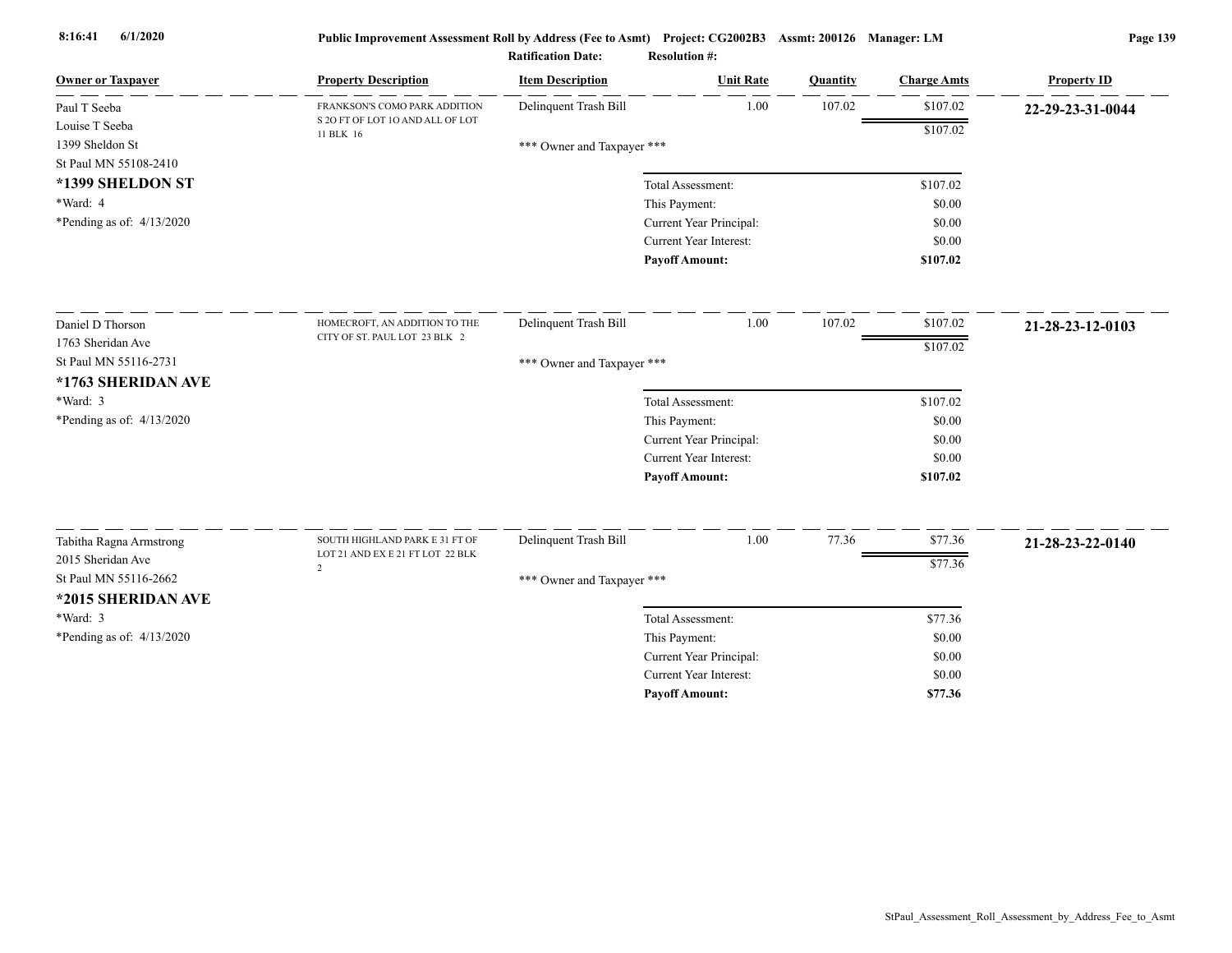|                                                |                                 | <b>Ratification Date:</b>  | <b>Resolution #:</b>                              |          |                    |                    |
|------------------------------------------------|---------------------------------|----------------------------|---------------------------------------------------|----------|--------------------|--------------------|
| <b>Owner or Taxpayer</b>                       | <b>Property Description</b>     | <b>Item Description</b>    | <b>Unit Rate</b>                                  | Quantity | <b>Charge Amts</b> | <b>Property ID</b> |
| Laja Fruling                                   | EDGWOOD LOT 1 BLK 2             | Delinquent Trash Bill      | 1.00                                              | 77.36    | \$77.36            | 21-28-23-23-0074   |
| 2024 Sheridan Ave                              |                                 |                            |                                                   |          | \$77.36            |                    |
| St Paul MN 55116-2647                          |                                 | *** Owner and Taxpayer *** |                                                   |          |                    |                    |
| *2024 SHERIDAN AVE                             |                                 |                            |                                                   |          |                    |                    |
| $*Ward: 3$                                     |                                 |                            | Total Assessment:                                 |          | \$77.36            |                    |
| *Pending as of: 4/13/2020                      |                                 |                            | This Payment:                                     |          | \$0.00             |                    |
|                                                |                                 |                            | Current Year Principal:                           |          | \$0.00             |                    |
|                                                |                                 |                            | Current Year Interest:                            |          | \$0.00             |                    |
|                                                |                                 |                            | <b>Payoff Amount:</b>                             |          | \$77.36            |                    |
|                                                | SOUTH HIGHLAND PARK EX E 41 FT  |                            | 1.00                                              | 77.36    |                    |                    |
| <b>Bradley C Martinez</b><br>2027 Sheridan Ave | LOT 20 AND ALL OF LOT 19 BLK 2  | Delinquent Trash Bill      |                                                   |          | \$77.36            | 21-28-23-22-0138   |
| St Paul MN 55116-2662                          |                                 |                            |                                                   |          | \$77.36            |                    |
| *2027 SHERIDAN AVE                             |                                 | *** Owner and Taxpayer *** |                                                   |          |                    |                    |
| *Ward: 3                                       |                                 |                            |                                                   |          |                    |                    |
| *Pending as of: 4/13/2020                      |                                 |                            | Total Assessment:                                 |          | \$77.36<br>\$0.00  |                    |
|                                                |                                 |                            | This Payment:                                     |          | \$0.00             |                    |
|                                                |                                 |                            | Current Year Principal:<br>Current Year Interest: |          | \$0.00             |                    |
|                                                |                                 |                            | <b>Payoff Amount:</b>                             |          | \$77.36            |                    |
|                                                |                                 |                            |                                                   |          |                    |                    |
| Pa Nyia Vang                                   | FRED S. HERRING'S PLAT 1 LOT 17 | Delinquent Trash Bill      | 1.00                                              | 114.34   | \$114.34           | 22-29-22-42-0017   |
| Shoua Vang                                     | BLK 1                           |                            |                                                   |          | \$114.34           |                    |
| 1621 Sherwood Ave                              |                                 | *** Owner and Taxpayer *** |                                                   |          |                    |                    |
| St Paul MN 55106-2214                          |                                 |                            |                                                   |          |                    |                    |
| *1621 SHERWOOD AVE                             |                                 |                            | Total Assessment:                                 |          | \$114.34           |                    |
| *Ward: $6$                                     |                                 |                            | This Payment:                                     |          | \$0.00             |                    |
| *Pending as of: 4/13/2020                      |                                 |                            | Current Year Principal:                           |          | \$0.00             |                    |
|                                                |                                 |                            | Current Year Interest:                            |          | \$0.00             |                    |
|                                                |                                 |                            | <b>Payoff Amount:</b>                             |          | \$114.34           |                    |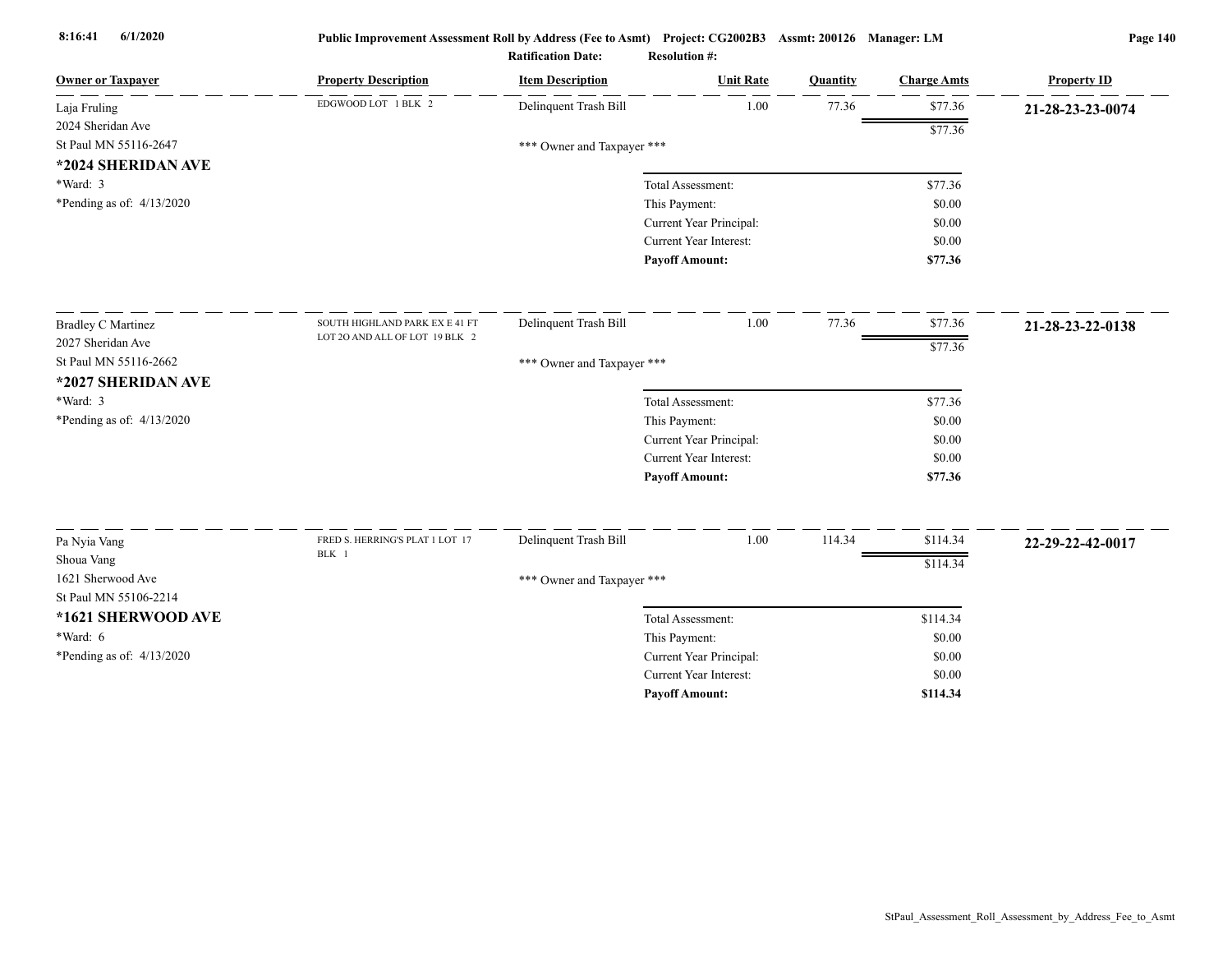| <b>Owner or Taxpayer</b>    | <b>Property Description</b>     | <b>Item Description</b>    | <b>Unit Rate</b>              | Quantity | <b>Charge Amts</b> | <b>Property ID</b> |
|-----------------------------|---------------------------------|----------------------------|-------------------------------|----------|--------------------|--------------------|
| Jennifer L Weber            | FRED S. HERRING'S PLAT 1 LOT 7  | Delinquent Trash Bill      | 1.00                          | 114.34   | \$114.34           | 22-29-22-42-0031   |
| 1626 Sherwood Ave           | BLK 2                           |                            |                               |          | \$114.34           |                    |
| St Paul MN 55106-2215       |                                 | *** Owner and Taxpayer *** |                               |          |                    |                    |
| *1626 SHERWOOD AVE          |                                 |                            |                               |          |                    |                    |
| *Ward: 6                    |                                 |                            | Total Assessment:             |          | \$114.34           |                    |
| *Pending as of: $4/13/2020$ |                                 |                            | This Payment:                 |          | \$0.00             |                    |
|                             |                                 |                            | Current Year Principal:       |          | \$0.00             |                    |
|                             |                                 |                            | <b>Current Year Interest:</b> |          | \$0.00             |                    |
|                             |                                 |                            | <b>Payoff Amount:</b>         |          | \$114.34           |                    |
| Foncilla Reece              | FRED S. HERRING'S PLAT 1 LOT 22 | Delinquent Trash Bill      | 1.00                          | 114.34   | \$114.34           | 22-29-22-42-0022   |
| 1649 Sherwood Ave           | BLK 1                           |                            |                               |          | \$114.34           |                    |
| St Paul MN 55106-2214       |                                 | *** Owner and Taxpayer *** |                               |          |                    |                    |
| *1649 SHERWOOD AVE          |                                 |                            |                               |          |                    |                    |
| $*Ward: 6$                  |                                 |                            | Total Assessment:             |          | \$114.34           |                    |
| *Pending as of: 4/13/2020   |                                 |                            | This Payment:                 |          | \$0.00             |                    |
|                             |                                 |                            | Current Year Principal:       |          | \$0.00             |                    |
|                             |                                 |                            | Current Year Interest:        |          | \$0.00             |                    |
|                             |                                 |                            | <b>Payoff Amount:</b>         |          | \$114.34           |                    |
| Chi Ying Yang               | FRED S. HERRING'S PLAT 1 LOT 24 | Delinquent Trash Bill      | 1.00                          | 107.02   | \$107.02           | 22-29-22-42-0024   |
| 1657 Sherwood Ave           | BLK 1                           |                            |                               |          | \$107.02           |                    |
| St Paul MN 55106-2214       |                                 | *** Owner and Taxpayer *** |                               |          |                    |                    |
| *1657 SHERWOOD AVE          |                                 |                            |                               |          |                    |                    |
| *Ward: 6                    |                                 |                            | Total Assessment:             |          | \$107.02           |                    |
| *Pending as of: 4/13/2020   |                                 |                            | This Payment:                 |          | \$0.00             |                    |
|                             |                                 |                            | Current Year Principal:       |          | \$0.00             |                    |
|                             |                                 |                            | <b>Current Year Interest:</b> |          | \$0.00             |                    |
|                             |                                 |                            | <b>Payoff Amount:</b>         |          | \$107.02           |                    |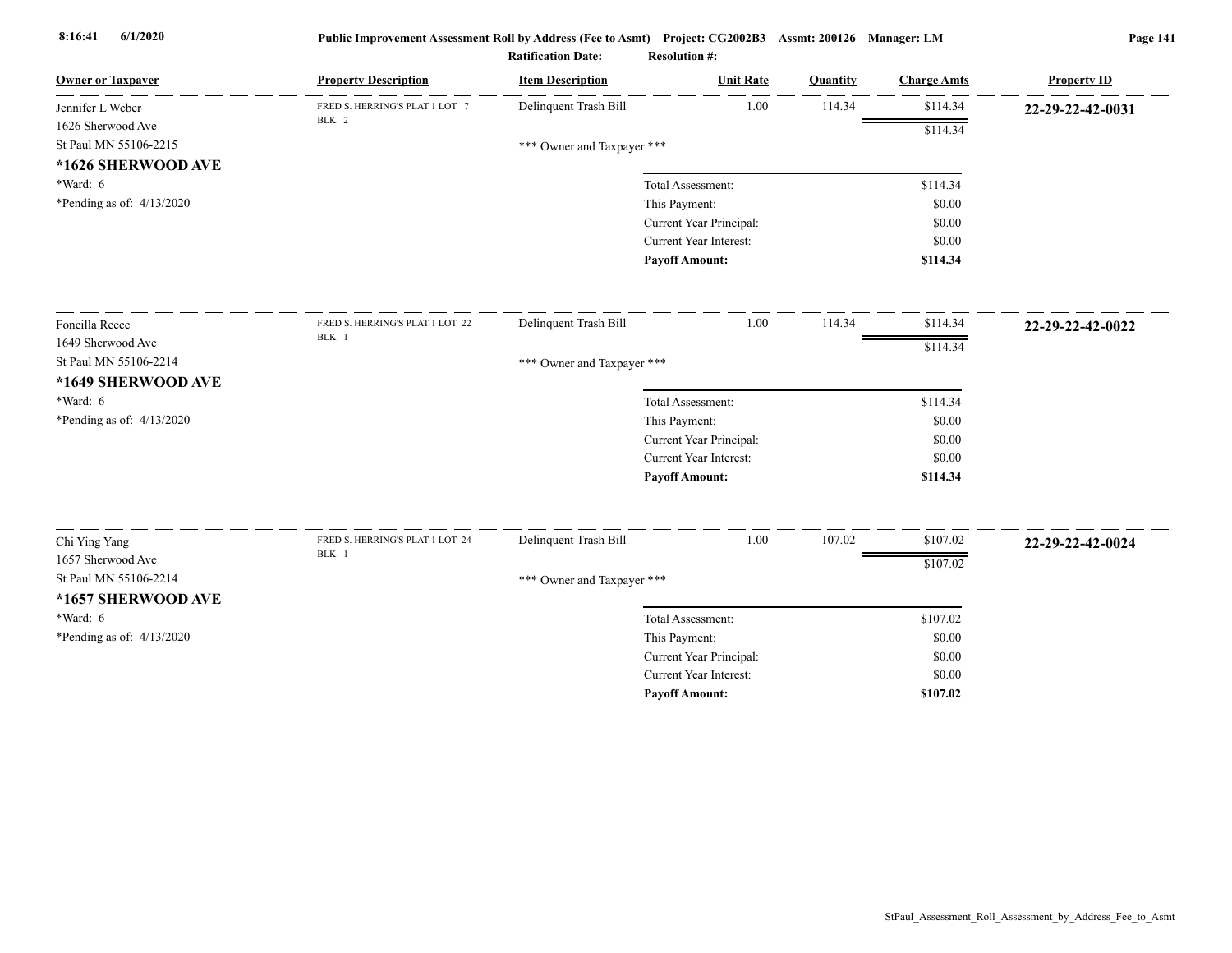| <b>Owner or Taxpayer</b>    | <b>Property Description</b>     | <b>Item Description</b>    | <b>Unit Rate</b>              | Quantity | <b>Charge Amts</b> | <b>Property ID</b> |
|-----------------------------|---------------------------------|----------------------------|-------------------------------|----------|--------------------|--------------------|
| Andres Martinez Iv          | CLINKENDEAN ADDITION W 1/2 OF   | Delinquent Trash Bill      | 1.00                          | 93.07    | \$93.07            | 22-29-22-41-0107   |
| 1673 Sherwood Ave           | LOT 14 AND ALL OF LOT 13 BLK 2  |                            |                               |          | \$93.07            |                    |
| St Paul MN 55106-2216       |                                 | *** Owner and Taxpayer *** |                               |          |                    |                    |
| *1673 SHERWOOD AVE          |                                 |                            |                               |          |                    |                    |
| $*Ward: 6$                  |                                 |                            | Total Assessment:             |          | \$93.07            |                    |
| *Pending as of: 4/13/2020   |                                 |                            | This Payment:                 |          | \$0.00             |                    |
|                             |                                 |                            | Current Year Principal:       |          | \$0.00             |                    |
|                             |                                 |                            | Current Year Interest:        |          | \$0.00             |                    |
|                             |                                 |                            | <b>Payoff Amount:</b>         |          | \$93.07            |                    |
| Andrew D Hybben             | SPEISERS ADDITION LOT 32        | Delinquent Trash Bill      | 1.00                          | 114.34   | \$114.34           | 20-29-22-42-0029   |
| 11319 Pierce St Ne          |                                 |                            |                               |          | \$114.34           |                    |
| Blaine MN 55434-3836        |                                 | *** Owner and Taxpayer *** |                               |          |                    |                    |
| *625 SHERWOOD AVE           |                                 |                            |                               |          |                    |                    |
| $*Ward: 6$                  |                                 |                            | Total Assessment:             |          | \$114.34           |                    |
| *Pending as of: $4/13/2020$ |                                 |                            | This Payment:                 |          | \$0.00             |                    |
|                             |                                 |                            | Current Year Principal:       |          | \$0.00             |                    |
|                             |                                 |                            | Current Year Interest:        |          | \$0.00             |                    |
|                             |                                 |                            | <b>Payoff Amount:</b>         |          | \$114.34           |                    |
| Athena V Hollins            | DENNY HILL ADDITION TO THE CITY | Delinquent Trash Bill      | 1.00                          | 107.02   | \$107.02           |                    |
| David Hollins               | OF SAINT PAUL LOT 27 BLK 1      |                            |                               |          |                    | 20-29-22-42-0155   |
| 672 Sherwood Ave            |                                 |                            |                               |          | \$107.02           |                    |
| St Paul MN 55106-1713       |                                 | *** Owner and Taxpayer *** |                               |          |                    |                    |
| *672 SHERWOOD AVE           |                                 |                            | Total Assessment:             |          | \$107.02           |                    |
| $*Ward: 6$                  |                                 |                            | This Payment:                 |          | \$0.00             |                    |
| *Pending as of: 4/13/2020   |                                 |                            | Current Year Principal:       |          | \$0.00             |                    |
|                             |                                 |                            | <b>Current Year Interest:</b> |          | \$0.00             |                    |
|                             |                                 |                            | <b>Pavoff Amount:</b>         |          | \$107.02           |                    |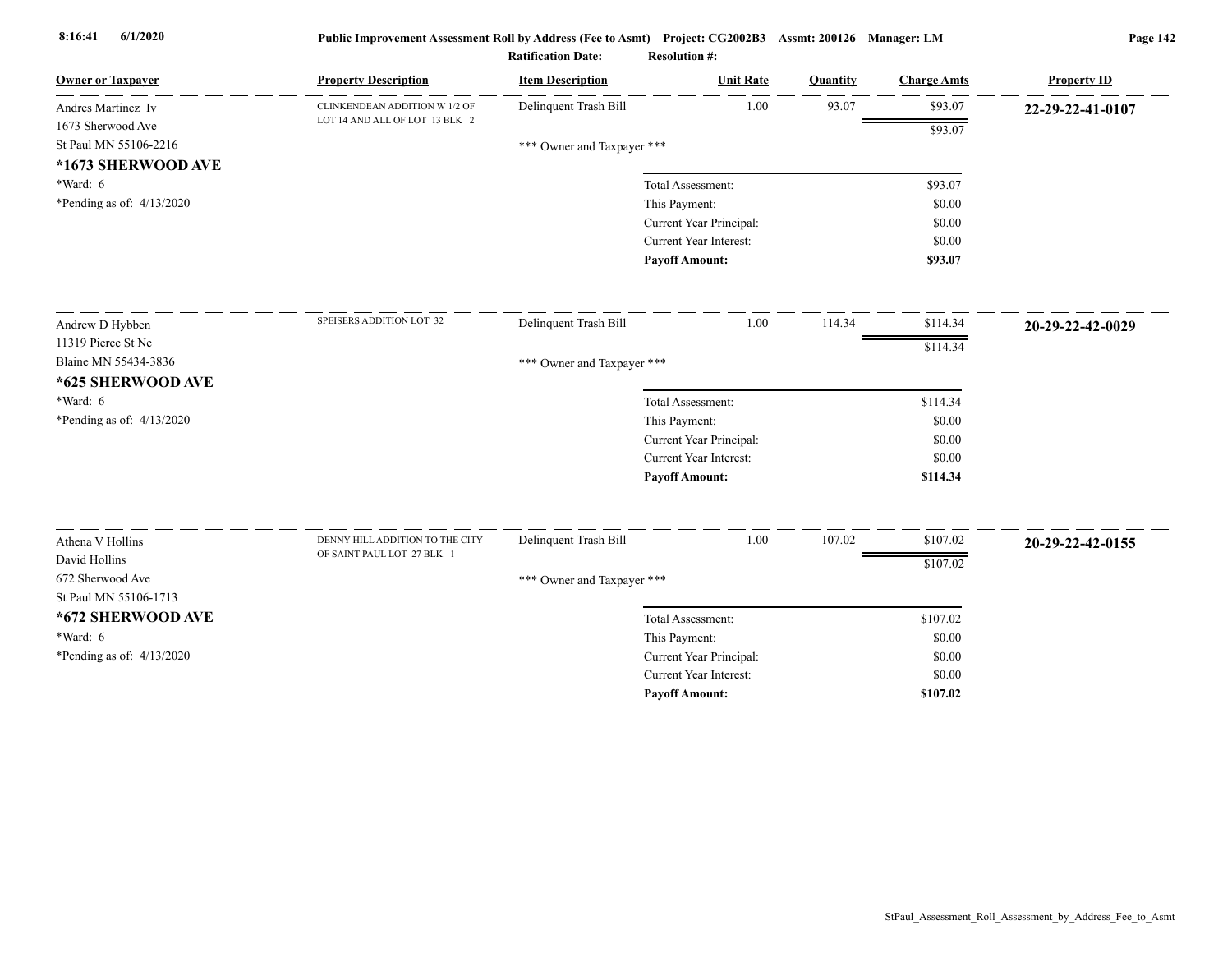| <b>Owner or Taxpayer</b>  | <b>Property Description</b>    | <b>Item Description</b>    | <b>Unit Rate</b>              | Quantity | <b>Charge Amts</b> | <b>Property ID</b> |
|---------------------------|--------------------------------|----------------------------|-------------------------------|----------|--------------------|--------------------|
| Rosalie A Mccann          | MCKINNON'S 2ND ADDITION LOT 2O | Delinquent Trash Bill      | 1.00                          | 114.34   | \$114.34           | 20-29-22-42-0051   |
| 687 Sherwood Ave          | AND W 2 45/100 FT OF LOT 21    |                            |                               |          | \$114.34           |                    |
| St Paul MN 55106-1712     |                                | *** Owner and Taxpayer *** |                               |          |                    |                    |
| *687 SHERWOOD AVE         |                                |                            |                               |          |                    |                    |
| *Ward: 6                  |                                |                            | Total Assessment:             |          | \$114.34           |                    |
| *Pending as of: 4/13/2020 |                                |                            | This Payment:                 |          | \$0.00             |                    |
|                           |                                |                            | Current Year Principal:       |          | \$0.00             |                    |
|                           |                                |                            | <b>Current Year Interest:</b> |          | \$0.00             |                    |
|                           |                                |                            | <b>Payoff Amount:</b>         |          | \$114.34           |                    |
| Nicholas J Biagi          | LANE'S PHALEN PLACE LOT 13 BLK | Delinquent Trash Bill      | 1.00                          | 147.60   | \$147.60           | 20-29-22-41-0038   |
| Heidi A Biagi             | $\overline{2}$                 |                            |                               |          | \$147.60           |                    |
| 702 Sherwood Ave          |                                | *** Owner and Taxpayer *** |                               |          |                    |                    |
| St Paul MN 55106-1715     |                                |                            |                               |          |                    |                    |
| *702 SHERWOOD AVE         |                                |                            | Total Assessment:             |          | \$147.60           |                    |
| *Ward: 6                  |                                |                            | This Payment:                 |          | \$0.00             |                    |
| *Pending as of: 4/13/2020 |                                |                            | Current Year Principal:       |          | \$0.00             |                    |
|                           |                                |                            | <b>Current Year Interest:</b> |          | \$0.00             |                    |
|                           |                                |                            | <b>Payoff Amount:</b>         |          | \$147.60           |                    |
| Theresa E Marble          | LANE'S PHALEN PLACE LOT 18 BLK | Delinquent Trash Bill      | 1.00                          | 107.02   | \$107.02           | 20-29-22-41-0015   |
| 715 Sherwood Ave          |                                |                            |                               |          | \$107.02           |                    |
| St Paul MN 55106-1714     |                                | *** Owner and Taxpayer *** |                               |          |                    |                    |
| *715 SHERWOOD AVE         |                                |                            |                               |          |                    |                    |
| *Ward: 6                  |                                |                            | Total Assessment:             |          | \$107.02           |                    |
| *Pending as of: 4/13/2020 |                                |                            | This Payment:                 |          | \$0.00             |                    |
|                           |                                |                            | Current Year Principal:       |          | \$0.00             |                    |
|                           |                                |                            | <b>Current Year Interest:</b> |          | \$0.00             |                    |
|                           |                                |                            | <b>Pavoff Amount:</b>         |          | \$107.02           |                    |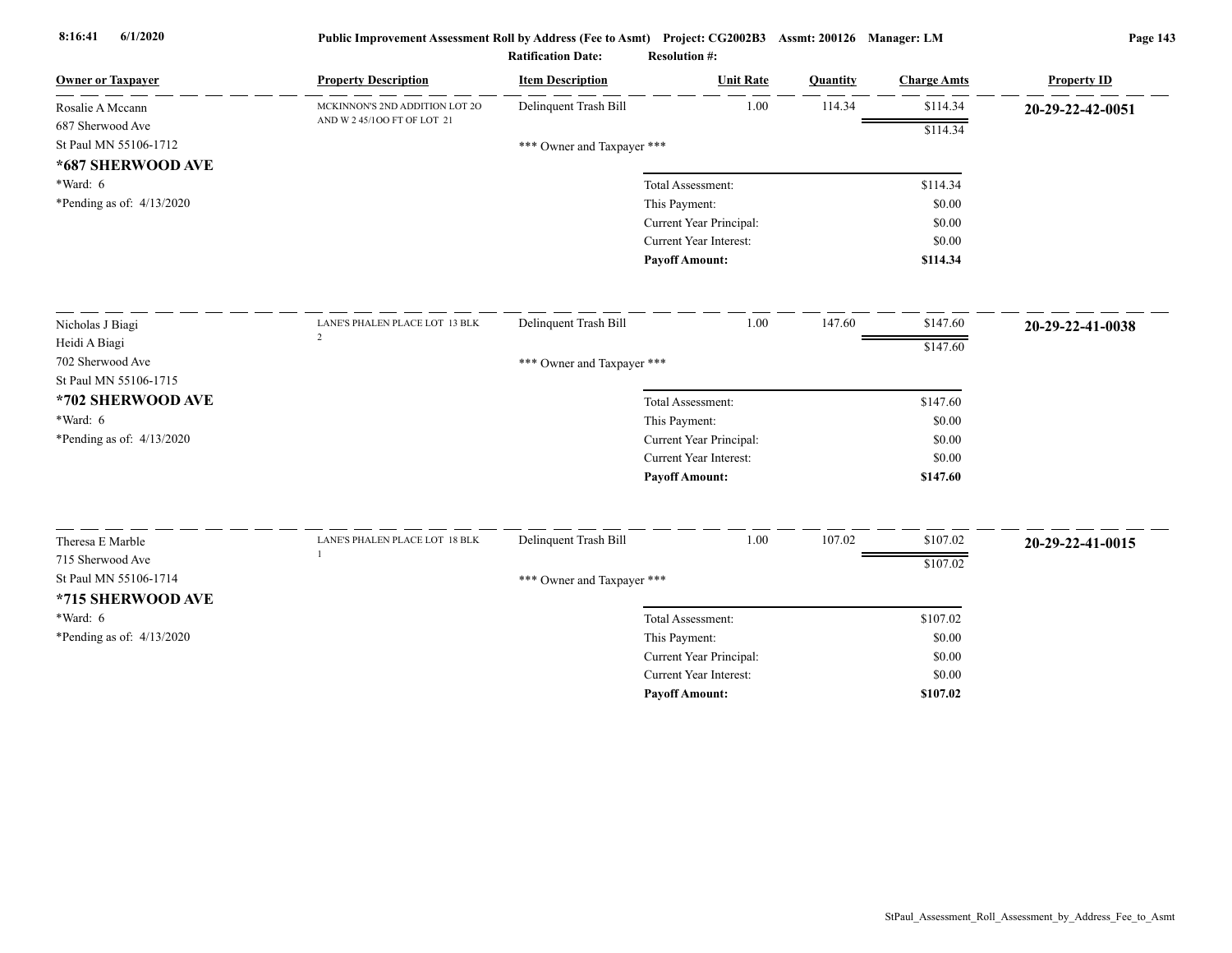| <b>Owner or Taxpayer</b>                   | <b>Property Description</b>                            | <b>Item Description</b>    | <b>Unit Rate</b>        | Quantity | <b>Charge Amts</b> | <b>Property ID</b> |
|--------------------------------------------|--------------------------------------------------------|----------------------------|-------------------------|----------|--------------------|--------------------|
| <b>Billie Stensby</b>                      | LANE'S PHALEN GROVE ADD., ST.                          | Delinquent Trash Bill      | 1.00                    | 114.34   | \$114.34           | 21-29-22-32-0045   |
| 855 Sherwood Ave                           | PAUL, MINN. W 1/2 OF LOT 24 AND<br>ALL OF LOT 23 BLK 2 |                            |                         |          | \$114.34           |                    |
| St Paul MN 55106-1813<br>*855 SHERWOOD AVE |                                                        | *** Owner and Taxpayer *** |                         |          |                    |                    |
| $*Ward: 6$                                 |                                                        |                            | Total Assessment:       |          | \$114.34           |                    |
| *Pending as of: $4/13/2020$                |                                                        |                            | This Payment:           |          | \$0.00             |                    |
|                                            |                                                        |                            | Current Year Principal: |          | \$0.00             |                    |
|                                            |                                                        |                            | Current Year Interest:  |          | \$0.00             |                    |
|                                            |                                                        |                            | <b>Payoff Amount:</b>   |          | \$114.34           |                    |
| Ashley N Thompson                          | LANE'S PHALEN GROVE ADD., ST.                          | Delinquent Trash Bill      | 1.00                    | 77.36    | \$77.36            | 21-29-22-32-0048   |
| Alyce J Steig                              | PAUL, MINN. LOT 27 BLK 2                               |                            |                         |          | \$77.36            |                    |
| 871 Sherwood Ave                           |                                                        | *** Owner and Taxpayer *** |                         |          |                    |                    |
| St Paul MN 55106-1813                      |                                                        |                            |                         |          |                    |                    |
| *871 SHERWOOD AVE                          |                                                        |                            | Total Assessment:       |          | \$77.36            |                    |
| *Ward: 6                                   |                                                        |                            | This Payment:           |          | \$0.00             |                    |
| *Pending as of: 4/13/2020                  |                                                        |                            | Current Year Principal: |          | \$0.00             |                    |
|                                            |                                                        |                            | Current Year Interest:  |          | \$0.00             |                    |
|                                            |                                                        |                            | <b>Payoff Amount:</b>   |          | \$77.36            |                    |
| Dana J Johnson                             | LANE'S PHALEN GROVE ADD., ST.                          | Delinquent Trash Bill      | 1.00                    | 114.34   | \$114.34           | 21-29-22-32-0016   |
| 881 Sherwood Ave                           | PAUL, MINN. LOT 18 BLK 1                               |                            |                         |          | \$114.34           |                    |
| St Paul MN 55106-1825<br>*881 SHERWOOD AVE |                                                        | *** Owner and Taxpayer *** |                         |          |                    |                    |
| $*Ward: 6$                                 |                                                        |                            | Total Assessment:       |          | \$114.34           |                    |
| *Pending as of: 4/13/2020                  |                                                        |                            | This Payment:           |          | \$0.00             |                    |
|                                            |                                                        |                            | Current Year Principal: |          | \$0.00             |                    |
|                                            |                                                        |                            | Current Year Interest:  |          | \$0.00             |                    |
|                                            |                                                        |                            | <b>Pavoff Amount:</b>   |          | \$114.34           |                    |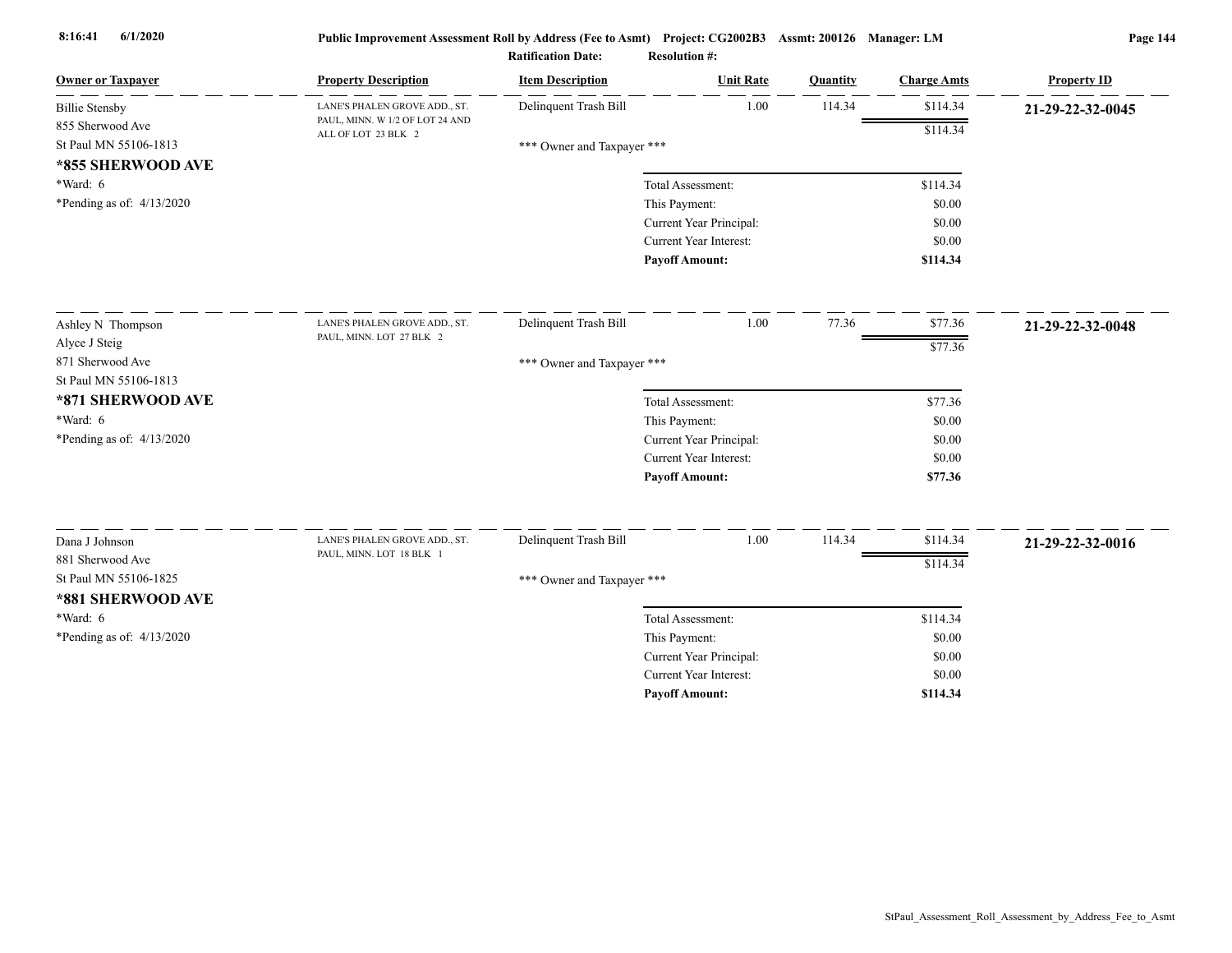| <b>Owner or Taxpayer</b>                 | <b>Property Description</b>                   | <b>Item Description</b>    | <b>Unit Rate</b>        | Quantity | <b>Charge Amts</b> | <b>Property ID</b> |
|------------------------------------------|-----------------------------------------------|----------------------------|-------------------------|----------|--------------------|--------------------|
| Calvin L Love Iii                        | LANE'S PHALEN GROVE ADD., ST.                 | Delinquent Trash Bill      | 1.00                    | 28.10    | \$28.10            | 21-29-22-32-0017   |
| 885 Sherwood Ave                         | PAUL, MINN. LOT 19 BLK 1                      |                            |                         |          | \$28.10            |                    |
| St Paul MN 55106-1825                    |                                               | *** Owner and Taxpayer *** |                         |          |                    |                    |
| *885 SHERWOOD AVE                        |                                               |                            |                         |          |                    |                    |
| $*Ward: 6$                               |                                               |                            | Total Assessment:       |          | \$28.10            |                    |
| *Pending as of: $4/13/2020$              |                                               |                            | This Payment:           |          | \$0.00             |                    |
|                                          |                                               |                            | Current Year Principal: |          | \$0.00             |                    |
|                                          |                                               |                            | Current Year Interest:  |          | \$0.00             |                    |
|                                          |                                               |                            | <b>Payoff Amount:</b>   |          | \$28.10            |                    |
| Benjamin R Helle                         | LANE'S PHALEN GROVE ADD., ST.                 | Delinquent Trash Bill      | 1.00                    | 114.34   | \$114.34           | 21-29-22-32-0088   |
| 892 Sherwood Ave                         | PAUL, MINN. LOT 15 BLK 4                      |                            |                         |          | \$114.34           |                    |
| St Paul MN 55106-1815                    |                                               | *** Owner and Taxpayer *** |                         |          |                    |                    |
| *892 SHERWOOD AVE                        |                                               |                            |                         |          |                    |                    |
| $*Ward: 6$                               |                                               |                            | Total Assessment:       |          | \$114.34           |                    |
| *Pending as of: $4/13/2020$              |                                               |                            | This Payment:           |          | \$0.00             |                    |
|                                          |                                               |                            | Current Year Principal: |          | \$0.00             |                    |
|                                          |                                               |                            | Current Year Interest:  |          | \$0.00             |                    |
|                                          |                                               |                            | <b>Payoff Amount:</b>   |          | \$114.34           |                    |
|                                          |                                               |                            |                         |          |                    |                    |
| Benjamin J Tucker                        | FRANKSON'S COMO PARK ADDITION<br>LOT 6 BLK 20 | Delinquent Trash Bill      | 1.00                    | 77.36    | \$77.36            | 22-29-23-32-0134   |
| Sara A Tucker                            |                                               |                            |                         |          | \$77.36            |                    |
| 1347 Simpson St<br>St Paul MN 55108-2426 |                                               | *** Owner and Taxpayer *** |                         |          |                    |                    |
|                                          |                                               |                            |                         |          |                    |                    |
| *1347 SIMPSON ST                         |                                               |                            | Total Assessment:       |          | \$77.36            |                    |
| *Ward: 4                                 |                                               |                            | This Payment:           |          | \$0.00             |                    |
| *Pending as of: 4/13/2020                |                                               |                            | Current Year Principal: |          | \$0.00             |                    |
|                                          |                                               |                            | Current Year Interest:  |          | \$0.00             |                    |
|                                          |                                               |                            | <b>Payoff Amount:</b>   |          | \$77.36            |                    |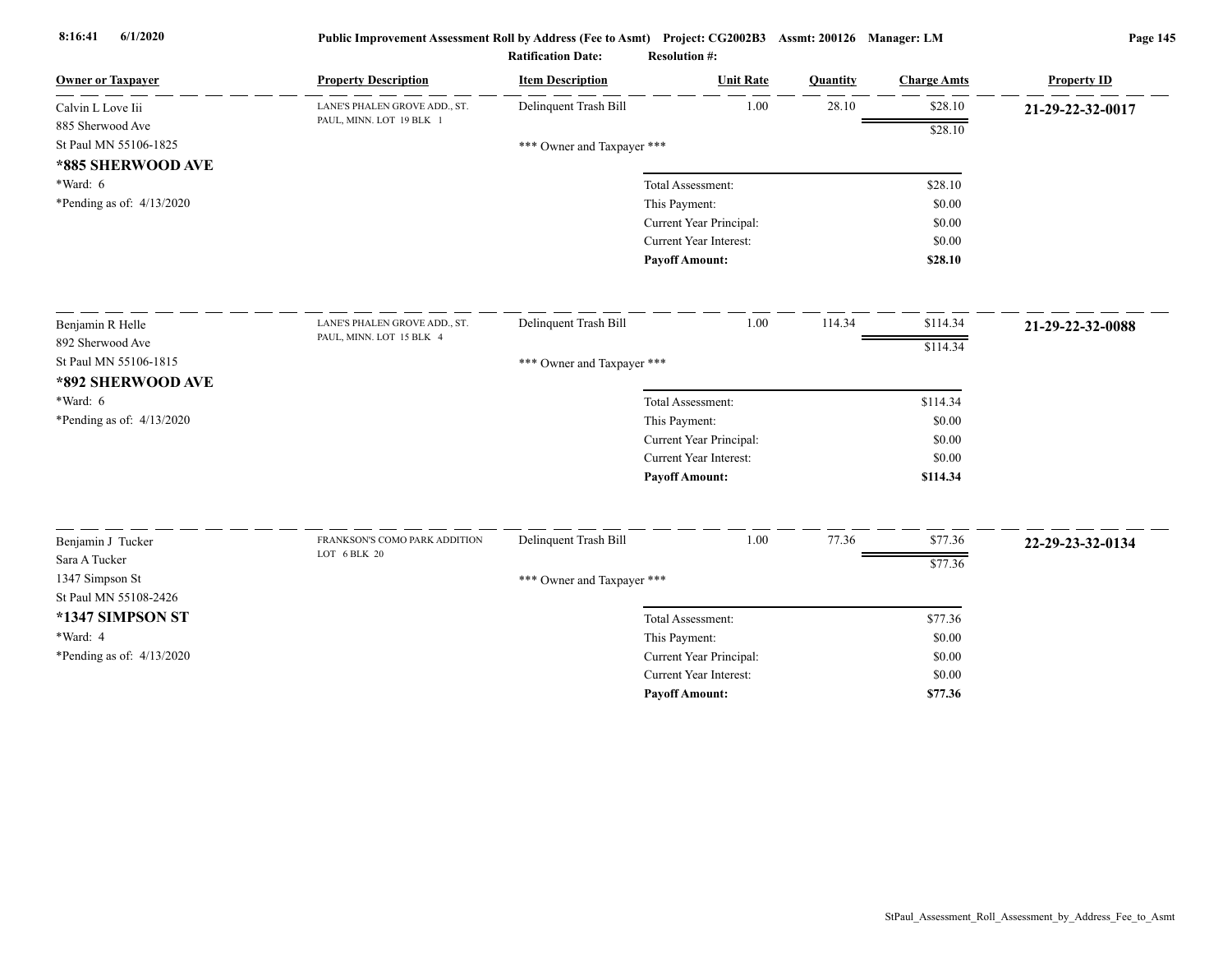| <b>Owner or Taxpayer</b>  | <b>Property Description</b>   | <b>Item Description</b>    | <b>Unit Rate</b>              | Quantity | <b>Charge Amts</b> | <b>Property ID</b> |
|---------------------------|-------------------------------|----------------------------|-------------------------------|----------|--------------------|--------------------|
| Iasis Iii                 | FRANKSON'S COMO PARK ADDITION | Delinquent Trash Bill      | 1.00                          | 107.02   | \$107.02           | 22-29-23-32-0030   |
| 2323 Newton Ave S         | LOT 30 BLK 13                 |                            |                               |          | \$107.02           |                    |
| Minneapolis MN 55405-2432 |                               | *** Owner and Taxpayer *** |                               |          |                    |                    |
| *1438 SIMPSON ST          |                               |                            |                               |          |                    |                    |
| *Ward: 4                  |                               |                            | Total Assessment:             |          | \$107.02           |                    |
| *Pending as of: 4/13/2020 |                               |                            | This Payment:                 |          | \$0.00             |                    |
|                           |                               |                            | Current Year Principal:       |          | \$0.00             |                    |
|                           |                               |                            | Current Year Interest:        |          | \$0.00             |                    |
|                           |                               |                            | <b>Payoff Amount:</b>         |          | \$107.02           |                    |
| Katharine V Green         | FRANKSON'S COMO PARK ADDITION | Delinquent Trash Bill      | 1.00                          | 114.34   | \$114.34           | 22-29-23-23-0155   |
| 1446 Simpson St           | LOT 17 BLK 6                  |                            |                               |          | \$114.34           |                    |
| St Paul MN 55108-2341     |                               | *** Owner and Taxpayer *** |                               |          |                    |                    |
| *1446 SIMPSON ST          |                               |                            |                               |          |                    |                    |
| *Ward: 4                  |                               |                            | Total Assessment:             |          | \$114.34           |                    |
| *Pending as of: 4/13/2020 |                               |                            | This Payment:                 |          | \$0.00             |                    |
|                           |                               |                            | Current Year Principal:       |          | \$0.00             |                    |
|                           |                               |                            | <b>Current Year Interest:</b> |          | \$0.00             |                    |
|                           |                               |                            | <b>Payoff Amount:</b>         |          | \$114.34           |                    |
| Curtis E Persson          | FRANKSON'S COMO PARK ADDITION | Delinquent Trash Bill      | 1.00                          | 114.34   | \$114.34           | 22-29-23-32-0109   |
| Carol M Persson           | LOT 25 BLK 10                 |                            |                               |          | \$114.34           |                    |
| 29138 King Rd             |                               | *** Owner and Taxpayer *** |                               |          |                    |                    |
| Browerville MN 56438      |                               |                            |                               |          |                    |                    |
| *1436 SNELLING AVE N      |                               |                            | Total Assessment:             |          | \$114.34           |                    |
| *Ward: 4                  |                               |                            | This Payment:                 |          | \$0.00             |                    |
| *Pending as of: 4/13/2020 |                               |                            | Current Year Principal:       |          | \$0.00             |                    |
|                           |                               |                            | Current Year Interest:        |          | \$0.00             |                    |
|                           |                               |                            | <b>Payoff Amount:</b>         |          | \$114.34           |                    |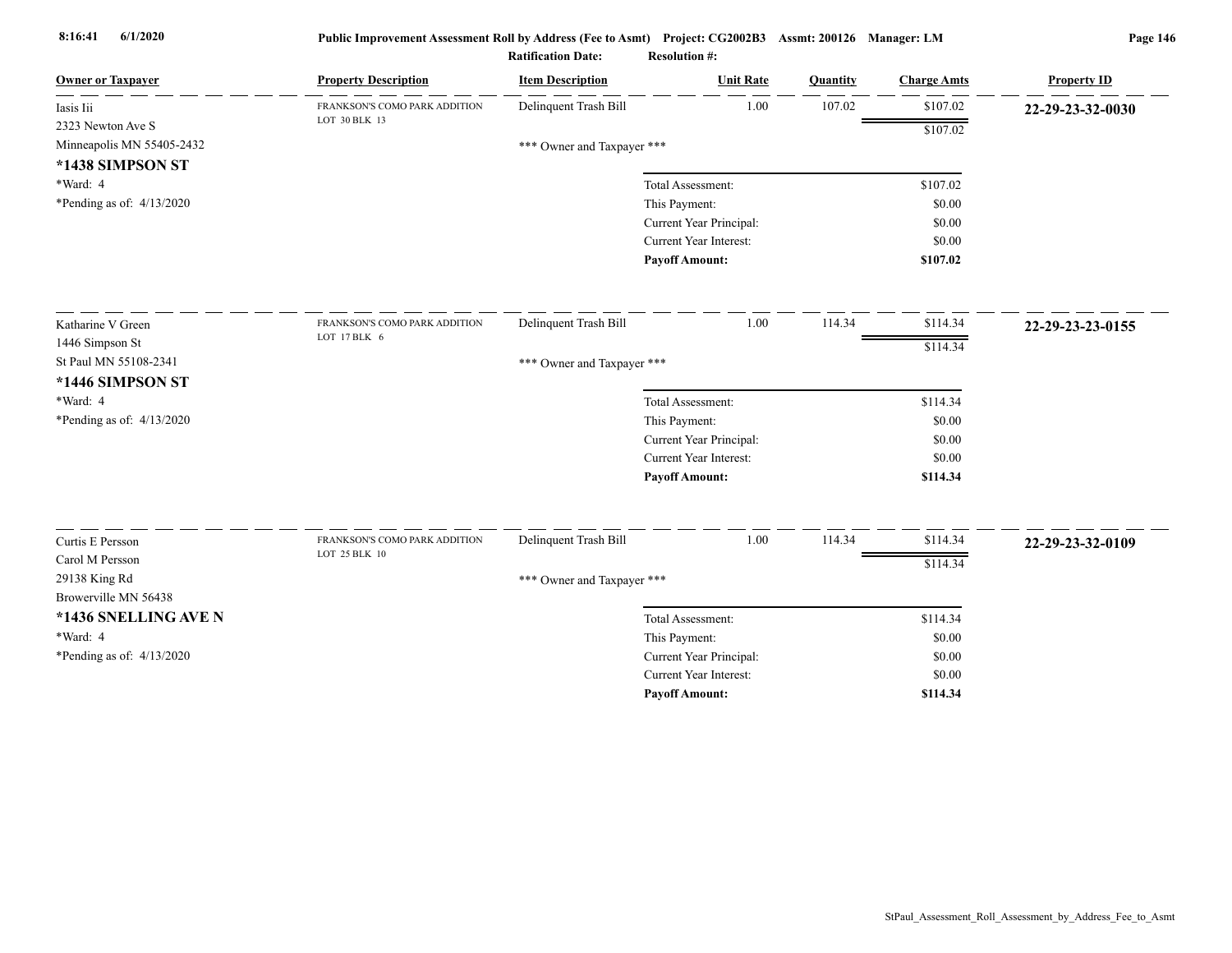| <b>Owner or Taxpayer</b>    | <b>Property Description</b>                       | <b>Item Description</b>    | <b>Unit Rate</b>        | Quantity | <b>Charge Amts</b> | <b>Property ID</b> |
|-----------------------------|---------------------------------------------------|----------------------------|-------------------------|----------|--------------------|--------------------|
| Brent A Murawski            | HOYTS REARRANGEMENT OF                            | Delinquent Trash Bill      | 1.00                    | 66.17    | \$66.17            | 22-29-23-23-0172   |
| Donna Murawski              | HOYT'S COMO OUT LOTS LOT 1 &<br>$\rm LOT$ 2 BLK 1 |                            |                         |          | \$66.17            |                    |
| 1556 Snelling Ave N         |                                                   | *** Owner and Taxpayer *** |                         |          |                    |                    |
| St Paul MN 55108-2347       |                                                   |                            |                         |          |                    |                    |
| *1556 SNELLING AVE N        |                                                   |                            | Total Assessment:       |          | \$66.17            |                    |
| *Ward: 4                    |                                                   |                            | This Payment:           |          | \$0.00             |                    |
| *Pending as of: $4/13/2020$ |                                                   |                            | Current Year Principal: |          | \$0.00             |                    |
|                             |                                                   |                            | Current Year Interest:  |          | \$0.00             |                    |
|                             |                                                   |                            | <b>Pavoff Amount:</b>   |          | \$66.17            |                    |
| David L Meyer               | YOUNGMAN & LAMM'S ADDITION                        | Delinquent Trash Bill      | 1.00                    | 77.36    | \$77.36            | 22-28-23-23-0038   |
| 359 Michigan St             | LOT 15 BLK 5                                      |                            |                         |          | \$77.36            |                    |
| St Paul MN 55102-3107       |                                                   | *** Owner and Taxpayer *** |                         |          |                    |                    |
| *2442 STEWART AVE           |                                                   |                            |                         |          |                    |                    |
| *Ward: 3                    |                                                   |                            | Total Assessment:       |          | \$77.36            |                    |
| *Pending as of: $4/13/2020$ |                                                   |                            | This Payment:           |          | \$0.00             |                    |
|                             |                                                   |                            | Current Year Principal: |          | \$0.00             |                    |
|                             |                                                   |                            | Current Year Interest:  |          | \$0.00             |                    |
|                             |                                                   |                            | <b>Payoff Amount:</b>   |          | \$77.36            |                    |
|                             |                                                   |                            |                         |          |                    |                    |
| Gladis M Tejada Pineda      | MAYME'S ADDITION LOT 14 BLK 5                     | Delinquent Trash Bill      | 1.00                    | 116.54   | \$116.54           | 22-29-22-33-0083   |
| Wilver F Tejada             |                                                   |                            |                         |          | \$116.54           |                    |
| 1291 Topic Ln               |                                                   | *** Owner and Taxpayer *** |                         |          |                    |                    |
| St Paul MN 55106-2113       |                                                   |                            |                         |          |                    |                    |
| *1291 TOPIC LN              |                                                   |                            | Total Assessment:       |          | \$116.54           |                    |
| $*Ward: 6$                  |                                                   |                            | This Payment:           |          | \$0.00             |                    |
| *Pending as of: 4/13/2020   |                                                   |                            | Current Year Principal: |          | \$0.00             |                    |
|                             |                                                   |                            | Current Year Interest:  |          | \$0.00             |                    |
|                             |                                                   |                            | <b>Payoff Amount:</b>   |          | \$116.54           |                    |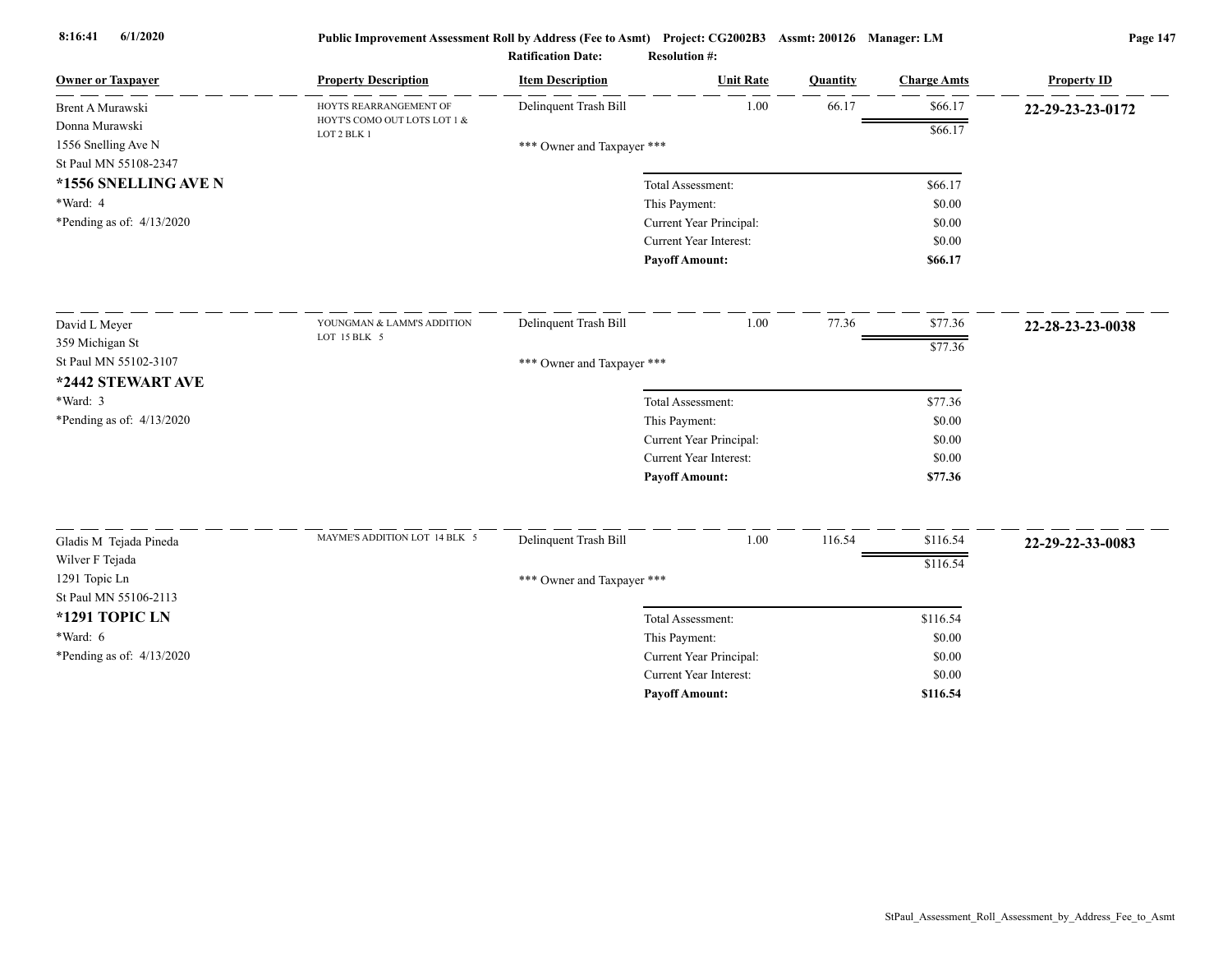| <b>Owner or Taxpayer</b>    | <b>Property Description</b>                                   | <b>Item Description</b>    | <b>Unit Rate</b>              | Quantity | <b>Charge Amts</b> | <b>Property ID</b> |
|-----------------------------|---------------------------------------------------------------|----------------------------|-------------------------------|----------|--------------------|--------------------|
| Ger Xiong                   | WEINANDS ADDITION LOT 11 BLK                                  | Delinquent Trash Bill      | 1.00                          | 88.79    | \$88.79            | 20-29-22-33-0012   |
| 1244 Westmnster St          | $\overline{2}$                                                |                            |                               |          | \$88.79            |                    |
| St Paul MN 55130-3523       |                                                               | *** Owner and Taxpayer *** |                               |          |                    |                    |
| *1244 WESTMINSTER ST        |                                                               |                            |                               |          |                    |                    |
| *Ward: 5                    |                                                               |                            | Total Assessment:             |          | \$88.79            |                    |
| *Pending as of: $4/13/2020$ |                                                               |                            | This Payment:                 |          | \$0.00             |                    |
|                             |                                                               |                            | Current Year Principal:       |          | \$0.00             |                    |
|                             |                                                               |                            | Current Year Interest:        |          | \$0.00             |                    |
|                             |                                                               |                            | <b>Payoff Amount:</b>         |          | \$88.79            |                    |
| Kong Lor                    | J. W. BASS' ACRE LOTS SUBJ TO                                 | Delinquent Trash Bill      | 1.00                          | 114.34   | \$114.34           | 20-29-22-33-0003   |
| 1300 Westminster St         | ESMTS AND EX N 100 FT THE W 150                               |                            |                               |          | \$114.34           |                    |
| St Paul MN 55130-3313       | FT OF LOT 26                                                  | *** Owner and Taxpayer *** |                               |          |                    |                    |
| *1300 WESTMINSTER ST        |                                                               |                            |                               |          |                    |                    |
| *Ward: 5                    |                                                               |                            | Total Assessment:             |          | \$114.34           |                    |
| *Pending as of: $4/13/2020$ |                                                               |                            | This Payment:                 |          | \$0.00             |                    |
|                             |                                                               |                            | Current Year Principal:       |          | \$0.00             |                    |
|                             |                                                               |                            | Current Year Interest:        |          | \$0.00             |                    |
|                             |                                                               |                            | <b>Payoff Amount:</b>         |          | \$114.34           |                    |
|                             |                                                               |                            |                               |          |                    |                    |
| <b>Trent Nelson</b>         | Ex N 57 ft; Lot A & Lot 16 & all of Lots<br>19 & Lot 20 Blk 2 | Delinquent Trash Bill      | 1.00                          | 114.34   | \$114.34           | 20-29-22-32-0068   |
| 1384 Westminster St         |                                                               |                            |                               |          | \$114.34           |                    |
| St Paul MN 55130-3313       |                                                               | *** Owner and Taxpayer *** |                               |          |                    |                    |
| *1384 WESTMINSTER ST        |                                                               |                            |                               |          |                    |                    |
| *Ward: 5                    |                                                               |                            | Total Assessment:             |          | \$114.34           |                    |
| *Pending as of: 4/13/2020   |                                                               |                            | This Payment:                 |          | \$0.00             |                    |
|                             |                                                               |                            | Current Year Principal:       |          | \$0.00             |                    |
|                             |                                                               |                            | <b>Current Year Interest:</b> |          | \$0.00             |                    |
|                             |                                                               |                            | <b>Pavoff Amount:</b>         |          | \$114.34           |                    |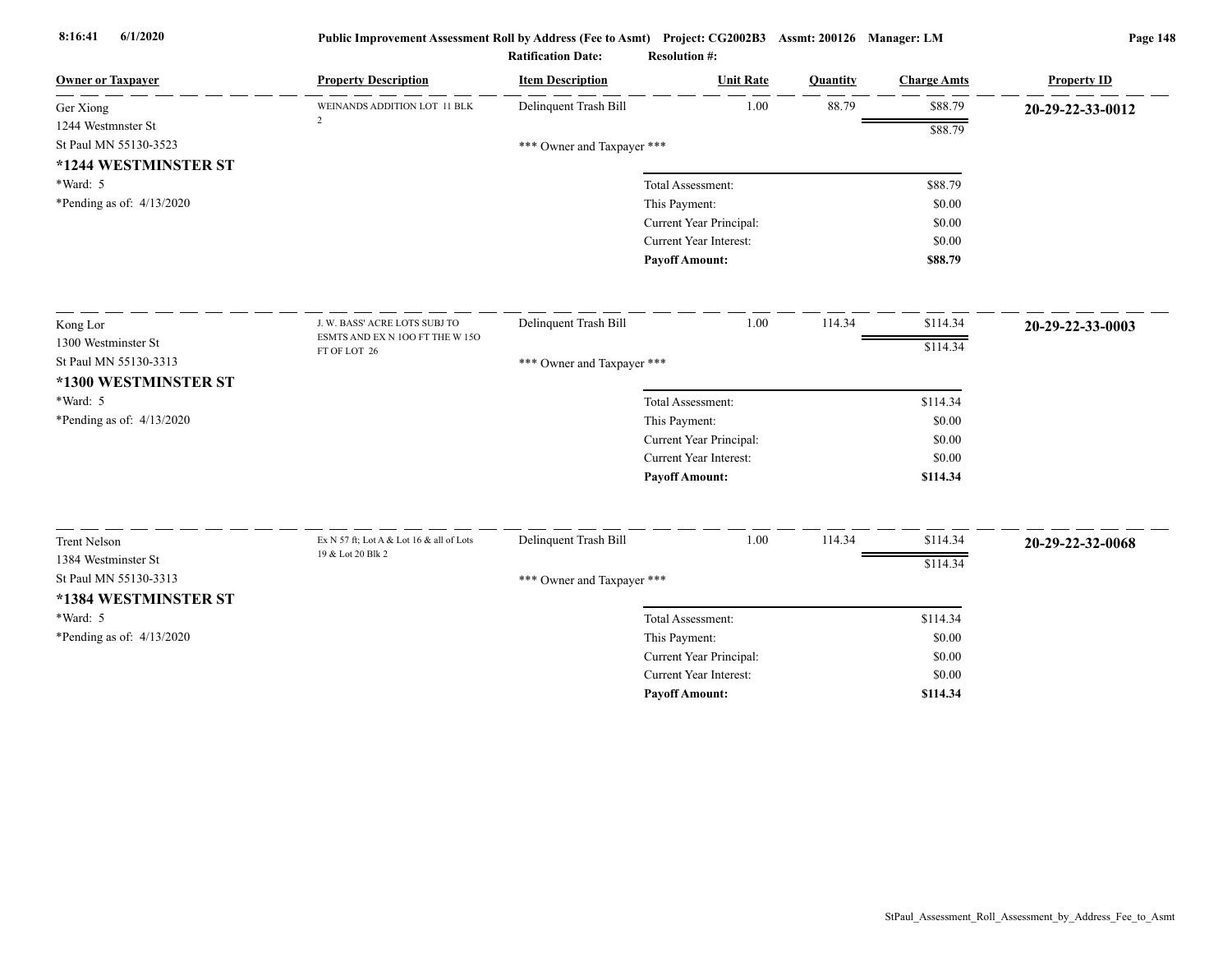| <b>Owner or Taxpayer</b>    | <b>Property Description</b>                               | <b>Item Description</b>    | <b>Unit Rate</b>              | Quantity | <b>Charge Amts</b> | <b>Property ID</b> |
|-----------------------------|-----------------------------------------------------------|----------------------------|-------------------------------|----------|--------------------|--------------------|
| Justin Kettner              | KING'S ARCADE PARK LOT 7 BLK 1                            | Delinquent Trash Bill      | 1.00                          | 107.02   | \$107.02           | 20-29-22-41-0066   |
| 802 Wheelock Pky E          |                                                           |                            |                               |          | \$107.02           |                    |
| St Paul MN 55106-1721       |                                                           | *** Owner and Taxpayer *** |                               |          |                    |                    |
| *802 WHEELOCK PKWY E        |                                                           |                            |                               |          |                    |                    |
| $*Ward: 6$                  |                                                           |                            | Total Assessment:             |          | \$107.02           |                    |
| *Pending as of: $4/13/2020$ |                                                           |                            | This Payment:                 |          | \$0.00             |                    |
|                             |                                                           |                            | Current Year Principal:       |          | \$0.00             |                    |
|                             |                                                           |                            | <b>Current Year Interest:</b> |          | \$0.00             |                    |
|                             |                                                           |                            | <b>Payoff Amount:</b>         |          | \$107.02           |                    |
| Laura Wheeler               | LANE'S PHALEN GROVE ADD., ST.                             | Delinquent Trash Bill      | 1.00                          | 4.65     | \$4.65             | 21-29-22-32-0035   |
| Kevin M Wheeler             | PAUL, MINN. EX E 6 FT LOT 9 AND E 6                       |                            |                               |          | \$4.65             |                    |
| 844 Wheelock Pky E          | FT OF LOT 10 BLK 2                                        | *** Owner and Taxpayer *** |                               |          |                    |                    |
| St Paul MN 55106-1816       |                                                           |                            |                               |          |                    |                    |
| *844 WHEELOCK PKWY E        |                                                           |                            | Total Assessment:             |          | \$4.65             |                    |
| $*Ward: 6$                  |                                                           |                            | This Payment:                 |          | \$0.00             |                    |
| *Pending as of: 4/13/2020   |                                                           |                            | Current Year Principal:       |          | \$0.00             |                    |
|                             |                                                           |                            | Current Year Interest:        |          | \$0.00             |                    |
|                             |                                                           |                            | <b>Payoff Amount:</b>         |          | \$4.65             |                    |
|                             |                                                           |                            |                               |          |                    |                    |
| Taylor Garcia               | LANE'S PHALEN GROVE ADD., ST.<br>PAUL, MINN. LOT 13 BLK 1 | Delinquent Trash Bill      | $1.00\,$                      | 4.97     | \$4.97             | 21-29-22-32-0011   |
| 900 Wheelock Pky E          |                                                           |                            |                               |          | \$4.97             |                    |
| St Paul MN 55106-1817       |                                                           | *** Owner and Taxpayer *** |                               |          |                    |                    |
| *900 WHEELOCK PKWY E        |                                                           |                            |                               |          |                    |                    |
| $*Ward: 6$                  |                                                           |                            | Total Assessment:             |          | \$4.97             |                    |
| *Pending as of: $4/13/2020$ |                                                           |                            | This Payment:                 |          | \$0.00             |                    |
|                             |                                                           |                            | Current Year Principal:       |          | \$0.00             |                    |
|                             |                                                           |                            | Current Year Interest:        |          | \$0.00             |                    |
|                             |                                                           |                            | <b>Pavoff Amount:</b>         |          | \$4.97             |                    |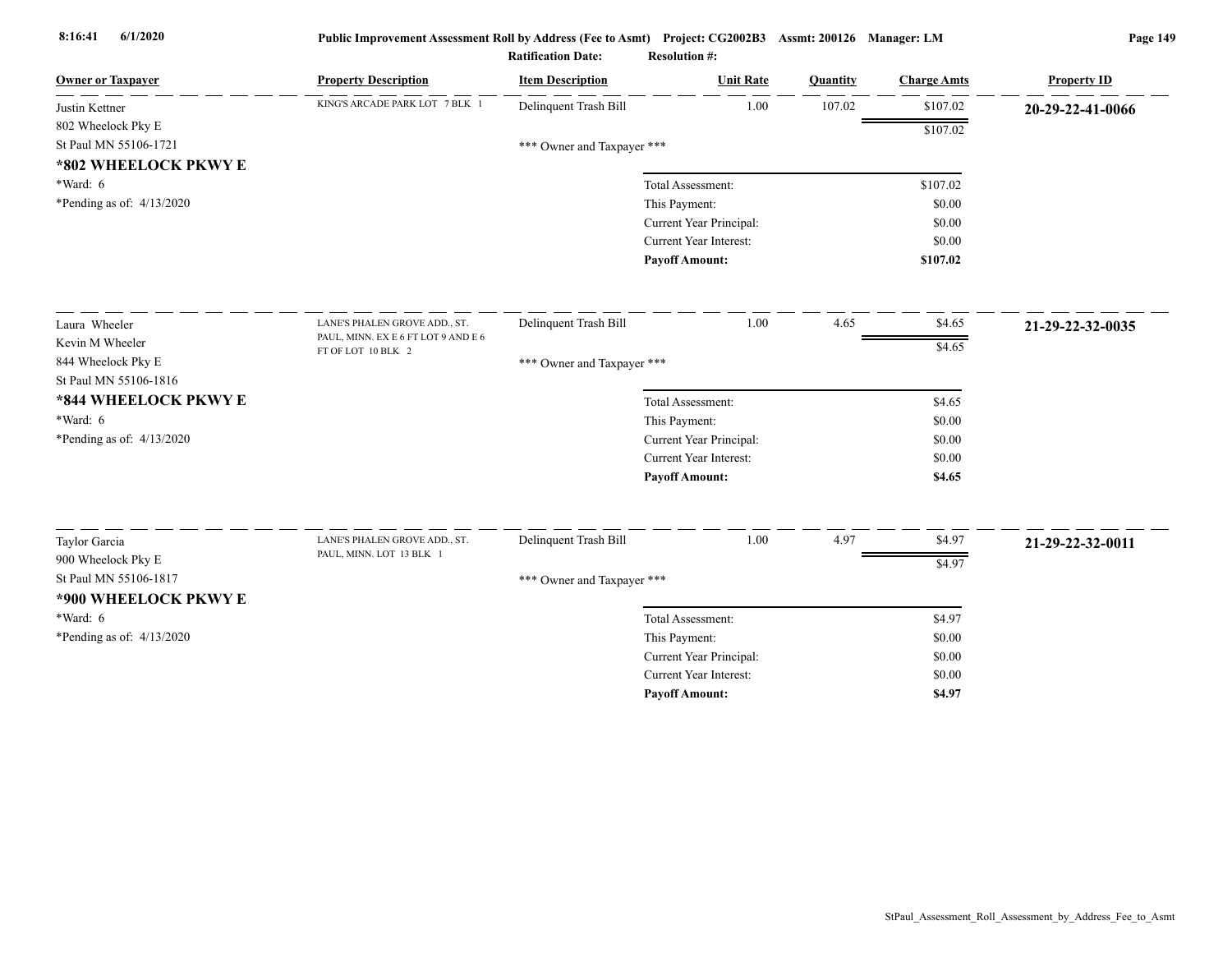| <b>Owner or Taxpayer</b><br><b>Property Description</b>                                      | <b>Item Description</b>    | <b>Unit Rate</b>                         | Quantity | <b>Charge Amts</b> | <b>Property ID</b> |
|----------------------------------------------------------------------------------------------|----------------------------|------------------------------------------|----------|--------------------|--------------------|
| Lot 9 of GERARDINE'S GARDEN LOTS<br>Gladys S Sandoval<br>EX W 149 FT; N 54 FT OF LOT 9       | Delinquent Trash Bill      | 1.00                                     | 118.96   | \$118.96           | 22-29-22-44-0158   |
| 1289 White Bear Ave N                                                                        |                            |                                          |          | \$118.96           |                    |
| St Paul MN 55106-2406                                                                        | *** Owner and Taxpayer *** |                                          |          |                    |                    |
| *1289 WHITE BEAR AVE N                                                                       |                            |                                          |          |                    |                    |
| *Ward: 6                                                                                     |                            | Total Assessment:                        |          | \$118.96           |                    |
| *Pending as of: $4/13/2020$                                                                  |                            | This Payment:                            |          | \$0.00             |                    |
|                                                                                              |                            | Current Year Principal:                  |          | \$0.00             |                    |
|                                                                                              |                            | <b>Current Year Interest:</b>            |          | \$0.00             |                    |
|                                                                                              |                            | <b>Payoff Amount:</b>                    |          | \$118.96           |                    |
| Mary Lou Law<br>ROGERS AND HENDRICKS ACRE                                                    | Delinquent Trash Bill      | 1.00                                     | 145.08   | \$145.08           | 22-29-22-31-0169   |
| LOTS NO. 2 SUBJ TO ST THE FOL; EX<br>1349 Winchell St                                        |                            |                                          |          | \$145.08           |                    |
| THE N 60.28 FT AND EX THE S 5 FT;<br>St Paul MN 55106-2110<br>THE E 130.5 FT OF LOT 13 BLK 6 | *** Owner and Taxpayer *** |                                          |          |                    |                    |
| *1349 WINCHELL ST                                                                            |                            |                                          |          |                    |                    |
| *Ward: 6                                                                                     |                            | Total Assessment:                        |          | \$145.08           |                    |
| *Pending as of: 4/13/2020                                                                    |                            | This Payment:                            |          | \$0.00             |                    |
|                                                                                              |                            | Current Year Principal:                  |          | \$0.00             |                    |
|                                                                                              |                            | <b>Current Year Interest:</b>            |          | \$0.00             |                    |
|                                                                                              |                            | <b>Payoff Amount:</b>                    |          | \$145.08           |                    |
| ROGERS AND HENDRICKS ACRE                                                                    | Delinquent Trash Bill      | 1.00                                     | 114.34   | \$114.34           |                    |
| Stephen C North<br>LOTS NO. 2 SUBJ TO ST & ESMTS; EX E<br>1414 Winchell St                   |                            |                                          |          |                    | 22-29-22-31-0067   |
| 135 FT; THE N 1/2 OF LOT 3 BLK 6<br>St Paul MN 55106-2110                                    |                            |                                          |          | \$114.34           |                    |
|                                                                                              | *** Owner and Taxpayer *** |                                          |          |                    |                    |
| *1414 WINCHELL ST<br>*Ward: 6                                                                |                            |                                          |          |                    |                    |
|                                                                                              |                            | Total Assessment:                        |          | \$114.34           |                    |
| *Pending as of: $4/13/2020$                                                                  |                            | This Payment:<br>Current Year Principal: |          | \$0.00<br>\$0.00   |                    |
|                                                                                              |                            | <b>Current Year Interest:</b>            |          | \$0.00             |                    |
|                                                                                              |                            | <b>Pavoff Amount:</b>                    |          | \$114.34           |                    |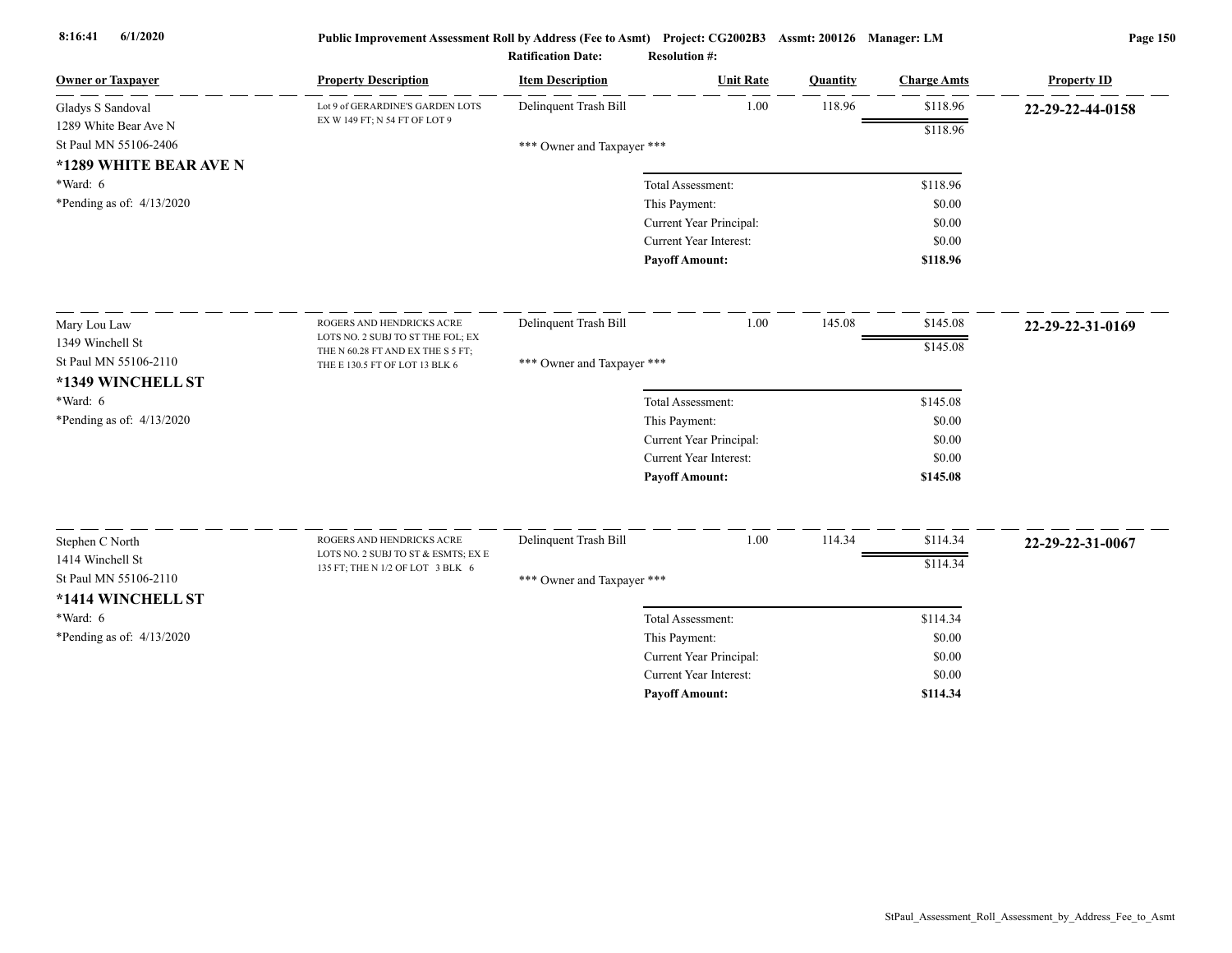| <b>Owner or Taxpayer</b>    | <b>Property Description</b>                                        | <b>Item Description</b>    | <b>Unit Rate</b>                                         | Quantity | <b>Charge Amts</b> | <b>Property ID</b> |
|-----------------------------|--------------------------------------------------------------------|----------------------------|----------------------------------------------------------|----------|--------------------|--------------------|
| Linda K Hoaglund            | BISANZ HIGHLAND PLAINS NO. 2                                       | Delinquent Trash Bill      | 1.00                                                     | 77.36    | \$77.36            | 21-28-23-22-0086   |
| 1982 Worcester Ave          | WLY 70 FT OF LOT 16 MEASURED AT<br>RA TO WLY L OF SD LOT 16 BLK 9  |                            |                                                          |          | \$77.36            |                    |
| St Paul MN 55116-2615       |                                                                    | *** Owner and Taxpayer *** |                                                          |          |                    |                    |
| *1982 WORCESTER AVE         |                                                                    |                            |                                                          |          |                    |                    |
| *Ward: 3                    |                                                                    |                            | Total Assessment:                                        |          | \$77.36            |                    |
| *Pending as of: $4/13/2020$ |                                                                    |                            | This Payment:                                            |          | \$0.00             |                    |
|                             |                                                                    |                            | Current Year Principal:                                  |          | \$0.00             |                    |
|                             |                                                                    |                            | Current Year Interest:                                   |          | \$0.00             |                    |
|                             |                                                                    |                            | <b>Payoff Amount:</b>                                    |          | \$77.36            |                    |
| Rita A Curtis               | BISANZ HIGHLAND PLAINS NO. 2 EX                                    | Delinquent Trash Bill      | 1.00                                                     | 114.34   | \$114.34           | 21-28-23-22-0083   |
| 1998 Worcester Ave          | WLY 41 FT LOT 12 AND WLY 46 FT OF                                  |                            |                                                          |          | \$114.34           |                    |
| St Paul MN 55116-2615       | LOT 13 BLK 9                                                       | *** Owner and Taxpayer *** |                                                          |          |                    |                    |
| *1998 WORCESTER AVE         |                                                                    |                            |                                                          |          |                    |                    |
| *Ward: 3                    |                                                                    |                            | Total Assessment:                                        |          | \$114.34           |                    |
| *Pending as of: 4/13/2020   |                                                                    |                            | This Payment:                                            |          | \$0.00             |                    |
|                             |                                                                    |                            | Current Year Principal:                                  |          | \$0.00             |                    |
|                             |                                                                    |                            | <b>Current Year Interest:</b>                            |          | \$0.00             |                    |
|                             |                                                                    |                            | <b>Payoff Amount:</b>                                    |          | \$114.34           |                    |
|                             |                                                                    |                            |                                                          |          |                    |                    |
| Kelli Paige Johnson         | HOMECROFT, AN ADDITION TO THE<br>CITY OF ST. PAUL E 2 FT OF LOT 18 | Delinquent Trash Bill      | 1.00                                                     | 114.34   | \$114.34           | 21-28-23-13-0039   |
| 1727 Wordsworth Ave         | AND ALL OF LOT 19 BLK 4                                            |                            |                                                          |          | \$114.34           |                    |
| St Paul MN 55116-2733       |                                                                    | *** Owner and Taxpayer *** |                                                          |          |                    |                    |
| *1727 WORDSWORTH AVE        |                                                                    |                            |                                                          |          |                    |                    |
| *Ward: 3                    |                                                                    |                            | Total Assessment:                                        |          | \$114.34           |                    |
| *Pending as of: $4/13/2020$ |                                                                    |                            | This Payment:                                            |          | \$0.00             |                    |
|                             |                                                                    |                            | Current Year Principal:<br><b>Current Year Interest:</b> |          | \$0.00             |                    |
|                             |                                                                    |                            | <b>Pavoff Amount:</b>                                    |          | \$0.00<br>\$114.34 |                    |
|                             |                                                                    |                            |                                                          |          |                    |                    |